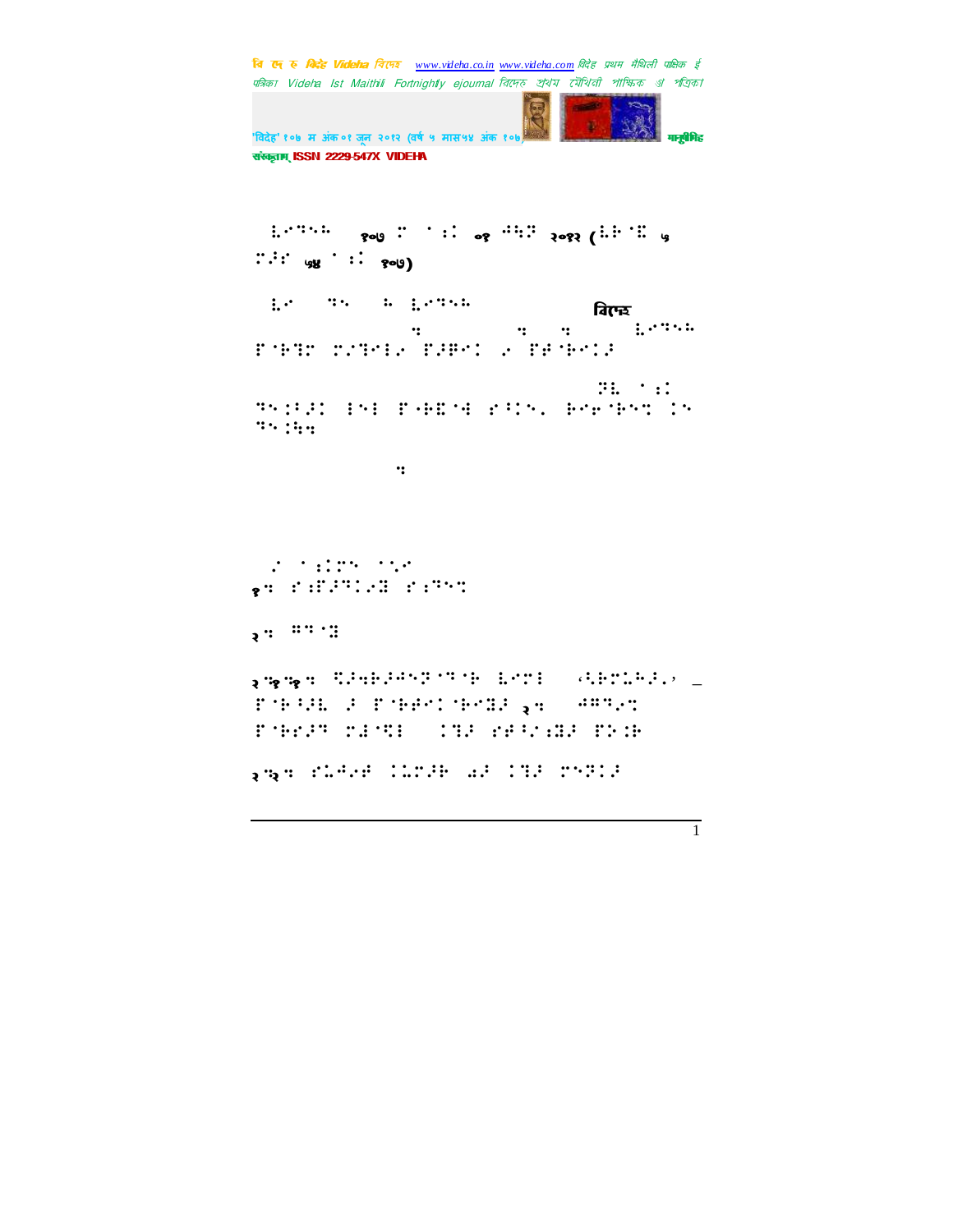

संख्याम् ISSN 2229-547X VIDEHA

२⣒३⣒!⢷⢼⢺⢹⣇!⣜⣋5!⣅2⢽⣝⢼".!⢳⢷!⣞⢵5!

२७७५: २३ दिन देश राज्य स्थान का प्राप्त होती.<br>१ ⢷⣇!⢸⣓⣏⣜!2⢼⣚!३⣒!⢺⢻⢹⢼⢽⢽⢹!⣔⢼!  $(272.4)$   $(273.4)$   $(273.4)$   $(273.4)$ 

⢺⢼⢾⢻⢾!"2⢾⢾!⢽⢳!2⢾⣅!"⢼⢼⢺!

२ुष्<sub>ष</sub>ण = २३ लक्ष्मी (11236-2016) हे अप्राप्त

२७६० थे थे थे अपनी अधिकारित का अधिकारित का अधिकारित का अधिकारित का अधिकारित का अधिकारित का अधिकारित का अधिकारि

२⣒७⣒!⢼⢽⢴!⢼⢼⣝⢽⢴."⣐⣞⣓!!⣅2⢽4⢽!

 $\overline{2}$ ⣙5⢼!⢷⢼⢺⣝!"⣐⣃⢷⣏!"⢾0!2⢷⣉! ⣔⢼!⢽5`⢽⢹⢷!⣔⢼!३⣒!2⣓⢽!⣜⣋5.

 $5$  ,  $5$  ,  $5$  ,  $5$  ,  $5$  ,  $5$  ,  $5$  ,  $5$  ,  $5$  ,  $5$  ,  $5$  ,  $5$  ,  $5$  ,  $5$  ,  $5$  ,  $5$  ,  $5$  ,  $5$  ,  $5$  ,  $5$  ,  $5$  ,  $5$  ,  $5$  ,  $5$  ,  $5$  ,  $5$  ,  $5$  ,  $5$  ,  $5$  ,  $5$  ,  $5$  ,  $5$  ,  $5$  ,  $5$  ,  $5$  ,  $5$  ,  $5$  ,

2

२०१२

 $3: T^2$ 

२⣒८⣒१⣒!⢹⣅⢷⢻⢼⢽⢽⢹!⣜⣋5.⣙⢼.!

 $\ldots$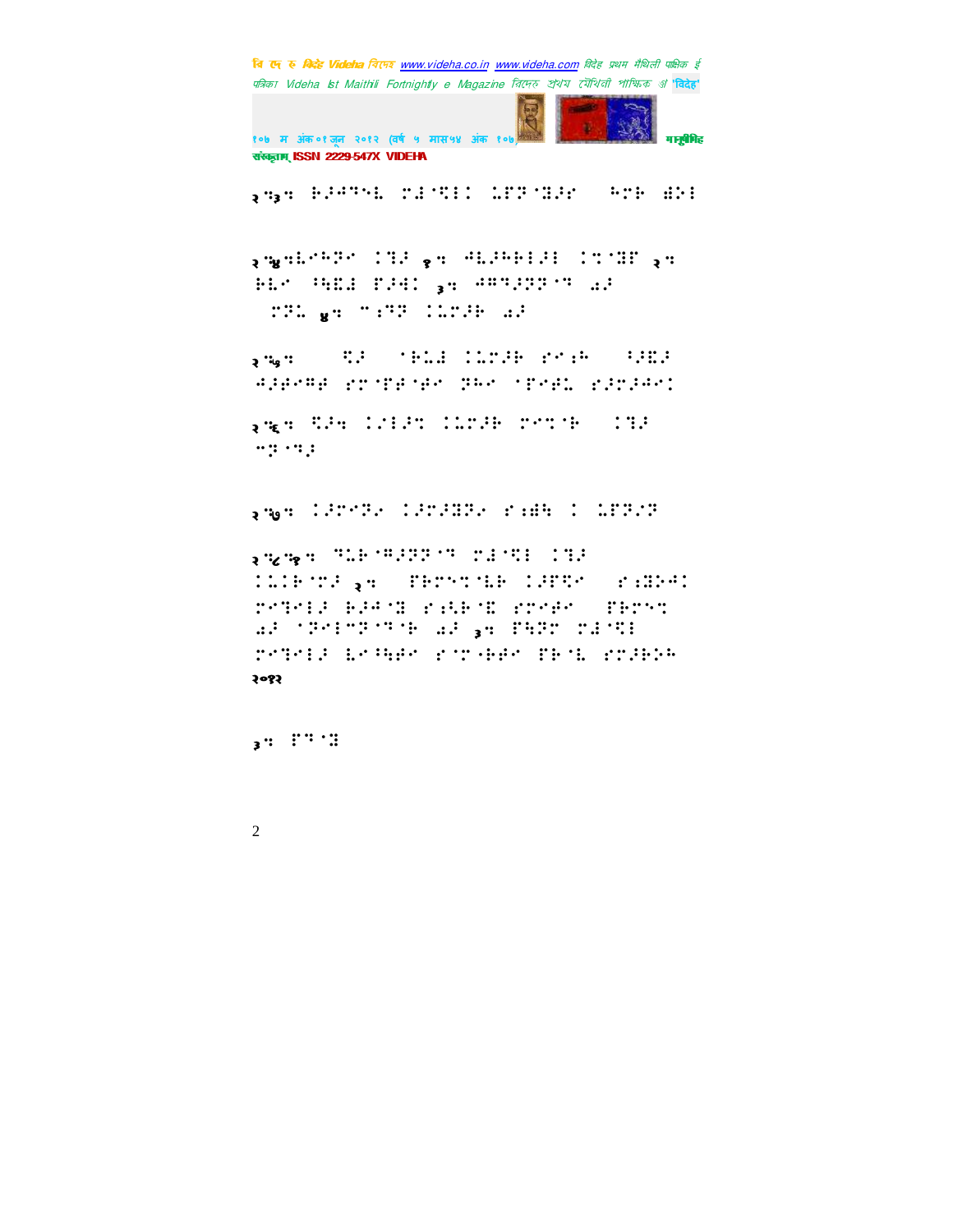**त्रि एन रु क्रिटेह Videha** विएम्ब \_www.videha.co.in\_www.videha.com विदेह प्रथम मैथिली पाक्षिक ई पत्रिका Videha Ist Maithili Fortnightly ejournal রিদেহ প্রথম মৌথিনী পাক্ষিক গ্র পত্রিক। 'विदेह' १०७ म अंक ०१ जून २०१२ (वर्ष ५ मास५४ अंक १०७) मानुसीर के सामुविधि मानुवीपित संस्कृतम् ISSN 2229-547X VIDEHA ३⣒१⣒१⣒!⢺⢻⢹⢴⣉!2⢷"⢼⢹!⣜⣋5!२⣒!⢷⣉! ⢷⢲⢺⢽!३⣒!2⢷⢼⣉!2⢷⢴! <sup>३</sup>⣒२⣒१⣒!⣋⢼॰ ⣉⣉⣎⢷!⣅⢷!"⣇⢹⢳"२⣒! BUSE STATES ३७३७<mark>३</mark>० अस्ति स्थानि स्थानि सम्बद्धाः स्थानि ।  $L$   $T$   $T$   $T$   $T$   $T$   $T$   $T$   $T$ ३⣒४⣒१⣒!2⣐⢺!⣔⢼!२⣒!⢵2⢷⢼⣉!⣔⢼!३⣒! ⢷⣅C⢴!⣔⢼! ३५: 1973 1969<del>.</del> ३⣒६⣒!`⣐⢹⢽!⣅⢼⢷!⣔⢼! ३५७: <sup>अञ्च</sup>ालयात्री अस्ति । अत्रिकाराः ३%८% में घेरी बेटिटी की प्राप्त करते हैं। ⣅⢼⢷!⢼⣉⢼! ४⣒!⣙5⢼!5⢼."⣐⢻⢴⢾१⣒!⢷⢼⢺⢽⢼⣙!⣉⢷!

) when the  $\mathbb{R}^3$  -photon  $\mathbb{R}^3$  -photon  $\mathbb{R}^3$  -photon  $\mathbb{R}^3$  -photon  $\mathbb{R}^3$ )⣙5⢼!⣇⢽"2⢾0!⣙5⢼!⢺⢴⣇. ⢺⢽⢾⣅0!⣙5⢼!⢺⢽⢻⢴\*!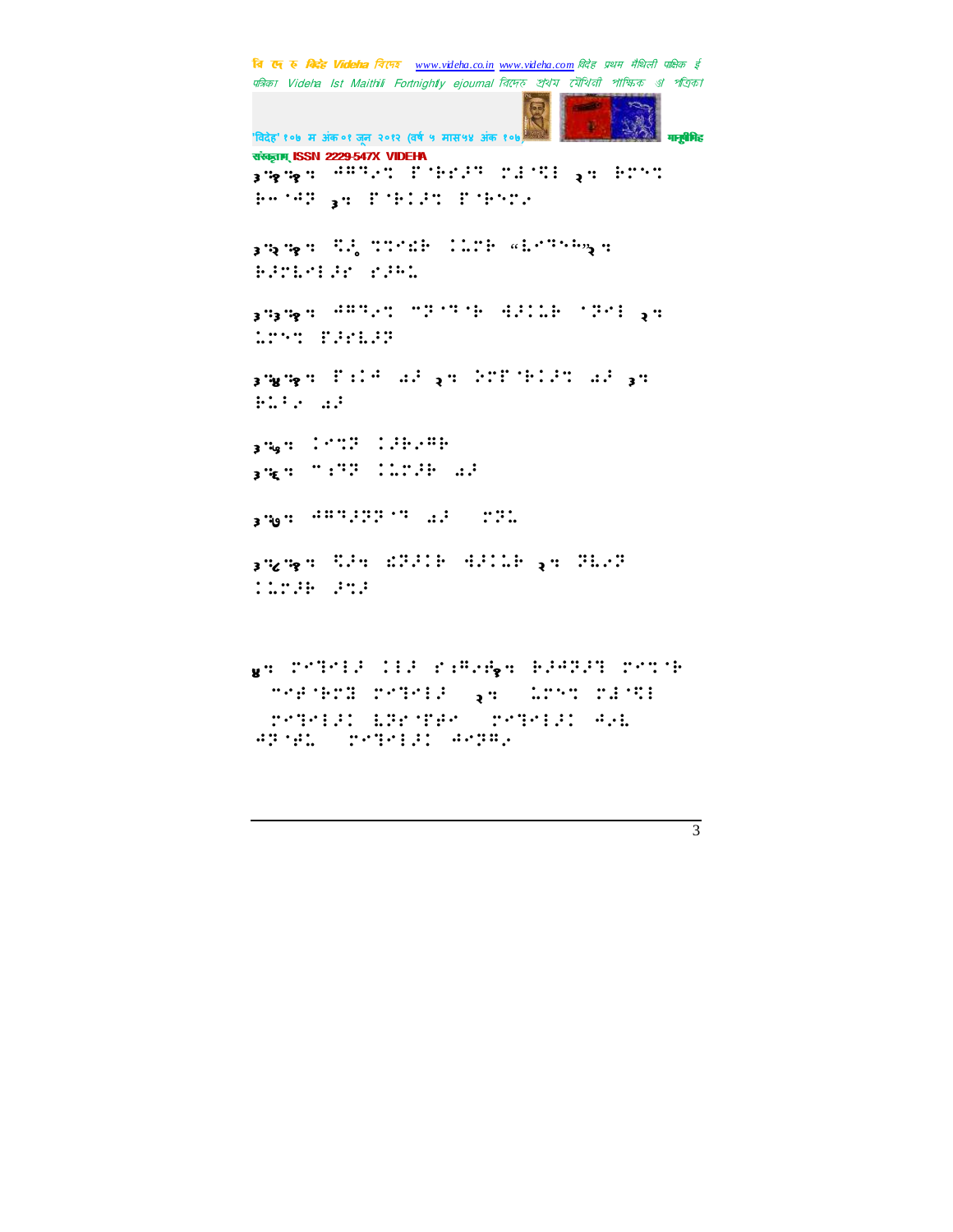

संस्कृतम् ISSN 2229-547X VIDEHA TÀISBA (SHEN), SIMBA 1128 SA C⢼5!⢻⢺5!२⣒!⣋⢼⣒!⢹⢽!⣅⢼⢷!⣔.4"! ⣉⢾⢼C⢹⢴!2⢳5!⢹⣉!4⣙5⢴!! C⢼5"⢼⢳⢾⣝३⣒!⣋⢼॰ ⣉⣉⣎⢷!⣅⢷!"⣇⢹⢳"

⢸⢼⣏⢼2⢼!⢷`⢽⢼.5⣈⢽!.\⢼⢽!4⣙5⢴^-! \⣇⢹⢳!4⣙5⢴.⣐⢻⢷⢺⢴!⢼!⣐⢻⢷⢺⢴! 4⣙5⢴!⢵⣏!)⣐⣞⢷⢽⣞2⢷!2⢳5!C⢷!  $'$  . The set of the set of the set of the set of the set of the set of the set of the set of the set of the set of the set of the set of the set of the set of the set of the set of the set of the set of the set of the set "⢷⣇⢷!⢼⣎⢼⢷⢾!.Cbtfe!po!nt.trm!

Ejdujpobsz⣒^!!

L'INE DE L'ESTRE L'ESTRE L'ESTRE L'ESTRE L'ESTRE L'ESTRE L'ESTRE L'ESTRE L'ESTRE L'ESTRE L'ESTRE L'ESTRE L'ES C⢷5-!⢾⢷⢳⣅⢾⢼!⢼!⢹⣇⢽⢼⢻⢷⢴!!\*! 2⢴⣒⣋⢴⣒⢶⣒!⣋⢼⣅⢽5⢵⣋!55!⢽⢴`⢼G! 5⣐2⢷!⣅25C⣎!⣁⣒!Bmm!uif!pme!

bu!uif!gpmmpxjoh!mjol⣒!! ⣇⢹⢳!⢴.2⢾⢷⢼!"⢸⣞⢼!2⣅⢷⢼⢽!⣐! C⢷5-!⢾⢷⢳⣅⢾⢼!⢼!⢹⣇⢽⢼⢻⢷⢴!⢷⣓2!

⣇⢹⢳!⢴.2⢾⢷⢼!2⢳5!५० ⣐!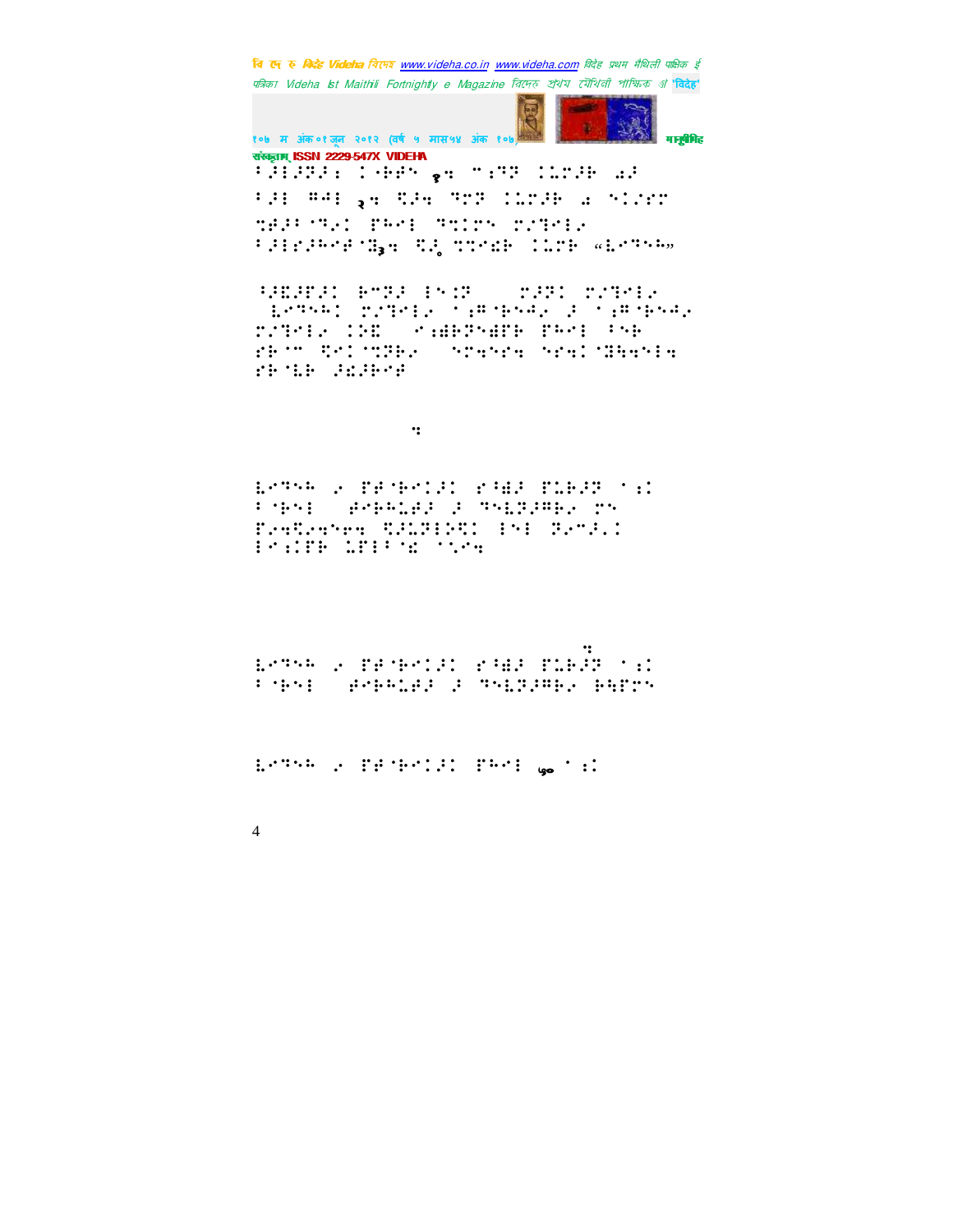'विदेह' १०७ म अंक ०१ जून २०१२ (वर्ष ५ मास५४ अंक १०७) मानुसीर के सामुवी मिट संस्कृतम् ISSN 2229-547X VIDEHA ⣇⢹⢳!⢴.2⢾⢷⢼!५०!"G!⢼⢻⢼G!⣐! !⣇⢹⢳!⢼⢷⣒"⣒"⣒⢶⢴⣋⣒! !#⣇⢹⢳#!⢴.2⢾⢷⢼!⢴.2⢾⢷"G! 2⢷⢼2⢾!⢷⣓⣒! !2⢽!⢾⢷G!⣇⢹⢳!⣇⣏⣝!"⣓`⢾!  $:$   $:$   $:$   $:$   $:$ ↑!⣇⢹⢳!⢼⢷⣒"⣒"⣒⢶⢴⣋!⢽⢴⣞⢷G! 2⢽!"⢼⣞0!C5⣍⢻2⢷!5⢻⢼⣓⣒!! !C5⣍⢻!#5⢼⣅⣞#!2⢷!#⣋!⢻⢼⣋⢺⣞#!! #⢶⢴⣋#!"5⣞!!#⢶⢴⣋!⣝⣓⣒⢼⢷⣒5⣒#! **!!!!** iuuq;00xxx⣒wjefib⣒dp⣒jo0joefy yn wnw defyr 1919r, roed bythe pat i 2⢷⢼2⢾!!"4⢾!⣁⢴⣒!⢻⣓⢻5!⢷⢴⣋⢷! PHILE INE ius;00sfbefsquare.com **A** Bee by the big two controls of the big two controls of the big two controls of the big two controls of the big two controls of the big two controls of the big two controls of the big two controls of the big two control  $5$  :  $1$  :  $1$  :  $1$  :  $1$  :  $1$  :  $1$  :  $1$  :  $1$  :  $1$  :  $1$  :  $1$  :  $1$  :  $1$  :  $1$  :  $1$  :  $1$  :  $1$  :  $1$  :  $1$  :  $1$  :  $1$  :  $1$  :  $1$  :  $1$  :  $1$  :  $1$  :  $1$  :  $1$  :  $1$  :  $1$  :  $1$  :  $1$  :  $1$  :  $1$  :  $1$  :  $1$  : iuuq;00xxx⣒wjefib⣒dp⣒jo0joefy  $y$  , Prod 1852 ( ) ( ) (B 922)  $\mathbf{g}$  is a set of  $\mathbf{g}$  is a set of  $\mathbf{g}$ !⣇⢹⢳!⢷⣋⣝⢵;4⣙5⢴!⣙⢼.⣇⢾⢼! ⢼⢹!2⢳5!2⢵⣋⢼"⣞!"⢼⣞! ius (1983), politica angleški politica (1984), politica (1984), politica (1984), politica (1984), politica (19  $\cdot$ :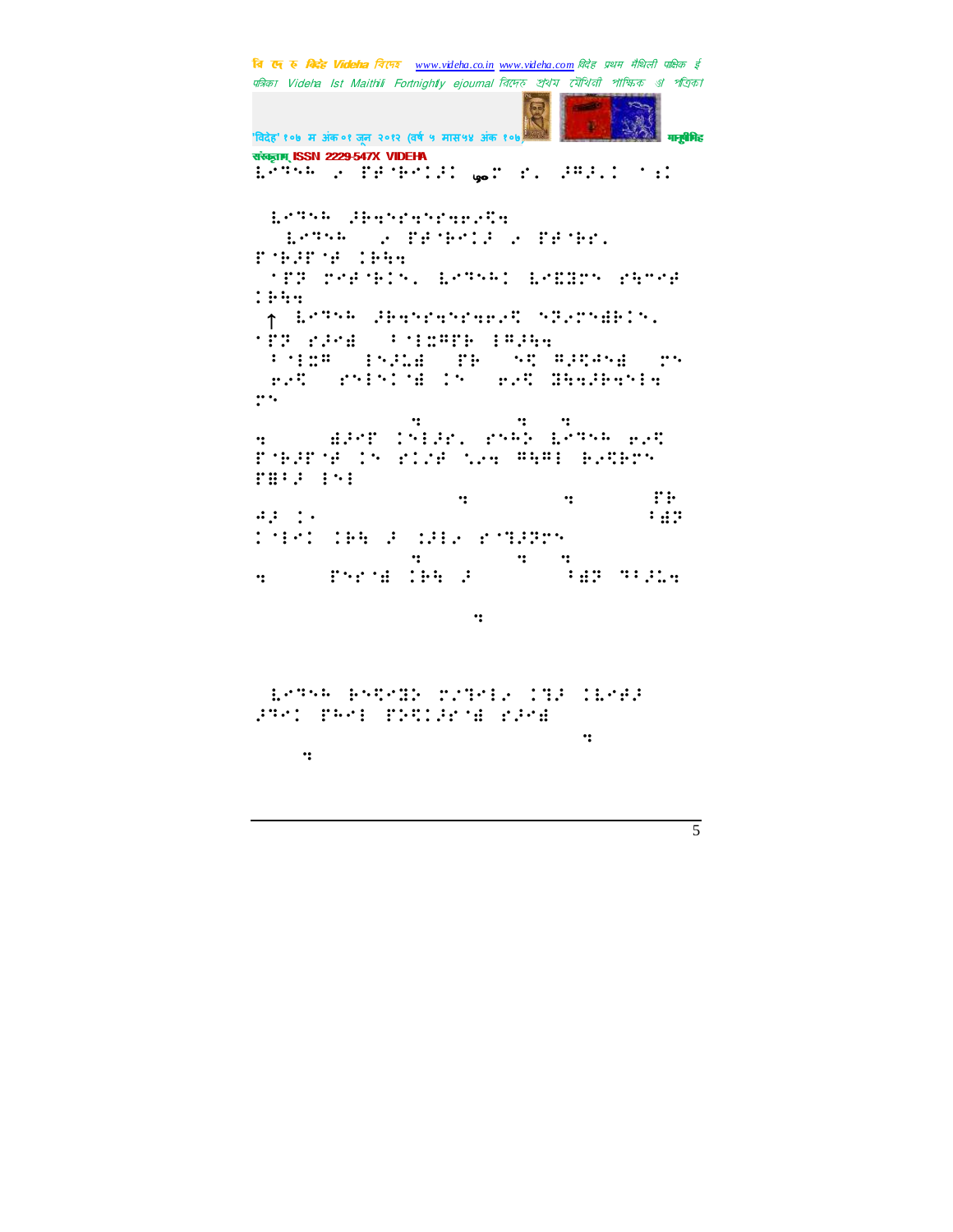

१०७ म अंक ०१जून २०१२ (वष ५ मास५४ अंक १०७) मानुषीिमह संस्कृतम् ISSN 2229-547X VIDEHA

4⣙5⢴!⢹⣇⢽⢼⢻⢷⢴!⣇⢼!⣙5⢼⢿⢷!⢽⢳! ⢹⣈0!5⣈!2⢼C!⢷⢳5!⣁⢴-!)dboopu!

hhbkfoesbawjefibles begin die deur die staat die begin die begin die begin die begin die begin die begin die b ⢳⢾⣅!⢽⢴`⢼G!5⣐!"⢸!2⢷!⢺⢼⣓⣒!"⣐⢻⢳! LARA DE CHARL THE START OF THE START OF THE START OF THE START OF THE START OF THE START OF THE START OF THE S 5⣈⢽!⢽⣇.2⣅⢷⢼⢽!⣐!2D⣛⣓⣒!!

# ius (1990), provincia est anno 1990.<br>1900 - Carlo Carlo Carlo Carlo Carlo Carlo Carlo Carlo Carlo Carlo Carlo Carlo Carlo Carlo Carlo Carlo Carlo ius (100 lbvmpomio dpn0vojobha vojoba vojoba vojoba vojoba vojoba vojoba vojoba vojoba vojoba vojoba vojoba vo

# bsj0 | 1991 - 1992 - 1993 - 1993 - 1994 - 1995 - 1995 - 1995 - 1995 - 1995 - 1995 - 1995 - 1995 - 1995 - 1995

⢹⣇⢽⢼⢻⢷⢴!⣞⢼2!⢷⣓-!C⣍""G!⢼2⢴!  $[100, 200]$  in the state  $[20, 200]$  in the state  $[20, 200]$ LE THE PRODUCT STATE OF THE PRODUCT ⢺⢼⢽⢼⢷⢴!55!

hekawi hekawi hekawi hekawi hekawi hekawi hekawi hekawi hekawi hekawi hekawi hekawi hekawi hekawi hekawi hekaw<br>2001 - Ali da kawi hekawi hekawi hekawi hekawi hekawi hekawi hekawi hekawi hekawi hekawi hekawi hekawi hekawi  $2$  :  $2$  :  $2$  :  $2$  :  $3$  :  $4$  :  $5$  :  $5$  :  $5$  :  $5$  :  $5$  :  $5$  :  $5$  :  $5$  :  $5$  :  $5$  :  $5$  :  $5$  :  $5$  :  $5$  :  $5$  :  $5$  :  $5$  :  $5$  :  $5$  :  $5$  :  $5$  :  $5$  :  $5$  :  $5$  :  $5$  :  $5$  :  $5$  :  $5$  :  $5$  :  $5$  :  $5$  :  $\mathbf{G}$  ) and  $\mathbf{G}$  (  $\mathbf{G}$  ) and  $\mathbf{G}$  (  $\mathbf{G}$  ) and  $\mathbf{G}$  $\mathcal{G}$  =  $\mathcal{G}$  =  $\mathcal{G}$  =  $\mathcal{G}$  =  $\mathcal{G}$  =  $\mathcal{G}$  =  $\mathcal{G}$ 

 $\mathcal{G}$ 

 $\ddot{o}$  is a constant of  $\ddot{o}$  is a constant of  $\ddot{o}$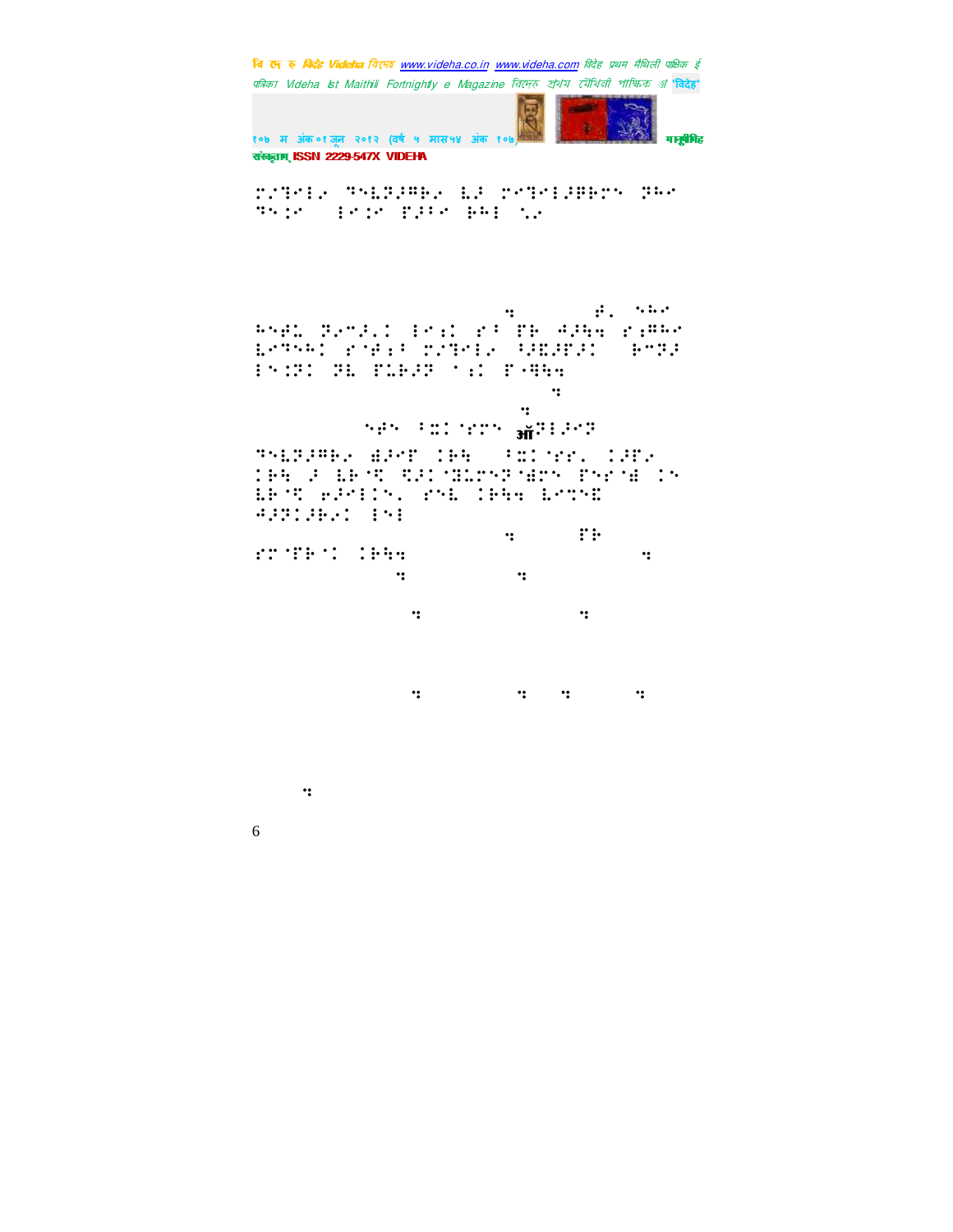

 $\frac{q}{\pi}$  (Letters) and  $\frac{q}{\pi}$ 2⣅⢷⢼⢽!⣐!⢼!ऑ⣋⣝⢵0!⣇⢴⣋⣝⢵0!2⢵⣙⢴0! `⢾⢷5⢼0!⢶⢵⣞⢵!"⢸!⢶⢼5!"⢸! )⣅``⢼⢷⣜-!C⣋!"⣅⣈!"⢼⢷!⢼!⢹⣓⢷⣇⢼⢿⢾! ⣐⢾⢷!"⢳⢾\*!⣋⢼⣅⢽5⢵⣋!⢷C⢼!⢳⢾⣅! SOLICIN SERVICE INTER STREET

⢸⢼⢷⢾⢴⣝!⣋⢼!⣇⢸⢼⢻!⢹⣇⢼⢷⢼!⢺⢼⢷⢴!⣇-! ⢽⢼⣞⢼⢷!⢼!⣎⢷⣉⢼"⢾⢷⢴!⣇⢹⣝⢼2⢾! "⣞⢼2⣒!⢸⢼⢷⢾!⢼!⢽2⢼5!⢼⣞!2"⢷5! ⣙5⢼!⣎⢷⢾⢴!2⢷⢼`⢴⢽!⢼5⢳"G!⢳⢼⢽! 2⣅⢷⣅⣏!⢵!⢳5⢼!5⢵⢽!⢷⢸!⢷⢳5!  $^{\prime}$  where  $^{\prime}$   $^{\prime}$   $^{\prime}$   $^{\prime}$   $^{\prime}$   $^{\prime}$   $^{\prime}$   $^{\prime}$   $^{\prime}$   $^{\prime}$   $^{\prime}$   $^{\prime}$   $^{\prime}$   $^{\prime}$   $^{\prime}$   $^{\prime}$   $^{\prime}$   $^{\prime}$   $^{\prime}$   $^{\prime}$   $^{\prime}$   $^{\prime}$   $^{\prime}$   $^{\prime}$   $^{\prime}$   $^{\prime}$   $^{\prime}$   $^{\prime}$   $^{\prime}$   $^{\prime}$ 5⢵⢽!`⢾⢷!(⣙5⢼!⢷⢾⢽(!! ⢹⣈⣓⣒!!

⢻⣊⢷⢴.⣉⣐⢷!2⢼5⣇⣐⣉!⢼5!⣓⢷⢾⢾-! SARTS TRIEFINE ROOM WAS LETERED THE TO  $^{\prime}$  S =  $^{\prime}$  S  $^{\prime}$  S  $^{\prime}$  S  $^{\prime}$  S  $^{\prime}$  S  $^{\prime}$  S  $^{\prime}$  S  $^{\prime}$  S  $^{\prime}$  S  $^{\prime}$  S  $^{\prime}$  S  $^{\prime}$  S  $^{\prime}$  S  $^{\prime}$  S  $^{\prime}$  S  $^{\prime}$  S  $^{\prime}$  S  $^{\prime}$  S  $^{\prime}$  S  $^{\prime}$  S  $^{\prime}$  S  $^{\prime}$  S  $^{\prime}$  S  $^{\prime$ 3MP3! ZWEEP SEE SAMPLE ⢽⣝⢼⢽⣝!2⢷⢼`⢴⢽!⢼!⢽⣇!"⣙⢼2⢾⣝-! `⢾⢷-!⢸5⣈!⢼!⣓⢷⢾⢾5⢼!⢳⢾⣅! ⢹⣈⣓!(⣙5⢼!⣈⢵⢺(!!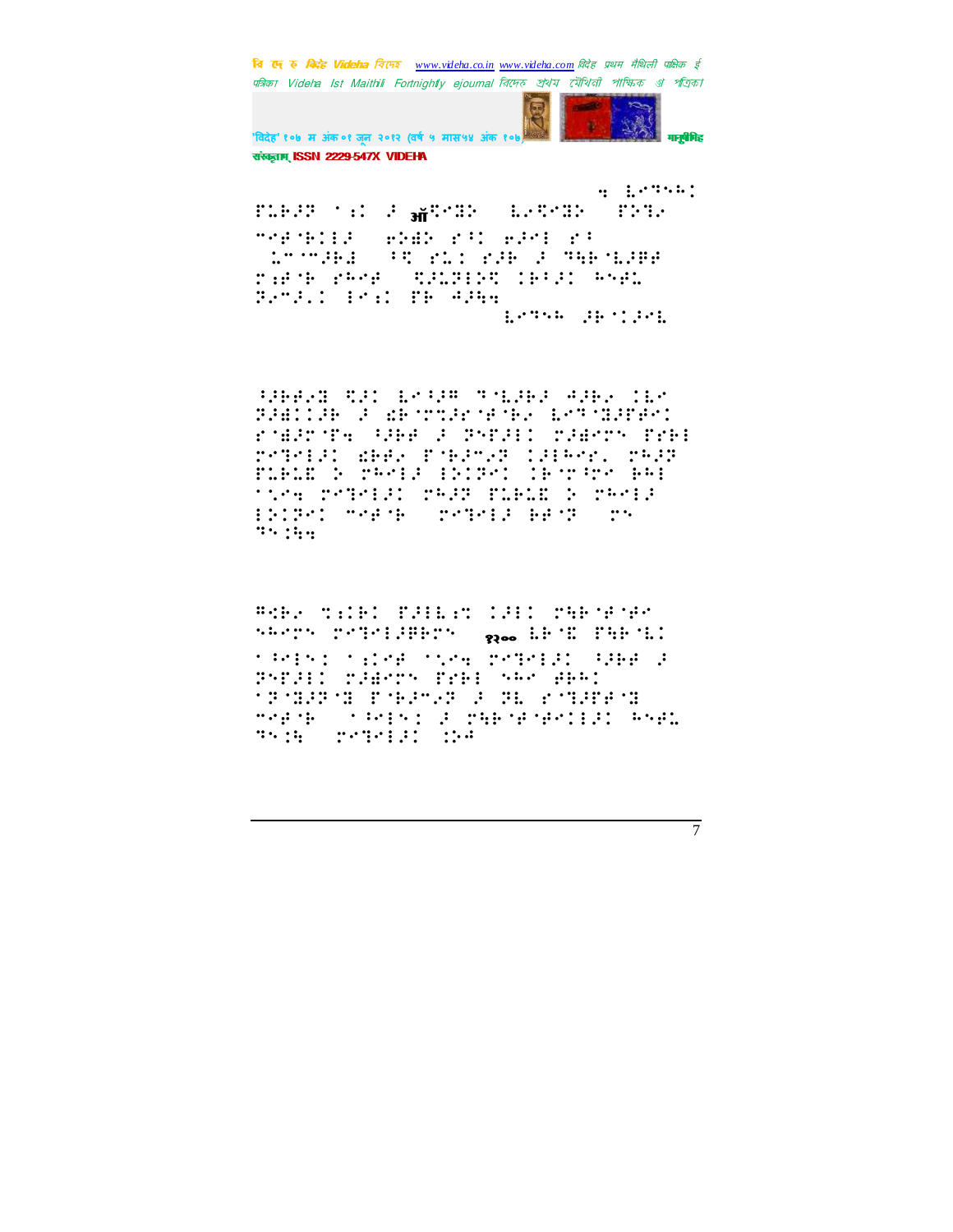

संस्कृतम् ISSN 2229-547X VIDEHA  $5$ -Tele something of the second control  $5$ " **"** ⣇⢹⢳!"⢷`.⣐⢺⢽!⢼!⢽⣝⣓⢺!"⢷⣇"!⢼!  $\mathbb{R}^5$ 5 $\mathbb{R}^5$   $\mathbb{R}^5$   $\mathbb{R}^5$   $\mathbb{R}^5$   $\mathbb{R}^5$   $\mathbb{R}^5$   $\mathbb{R}^5$   $\mathbb{R}^5$   $\mathbb{R}^5$   $\mathbb{R}^5$   $\mathbb{R}^5$   $\mathbb{R}^5$   $\mathbb{R}^5$   $\mathbb{R}^5$   $\mathbb{R}^5$   $\mathbb{R}^5$   $\mathbb{R}^5$   $\mathbb{R}^5$   $\mathbb{R}^5$   $\$ LNEWHERE WE SHOW IS THE SET #⣇⢹⢳!"⣓`⢽⢼!"⣐2⢷!⢽⣇⣏⣜#! ⣇⢹⢳!⢺⢼5⣇D⢷⢾⢾!⣋""⢽!⢶⢵⢷2⢷! ⢺⢼⣓⣒! #4⣙5!⢼⢷!⣙5⢼#!)4⣙5⢴!"⢸"G! 5⢵2⢷⣝!⢺⢼5⣇D⢷⢾⢾\*!2⢷!⢺⢼⣓⣒!

4!C⢷!⣓5!2⣅⢷"⢼⢷)२०१२) ["⢼⢳⢾⣝! ⢼⢹⢴-!⢹55⢴^!55!⢳⢼G!⢽⢺⢷! ⢵⢽!⣓5!4⣙5⢴!2⢵⣙⢴!⣅2⣝⣅⢾!⣁!@!

!⣉⢷⢴!⢷⢼⢺⢹⣇!⣜⣋5!"C⢷⢼" )⣇⢾⢼."⣐⢻⢷⢳\*!23⣒96&!!!

⣉⢷⢴!C`⢽!⣚⢼⣅⢷!"C⣞⢴!2⢼⢽!⢼! ⣁⢴⢽⢷⢹⣇⢴")⢹⣓⣞⢼!⢽⢼⣞\*!21⣒77&!!!

⣉⢷⢴⢾⢴!⢼⣉⢼!⣉⢷!"⣅`⢼⣞"!)⣅2⢽⣝⢼"\*!  $\cdot$ :

⣉⢷⢴⢾⢴!2⢽⢽⢼!⣔⢼!"⢽⣅⢸⣓⢾"!)⣙⢼!  $\mathbf{f}$   $\mathbf{f}$   $\mathbf{f}$   $\mathbf{f}$   $\mathbf{f}$   $\mathbf{f}$   $\mathbf{f}$   $\mathbf{f}$   $\mathbf{f}$   $\mathbf{f}$   $\mathbf{f}$   $\mathbf{f}$   $\mathbf{f}$   $\mathbf{f}$   $\mathbf{f}$   $\mathbf{f}$   $\mathbf{f}$   $\mathbf{f}$   $\mathbf{f}$   $\mathbf{f}$   $\mathbf{f}$   $\mathbf{f}$   $\mathbf{f}$   $\mathbf{f}$   $\mathbf{$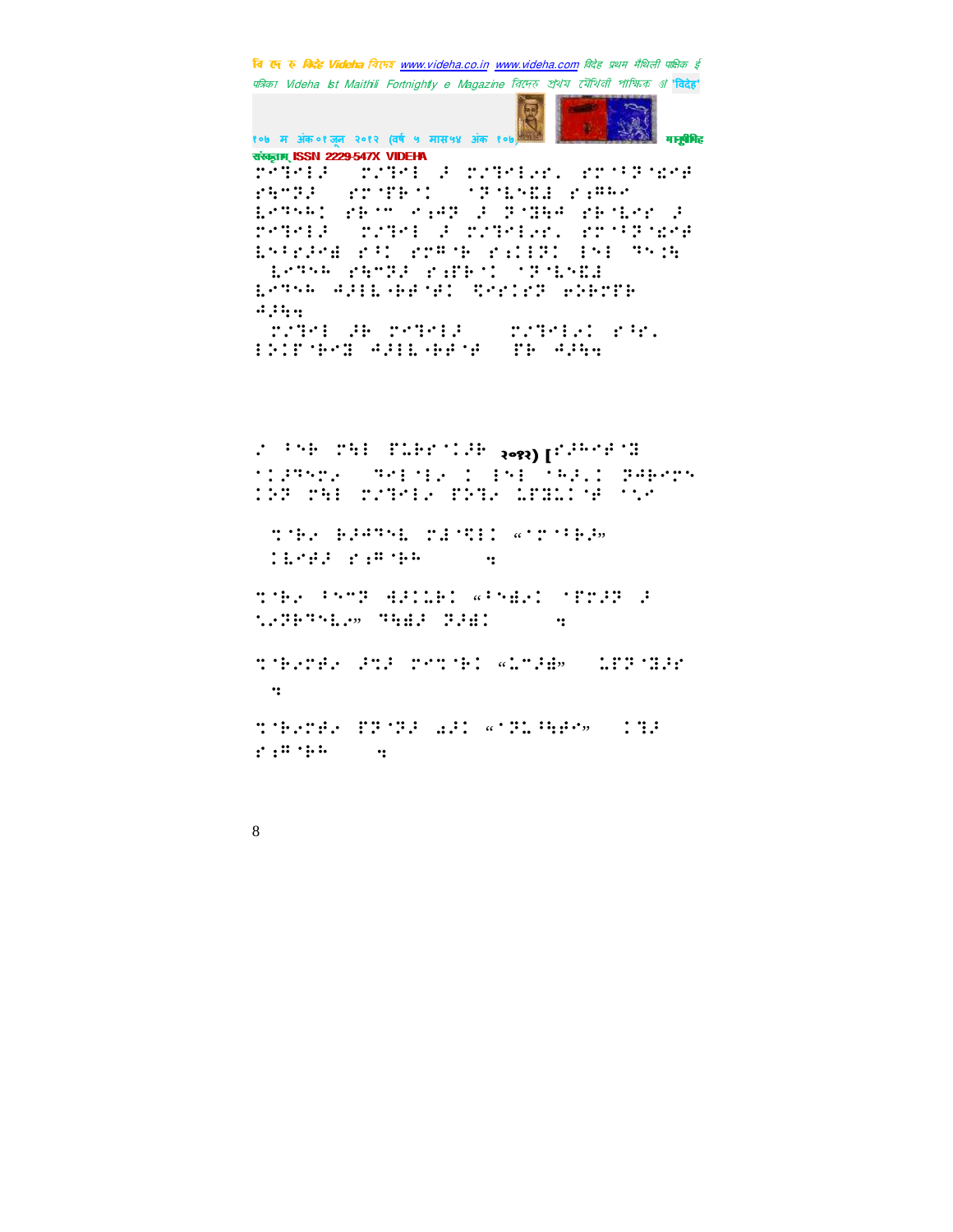मनुष्टीमिङ 'विदेह' १०७ म अंक ०१ जून २०१२ (वर्ष ५ मास५४ अंक १०

संस्कृतम् ISSN 2229-547X VIDEHA the 198 FRRB: Prim @Phothem: @PP Similar of Pompet (2011)  $\dddot{\mathbf{r}}$ 

the client thing manner with  $1.9897(45) = 1.314(4.48)(4.46) = 0.0001(4.46)$ 

there may be a suppo troporal died races of

TORATES TORRESTS EROTED WINKIN **Constanting Constanting Constanting Constanting Constanting Constanting Constanting Constanting Constanting Co** 

TTERNER LAND BOTH WARR BY J **11-2-13, THE FIEL ...** 

THE PREPRIED FIR PPE IN TEMPE  $\mathcal{C}:\mathbb{R}^{n\times n\times n}$  .  $\dddot{\mathbf{r}}$ 

the BRBST LEDGE THIS BATT tisk film  $\dddot{\mathbf{r}}$ 

the response rightlicians that **FREE** 1

there Reflair which will be  $2.24333444444$  $\dddot{\mathbf{r}}$ 

ster rollege af seks i speksem.<br>Speksege smallskæske sta

 $\ddot{\cdot}$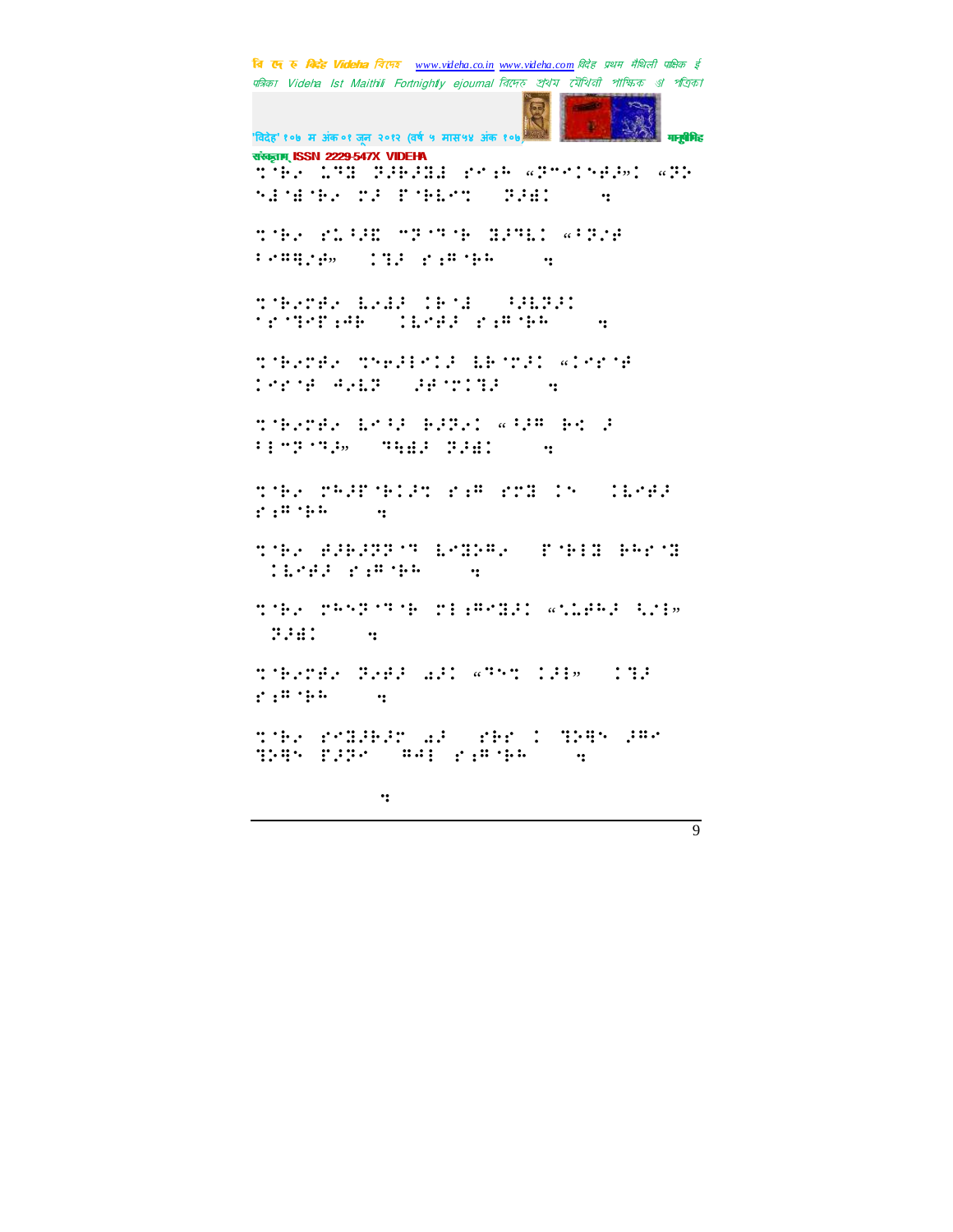

१०७ म अंक ०१जून २०१२ (वष ५ मास५४ अंक १०७) मानुषीिमह संस्कृतम् ISSN 2229-547X VIDEHA

4!C⢷!C⢼5!"⢼⢳⢾⣝!2⣅⢷"⢼⢷)२०१२) ["⢼⢳⢾⣝!⢼⢹⢴-!⢹55⢴^!55! <sup>5</sup>A2.1 P4Brr> 102 rH. r29212 rD92 **LPHILIPE 1980** ⣉⢷⢴!⢺⢻⢹⢴⣉!2⢷"⢼⢹!⣜⣋5!⢺⢴! "⢾⢷⢻⢽")C⢼5.2⢷⢷!⣙⢼!"⣐⢻⢷⢳\*!  $\ddot{\cdot}$ ⣉⢷⢴!⢺⢴⣇⢼⣐⢾!.!⣈⣈⢷!C⢷!  $\ddot{\cdot}$ ⣉⢷⢴!⣅⢷5⢴⣎⢷!⣔⢼!"2525⢳⢼!⢻⢼⣁!  $\ddot{\cdot}$ : Puifs;!2⣒54&!!!

 $4$  . Considers the construction  $\mathbf{z}_\mathbf{p}$ ⢼⢹⢴-!⢹55⢴^!55!⢳⢼G!⢽⢺⢷!  $\{59\}$   $\{59\}$   $\{59\}$   $\{59\}$   $\{29\}$   $\{29\}$ ⣉⢷⢴⢾⢴!⢺⣝⢵⢾!"⣅⢽⢴⢾!`⣊⣎⢷⢴! "⢷`""!)⣇⢾⢼!"⣐⢻⢷⢳\*!33⣒63&!!!

⣉⢷⢴!⣇⢽⢴⢾!⣅⢾25!"⢳!2⣅⣁4⢾!⣁⢴" ) (1991) The state of the state of the state of the state of the state of the state of the state of the state

10 ⣉⢷⢴⢾⢴!⢼⢽⢴!""⣝"G!"⣇⢼⢹!  $14.743$  -  $14.744$   $14.744$   $14.744$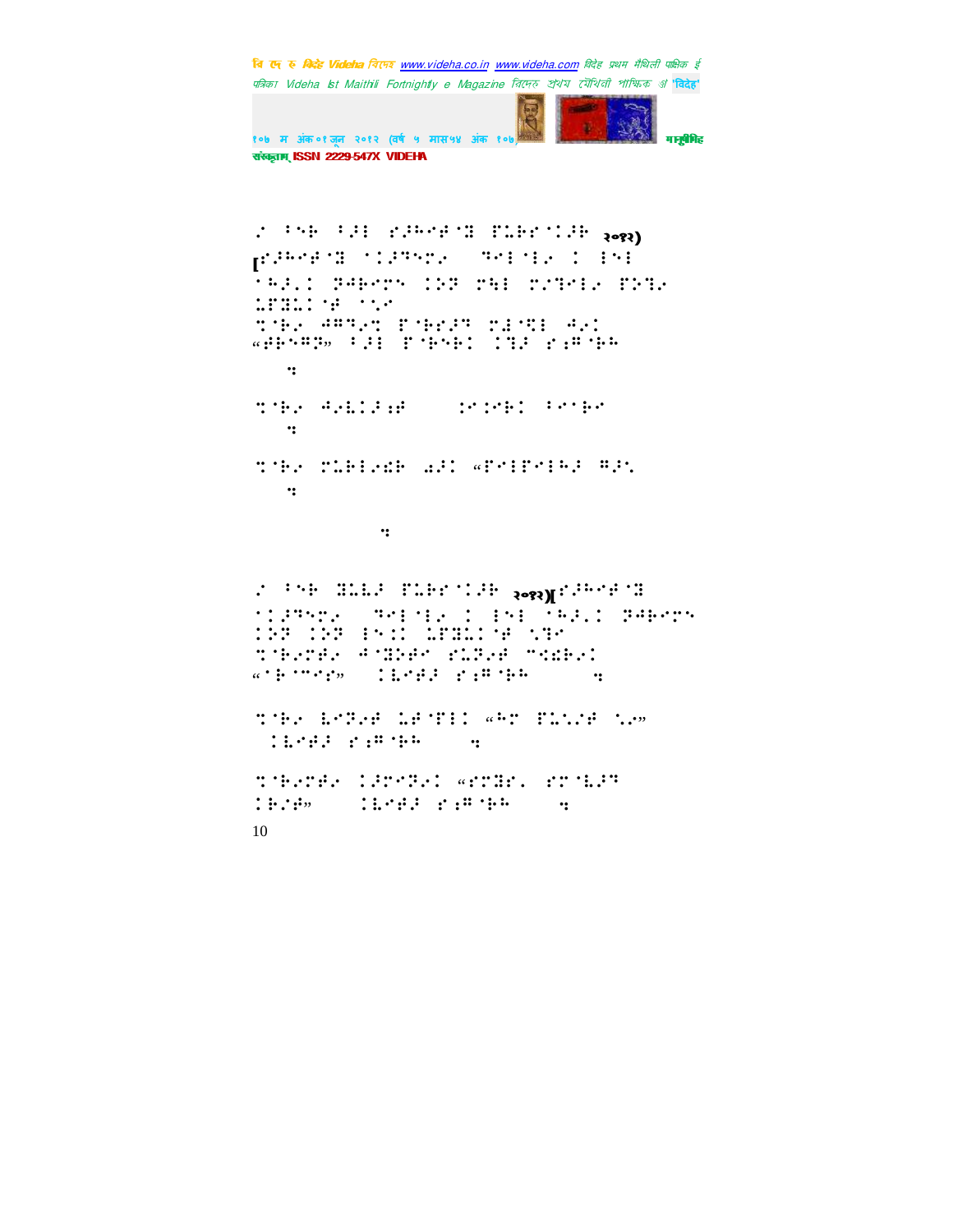'विदेह' १०७ म अंक ०१ जून २०१२ (वर्ष ५ मास५४ अंक १०७) मानुसीर के सामुवी मिट संस्कृतम् ISSN 2229-547X VIDEHA

⣉⢷⢴!2⢷⣇⢴⣜!⢼⣉⣝2!"⣇⣏⢹⢽⢾⢴!⣇⢷⢼5!  $\frac{1}{2}$   $\frac{1}{2}$   $\frac{1}{2}$   $\frac{1}{2}$   $\frac{1}{2}$   $\frac{1}{2}$   $\frac{1}{2}$   $\frac{1}{2}$   $\frac{1}{2}$   $\frac{1}{2}$   $\frac{1}{2}$   $\frac{1}{2}$   $\frac{1}{2}$   $\frac{1}{2}$   $\frac{1}{2}$   $\frac{1}{2}$   $\frac{1}{2}$   $\frac{1}{2}$   $\frac{1}{2}$   $\frac{1}{2}$   $\frac{1}{2}$   $\frac{1}{2}$   $\$ ⣉⢷⢴!⢼⣉⢴⣏!⢽`⢽⢳⢼⢷!#⢽`⢽⢳⢼⢷! ⢼⣈⢷#)⢻⢺5!"⣐⢻⢷⢳\*!35⣒43&!!! ⣉⢷⢴!⢷⣅⣜⢼⢸!"⣊⢷⢸!"⢾C!⣞⢼!⢽⢳" )⣇⢾⢼!"⣐⢻⢷⢳\*!7⣒42&!!! ⣉⢷⢴!⢹5⢴2!⣅⢼⢷!⣔⢼!#5⣓⣞⢽#!⢺⢻5! ⢷⢳C4!)⣇⢾⢼!"⣐⢻⢷⢳\*!9⣒22&!!! ⣉⢷⢴!⢼⢹!⣝⢼⣝⢼⣇⢷!"⢸⢵⣙⢷!2⣐"5"G!  $5 \cdot 12 \cdot 10^{-1}$   $12 \cdot 10^{-1}$   $15 \cdot 10^{-1}$   $16 \cdot 10^{-1}$ ⣉⢷⢴!⣅⣉!⣜⣋5!"⢽⣉⢾⣅⢴"!)⣇⢾⢼!  $f: B \rightarrow B$ Puifs; 2, 9 April 1988 4!C⢷!⢽⣅⣇⢼⢹!2⣅⢷"⢼⢷!)२०१३) ["⢼⢳⢾⣝! ⢼⢹⢴-!⢹55⢴^!55!⢳⢼G!⢽⢺⢷! !⣅2⣝⣅⢾!⣁⣙@! ⣉⢷⢴!⢽⢷⣉!⣅⢼⢷!⣇5!#⣝⣝⢼⢾#! )⢷⢼⣚⢴!⣅2⢽⣝⢼"!⣉⢷⢴!⣇⣏⣜⣅!"⣈⢼⢷⢼! ⣈⢼⣜⣋⢷\*!45⣒55&!!!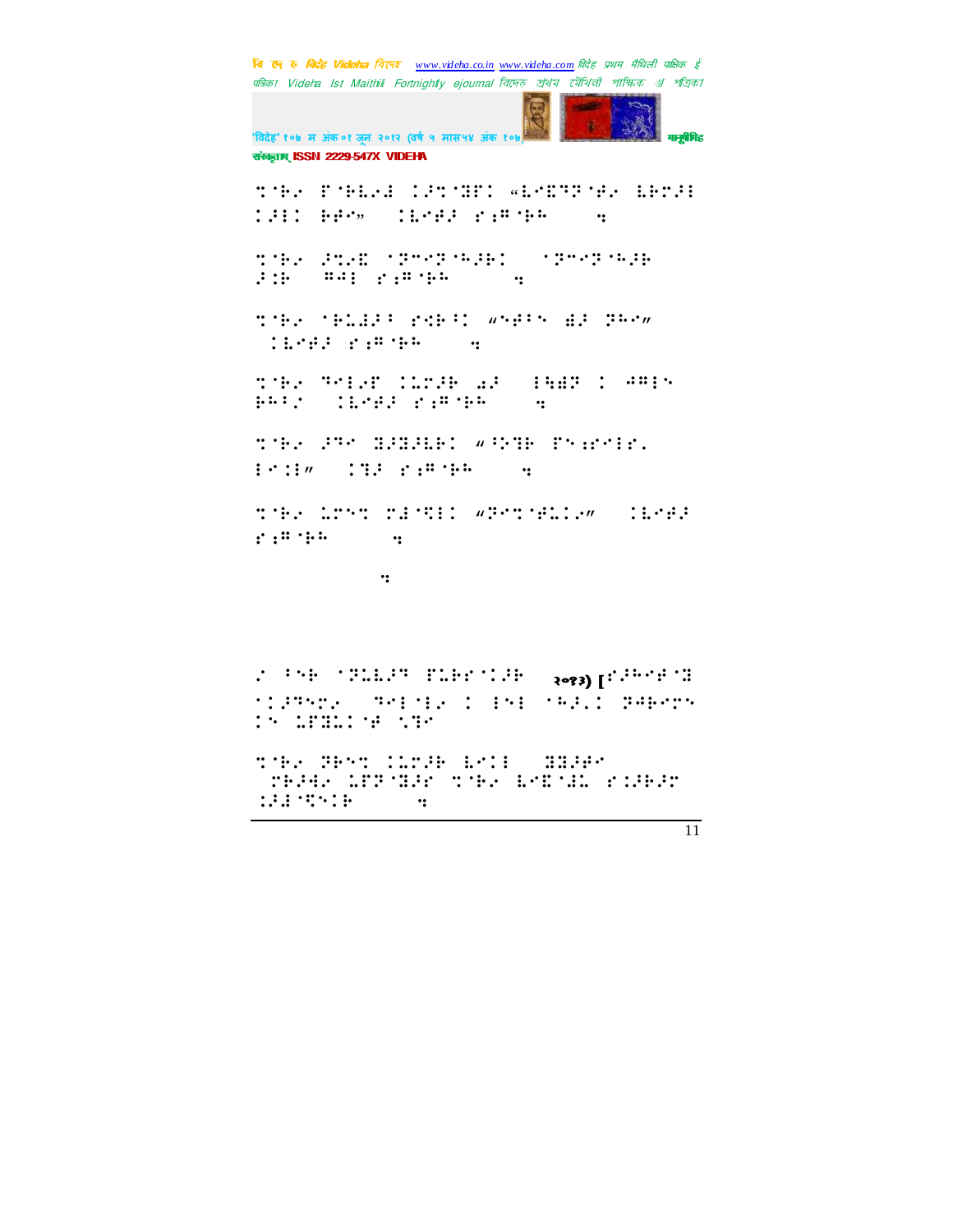

१०७ म अंक ०१जून २०१२ (वष ५ मास५४ अंक १०७) मानुषीिमह संस्कृतम् ISSN 2229-547X VIDEHA

⣉⢷⢴!⢳⢽⢹⢷!⢽⢼⢷⢼⣝⣜!⢷⢼! #⢼⢷5⢴⢽#!)⢵⣐⣜⢴!⣅2⢽⣝⢼"!⣉⢷⢴! ⢹⢼⢵⢹⢷!⢼⣇⢺⢵\*!24⣒44&!!!

⣉⢷⢴!⢹⣇⢽⢹⢷!⣔⢼!#⢽⣅⢸⣇#)C⢼⣐⢻5⢼! ⣅2⢽⣝⢼"!⣉⢷⢴!⢹⣇⣝⢽⢹⣅!2⢼5⢾\*! 22 **22** 

⣉⢷⢴⢾⢴!⢽⢼!55!#⢹⣉!⢼!⢽⣝! ⣇⢾⢼!"⢸#!)⢽2⢼5⢴!⢽⣅⣇⢼⢹!⣓5.! **BATAIRE THE SEASONE** 

⣉⢷⢴!D⢷⣏⣜!⣅⢼⢷!⣉⣝2!⢼!⣉⢷⢴⢾⢴! ⣉⣉C⢼5⢼.!4⣙5⢴!⢻⢴⢾⢻⢵⣇⢽⢹!)!⢺⣝⢹⣇! "⣐"D⢷⢾\*!24⣒44&!!!

⣉⢷⢴!⢷⢼⢽⢼⢷⢼⣝⣜!"⣐⢳!#5⢼⢳⢽#!)⣉⢷⢴! FILE SCHOOLS TELEVISING ⣅2⢽⣝⢼"\*!23⣒33&!!!

# Puifs;!2⣒22&!!!

⢶5⢵!2⣅⢷"⢼⢷."⢻⢷!⣝⢵⢻⢹⢼⢽!२०१२ -१३ : "⢼⢽⢼⢽⢾⢷!"⢼⢳⢾⣝!⢼⢹⢴-!⢹55⢴! ⣉⢷⢴!⢷⢼⢺⢽⢽⢹⢽!5⢼5!⢹⢼"!64⣒63&!!! ⣉⢷⢴!⣋⢼⣒!⢷⢽⢹⢷!36⣒46&!!! ⣉⢷⢴!`⢽⢹⢷⢸⢼⢽⣅!"⣐⢳!2:⣒83&!!!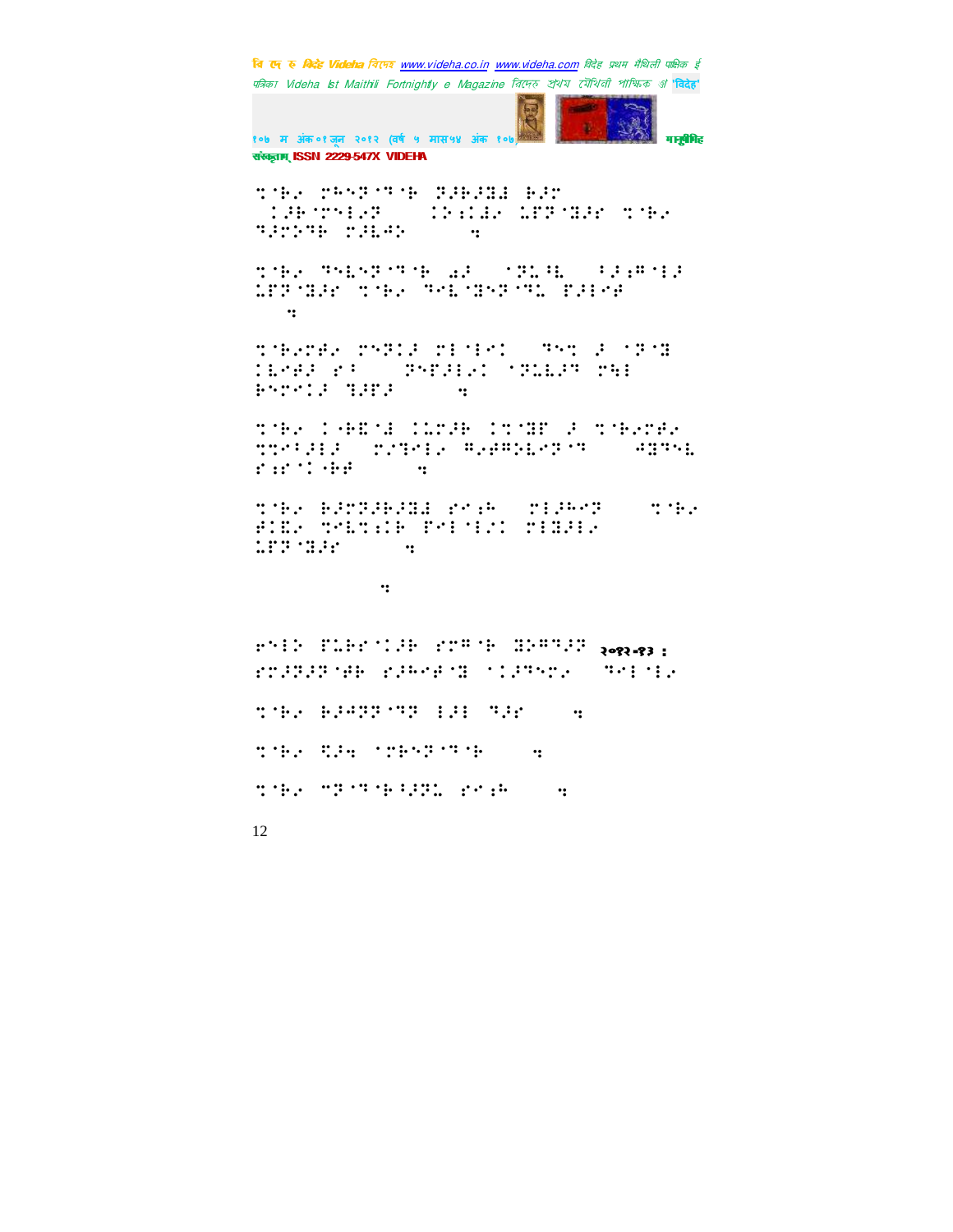ren real pas and the pine Policies of the posses In this P. MORE THE THE  $\label{eq:1} \mathcal{C}(\mathbb{R}^2) = \mathcal{C}(\mathbb{R}^2)$ **TRITERE INFORMED I BEEL ROBELEY** Perd (PSP-60 ) (STAR THRS TRIE nginare (ngekath) rakeng njenno mediane (Br) (F BEM PRESERVICE) rothe Parri Popelborn 1957  $\mathbf{r}$  :  $\mathbf{r}$ 

PRS SPREES PLANE MORTAN BRALL F PROBR ARRES PORTER SINCE LA ROBRE AST WAR TYTEL THE PENITHM AST POTS MEST 18721 CHOCH (1008) I SEPE

 $\ldots, \ldots$ TITMES ENE EMERTI TRANS INTE PRODUCED BY THE PRODUCED BREAKING FLEETIGE FORMATE PETA (PS) ESP SIEP PRICHAR PIRAPARIENS, MIRE #51 45 FYERFYE PRTRI YRIKIE ARRY FriGhman Adapt Chili Sp SSIP (68) Alego Saede Scribell PDTA

ESPART MASTE IN ANDIA BULITA<br>Admira (Alphi Andal) Informational DEPARTMENT DESCRIPTION & PHP 1991 PM

 $\mathbf{S}$ ribert (1919-1919) Arthr Pedbych TESHIN 1000 PATELS INE TIME SHATET

ardistica

'विदेह' १०७ म अंक ०१ जून २०१२ (वर्ष ५ मास५४ अंक संस्कृतम् ISSN 2229-547X VIDEHA

 $\dddot{\mathbf{r}}$ 



वि एक रु मिनेह Videha विएक www.videha.co.in www.videha.com विदेह प्रथम मैथिली पाक्षिक ई पत्रिका Videha Ist Maithili Fortnightly ejournal রিদেহ প্রথম মৌথিনী পাক্ষিক প্র পত্রিকা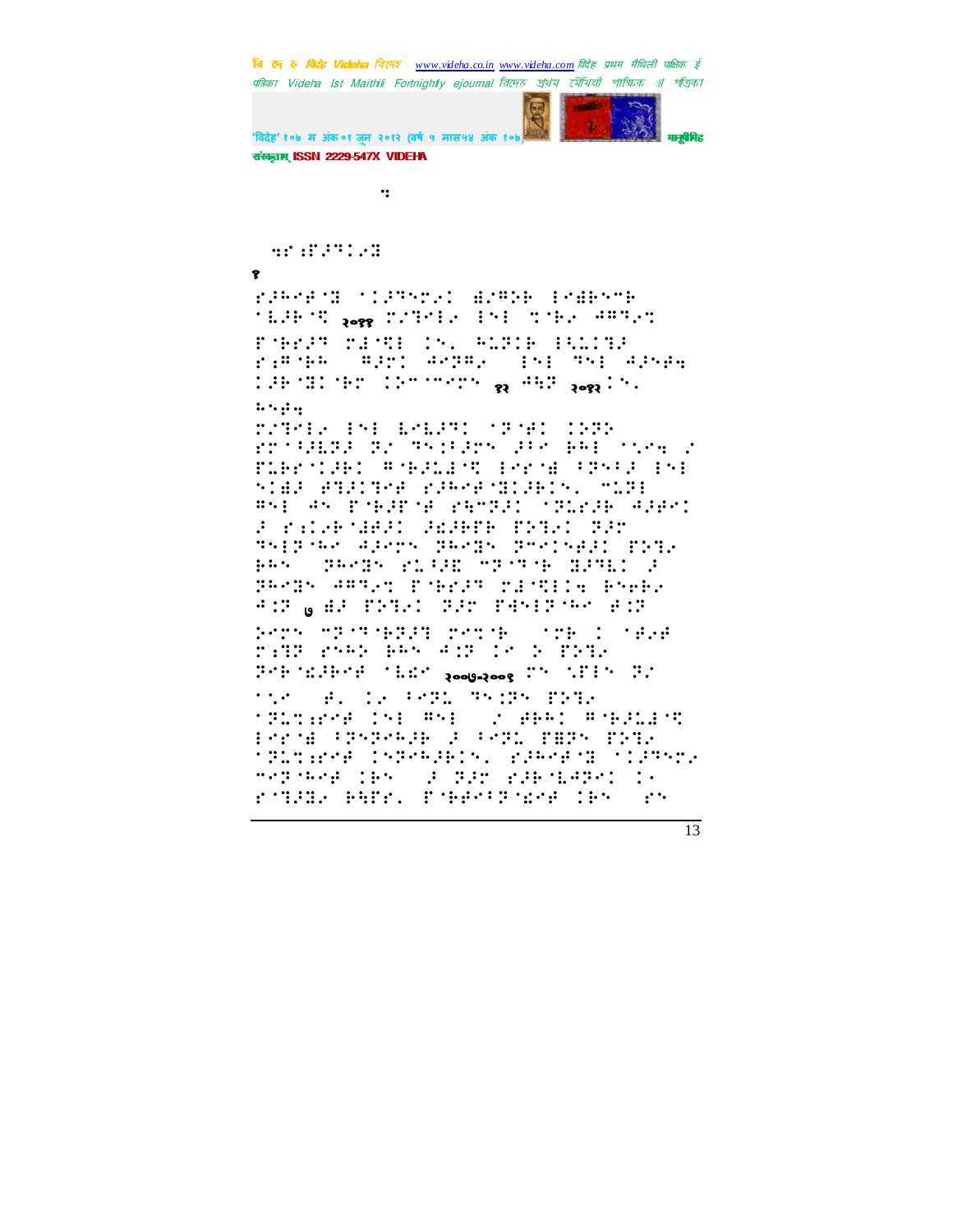

१०७ म अंक०१जून २०१२ (वर्ष ५ मास५४ अंक १०७ संस्कृतम् ISSN 2229-547X VIDEHA

**SECONDITIONS EMPRESH**  $\mathbf{1:} \mathbf{1:} \mathbf{1:}$ P.O.T. BRY 2184 MAR 2016, MARCH ECHANOIS COM rakers (1855) resear bras tria model est rhal. Dhe di s FRONT THE PARTNER ON PROP **POST CONTRACT CONTRACT** the APPet Press tires As: Part  $\mathbf{a} \cdot \mathbf{y}$ rather racers are necess restrievent (BL 192 riene sich ARTES PORTE SECRETARING PERMI FRONT PORT PORTH WARREN PORTH PECTE AN INTERFERIENT PROTE rimshed with espain is: Armyh rdherdom flerolde <sub>Rogg</sub> doedd Albmade

DEPARTMENT & HAR Goes the Child Community

THE THE PIGERISH MPM INFMST STORY FORTHE PATENT SPECIE Provency (1990) Harry Schreed (2001-2010) TALAMA ALEG INE THE SAME BITCH KAPAPA TUENTAE PUELTAE EELPATA SUS ARIGN WAS ASSARD GENERATOR

TOPE THE NEW PROPERTY WAS SPEED A RAN PIPPE PIPPENN STINGER NADDE TAR MARK IN BARNER OF HER SAN FARANCE COM FLEETIGE INE APPENING TITHE ENE 2 PLEYISE PROF PSE TSE AS BRE  $\cdots$ 

WIRLTHE BEAT TERRIT HALLBI gun: ABRICAN MERIDIAN PARTEIN ISTANY A rure servil rures ber  $14$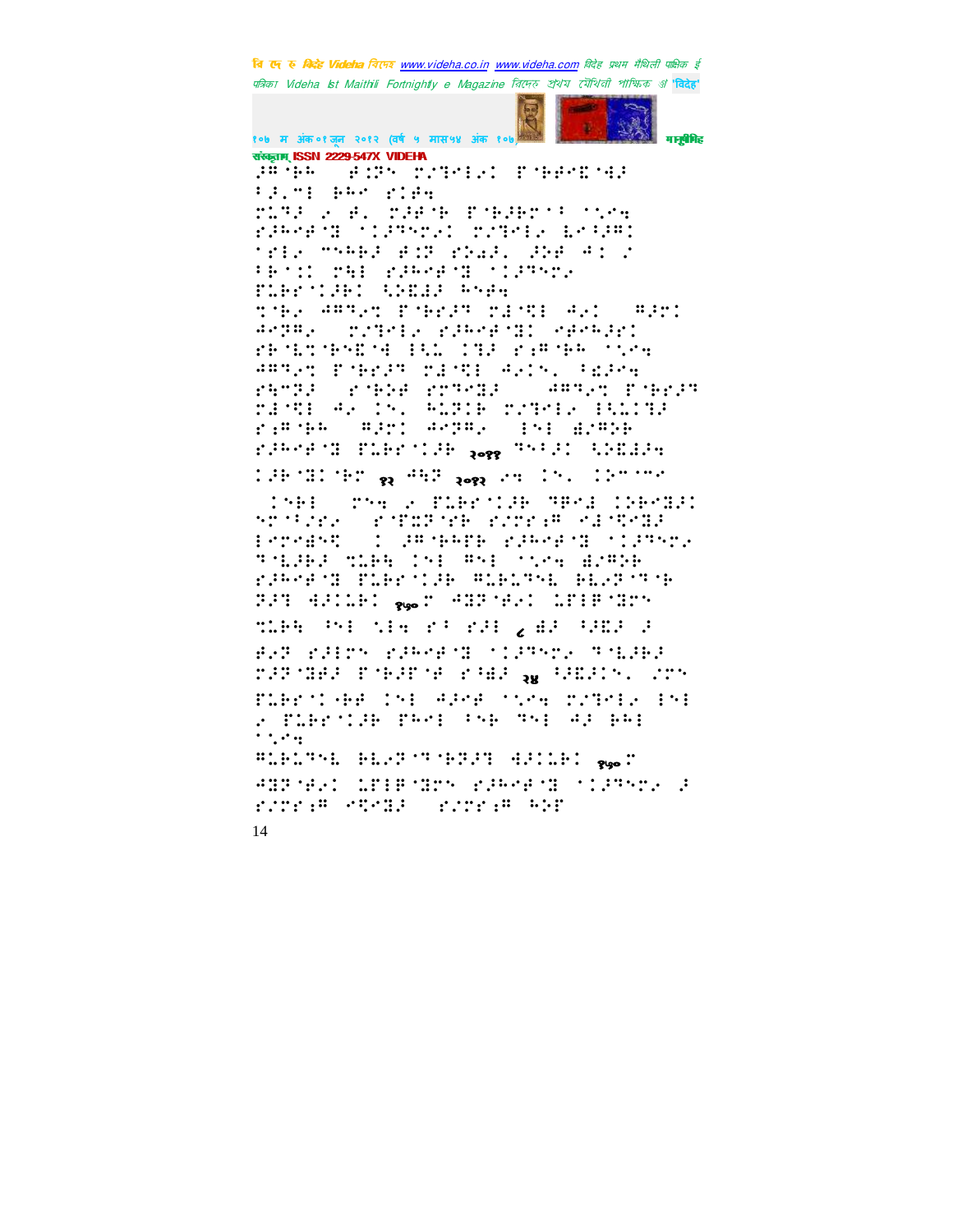

#### 'विदेह' १०७ म अंक ०१ जून २०१२ (वर्ष ५ मास५४ अंक संस्कृतम् ISSN 2229-547X VIDEHA

POPPOSTE CONSIDER Room on the Political INE ANE NE BRAGE RAPPENE PLERNIAEN W HARD TOPSEON EPHRICAL BRF PRIDS

TIRANIA (A) AI AI AE AE AHII PRODUCED OF FRONTS, SI PAIDS FLEETIGE (351 GPSPE FLEETIGETS Pobendrich, <sub>8</sub> HAGB BACA A Poberor Profiles (Albert 2002) PROF RAFI AN AARAT ROBER ROBER AND Pres dress additect fears incens a FLEETIE THE WINE TIME

BOTHE PUTCHER TIPP TUP Roof (TIPP TUP rodeba: Backe roda (1921-1940-19 **SARMAN PROPERTY INTERPERTY PART RADE PREVIE INFRALAT** FRAMES MINHAGE REPORT IPSP tanınday (pada) aslımla ağlan WERTH Rook C. Rook WENT FOR LITTLE **ARABAR AND MEDAL AND HOME**  $11.147$ **THESE TAP PASE SPACE**  $\mathbf{u}$  ,  $\mathbf{u}$  ,  $\mathbf{u}$  ,  $\mathbf{u}$  ,  $\mathbf{u}$ :2022592 (Ardina (Big) pre "Arr Adia dr **THE SIMPLE CEMPE - MP MP NEWS BOOKER - MACERS** PHP 12 - 127 1227 (19th-A) Trun rely (3) Try 3) FIRE TEMPE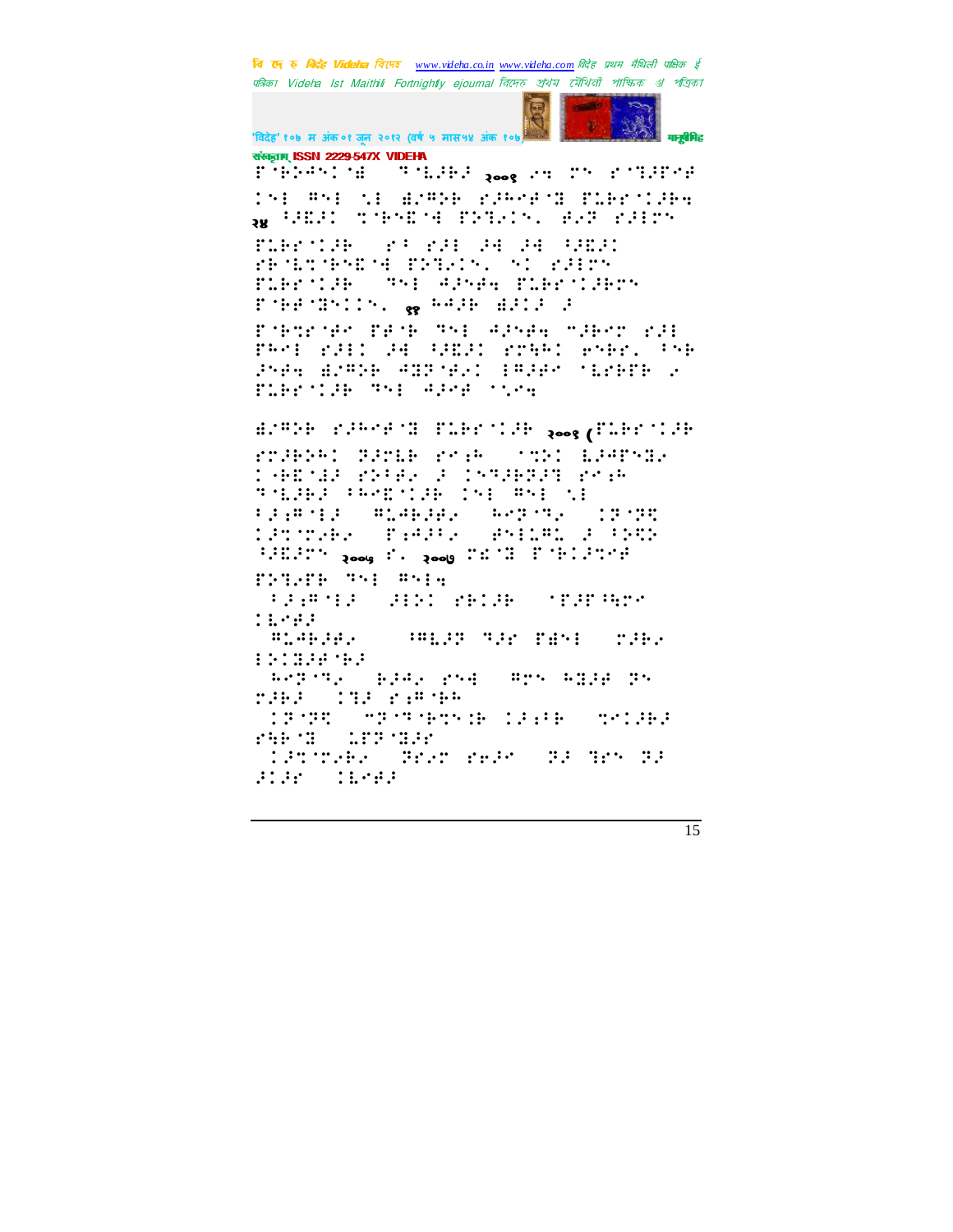**Service** 

मानुबेगिह १०७ म अंक०१ जून २०१२ (वर्ष ५ मास५४ अंक १०७ संस्कृतम् ISSN 2229-547X VIDEHA **APERING POST ISSUE**  $\mathbb{R}^{n}$  :  $\mathbb{R}^{n}$  :  $\mathbb{R}^{n}$  : **Same State**  $14.12132$ 32 522 INDUSTRIAL CONTRACTOR CONTRACTOR  $\frac{1}{2}$  $\mathcal{L}$  :  $\mathcal{L}$  :  $\mathcal{L}$  :  $\mathcal{L}$  : **SPONY CONSTRUCTION CONTROL** BINA WHAT NATURE BORDE PORCHOL PLEDOLIE 1000 1970 there weigh terms everyone ringer are a bette subgroup. Roof PECE FORTPURE FRIPER THE BHEW  $\mathcal{L}$  and  $\mathcal{L}$ **TALLARD TEP SPEARINGS**  $\mathbf{u}$  :  $\cdot$  : <u> 1988 - John Martin Marshall (f. 1989)</u>  $: . . . . . . .$ She die dikk Sekst **TRAGE PERMIT SAMAR REPORT BY SINCE** 1992913 SPARINGER SPAN SPRINGER (FREE) Br ellishe FRIDGE STREET IS THE PRIESE **Ardi New BATIGERS HATT** 18/78 77/78 923 1321 1118 8 proper to capp

BORDE PORCHOL FLEDOLOG 1000 POTCLA **SAPPARE CONSIDER PERFECT PROPERT**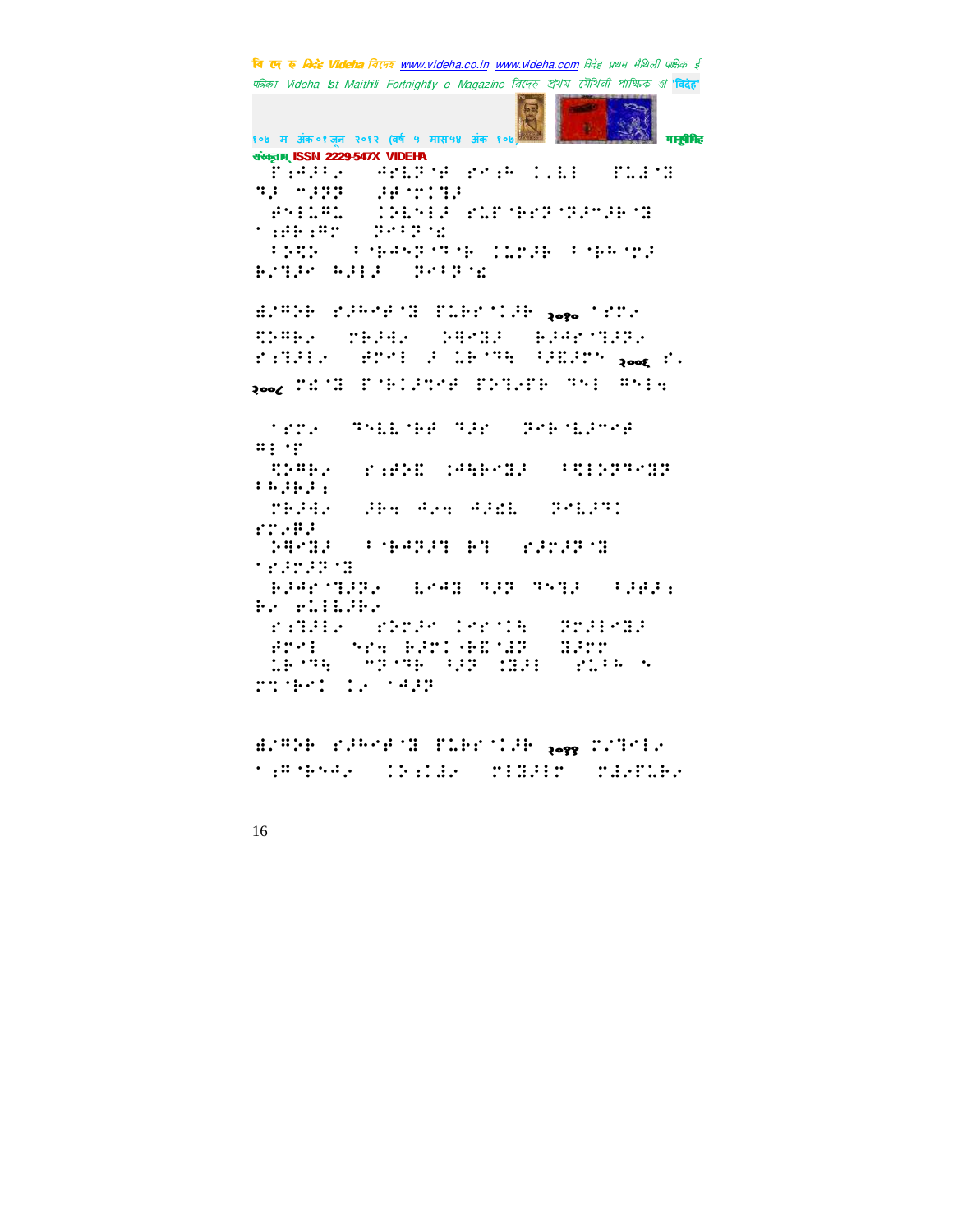

#### 'विदेह' १०७ म अंक ०१ जून २०१२ (वर्ष ५ मास५४ अंक १० संस्कृतम् ISSN 2229-547X VIDEHA

President and the state of the sounds. poor TEST FORTHOLD ENTERPOWER SPECIFIES  $\mathbf{z}$ 

rated to denote such spared for the rang wageshaw ho the read a car the warner conducting ringings them. rothers raw-end as then wear: rabertary aabi dari labu beea russ een electe coert clock waiters and all alters when the sta  $\mathbf{::}\cdot$ 

**THE BITTE THRIT TENT WEBSTH** reach fad ( the: 258 die 2 Brief metardiffe rolati romanism shi di Brasil Shriftish (535 (336 PS Priss) THE TAILS (BURG 1973-191-124 Willeman (Program of Comp) by Ma SPREAD, SPEED ROOFBERG PIC NAM EPHATY BRATIS TRIAL WHILE WAS WRI rde (ni Adrna rn Abb Abb) (decr F SARI PASI SAMA BISSA AY AY rak from the CE PRepared from Presmi albi rombe domog rrrjal FSARS WEEK 2 MUSEUM AND AGES THIS LEGGE BOOKS ESHLOHESHS ISSU BL F FLEFF ENCITY THIS AF EAS TIM BOR & WARRING ATTEM CO PROPERTY japs jar aprs F TEM SPORATER (PO PA PL IMAG  $\mathbb{R}^n$ 

 $\overline{17}$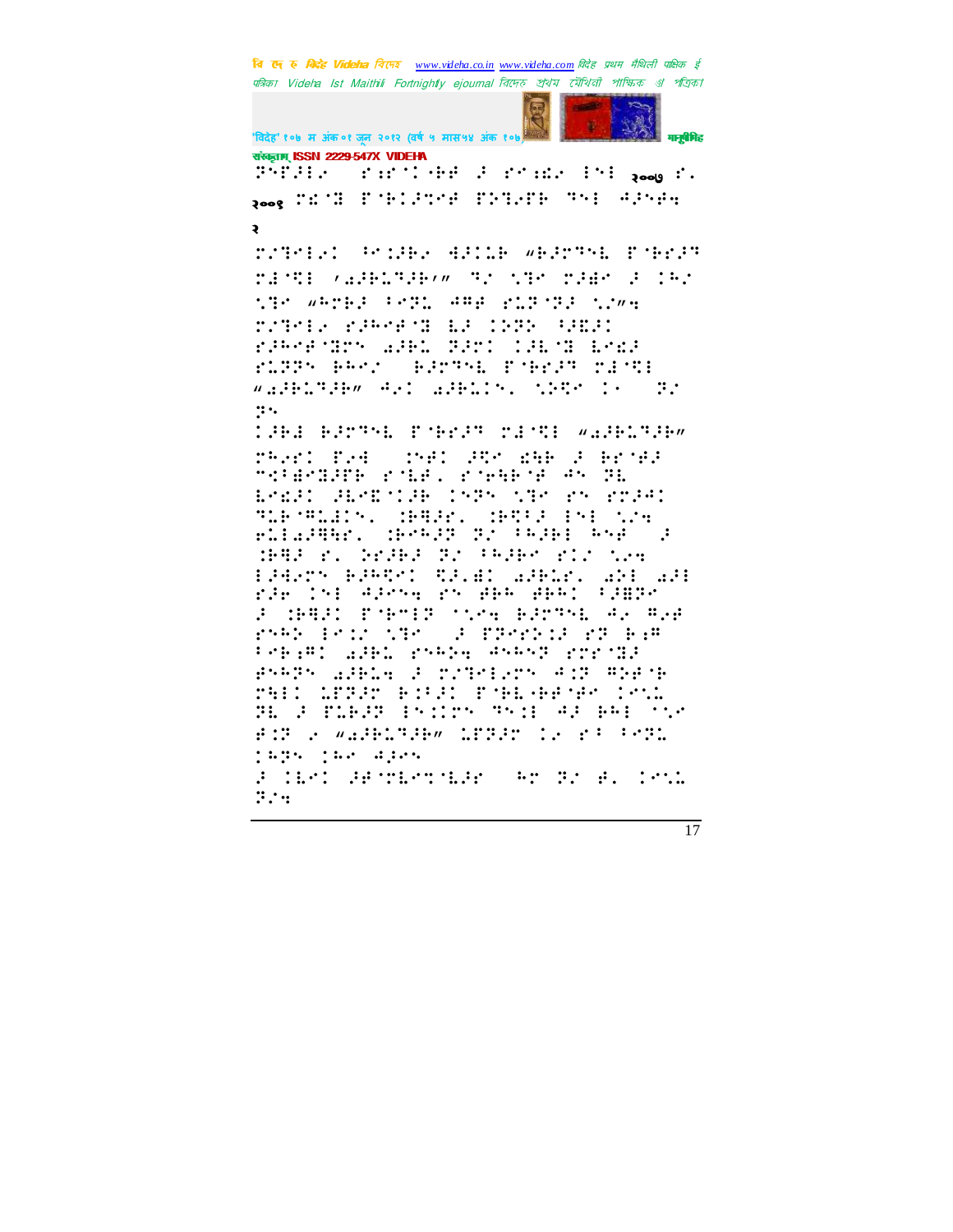

संस्कृतम् ISSN 2229-547X VIDEHA AMÉRIC PARIS (2002-02) SPRO T. W. TRE METT ROOM 8782 1721 488 213732 124 BENIS AN TEL STORE PE BRIS BST 2 WHEET PATTE TESTIN THE THEFT OF TOOLS OF TEST THOTA PLEIP PRESS BRACER MERRIEL tardernam: EPP robe Fre FR PH AN DIRE BRWG **SPARE SERVICE SERVICE** risa d'Est Bart deb 1828 mare 19<br>1964 de 151 de Bart (1896) forda TEN PERSONAL SOLERED IRBOARDIER THE AL POPTER TAR. TO AL PORCH grade of the grad fag, sergits a mir aper TRANSPORT THE TREA 11515. ST PSB 656 PPPP6 **BATI BAB 1233 BMW** 

Hra START THANK TEA TAIL ANIE. Plar the Crime Stee 1982 and Cete rrade man STAR PROPER SAN FRONTO 100 101 10 100 100 100 10 **TEP WEEDER END PROTION** BREAD ROBERT (RM) & BREAT MRTI ANDR EP PARK PACINA SPACEAL AND COMPANY ART 14528 MART STILL AG ASSISS RNTP B. No BRET LESE STE RNOB  $\cdot$  . THE PER BREAKING **POSSES AND STATE RESIDENCE**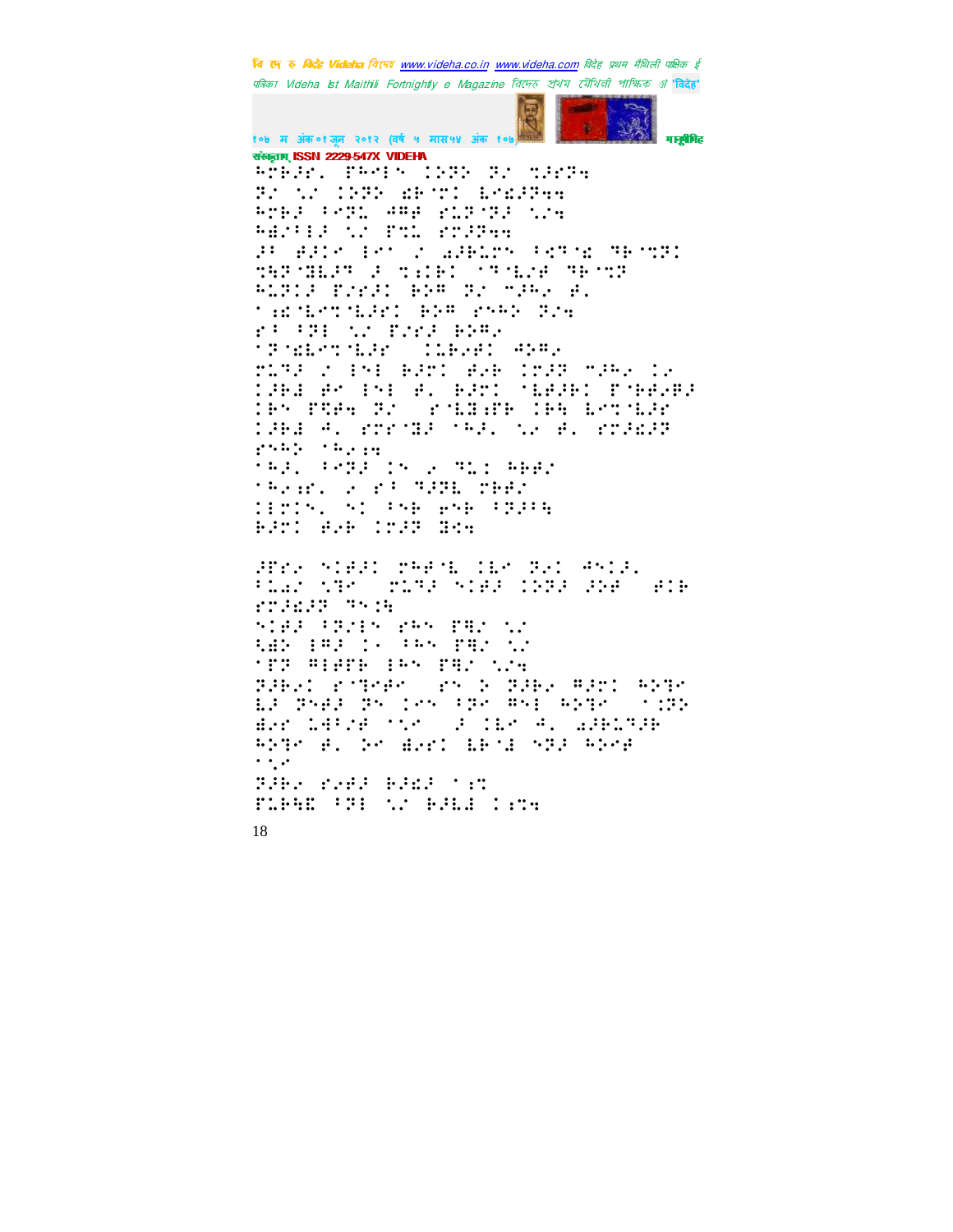

'विदेह' १०७ म अंक०१ जून २०१२ (वर्ष ५ मास५४ ३ संस्कृतम् ISSN 2229-547X VIDEHA PH 1133 18 MHz **FAR TEMPER TANK HAR** 

THE TEACHER SECTION AND POSSIBLE TO SPORT DOMESTORE FIRE P. **31 TA THE BRITISH** FRID KINE CHIE BIG REGGGG B. T. ESA BJE. (AJER BJER JSK) Preside The Philosophic Company (1981) BY S PATHER PR LOGIC TORP POD ned Gee (1981) Brunn Provinsing **TO BE WELL TIME HOW** FIR FROM TELEVISITY TEN WORKSHOW WORK

F PAPRES 1933 18 RAF (2009) 36 MHRIN, BJR SNORT ME **SAP RESERVISION** ELL TO WHO PAIN HOW 164 (PER True Per Pirrog) 1933 BMW PARTH B24 a z pe siale sida dael pser<br>Saser - r bas da az babarri pser rama nukritur **MONEY CONSTRUCT** PASE PASE FIR ESPECTANCE THE PLACE TRIBULAR INF **TE THE STREET**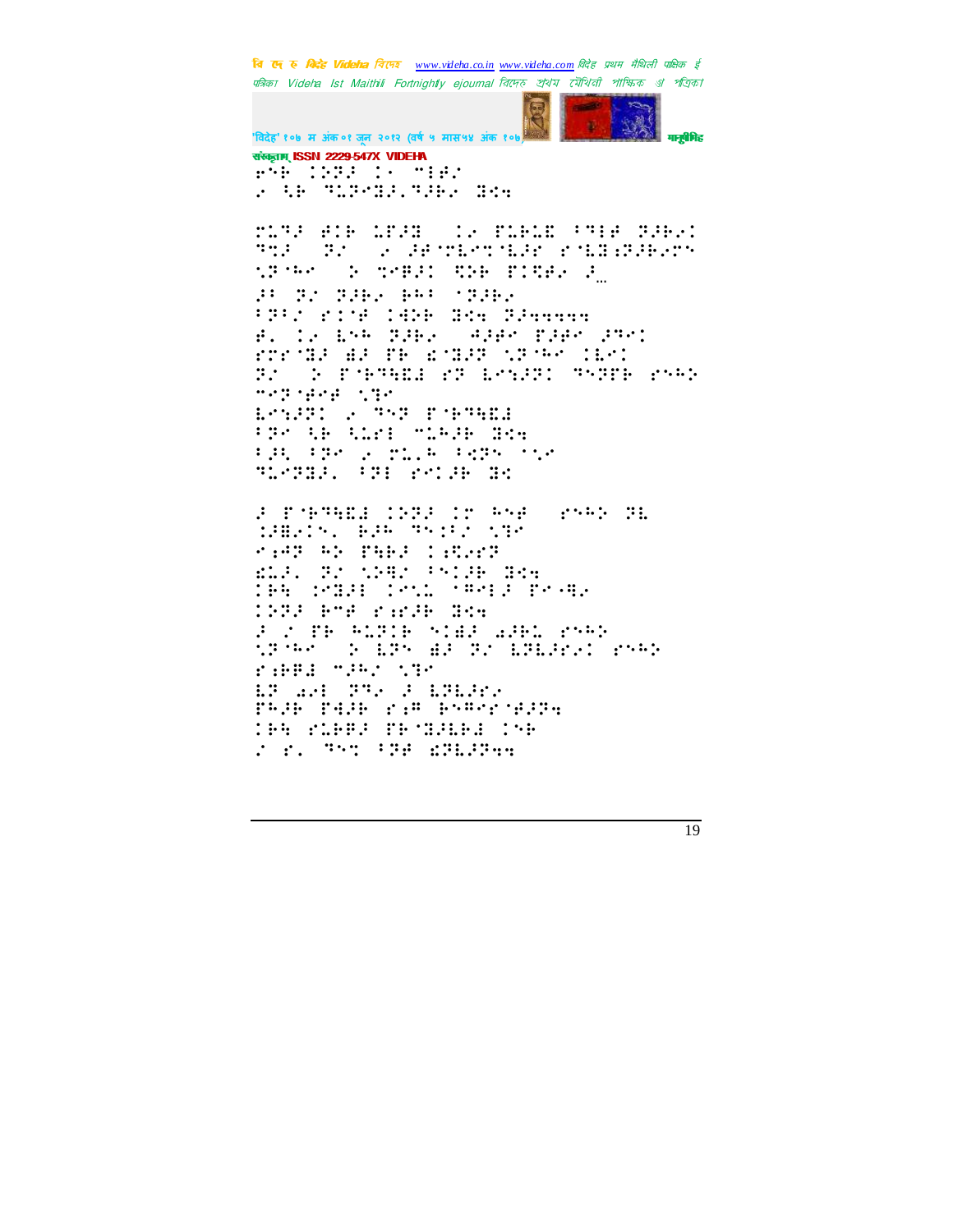

१०७ म अंक०१ जून २०१२ (वर्ष ५ मास५४ अंक १०७) संस्कृतम् ISSN 2229-547X VIDEHA stêka ji binavê pongiyan niver e. Betr  $\sim$  10  $\sim$ Prome term rade end to Bareleard Article: Goden to THE R. HAY TESHI PARA 8522 1523 12-23-23 St

reneidna adalmaats, mask speak **193 reterists** angep, ags ning gjep (asgygr prin 156 485 14782634 Added Billion (1910-001) All.Arc BAI **WEBS-199** 

PLAS PRESENTATEMENT PROPERTY NO EIR TTEPP WENTER TERMENTE STAND Program richards de Sager Cirgo  $\cdots$ ESTER PLA TAE APS NTS ALPIA GARDAR TELORIA EL MARI MAR Inched Arthur (Ship retell retel TBeLH (1964 BIBS TRINGS HARD AS IN ESTOR TEM TOSHT IEDERING PREP FRAME INFORMATCH reamse futbollediar. Lameda

ragiaa (1953ry 654) (ragis ry gyd a ates ps chaar minemalt also ports 35 4282 336 4381338

FIA relaterediens Amer  $P = PP$   $AP$   $AP$   $AP$   $AP$   $PP$ rance rance we a.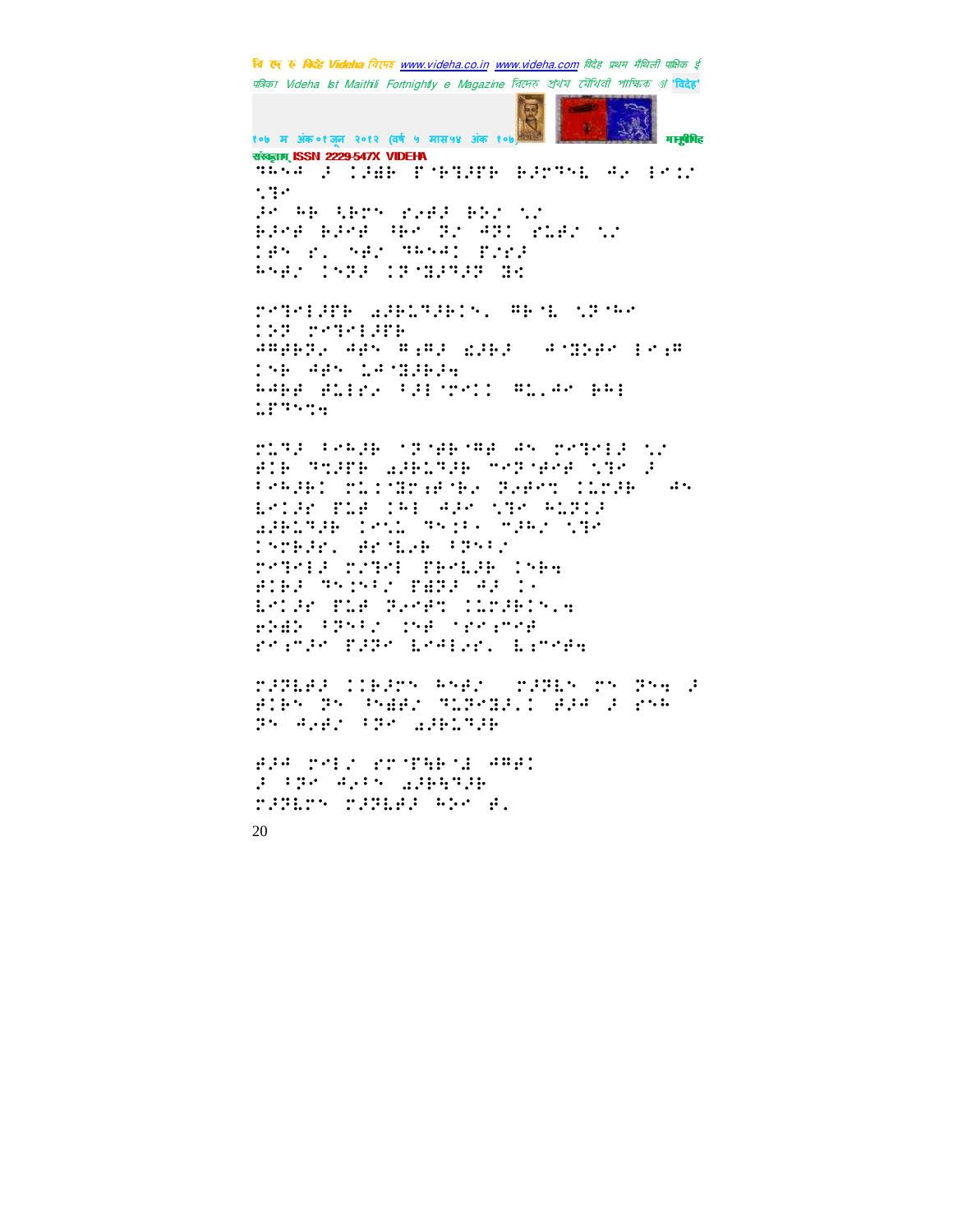

संस्कृतम् ISSN 2229-547X VIDEHA CO 54 20 20 20 20 21:21

⢾G!⣔⢼⢷⣅!⢼!⢻⢴⢾-!⢺!C⢵⢽.⣔⢼G⣅⢷! ⣈⢾.2⣙⢼⢷!⣃⣅4⢾.⢶⢷4⢾!5⣈⢼5!"!  $H$ . Letele by the character 5⣈4C5⢼G!"!⢾⢼⢺!⢸⣞C!⢷⢾4⣒! ⣙5⢼!⢸⣈⢼⢷⢴!⣚⢼⣅⢷!⢵!⢾⢼⢺G! 2⢳⢴⢷!⣔⢼⢷⣅⢹⢼⢷!⢳C!⢷⢾4⣒!

### ३

 $\Box$ rn" (Edisco )  $\Box$  $:: "$  $\,$  C  $\,$  C  $\,$  C  $\,$  C  $\,$  C  $\,$  C  $\,$  C  $\,$  C  $\,$  C  $\,$  C  $\,$  C  $\,$  C  $\,$  C  $\,$  C  $\,$  C  $\,$  C  $\,$  C  $\,$  C  $\,$  C  $\,$  C  $\,$  C  $\,$  C  $\,$  C  $\,$  C  $\,$  C  $\,$  C  $\,$  C  $\,$  C  $\,$  C  $\,$  C  $\,$  C  $\,$  ⣝⣅⣇⢼G!"C⢵⣎⢾⢵!⢷4!⣁⣙!⢼! ⢼⢳⣇⢼⢽⢵!⢷4!⣁⣙⣒!! WHO HERE THE SECTION ⢺⢼⢾.⣎⢷! rda: per pers ⣏⣋⣝⣐⢾⢷!⢷`4!⣝⢵! **ATH SATIS.** ⢸⢴⢾⢷!⢼C!l! ⢼⢾⣐⣇⢼⢹! **WEN BEET IN 1872** ⢼!⢾⢷!"C⢽⣎!⢳⣅⢽⢷!"⢺⢴⢾!⣔⣜⣋⢼" ⣇⢾⢼!  $41$ **LAN TERMIT** ⢼⢻!"⣅⢽⢻⢼5!⢷⣓!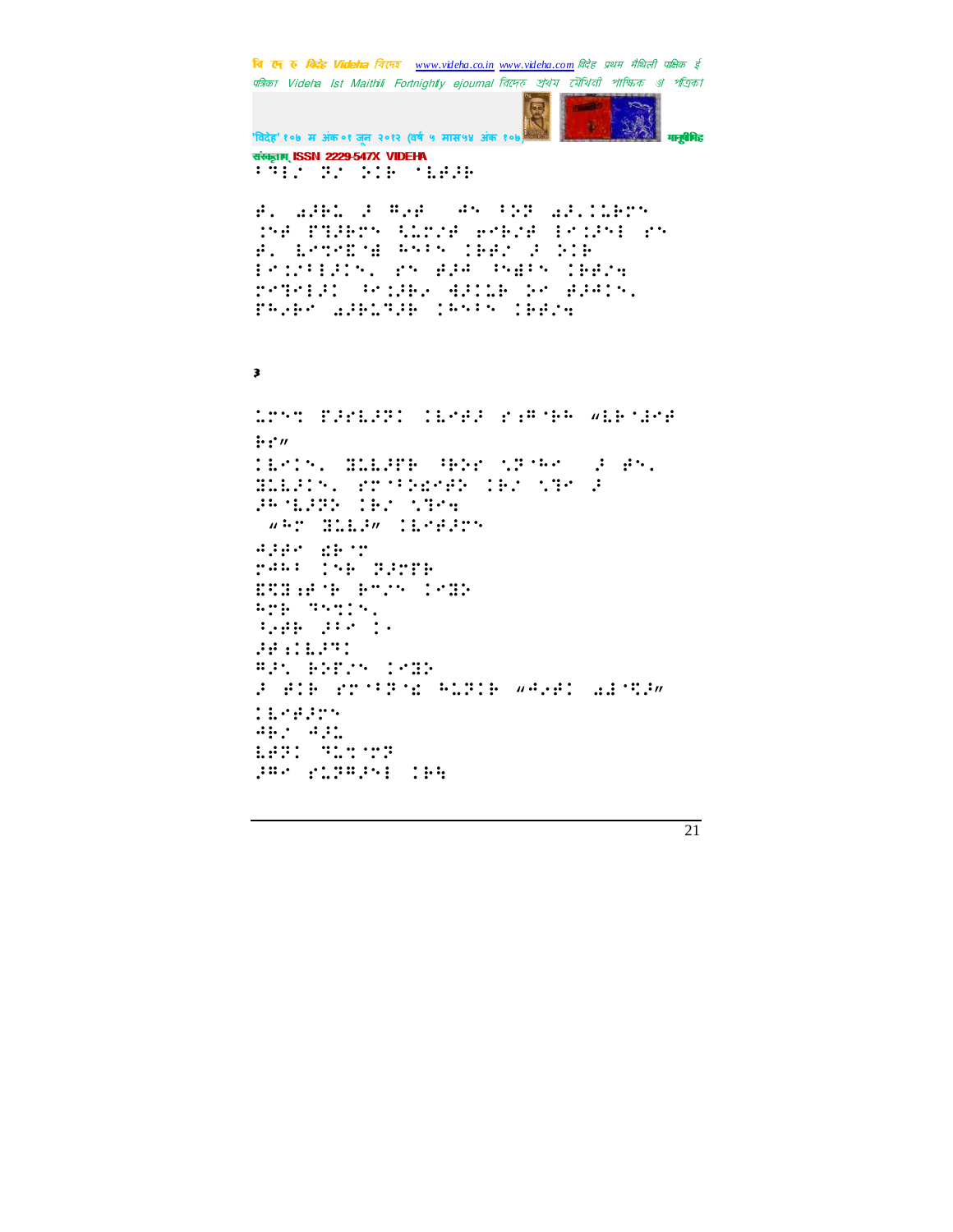**COMPANY** 

 $\mathbf{g}$  . १०७ म अंक०१ जून २०१२ (वर्ष ५ मास५४ अंक १०७) मानुबेगिह संस्कृतम् ISSN 2229-547X VIDEHA ašjers stre 2005 an algora ove rne philishes did: 2191 492 421 **1990 : 1990 : 1990 : 1990 : 1990 : 1990 : 1990 : 1990 : 1990 : 1990 : 1990 : 1990 : 1990 : 1990 : 1990 : 1990 (88)** rights (88) Apr 156 audi **PRESSIME** F war Hillswork raad is tar the 38311371 BR ENDY DOW WHERE THE WA THEIR, THUR  $\mu$  and  $\mu$  are  $\mu$  and  $\mu$  and  $\mu$  and  $\mu$ iger as went milk the re Protective Protections Arte cent sille te FOR 2 WEEK ENE PROYECE (FORCH ENE PRO 18 MBC 18 MBC BLEF AN MBC 1996 2 SHL2B4 B. 12 MINUTE SERPE AND CROW **ALTIB ILMED** At: Thrib. (15) APP FABPAC B. 5752 PHIL 7313 Hid the Wie to TERING BERGANING RANINGI INE TO Profile of the South Christien APPEL 2525 (A2)<br>Jegos (ego 1929-31191 FRONT TOM RHI AP bi diber.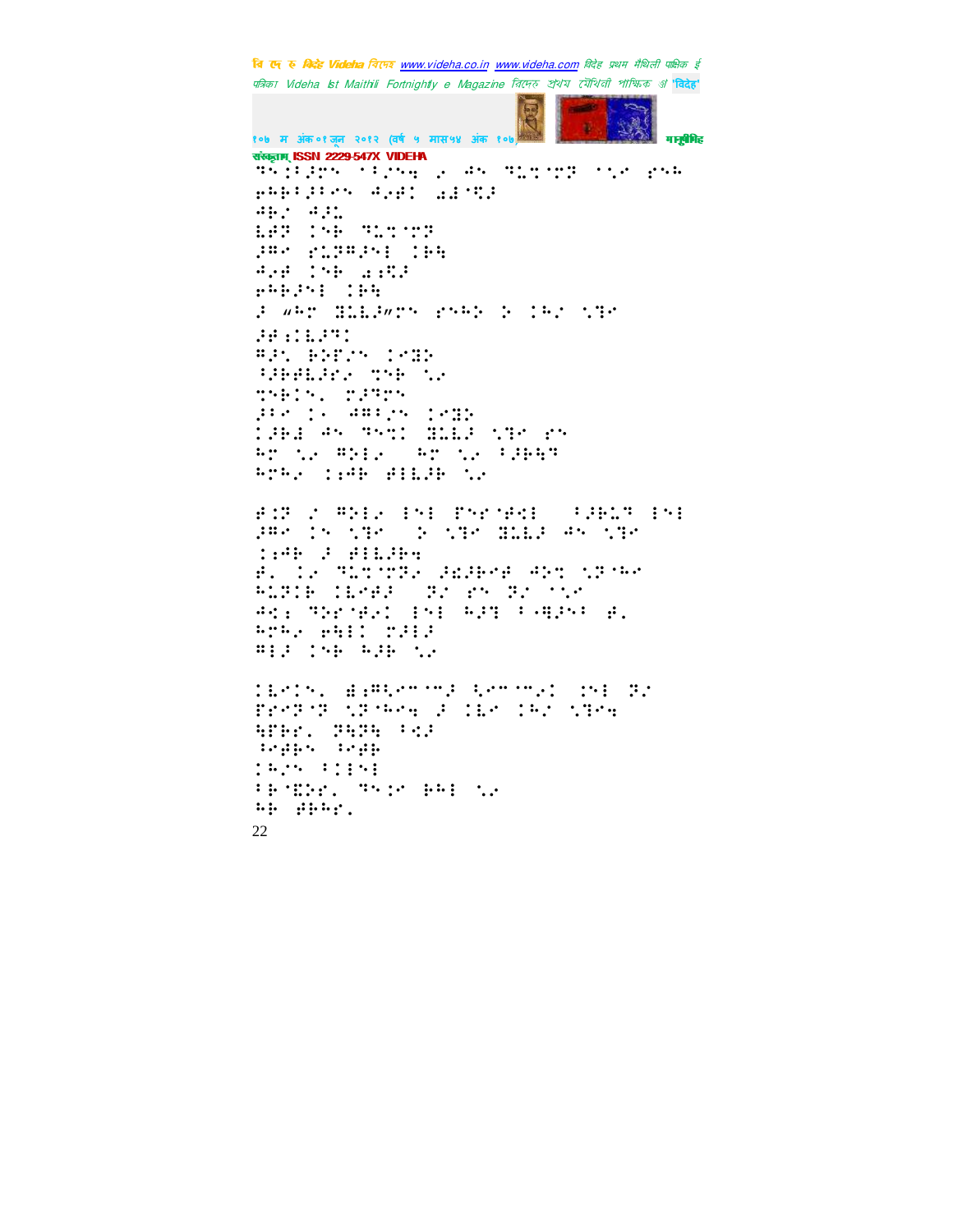**त्रि एन रु क्रिटेह Videha** विएम्ब \_www.videha.co.in\_www.videha.com विदेह प्रथम मैथिली पाक्षिक ई पत्रिका Videha Ist Maithili Fortnightly ejournal রিদেহ প্রথম মৌথিনী পাক্ষিক গ্র পত্রিক। **START** 'वदेह' १०७ म अंक ०१ जून २०१२ (वष ५ मास५४ अंक १०७) मानुषीिमह ø संस्कृतम् ISSN 2229-547X VIDEHA SHE SHE SHE CONDITIONS OF THE CONTROL OF THE CONTROL OF THE CONTROL OF THE CONTROL OF THE CONTROL OF THE CONTROL OF THE CONTROL OF THE CONTROL OF THE CONTROL OF THE CONTROL OF THE CONTROL OF THE CONTROL OF THE CONTROL OF THE CONTROL O  $197 - 197 + 107$ **CAPA (1995)** ⣈⢾!⢼⣛2⢷!⢺⢼!l!  $^{\prime}$  C  $^{\prime}$  C  $^{\prime}$  C  $^{\prime}$ 1.129 (20) 129 (20) "⢼⣚!"⢽!""! ⊞IWE SHIND OF SHIND OF SHIND OF SHIND OF SHIND OF SHIND OF SHIND OF SHIND OF SHIND OF SHIND OF SHIND OF SHIND O  $\frac{1}{2}$   $\frac{1}{2}$   $\frac{1}{2}$   $\frac{1}{2}$   $\frac{1}{2}$   $\frac{1}{2}$ 1933 1934 State State  $222$ S CHAIN, CHAINER l!⢹54!⣙5⢼G!⢹⣓.⢸⢼⢻!⢳⢼G! PHITS PHERI PLTT 2⣁!⣎⣅C⢽⢴.⢹⢷⢸⣐⢻⢼! COMPASS THE CONSTRUCTION  $TLP$  . For the state  $TSP$  $\cdots$ ⢳⣓!⢼C!⢾!`⣅2!⢷⢳C!  $1.1.4$  The state of the state of the state of the state of the state of the state of the state of the state o IB: 50.5 PERS 220223 PERS ISBN L'HAPJETE 4PSI 'T''STIE TLIK PRTM' ⢾⢾C!`⢽⢾⢼!⣅⣉!2⢼"⣇⢼⢽G!"⢳⢵!  $\frac{1}{2}$  ,  $\frac{1}{2}$  ,  $\frac{1}{2}$  ,  $\frac{1}{2}$ "⣇⣝⣐!⢹5⢾!⣁⢴!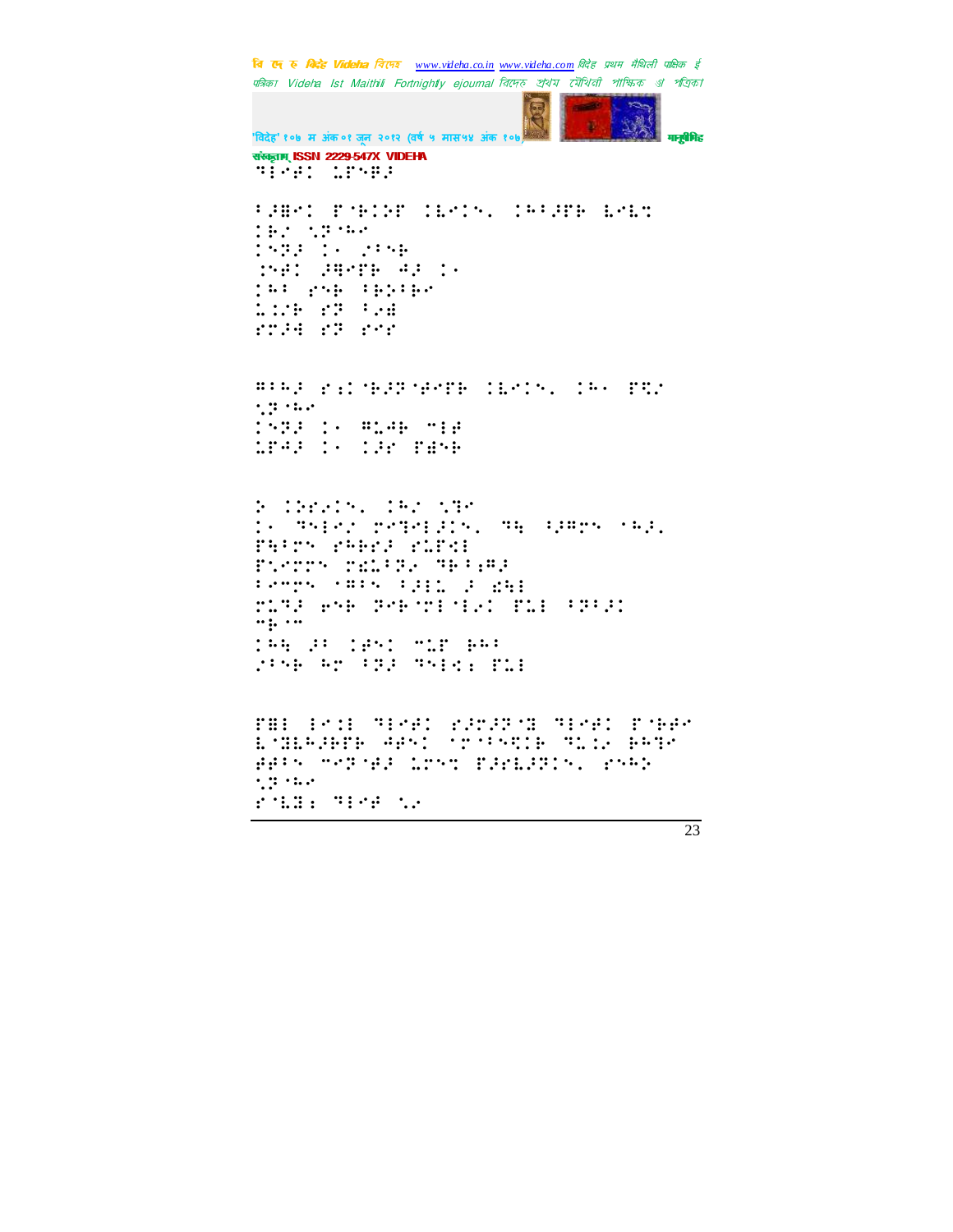**CONTRACTOR** १०७ म अंक ०१जून २०१२ (वष ५ मास५४ अंक १०७) मानुषीिमह

संस्कृतम् ISSN 2229-547X VIDEHA **SHOE!** THE SHOW 12 ⣁⣅!⣇⣝⢾! ⢷⢹⢼⢽⢴"G!`⢾!⣁⢴! Hine ∷l l'est L'HIVE TER PERSON Capper Bug 22⢽!⢸⢼⣏⢼.⢸⣏!⣁⢵⣛!l! THE BURNEY STA

 $\ddot{z}$  space The Section **We shall the set of the set of the set of the set of the set of the set of the set of the set of the set of the** ⢳⢽⢾.⢺⢹⣅⢷⢴! In the Performan 100 2010 2021 ⢾4⣝⢵!⢺⢷4⢾!⣁!

⣇!⢺⢻⢹⢴⣉!2⢷"⢼⢹!⣜⣋5!⢺⢴!"G! 2⢷⢸⢼⣇⢾!⣁⣙!⢼!"!⢵!⣞⢼!⣇⢾⢼! **TAN NEW 1978 1987** Product result **5.5951** ⢺⢻⢹⢴⣉!C⢼C⣓!  $\cdots$ : :  $92$  +  $193$  +  $194$  +  $194$ SI THIT STATES STAI  $\mathtt{?L}$   $\mathtt{?L}$   $\mathtt{?L}$   $\mathtt{?L}$   $\mathtt{?L}$   $\mathtt{?L}$   $\mathtt{?L}$   $\mathtt{?L}$   $\mathtt{?L}$   $\mathtt{?L}$   $\mathtt{?L}$   $\mathtt{?L}$   $\mathtt{?L}$   $\mathtt{?L}$   $\mathtt{?L}$   $\mathtt{?L}$   $\mathtt{?L}$   $\mathtt{?L}$   $\mathtt{?L}$   $\mathtt{?L}$   $\mathtt{?L}$   $\mathtt{?L}$   $\$ 

⣔⢵⣞⢼!⣔⢵⣞⣊C5! ⢳⢾⣊!⢽⣞⢽⣝⢼! ⢾⢵⢷⢼!"⣐⢻!⢳⢴!C⢷!⢻!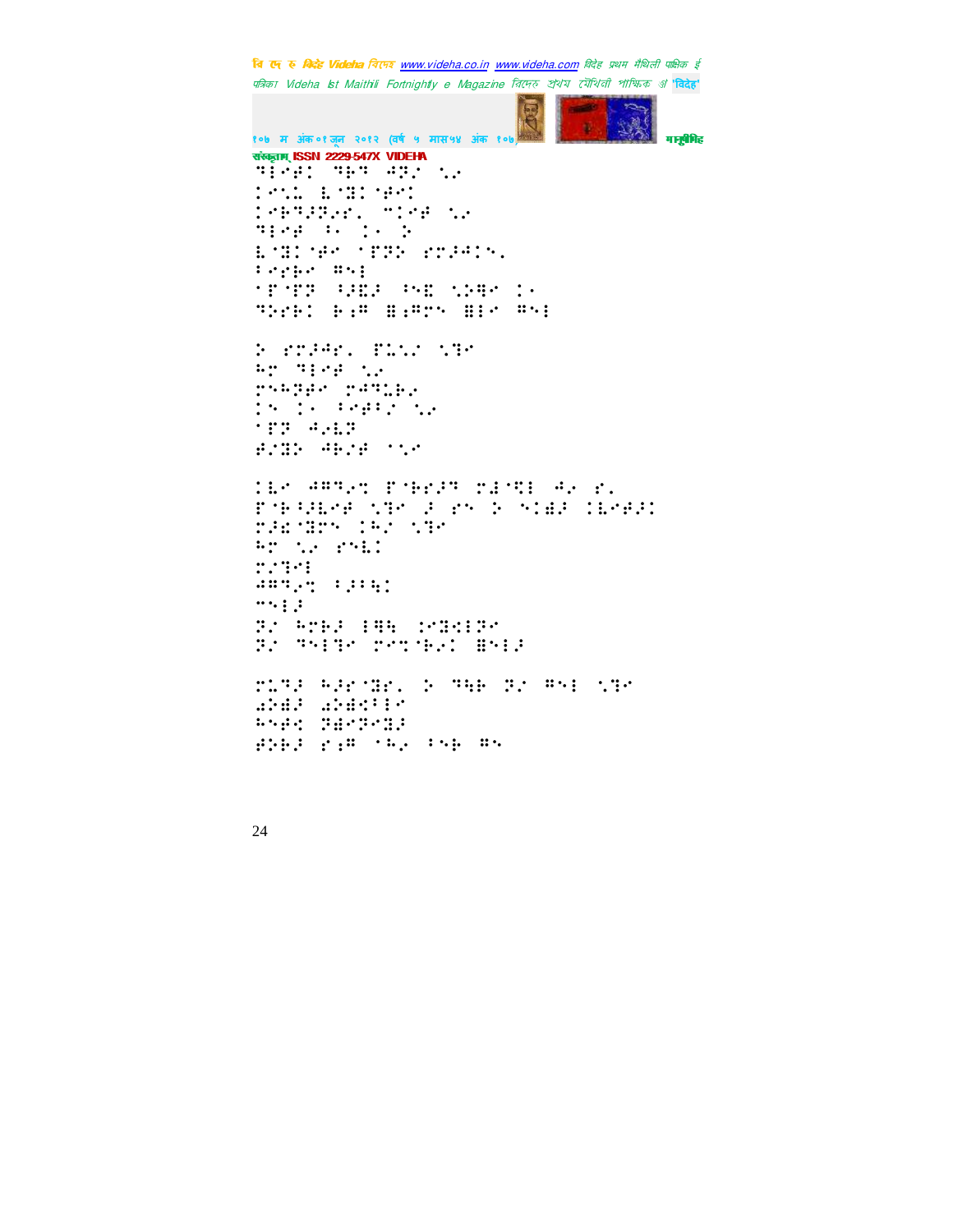**COLOR** 

'वदेह' १०७ म अंक ०१ जून २०१२ (वष ५ मास५४ अंक १०७) मानुषीिमह संस्कृतम् ISSN 2229-547X VIDEHA LÈS'A) SANDA DI SANDA DI SANDA DI  $F$  + Here, rooms we have the rooms GEN STREET ⢻⢼⣁.⣇D⢷⢿!  $\mathbb{R}$   $\mathbb{R}$   $\mathbb{R}$   $\mathbb{R}$   $\mathbb{R}$   $\mathbb{R}$   $\mathbb{R}$   $\mathbb{R}$   $\mathbb{R}$   $\mathbb{R}$   $\mathbb{R}$   $\mathbb{R}$   $\mathbb{R}$   $\mathbb{R}$   $\mathbb{R}$   $\mathbb{R}$   $\mathbb{R}$   $\mathbb{R}$   $\mathbb{R}$   $\mathbb{R}$   $\mathbb{R}$   $\mathbb{R}$   $\mathbb{R}$   $\mathbb{R}$   $\math$ ⢵⢺⢷!⢶⣓5!⢽54⢾!⣁! ⣈⢾!⢻⢳⣅.⣈"⢼⢷⢴! ⢾"⢴."⣅⢷⢴! ⢾⢵⢷⢴!⢶⣓5"G! "Www.come (1913) "Company (1913) ⣎⣅⢼⣁⢴!5⢻⣊⢽! "⢽⣅⢷⣝⢼!⢼!⢻⢼⣁2⢷!⣁⢾⢾⢼! SAN THE STATE STATE OF THE STATE OF THE STATE OF THE STATE OF THE STATE OF THE STATE OF THE STATE OF THE STATE ⢷⢳⣅5!⢶⣓5!`⣓"!l! ⢶⣅5`⢵⢸⢴!`⢳⣅4⢾!⣁!  $\{A,B,B,C,B\}$ GRE START 2⢼⢽!⢽4!`5C⢼!⢻2!⢽4!C⣅⣔⢼!⣁⢽⢳! ⢳⣅⢽⢼;! This, This ⢽⢼!⣁⣅C⢼!⣁4! !⢽4!`54! **APE (1) 2 PRP 30** ⢵⢽!⢺⣅5⣅!"⢺⢼! bre: 9. em: 12 !C⣅⣔4!⣁⢴!  $\frac{1}{2}$ "⣅⢹⢼⢼!⢼!D⢷⣏⣜!⢹⢵"⢾⢴G!"⢸!5⢻! l!⢹5;! SLEE SECOND THE 1- SHIP 5⢵!22⢽!⢷⢼"⢾⢼!⢹⣇⢼⢷!⢺⢼G!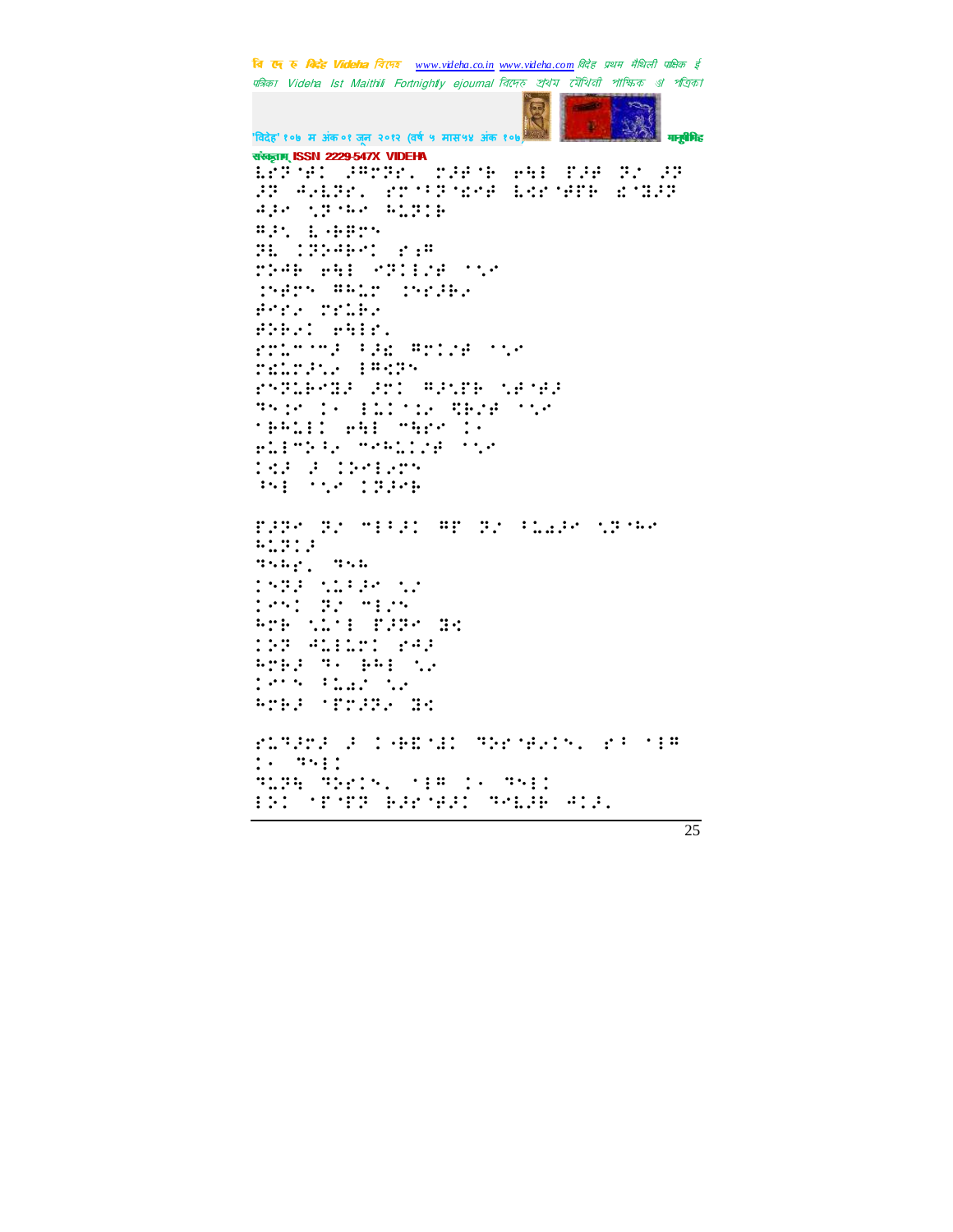

१०७ म अंक ०१जून २०१२ (वष ५ मास५४ अंक १०७) मानुषीिमह संस्कृतम् ISSN 2229-547X VIDEHA  $G$ 

₫ 2019 THE 1999 THE "⢳5⣊⣐!"⢸!⣁⣅! "5⢳⣉!"⣐⢾⢼⢽!⢷⢳⢾⢵! ⢺⢳⣝⢼!⢾!`⣅2!⢷⢳5⣊⣐!⢳!

 $\frac{1}{2}$   $\frac{1}{2}$   $\frac{1}{2}$   $\frac{1}{2}$   $\frac{1}{2}$   $\frac{1}{2}$   $\frac{1}{2}$   $\frac{1}{2}$   $\frac{1}{2}$   $\frac{1}{2}$  $5.951 - 1.651$ SHOW: THE "5⢳⣉!⢻⢼!"⣐⢹⣉⣒!

 $^{\prime}$  The state of the state of the state of the state of the state of the state of the state of the state of the state of the state of the state of the state of the state of the state of the state of the state of the sta 1195 M. P. S. M. S. M. M. S. M. S. M. G. M. G. 20 90 90 10 10 10 10 10 11 HE ERE STREET ⢳⢷C⢼⢳⢼!⢺⢵⢷"G! CHE CHE CHE CHE COLOR

⢹⣉!⣇⢼"!⢼!⢽⢾⢼!2⢷!⢳⣅⢽⢼!⢼⢷⢵⣉!  $\cdot$ ;  $\cdot$ ;  $\cdot$ ;  $\cdot$ ;  $\cdot$ 4⣚⢼!⢽⢾⢼!⣁4!⢼5⢼.⢼5! ĐHI PHILIN, TNIMBE B.  $^{\prime}$  C  $^{\prime}$  C  $^{\prime}$  C  $^{\prime}$  C  $^{\prime}$  C  $^{\prime}$  C  $^{\prime}$  C  $^{\prime}$  C  $^{\prime}$  C  $^{\prime}$  C  $^{\prime}$  C  $^{\prime}$  C  $^{\prime}$  C  $^{\prime}$  C  $^{\prime}$  C  $^{\prime}$  C  $^{\prime}$  C  $^{\prime}$  C  $^{\prime}$  C  $^{\prime}$  C  $^{\prime}$  C  $^{\prime}$  C  $^{\prime}$  C  $^{\prime}$  C  $^{\prime}$ 

⢼!⢺!C⣋⢼.C⣋⢼!⢷⢼⣏⣞⢷⢴⣝!⢷⢼⢺⢼⢷⢻! )⢽⣉⢽5!⢳⢼⣇-!⢽⣒`⣒\*!⣁4!"!⢾⢷! LALL 1971 521 52 ⣊⢾!`⣊⢷⢼⢳⢼!C⢽5!⣁! SHO SHOW SHOW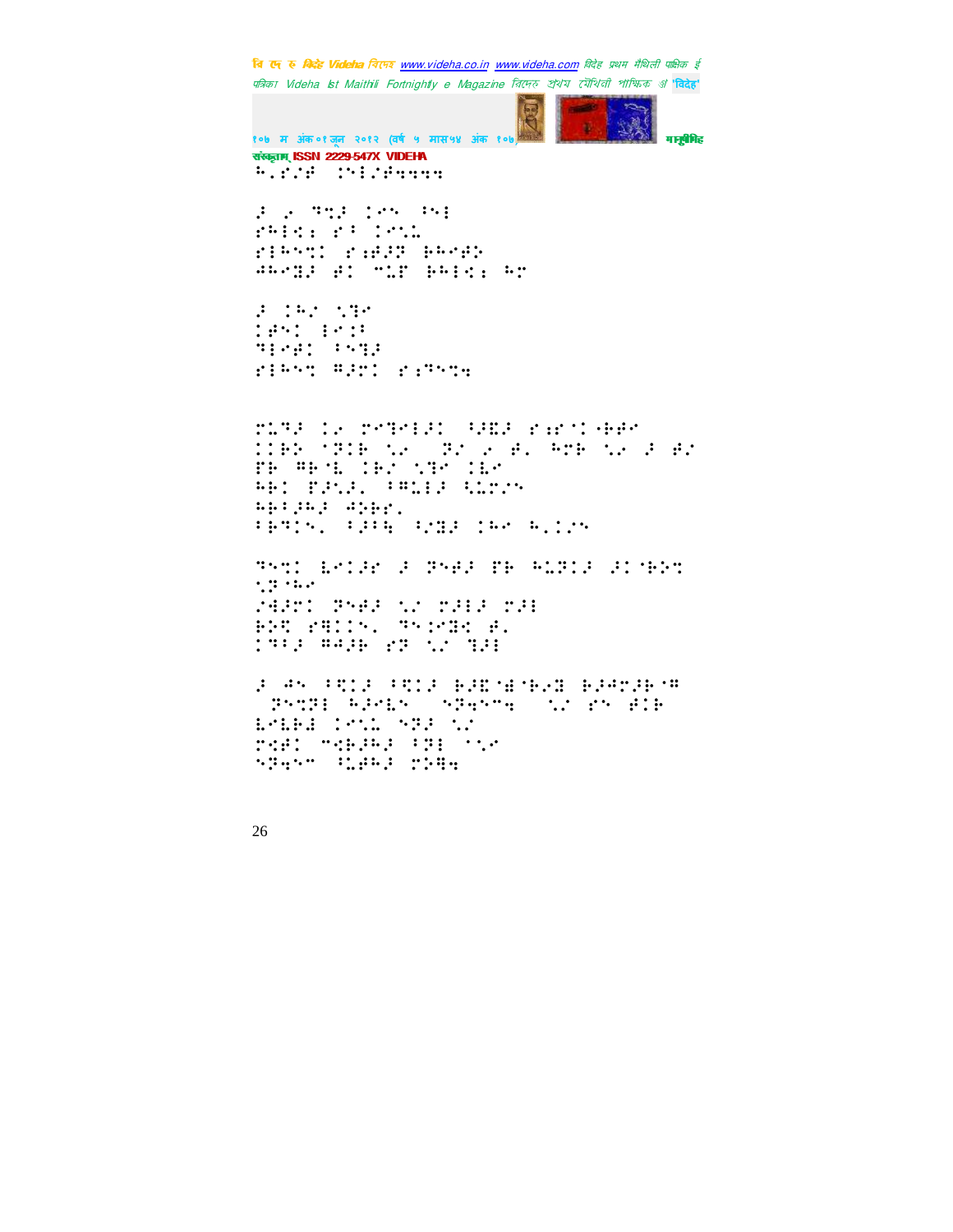**September** 

× 'वदेह' १०७ म अंक ०१ जून २०१२ (वष ५ मास५४ अंक १०७) मानुषीिमह संस्कृतम् ISSN 2229-547X VIDEHA ( )  $\frac{1}{2}$  ( )  $\frac{1}{2}$  ( )  $\frac{1}{2}$  ( )  $\frac{1}{2}$  ( )  $\frac{1}{2}$  ( )  $\frac{1}{2}$  ( )  $\frac{1}{2}$  ( )  $\frac{1}{2}$  ( )  $\frac{1}{2}$  ( )  $\frac{1}{2}$  ( )  $\frac{1}{2}$  ( )  $\frac{1}{2}$  ( )  $\frac{1}{2}$  ( )  $\frac{1}{2}$  ( )  $\frac{1}{2}$  ( )  $\frac{1$  $\begin{aligned} \mathbf{u}^T \cdot \mathbf{u}^T \cdot \mathbf{u}^T \cdot \mathbf{u}^T \cdot \mathbf{u}^T \cdot \mathbf{u}^T \cdot \mathbf{u}^T \cdot \mathbf{u}^T \cdot \mathbf{u}^T \cdot \mathbf{u}^T \cdot \mathbf{u}^T \cdot \mathbf{u}^T \cdot \mathbf{u}^T \cdot \mathbf{u}^T \cdot \mathbf{u}^T \cdot \mathbf{u}^T \cdot \mathbf{u}^T \cdot \mathbf{u}^T \cdot \mathbf{u}^T \cdot \mathbf{u}^T \cdot \mathbf{u}^T \cdot \mathbf{u$ ⢻⢼⢷5!⣅⢷⢹⢼!⣁⣞2⣞⢼!⢷⢳5!⣁! ⢸⢾⢷"G!⣐⢻⣅⢷⢴!! 12000 12000 12000 12000 12000 12000 12000 12000 12000 12000 12000 12000 12000 12000 12000 12000 12000 12000 120  $^{\circ}$  . The construction of the state of the state of the state of the state of the state of the state of the state of the state of the state of the state of the state of the state of the state of the state of the state o  $5 \times 12 \times 15 = 15$ **Grap (0) 45 LIBM (0)**  $55 - 15$  $134.1$   $14.1$   $14.1$   $14.1$   $14.1$   $14.1$   $14.1$   $14.1$   $14.1$ ⢵!⢻C4!⣁4!"⢵⢳⢷."⢹⢼4⢽!

⣇!⢾⣅5⢼⢽⢴!"⢳⢵!⣟⢷!⢷⢼"!⢻2! ¦Ar Adrich Celarer Adrichamen 25⢼⣝⢽!`⢷`!⢹⣈⣓;! ⢺⣊⣐!⣈⢼⢷!⢳⢽⢼! C�D : C�D : C�D : C�D : C�D : C�D : C�D : C�D : C�D : C�D : C�D : C�D : C�D : C�D : C�D : C�D : C�D : C�D : C� 2⣐⢺⢼C!⢷⢹!⣁!⢾G!"⣔⣓! **WE SHOT SHOT STATE** 

 $\frac{1}{2}$   $\frac{1}{2}$   $\frac{1}{2}$   $\frac{1}{2}$   $\frac{1}{2}$   $\frac{1}{2}$   $\frac{1}{2}$   $\frac{1}{2}$   $\frac{1}{2}$   $\frac{1}{2}$   $\frac{1}{2}$   $\frac{1}{2}$   $\frac{1}{2}$   $\frac{1}{2}$   $\frac{1}{2}$   $\frac{1}{2}$   $\frac{1}{2}$   $\frac{1}{2}$   $\frac{1}{2}$   $\frac{1}{2}$   $\frac{1}{2}$   $\frac{1}{2}$   $\$ 

"⢼⢳⢾⣝!⢹5⢹⢷! ⢾!⢺⣅5⣅!⢷4!⢳⢷⢼2⢷! **[**  $^{\circ}$ GID  $^{\circ}$  G  $^{\circ}$  C  $^{\circ}$  C  $^{\circ}$  C  $^{\circ}$  C  $^{\circ}$  C  $^{\circ}$  C  $^{\circ}$  C  $^{\circ}$  C  $^{\circ}$  C  $^{\circ}$  C  $^{\circ}$  C  $^{\circ}$  C  $^{\circ}$  C  $^{\circ}$  C  $^{\circ}$  C  $^{\circ}$  C  $^{\circ}$  C  $^{\circ}$  C  $^{\circ}$  C  $^{\circ}$  C  $^{\circ}$  C  $^{\circ}$  C  $\frac{1}{2}$   $\frac{1}{2}$   $\frac{1}{2}$   $\frac{1}{2}$   $\frac{1}{2}$   $\frac{1}{2}$   $\frac{1}{2}$   $\frac{1}{2}$   $\frac{1}{2}$   $\frac{1}{2}$   $\frac{1}{2}$   $\frac{1}{2}$   $\frac{1}{2}$   $\frac{1}{2}$   $\frac{1}{2}$   $\frac{1}{2}$   $\frac{1}{2}$   $\frac{1}{2}$   $\frac{1}{2}$   $\frac{1}{2}$   $\frac{1}{2}$   $\frac{1}{2}$   $\$ 

⢼!⣎⢼⢷!⢾G!`⢼⢳C!⢷⢴;! 22 THE 23 THE STATE SECTION  $F = T$ 

C⢷⣈⢼!⢾⢵⣋!⢹4!C⢼⢽⢳G!⢼!C⢽⢼!⢹4!  $#J$  The Constant of Constant of Constant of Constant of Constant of Constant of Constant of Constant of Constant of 5⣎⢽!⣁5!"⢾⢳⣝⢼!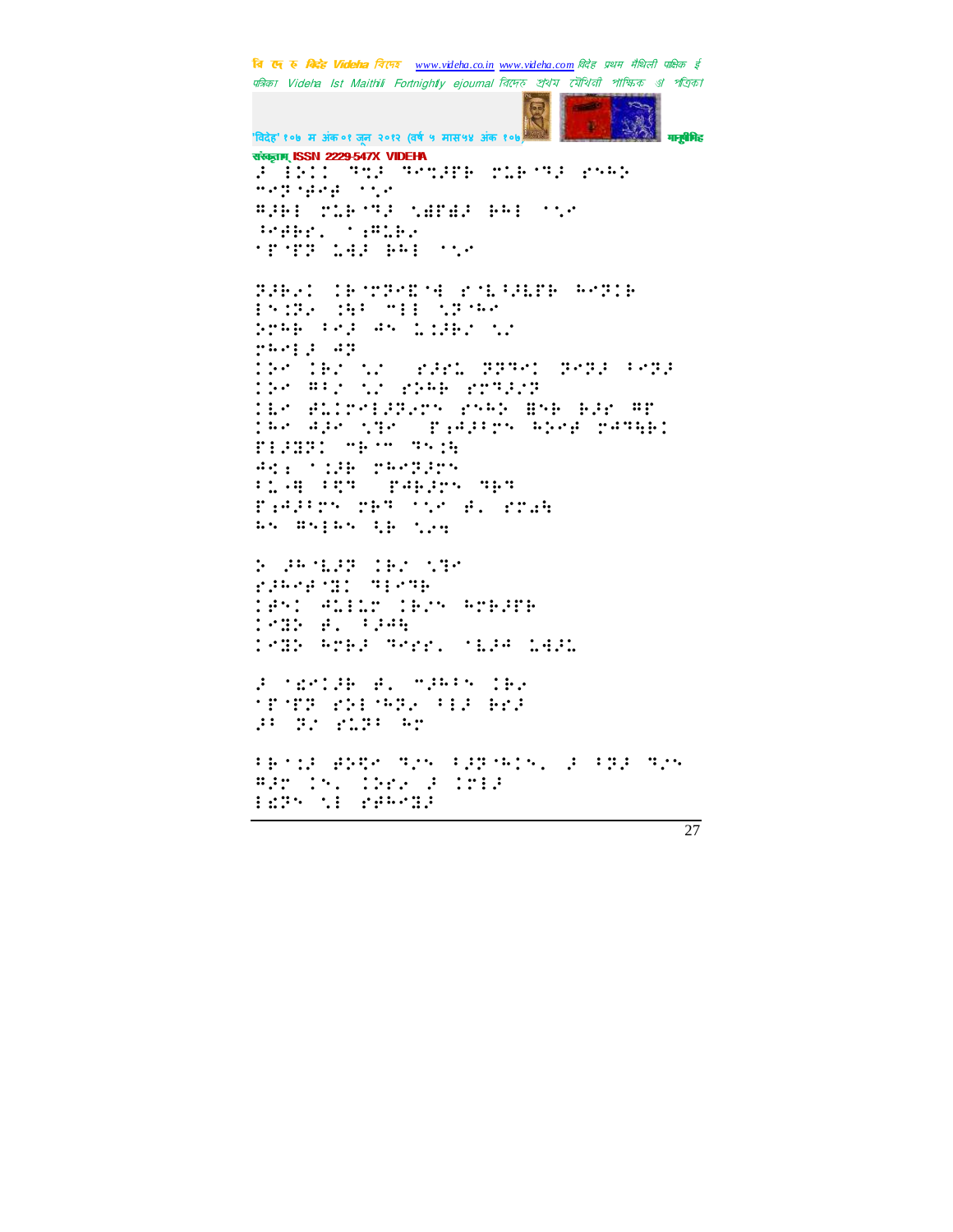

१०७ म अंक०१जन २०१२ (वर्ष ५ मास५४ अंक १०। संस्कृतम् ISSN 2229-547X VIDEHA  $H(2,2,1,2,1,1)$ 1982 21982 TEC SE PRE  $m_{\rm L}$  is a manifold in the state of the state of the state of the state of the state of the state of the state of the state of the state of the state of the state of the state of the state of the state of the state of

B. 12 191 425 2 wiBolog Brw r315.4 to thei brack raker whichar meson AN THE BOARD WORK SERVICE TO TON STORE HE PREDNO BY TAIL ENEX 85 MEST LETES LETTEL EE D'AL ESAGE PLESTE PHILIPS IN PISS OF PS PROBLEM COMPARISON ESTATE TEST TALLED I FOR THE TALLED PAIR ELEGE AN SIRM ST (The Post of **TER PARTIGHER (FRIGHTLER PROPERTY** the space spaces a sponger into TREATH 3 45 ROTE ENTHIT. Thill have conductive thill TARTER AND THROWN ALDIE INGE gabb phil street

#### $\mathbf{R}$

wen midde mer few r BETEMENT PARK AND TEMPER SARMIN THE TENDENT BOOKS IN THE PART OF THE STATE MARY SPORTER PORTER POST racure, asp palas: Aasia a palm FALAMI ANIANA RAPIA TANG-AAM PORTI TACATE SALPEGAR SANT RAT FINE CRAFT (FROM COOPER FOOTBARR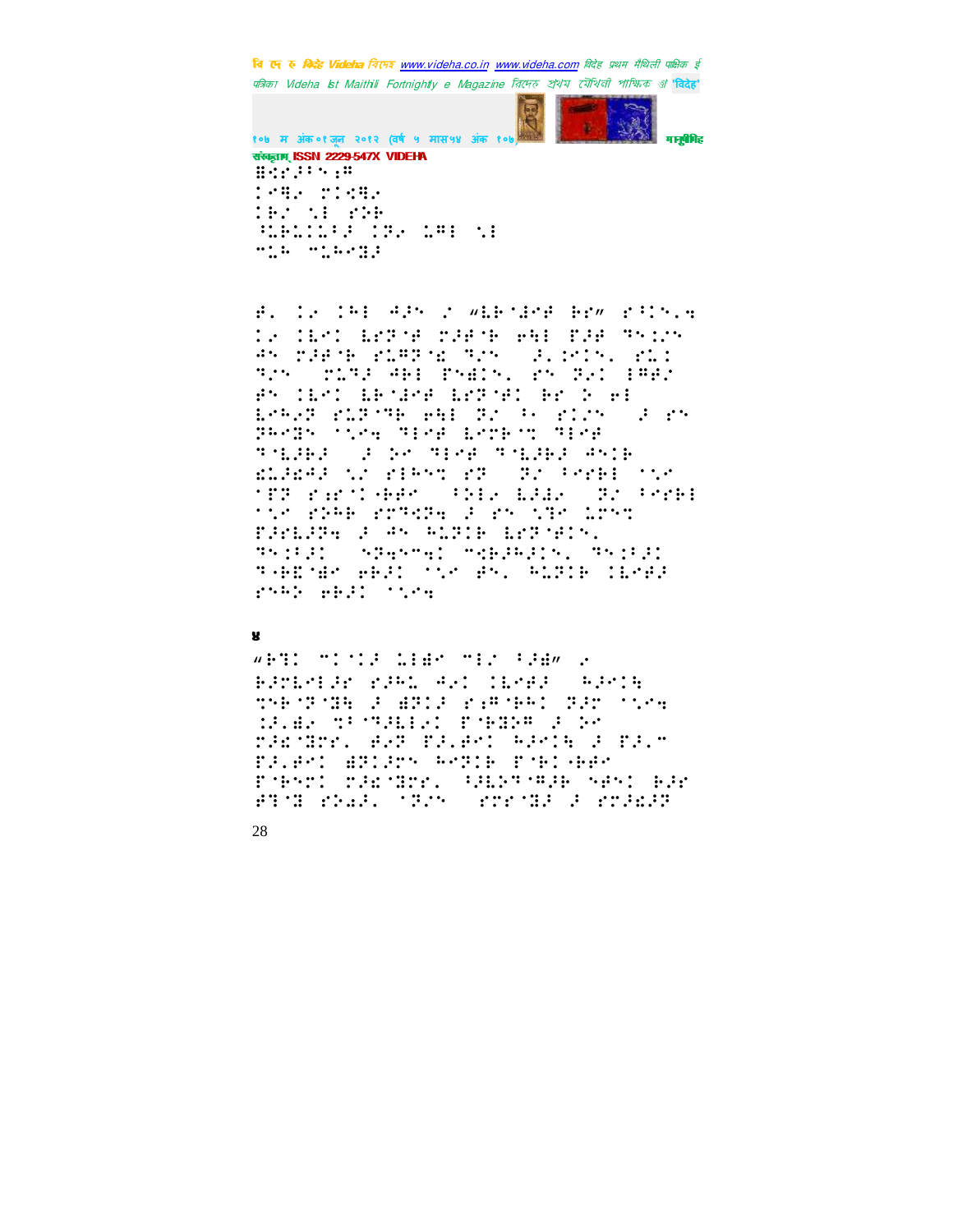**START** 

'वदेह' १०७ म अंक ०१ जून २०१२ (वष ५ मास५४ अंक १०७) मानुषीिमह संस्कृतम् ISSN 2229-547X VIDEHA H. 2004 - 2004 - 2004 - 2004 - 2004 - 2004 - 2004 - 2004 - 2004 - 2004 - 2004 - 2004 - 2004 - 2004 - 2004 - 20 AT IS TO THE THE TWO TABLE "⢵`!"C⣒! **FIL TIME LEEP TEAT FEE** ": ": : : : **GATS GATS IN THE** ⢹⣅⢽⣅!⢷4!⢹⣓!⢼! ⢺⢼2⢼⢽!C⢼⣉⢵!⢽4!⢵⢽!2⣋!⢺⢼!⣁⣙! **BUTER FUR AN AN I SENIE.** "⢼⣇⢽!⢼"! ⢺5!C⣅⢽⢽!2⣛4! GETSPE. Có, es estado en el control. ⣈⢽⢾⢼!⣋C⢷⢼!⢸⢷4!  $\frac{1}{2}$ ⢹⢸⣅⢾!5⢻4⢾!⣁;! ⢼⢷⢴!⢼⢺⢷!  $T$ .  $T$ ⢼⢷⢴!⢵5⢴! **THIS WALK WALK** "⢸G!55`⢼C4! ⣅⢹⢼!⢼⢷⢴!⢼⢺⢷!⣅2⢼!⢾4!⣈⢾!⢽4!  $55.5 \pm 0.5$ ⢼⢷⢴!⢼⢺⢷!  $G$ . The state ⢼⢷⢴!C⢼⢹5! PECH. CONFIR ⣅⣈⢷⢼!⢹⢾!C⢻⢼⣛!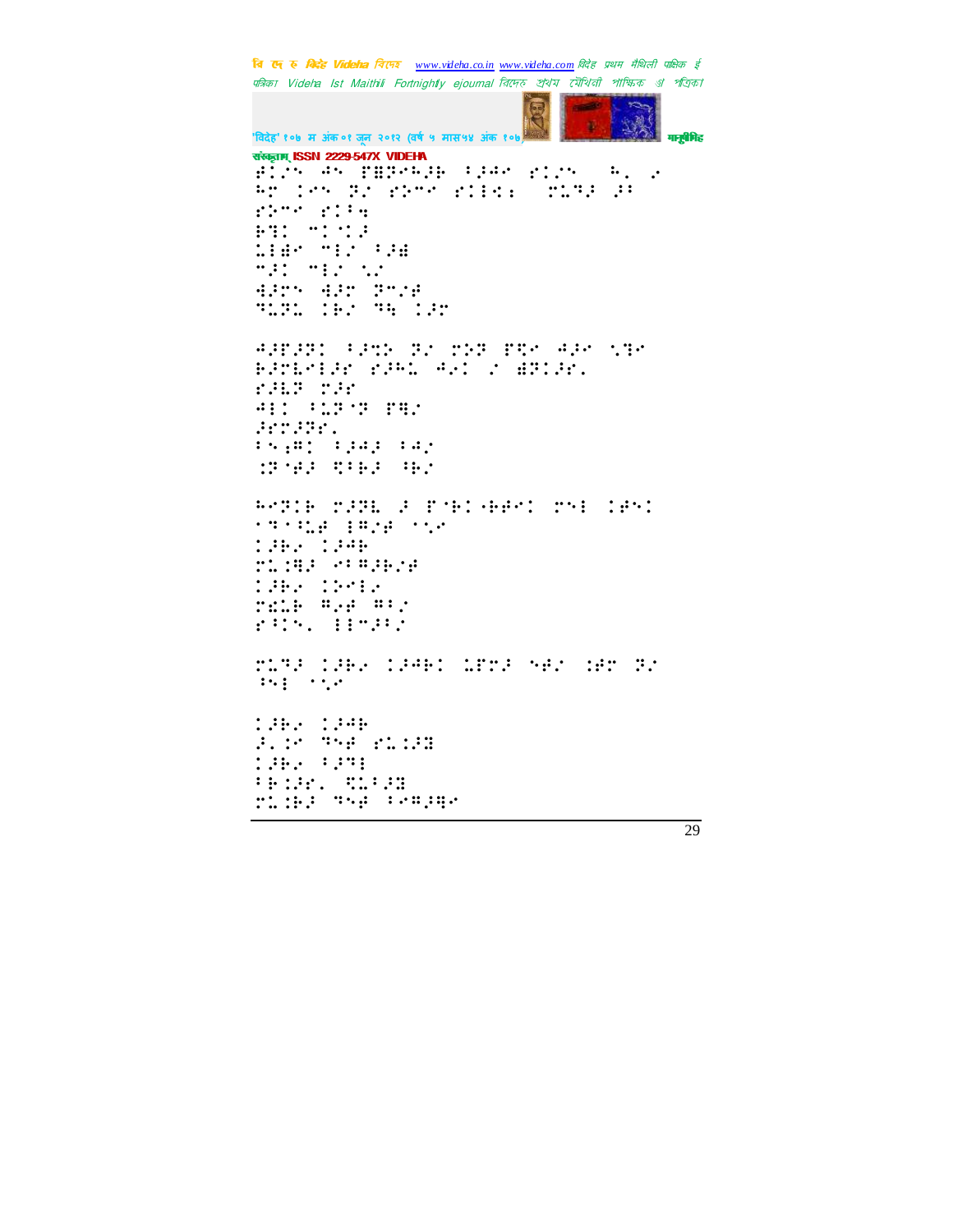

१०७ म अंक ०१जून २०१२ (वष ५ मास५४ अंक १०७) मानुषीिमह संस्कृतम् ISSN 2229-547X VIDEHA

BRT. PLE B. POBL-BBP POBPDA IEP 2⣟!54-!⣇"⢽⢾!⢼!⢳⢽⢾!⣇⢷⣜⢽⢼"G!  $\mathbb{R}^2 \times \mathbb{R}^2 \times \mathbb{R}^2 \times \mathbb{R}^2$ 

 $"$ ⢾2⢼C4!⢼⣞.2⢼⢽! 2⣁⣝⢼!⢳⣇⢼! 2⢼C4!`⢽⢼.⢻⢳⣅! COUNTY SHEET

⣇⢾⢼!⢳4!⣇!"⢳⢵!2⢼⣁⢼G!⢽4!⣁⣙-! ¦}es an bhrid bhide bhrid

⢺⢽⢻⢴!C⢽5!⣁!⢳⢷!⣐⢻⢼5!  $\overline{u}$ 43 - 2010 - 2020 - 2020 - 2020 - 2020 - 2020 - 2020 - 2020 - 2020 - 2020 - 2020 - 2020 - 2020 - 2020 - 2020 - 2020 - 2020 - 2020 - 2020 - 2020 - 2020 - 2020 - 2020 - 2020 - 2020 - 2020 - 2020 - 2020 - 2020 - 2020 -⢷⢻⣛⢼! COS CONSUMING CONSUMING CONTROL

 $^+$ Pomber there is the construction of the construction of the construction of the construction of the construction of the construction of the construction of the construction of the construction of the construction of th

⢻⢼"⢼G!⣈5!⢸⢻⢾⢼.⢸⢻⢾⢽⣝⢼G! ⣁⢾⢾⢴"!⢹⣇⢴!`⣊⢹⢳⢵!⢹C⢼⢽! ⣈⢽!⣁⣊!⢹⢳2⢷!⣇⢷⢺⢼⢽!  $\frac{1}{2}$  . The contract of the contract of the contract of the contract of the contract of the contract of the contract of the contract of the contract of the contract of the contract of the contract of the contract of th ⢼⢷⢽⢴!"⢸!⢷⢵⢻!⣇⣝⢼⣎!⢳⢷⢾⣊! ⢶⣓5.`⣁⢾"G!⣇⢷⢹⢼⢽!⢹⢾⣊! COSE CONTROL `⣅⣞⢴!C⢺⢾!2⣓⢷⢼!⢷⢾⣊! C⢹5⢼!5⣋⣋⣅.⣁⢼⢻⢷.2⢼⣚⢴!⢼⣐⢻⢾⣊!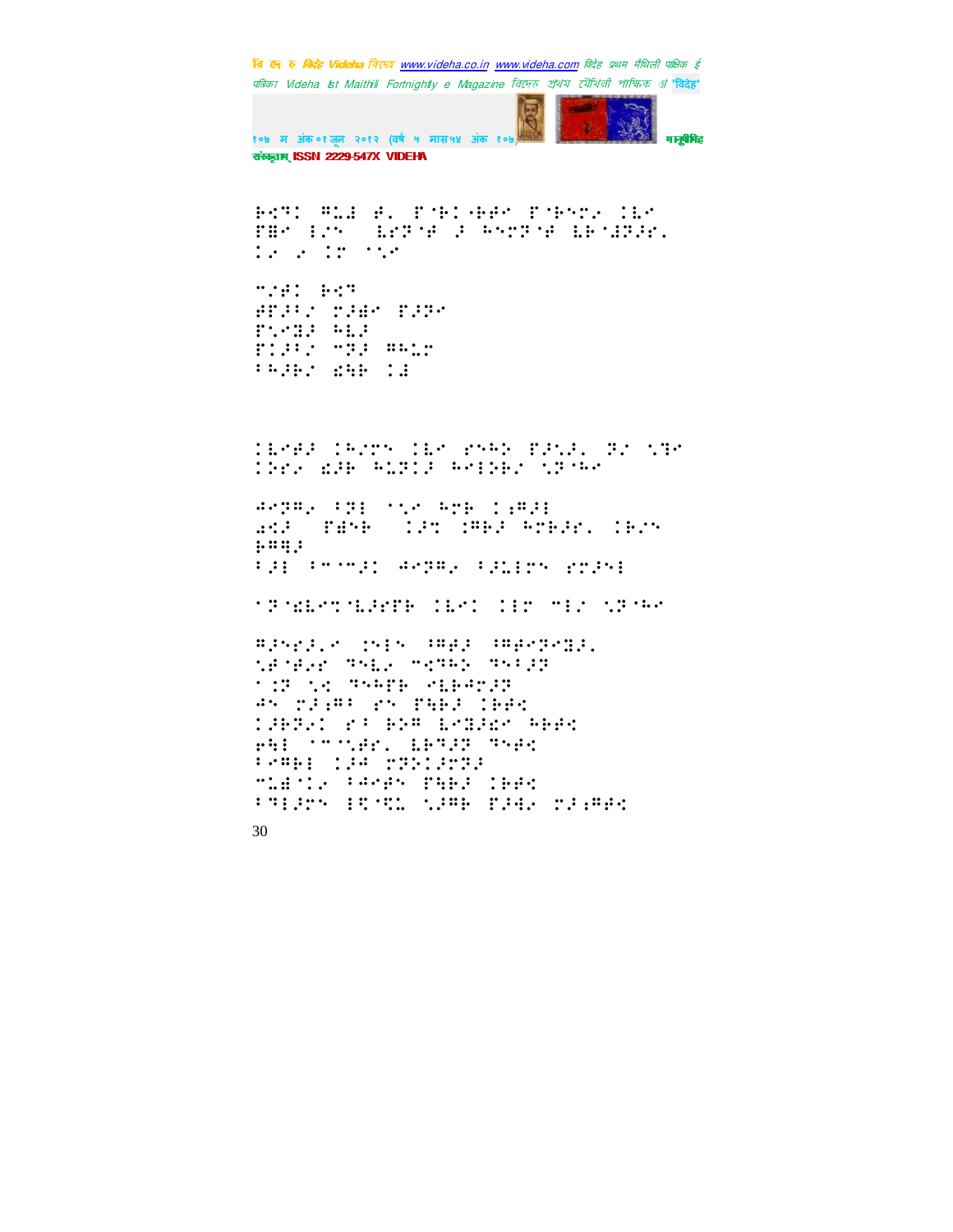```
त्रि एन रु क्रिटेह Videha विएम्ब _www.videha.co.in_www.videha.com विदेह प्रथम मैथिली पाक्षिक ई
पत्रिका Videha Ist Maithili Fortnightly ejournal রিদেহ প্রথম মৌথিনী পাক্ষিক গ্র পত্রিক।
'विदेह' १०७ म अंक ०१ जून २०१२ (वर्ष ५ मास५४ अंक १०७) मानुसार मानुसार कर रही । मानुसार
संस्कृतम् ISSN 2229-547X VIDEHA
\sqrt{2} (100 \sqrt{2} ) \sqrt{2} (100 \sqrt{2} ) \sqrt{2}C"⢷⢾⢼⢳;!
COLORADO COLORADO
SENS : 1951
EC⢷⢳⢼!⢻⢼C4⢾!
\mathbb{R}^n : then
w<sup>1</sup>: 337 3
⣈⢾!`⢼"2⢷!
PHE BRIDE TO
f^{\prime} C f^{\prime} C f^{\prime} C f^{\prime} C f^{\prime}\mathcal{F} \mathcal{F} \mathcal{F} \mathcal{F} \mathcal{F} \mathcal{F} \mathcal{F} \mathcal{F} \mathcal{F} \mathcal{F} \mathcal{F} \mathcal{F} \mathcal{F} \mathcal{F} \mathcal{F} \mathcal{F} \mathcal{F} \mathcal{F} \mathcal{F} \mathcal{F} \mathcal{F} \mathcal{F} \mathcal{F} \mathcal{F} \mathcal{⢻⢳⣅!⢹⢼⢽⢼!⢵⣚⢴!⢸⢷5⣊⣐!
Herita Manisier Welter
"WHAT I SEE THAT I STA
SHE SHE SHE SHE SHE
"c: 0.000 products the control of the control of the control of the control of the control of the control of t
BATI TEPANJANG PIPA IPENING PADA
CALE EST WE CAP ASP NEW TEM
⢳⢼⣞!`⢼⣅⢷!C⢼⣞!2⢼⢽!
CONGE CONGER
31 WHO AND THE 2009
\blacksquare
```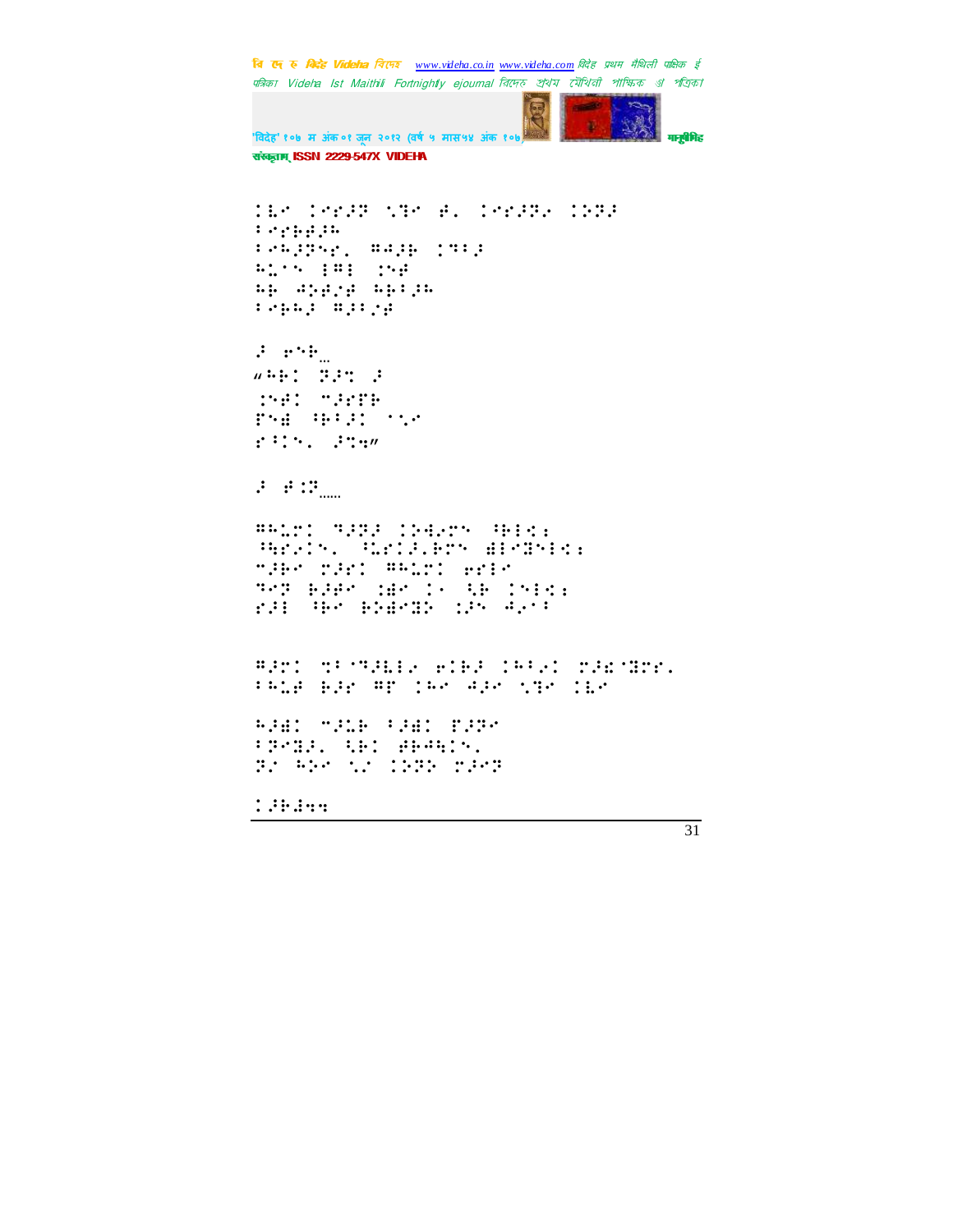

१०७ म अंक०१जून २०१२ (वर्ष ५ मास५४ अंक १०७ संस्कृतम् ISSN 2229-547X VIDEHA **ARE THE MAN PREPT** 1.000 TOP 1.000 CL000

35% 2124 2 BDM: BDINE 2540 TESTAL PEGE SPORT

PTRA ERSE TRI TEL ri<sup>ms as</sup> us real ever **968 : 98 : 828, 228. SERVICE SERVICE** BOOPPIE

BETEMEN VERLOGE MINEREN BRITTERIN the common state that announced a Personal Deal (a) when his ris LADOR WARIE (LABO) SORO KOWARTEN standingspalls at mens proposes<br>Cheapire measure ordinates a perm ESTRI KRYETITI ERVESER KRYET AVYS MPORT SIR RARET BLIP IS PRIPE ranking masseriar rako Avry (Pikra

يى

dryn range A. Newmadew Canal HAN TERRE (APRIL) APID D'AAID ramomenta ruguako gaurrarrage LTSELS, POBBSEORD RD RSPA STREET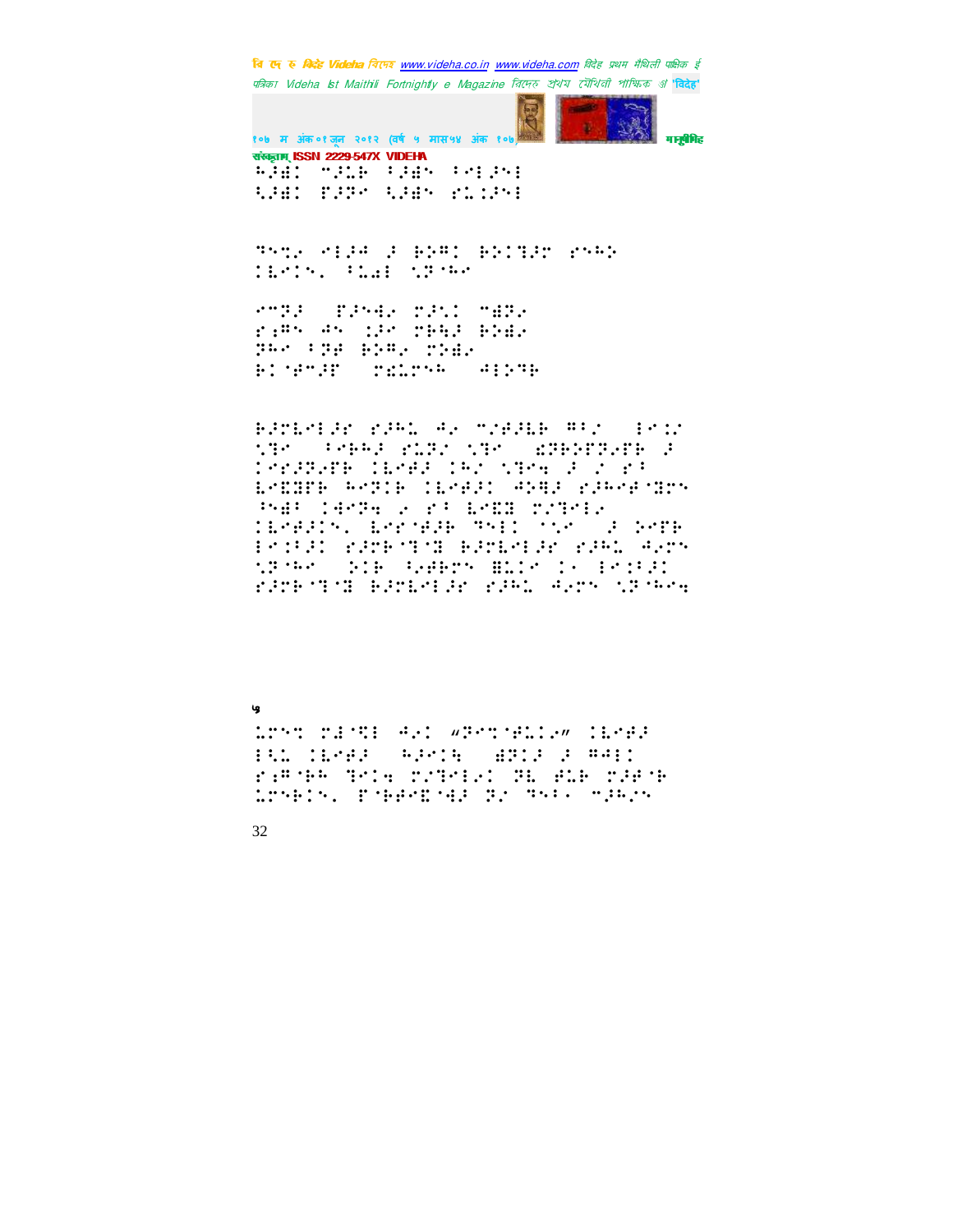$\sim$ 'विदेह' १०७ म अंक ०१ जून २०१२ (वर्ष ५ मास५४ अंक १०७) मानुसीर के सामुवी मिट संस्कृतम् ISSN 2229-547X VIDEHA  $G$   $\overline{G}$   $\overline{G}$   $\overline{G}$   $\overline{G}$   $\overline{G}$   $\overline{G}$   $\overline{G}$   $\overline{G}$   $\overline{G}$   $\overline{G}$   $\overline{G}$   $\overline{G}$   $\overline{G}$   $\overline{G}$   $\overline{G}$   $\overline{G}$   $\overline{G}$   $\overline{G}$   $\overline{G}$   $\overline{G}$   $\overline{G}$   $\overline{G}$   $\overline{G}$   $\overline{G}$   $\$  $\overline{0}$  $F$  . The  $F$  and  $F$  and  $F$  are  $F$  and  $F$  are  $F$ ⢺G!⢻⢷⢻⢼⢴!⣁⣙!⢾G!⢾⢽⢼!2⢷⢾⣏⣚⢼! !⢽4!⢸⣞⢽⢳⣅@! . *SOLO* ""⣝⢼!⢼2⢾! "⢵5⢳⢽⢴!"⢺5! "⢼⢳⢾⣝⢼⢷!!  $5$  \* 2  $\ldots$   $22$   $\ldots$   $22$ ⢽⢼!⢾4!⣝⣙⢼⢷⣙! ⢼!⢾G!"C⣓D⣛⢼⣟⢴"!5⣃⣅!⣇⢾⢼!⢵!  $14.2 \pm 0.34$ **W.PR. 794 (1975)**  $!$  FOR THE THE STATE  $F$  . In the state of  $F$  is the state of  $F$ ⣎⣅⣎⣅C!⢷C;! ⢸⣅⢷⢴."G.⢸⢼⢷!C⢽! Có Cina Che CONTROL COMMAND ⣎⢵⣎⢷!C⢽!⣎⣅⣎⣅⢼!⢷⢳5!⣁!  $5$ 50 G  $5$  G  $5$  G  $5$  G  $5$  G  $5$  G  $5$  G  $5$  G  $5$  G  $5$  G  $5$  G  $5$  G  $5$  G  $5$ HAR (1962) 1974 (1975), S. G. ⣇"⢽⢾!⢼⢻⢽!⢸l!⢺⢼!⢾⣈⢽!⢾⢾⣇!⣑⢼⢽! **AND PRODUCTS** 

C'HE SAI ⢻⢼!⢺⢼C!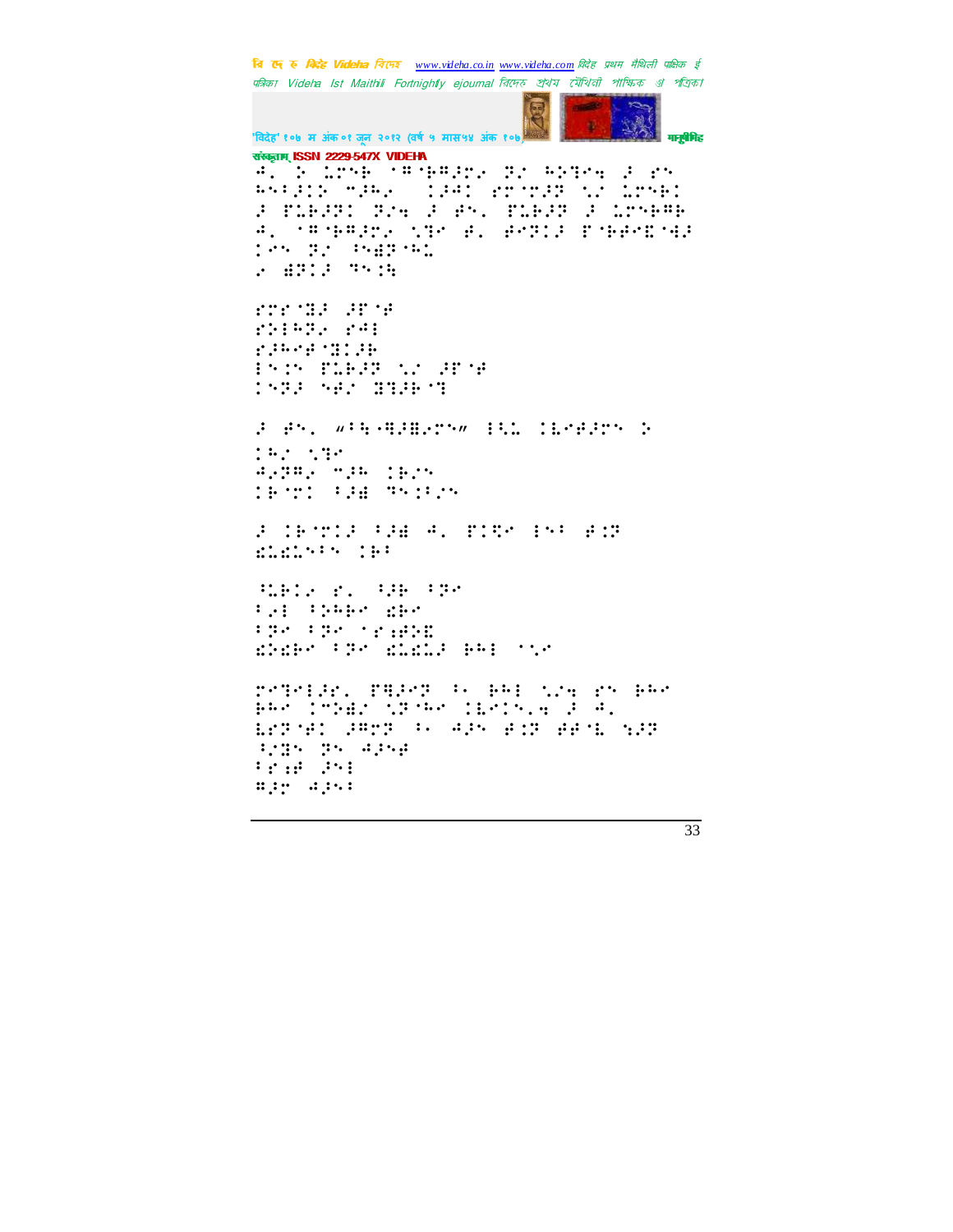**CONTRACTOR** १०७ म अंक ०१जून २०१२ (वष ५ मास५४ अंक १०७) मानुषीिमह संस्कृतम् ISSN 2229-547X VIDEHA ∰∑∯ **PRACES** Chart Care Se Segment 4!2⣛⢼⢽"G;.! **WEST CONFIDENTIAL**  $\overline{3}$   $\overline{3}$   $\overline{1}$   $\overline{1}$   $\overline{2}$   $\overline{3}$   $\overline{1}$   $\overline{2}$   $\overline{3}$   $\overline{3}$   $\overline{3}$   $\overline{4}$   $\overline{5}$   $\overline{5}$   $\overline{2}$   $\overline{3}$   $\overline{4}$   $\overline{5}$   $\overline{2}$   $\overline{5}$   $\overline{2}$   $\overline{5}$   $\overline{2}$   $\overline{5}$   $\overline{2$ ⢳⣅⢽⢼!⣇`⢼⢷!⢶⢼G⣞!"⢳⢵!⢷⢳.⢷⢳! ⢹⣈⢼!2⣋4!⣁⢽⢳;! ⢳⢼G!⢻2! 222 23

⢹⣅⢽⣓!54! 5!⢹⣅⢽⣓!⣁!`⣊`⣐⢻! ⣈⢵⢺!⢷⢳5!⣁!⣇"⣐⢾!  $\left\langle \mathbf{r},\mathbf{r},\mathbf{r}\right\rangle$ COMMENT CONTROL "⣐⢻!⢽4!⢷⢼⣈!`⢼⢳4!⣁⢴!⢳!

 $^+$  COUPSE IN THE SERVICE IN THE SERVICE IN THE SERVICE IN THE SERVICE IN THE SERVICE IN THE SERVICE IN THE S ⢸⢵⢸⢽!⢵!⢽⢳⢼⢷!⢵⣚⢷⢴!!

 $F: T \to T$  (Fig. s)  $T$  (Fig. s) (Fig. s) (Fig.

⢾⣈⢽!⣉⢴⣉⢼!⢽⢼!⢹⣈⢼⢾!  $\overline{C}$  :  $\overline{C}$   $\overline{C}$   $\overline{C}$   $\overline{C}$   $\overline{C}$   $\overline{C}$   $\overline{C}$   $\overline{C}$   $\overline{C}$   $\overline{C}$   $\overline{C}$   $\overline{C}$   $\overline{C}$   $\overline{C}$   $\overline{C}$   $\overline{C}$   $\overline{C}$   $\overline{C}$   $\overline{C}$   $\overline{C}$   $\overline{C}$   $\overline{C}$   $\overline{C}$   $\overline$ ⢼!⣝⢵!⢽4!"⣅⢽l!`⢼⢳4!⣁⣙!⢵!⢻⢴⢾!⢺⢾l! ⢼⢾⢷!⢼!⢼⢾⢷!⢻⢼⢵5!⢺⢼!⢷⢳5!⣁! "⣐"D⢷⢾!⢻⢴⢾;! ⢳⢽⢳⢽⢼⢾-!⢸⢽⢸⢽⢼⢾!⢵!"⣇⢷G!!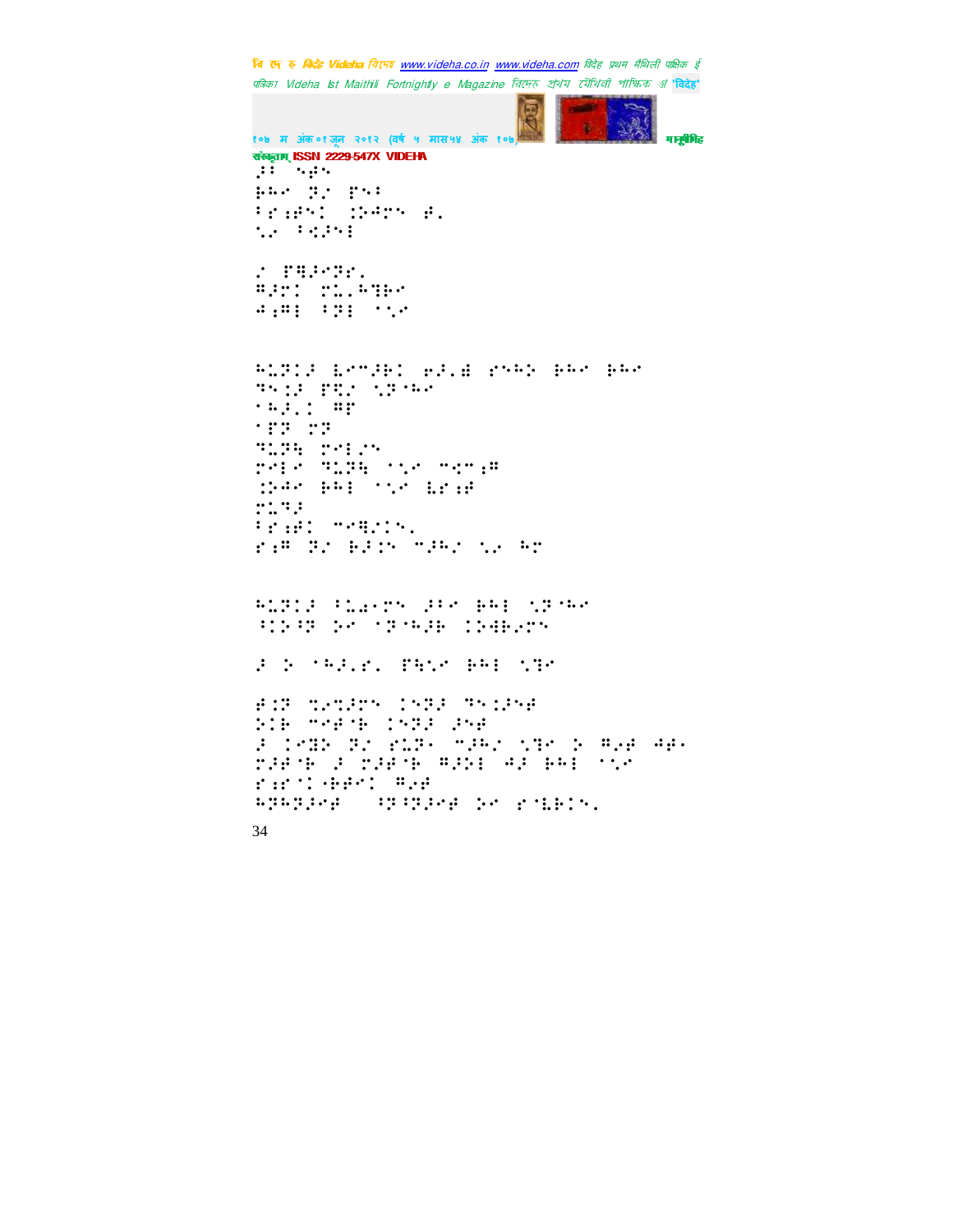**CONTRACT** 

'विदेह' १०७ म अंक ०१ जून २०१२ (वर्ष ५ मास५४ अंक १०७) मानुसीर के सामुवी मिट संस्कृतम् ISSN 2229-547X VIDEHA "⣅⢽45!⢽4!⣁⣙!⣝⢵!⢾4⣝⢼⢷! !~~ P. 202. ISB 191 \ T. 2010 | S. 2010 | ISB  $^{\prime}$   $^{\prime}$   $^{\prime}$   $^{\prime}$   $^{\prime}$   $^{\prime}$   $^{\prime}$   $^{\prime}$   $^{\prime}$   $^{\prime}$   $^{\prime}$   $^{\prime}$   $^{\prime}$   $^{\prime}$   $^{\prime}$   $^{\prime}$   $^{\prime}$   $^{\prime}$   $^{\prime}$   $^{\prime}$   $^{\prime}$   $^{\prime}$   $^{\prime}$   $^{\prime}$   $^{\prime}$   $^{\prime}$   $^{\prime}$   $^{\prime}$   $^{\prime}$   $^{\prime}$   $^{\prime}$   $^{\prime}$ ⣁⣙!⢳⢽⢳⢽⢼⢾-!⢸⢽⢸⢽⢼⢾!⢵!"⣇⢷G⣒! 105‰ Property of the Constitution of the Constitution of the Constitution of the Constitution of the Constitutio  $\gamma$  ,  $\gamma$  ,  $\gamma$  ,  $\gamma$ ⢼⢻.2⢼⢽G! THE TESTING ⢼⢷⣜!"⢳⢵!⣁4-!⢻5⢳⢴!CC!⢹⣈⣓;! "22⢾!⣈⢼!⢼5!⢹⣇⢾⢼! 5⢵!⣃⢷!⢺⣛C4⢼5!⢾⢾⢼! ⣑⢼⢽!⢼!⣑⢼⢽⢴!⢼!⣑⢼⢽!2⢷⢼⣉!"⢳⢵! ⢳⣅⢽⢼!⣈⢽⢵!⢵⣔⢷⢴!⣎l!⢹4!⣁⢽⢳;! ⣑⢼⢽⢵!⢸l!⢺⢼⢾!⣁!⢻⣅5⢼!  $'$ 5⢳⢼"!⢺!⢳⢼GG!C⣅⣔⢼!2⣋4!"⢳⢵!⢼C!  $\blacksquare$  $\mathbf{P} = \mathbf{C} \cdot \mathbf{C}$ C⢺4⢾.C⢺4⢾!⢳G"⢾! ⢳⢼G!D⢷⢾2⢷!! CH SINGLE ⣐⢻5!⢼!⣐⢻5⢼!⢳⣅⢽⢷!⣇⢾⢼!"⢳⢵! !⣚⢼!⢼5!⣁⣒!⣇⣇⣉⢾⢼!2⢷⢾⢴! ↑ LP (F) : F(F) ⢼⢾!⣚⢼D⣛!⢸l!⣐⢻5⢼!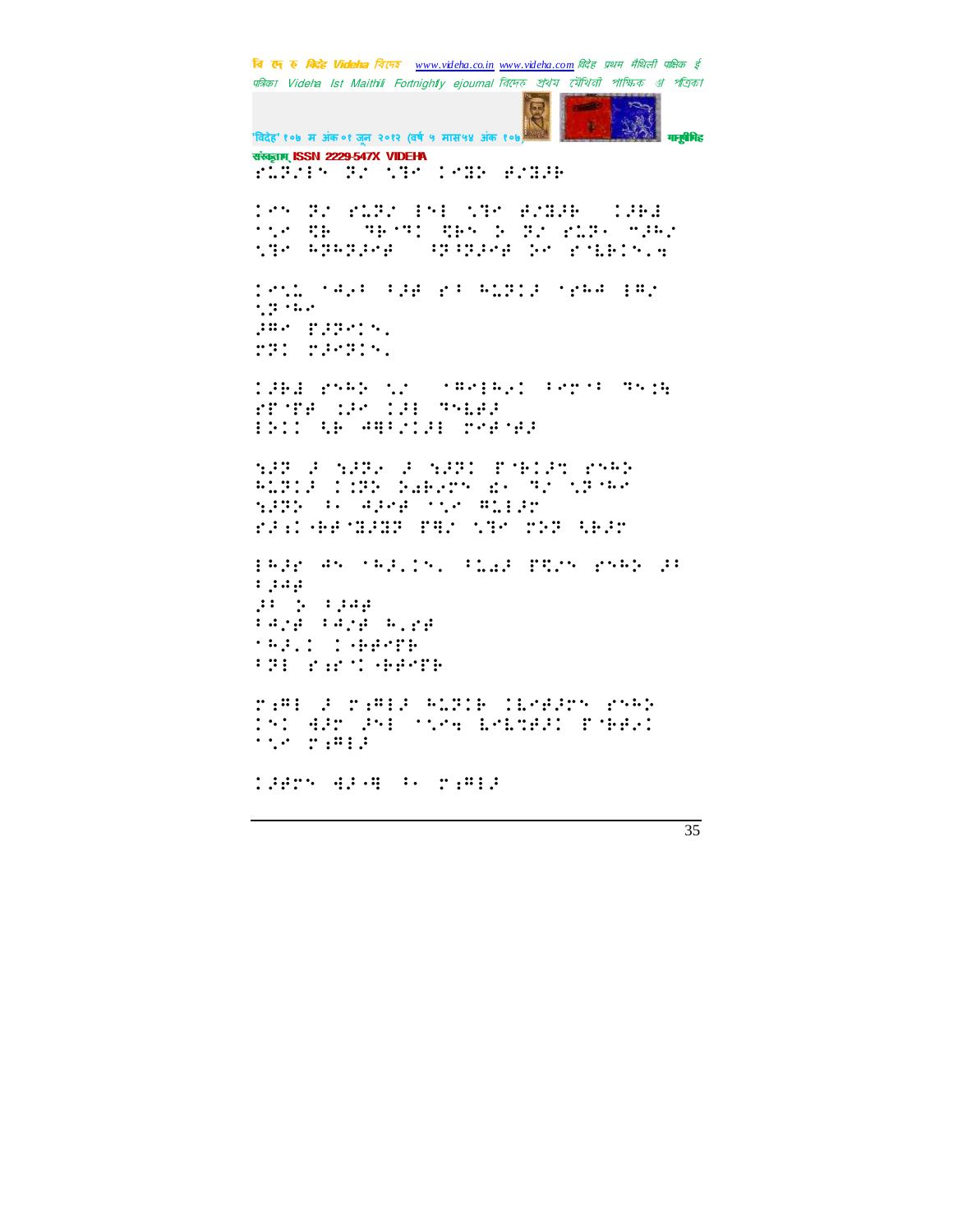

संस्कृतम् ISSN 2229-547X VIDEHA  $\mathbb{R}^n \times \mathbb{R}^n$  . 1PRESS (1911-9198) ⢾G!"⣅⣈⢼5!⣃⢼⣞!⣃⣞⣇⢼⢷⢴!⣐⢻5⢼2⢷!⢹⣈⣓!  $\overline{C}$ "SLIE WEE 1982 TRIE  $T$   $\bar{C}$   $\bar{C}$   $\bar{C}$   $\bar{C}$   $\bar{C}$   $\bar{C}$   $\bar{C}$   $\bar{C}$   $\bar{C}$   $\bar{C}$   $\bar{C}$   $\bar{C}$   $\bar{C}$   $\bar{C}$   $\bar{C}$   $\bar{C}$   $\bar{C}$   $\bar{C}$   $\bar{C}$   $\bar{C}$   $\bar{C}$   $\bar{C}$   $\bar{C}$   $\bar{C}$   $\bar{C}$   $\bar{C}$   $\bar{C}$   $\$  $\overline{\mathbb{R}}$ 4.  $\overline{\mathbb{R}}$   $\overline{\mathbb{R}}$   $\overline{\mathbb{R}}$   $\overline{\mathbb{R}}$   $\overline{\mathbb{R}}$   $\overline{\mathbb{R}}$   $\overline{\mathbb{R}}$   $\overline{\mathbb{R}}$   $\overline{\mathbb{R}}$   $\overline{\mathbb{R}}$   $\overline{\mathbb{R}}$   $\overline{\mathbb{R}}$   $\overline{\mathbb{R}}$   $\overline{\mathbb{R}}$   $\overline{\mathbb{R}}$   $\overline{\mathbb{R}}$   $\overline{\mathbb{R}}$   $\overline$ **Pier Pier Pie** 

 $\frac{1}{16}$   $\frac{1}{16}$   $\frac{1}{16}$   $\frac{1}{16}$   $\frac{1}{16}$   $\frac{1}{16}$   $\frac{1}{16}$   $\frac{1}{16}$   $\frac{1}{16}$   $\frac{1}{16}$   $\frac{1}{16}$   $\frac{1}{16}$   $\frac{1}{16}$   $\frac{1}{16}$   $\frac{1}{16}$   $\frac{1}{16}$   $\frac{1}{16}$   $\frac{1}{16}$   $\frac{1}{16}$   $\frac{1}{16}$   $\$  $G: C \to C$  . The construction of  $G$ ⣟⢼◌ॅ`⢼!⢼⢾⢷!⢳C4⣒!

⢾⢳⢽⢼!⢾G!⢶⣓5⢵"G!C⢽5!⢶5!! "⢷⣈⢼⢷!⢼⢾⢷!⢳C4⣒!  $F$  in the set of  $F$  in the set of  $F$  in the set of  $F$  in the set of  $F$ ⢷⣊⢹.C"⢼⢾!"⢳4!

⢼!2⢽!"⢽!⢼⢷!C⣞⢵⢳⢴!"⢳⢵!⢳⢽⢼!⢸⣞!  $\mathcal{A}$  gives the properties ₩TEN 27 PEN 25 PEN 1 BEJN! CJE CHE HIN MJB2N

⣇G!⢵⢽⢵!⢸⢷!⢽4!⣁⢽⢳!⢺!⢺⢳⢽! C�� ischer Gourse Communications of the Communications of the Communications of the Communications of the Comm **WEEN PART OF THE PROPERTY IN THE PROPERTY IN THE PROPERTY IN THE PROPERTY IN THE PROPERTY IN THE PRO** ⢺⢳⢽⢼!`54!C⢼⣞!⢳⢵!⣁4! ∄W~99 W. P. Parto 99 (198 M. GRANG GRANG SING SING S ⢾⢳⢽!⣃⢼⣞!2⢳⣅G`4!⣁4!

 $\sim$  0.00  $\pm$  0.00  $\sim$  0.00  $\sim$  0.00  $\sim$  $\frac{1}{2}$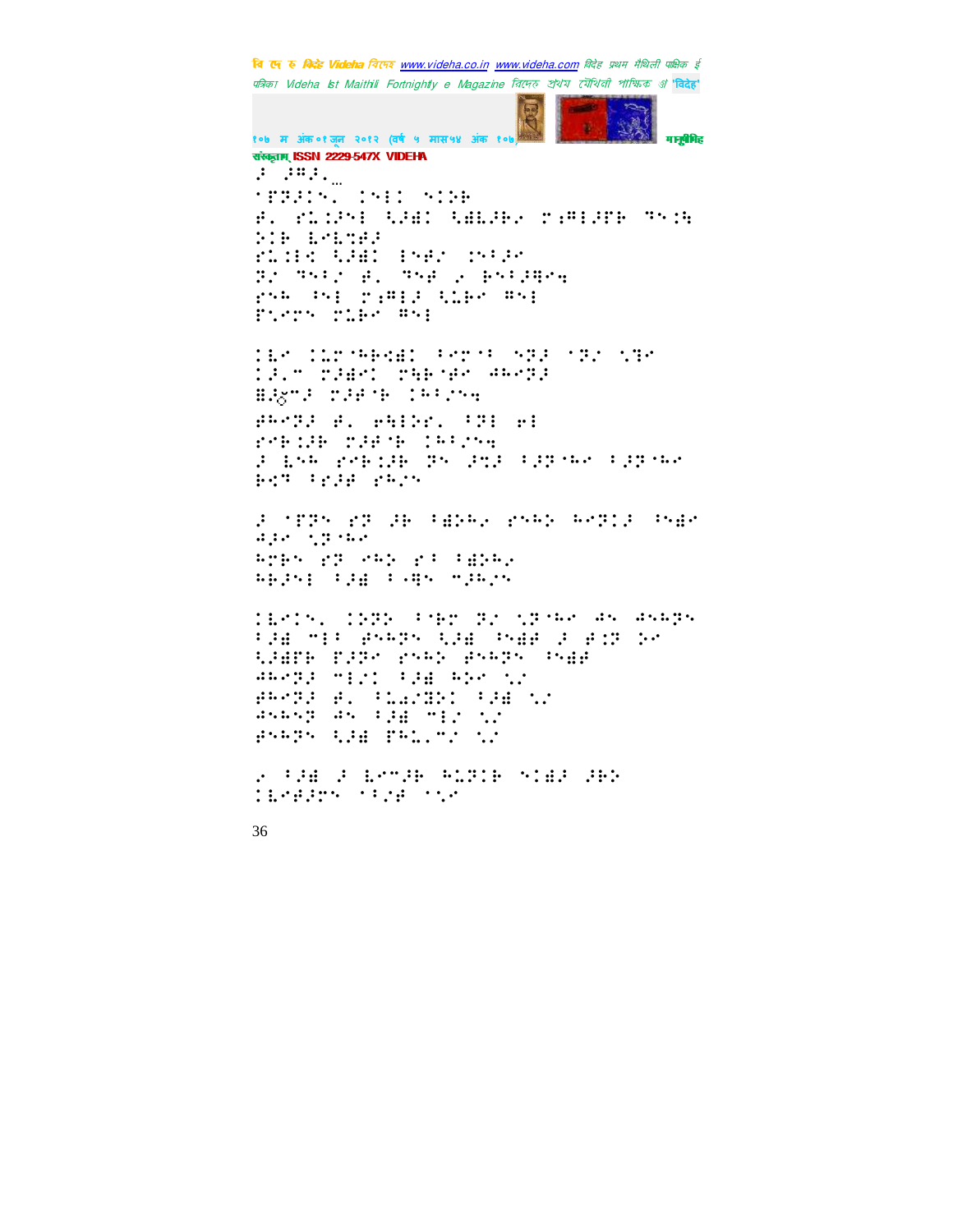वि एक रु मिनेह Videha विएक www.videha.co.in www.videha.com विदेह प्रथम मैथिली पाक्षिक ई पत्रिका Videha Ist Maithili Fortnightly ejournal রিদেহ প্রথম মৌথিনী পাক্ষিক প্র পত্রিকা

**September** मनुषेपिह 'विदेह' १०७ म अंक ०१ जून २०१२ (वर्ष ५ मास५४ अंक १० संस्कृतम् ISSN 2229-547X VIDEHA EPTHI FAR AT THE BAL tann ger fur no bid F BALLEY MIRE FRE 1882 1882 ERS PRAIR RUSSE ENTRANSES NESS **ANADY WEIGHT BASES** WI TEATHY PAPA AND MA ANAPN GEI MILATER BAZ NI **BAADA DA FJED 282 12** I . TH WILL TIM WHIT PART IN **SERVICE MAY** BH 2082 BOBIN CROBE DIR 188 thend the things will the wil 5 POEPS LORE RE PEC STO THINTS THE SACTO idel (1920) 1472 (D)<br>John Cleanor (1930) 147 (193 ARABI PEARS STORI PIPA TESTAR RIB APIC NOR SIRA ESPARA SARSIA<br>BARSIMAR DE CREZ SO a d'ana almern a ameanal reme r 18:12-0115 three monominate agost space frn LTST ANGER B. MACHI BRIS 24 MOVEMENT AN INCLUSIVER Berghile Car wie Walkie (\* Saby Pidd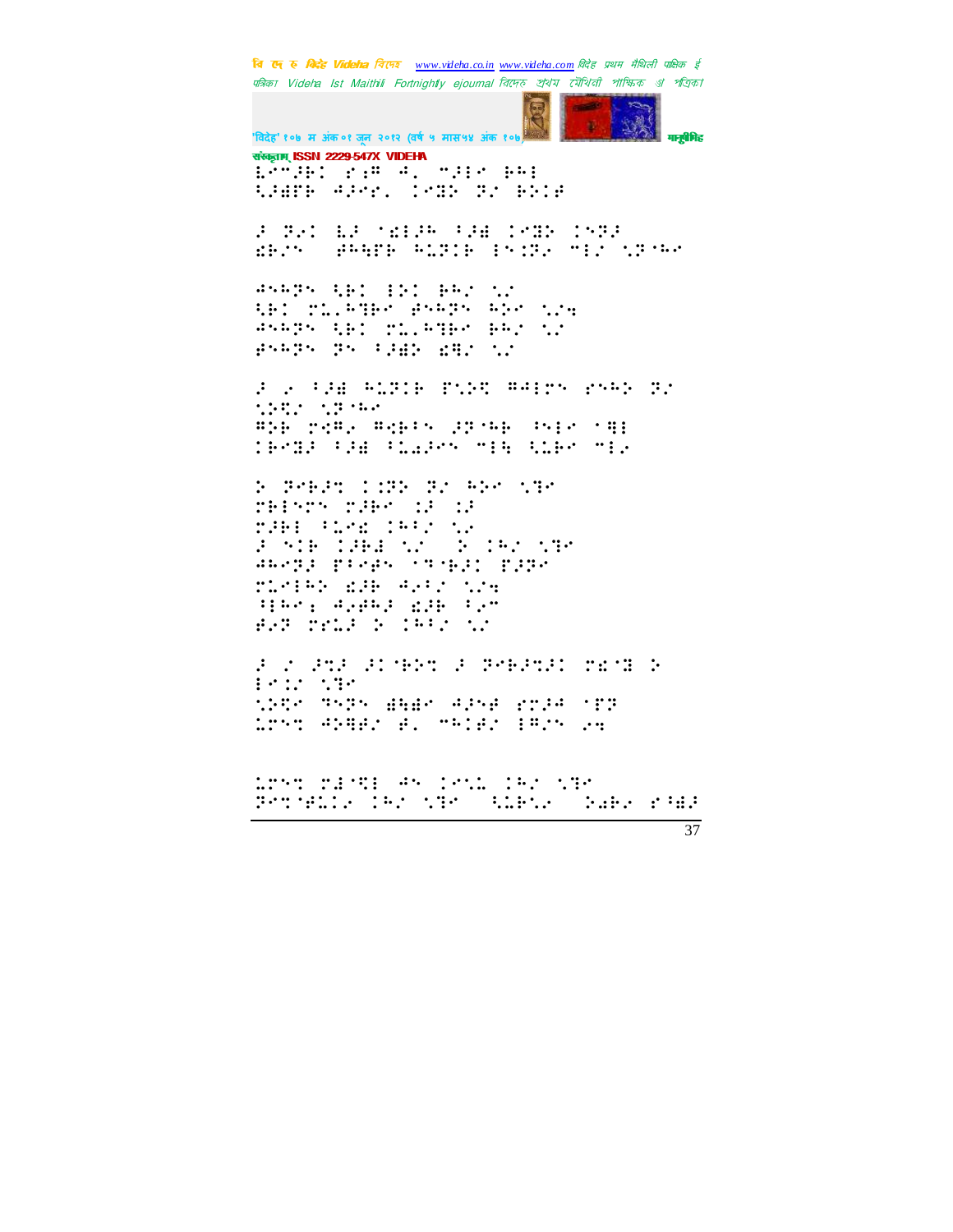बि ए रु क्रिटे Videha विएक www.videha.co.in www.videha.com बिरेह प्रथम मैथिली पाक्षिक ई पत्रिका Videha Ist Maithili Fortnightly e Magazine রিদেক প্রথম মৌথিনী পাক্ষিক প্র' 'विदेह'



१०७ म अंक०१जून २०१२ (वर्ष ५ मास५४ अंक १०७) संस्कृतम् ISSN 2229-547X VIDEHA

màin 198 froi sanna roga reabas the Sample Britannic

£

wrald admonstrated the riproduct Bille Power Partner Sir Stee TEMPER PROPERTY PERMITTED CEARD INNEARAT PORTAGE TO A VIC RAID POLICE ON 2007-RATH 2001-201 LIBRARY PORTH ON PROBLEM RED FOR PRODUCT OF STREET REPORTS MIRTRAG FROM HALL LEGAL CRO PORPOR STAR ROBERT TEMP PLAS ##1126 PAGE MSI TEMPE 16 12 NBMH FROM THE PUBLICATION OF PROPERTY SPPS MPEREL PROPERTIES AN directing the self-printings. 1982 5389 FRE B. MCM TLEF THE PF 1825 1542 Bal Pobsei Shi Balkhi Ar

FRIE MESTY HIS NES FORM END **MERNING REGALIZED NEW** their dynn, ar nai 1914. An B.N. FRIE (Berry 188 Animal, Ar

B. De WALLER PORTO THEOR PREP BAL ANY THAT HE FAIRS THEM r: 1758 BESEN, FSBST 5862 TRANK WHAT INTERNATIONAL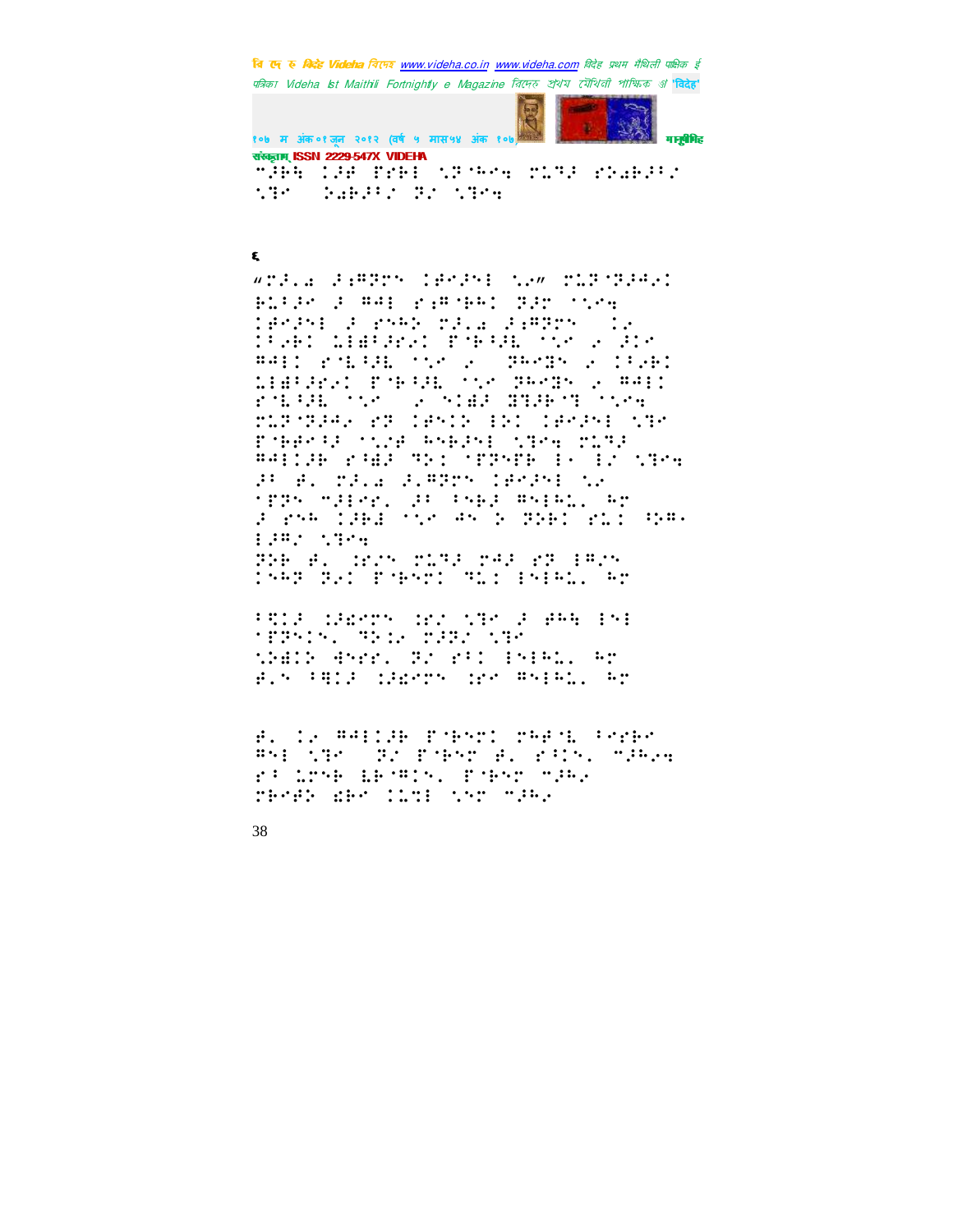चि एक रु *विदेह Videha चिए*न्छ <u>www.videha.co.in www.videha.com</u> विदेह प्रथम मैथिली पाक्षिक ई पत्रिका Videha Ist Maithili Fortnightly ejournal রিদেহ প্রথম মৌথিনী পাক্ষিক গ্র পত্রিক।



'वदेह' १०७ म अंक ०१ जून २०१२ (वष ५ मास५४ अंक १०७) मानुषीिमह संस्कृतम् ISSN 2229-547X VIDEHA

 $\mathcal F$  = From F. O. St. (Sec. ) is the state of the state of the state of the state of the state of ⢷⢳⢾⢽⢳!⢾⣈⢽!⢽-!⢳⢽⢼!⢾G!C⢳⣅⢾! ⢼⢻⢼G!C⣟C⢼!⣁⢽⢳!⢾G!2⢷!`⢼⢳⢴⣒! ⣋⢼⢳"G!2⢳⣅G`C!⢵".⢹⣓!⢵"! ⢼⢻⣓!CD⣛C⢼!55!⢾G!2⢷!`⢼⢳⢴!

 $F$  and the first problem  $F$  and  $F$  is the set of  $F$ ⣞⢼!2⢷⢴⢿⢼!⣞⣍2!5!⢾G!C⢼⢺5.!⢽4! 10 TEAM IRANGA PANGEAN NANG PINAS  $\sim$  4. ANT (F. N. 1988)  $\sim$  4911.28 (F. N.)  $G$ , proposed in the set of  $G$ THE CHUIST CONTROL HTP (FRE) #. FRPEJ# (FRP)1.

⢼!⢽⢺⢷.⢽⢺⢷!⢶⢷!⢼!⢳⢼⢶!⢻5⢼"!⢶⣅5! ⢴!⢹⣅⢽⣓⣞⢼!⣇⣎⢼⢷⣜⢼!4!⢷⣓2!⢵!⢷⢼⣈4!  $\cdot$ ; :: ⢽⢺⢷!⣅⣚⢼!l!⢹⣈C4!⢾G!⣈⢼5⢴!C⣅⣔⢼⢾!⢴! ⢹⣅⢽⣝⢼G! ⢽⢺⢷!⢻⢷⢼!l!⢹⣈C4!⢾G!"⢸!⢹⣈⢼⢾!⢴! ⢹⣅⢽⣝⢼G!

"⢼5⢵`⢽⢼!⢼!⣇⢷⢵⣎!⢹⣅⢽⣓G!⢻⢺5⢼⢷! **We will develop the control** IPERIS, RESUM (IPERIS, PTE I). LATRAD (200) PAC RAD PLANT

⢳⢻⢼"G!5⢵!C5!⣁!⣅⢹⢼!⢾⢷⢼!55! **WEDE PRESS FRIE READ** THE GENERAL GENERAL SERVICE  $F = 15.1$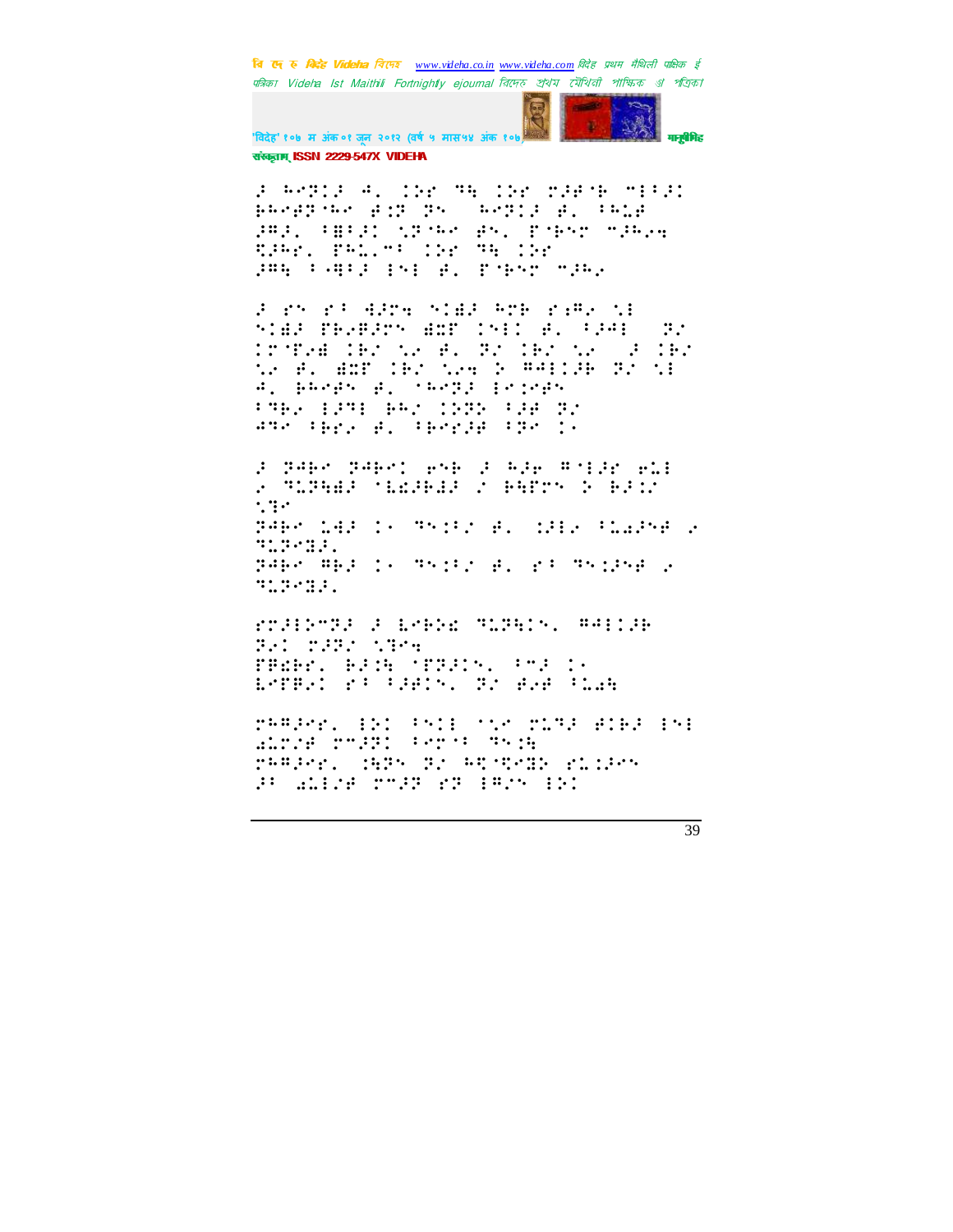बि एक रु क्विहे Videha विरफ्श www.videha.co.in www.videha.com बिरेह प्रथम मैथिली पाक्षिक ई पत्रिका Videha Ist Maithili Fortnightly e Magazine রিদেক প্রথম মৌথিনী পাক্ষিক প্র' 'विदेह'

**Separate**  $\mathcal{G}$ १०७ में अंक०१ जून २०१२ (वर्ष ५ मास५४ अंक १०७) मानुबेगिह

संस्कृतम् ISSN 2229-547X VIDEHA COMMENTARY THIS  $\sim 3.8 \pm 0.002$  $1, 1, 2, 3, 4$ **MANY MEET** RE B. AND ARMER ABOVE CHECK reach: Smer, Brime (Aed)

a composition of a service of rement russee management BISTORY 87 & BLIDE THIS MAR PY LAB SLOWE ANALOGAN. 145 TEST (1891 TABATER) PORTHOL B. PRY PHE CAR YPR TROPE TRIP PHIP APOIPER.

MINE FRANCISCHE AL MINER AARD SAA Br (Pr A. (Lab Ar Addish rrad) DESPERSENT DURE EN PLOTISE ER STER EN EL LEPPE MA EST BRID BRID CROB FROM THE SOM

30 PRACE AND SAME SYSTEMS PRACES fjar, 191 feagrain, range p THEFT PROBLEM THE PAPE CHA **PRED RAILED IN THE TIME** FRAGE PRESER FREE #51 PR 1#25 PF threl GHIR. LATR rHel (#2 Penggi att.

MIRTING WHO FELLE FINDS BATE, PRIDED ANIEL PAE STRA THE PAINE BEST AN ANTAL EIGHT PRIES. ter ags al de fae rol tange som rinerary map phone as game. Porting to had the short products die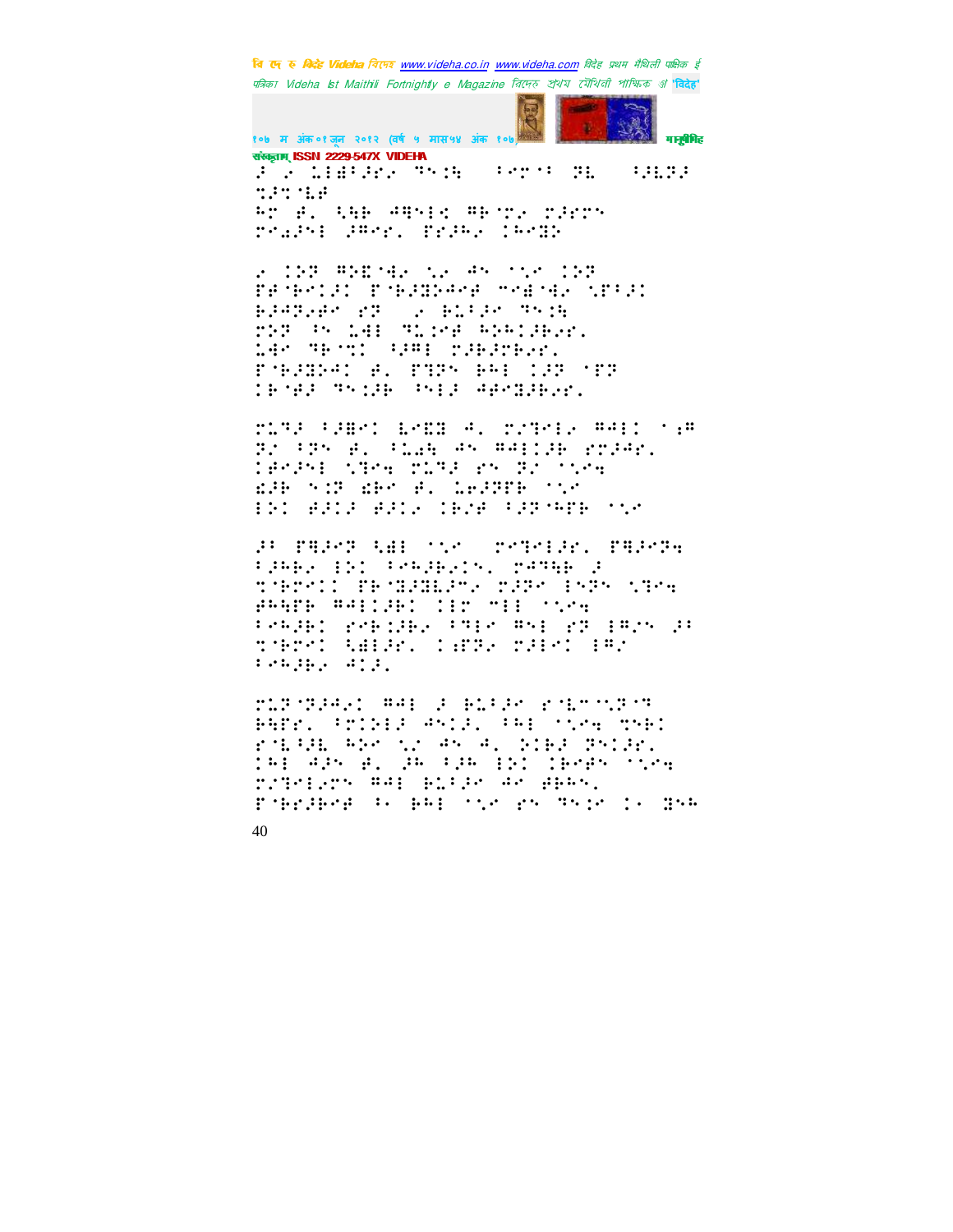वि एक रु मिनेह Videha विएक www.videha.co.in www.videha.com विदेह प्रथम मैथिली पाक्षिक ई पत्रिका Videha Ist Maithili Fortnightly ejournal রিদেহ প্রথম মৌথিনী পাক্ষিক প্র পত্রিকা



### 'विदेह' १०७ म अंक ०१ जून २०१२ (वर्ष ५ मास५४ अंक १०७ संस्कृतम् ISSN 2229-547X VIDEHA

ijar pal sur as apsi 2 brod SPREDS, Premier man stronger, Park rately laggedy as reposite the

#### وا

richteer rathe beer (tel rather WP 1992: A LARGA (1991) P 1992139 121919 PORT OF THE CONTROL OF THE LOTS March Mar Bornbrac Billi PORTGABLE 2 STARTED STOCKERS Thirley left for a third In Berli EPPI THE FRAMENE TO PURPETREE *land roman ruthe* Absc  $\mathbb{R}^n$  . The first part of  $\mathbb{R}^n$  $25.214$ 

EMPROVIS PROSECUTION ROOMS **TARI AGA STA PAR STA STARDE REPR.** PH Per Planeter, PH Perry Pro **TRIB WA WELF EST FORM ROOMS** rn Albert (1813) Pedicards Abertin re alre dan dr. riga e demia 235 ANIEL TOME MOVE THE OWNER ENERGY 1921-2 - R2278 (1971-2152 2023) 82 25<br>R22785 (288 2 25785 5821854 812 32 PARL PALEN EARRA INF PAIRSE (PARL reandy bende (MI Pell B. BRANK FRAN AR CEPA (P. REPNA CANCE APROX **BELLE THE RESIDENT SERVICE** PRIZE REPRODUCTEDE POBLICE RDAR BRI SNA 2 RDAR BRAG ring 1838 East, Person Lease St PRESSEN PROPERTIES IN PARTIES <u> 16. PRA 1971 12.775 PRAIL PRA 1</u>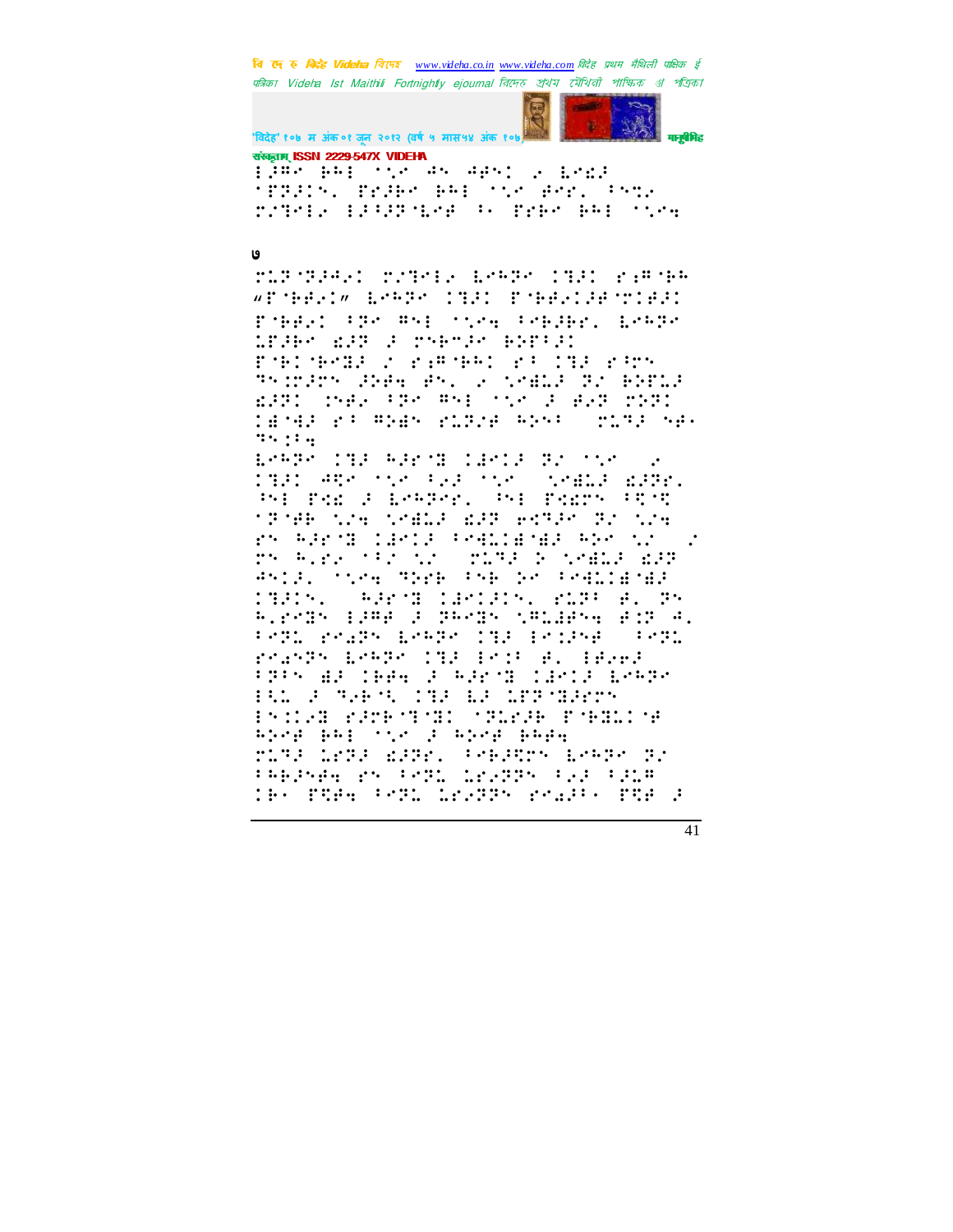बि एक रु क्विहे Videha विएक www.videha.co.in www.videha.com बिदेह प्रथम मैथिली पाक्षिक ई पत्रिका Videha Ist Maithili Fortnightly e Magazine রিদেক প্রথম মৌথিনী পাক্ষিক প্র' 'विदेह'

१०७ म अंक०१जून २०१२ (वर्ष ५ मास५४ अंक १०७) संस्कृतम् ISSN 2229-547X VIDEHA



añ 151 fork romane (B) freg d'fra WHE BIZE PE BIZEN LOADS IN FARING Chi : Throma (Abjects 1961) **TAIN, rel ANGAN Preach In th** HALTED PRIES PORFOR ITS PSTA WT RASKINA A DRAGAN PANAN Pobene de Province oute 182700 anaksi 194 trundsis 196 197 tru Province famouse beach ina sale ale frugiska binā akrašīnāji 151 JEST MJRA BRADI EARDA (1920151)<br>DA BLODS WILLA WILLA EARSES (1880) radi est a esti radi est Price and beem all dry derive cent Bar Leage LEAGe () rather LEGERA #3 N YAY TESA YATA INGGUNE 4. Ref Rate 1985 B. Siba (Ra. 1930) 1983 - An LEGOLAE, BRING LANGA<br>1983 LEGOLAE (2019-2019) 1983 - ERIN 1985 - Berge (1920-1998) (2000) and<br>1995 - Albu (2000) (1912-1990-1990-1991) FORDE AND MARTY (PAROLIBES) HISTORY PRES INTE BOR TORONGAL BANK THE TO Berndale rubries are possible coat SPOINTED IN PERSONARY PRESENTED the bib and pobgeng off charm by PROTECTIVE ERROR MEDIATORY ESIL MA PRE BRACHEM NACHAPD ESPECIE PROPERTIES TERRY PERSON EPP LAFT NORTHERN FRENCH (1998-198 BAN BAN PAR ENDING WAS STOLEN. <u> 156 6226 1385 251 - 7236 156 6226</u>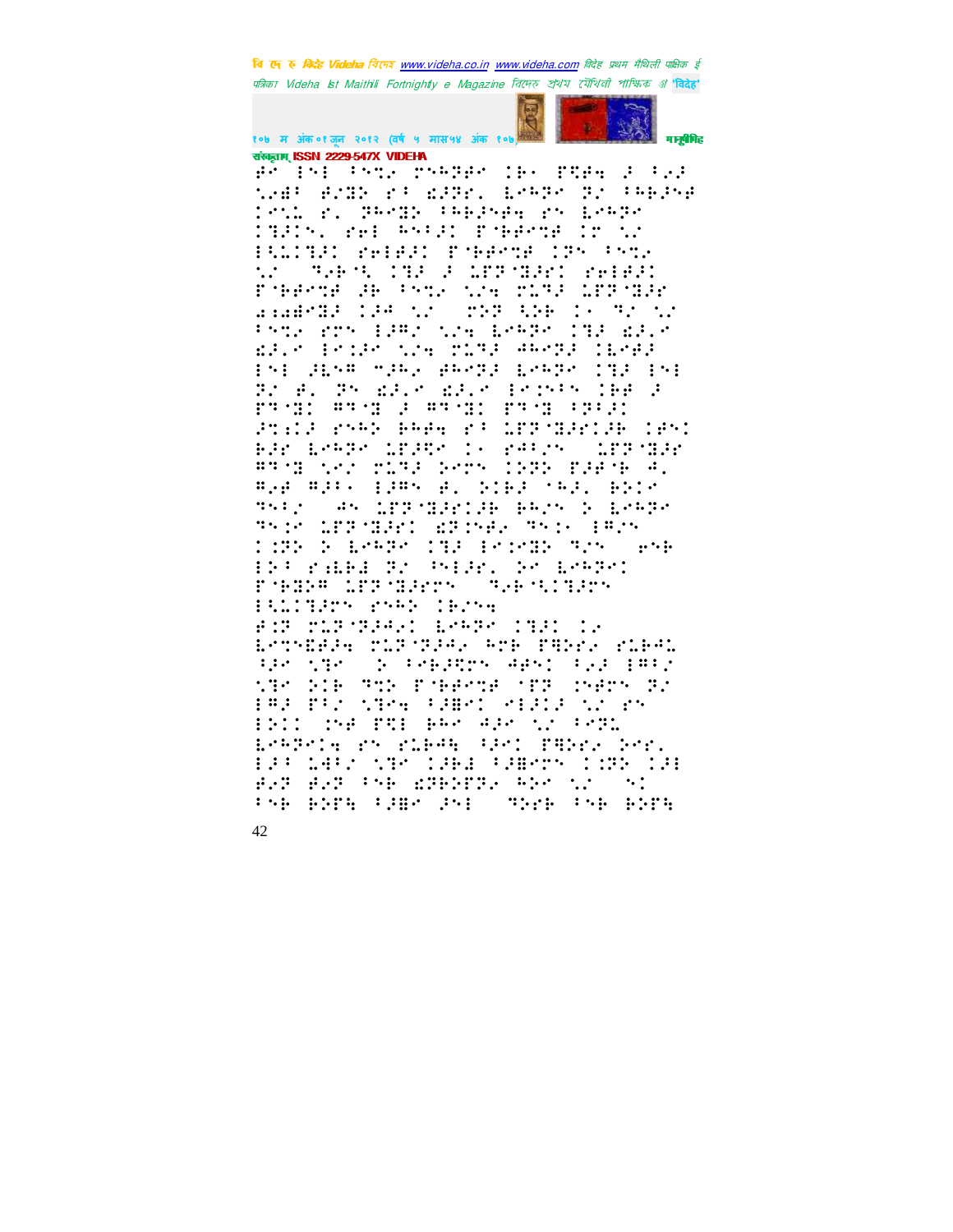वि एक रु मिनेह Videha विएक www.videha.co.in www.videha.com विदेह प्रथम मैथिली पाक्षिक ई पत्रिका Videha Ist Maithili Fortnightly ejournal রিদেহ প্রথম মৌথিনী পাক্ষিক প্র পত্রিকা



'विदेह' १०७ म अंक ०१ जून २०१२ (वर्ष ५ मास५४ अंक १०।

संस्कृतम् ISSN 2229-547X VIDEHA PSE FJER JSTA I PLEAR TIR NTK BS. ESI Benceste Barne 2 rifered beer (np ree 20100202010200 weshing heade the Essa App ters

rebraath, abi gang tahun rugs MATRI FRA GERG THE SIER PAG AND InfoResia Recovery March Engel PAP 45 PAR SAMP RSP STORY IPS 1-7- ruel (24 se créelos) pseu Bronzolle Bronzolle (1962) the reand raggin and her 1962 the Schedule.<br>Ermed bieg ebit st g Sheris, 1963 LARVER TROUVER & SAM IN THE 2008 Brigann (an Grand, Pobler (8) 851 tive for Lever (med) (Proceede  $\mathbf{r}$  in

HRATE WITHINGS LARTA ITE STAR REVER COPPER EN SIER REPORTENENE LEP MAR (2) LEAPEN (TEA) (2005) 2012160 201 TERMINAL RESIDENCE CHANNEL **CONSIGNATIONS INCOME INC.**  $\mathbb{R}^2$  .  $\mathbb{R}^2$ ANIEL RECEE PNAD DIA PAIL PLECHER Edrif Mich (Crelland) (Financric) APP 2 MOVOS ENELY 2 BNB ISBN2012 werds en ren hadrach schrieder da F PALAGE BAPACK: MB M TOA B. whereway range areas which weaker PRESS MINE RANGER, HENGE 1888 WARRENT EPERSONAL MAI (1959)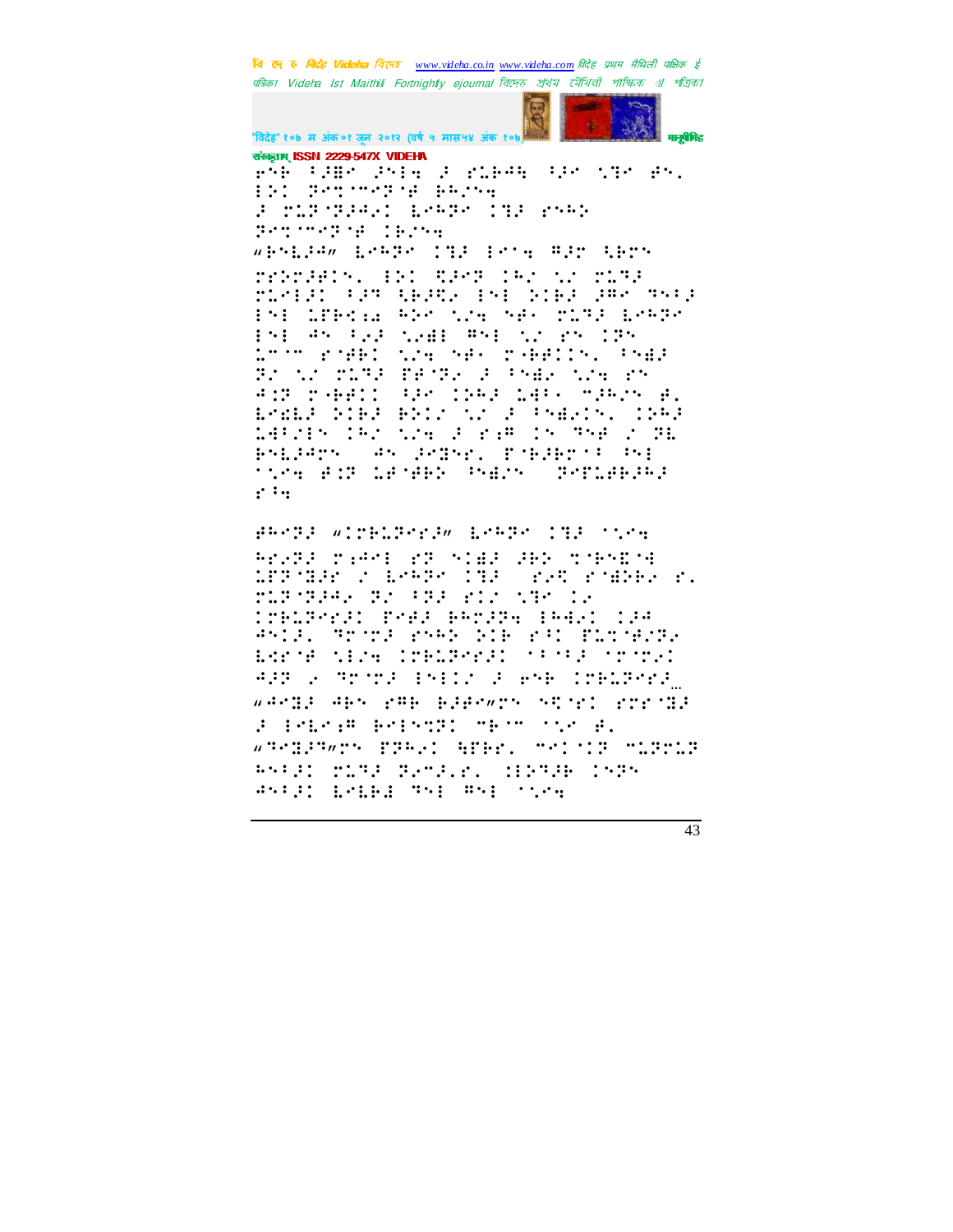बि एक रु क्विहे Videha विरफ्श www.videha.co.in www.videha.com बिरेह प्रथम मैथिली पाक्षिक ई पत्रिका Videha Ist Maithili Fortnightly e Magazine রিদেত প্রথম মৌথিনী পাক্ষিক প্র' 'विदेह'



संस्कृतम् ISSN 2229-547X VIDEHA wPPP3w rr rieies lag riege de 151 #51 524 5122 #P#283 131r5 abide Abi (delk) danguar gu extua<br>152 - d'un logar (deng extre els rigu<br>acadeul cent (dur er gulbugu leur) **FARI 19954** 

an tarnen Admirti Andma man pich PAPA TER BER ERAPA TERI PARTE FER #5: TV5: MIP THAN ESPECTIVE IS: robject that a constant where a FOR THE PLEASURE SERVICE THAN 12 MAY

### $\epsilon$

Letter group: Crimer Bar  $\mathcal{L}:\mathbb{R}\times\mathbb{R}\rightarrow\mathbb{R}\times\mathbb{R}$ MARTIN POINT MORRISH hirdali) verso a roman resposa ESTAR POSTERI SPELE TALERE S CHAIR TERRITORY (TRIAL ATLAS  $2022$  ...  $\cdots$  ... **TIME SHIP SHOW IN** reportif which refer we RIPERII SPENIR F PROPRIE PROF

ESTAR PRESENTENE <sub>Ro</sub>g I SEPPER response the speed and contra

ESTAR PROPER THIS SHIP I FAMILIA AN SAINA **SYNCH PREMIER**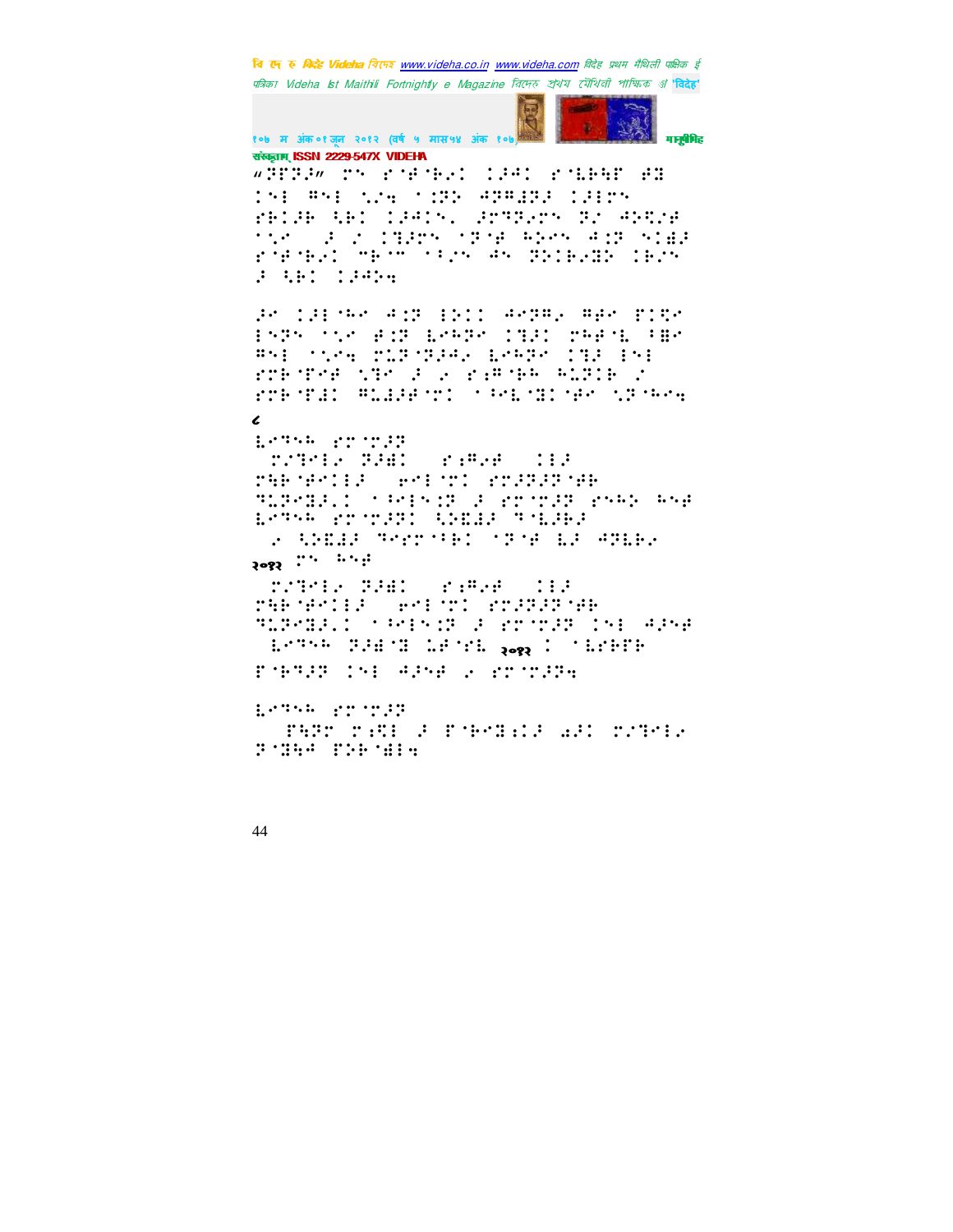'विदेह' १०७ म अंक ०१ जून २०१२ (वर्ष ५ मास५४ अंक १०७) मानुसीर के सामुवी मिट संस्कृतम् ISSN 2229-547X VIDEHA .⢻"⢾!२०११ "G!"⢸!⢼"!#4!⢼"!"⢸"G! ⢽⢴!"⢹⣝⢼#!"⢼⢽!⣃⢵⣏⣜⢼!5!⢺⢼!  $j_1, j_2, \ldots, j_{n-1}$ ."⢹⣝⢼.!2⣓⢽!⣐⣋5!⢼!2⢷⣝⣐⢼!⣔⢼! 4⣙5⢴!⢽⣝⣓⢺!2⢵⢷⣞5⣒!⣇⢹⢳.!2⢷⣙! 4⣙5⢴!2⢼⢿!⢴.2⢾⢷⢼!JTTO! 333:.658Y!WJEFIB!"2⢼⢹."⣓`⢽⢼. "2⢷."⢼⢹!2⣓⢽!⣐⣋5!⢼!2⢷⣝⣐⢼! ⣔⢼⣒!.!⢹⣇⢼⢷⢼!#4!⢼"!"⢸"G!⢽⢴! "comedia : "Aleida "en "ole "na "na "pai" (s. .!"⢼5!⢽⢾!#"⢷⣇⣉⢷⣏⣚!4⣙5⢴! 2⢾⢷⢼⢷⢾⢼#!55!4!१२ ⣞⢼!⢹5! "C" THE SAME CALL AND THE SAME CALL AND THE SAME CALL AND THE SAME CALL AND THE SAME CALL AND THE SAME CALL AND 2⢾⢷⢼⢷⢾⢼!"⢼⢽#!⢹5!⢺⢼⢾⣒! .<br>The Son Constant of the Constant of Son Constant of the Constant of the Constant of the Constant of the Consta " L'INE 2010122<br>2011-28 PHP "⢹⣝⢼.!2⣓⢽!⣐⣋5!⢼!2⢷⣝⣐⢼!⣔⢼! 4⣙5⢴!⢽⣝⣓⢺!2⢵⢷⣞5⣒⣇⢹⢳.!2⢷⣙! 4⣙5⢴!2⢼⢿!⢴.2⢾⢷⢼!JTTO! 333:.658Y!WJEFIB!"2⢼⢹."⣓`⢽⢼. "2⢷."⢼⢹!2⣓⢽!⣐⣋5!⢼!2⢷⣝⣐⢼!  $\ldots$ 2⢽!5⢼⢼!⢵⢽⢵!"⢼`⢼⢷!4!⢽⢾⢷⢺⢼5! )iuuq;00ftbnbbesquadpnbbesquadpnbbesquadpnbbesquadpnbbesquadpnbbesquad \*2⢷!⢹C⢼!55!-!"⢼`⢼⢷!  $q_1$  and  $q_2$  and  $q_3$  and  $q_4$  and  $q_5$  and  $q_6$  and  $q_7$ qsjzbolbimada (1982), bishin diobat bashkibahnbimada (1982), bishin diobat bashkibahnbimada (1982), bishin dio 20 PHONE 12 500 ius;00xxxx quadratic production of the control of the control of the control of the control of the control of the control of the control of the control of the control of the control of the control of the control of the con toricite bilin

चि एक रु *विदेह Videha चिए*न्छ <u>www.videha.co.in www.videha.com</u> विदेह प्रथम मैथिली पाक्षिक ई पत्रिका Videha Ist Maithili Fortnightly ejournal রিদেহ প্রথম মৌথিনী পাক্ষিক গ্র পত্রিক।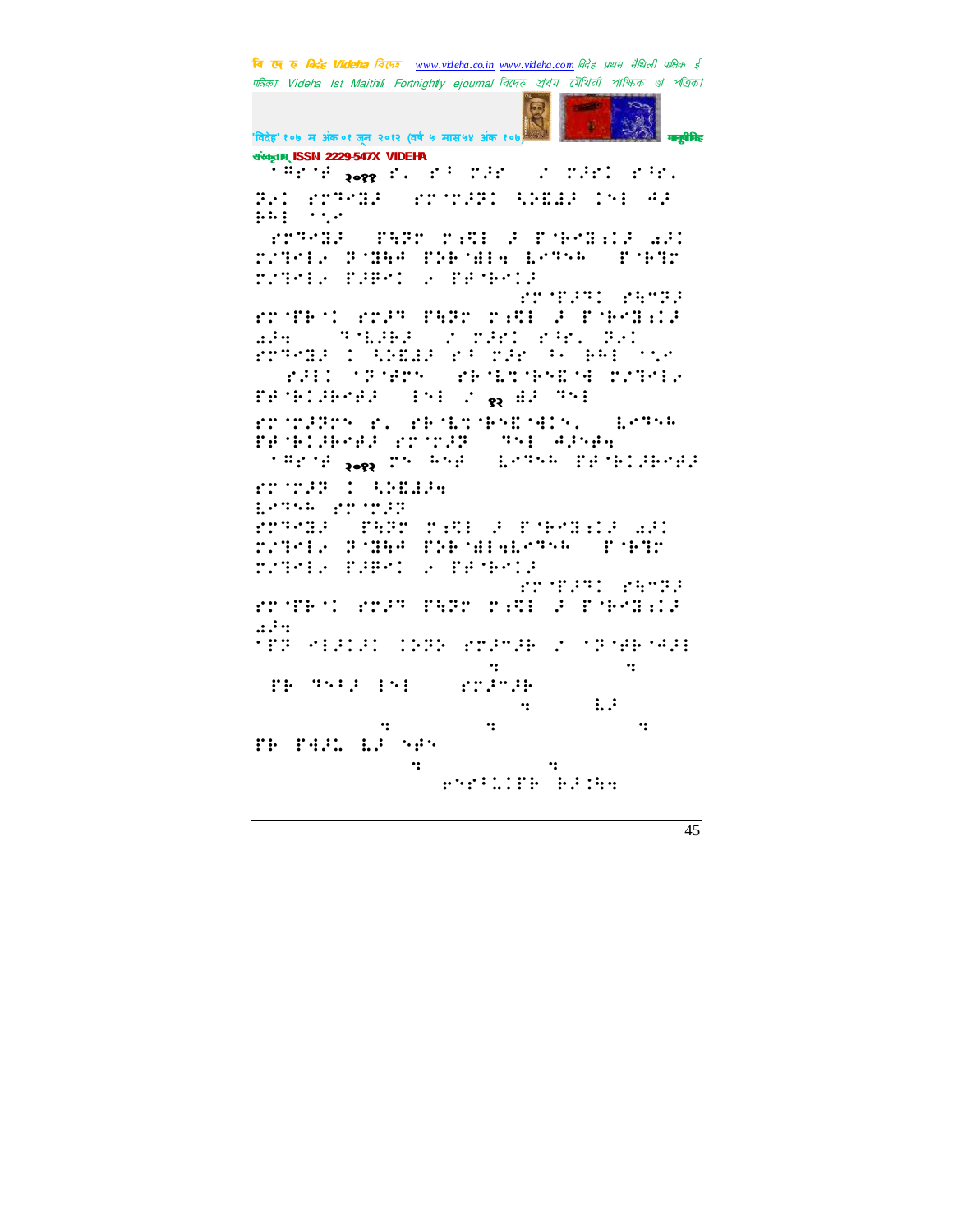बि एक रु क्विहे Videha विरफ्श www.videha.co.in www.videha.com बिरेह प्रथम मैथिली पाक्षिक ई पत्रिका Videha Ist Maithili Fortnightly e Magazine রিদেক প্রথম মৌথিনী পাক্ষিক প্র' 'विदेह'



संस्कृतम् ISSN 2229-547X VIDEHA PYPEL PYRSE PYRRYRYRYRY (PRYNA) STRIKE THIS HOUSE SONGERING  $\cdots$ randake a ranaen brugi gregor rB 112000 (refr.12)

PYDE PYRG PYRRYHADI PYPYBRA the Bir Gid (STR) (1908

the BBT THE BBITT STEP STREET THE PARTNER STRE

FYDD PANG PARKDAGE MGF **PARTICAL** role riform af thromoby

SMORT PORT PORTHER SALE PRESERVE the HERTTH PORT HER.

PHILDSHE SPHE SYSTEMI BYED'S **BEER STEP**  $\mathbb{R}^n$  and  $\mathbb{R}^n$  are the set of  $\mathbb{R}^n$ PHILDIDA TRAS TITULA RIGHA RTTIC

POED \_ PATRIC FOR THILE FRANCIS.

PHILDSHE THEN TITMES IMPROSE FLEETIJE <sub>Doel</sub> er yfre fjyleisigerije.

there real astably.

FAILDTARY TRANSTITES PORPOR

FLEETISE DOES FLETTE TEELTHESE.

THERE'S THRIST HILL MATH

rakers offerry well (ame men

rendroom raakens roomas oppsele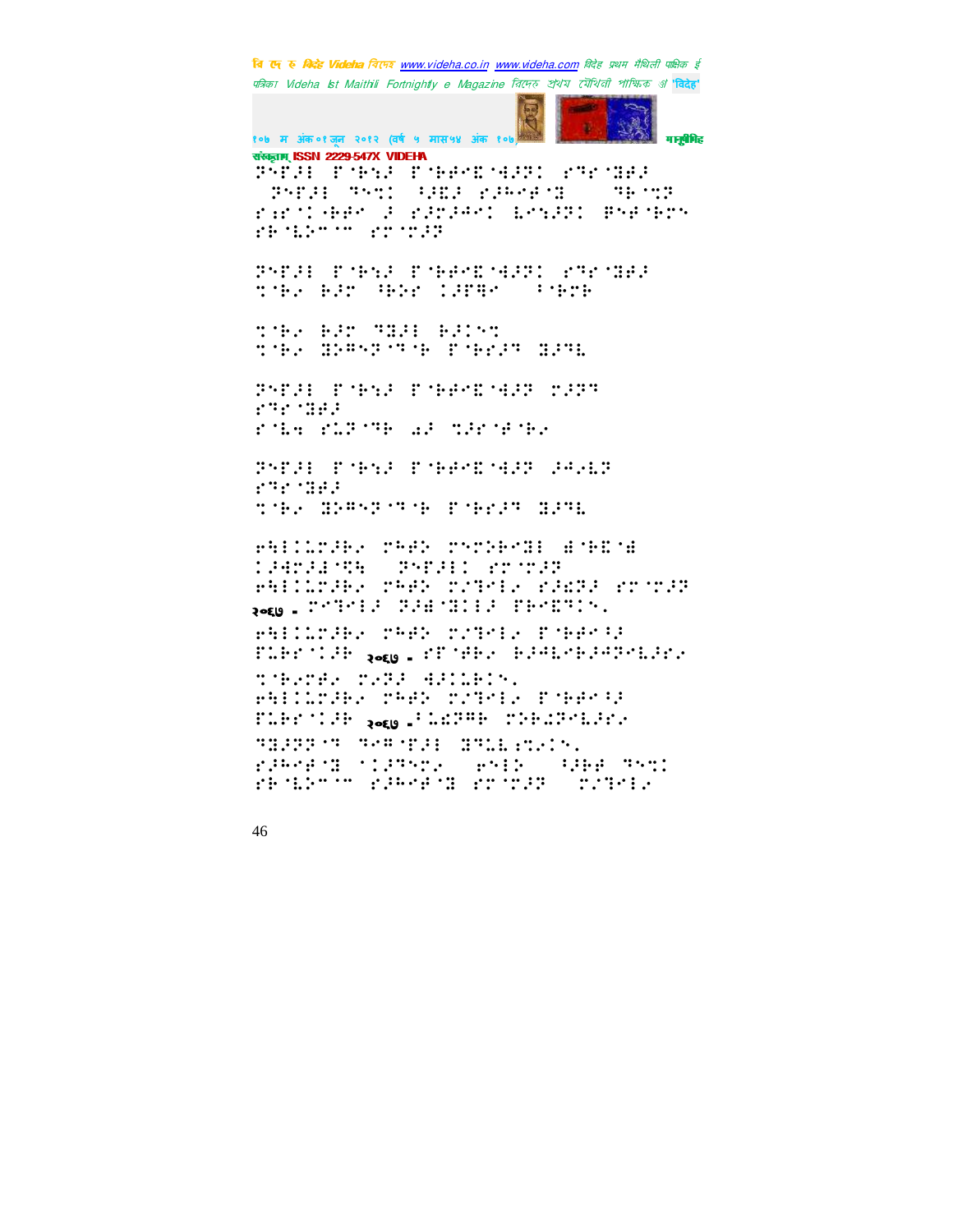चि एक रु *विदेह Videha चिए*न्छ <u>www.videha.co.in www.videha.com</u> विदेह प्रथम मैथिली पाक्षिक ई पत्रिका Videha Ist Maithili Fortnightly ejournal রিদেহ প্রথম মৌথিনী পাক্ষিক গ্র পত্রিক। 'विदेह' १०७ म अंक ०१ जून २०१२ (वर्ष ५ मास५४ अंक १०७) मानुसारी का सामुविभिद्द संस्कृतम् ISSN 2229-547X VIDEHA  $\frac{1}{255}$ ⣉⢷⢴!⣇4⢹⣝⢽⢼⣙!⣉⢷!"⣝⢼⢾⢷⢴" १९११ -१९९८ ) - Provincia Carolina **?** ा हो। 1989-) - 2019-10 - 2019-2010 को 1919 "⢼⢳⢾⣝!⢼⢹⢴!⢸⢼⣏⢼!"⢼⢽!)! 5⢼"5!⢼!⣎⣝⢼5⢴⢽!"⢼⢳⢾⣝!⢼!⢻⢷! ⢼⢽⣝⢾⢼2⢷⢼2⢾!⢸⢼⣏⢼!55\*;.! !!!!!!!!!!!२००० - ⣋⢼⣒!⢺⣝⢼⢽⢾!⣉⢷! )5⢼"5!⢼!⣎⣝⢼5⢴⢽!"⢼⢳⢾⣝!  $5.5<sub>1</sub>$ ! Roogs First SPH (1772-23) al )5⢼"5!⢼!⣎⣝⢼5⢴⢽!"⢼⢳⢾⣝!  $555:$  $r$  : The Louisval ⣉⢷! "⢼⢳⢾⣝!⢼⢹⢴!⣞4⢻⢵⢷!"⢼⢳⢾⣝! 2⣅⢷"⢼⢷! २०११ - ⢺⢻⢹⢴⣉!2⢷"⢼⢹!⣜⣋5!)⢻⢼! ⢺⢽⢻⢴-!5⣃⣅!⣙⢼!"⣐⢻⢷⢳\*! "⢼⢳⢾⣝!⢼⢹⢴!2⣅⢷"⢼⢷.!4⣙5⢴! PRES BUNDE AF SPORTFIE LINE THENS १९६८ - ⣝⢼⢾⢷⢴!)2⢾⢷⢳⢴⢽!⢽⢻⢽!⢻⢼⣁-! 2⢹⣝\*! १९६९ - ⣅2⢽⢹⢷⢽⢼⣙!⣔⢼!"⣇⣝⢼""!)⢹⣓! 2⢾⢷-!⣅2⢽⣝⢼"\*!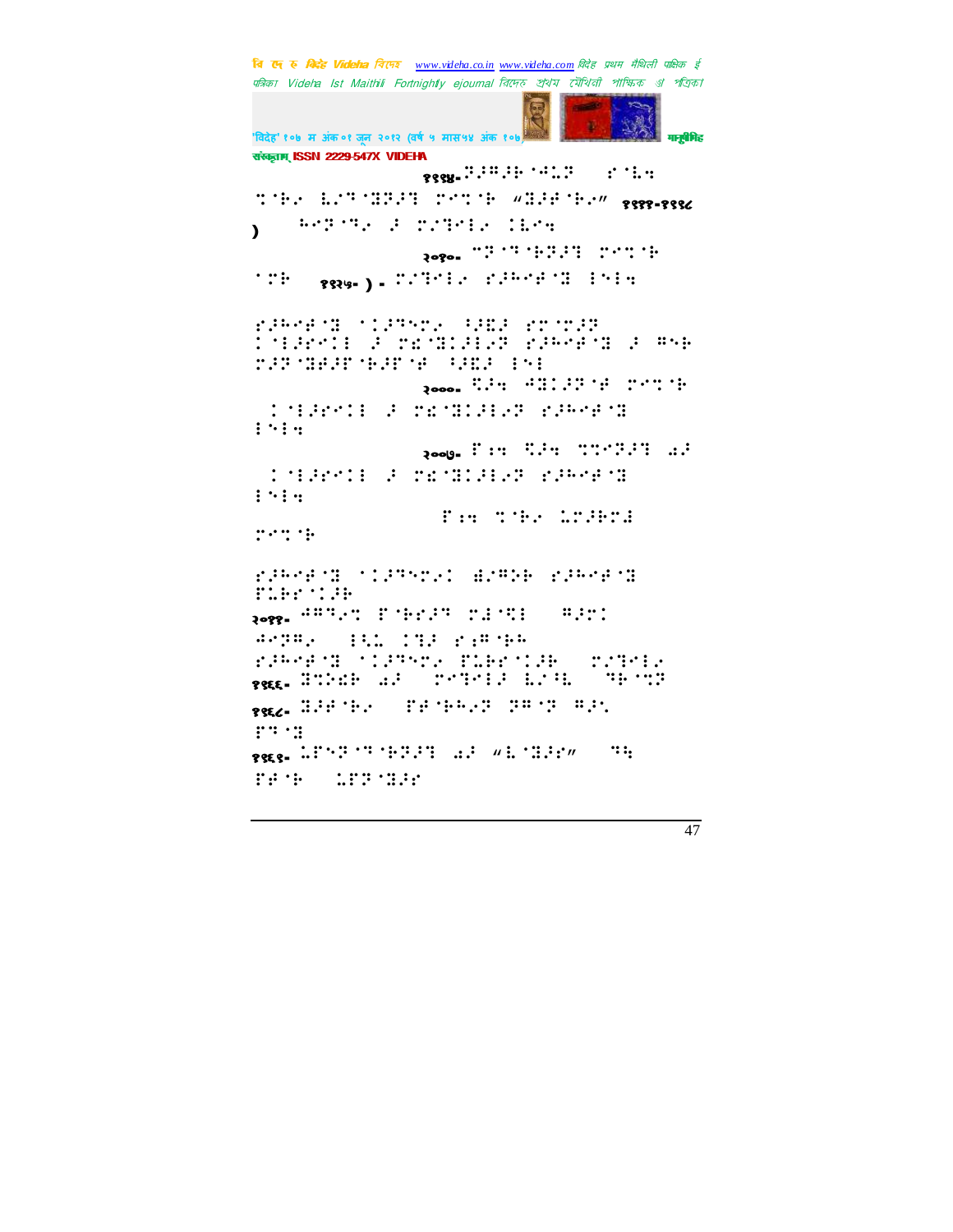चि एक रु मिन्हे Videha विएक www.videha.co.in www.videha.com विदेह प्रथम मैथिली पाक्षिक ई पत्रिका Videha Ist Maithili Fortnightly e Magazine রিদেহ প্রথম মৌথিরী পাক্ষিক রা'**বিदेह'** 

```
१०७ म अंक ०१जून २०१२ (वष ५ मास५४ अंक १०७) मानुषीिमह 
संस्कृतम् ISSN 2229-547X VIDEHA
१९७० - ⢼⣉⢴⢼⢽⢾!⣉⢷!"⣎⣅2"!)⢷⢼⣎⢼!
⣇⢷⢳-!⢳⢼⢼⣇⣝*!
8998 - "WARD TO THE WARD TO THE MANUFACTURE
2^*8893- CIERISTER ERITE WILFERIT WAS STILL
CONCO CONTROL
१९७५ - ⢻⢷⢴⢽⢹⢷!⢵⢳⢽!⣉⢷!)⣁⣅!⢹⣈5!
⣁⣅!"⣅⢽5-!"⣐"⢷⣜*!
8996- LAT MERPE TESTER WERELW (1999-19
⢳⢼⢼⣇⣝*!
१९७७ - ⢷⢼⢺⣉⣇⢷!⣔⢼!)⣇⢳⣞⣚;!⣅⢹⢸⣇!⢵!
LATH - STILLATH
8806 - WENDER HERICH WORKER (1998) LAB
TLP: TTP \setminus T१९७९ - <sup>अ</sup>प्त भारति प्रति प्रति प्रति । अप्रति प्रति प्रति प्रति । अप्रति प्रति प्रति प्रति । अप्रति । अप्रति प
⢳⢼⢼⣇⣝*!
886- FLEDER TO HE TEEPS OF PERP
rune in the the
१९८१ - ⢼⢷⣜⣋⣝!2⢷⣇⢼"⢴!
 )⢻"⢾⣝⢼⣝⢽⢴-!⢳⢼⢼⣇⣝*!
१९८२ - 5512 - 551 - 1952 - 552 1953 1954
8823 - "F'HIFFF THTTE WITH, TITHE
2⢾⢷⢼⢷⢾⢼!⢾⢳⢼"*!
8868 - JERA I PERJE INAH (IBENBRIDG
2^*१९८५ - ⢳⢷⢵⢳⢽!⣔⢼!)⢺⢴⣇⢽!⣝⢼⢾⢷⢼-!
⢼⢾⣙⢼*!
```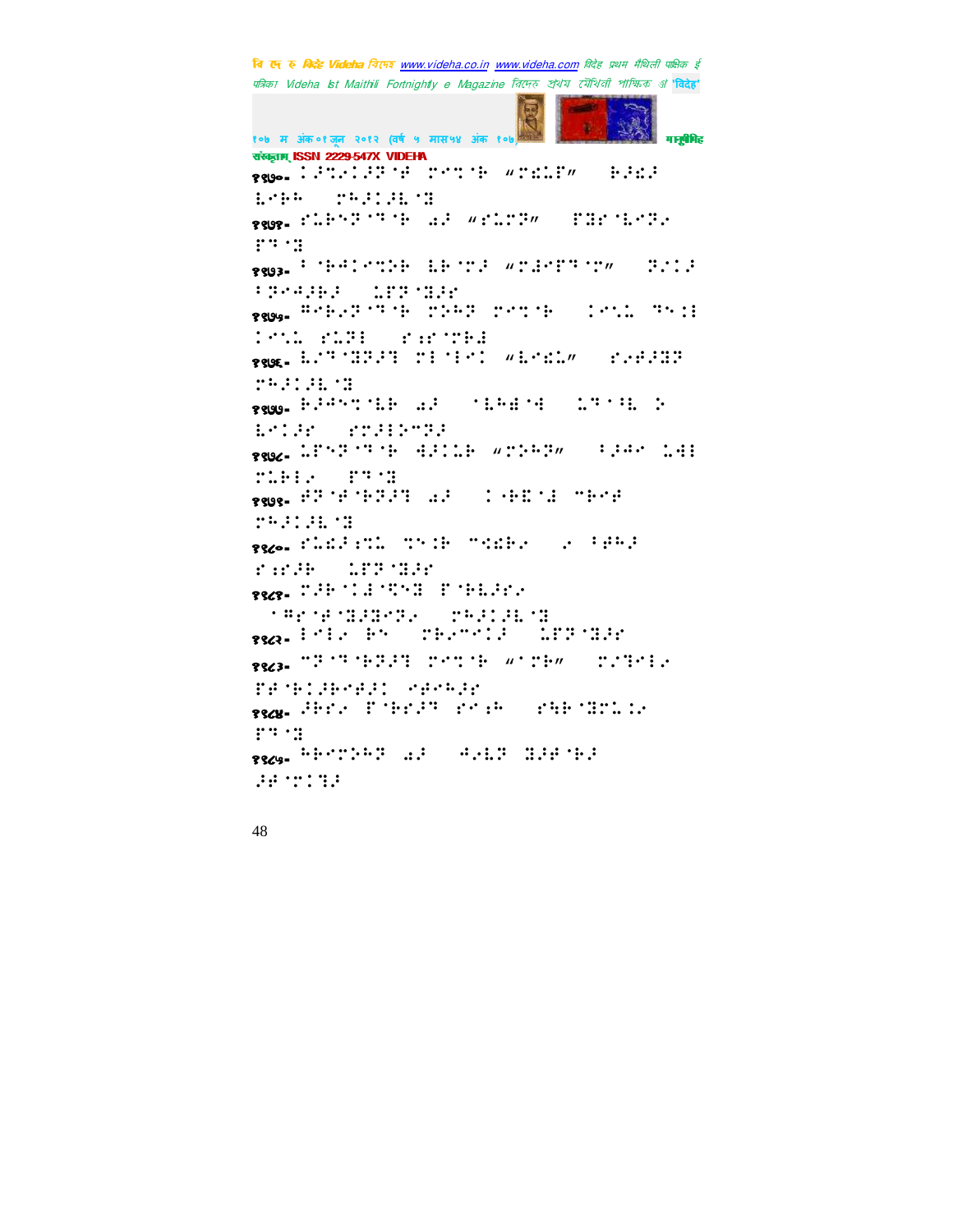चि एक रु *विदेह Videha चिए*न्छ <u>www.videha.co.in www.videha.com</u> विदेह प्रथम मैथिली पाक्षिक ई पत्रिका Videha Ist Maithili Fortnightly ejournal রিদেহ প্রথম মৌথিনী পাক্ষিক গ্র পত্রিক।

'विदेह' १०७ म अंक ०१ जून २०१२ (वर्ष ५ मास५४ अंक १०७) मानुसीर के सामुवी मिट संस्कृतम् ISSN 2229-547X VIDEHA 886 - "QUE PER START PRODUCT IN THE ⢽C⢽⣎\*! १९८७ - ⣅⢼⢽⢼⣙!⣔⢼!)⢾⢴⢾-!⣙⢼\*! 8866 - PARAMENT PARTIES - PARTIES  $LPT$  \*  $T$   $T$ 8868- ISH WARAT WAR WARD TERTH ⢳⢼⢼⣇⣝\*! 8880 FORTH CLOSE MARRY INTERNAT **THE THE** 8999- <sup>1</sup> <sup>2079</sup> - al - Freach Flu  $\sim$   $\sim$   $\sim$   $\sim$ १९९२ - २००३ - ४२० - ४२० - ४२० - ४१० - ४१० - ४१० - ४१० - ४१० - ४१० - ४१० - ४१० - ४१० - ४१० - ४१० - ४१० - ४१० - 1998 - 1998 - 1998 - 1998 - 1998 - 1998 - 1998 - 1998 - 1998 - 1998 - 1998 - 1999 - 1999 - 1999 - 1999 - 1999 -१९९४ - ⢻⣐⢻⣉!⢻⣅⣐⢺⢽!)⣅`⢾⣇⢾⢼-!⣙⢼\*! 8999- SERRITE INTERNATIONAL  $2^*$ १९९६ - ⢷⢼⢺⢵⢳⢽!⣔⢼!)⢼!⢼5⢳!2⢷"⣓-! ⣙⢼!"⣐⢻⢷⢳\*! १९९७ - ⢴⢷⢾!⢽⢼⢷⢼⣝⣜!⣉⢷!)⣎⣇"⢾! ⢳⢵⢾!⣉⢼⢽⢾"⢾⣓2-!2⢹⣝\*! १९९८- नेतृति उपाधाः स्थानं प्रति करणे पुरस्कारः स्थानि १९९९ - "⢼⢾⢼⢽⢽⢹!)⢻⣜⢽⢼⣝-!⣙⢼\*! २००० - ⢷⢼⢽⢽⢹!⢷⣜⣅!)⢾!⢷⢼"!C⢼⢾-! 22.23 २००१ <sup>: C</sup>Cºº, al wide wide when the control 2⢼⣜⣋⣇-!⢳⢼⢼⣇⣝\*!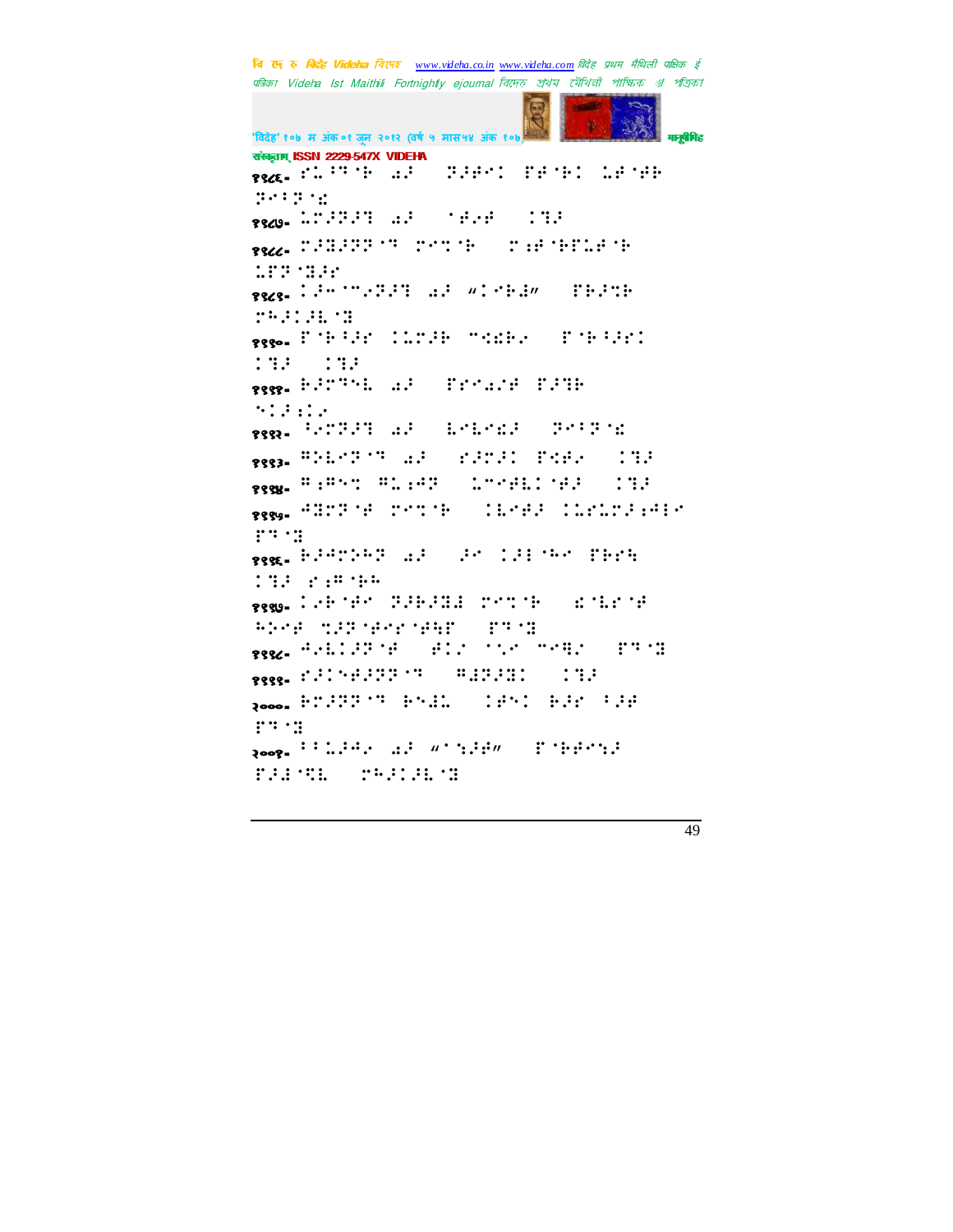चि एक रु मिन्हे Videha विएक www.videha.co.in www.videha.com विदेह प्रथम मैथिली पाक्षिक ई पत्रिका Videha Ist Maithili Fortnightly e Magazine রিদেহ প্রথম মৌথিরী পাক্ষিক রা'**বিदेह'** 

१०७ म अंक ०१जून २०१२ (वष ५ मास५४ अंक १०७) मानुषीिमह संस्कृताम् ISSN 2229-547X VIDEHA २००२- <sup>21</sup>07791 - 1991 1991 1991 1991 199  $2^*$ २००३ - <sup>1</sup>/1042 - 1042 - 1042 - 1042 - 1042 - 1042 २००४ - `⢽⢹⢷⢸⢼⢽⣅!"⣐⢳!)⣉⣅⢽⢾5⢼-! ⢳⢼⢼⣇⣝\*! २००५ - ⣇⣇⢼⢽⢽⢹!⣚⢼⣅⢷!)`⢼⢽⢽!⣃⢽! ⢻⣁⣝⢼-!2⢹⣝\*! २००६ - २००१ मध्ये अपूर्ण अपूर्ण अपूर्ण अपूर्ण अपूर्ण अपूर्ण अपूर्ण अपूर्ण अपूर्ण अपूर्ण अपूर्ण अपूर्ण अपूर्ण<br>जनसङ्ख्या २००७ <sup>21</sup>999 - 2009 - 2009 - 2009 - 2009 - 2009 - 2009 - 2009 - 2009 - 2009 - 2009 - 2009 - 2009 - 2009 - 2009 - 200 २००८- २० कि. १९ अ.स. १९६१ - २००१ - २००१ - १९६० - १९६ ⢼⢾⣙⢼\*! २००९ <sup>-</sup> "<del>८ २ ७०९ - "२ २ % - " २ % - " २ % - " २ % - " २ % - " २ % - " २ % - " २ % - " २ % - " २ % - " २ % - " २ % - " २ % - " २ % - " २ % - " २ % - " २ % - " २ % - " २ % - " २ % - " २ % - " २ % - " २ % - " २ % - " २ % -</del> ⣙⢼"⣐⢻⢷⢳\*! २०१० -⣉⢷⢴⢾!⣅⣏⢼⢷⣜!⣈⢼⢽!)⢸⢼⢾⢴-!  $LPT'$ २०१९ - २०११ - २०११ - २०११ - २०११ - २०११ - २०११ - २०११ - २०११ - २०११ - २०११ - २०११ - २०११ - २०११ - २०११ - २०११  $2^{\circ}$  (FB  $^{\circ}$  )  $2^{\circ}$  (EPH  $^{\circ}$  )  $2^{\circ}$  (FB  $^{\circ}$  )  $2^{\circ}$  (FB  $^{\circ}$  )  $2^{\circ}$ "⢼⢳⢾⣝!⢼⢹⢴!4⣙5⢴!⢽⣅⣇⢼⢹! 2⣅⢷"⢼⢷! १९९२ - ⣉45⢽⢹⢷!⢵⢳⢽!⣔⢼!)⣉⢷⢾`⢽⢹⢷! ⣇⣝⢾!⢼!5⢼⢼⢷."⣅C⢵⣎`⢽⢹⢷!"⢽-! ⣐⢻⢷⢺⢴\*! 8993- "PERT" aP PPTPER FREETRO , <br/>quelle , locale , l'estat , l'amperate , l'amperate , l'amperate , l'amperate , l'amperate , l'amperate , l' १९९४ - ⢷⢼⢹⣇!⣔⢼!)"⢻⢼.!⢷⢼⢺⢽⢹⢷!"⣐⢳! Company of the company of the company of the company of the company of the company of the company of the compa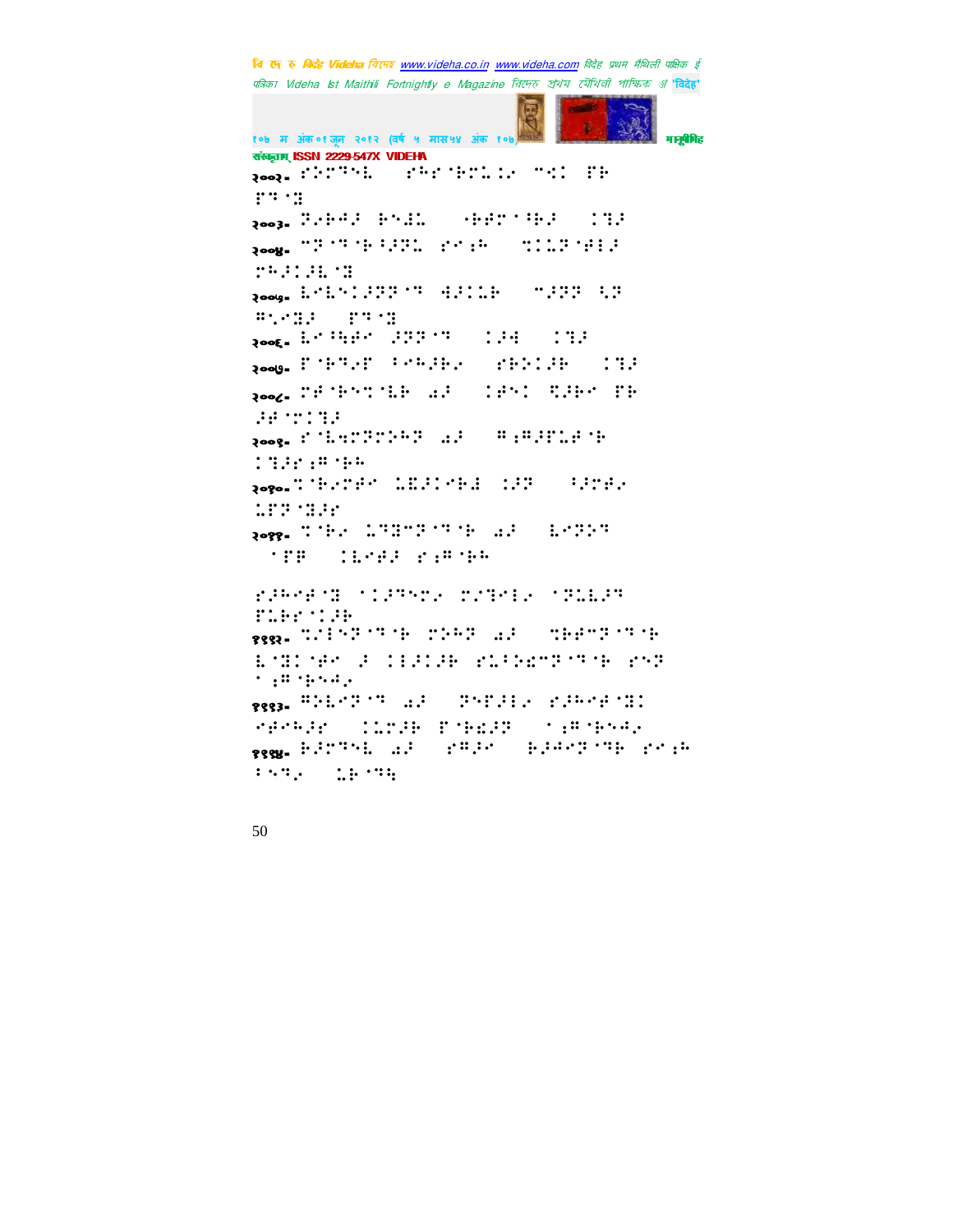**बि एक रु** *बिर्दह Videha विए***नर** www.videha.co.in www.videha.com विदेह प्रथम मैथिली पाक्षिक ई पत्रिका Videha Ist Maithili Fortnightly ejournal রিদেহ প্রথম মৌথিনী পাক্ষিক প্র পত্রিকা

मानुबेमिह 'विदेह' १०७ म अंक ०१ जून २०१२ (वर्ष ५ मास५४ अंक १ संस्कृतम् ISSN 2229-547X VIDEHA eees :1857778 af writh, BEATTTE **THILL SETTHER STRE RREE PHELE (PROJECT) RIPOLE (CONSTRUCT)** PAPE SECRETIS TREES (1879)  $_{3339}$   $\frac{11.11}{10.000}$   $\frac{11.11}{10.000}$ **STORY START START : :: :: : :: :: ::: BASE PRESENTED BEFORE PEL**  $13.24432$ eee. Willet watcher deling webset SYNE SHRID CREATER pool: WHA STERN FRAME (FILM SPECT) ging, agen, <sub>Roog</sub> PLEST LE GUA (1991-1992) LOP SPA **AND REAL AND REAL PROPERTY OF STATE** <sub>2002</sub> C.P. F.P.P.N. P.P.F.B. Prim (PRINT) rue Cordinal Constant Serve 1003 MPSP THE STEP INSPERSED TO **TAP LESSE** Rooms With Enterthelment Clarker and the Wardley POPSTOR IS INCLUDED POPSTOR  $4.03.032$ Noong= With HDB122217 all (186196) ISTOR PARTNERS MARK TEMPAG <sub>Roog</sub> B2022-75 a2 (1211-512) rrB5-1 *PALPRID (10.001)*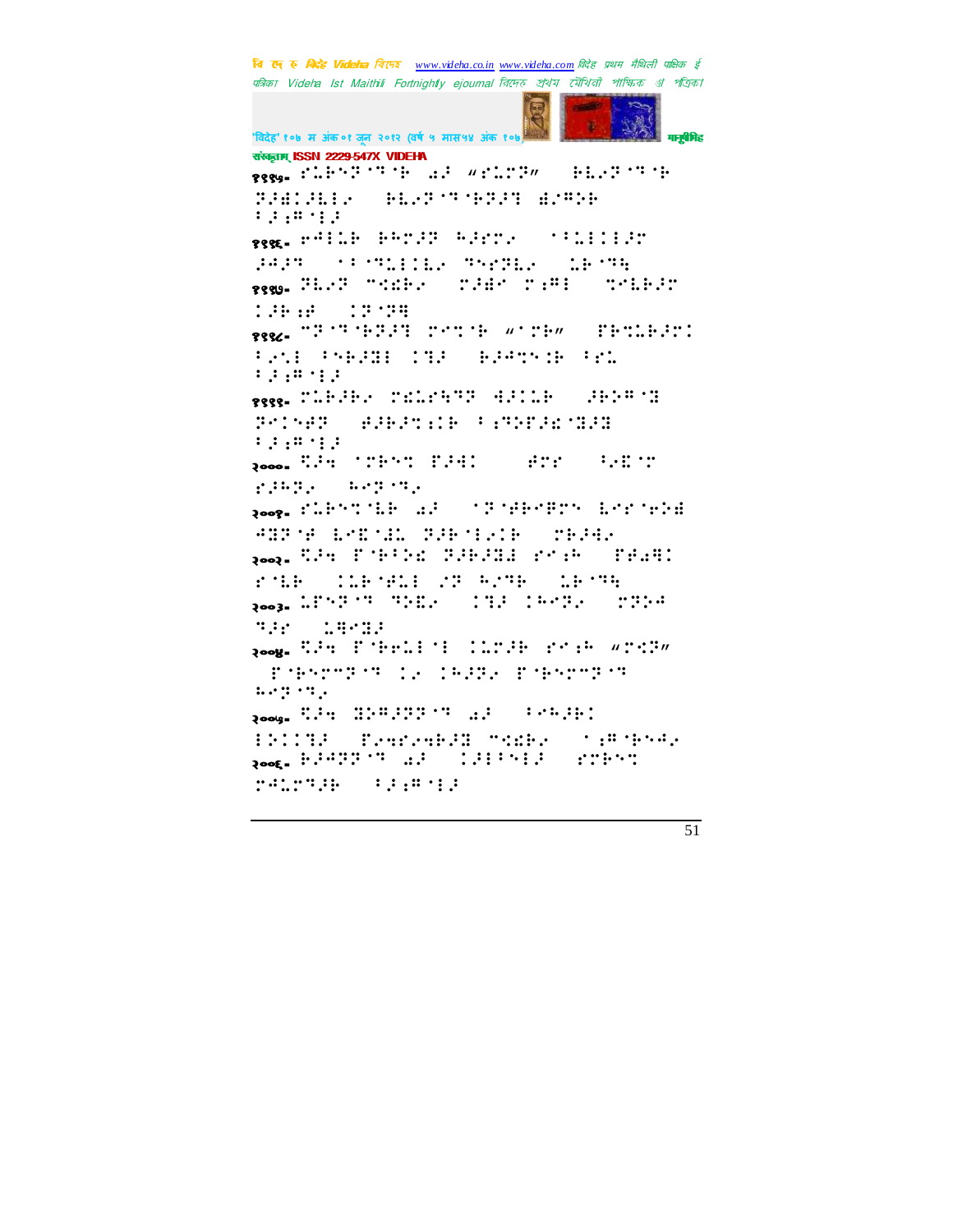चि एक रु मिन्हे Videha विएक www.videha.co.in www.videha.com विदेह प्रथम मैथिली पाक्षिक ई पत्रिका Videha Ist Maithili Fortnightly e Magazine রিদেহ প্রথম মৌথিরী পাক্ষিক রা'**বিदेह'** 

**Separate** १०७ म अंक ०१जून २०१२ (वष ५ मास५४ अंक १०७) मानुषीिमह

संस्कृतम् ISSN 2229-547X VIDEHA 2009 ' FF W SCHEN HE STE WAT TEN )⣝⣅⢹⣎!⢼!⣝⢵⢹⣎⢼.⢻!"⣐⢳!⢻⢷-! ⢽2⢼5⢴\*! २००८ - ⢾⢼⢷⢼⢼⢽⢾!⣔⢼!)"⣐⢷`⢽⢼⣇⢼⢹!⣅⢾⢾⢷. "⣐⢷`⢽⢼⣇⢼⢹!⣇⣐!2⢷⢼`⣝!⢼⣇⣝⣉⢼"⢾⢷. ⢻⢵2⢴`⢽⢹!⢽⢼⢷⣐⢻-!⣅⢷⢹⣓\*! २००९ - ⢸⢼5`⢽⢹⢷!⣔⢼!)C⢴⣁5!C⢷⢼⣝5!⢷⢼⣚⢴!  $\overline{G}$  . The contract of the contract of the contract of the contract of the contract of the contract of the contract of ⢷⢾⢽⢼⢷!⢾⢷⢴-!⢷⢼⣚⢴\*! 2080 - 109 - 1090 - 1090 - 1090 - 1090 - 1091 - 1092 - 1093 - 1093 - 1093 - 1093 - 1093 - 1093 - 109 #⢻⢽⢼⣞⣋!⢼⣜⣋"#!.!4⣙5⢴! #2⢷⢺⣇5⢾!2⢷⣑⢼#.!⣋⢼⣒⣒2⢴⣒⢺⣒! 5⢼-!⣐⢻⢷⢺⢴\*! 2088 - 7: The South School School School School School School School School School School School School School ⣙⢼⢾⢷⣝⢴-!⢷⣃⣅⣇⢴⢷!`⣊⣎⢷⢴!⢻⣅⢺⢷⢼⢾⢴!  $LPT'$   $TPT'$ "⢼⢳⢾⣝!⢼⢹⢴!4⣙5⢴!C⢼5!"⢼⢳⢾⣝! 2⣅⢷"⢼⢷! २०१० -⢾⢼⢷⢼⢽⢽⢹!⣇⣝⢵⢻⢴G!2⢵⣙⢴!#⢴!⢸⣞5! S. O. PHI ST २०११ - 5⣒⣒!⢼⣝⢼⢽⢼⣙!⣔⢼!#⢺⢷!⢽⢼⢷⢴! `⢾⣅⢷!⢳⢵#!55!  $'$ raber " (1375) Silla Fibrila 2088 - 101 - 102 - 102 - 103 - 104 - 104 - 104 - 104 - 104 - 104 - 104 - 104 - 104 - 104 - 104 - 104 - 104 - 1 2⢷⣇⢷⢾⢽-!⢽⢼⣞\*! PORT PRODUCE 2⢷C⢵⣎!"⢼⢽!3115.!⣉⢷⢴⢾!55⢴!  $\vdots$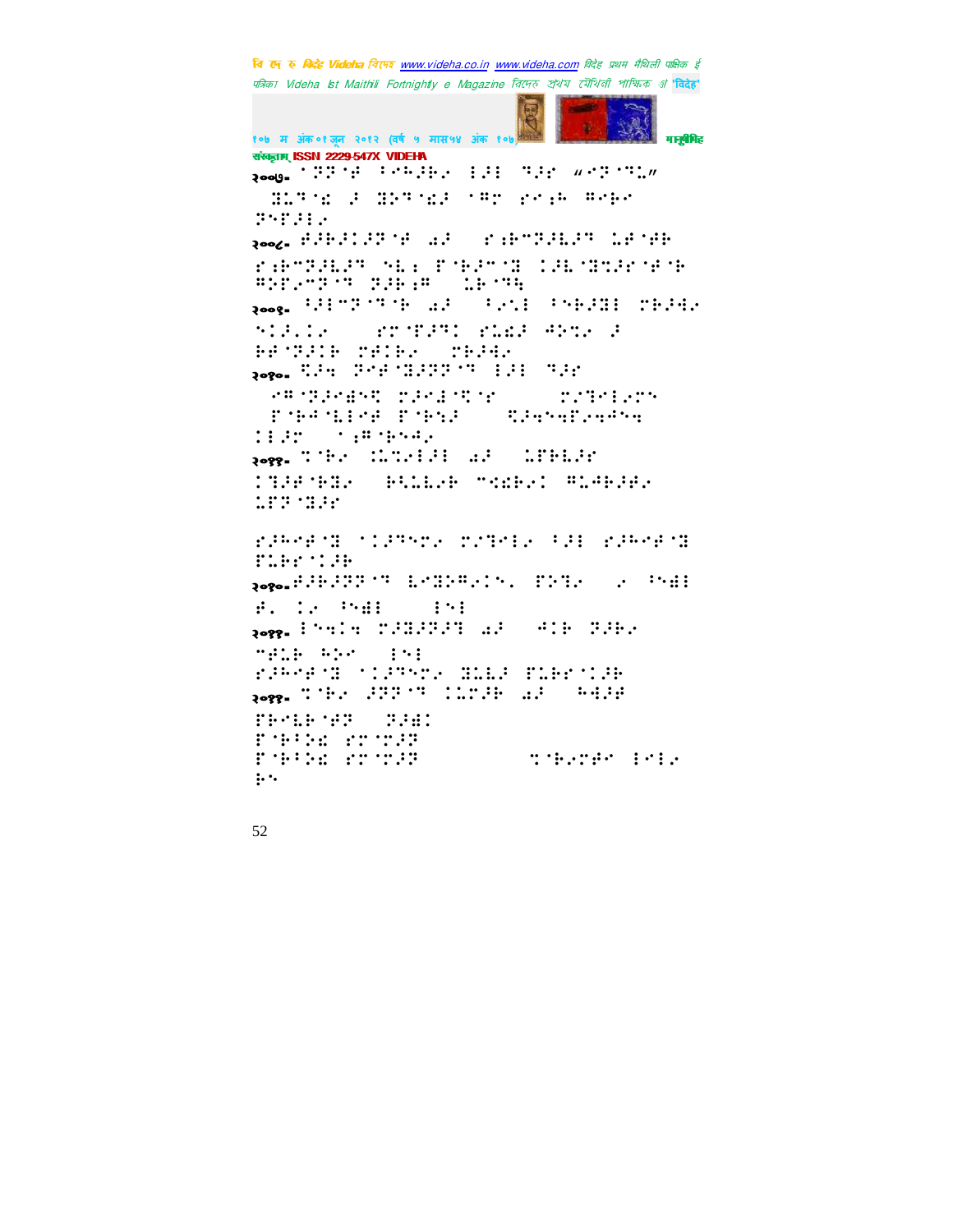चि एक रु *विदेह Videha चिए*न्छ <u>www.videha.co.in www.videha.com</u> विदेह प्रथम मैथिली पाक्षिक ई पत्रिका Videha Ist Maithili Fortnightly ejournal রিদেহ প্রথম মৌথিনী পাক্ষিক গ্র পত্রিক।

| 'विदेह' १०७ म अंक०१ जून २०१२ (वर्ष ५ मास५४ अंक १०७ की ही                                                       |                  | <b>मा जन्मी मानुवेगित</b>                                                                                      |
|----------------------------------------------------------------------------------------------------------------|------------------|----------------------------------------------------------------------------------------------------------------|
| संस्कृतम् ISSN 2229-547X VIDEHA                                                                                |                  |                                                                                                                |
| and the state of the state of the state of the state of the state of the state of the state of the state of th |                  | <b>MINE PROPIES</b>                                                                                            |
| 21.8033                                                                                                        |                  |                                                                                                                |
|                                                                                                                |                  | ang mga managawan ng mga managawan ng mga managawan ng mga managawan ng mga managawan ng mga managawan ng mga  |
| $\ddots$ :                                                                                                     |                  |                                                                                                                |
| reth rreth                                                                                                     |                  | an na mana an amacan a mata a an amacan amacan a ta an amacan a ta an amacan a ta an amacan a ta an amacan a t |
| $22.22 \times 10^{-12}$                                                                                        |                  |                                                                                                                |
| POST PROVIDE                                                                                                   | <b>TOBA TIME</b> |                                                                                                                |
|                                                                                                                |                  |                                                                                                                |
| roman crock                                                                                                    |                  | the BRSPER                                                                                                     |
| :                                                                                                              |                  |                                                                                                                |
| PORTH STORES                                                                                                   |                  | chi di senda da matsa da matsa da matsa da matsa da matsa da matsa da matsa a matsa a matsa a matsa a matsa a  |
|                                                                                                                |                  |                                                                                                                |
| rena arga                                                                                                      |                  | characters and an architecture                                                                                 |
|                                                                                                                |                  |                                                                                                                |

2⢷C⢵⣎!"⢼⢽!3123.!⣉⢷⢴!  $\frac{1}{2}$ 

⣉⢷⢴!⢷⢼5⢵`⢽!⣚⢼⣅⢷!)१९४९ - ) ⣝⢼⢾⢷⢴.`⢾⢽⢼!2⣅⢷"⢼⢷! <sup>२०००</sup>⢴⣒.!2⣐⣒"⣅⢷⢽⢹⢷!⣔⢼!""⣅⢽"-! ⢹⢷⢸⣐⢻⢼<! २००१ ८९ : २०१९ साल का अपनी सामने का अपनी सामने का अपनी सामने का अपनी सामने का अपनी सामने का अपनी सामने का अपनी २००२ ⢴⣒.!⣉⢷⢴!⢳⢽⢹⢷!5⣐⢻⣝⢼-! 5⣐⢻⣝⢼<! २००३ ⢴⣒.!⣉⢷⢴!⢳⣐"⢷⢼⢺-!⢹⢷⢸⣐⢻⢼<! २००४ ⢴⣒.!⣋⢼⣒!⣉⢷⢴⢾⢴!⣉⢶⢼5⢼!⣇⢷⢼-! 2⣞⢽⢼<! <sup>२००५</sup>⢴⣒.⣉⢷⢴!⣅⢹⣝!`⢽⢹⢷!⣔⢼!"⣇⢽⢵⢹"-! ⢷⢳⢼-!⣎⣅C⢽⢴<!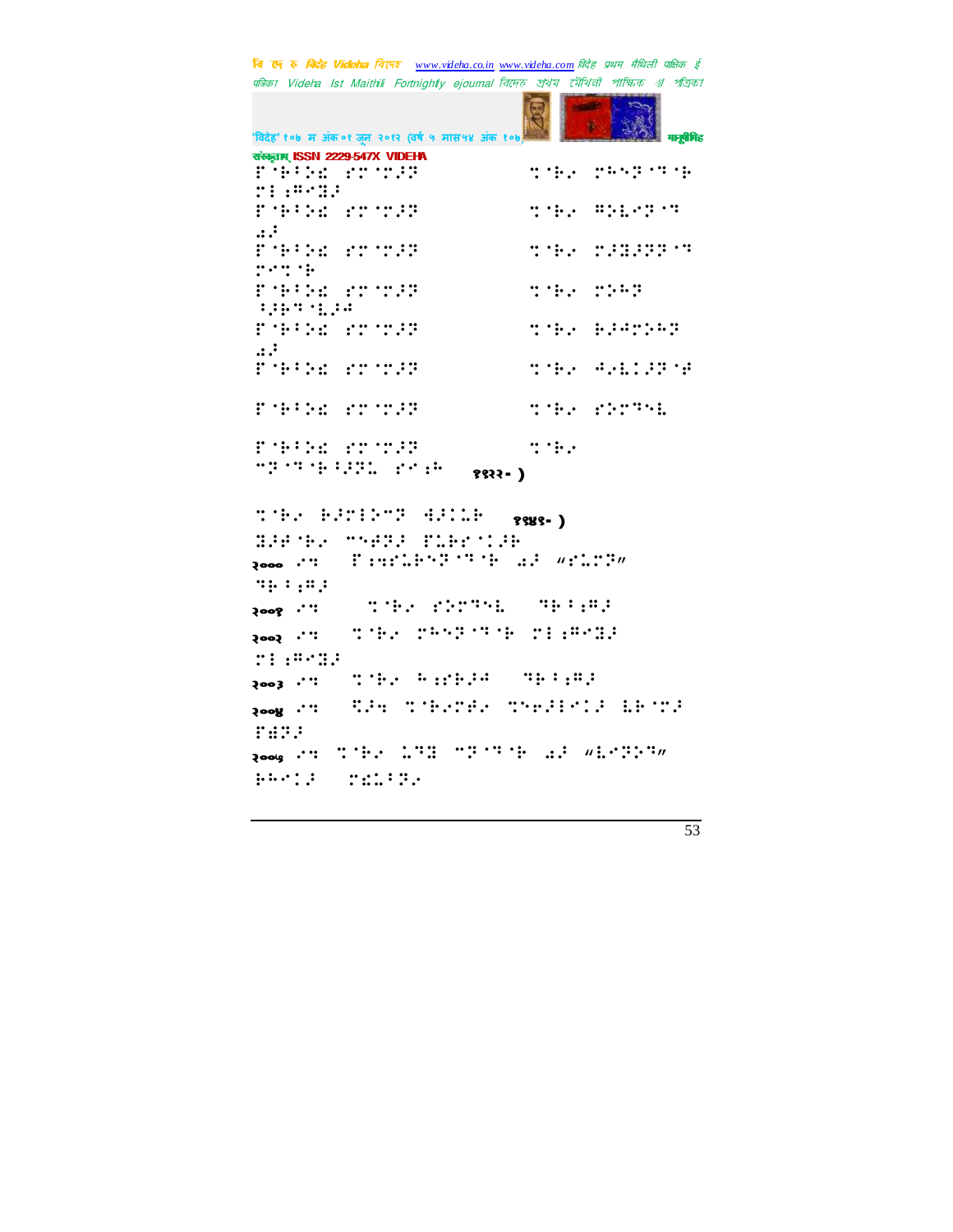बि ए रु क्रिटे Videha विएक www.videha.co.in www.videha.com बिरेह प्रथम मैथिली पाक्षिक ई पत्रिका Videha Ist Maithili Fortnightly e Magazine রিদেক প্রথম মৌথিনী পাক্ষিক প্র' 'विदेह'

मानुबेगिह १०७ म अंक०१जून २०१२ (वर्ष ५ मास५४ अंक १०७) संस्कृतम् ISSN 2229-547X VIDEHA Roof of Tibe Shiffler all Spread  $P^2$  :  $P^2$  =  $P^2$  :  $P^2$  :  $P^2$  :  $P^2$  :  $P^2$  :  $P^2$  :  $P^2$  :  $P^2$  :  $P^2$  :  $P^2$  :  $P^2$  :  $P^2$  :  $P^2$  :  $P^2$  :  $P^2$  :  $P^2$  :  $P^2$  :  $P^2$  :  $P^2$  :  $P^2$  :  $P^2$  :  $P^2$  :  $P^2$  :  $P^2$  :  $P^2$  :  $P^2$ pool (m TTB: 2008) 72-0 22-0 SPRING BEBY TELER pook of Time Partition the ad Roog and Time Pomphille read-49#21888 7894#3 1000 CH STAR HARRIST ESTATA CORPORA grippe production **COMPARY MODEL CONTROL** ... 860 }  $-4311111$ HILLS FIRSTICE Reserved "SPRESH **MIDDLE CONTROL PRES** SPEAR SPEAKER TEP Productionship TYPH PATETY AAILE  $\sim$   $\sim$   $\sim$   $\sim$   $\sim$   $\sim$   $\sim$   $\sim$ INE WHEN WHEN STATED Roomer guadeania conde al riche **ISTMED ISS ARD STIPS** MENERISMENT PRIMIT INVER SIMPLY TIME THE BUILDER OF THE TIME **PARA PARA PERSONAL Resources** Confraireia conal su computa TEMPER WITH THE PREPERT SEMIP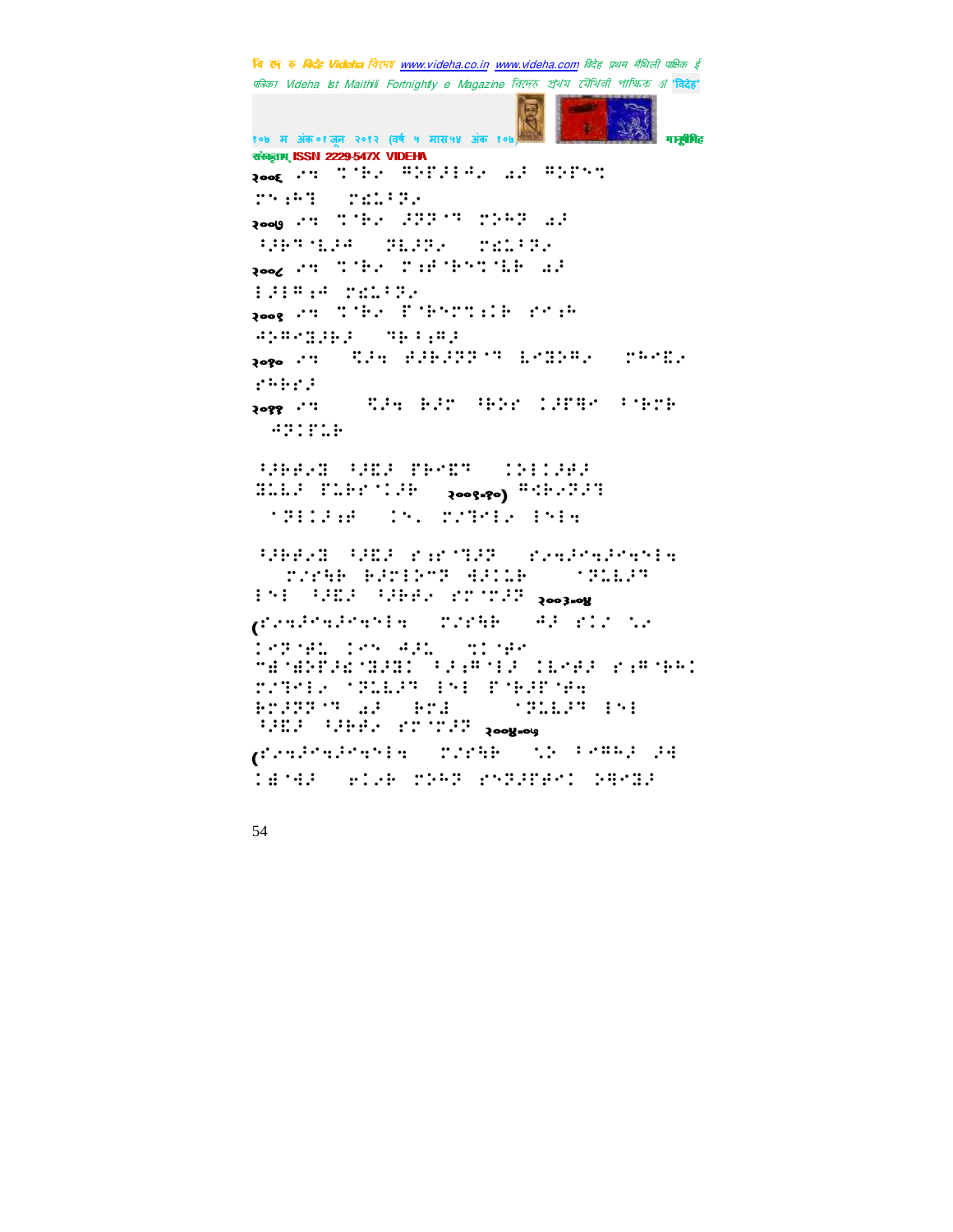चि एक रु *विदेह Videha चिए*न्छ <u>www.videha.co.in www.videha.com</u> विदेह प्रथम मैथिली पाक्षिक ई पत्रिका Videha Ist Maithili Fortnightly ejournal রিদেহ প্রথম মৌথিনী পাক্ষিক গ্র পত্রিক।

'वदेह' १०७ म अंक ०१ जून २०१२ (वष ५ मास५४ अंक १०७) मानुषीिमह संस्कृतम् ISSN 2229-547X VIDEHA ⣅2⢽⣝⢼"!4⣙5⢴!⢽⣅⣇⢼⢹!55! 2⢷⢼2⢾⣒! ⣇⢹⢳!"⢼⢽! ⣇⢹⢳!"⢼⢽⢼⢽⢾⢷!"⢼⢳⢾⣝!⢼⢹⢴! :::::: १⣒⣇⢹⢳!"⢼⢽⢼⢽⢾⢷!"⢼⢳⢾⣝!⢼⢹⢴! ⢶5⢵!2⣅⢷"⢼⢷!२०१० -११ २०१० ⣉⢷⢴!⢻⢵⣇⢽⢹!⣔⢼!)"⢻⢷!⣝⢵⢻⢹⢼⢽!  $: \cdot :$ २०११ ⣉⢷⢴!⢷⢼⢽⢽⢹!⢷⣜⣅!)"⢻⢷!⣝⢵⢻⢹⢼⢽! 55\*! २⣒⣇⢹⢳!"⢼⢽⢼⢽⢾⢷!"⢼⢳⢾⣝!⢼⢹⢴!  $2 \cdot 1 \cdot 1 \cdot 1 \cdot 1 \cdot 1 \cdot 1$ २०११ ⣓5!2⣅⢷"⢼⢷.!⣉⢷⢴!⢺⢻⢹⢴⣉!2⢷"⢼⢹! ⣜⣋5!)⢻⢼!⢺⢽⢻⢴-!⣙⢼!"⣐⢻⢷⢳\*! २०११ COL 2014 COL 2014 COL 2014 COL ⢼⣝⢼⢽⢼⣙!⣔⢼!)⢺⢷!⢽⢼⢷⢴!`⢾⣅⢷!⢳⢵-! ⣙⢼!"⣐⢻⢷⢳\*! २०११ ⣝⣅⣇⢼!2⣅⢷"⢼⢷.!⢼⢽⢽⢹!⣅⢼⢷!⣔⢼! )5⢳-!⢽⢼⣞\*! २०१२ ⢽⣅⣇⢼⢹!2⣅⢷"⢼⢷.!⣉⢷⢴!⢷⢼5⢵`⢽! ⣚⢼⣅⢷.!)2⢹⢼⢽⢹⢴!⢼⣔⢴-!C⢼⣐⢻5⢼.! ⢼⢽!C⣐⢹⣝⢵2⢼⣎⣝⢼⣝-!⣅2⢽⣝⢼"! COUNTER CONTROL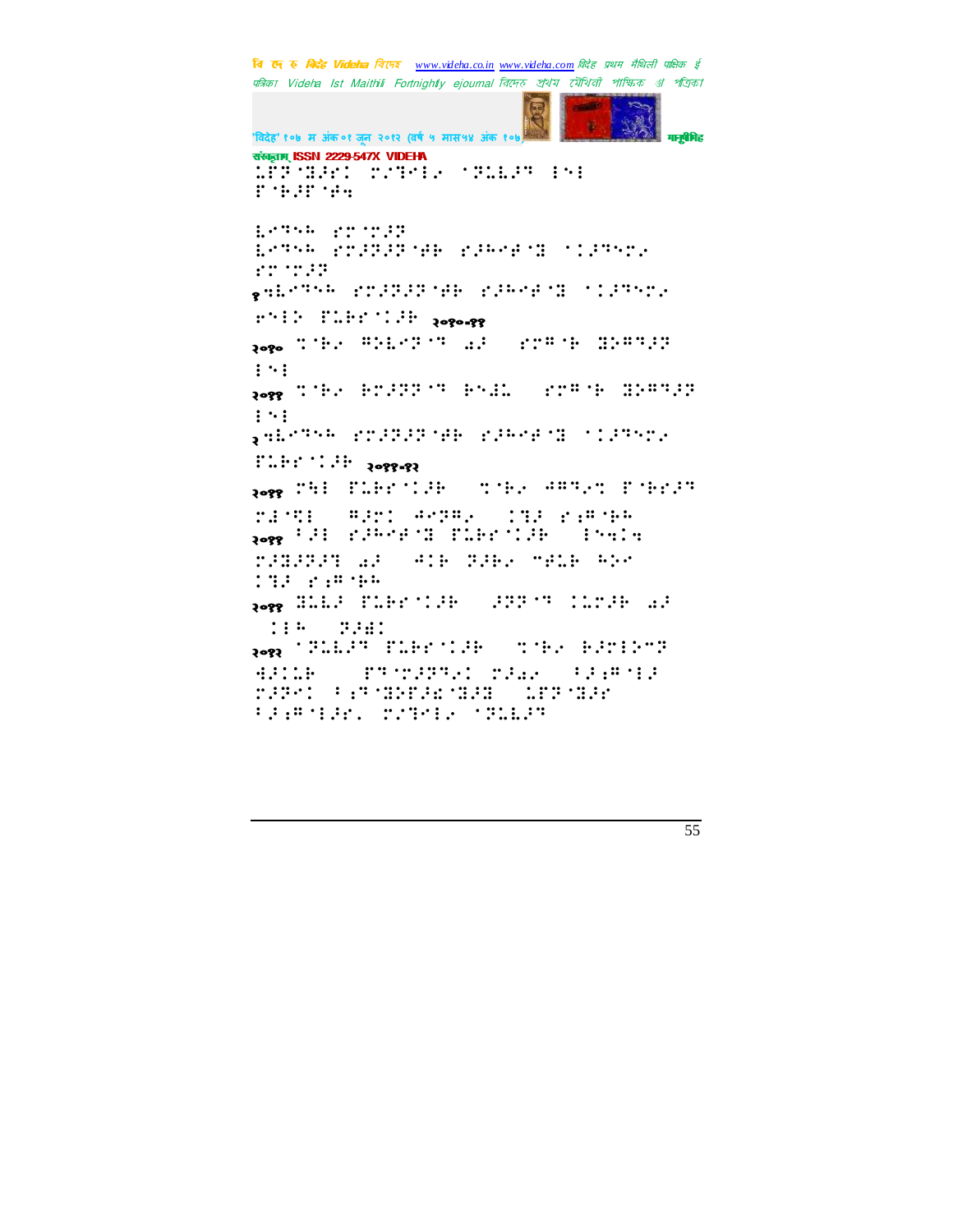बि ए रु क्रिटे Videha विएक www.videha.co.in www.videha.com बिरेह प्रथम मैथिली पाक्षिक ई पत्रिका Videha Ist Maithili Fortnightly e Magazine রিদেক প্রথম মৌথিনী পাক্ষিক প্র' 'विदेह'



१०७ म अंक०१जून २०१२ (वर्ष ५ मास५४ अंक १०७ संस्कृतम् ISSN 2229-547X VIDEHA *CONSTRUCTER* a di serie di Santa Caraccia THE MATER CONFIDENT COMMENTER Brechtr Ernrechtung <sub>Ro</sub>m (Schlag

1981 - Par Coortear (1998)<br>1987 - Paris Coortear (1998) Presers bette from 22 <sub>202</sub> 1 52022 \*\*\*\* \*\*\* \*\*\* runde nd Mr (1826) (1836 PARK THE IPATE AP the thus curve read on the real with blundade page

**Address 100000** FLOWER POPPHELE LLOPER (LOOP F43 THE ETHING ST the Milton State Cont red rue model

 $7 + 6 + 12$ runde rubel (under und PART THE WEST INTE THE TEST FERR LITE  $\cdots$ 22850 M 1202

mean saidh an THE FRIED PANEL AND SAL a pres role rifoge rache (gar 1921 the Bryt Clrde Gode (1876 **TANK THE TENT** president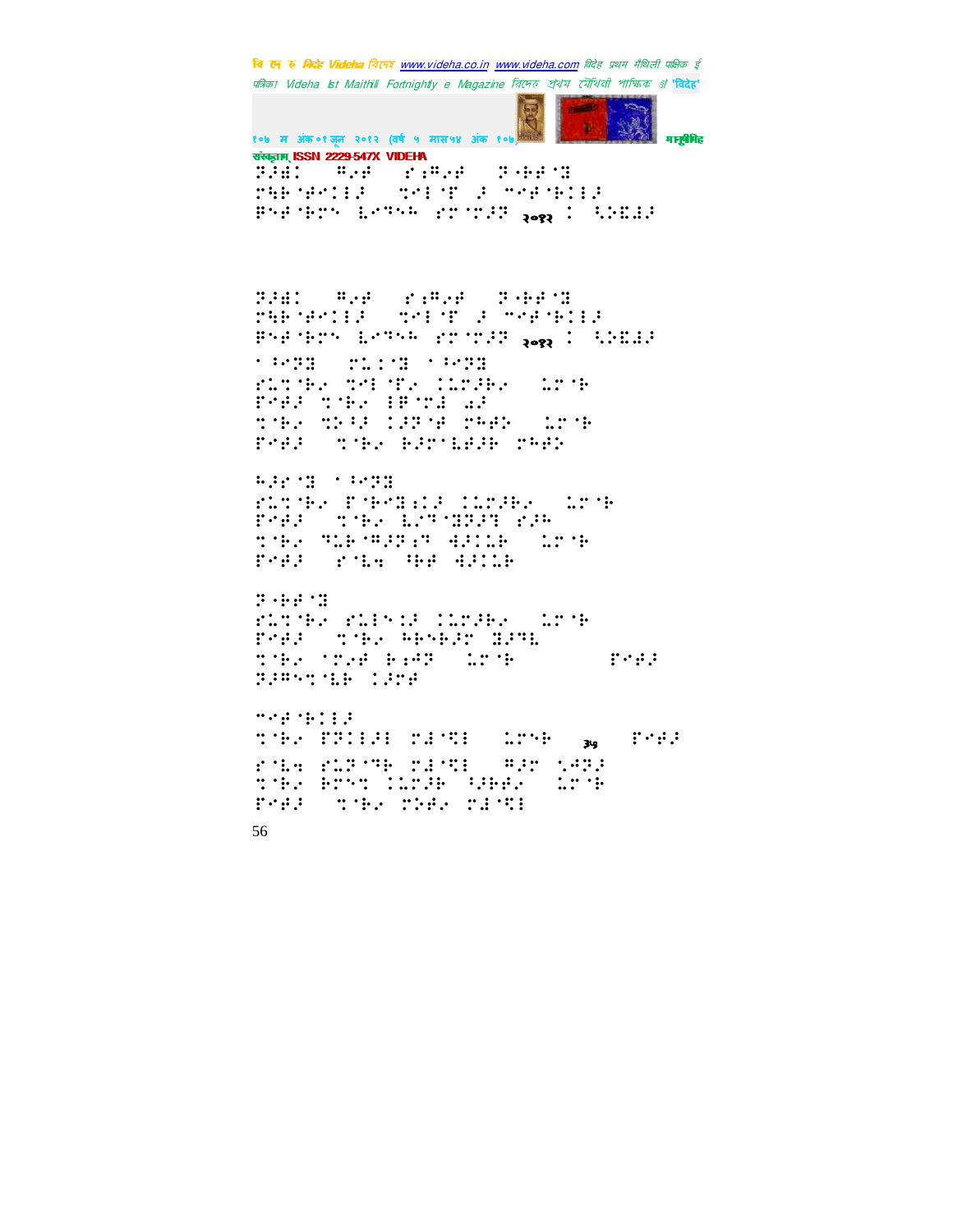चि एक रु *विदेह Videha चिए*न्छ <u>www.videha.co.in www.videha.com</u> विदेह प्रथम मैथिली पाक्षिक ई पत्रिका Videha Ist Maithili Fortnightly ejournal রিদেহ প্রথম মৌথিনী পাক্ষিক গ্র পত্রিক।

'विदेह' १०७ म अंक ०१ जून २०१२ (वर्ष ५ मास५४ अंक १०७) मानुसीर के सामुवीरित

"⣐⢻⢴⢾!)⢳⢼⢷⢵⢽⣝\*! ⣉⢷⢴!2⢷⢼⢽⢽⢹!⣚⢼⣅⢷-!⣅⢷.!41-! 2⢾⢼.!⣉⢷⢴!⢽⣙⣅⢽⢴!⣚⢼⣅⢷!

संस्कृतम् ISSN 2229-547X VIDEHA

"⣐⢻⢴⢾!)⣟⢵5\*! ⣉⢷⢴!C⣅5⢽!⢷⢼⣅⢾-!⣅⢷.!56-!2⢾⢼.!  $T$  The Tot Control Department

"⣐⢻⢴⢾!)⢷"⢽`⣊⢴\*! ⣉⢷⢴!C⢳⢼⢹⣅⢷!⢷⢼-!⣅⢷.!66-!2⢾⢼.! "⣇⣒!"⢷⢺⣅⢻!⢷⢼!

⣉52⢴.⣇"⢾⣅5⢼! ⣉⢷⢴!⢺⢻⢹⢴⣉!55-५० ⢻⢼.!`⢽⣊⢷⢼⢻⣐⢺! ⣓⢷⢾.D⢷⢾⢾⢼!5⢼! ⣉⢷⢴!⣝⢹⣅⢽⣐⢹⢽!2⣐⣋⢾-!⣅⢷.!56-!

2⢾⢼.!⣉⢷⢶⢴!2⣐⣋⢾! ⢼⣏⣚.5⢼! ⣉⢷⢴!⣔5⢴!⣅⣈⣝⢼-2⢾⢼!"⣇⣒!  $\overline{5}$ 5. 200 5. 1999 5. 1999 5. 1999 5. 1999 5. 1999 5. 1999 5. 1999 5. 1999 5. 1999 5. 1999 5. 1999 5. 1999 5. 1999 5. 1999 5. 1999 5. 1999 5. 1999 5. 1999 5. 1999 5. 1999 5. 1999 5. 1999 5. 1999 5. 1999 5. 1999 5. 1999

 $\frac{1}{2}$   $\frac{1}{2}$   $\frac{1}{2}$   $\frac{1}{2}$   $\frac{1}{2}$   $\frac{1}{2}$   $\frac{1}{2}$   $\frac{1}{2}$   $\frac{1}{2}$   $\frac{1}{2}$   $\frac{1}{2}$   $\frac{1}{2}$   $\frac{1}{2}$   $\frac{1}{2}$   $\frac{1}{2}$   $\frac{1}{2}$   $\frac{1}{2}$   $\frac{1}{2}$   $\frac{1}{2}$   $\frac{1}{2}$   $\frac{1}{2}$   $\frac{1}{2}$   $\$ S TERM THE SALE OF THE STAR ⣉⢷⢴!⢶⣜⢴!⢹⢼"-!⢻⢼!⣇⢷⢼!

⢽`⢽⢳⢼⢷!⢼⣈⢷!)!

 $\ddot{\textbf{u}}$ #⢻⢺5!5⢼.⢵"⢴.C⢻⢾⢴.⢳⢼⢽⣐⢹⢼! "⢼⢽#!C⢷⣈!3122!55!⢵"⢾⢼⢹!"⢹⢷! ⢼5!⢻⣊⢳⢷!⢺⢴G!2⢷⢹⢼⢽!5!⢻54⢽⢳⣒!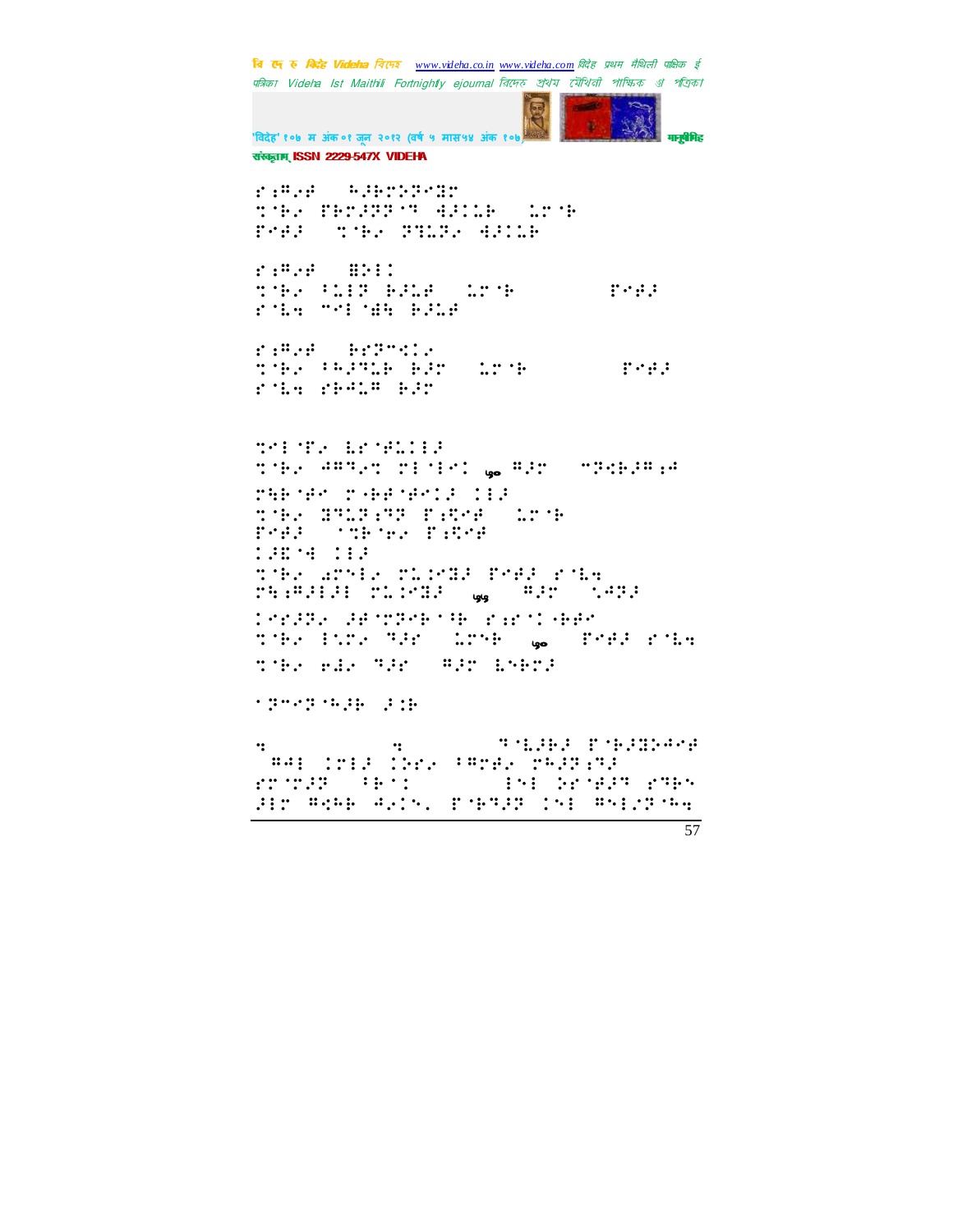"⣝⢼⢷⢼!⣔⢼#"⢷"#!⣁5⣈⢽⢳⣒⣒⣒! !⢻⢺⢽⢹⢷!⣚⢼⣅⢷! hekawiefiburie bakhawiefiburie bakhawiefiburie bakhawiefiburie bakhawiefiburie bakhawiefiburie bakhawiefiburie<br>Amerikaanse bakhawiefiburie bakhawiefiburie bakhawiefiburie bakhawiefiburie bakhawiefiburie bakhawiefiburie ba iuuq;00xxx⣒nbjuijmjmflibltbo hidpn $\alpha$ 1212180cmph.  $q_1$  and  $q_2$  if  $q_3$  if  $q_4$ २⣒⢻⢹⣝! २७१७९ पाटिलाने सम्पर्कत करने के अन्यान करते हैं। –!2⢷⢸⢼⣇!⢼!2⢷⢾⢷⣝⢼!२⣒!!⢺⢻⢹⢴⣉! 2⢷"⢼⢹!⣜⣋5.!⣙⢼."⢾⢸4⣐⣝⢼!2⢵⣈⢷! २७२ व संस्कृत संस्कृत संस्कृत संस्कृत संस्कृत संस्कृत संस्कृत संस्कृत संस्कृत संस्कृत संस्कृत संस्कृत संस्कृत २७३º BA9996 MARIC 1999 MARIC 1999 MARIC २७७५: २३ दिन देश राज्य स्थान का प्राप्त होती.<br>१ ⢷⣇!⢸⣓⣏⣜!2⢼⣚!३⣒!⢺⢻⢹⢼⢽⢽⢹!⣔⢼! (⢽⣅(४⣒!`⣐⢹⢽!⣅⢼⢷!⣔⢼! २ुष्<sub>ष</sub>ण = २३ लक्ष्मी (11236-2016) हे अप्राप्त ⢺⢼⢾⢻⢾!"2⢾⢾!⢽⢳!2⢾⣅!"⢼⢼⢺!

पत्रिका Videha Ist Maithili Fortnightly e Magazine রিদেহ প্রথম মৌথিরী পাক্ষিক রা'**বিदेह'** 

१०७ म अंक ०१जून २०१२ (वष ५ मास५४ अंक १०७) मानुषीिमह

 $\frac{1}{2}$  . The state of the state of the state of the state of the state of the state of the state of the state of the state of the state of the state of the state of the state of the state of the state of the state of th

संस्कृतम् ISSN 2229-547X VIDEHA

चि एक रु मिन्हे Videha विएक www.videha.co.in www.videha.com विदेह प्रथम मैथिली पाक्षिक ई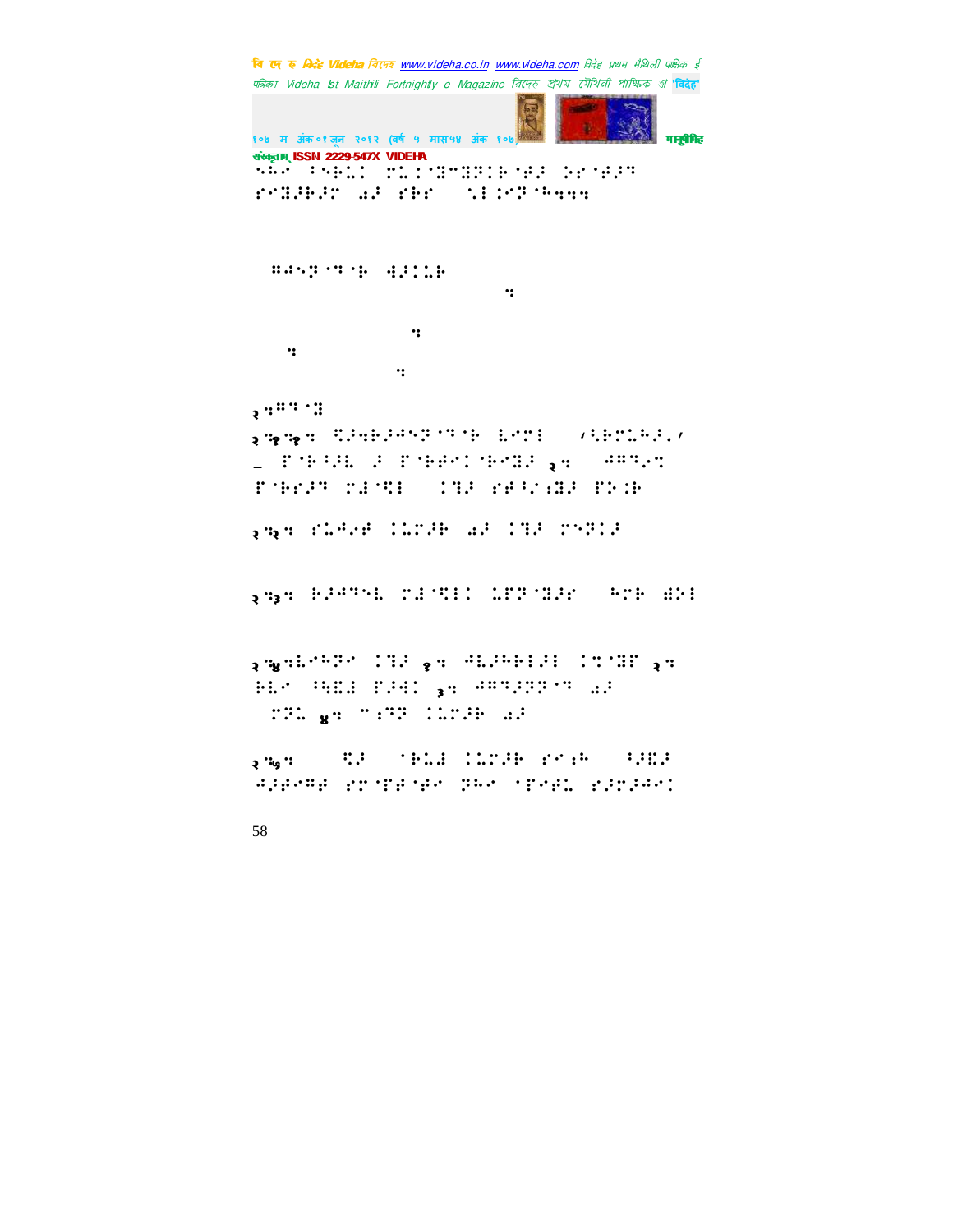'⣃⢷⣅⢳⢼G' –!2⢷⢸⢼⣇!⢼!2⢷⢾⢷⣝⢼! ⢼⢷⣝–⢼⢷⣜–⣉⢷D⢷⣐⣈5⢼!"⣅⢻⣅⢶⢾! ⢵⢳!⢻⢹⣝!⣙⢼⢽G!⣅2⢽⣝⢼"!⢳5!⢺⢼⢾!  $\{ \cdot \}$  $^{\circ}$   $^{\circ}$   $^{\circ}$   $^{\circ}$   $^{\circ}$   $^{\circ}$   $^{\circ}$   $^{\circ}$   $^{\circ}$   $^{\circ}$   $^{\circ}$   $^{\circ}$   $^{\circ}$   $^{\circ}$   $^{\circ}$   $^{\circ}$   $^{\circ}$   $^{\circ}$   $^{\circ}$   $^{\circ}$   $^{\circ}$   $^{\circ}$   $^{\circ}$   $^{\circ}$   $^{\circ}$   $^{\circ}$   $^{\circ}$   $^{\circ}$   $^{\circ}$   $^{\circ}$   $^{\circ}$   $^{\circ}$ ⣝⣙⢼⢷⣙G!52⢽⢼"G!⢷⣌!!⢷"⢼⢾! LOTAN PAPP PRESENT ⢺⢼⣁!⣒!4⣙5⢴!⣈⣝⢼⢾⢽⢼⢼!⢼⣈⣝⢼⢽⢷!

## 2⢷⢸⢼⣇!⢼!2⢷⢾⢷⣝⢼!२⣒!!⢺⢻⢹⢴⣉! 2⢷"⢼⢹!⣜⣋5.!⣙⢼."⢾⢸4⣐⣝⢼!2⢵⣈⢷! १ !⣋⢼⣒⢷⢼⢺⢽⢹⢷!⣇5!

 $\frac{1}{2}$ s (SPA): FAND (SPA) – SPA) – SPA (SPA) – SPA) – SPA (SPA) – SPA (SPA) – SPA (SPA) – SPA (SPA) – SPA (SPA) – SPA (SPA) – SPA (SPA) – SPA (SPA) – SPA (SPA) – SPA (SPA) – SPA (SPA) – SPA (SPA) – SPA (SPA) – SPA (SPA)

# २०१२

२ % % अ ⣅⢷⢼!२⣒!!2⢷⣉⣇⢷!⢼2⣋-!"⣐⣝⢵⢺!  $5$  ,  $5$  ,  $5$  ,  $5$  ,  $5$  ,  $5$  ,  $5$  ,  $5$  ,  $5$  ,  $5$  ,  $5$  ,  $5$  ,  $5$  ,  $5$  ,  $5$  ,  $5$  ,  $5$  ,  $5$  ,  $5$  ,  $5$  ,  $5$  ,  $5$  ,  $5$  ,  $5$  ,  $5$  ,  $5$  ,  $5$  ,  $5$  ,  $5$  ,  $5$  ,  $5$  ,  $5$  ,  $5$  ,  $5$  ,  $5$  ,  $5$  ,  $5$  , ⣔⢼!⢽5`⢽⢹⢷!⣔⢼!३⣒!2⣓⢽!⣜⣋5. ⣙5⢼!⣇⢸⣓⢾!"D⢷⢾!2⢷⣇!"⢼⢷⢵⢳!

## २<u>७७ : 2000 - 2000 : 2000 : 2000 : 2000 : 2000 : 2000 : 2000 : 2000 : 2000 : 2000 : 2000 : 2000 : 2000 : 2000 : 20</u>

'विदेह' १०७ म अंक ०१ जून २०१२ (वर्ष ५ मास५४ अंक १०७) मानुसीर के सामुवी मिट संस्कृतम् ISSN 2229-547X VIDEHA २⣒६⣒!⣋⢼⣒!45⢼⣉!⣅⢼⢷!⣉⢷.!⣙⢼.!  $\ldots$ 

चि एक रु *विदेह Videha चिए*न्छ <u>www.videha.co.in www.videha.com</u> विदेह प्रथम मैथिली पाक्षिक ई पत्रिका Videha Ist Maithili Fortnightly ejournal রিদেহ প্রথম মৌথিনী পাক্ষিক গ্র পত্রিক।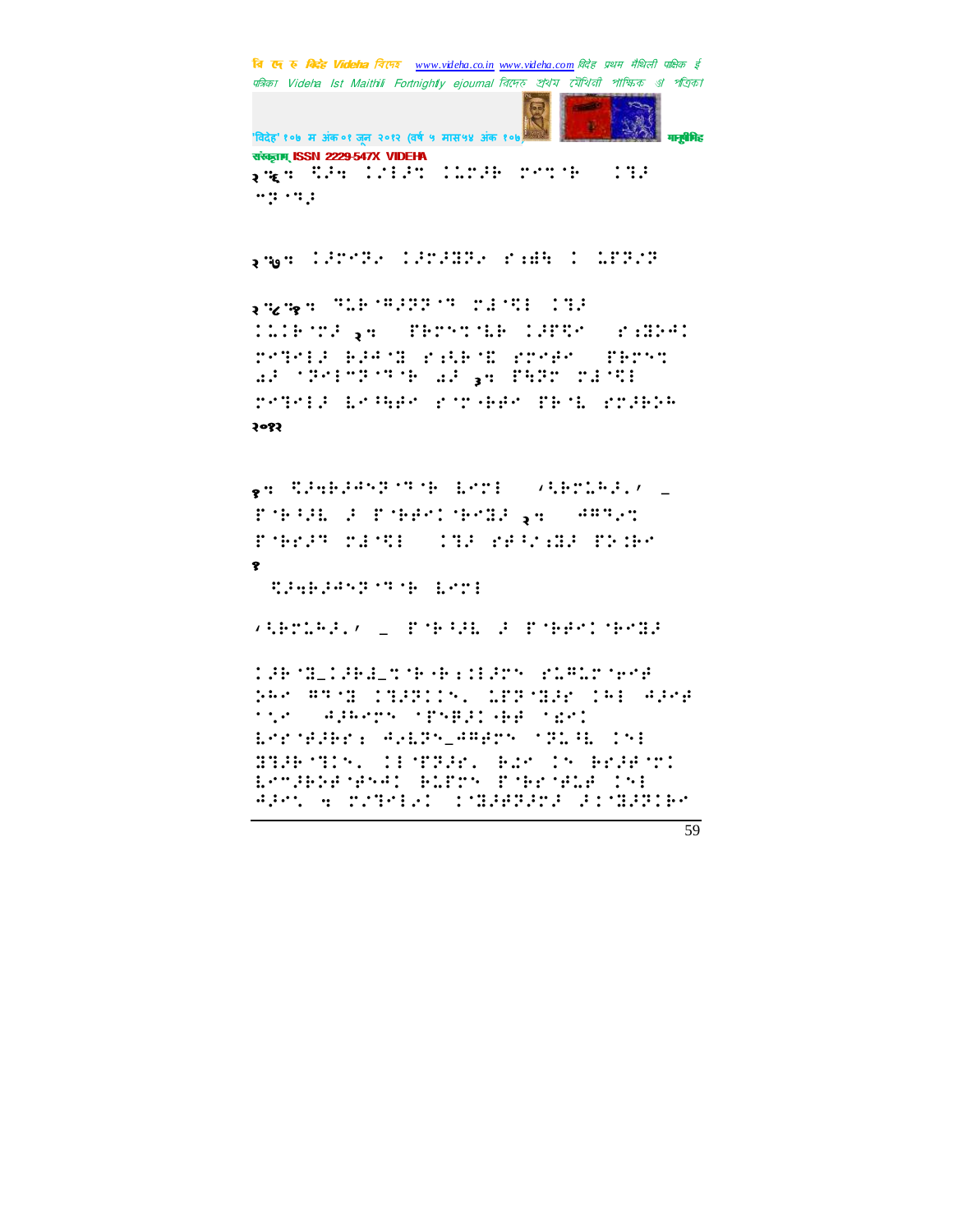बि एक रु क्विहे Videha विरफ्श www.videha.co.in www.videha.com बिरेह प्रथम मैथिली पाक्षिक ई पत्रिका Videha Ist Maithili Fortnightly e Magazine রিদেহ প্রথম মৌথিরী পাক্ষিক প্র' '<mark>विदेह'</mark>

१०७ म अंक०१जन २०१२ (वर्ष ५ मास५४ अंक १०७)



संस्कृतम् ISSN 2229-547X VIDEHA the Brief Christian Schedul Pen MIRTHS SHOWER, PRESEDENT STORIES, SPAL STOR ATSISED gialis in the sense of the state of the sense of the sense of the sense of the sense of the sense of the sense **LAMENT AND CONSTRUCTS** BREE MORE THE MEET CONTROL FOR NO TE MORE EN DE MESME MES SER SIGE SOL  $\ddot{\cdot}$ BRITHER AND STORES SAMPARED LUMBE f, baj apro spring, pargs STORIESES AT TEACHER TEACHER ranawi reperent dile in Shiang red Wilton: regio Crystalica **ATEACH TIME GENERIC ENTINE STI** PORTHE PORTH AND HAVE NOT A  $\cdots$  $\mathbf{a}, \mathbf{b}, \mathbf{c}, \mathbf{c}$ **ARANGER AND ARANGEMENT AND ARANGEMENT AND ARANGEMENT AND ARANGEMENT ARANGEMENT A** THERE A LEAR THAT TRANS rriche. Crri 18262 IB28 Time a **TER TEMISE (FRAMER 2 LAIPAR** TIP TEL ARA LABER API BEPARATA tere the million coefficient the PRACH PRAY MAY PRESS 2 2020 2 itanbigan peput supernya pe PAS RAI TOT STRIP PART RAI TOT SIBE SI ARTH THR PHILIPS! Probe BRI Ste a GRISTOPE SPO ROBOTH MARK CHIMA BOY TEACHER TERPORAGES THIS BACK NOW A COP B. THROBEN REAGN AND NOTOR AN L tra pendido prese apprendo entima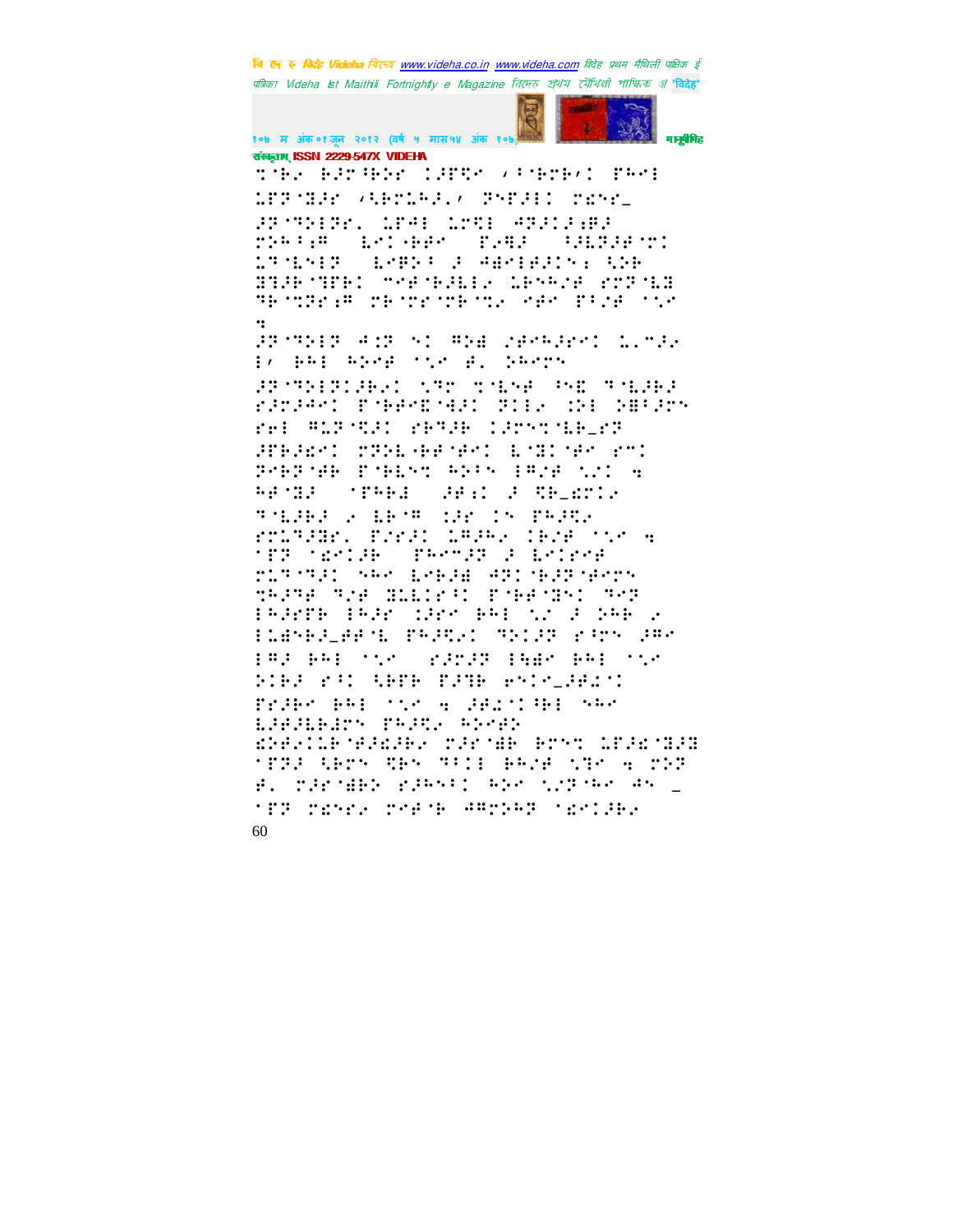वि ए रु क्रिडे Videha विएक www.videha.co.in www.videha.com विदेह प्रथम मैथिली पाक्षिक ई पत्रिका Videha Ist Maithili Fortnightly ejournal রিদেহ প্রথম মৌথিনী পাক্ষিক প্র পত্রিকা

'विदेह' १०७ म अंक०१ जून २०१२ (वर्ष ५ मास५४ अंक १ संस्कृतम् ISSN 2229-547X VIDEHA



While Willers WI Wik\_Wike, SJRP **FAR REMARKS, PTEMB ROLL TEST** rent the Last LETTER STR HILL rans the boots again pages of pragade of perrif w "Thir. He warner rangin. **TER AR EV TRAPE EPTIE ARTSARIN.** ANGEL STORY - MITE MEROHE BMAN SAR SLEEK, MED MARTIER MODER (1912) MARCH aspushi uk alse, sesualah is men the as flat drenger track by Fre  $\frac{1}{2} \frac{1}{2} \frac{1}{2} \frac{1}{2} \frac{1}{2} \frac{1}{2} \frac{1}{2} \frac{1}{2} \frac{1}{2} \frac{1}{2} \frac{1}{2} \frac{1}{2} \frac{1}{2} \frac{1}{2} \frac{1}{2} \frac{1}{2} \frac{1}{2} \frac{1}{2} \frac{1}{2} \frac{1}{2} \frac{1}{2} \frac{1}{2} \frac{1}{2} \frac{1}{2} \frac{1}{2} \frac{1}{2} \frac{1}{2} \frac{1}{2} \frac{1}{2} \frac{1}{2} \frac{1}{2} \frac{$ Hill-in good by "Hill" good I Hill Hill Title!  $\{15, \{1, 1\} \} \cup \{1, 1\} \cup \{1, 2, 3, 3, 4, 5\} \cup \{1, 3, 4, 6\} \cup \{1, 3, 6, 1\} \cup \{1, 1\} \cup \{1, 1\}$ FRIED RINE TIME LIBRE 18875 Add \_ Seckled: Mr Galber (tr.  $\mathbf{a}$   $\mathbf{b}$ MPP SERIES (PORTORIA (PS) (Sig) a rar de erro 1831/3281 broeinge Freedth (1988) PAR FAR (1988) PART (1) APAR SYPHA ASP ALBIB BAR MISE transfer an analyse share free SVARTEARD ANIC COMMUNED TAAD<br>Edgebrijfster Ceven twa Aldereig **TIBE THE FEAR NOTE AN ARTICLET TEST P** rrother a reference the research **COMMODE APPROXIMATE APPRE TEARS THE MALARET AND PLANES** Bebye: Thing Phenbadb 2 (1323) the HOMAN HE MARRATH MAIL PROFESSOR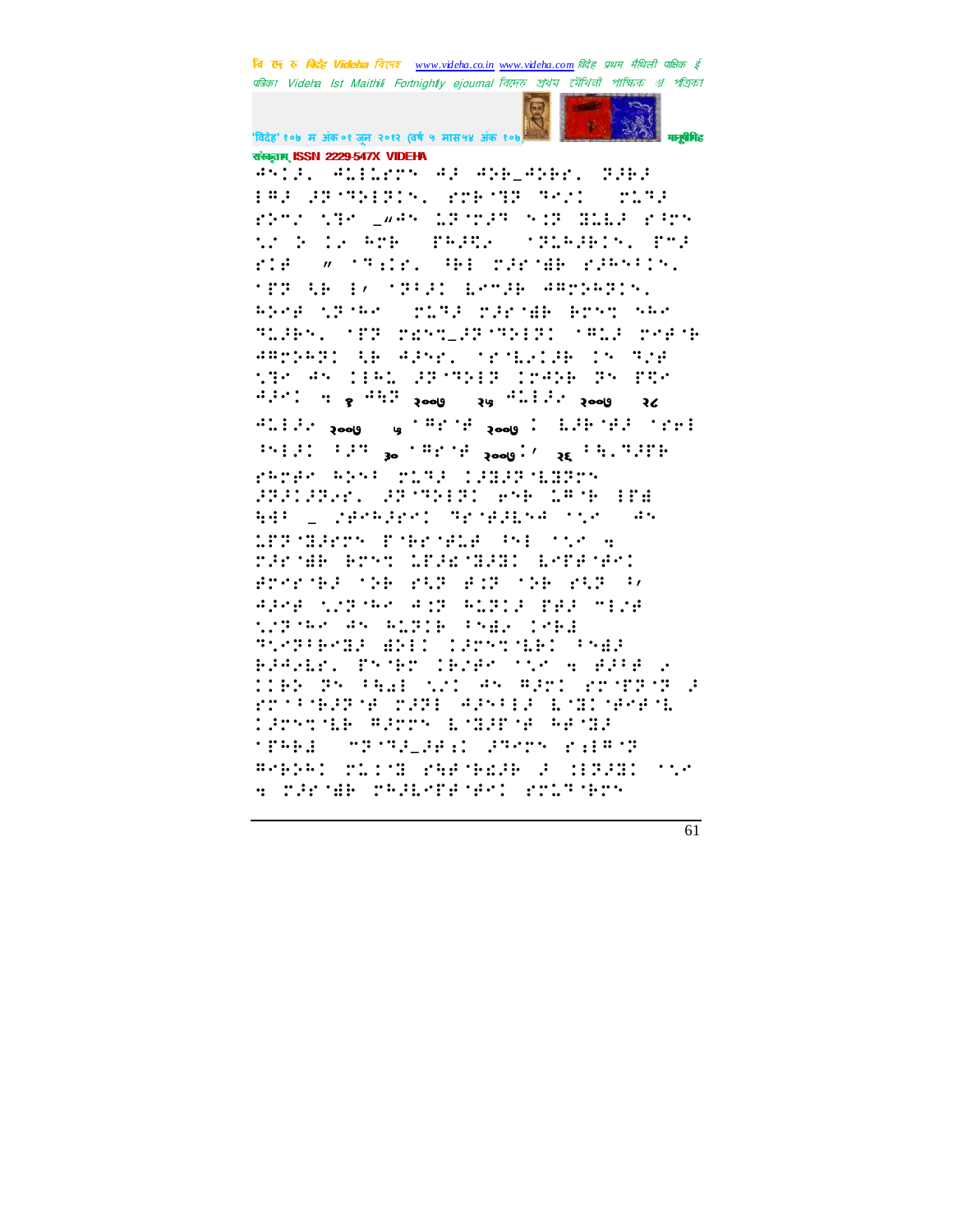बि एक रु क्विहे Videha विरफ्श www.videha.co.in www.videha.com बिरेह प्रथम मैथिली पाक्षिक ई पत्रिका Videha Ist Maithili Fortnightly e Magazine রিদেক প্রথম মৌথিনী পাক্ষিক প্র' 'विदेह'



१०७ म अंक०१जून २०१२ (वर्ष ५ मास५४ अंक १०७) संस्कृतम् ISSN 2229-547X VIDEHA

1951: Try BAE STR IR (Self Index treed to gat without the day day. PORCHAI INI POTE, TOT\_BJBO ATIV PPS EASE SITES & TRINK TTP POSTABINE POSTAGAN PASSING ESPIREDA PROFIL INFORMATION ROOM TRONG MET STERRE FRAG BRAKE SOP FIRE COLORENTES TRANSPORT (2014) STAR

a pad: partor: (PRE: poliet: 85 BEAT FRIDE SAM A CAPATABING DE APPA RAPPA REAR NOT AN 2 188 TARE THI WILL PLAND FOR AN ISSUE THE ALP: PROLED FRAMELIE STONE ROOM MBK MLIE DAR MER EDRO LEAR MAARD DIE TEM MYESE ARMSAR 2 STARBIZER TRONG MARKET STAR STRAIN STATES  $1.39\%$   $\pm$ 

SIMBUR (PEN) MUR PUB

PORTERT OVERFUNDED PARATHA PARAGE PLENGED LEGGI STATE BY. PORTHER APPORATORE SHOWARD TACH gayng in mng siya a gunnyaa: tang: hr: abgeine :i dreg: ea-ag readments exchanges and the rridish rayon galhyd rhbydy drhddi. rdnaan rhottoritti alla aannaan alu **ABSIDE RSE TO AN RADIOBUS TO A** MPP MER SPEARERS SARGE SPACER sag jugas, nyelas y part psputyo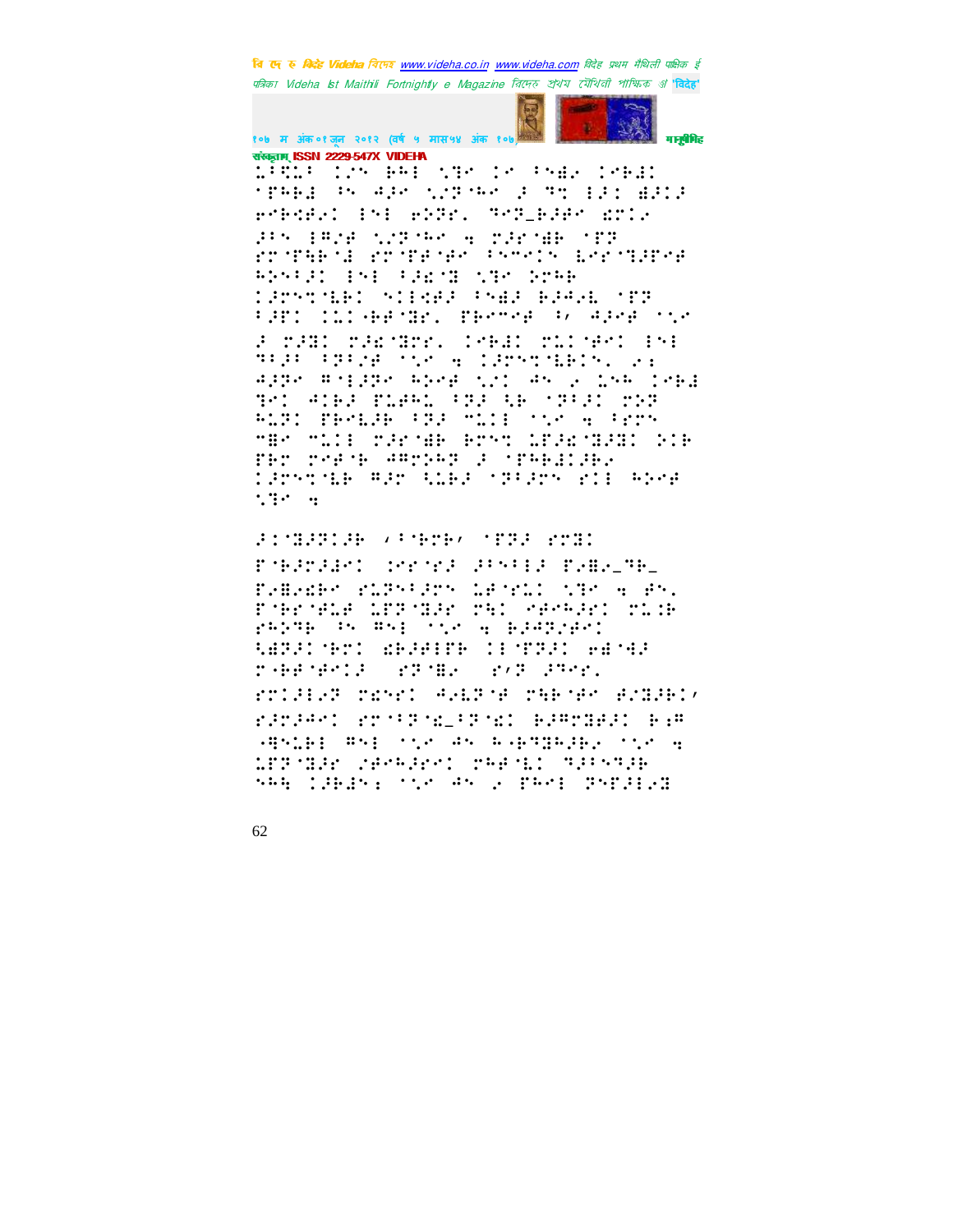**बि एक रु** *बिर्दह Videha विए***नर** www.videha.co.in www.videha.com विदेह प्रथम मैथिली पाक्षिक ई पत्रिका Videha Ist Maithili Fortnightly ejournal রিদেহ প্রথম মৌথিনী পাক্ষিক প্র পত্রিকা

1961 (FRYAR) (111918-278-27

 $\sqrt{3}$  :  $\frac{1}{2}$  :  $\frac{1}{2}$  ,  $\frac{1}{2}$ 

'विदेह' १०७ म अंक ०१ जून २०१२ (वर्ष ५ मास५४ अंक १०।

reports the day poller from an and BISTIAN SATURDED BEAM TO A 8000 1030 1031 - 80000 100000

EPSALTOHESPAR THOR OR 4

PROFINSOR PRARAINSENS NIEA rathematics there may popular shall STRATES SHEAR SPRAGUE TEMP A.M. CORPSPORT ART ORPOR THE PRAINTED SYSTEM PHIRTHY HEATS AND AN PREPLIN TER ARTHETICAL TALLTUR **TACH BY, LEPTERI PERTINA PY.ML** FALM A DEBAMBE PRESSURE TENS readily around concrete readies

and then: Prof. 18808 1887881

BERG PROPERED FOR STREET PORTE INSTITUTE STORECAL TOPS *VISERAD A PROBABE LABER BREELAR* TIME ANYWHERE MANUFIC STAR tricke met almers engen par a

\* :::::::::::::::::::::

 $\sqrt{2}$  (  $\frac{1}{2}$   $\frac{1}{2}$   $\frac{1}{2}$   $\frac{1}{2}$   $\frac{1}{2}$   $\frac{1}{2}$   $\frac{1}{2}$   $\frac{1}{2}$   $\frac{1}{2}$   $\frac{1}{2}$   $\frac{1}{2}$   $\frac{1}{2}$   $\frac{1}{2}$   $\frac{1}{2}$   $\frac{1}{2}$   $\frac{1}{2}$   $\frac{1}{2}$   $\frac{1}{2}$   $\frac{1}{2}$   $\frac{1}{2}$   $\frac{1}{2}$ 

asset rees rich

 $\ddot{\phantom{0}}$ 

 $133.5$ 

rodages romanamental a regula wil

mergerien iel wiederen **TRIAGE PROPOSE BALANCE, MIZA TIP** AN ESELIN, SERVAN, MEMAGEM PEMPR

संस्कृतम् ISSN 2229-547X VIDEHA

**F.P.P.L.** 



मानुबैमिह

 $\sqrt{118}$  is the set of  $\sqrt{118}$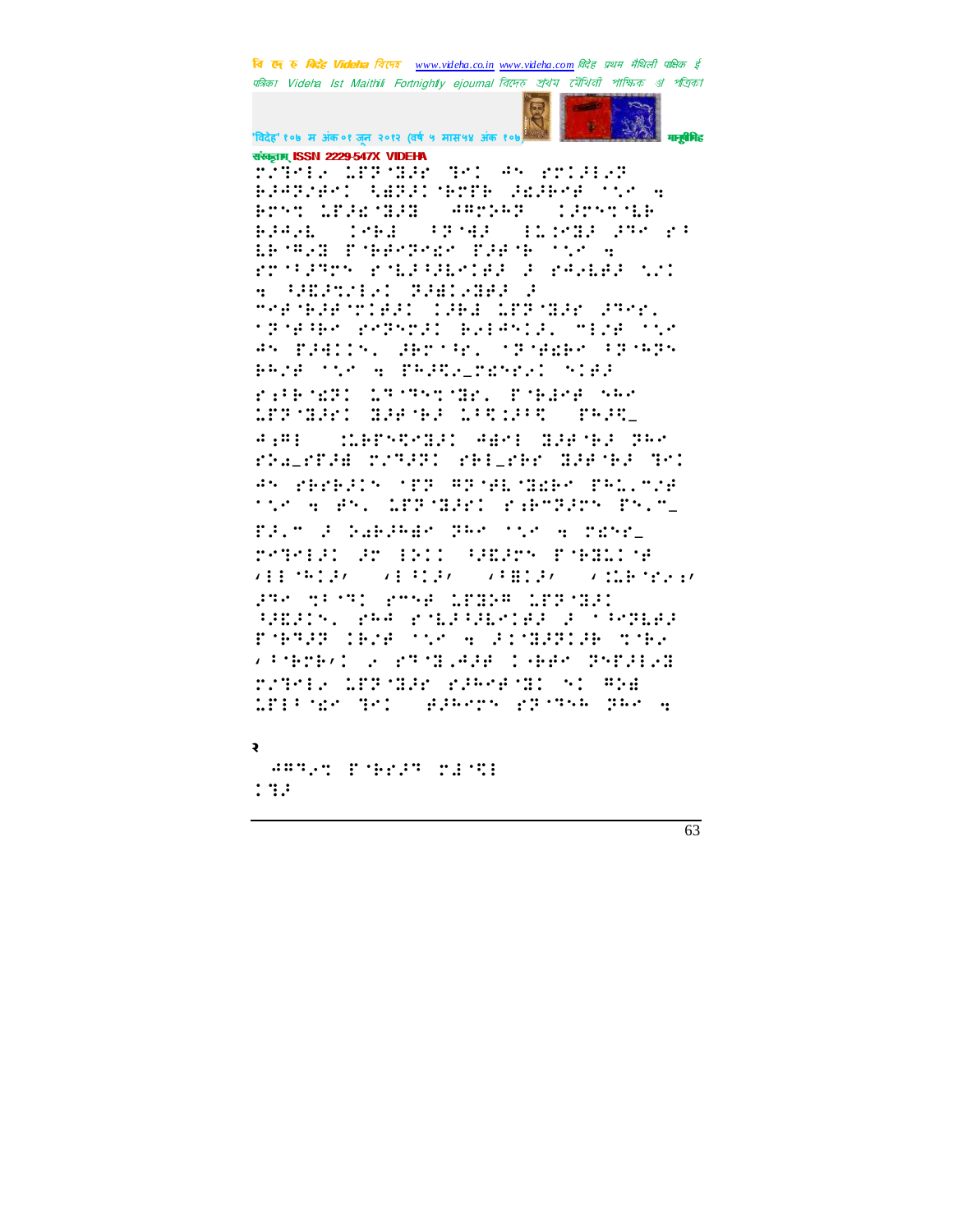बि एक रु क्विहे Videha विरफ्श www.videha.co.in www.videha.com बिरेह प्रथम मैथिली पाक्षिक ई पत्रिका Videha Ist Maithili Fortnightly e Magazine রিদেহ প্রথম মৌথিরী পাক্ষিক প্র' '<mark>विदेह'</mark>



१०७ म अंक०१जून २०१२ (वर्ष ५ मास५४ अंक १० संस्कृतम् ISSN 2229-547X VIDEHA retrade maner

EVIRG CROBE MIRE AND CONSIDER redebracht eachden Alb. (12 dec REPAIR ONE PLAP SES APPLICATIONS the AS Probel FERED BS SINER ART 1982) 1993 - 2004 - 220 - 1222 - 3238 - 1234 1244<br>1922 - Picter Caree, Germany and Carelett Christ Pelle (thing 1986 Staf SLPHE CRIP TOO B. COBE BRAF PALIBIA TITE AN ADI (AAJB FB'IT. APPI PRIDE APAR SIS AN RI MIRIA tics theory from the book of the ANANG BAI ALIN MING TIO MAGBA ABK angel gerichte in die Gerichten Geenheide Be Which they wanted bibaa from the sasp (1,0 as sp) pip app pagp.<br>Primi (1986-94:215) Promins 928 **MARK MAIR MARREY PARK MARK MARKET** ringe and speak and they prac  $H_1 = 1.1441444$ 

BRYTH PRINT BOOK AND START BRAIN DEPTH PERMITTED FRIPPH TRIPPIE RUBIN PERI SPEEPH INEE PHIER PN B. Bel All, 19815 Br Fial (19768 Mine) ARREST TRIP NA ARREST ROCK STRI 18 September 2004 1998 Prime B. Rans Ran tie nicht ab Rani Prober. tim recover the ticked by Gev poes 1989 Admi prima tia di Palage Sim rele the straint the eers files It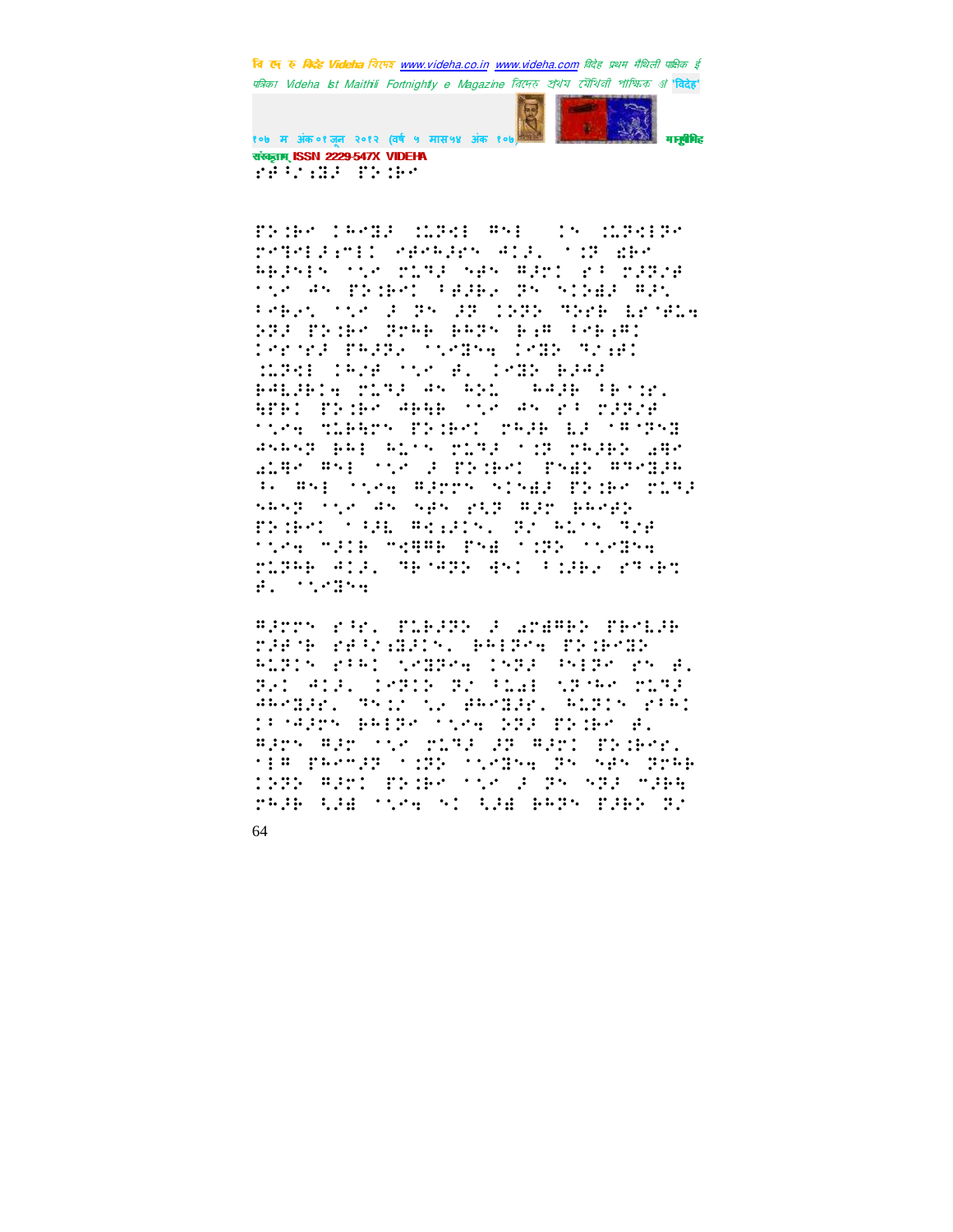वि एक रू विरोह Videha विएक www.videha.co.in www.videha.com विदेह प्रथम मैथिली पाक्षिक ई पत्रिका Videha Ist Maithili Fortnightly ejournal রিদেহ প্রথম মৌথিনী পাক্ষিক প্র পত্রিকা



### 'विदेह' १०७ म अंक ०१ जून २०१२ (वर्ष ५ मास५४ अंक १०७ संस्कृतम् ISSN 2229-547X VIDEHA

fêje angj je je mjel primern ting FROM FROM THE PART OF THE REAL PROPERTY SIAR PAAR SIA 'SYN SIAR 267 ESE P THE STITE RAPLE PRESS FIR CAPING PALAGE FRE STRAG ART MEDECAL CARDS #Prrn P#8 NPK P#25 B. #Prn PNP P+ APPN (MITE SIDER TRIBP PROBB) edemokrat (media a morre da stal tie) STA ARTI (TAGGA), AT ARTI (POST tics (FS APT PAPS Pictry PAPTERS) # HPP: FPE TOP APPL PHETE POIR ANITY (PRO 1925 ALI TIME SPOR

PARL APART TRIBA BATA (STRINGE B. PRINCIPALLY THORPHONE PRINCIPS a ferro be solo and consider theil: Arre Roding in The Pl HAR PARK MEDAL AN IREN 197 PL.R SLAR (Programs) (2019) (2019) 1929 Thes tell Rosene Poellin, Beloleph THE BALLAGUAR AL SASP PAPPARE the B. S (FF Mile Side Derne FRIN, TER TER RES WHICH RES TO YOUR SE tiche sam rege und mer red 1945 MIRAR Stra ARAMA 98 A9M A19. .<br>1985 BSI BJI YYMEN BJ AN 2 RJE PLECIMO EL 2018 APIDILLA FINISH MERICANES FACTOREDS PHI RNPH CO ROLL ANDCH TP THA **SPIRE IPIN 4245 #245 FRIED** PROSPECTED STATE ROOM PRESS PRINCIP PROSP HERO, APHOLOGY CATE and recept duess adapt tell easywellely to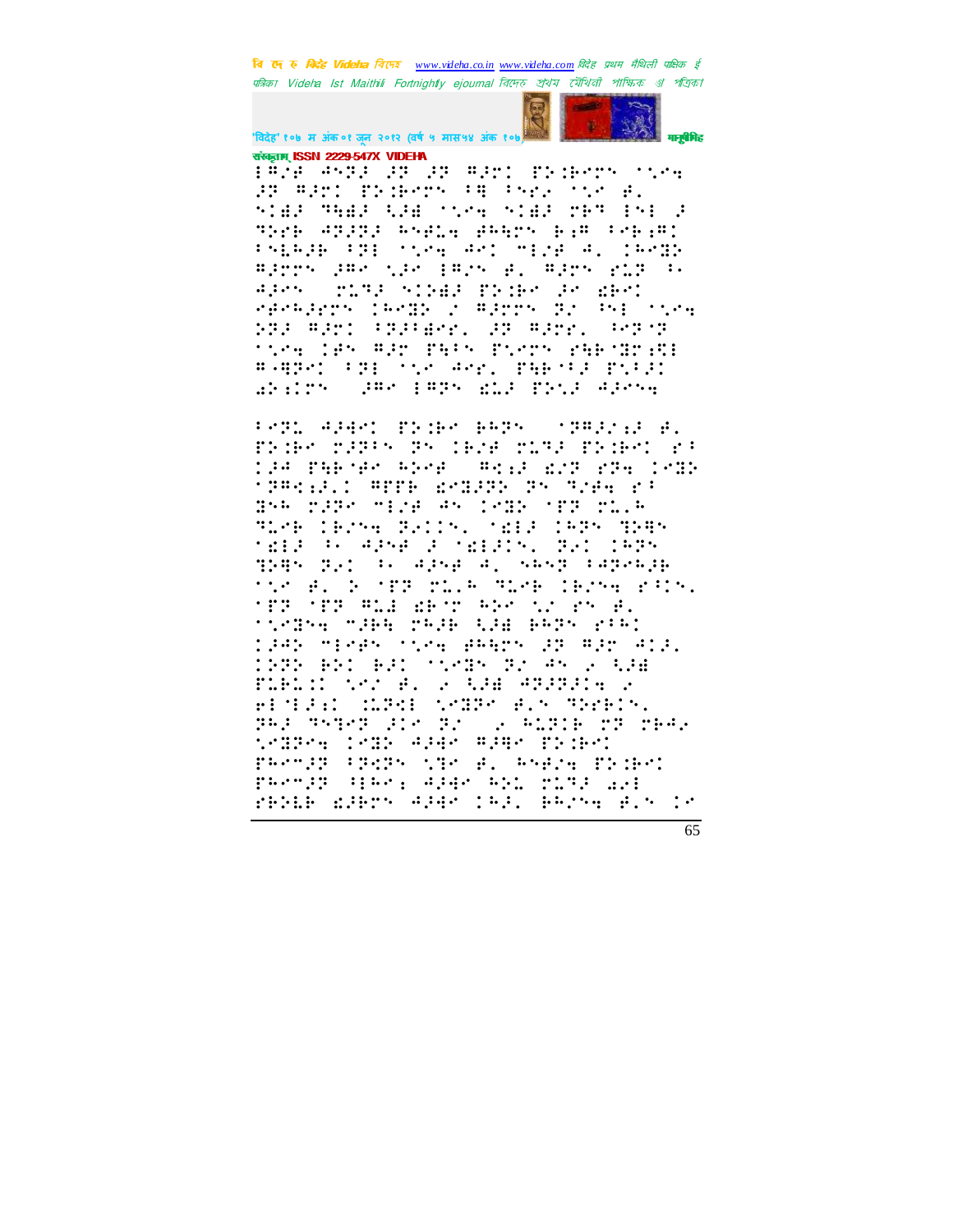बि एक रु क्विहे Videha विरफ्श www.videha.co.in www.videha.com बिरेह प्रथम मैथिली पाक्षिक ई पत्रिका Videha Ist Maithili Fortnightly e Magazine রিদেক প্রথম মৌথিনী পাক্ষিক প্র' 'विदेह'

१०७ म अंक०१ जून २०१२ (वर्ष ५ मास५४ अंक १०७) संस्कृतम् ISSN 2229-547X VIDEHA



bîêg (1219) (Ar 198 () Mrgen gr SSPARDEDS, DE MORAL DIA ROS D'ROSA ange als skrive applicate her<br>1888 and the 1888 indicate  $\mathbb{R}^n$ 1533 1841 438 MM 1599 DIE PSEP ISE APP NO SIE 4221262 4656 651 : Sjapy ar ajgr :. EX (1984)22, 952-598 2002 2003 1902 gs as apart ta the spectrum check<br>Deden Blant ta the spectra al spec<br>Deden Blant dam blam als al an reden 19719-2010 1820 1931 9518 PREMISSION PREMISSE PAND REP PP21 HEARDN 12 EARN 2AP PEIBO rageds tes bse ds staa taa ds HARY PROBREM WEEK (POSSES AND FRA FALE FARM METE BERY ME FRA ESPA AL CREE DRY EDRE BL SAB SSAB par Agre App Met (ring gar pate Prodector Program (Podera APPBr. ik friekom) kie pod pikelov (m) PRIM WHO ANIE PACERN THE B. NATH **THE 45 APL 2173 THE SECONDE** rage than 1 ferd agaed from 8.  $1.12344$ 

tibbby, Bitl (SI) CO Coup obdi melevi (nd 412. prdi 641 stem for Perry Plage Refers HPH Pale ALB MAR PROVINCE B. MORAGE TAR (SHRAK rred (22) dad and ring direction are  $\mathcal{G}(\mathcal{F})$  . The problem is **SAPE THE TEST B. MAR** 1855 IBZ SZA PLTA ASIBN <sup>18</sup>521<sup>7</sup>8. 1835 Wheel they film: thinking REVIEW THREE-BRIDGE BROWSH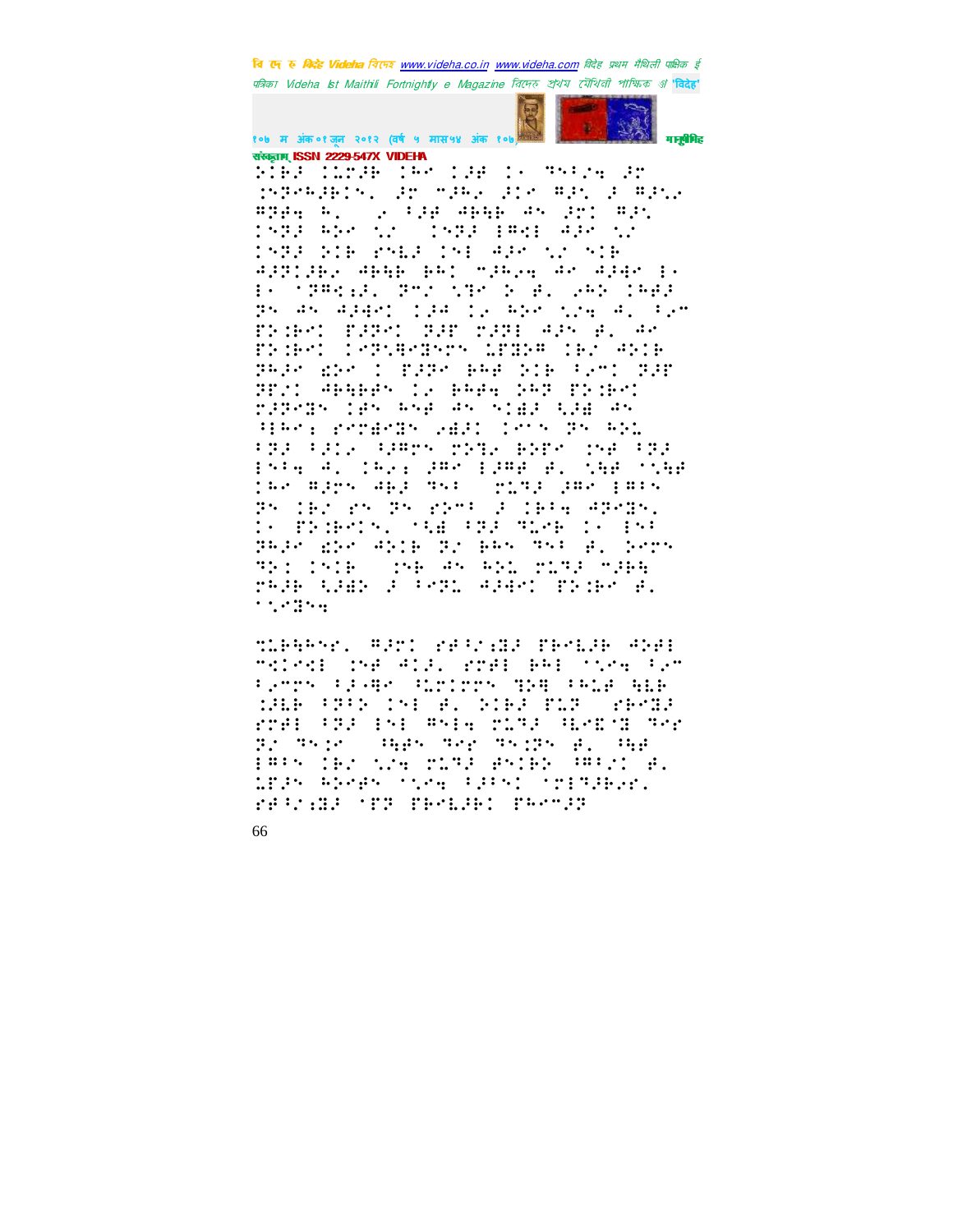वि एक रू विरोह Videha विएक www.videha.co.in www.videha.com विदेह प्रथम मैथिली पाक्षिक ई पत्रिका Videha Ist Maithili Fortnightly ejournal রিদেহ প্রথম মৌথিনী পাক্ষিক প্র পত্রিকা

'विदेह' १०७ म अंक०१ जून २०१२ (वर्ष ५ मास५४ अंक १०७



संस्कृतम् ISSN 2229-547X VIDEHA PÊSÎNAMAJYA (PAJA AH) (SAN 233 PJA HAND REPROSPERED HAND PROBE BREET & WHER WAY, TWALE BY ME tice tice ragge make achairs bee Brig rif Winn, read brief mins ti rs Br & Sabshe Lebs #si esib 1961 PHI 45 51 PELS PSEED PERMITTER #5:36: #53138 38656 413. P5#21 ample avoid profile as open represent 4215 PART, PARK A. T. TITA (518) 58366 8646 10 851386 2133 512. segna apend andin rhia (aedi rist BY PHIRM TRI EMTHIN THE WHO FRES par supreme portered up optime which the best personal mass the PROFINE RECONSTRUCTIONS AND PER RES NO PLAS ROOM ERR OME FRID INFR Be applied an end price shipping ngen falm aa falm syfel affilfase ar and the scale and the normal BIRGHA ANNE ES ATRI PSIMO ANNE ES ARD STORE AN VIVE NEW MITAGES INCL Riche ARCES Sir, rd den APR 3 ror. SI TOP PPR PORT B. FACSON BRAN B.S Pres President and and in Bung Adi MIRA YER EYBANI YELIBIN BAZA 251 the Party Min

THE UPS AN INSTALLENT INTER. #25 N286 PRTST #SE2PA PS PLP (SAT) 16 BRABA SEPRA FRE FREDA, PSER sphere who are whose sire in reduced ANGE BARYA MITA ANT ESA PAD PNE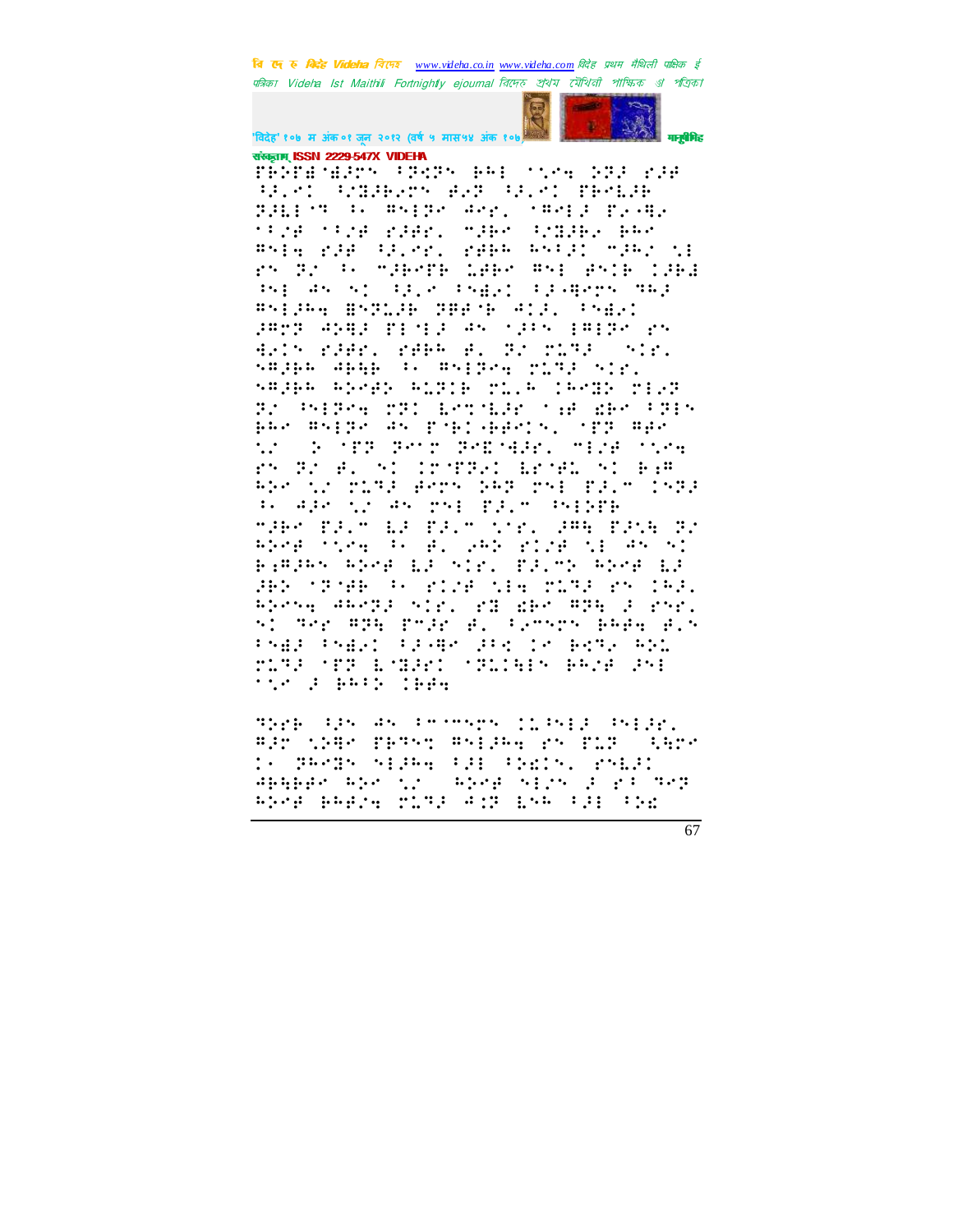बि एक रु क्विहे Videha विरफ्श www.videha.co.in www.videha.com बिरेह प्रथम मैथिली पाक्षिक ई पत्रिका Videha Ist Maithili Fortnightly e Magazine রিদেহ প্রথম মৌথিরী পাক্ষিক প্র' '<mark>विदेह'</mark>

१०७ म अंक०१जून २०१२ (वर्ष ५ मास५४ अंक १०७) संस्कृतम् ISSN 2229-547X VIDEHA



mêği bi alk sik esi Alic bros (r 192 NEMPORT B. 201 20 02 5540 ries & MEPA MER IBMELMEN. <u>2012 Gabrillo Alealach Chlàsba (ch</u> Add before through A. Add the Cet NIES (1989) Adrie (1990) Esta (95ans (28 Promat al cartae Paran Aarn Ante APAM APA PPA PAI PLONE MLTA PARTY B. TAGE, 286 TIPE 4, BEEP PALETR 12 brilling fast namn ald craach Plan 18 PPR Sin Errich Protes A. an Boogle and Dan Nool of Buchnam<br>Para chiff contractoral face Buchnam Benedite and each map and the search memorial PRESS 2010 12:00:00 PRESS PRESS ieke A. 25 Br al 1421 (A) iezere HATE AS TANK ESTAGE PO REPORT PRI PROTE TITE TION SIROL IPOL Reng (Rengel Schen

PACE OPSI PERSON 2 INFORM DA PARING AS MELER, STEPH BASED MT 231 Fring, B. Welleng Web, 35 FR2R (51386 2005) 1982 (5261) 128 Ernabns (Redb BRide, AReda (A.C. SEE THE SEE TRAPS FIRTH IS THEIPPH TITE PRES RIFIN TRON CRPIN SLIP PROBA APAR ENEIPOR AIR SHE RA part bridge all apactapactory at 235 23 1812 124 35 231 23181 3 FARI THERE TIME ARMIE FACATE TRIL BRIGGE THEN TIPS THE PIPE FOR an treen anire den ferspelacen ro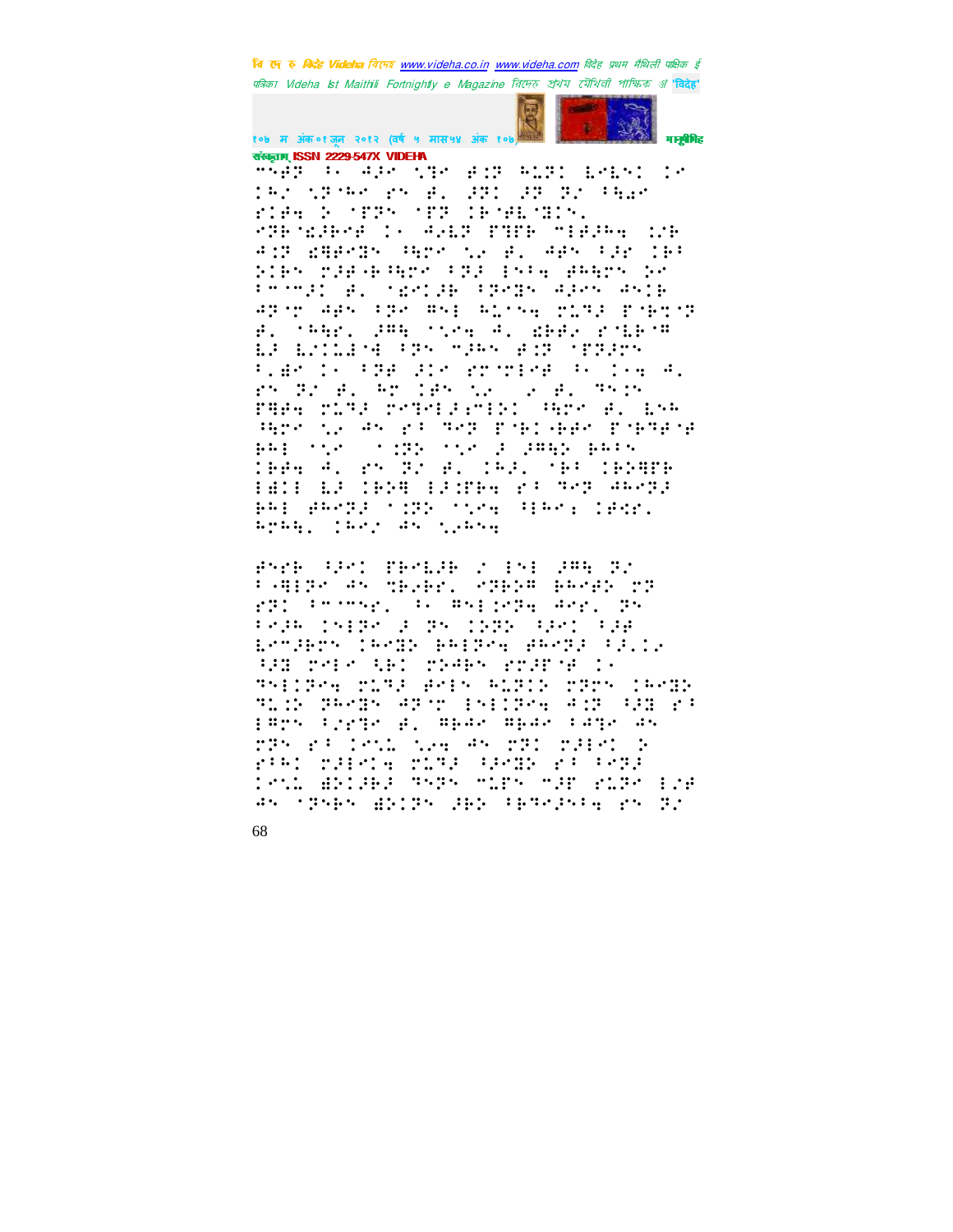बि एक रु *बिरोह Videha चिए*क www.videha.co.in www.videha.com विदेह प्रथम मैथिली पाक्षिक ई पत्रिका Videha Ist Maithili Fortnightly ejournal রিদেহ প্রথম মৌথিনী পাক্ষিক প্র পত্রিকা



### 'विदेह' १०७ म अंक०१ जून २०१२ (वर्ष ५ मास५४ अंक १०७ संस्कृतम् ISSN 2229-547X VIDEHA

aggre ieda g aerak rolaege gerak<br>Allen abil tiae dikt angl kelg 1073 Andlay Spadel Machines nils. FRAME PROLIBS: 1893 ANOS M173 #P#1864 #18, STAR AR.# ANAPRA DA Rogg of B. PRoblem ADE (2014-8-48) Program Program (PDP) Program Service Find BROS IBOW ORNER TRES REPORT

Brown MiRA Almon Rank, RAI ARMA sasp g, pr apspg

POBRI TORRADA MARE MORRE thi limp ageria ry mataear "P'T'PIRE, STAR PROLE PT-RT PST. APART TRIBRI FOR ARTHRON FIORE B.S. RE RE ME MED PORTON CROSS LARA 992 MHP (912) **SAN CA FAR BANA** 223 Angeli (151 Siad) Modele, Mich **SARA A MARA WARR CA**  $\mathbb{R}^n$ rne me me de de la lancea como SIER TSREED SE AN TER TER FLEWI SPORT () righth HAPr. (PP (PP 194 romaara siawe si 1945 dis , kingi gian siya an ngi shaw  $\mathbb{R}^2$ STE TO RSPOR TITE SI ESTERTS PL PS Br Rober M192 Small Conduct S1: asksp piperelepts, kisp (pker) ps rrd: PRSLARIN, ADNA SDE DrJR RAF 2 Front Park PAR B. SARP SARP WAS INNER WORLD PERPOSE WELL **FRAME ARTICLYPE L'ARTIE!** PRINT A BRANCH MINISTER MINERAL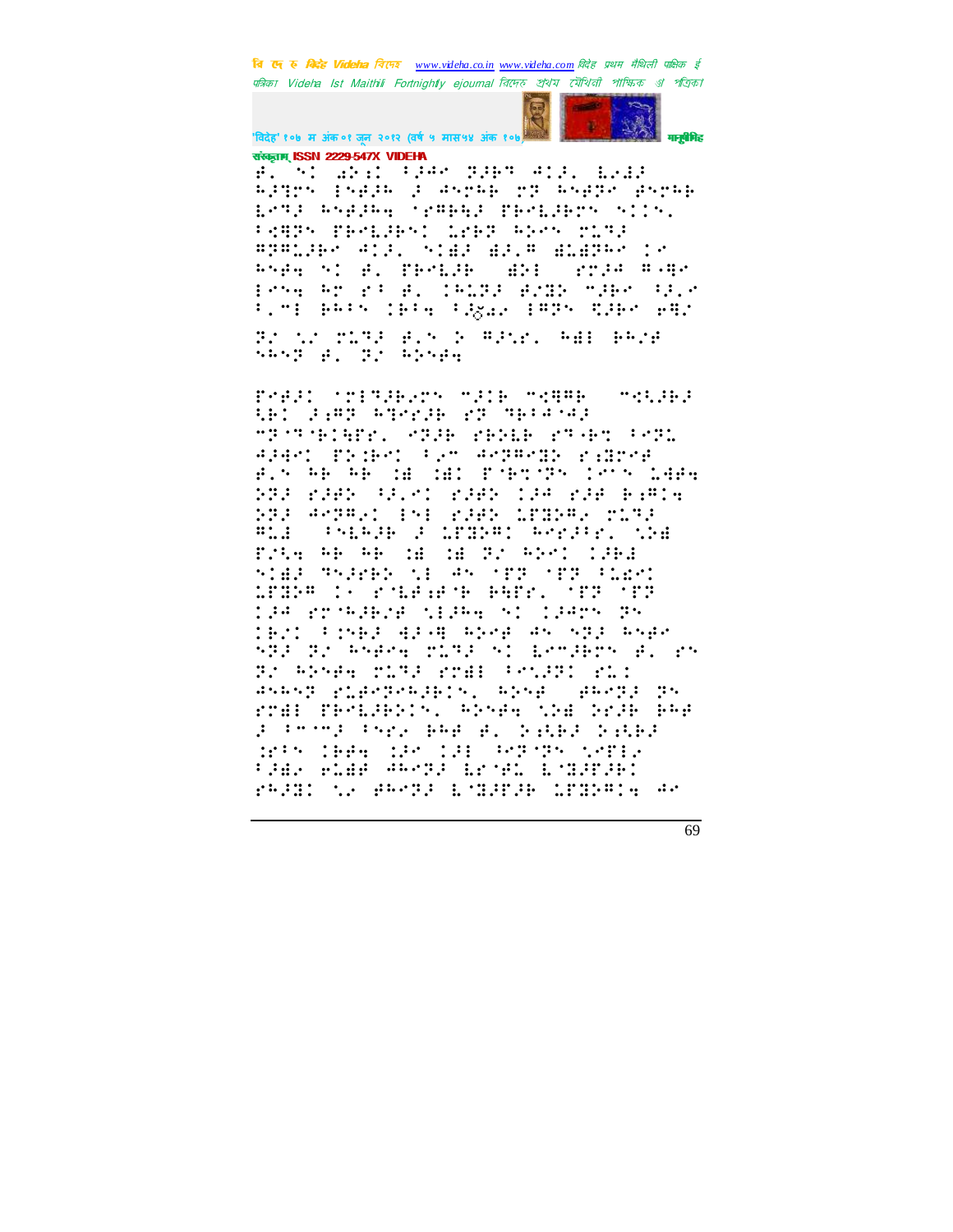बि एक रु क्विहे Videha विरफ्श www.videha.co.in www.videha.com बिरेह प्रथम मैथिली पाक्षिक ई पत्रिका Videha Ist Maithili Fortnightly e Magazine রিদেক প্রথম মৌথিনী পাক্ষিক প্র' 'विदेह'

१०७ म अंक०१ जून २०१२ (वर्ष ५ मास५४ अंक १०७) संस्कृतम् ISSN 2229-547X VIDEHA



Ernell ags Lrobe ander 151 apse b L'HATAR DAN MARCA (1984-2193) ESPESO ing al ra em em employer al angal.<br>Album album ignoring cal angaleli THEFT THEFTS AS FAT TESTS INTO **Fighter** 

**THE ART PROVIDE THREETH ARTHLEY** Post Paragonic Street Street Street Street FEFTHI PSE SERVICE SHER SHE PSE SEPP TERP SPAR RAT PRESS RAIDS SHEMIS PUTESHEM SPM PHE NETME ring (if of the game of object temporary FAR SPORTAGES STATES STATES ARE ST rad About the own and preps pape 1425 akkul ridaki 1466 guz. 145 PRIPER CORD STORY AN INFORMATION timid wadde graf te freids est tisk der med tig tyened ben'ng ARRIE MINRIK MIAR (B) ARRIE MIAN ARSAT ATT, PLAT (PRF IA 2458 AS2A) there is high the side there has PRIPADOS RIS PLATA RAPO PRIR RITH INTH TOTHE ONE ARMOR ANTER SIBE OF STORE FOR SAFEKEEP FLREED PORTUGAL PAR PARELIE STOCKER mann ann annan Shen mar a' am aime tic S (195 ticker Abcha Enemy) ring gair as read regards momen EP (POD AN EPOPOR COM DON) (BOBL)<br>P2 (Primitor Profile: Nightl PRP) ajj, the way symposium appeal From: Charl Tri Fogra orbor plick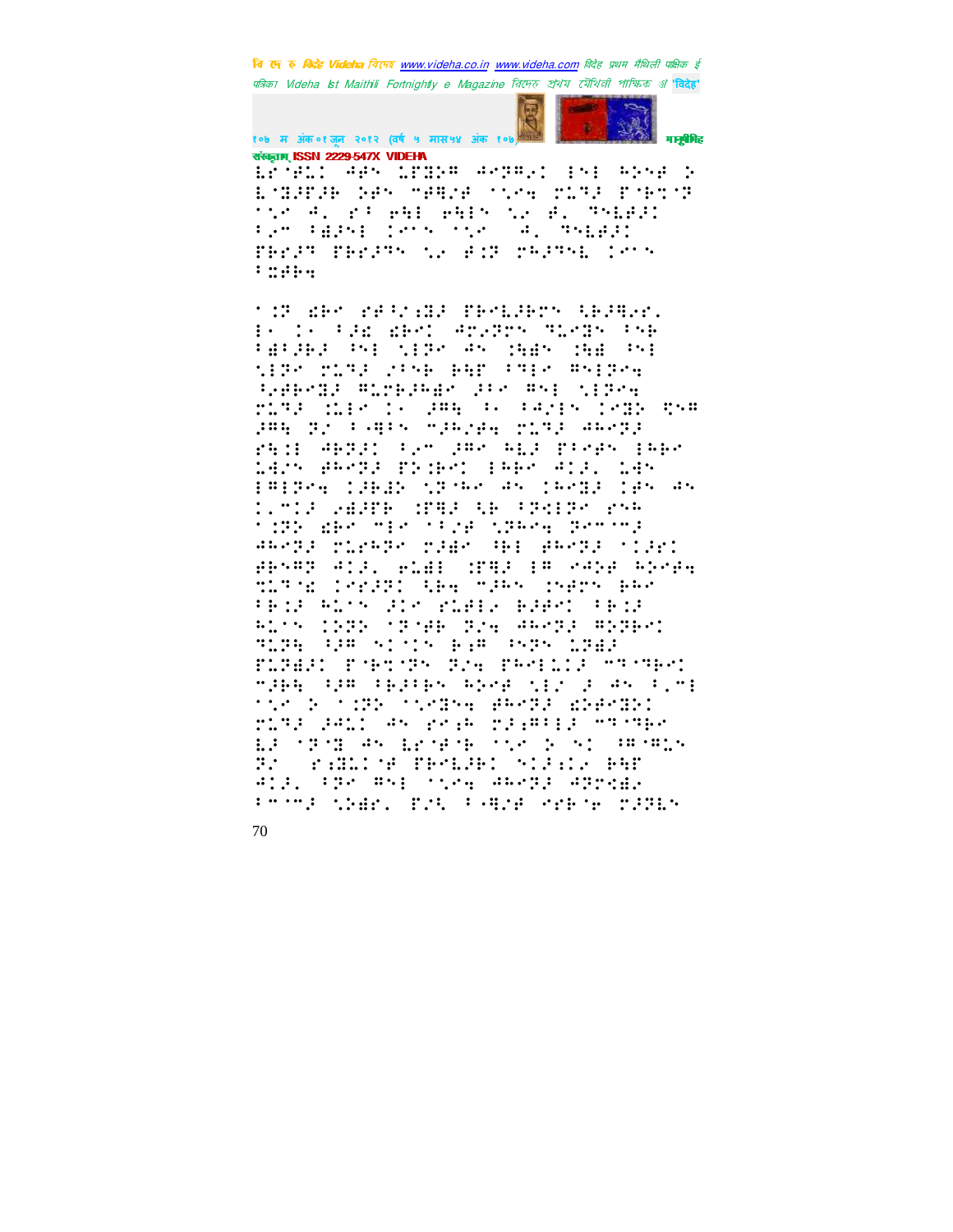बि एक रु *बिरोह Videha चिए*क www.videha.co.in www.videha.com विदेह प्रथम मैथिली पाक्षिक ई पत्रिका Videha Ist Maithili Fortnightly ejournal রিদেহ প্রথম মৌথিনী পাক্ষিক প্র পত্রিকা

'विदेह' १०७ म अंक०१ जून २०१२ (वर्ष ५ मास५४ अंक १०७



संस्कृतम् ISSN 2229-547X VIDEHA Břímasagna (Breston Magasagna rale di raggali fronge cialere all ABIS APS EACH TOT B. FINE, WH PRIA PRIA INTER ATA, PRO APAR SIN garge professional stray body degree ded FARK: MARIAI INT IAPILIA 27 FEAREN Produce the Part drifts IT. SEMINOR HERO PAIRS SING SEVEN OF FRIENDS (1939 BEAT ING PANG 34035 **WE SERVE YEE YEE LEBBED YELDED** PROF 251 5309 MINI PROVINC PROLED S. ARTICLES STORY PROLEK ARAS Projeme (ethologene a Projeth Phthem Ann. Partis Pulli 1972 1885 PAndr PRESERVATOR EPROPAGNO PLANTERO terne aakn di ympokiele an amedi #251 RARK PLATH (SMATTH) PAI PR THE PRESS AND SIGNIFICANT PARTNERS B. Stray email and the size runs les Brown (1992) and an electronic EPP REPORT PLOPS RPLE RPP ROLL mandre da her estre, per mandre THE PLEASEN THER FIN HE PHIL try ar belake right girm all berg "He WIBS TRUB ROBS WIP B. nega marpeg munu agna nar da ay REDNAMN ENN REDNAMNE PART Prince of Bacer Siller Local APTES LETAPT (CREEK PORT PORT) the Pile Funk and Direct The End F THE TEN IFR SPARE THE B. permeas to open pap: door mage opr Press. Print (BBA 2173 272782 B.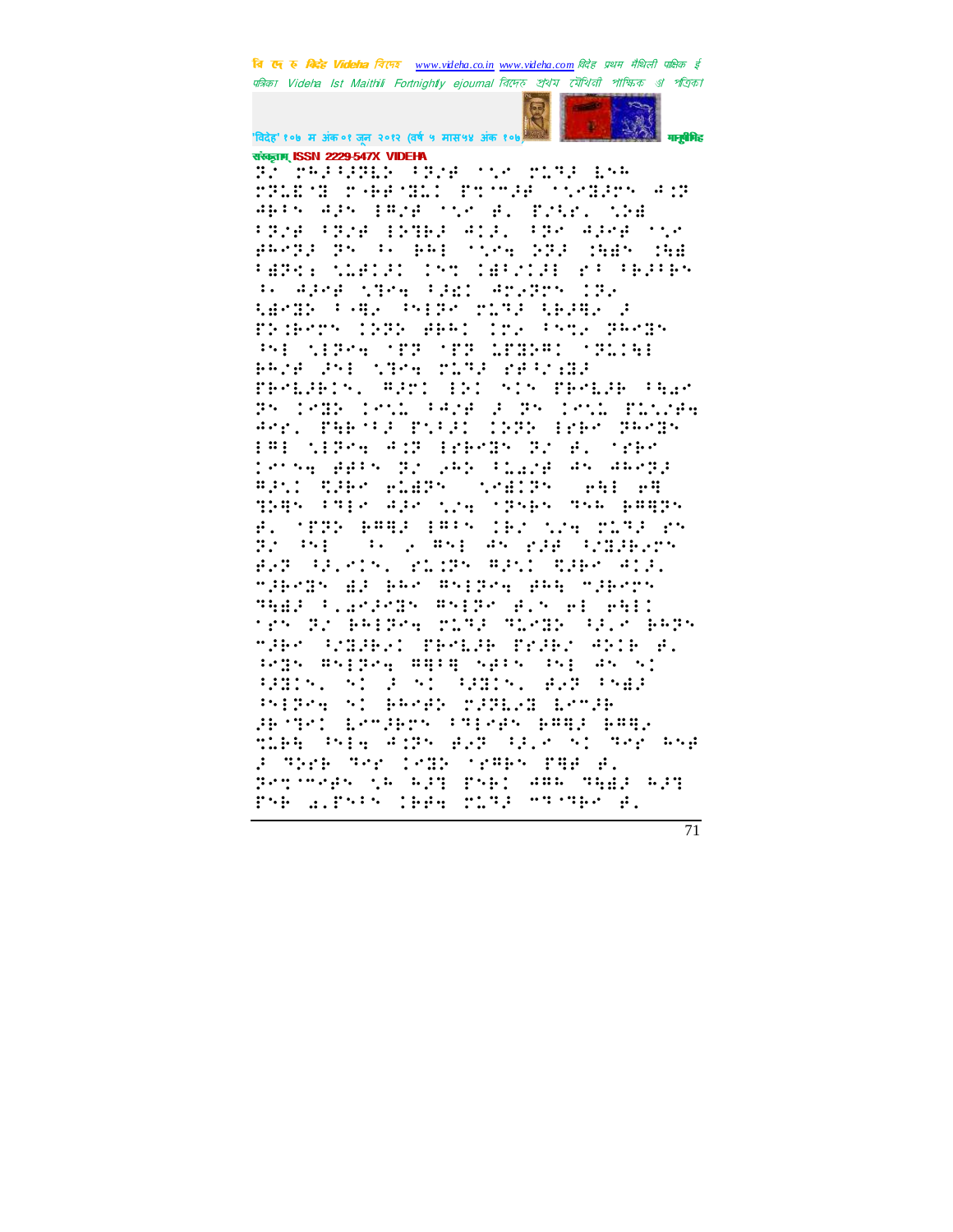बि एक रु क्विहे Videha विरफ्श www.videha.co.in www.videha.com बिरेह प्रथम मैथिली पाक्षिक ई पत्रिका Videha Ist Maithili Fortnightly e Magazine রিদেক প্রথম মৌথিনী পাক্ষিক প্র' 'विदेह'



१०७ म अंक०१ जून २०१२ (वर्ष ५ मास५४ अंक १०७) संस्कृतम् ISSN 2229-547X VIDEHA

Sêdir 35 al.Er hibbija (Arniva Angly Sagnyanghr, Chagnis This RESEARCH B. PHOLIBON ROBOTES  $\gamma$  (1)  $\gamma$  (1)  $\gamma$  (1)  $\gamma$ 

1073B132 PROLIB 23 SOP2. BAIDO 4. PS RE-BRIRK B. 28 28 82555 5658 sky pedig reduced b msp. randhrha di leh Ami Guail e. 195 troped (185 educate 1811 e. 185 IFAR PARA MELH MAR EPMARNI MIMA PN FRAMERY TH CRAIN FROM BENEDY I Produced ALP (Provincial Produced FTIL FORTH AL FT LOCUTE FROM TOO rn e. Mendaebrn (nighe boa anieg rns (ar ver "aer eges" bens bes PREAL INAL 251 (1951-81-5120-920-0 THE FAIL HERE FEED MAN THE TER tra Ang kato allas tekas tida bias STAR WHIM A. PERLANS SPOK WSITE S 2005 SI HPC PSEP TOBE CHARACTERS STORE SPER PORCH. FRONTO PRECEDENT PERSONAL PRESS STREAMS THE SPOT SHEETERS INTO ##:#: :::##: #: #####\* #\*:#\*+

FREED STEPHENTS PRESS RELATIVES FARABA PERK MIRA & BIR (MMA) #SIPPA IPBI 2 #S MIRROS #1 F#F2R2 PHIR TITE AND SUCCIPATION SARR PSB PTEP #SIPSE 15PP PT PTEPSE RATEIN, IMID PATMID THIMAGE R. parge pappry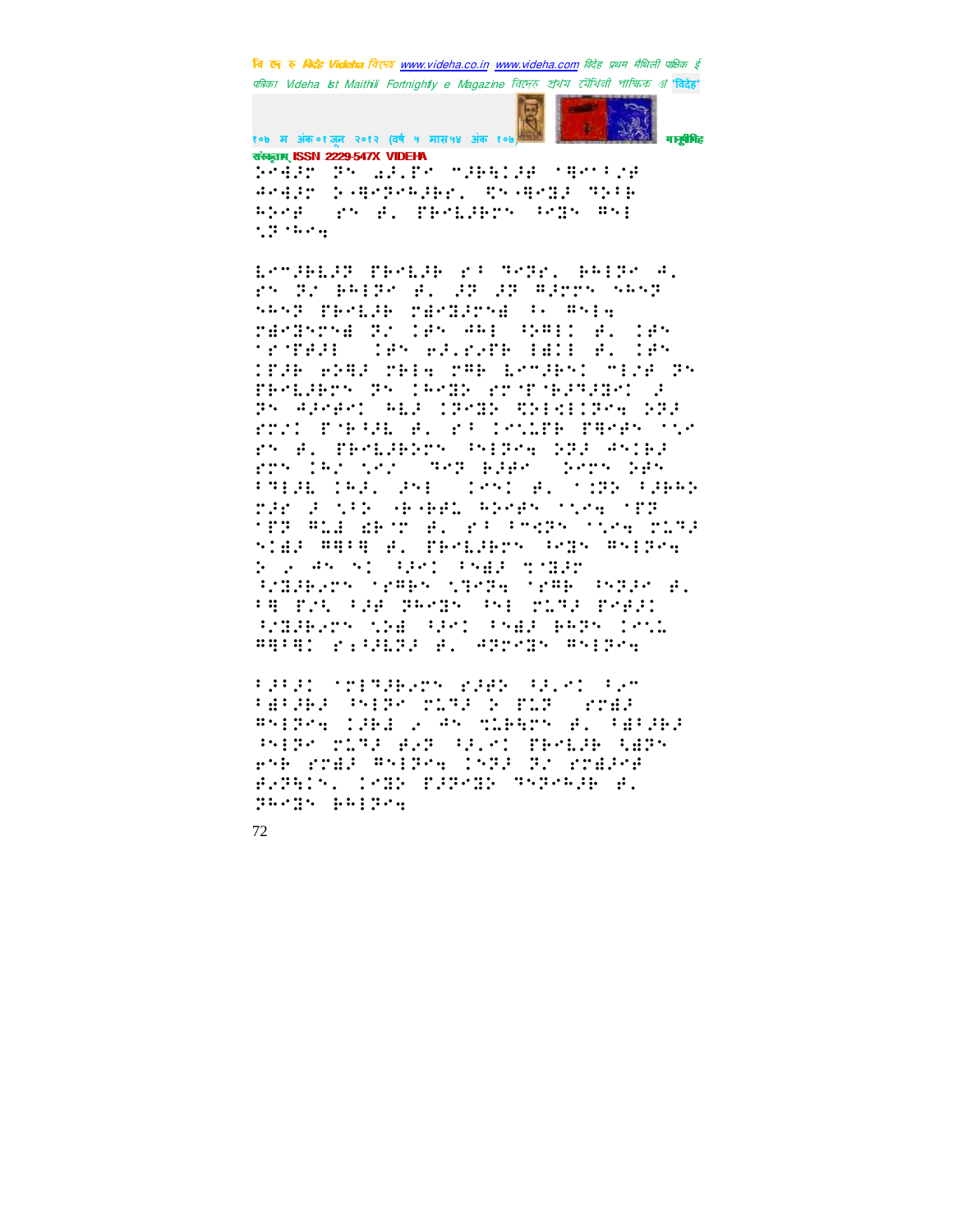बि एक रु *बिरोह Videha चिए*क www.videha.co.in www.videha.com विदेह प्रथम मैथिली पाक्षिक ई पत्रिका Videha Ist Maithili Fortnightly ejournal রিদেহ প্রথম মৌথিনী পাক্ষিক প্র পত্রিকা



'विदेह' १०७ म अंक ०१ जून २०१२ (वर्ष ५ मास५४ अंक १ संस्कृतम् ISSN 2229-547X VIDEHA

mann aget alem shsp rifir aga nafpe AN USE USBAAL PROSTERORN PIRA PI ESECRYA ASCELCARE PSE AS MARA SAMO mark are: 1382-38 Pelaka SI 13455 MARK PREPINS PROVIETAREMI MEJNO REAL PARRER PROVING ISSUED RUNDING 198 185 Bamb, 151 83 blide time PRESS AND POST OFFICER SAMPLE 1945ry roll of the rade flee. By Belging besky the newspapers AF RICHA MERR (FEIN, PROV. 1929 PROBRET ROBERT FIRED PRIPOR rightly the same starts. SISBN 9882-932-18-7020618. BOB PHIRMS TROTELY B. THEFMIN THEOMIS

the GPS (PAE) BRAGE TORP (CROBING ran, est park andershis est pr Page from The Level Wille Baths 51 B. P.R.: 183 Ship Ship Called Street PRIN (PRNA TIME PRNA JELY 1375-1327 THERBOIL PARKS PROTECTIVES rement a chip rement bras rugas Things Parte A. San Bake Br (2178 FRENTH SYNC 2468 PROPE 223 MOD ERM tikt brier CSB 988 88 78 351 MIRK ARE, ISBN 8841 BAI MEDI FORTUN EN LAI MIA AN CAML CARRESE SEPA PJOHHAI SEPAN BHHON SIBJ alpended mis cemprove (persoan upp.<br>Panp abel an 1939 194 mps (23 me) 2 BOW WAY THE BULLERY  $\mathbb{R}^n$  .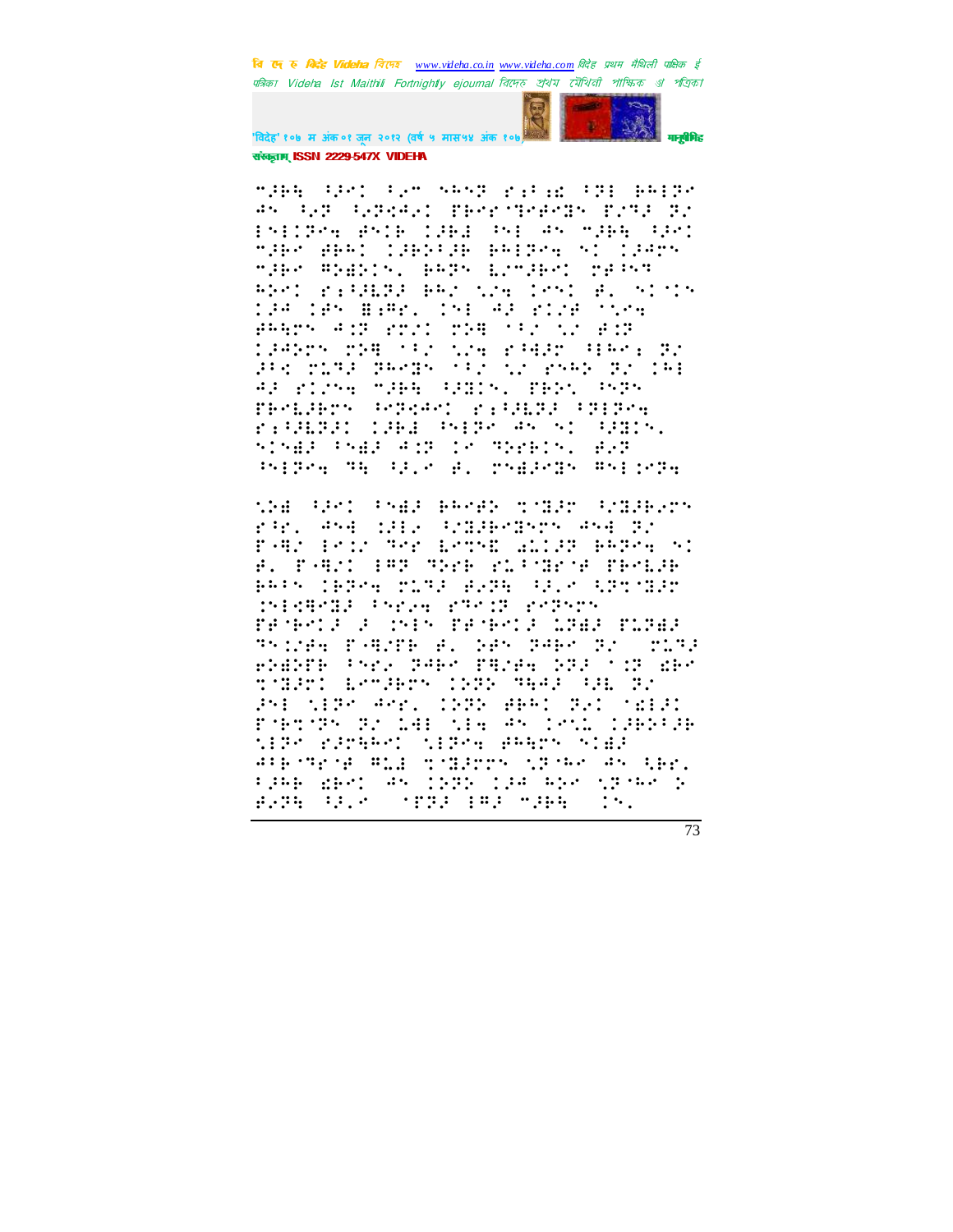बि एक रु क्विहे Videha विएक www.videha.co.in www.videha.com बिदेह प्रथम मैथिली पाक्षिक ई पत्रिका Videha Ist Maithili Fortnightly e Magazine রিদেহ প্রথম মৌথিরী পাক্ষিক প্র' '<mark>विदेह'</mark>

१०७ म अंक०१ जून २०१२ (वर्ष ५ मास५४ अंक १०७) संस्कृतम् ISSN 2229-547X VIDEHA



ARAB APPLIERTS SPOK SIN SOPPA PLSP **BOOKS PHONORITY: B. BEER** PORT APORT TO ME AT FIRE TIME ER TENNIS raka rékordel (al- 45 pérső köld 3 B. M.Br W.Etc M.Br Writwith STS B. Tenn de Tenn Agric Pede Alego (neg Damar (tro-podoia) ni no rana 1987 Auf a Spel evid 1981 Auf: teni make isil selleni das bås PROGRESS CREATED TO THE PROPERTY OF THE STATE OF THE STATE OF THE STATE OF THE STATE OF THE STATE OF THE STATE FRENCHE BELONGE BEEN ACCORDING FRAME LETTER IN NO. 8 AM MERIPHY President and 1999 - 1999 - 1999 - 1999 - 1999 - 1999 - 1999 - 1999 - 1999 - 1999 - 1999 - 1999 - 1999 - 1999 - 1999 - 1999 <br>1999 - 1999 - 1999 - 1999 - 1999 - 1999 - 1999 - 1999 - 1999 - 1999 - 1999 - 1999 - 1999 - 1999 - 1999 - 1999 **TES NOR ROBA RALE MOLA PRIR ROB** AND PROBLEMENT AND AND PROBE PREP BIRS ANDR ENER PRES IPNB STRA PROTE RETTY TIRER PROVISOR TO Tend (BBP Torney) Peds Ade now

PROTE TECH TOTOLERI (FEDERA Promer Spepale, rangelevely radion SPS REPORT ISLE PS ISLE BET PRIES BRO NOR ANY, PARA (PRES RABS) TH rden fan de Abdelfande dit: EF TVTERTE MIRIE PARRE. PRYR PPS BRE Street ARD, WHO CLAIDTIERS PORTUBE TO SEARCH (PARTIERS EDGERAL) F APITLER, RYTERIE WER ANNEN JOR  $1441 - 1144$ 

SIPS TOBEL MEM SPOI PORP POPS Tend Try Espes Persons Try Spy *light ins are imined gena thank*.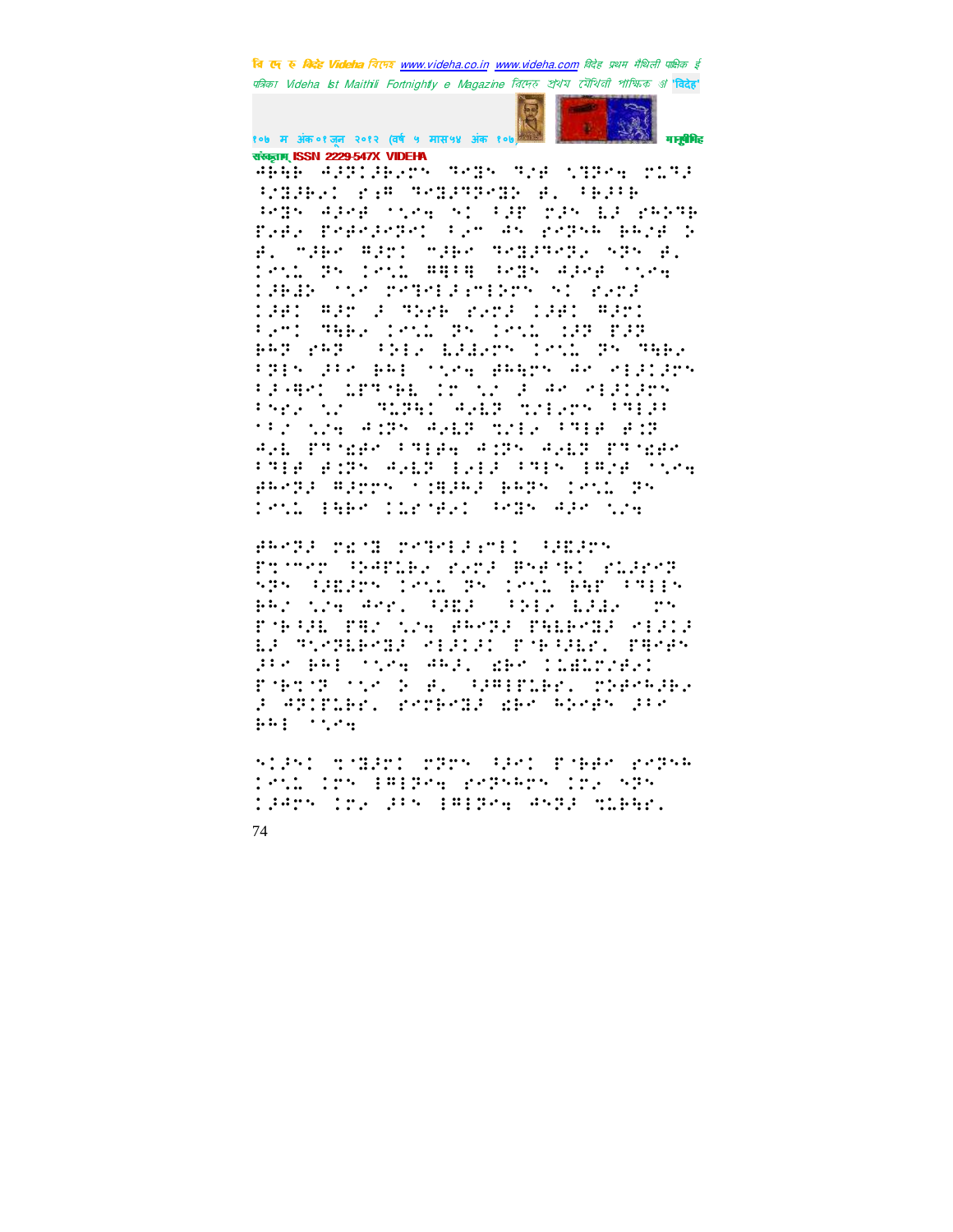बि एक रु विदेह Videha विएक www.videha.co.in www.videha.com विदेह प्रथम मैथिली पाक्षिक ई पत्रिका Videha Ist Maithili Fortnightly ejournal রিদেহ প্রথম মৌথিনী পাক্ষিক প্র পত্রিকা



#### 'विदेह' १०७ म अंक ०१ जून २०१२ (वर्ष ५ मास५४ अंक १०७ संस्कृतम् ISSN 2229-547X VIDEHA

ਸੰਨੇਜ਼ਾ ਮਰ ਰਾਪਣ ਹਨ ਹ **TEAM AND MAN DRAW CONSTRUCTS** EMERGE BATH (REV) INFORMER ROLERED 198 Par 1981 Part 12 para (ppe) FRAM RES INFORMAR AN ANIW MIR WER trendred rabers endrem 1989 (r. Br Shir PAPer Werdt: Ababen Br Plater within 2725 exter limit 1861 PH AN PENDANCHE CAP (2005) CARP the follow as professor (FF 2 pil ref semas ra care peer al comar PROPERTY PART FORCH SPACERE MESSE S IS MARK SEEM AN TRETPERS. PARPARK HEAR IENE STAA TUPE ESTARP AL CRIL NAM TAS DE TAMBA FARS IBMINE THREE MERTIN FIRS : #: : - :

wer field: 191 1978 F.H. Fiast 5275

British States Britain at New FACTOS PAR CONFESSO CARDOS RICIA Thiller of the Emiles an Wellington B. S ANGELAN TIR THAT PITT TERM 288 APAR BRIE INTE 85127 T.A. AS PRS THE PRES D'ANGLIST PRES FISH TURE OF TUE ORIGINAL PURP Brothe effice flat: from the Sweep FRINGS HAN PROVINCING A MARA BIRGH THREAT ALTERATIVE PROFINING Printri (1865) () Rang Brondel Aage the BREED MARKENS (the R. S. MI METR EP ST PRIP PARTNEL PRINTS BY SPYR F: H: F. THAR TUARE FANCY, LE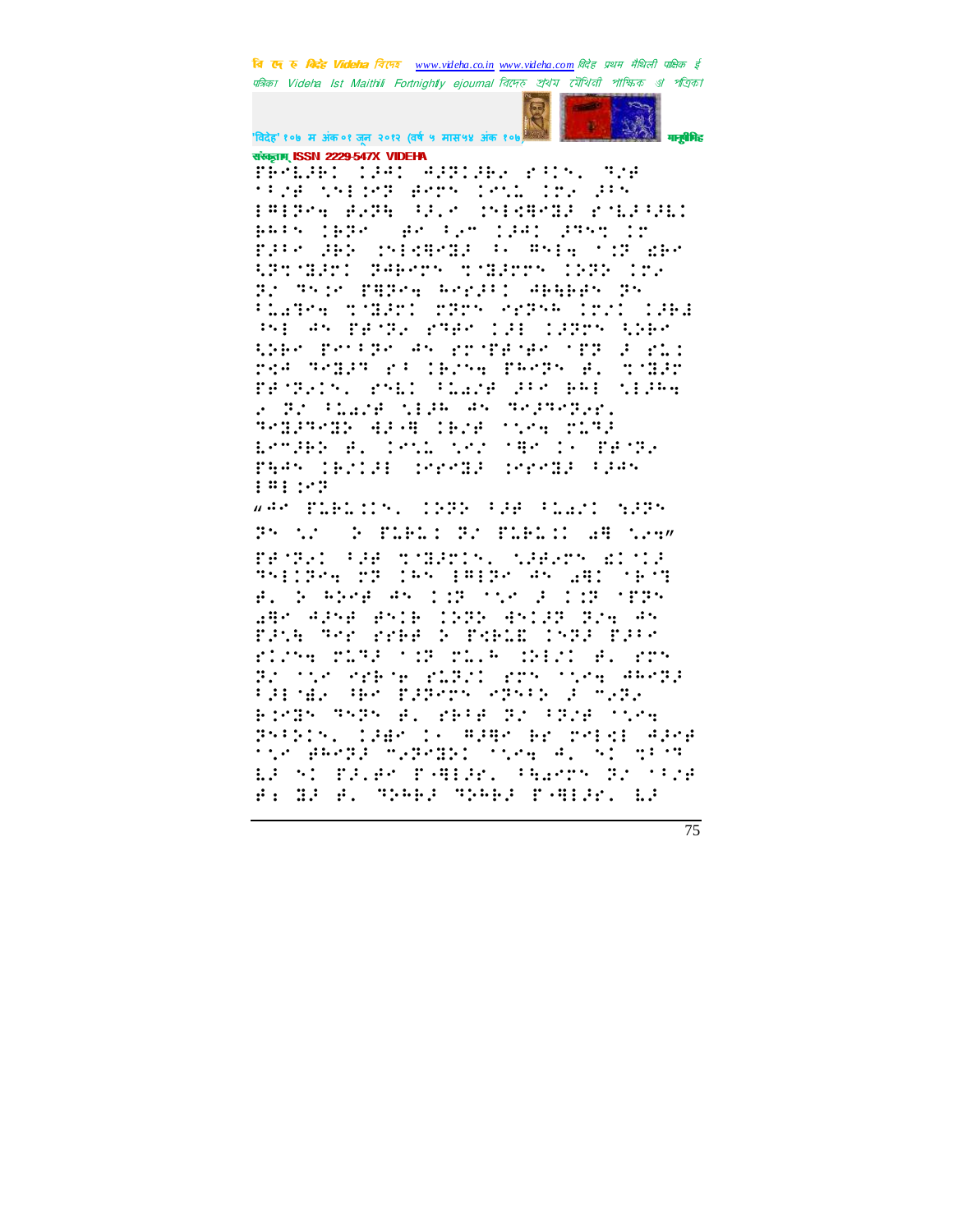बि एक रु क्विहे Videha विरफ्श www.videha.co.in www.videha.com बिरेह प्रथम मैथिली पाक्षिक ई पत्रिका Videha Ist Maithili Fortnightly e Magazine রিদেহ প্রথম মৌথিরী পাক্ষিক প্র' '<mark>विदेह'</mark>



१०७ में अंक०१ जून २०१२ (वर्ष ५ मास५४ अंक १०७) संस्कृतम् ISSN 2229-547X VIDEHA

**TRAFFICATE PRIPOS PARREL PLAT** Alexandre Amerikandra (1981) ESPERENT TOGET ALON 142 FESTREE<br>TSIDAR DARAL FIDA TSIR FESTREEN By: SP AN YBP: FIR PLBS: PORPHER (+ 6612 ning A6nga peloang) pa NETERNY SINOR BAR DEL PROBREM NOI CARATH (C B. CARATH PHAGE BRAB ) re resultant precipitat PART PRINT TONE BUN ANIMED IN TH METRAIN, PIRP PLATEMERED NO AMPR SASAR HE SELF TEL PRIM TIME FLPTP B. MAR MARK INE BAL (1993-199) #. PEIS PAIN EIGE #19. TEP PP BICE PR 722 (1912)

wid des tell neth dn film this en mann (Blet Cam Panned Cap Chroma Finder the Post of School rounders, miche sin Bem Bene

IPBS (1982) PARPY THO PLAS & FLAT tri an inn off len ane a <sup>ha</sup>dad  $\mathbb{R}^{2m}$  :  $\mathbb{R}^{n}$  :  $\mathbb{R}^{n}$  :  $\mathbb{R}^{n}$  :  $\mathbb{R}^{n}$ 

tile: Per ar (PHP-) Beth. ESTARTS CSNL RROL FRAS PRIPS TITR Portog al 30 pliano Poppel della 142 284 Alisea (1261 127 14724 prop. pharoline WTTPART FREE FOUNDY TIT RATHE TIME ting the B. Chileder Poly Brooks **TER THERE IN A REAL PROPERTY** the fire space of surveyed an education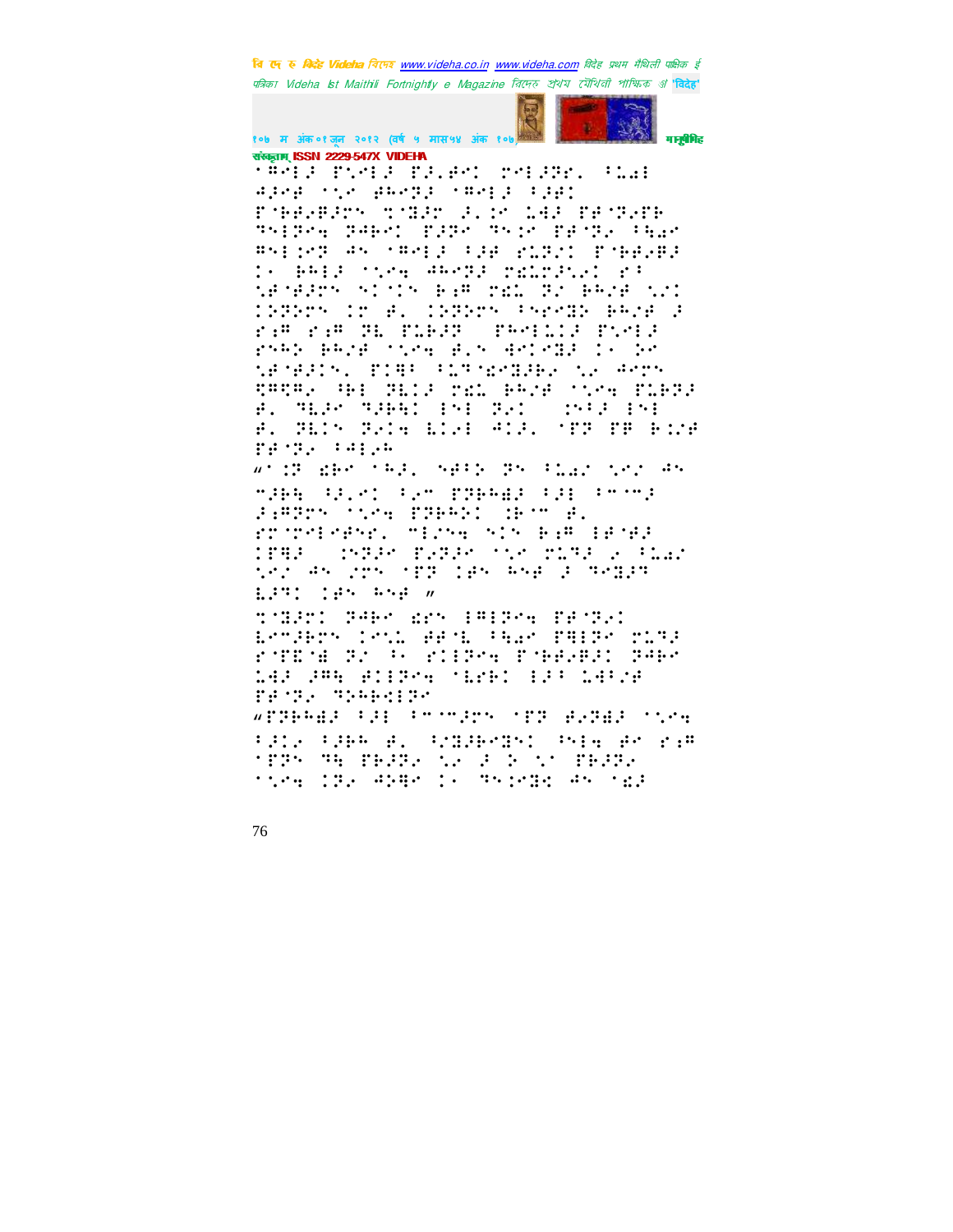वि एक रु मिनेह Videha विएक www.videha.co.in www.videha.com विदेह प्रथम मैथिली पाक्षिक ई पत्रिका Videha Ist Maithili Fortnightly ejournal রিদেহ প্রথম মৌথিনী পাক্ষিক প্র পত্রিকা

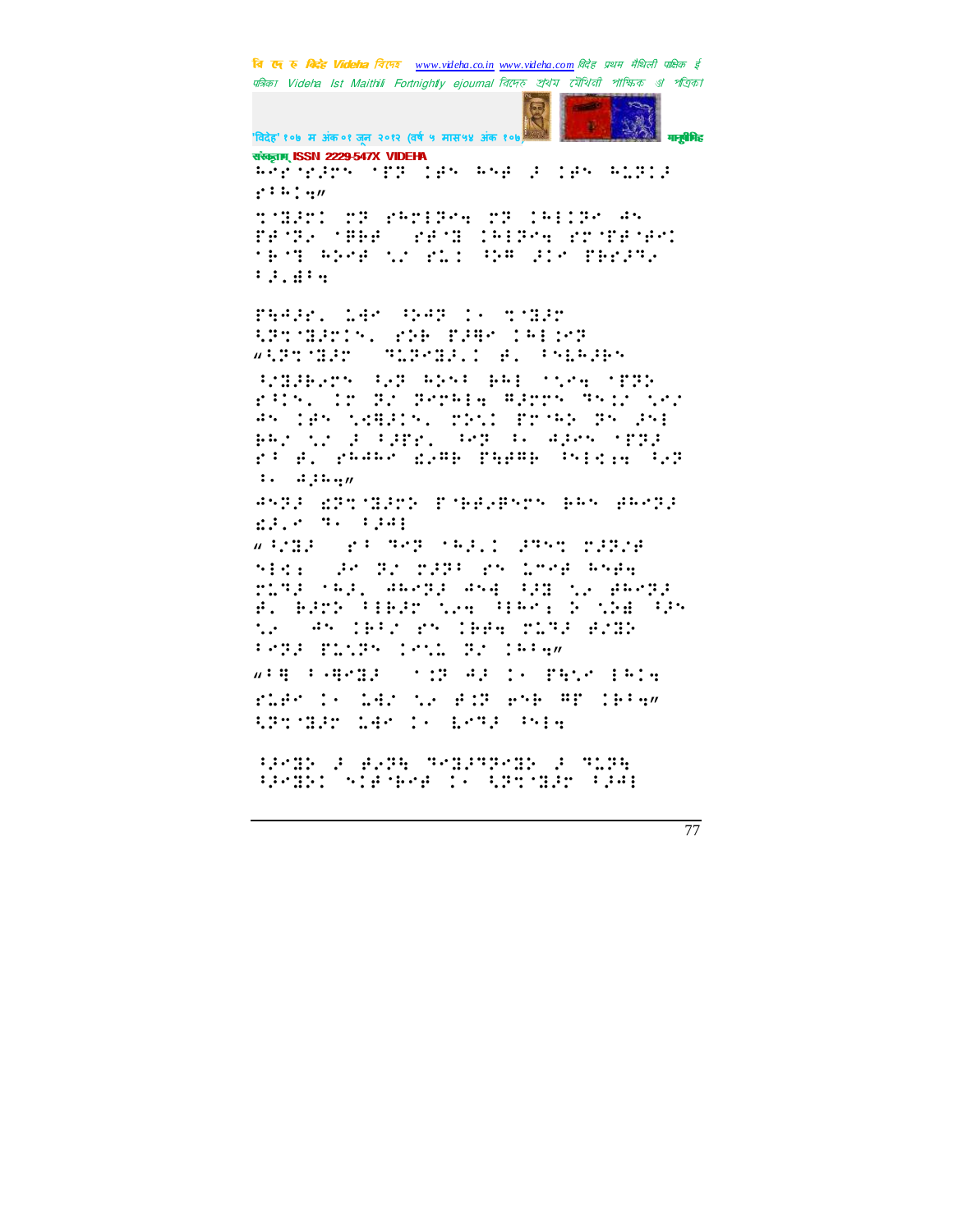बि एक रु क्विहे Videha विरफ्श www.videha.co.in www.videha.com बिरेह प्रथम मैथिली पाक्षिक ई पत्रिका Videha Ist Maithili Fortnightly e Magazine রিদেহ প্রথম মৌথিরী পাক্ষিক প্র' '<mark>विदेह'</mark>



संस्कृतम् ISSN 2229-547X VIDEHA wright from the new from FRA (1) TREPO AS SUP POSSERED PS IS ESTER W HERM WESTER IS ROBE IN STREET B. AGLAIN ENBIA 2 AT B. PAAAN BGI SPLATING ROBIN AN TOP SHIP RNAPA al'av'igm'thicae dans l'Angelin sage a pactager, miss tipe to  $\mathcal{L}(\mathbb{R}^n; \mathbb{R}^n; \mathbb{R}^n; \mathbb{R}^n; \mathbb{R}^n; \mathbb{R}^n; \mathbb{R}^n)$ APTARE WEEK IS RETH PH W pag segredy, wid pagua sale The All Thr Elen War in Phil An FALME TRIE MARTH THEY RHAIRS A. 83.98 FJ92 912. 96.9 165 F92264 SPS Pat Repairlers Richard Repay

right ight was first flat in which SPONSERING SPR PRHEIMPH (1946) 5357335 (Pro Free F34) were percept the protocol engine through

**Time TIPS FRIED ESTAN** 

SPOTED ORGANIZE CORPORATION rzry 1812/04/05/45/3121/101/87/85 and the second contract of the second contract of the second contract of the second contract of the second con ruge maj je si pjeja age ean pij  $22.4$ 

**TABLE WEBSTERN TERM CONTROL** the Beacht Crim and any Shine BiB FAP PLELIS (SPA) Andler Roch an A.  $\ddot{p}$  :  $\ddot{p}$  :  $\ddot{p}$  :  $\ddot{p}$  :  $\ddot{p}$  :  $\ddot{p}$  :  $\ddot{p}$  :  $\ddot{p}$  :  $\ddot{p}$  :  $\ddot{p}$  :  $\ddot{p}$  :  $\ddot{p}$  :  $\ddot{p}$  :  $\ddot{p}$  :  $\ddot{p}$  :  $\ddot{p}$  :  $\ddot{p}$  :  $\ddot{p}$  :  $\ddot{p}$  :  $\ddot{p}$  :

tiler kode rib (Stirige (See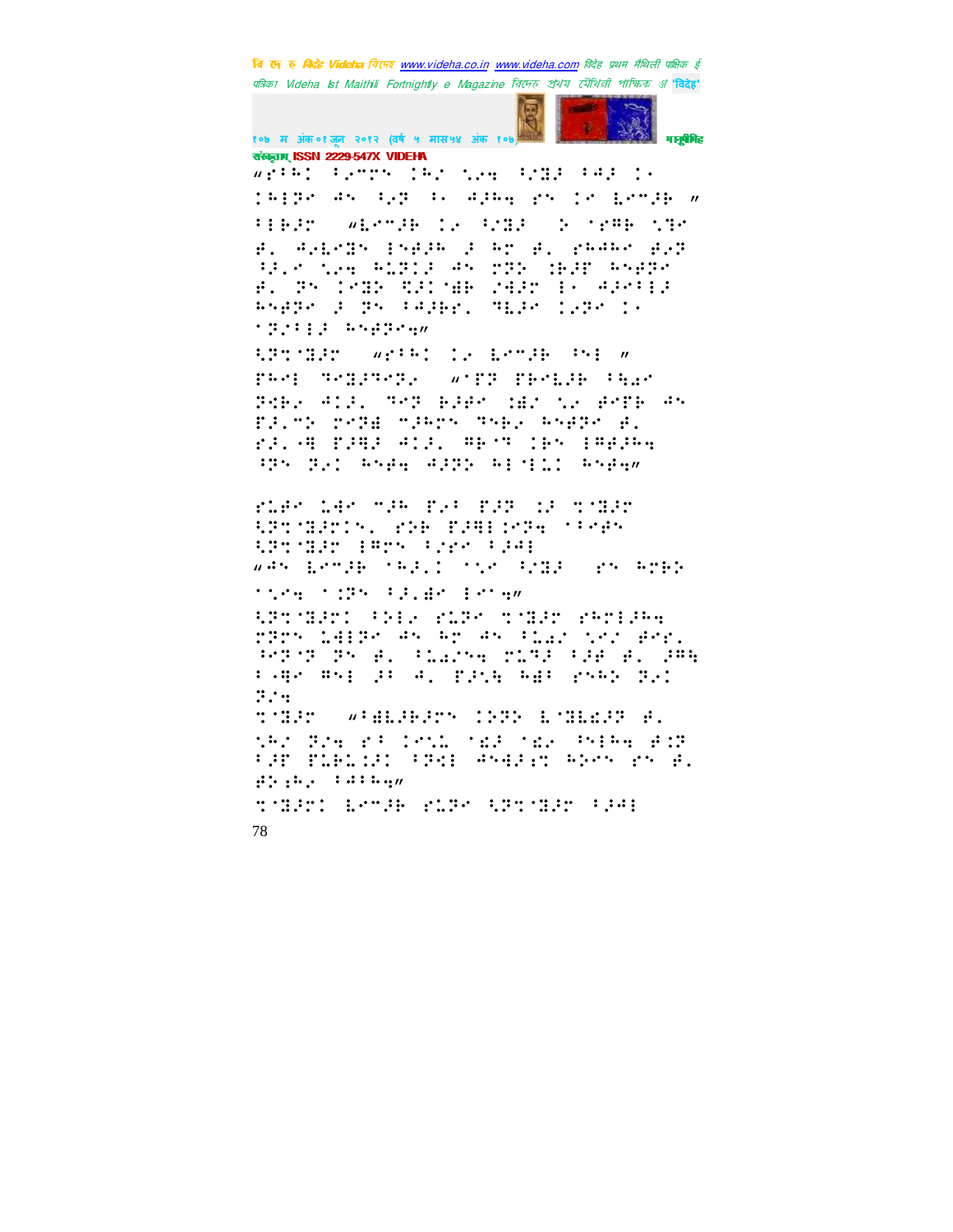बि ए रु क्रिडे Videha विएक www.videha.co.in www.videha.com विदेह प्रथम मैथिली पाक्षिक ई पत्रिका Videha Ist Maithili Fortnightly ejournal রিদেত প্রথম মৌথিনী পাক্ষিক প্রা পত্রিকা

'विदेह' १०७ म अंक ०१ जून २०१२ (वर्ष ५ मास५४ अंक



संस्कृतम् ISSN 2229-547X VIDEHA  $\pi$ 'Al. Predr. Arb Pred And (1944) rings and person and practice ar PHIRM AND PRESS TEMPERS REPORT. Protection B. ALBIB Andler 185 Andle prod. And And Lelbag tille which seed is by class of THE STE PRINTED TRALED LATER: TEMLIE TITE AIMA EAE MOM (AMAIT **13. 23. 224 15 288: 321 329** APTARP WHERE HE PAPAR FOR H rhame (Rick chame of East resoluted TRAVING THE BHEAT BRACK RD BT FARME FARME NEW FIAR ARM AN ARINE relate ale, ra levi page missips  $\mathbb{R}^n$  is the control of  $\mathbb{R}^n$ till with 1. Brill " APSIBE WEDNESDAY ROCH STOCK thr. this. (Septimer, the der middle HELP SIE: WOLLENS END TO BLANKARD  $\mathbb{R}^n$  :  $\mathbb{R}^n$  :  $\mathbb{R}^n$  ,  $\mathbb{R}^n$  ,  $\mathbb{R}^n$  ,  $\mathbb{R}^n$ APTIER (we followed their limbers Think read darth films all records ROBERT AND R. AMARI ROBER AMARRA  $\ldots$   $\ldots$  $\mathbf{H} \cdot \mathbf{H} \cdot \mathbf{H} = \mathbf{W} \cdot \mathbf{H} \cdot \mathbf{H}$  $\mathbb{E}[\mathbb{P}^n \cap \mathbb{H}, \mathbb{P}^n] = \mathbb{E}[\mathbb{P}^n] = \mathbb{E}[\mathbb{P}^n \cap \mathbb{H}, \mathbb{P}^n] = \mathbb{E}[\mathbb{P}^n \cap \mathbb{P}^n] = \mathbb{E}[\mathbb{P}^n \cap \mathbb{P}^n] = \mathbb{E}[\mathbb{P}^n \cap \mathbb{P}^n] = \mathbb{E}[\mathbb{P}^n \cap \mathbb{P}^n] = \mathbb{E}[\mathbb{P}^n \cap \mathbb{P}^n] = \mathbb{E}[\mathbb{$ 

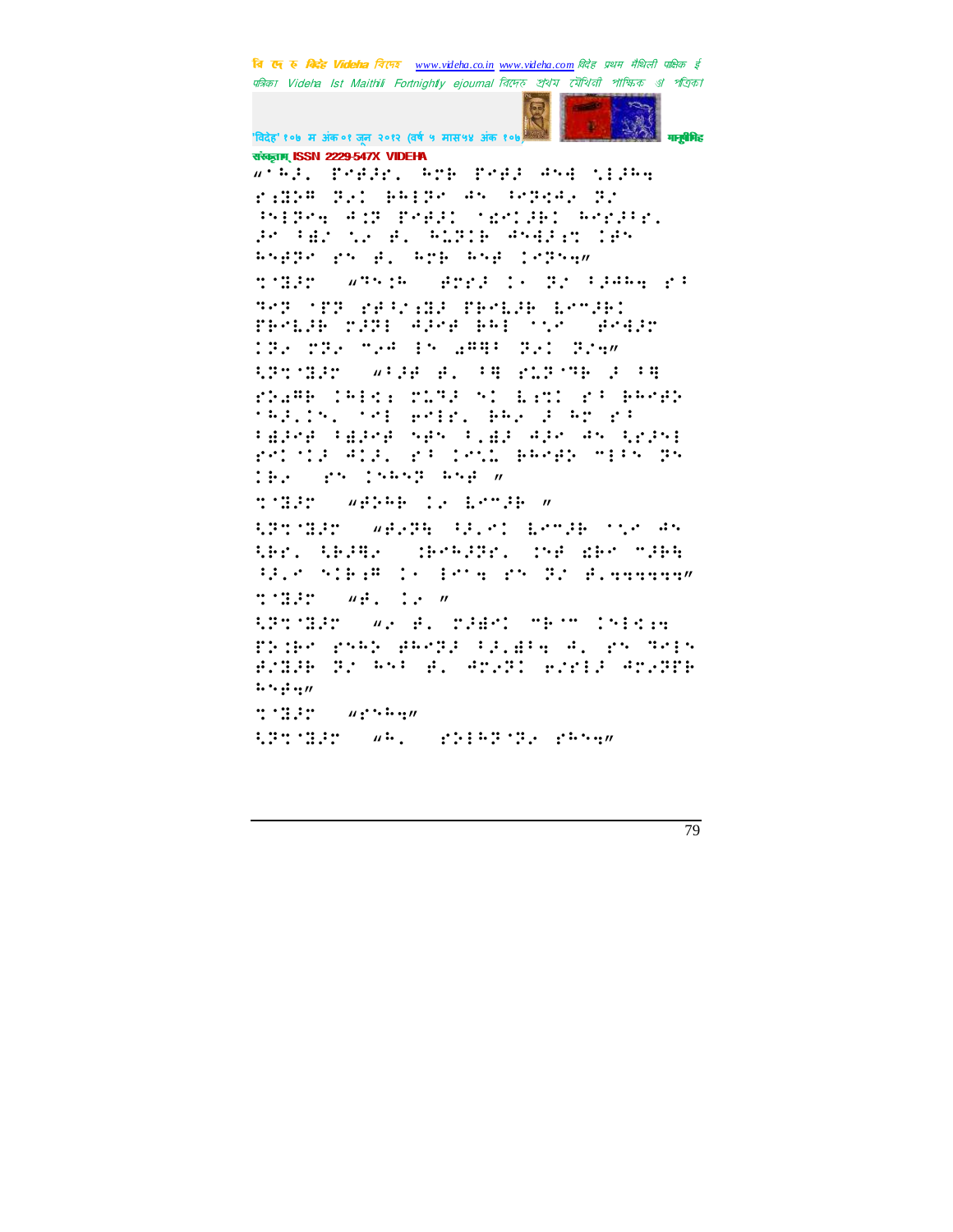चि एक रु मिन्हे Videha विएक www.videha.co.in www.videha.com विदेह प्रथम मैथिली पाक्षिक ई पत्रिका Videha Ist Maithili Fortnightly e Magazine রিদেহ প্রথম মৌথিরী পাক্ষিক রা'**বিदेह'** 

```
START
१०७ म अंक ०१जून २०१२ (वष ५ मास५४ अंक १०७) मानुषीिमह 
संस्कृतम् ISSN 2229-547X VIDEHA
4 : \frac{1}{2} : \frac{1}{2} : \frac{1}{2} : \frac{1}{2} : \frac{1}{2} : \frac{1}{2} : \frac{1}{2} : \frac{1}{2} : \frac{1}{2} : \frac{1}{2} : \frac{1}{2} : \frac{1}{2} : \frac{1}{2} : \frac{1}{2} : \frac{1}{2} : \frac{1}{2} : \frac{1}{2} : \frac{1}{2} : 
                                             \mathbf{h} , and \mathbf{h} , and \mathbf{h} , and \mathbf{h} , and \mathbf{h}!"⣅⢺⢴⢾!⣅⢼⢷!⣔⢼!
\ddot{\phantom{0}}\cdotsPAPE
⣉⢳⢷!C⢹45!⢻5⢼"G!C⢳⣅⢾!⣁⣅!C⢹45!
⢺⢼⢾!⣁!⣒!⢵⢾l!⢵!⢳5⢼!⣝⢼2"!
CHICO GET CHAIN CONTROL CONTROL
⣉⢿⣜!55!⢳!⣝⢼2"!⢼⢳⢵5!
\left\{ \frac{1}{2} + \frac{1}{2} + \frac{1}{2} + \frac{1}{2} + \frac{1}{2} + \frac{1}{2} + \frac{1}{2} + \frac{1}{2} + \frac{1}{2} + \frac{1}{2} + \frac{1}{2} + \frac{1}{2} + \frac{1}{2} + \frac{1}{2} + \frac{1}{2} + \frac{1}{2} + \frac{1}{2} + \frac{1}{2} + \frac{1}{2} + \frac{1}{2} + \frac{1}{2} + \frac{1}{2} + \frac{1}{2} + \frac{1}{2} + \frac{1}{2} + \frac{1}{2} + \frac{1}{2} + \⣅⢹⢼!⣅5!5⢼!l!⢴!2⢷⣇⢷⢾⢽!⢽G!
35 5. FOR 55 5. FOR 55 5. FOR 55 5. FOR 55⢷"⢾⢼"G!⣉⢼⣝⢹!⢵⢳⢵!⣈⢽⣎⢷!⢻⣅⢾⢼!⢻5!
\ddot{\phantom{1}}⢽⣝⢼!"⣙⢼⢽-!⢽⣝⢼!2⢷⣇⢷⢾⢽!⣒⣒⣒⣒!⣎⢴⢷–
⣎⢴⢷!⢵!"⢸"G!2⢷`⢾!⢸l!⢷⢳5!⣁5⢴⢳!⣒!
""⣝⢼!⣞⢼!⣁54⢽⢳!!2⢳5!
2⢷⣝⣋G!55!⣃⢷"G!⢸⢵⢷–⢸⢵⢷!⢽5l!
2⣋4⢾!⣁54⢽⢳!⣒!C⢳⣅⢾!2⢷⣝⢼"!C⢼⢹!
⢳⣅⢽⢼!⢸⢼⣛⢼!C5⢼!⣃⢷!⢸⣞5!⢷⢳4⢽⢳!⢼!
\frac{1}{2} The Construction of the Construction of the Construction of the Construction of the Construction of the Construction of the Construction of the Construction of the Construction of the Construction of the Construc
'⢳⢼G!⢷⢼⢺⢴⣇!"⢷"G!⢳l!2⢽!"⣝!!
 The Constant of the Second Constant of the Second Constant of the Second Constant of the Second Constant of
"55⢼⢳!⢹5⢴⢳!⣒!!
'⢷⢼⢺⢴⣇!"⢷!⣒⣒⣒⣒⣒-'⢽⢼!⣁⣅!`⣊⣐5⢴!
\cdot :
\sqrt{4}G- 10 \sqrt{4} and 10 \sqrt{4} . The set \sqrt{2} is the set \sqrt{2} in the set \sqrt{2}+ #PC #511 542 5925 5926 5926
```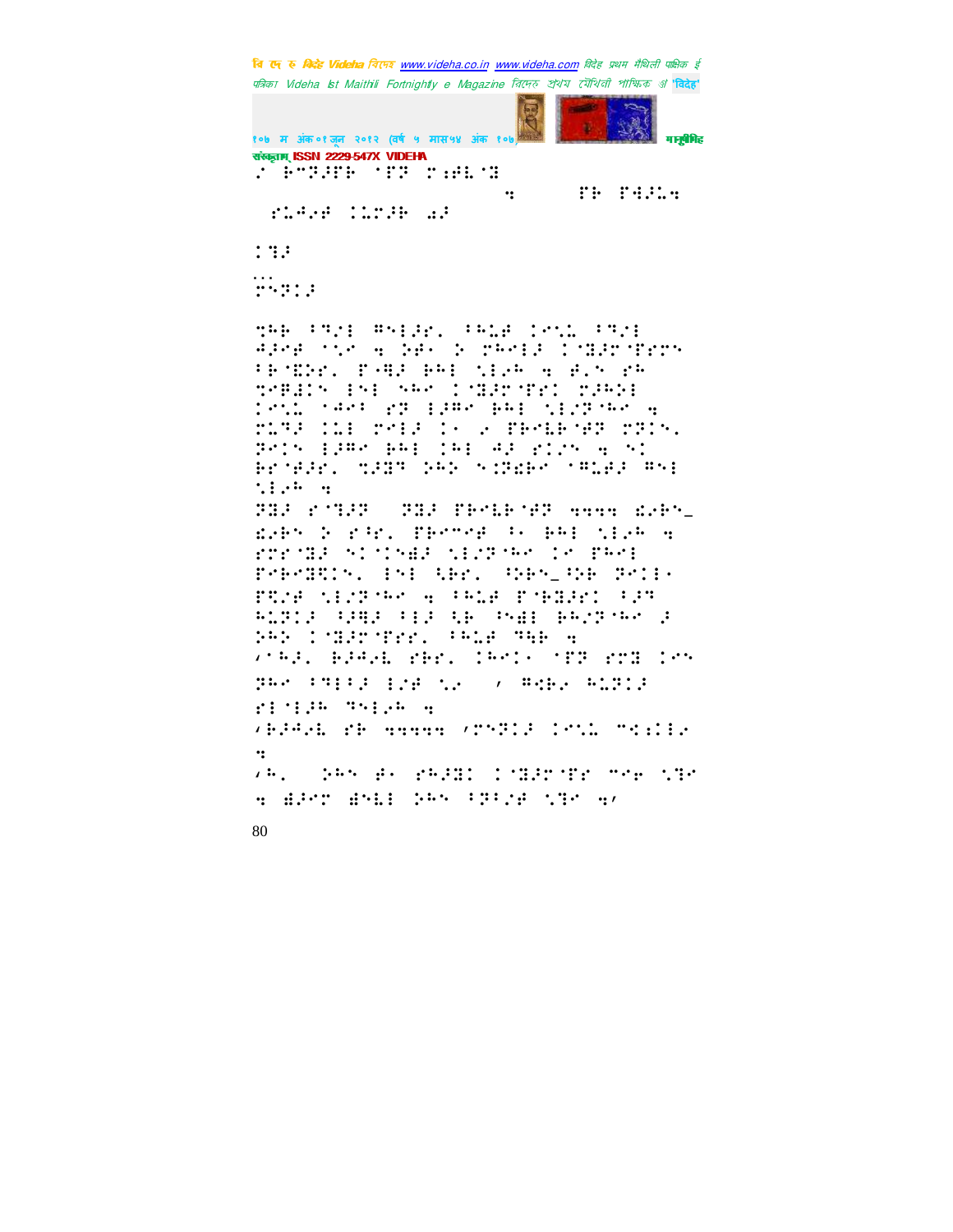**बि एक रु** *बिर्दह Videha विए***नर** www.videha.co.in www.videha.com विदेह प्रथम मैथिली पाक्षिक ई पत्रिका Videha Ist Maithili Fortnightly ejournal রিদেহ প্রথম মৌথিনী পাক্ষিক প্র পত্রিকা

'विदेह' १०७ म अंक ०१ जून २०१२ (वर्ष ५ मास५४ ३



संस्कृतम् ISSN 2229-547X VIDEHA  $\sqrt{2} \left( \frac{1}{2} \right) \left( \frac{1}{2} \right) \left( \frac{1}{2} \right) \left( \frac{1}{2} \right) \left( \frac{1}{2} \right) \left( \frac{1}{2} \right) \left( \frac{1}{2} \right) \left( \frac{1}{2} \right) \left( \frac{1}{2} \right) \left( \frac{1}{2} \right) \left( \frac{1}{2} \right) \left( \frac{1}{2} \right) \left( \frac{1}{2} \right) \left( \frac{1}{2} \right) \left( \frac{1}{2} \right) \left( \frac{1}{2} \right) \left( \frac{1$ **VARE NO START A MERICAN PROFILERED RIS** des sellis bleed der. Pessi Pes rnFlacinth 183 27 Which a php inn THE E RITIE CHEMISTER PRINTER & PROTECTE ALISS IMAG MAIL BAB the a Alfra Thomas limes cancrowe  $\sqrt{3} \left( \frac{1}{2} \frac{1}{2} \frac{1}{2} \frac{1}{2} \frac{1}{2} \frac{1}{2} \frac{1}{2} \frac{1}{2} \frac{1}{2} \frac{1}{2} \frac{1}{2} \frac{1}{2} \frac{1}{2} \frac{1}{2} \frac{1}{2} \frac{1}{2} \frac{1}{2} \frac{1}{2} \frac{1}{2} \frac{1}{2} \frac{1}{2} \frac{1}{2} \frac{1}{2} \frac{1}{2} \frac{1}{2} \frac{1}{2} \frac{1}{2} \frac{1}{2} \frac{1}{2} \frac{1}{2} \frac$ **ATSRIE AAAAA/SISIP PAR ISABE PSPTS** media in the same and the minister each a **VIRGIN MODEL POTER DRAMATE PROVIS** POST CONTROL PERSON teles ha he per please noing **10. MAY100 (928 FRIB 4** *(Shaagaa ) Bi*rk Willie BlW.E. 225 TRIL PERMAN 23 1281 IL 4 2 23723 ringer (Bisho, Arba, 1951 (Preaso PRESSING PREPROPED PRICE PERM #512# (WebF STP PebeHT15 STH PRESERVATOR PROFINER RESP the AB (ALB MAB the A PLOG B) gas regge the ex *() managanan / Arthelin, 1913*6 ATED PTP ME STRAINED STAR  $1.14.1$ (1963) 532 185 398 1928 to  $\mathbb{R}^n$ **Arbh 1875 200 421 ANDRESS SERVICE** 1880 BRIE NIT A AB SAM IMBEMENT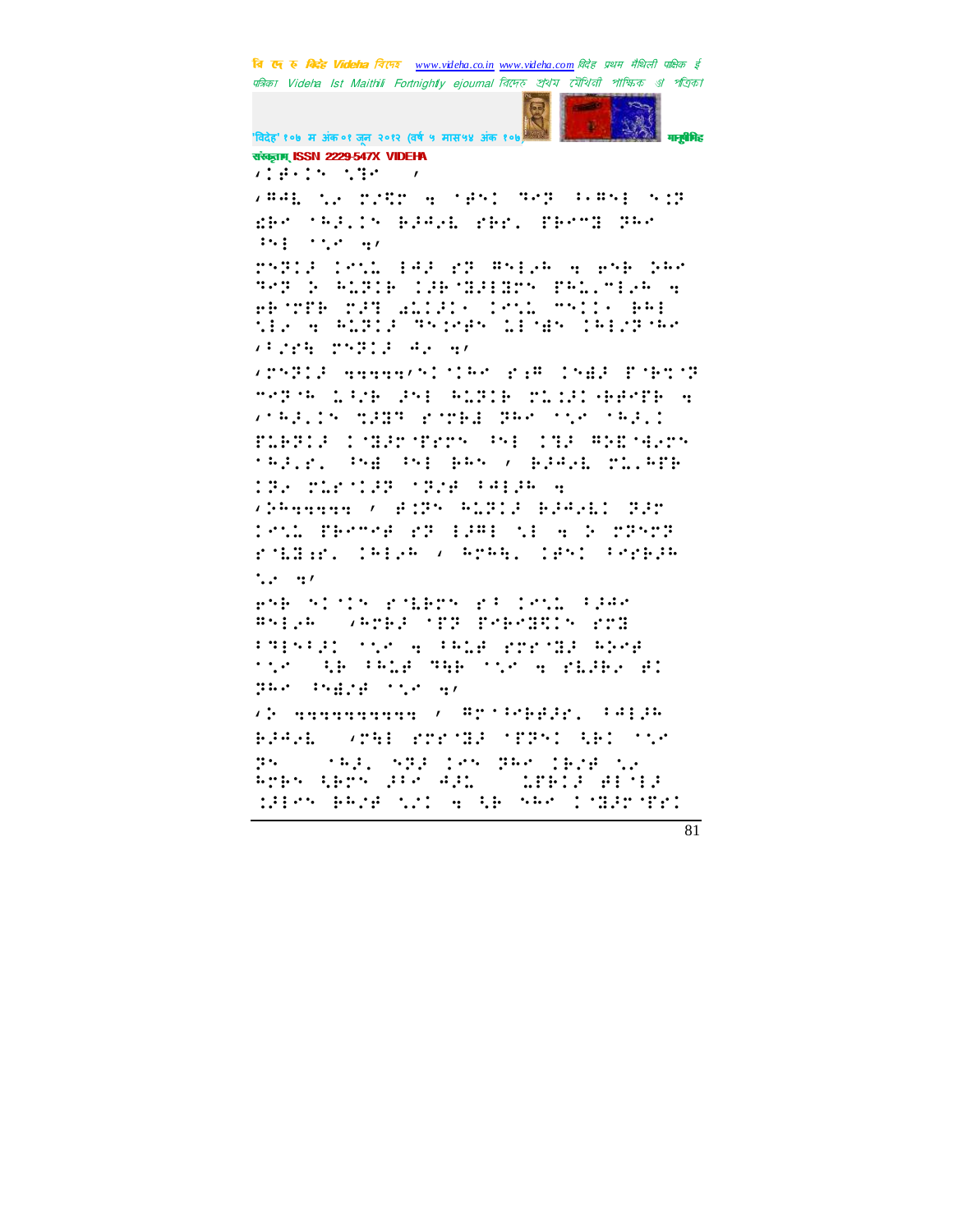बि एक रु क्विहे Videha विरफ्श www.videha.co.in www.videha.com बिरेह प्रथम मैथिली पाक्षिक ई पत्रिका Videha Ist Maithili Fortnightly e Magazine রিদেহ প্রথম মৌথিরী পাক্ষিক প্র' '<mark>विदेह'</mark>

१०७ म अंक०१जून २०१२ (वर्ष ५ मास५४ अंक १०७ संस्कृतम् ISSN 2229-547X VIDEHA



PRSTS TO A TRADA REAGN PROSTRE FORTON PROVINCES AND ALDIE CLIPPE  $353.123.223.223$ 

*\Arguagency: IS: 'TI' Bright'* **SPACE SERVICE TRIP EST**  $\sqrt{4}$ .  $\sqrt{2}$   $\sqrt{2}$ #:P #H :B: 4/

RITIE ART, MISI (27 MMT) (ALE THREET BR BY:A 4 IN CH RITIS TIBELTIB SYSTEMIB IS THE  $\mathcal{P}(\mathcal{D},\mathcal{P},\mathcal{P})=\mathcal{P}(\mathcal{D},\mathcal{P})$ Shippophe aggestive p min BAE2 A Crn BAR CAR rien C2 ROSCA PREMERED DE PRAT PRA MARA the SALE PACK RESIDENCE PARK A ABC PENBERG PRO ROLL & SAPS LAADED PAT NIMBA ROOF 1970 35 12 19825 - 203 2395 17 93926 rb rifs APS PRichter a Secondern Printer Bard Helt (True, Aber 3 SIDE THE Province Denn # HAP MELS: TSIMIK TEP PMH LAP HIS BANDA D'ANNE MIRTIPER. MAS  $f'$ :  $f'$  ,  $f''$  ,  $f''$ 

BRE RITIS IN STRINGENSHIPS Promp as PREP Pearch thermed Rep the animals rand west faw cost to PROLEDY SPEEDED RAIL ANIEL LAND  $\ddot{\bullet}$ 

VARA (PRS 1980) 1990 ET EDIR 297 Prove randomers refers only deed **CALA SAMPRIARE, CALLA A**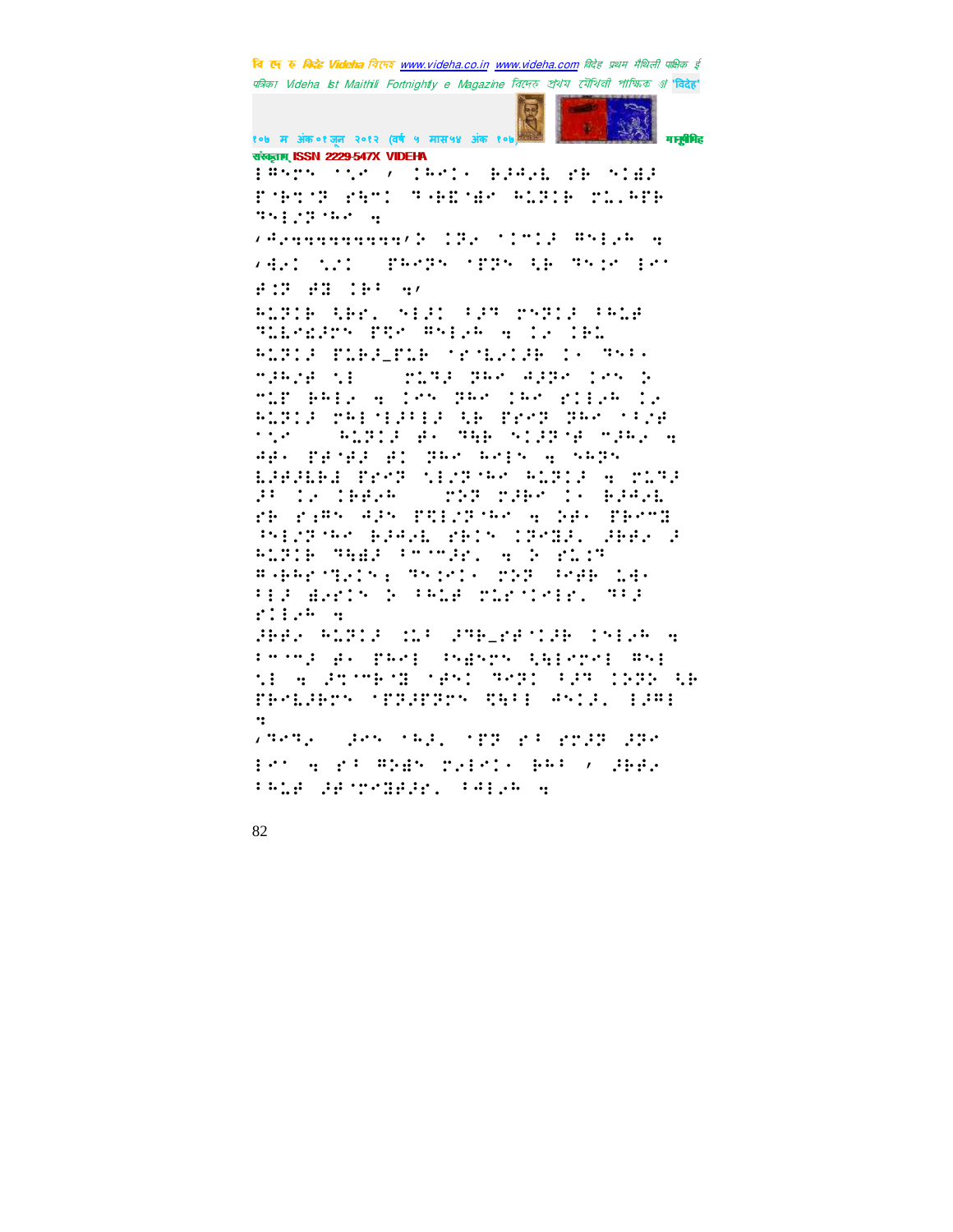**बि एक रु** *बिर्दह Videha विए***नर** www.videha.co.in www.videha.com विदेह प्रथम मैथिली पाक्षिक ई पत्रिका Videha Ist Maithili Fortnightly ejournal রিদেহ প্রথম মৌথিনী পাক্ষিক প্র পত্রিকা



संस्कृतम् ISSN 2229-547X VIDEHA RITIE FRONTLA OPOLIJE TRADA chain children RAPYLRADY (STRANDRICH RATTEN PRIN Tend Added And (1924 A BlAGE 28 Iend **EATSAB SEPA A PSEVILE TERS MAYBOR (ENSTRY ENDING PRYPINEDR)** PRAID LOBACORE SEN PHALL FASE ESPECT BRATISHI AND MASSER THEY BRYA SIJR A JEAN (REA TRITYJE J # GREE PORTHERS TO SEARCH (FREE FBILESIE THE PHERICAPTY STP *SAMPARES S PRAPPIRE, PAIN PRP PRRP* 128 5125 8 PARTNER BRACK PROTECTION CONTROL DSEPH APRIL 1982. SE  $\cdots$  ,  $\cdots$  , minicial part bib mb mais deed wide a SHAR ABISHA 13Arry E'Hr'A tlak g rysta erkomaal kim 2 Toal folm rado em clum a elgua ne glmu BARY, PABRIAL MERBOR MRBORE 1595 MIRA SERIE IMA AVALJAM A D BELBETTE PALLA (ATEL PLAYT THE **SPERING IS AN BEBRIE SAND FBIL**  $\mathbf{F} \cdot \mathbf{F}$ **SEAR PRESCRIPTION TO PROPERTY** ESPEC PERSONAL CRN SPACEDOR SOM Ten Bedaeln Alfon Pope Tha Sie Ad FURN 1981 AN BOARD PRONINCERS Third BAI NIGH A CO NI ALTIB SLIP Prik aaaaaaaa rekkti ("Pakrup ALIS ENEUR A DRA 200 SPAR SPAR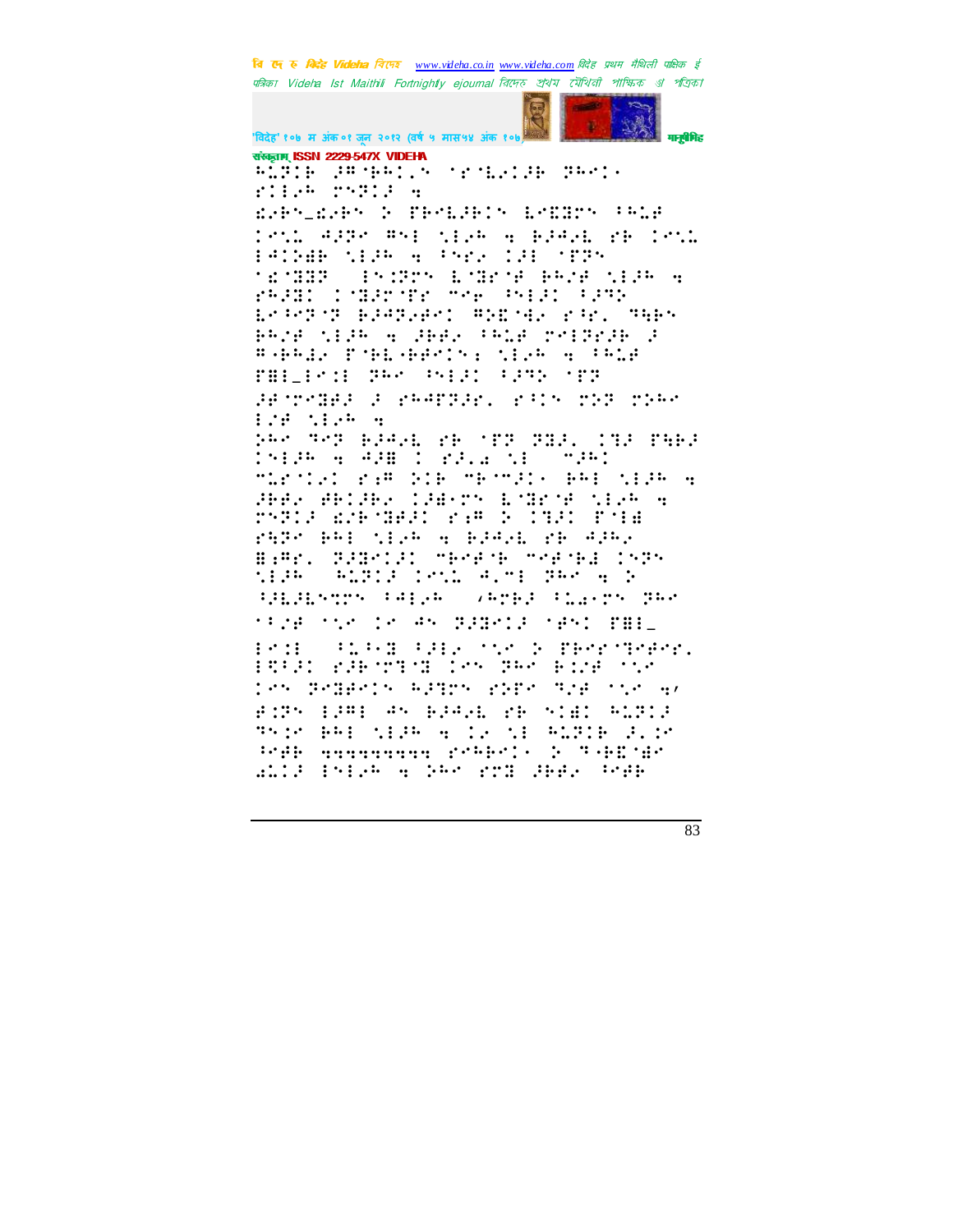बि एक रु क्विहे Videha विएक www.videha.co.in www.videha.com बिदेह प्रथम मैथिली पाक्षिक ई पत्रिका Videha Ist Maithili Fortnightly e Magazine রিদেক প্রথম মৌথিনী পাক্ষিক প্র' 'विदेह'



१०७ म अंक०१जून २०१२ (वर्ष ५ मास५४ अंक १०७) संस्कृतम् ISSN 2229-547X VIDEHA

A:: A:B: MA::\: MB: IN: IA: BA:  $\ddots \ddots$  .

S MIPMER LARIS SPP BINNS MER SSEPA a rith > termenage (there ) F. Sc. RITIF ROTTER OFFICE BRI A BERGE PROTECTED IN BURIN SEA ISSUED: 1828 138 ene no Armedo (dr. Bagal en SA) **THE PAINTHEST WEBER WATER AS** Thill a Black claber been Shi PRISH A POST STORES RAPOIN, NAPP #5: SE & PROBSARAN IS RUBIP IREP MARTHY, BARAL MB (PPA 1980) (AN) PROBRETT STORES SPREADED SPORTH MADDA MY THAM

 $\sqrt{2.44}$   $\sqrt{24}$   $\sqrt{44}$   $\sqrt{24}$   $\sqrt{24}$   $\sqrt{24}$   $\sqrt{24}$ Sep place sp philippine a S ringerelle bes malle a bleid ne SPARER STRUCHE INFORMATION PRE IPAR PRIPROG 2 YOMAN FATISTING TER

ridin al arrivina q

TRAVERSA NA BRITANICA MORA rangement that in Edmond Pit tight Tes BAR (AR) 192 (1898) Pring (2)

834. SRT 103 RTC 1041 THE ''ZE 1281 a 132 (1242aaaaa Pris BARAN YELMI V PEA NYEMPA AMB FARITY WAS THE THE LEFTLER. IT THERE IS A REAL RESIDENCE TO THE TEAM Encontra deskoa rafta foraman DANIS RASIN, CIGAR ANA SIR A AR Reformida cepted memory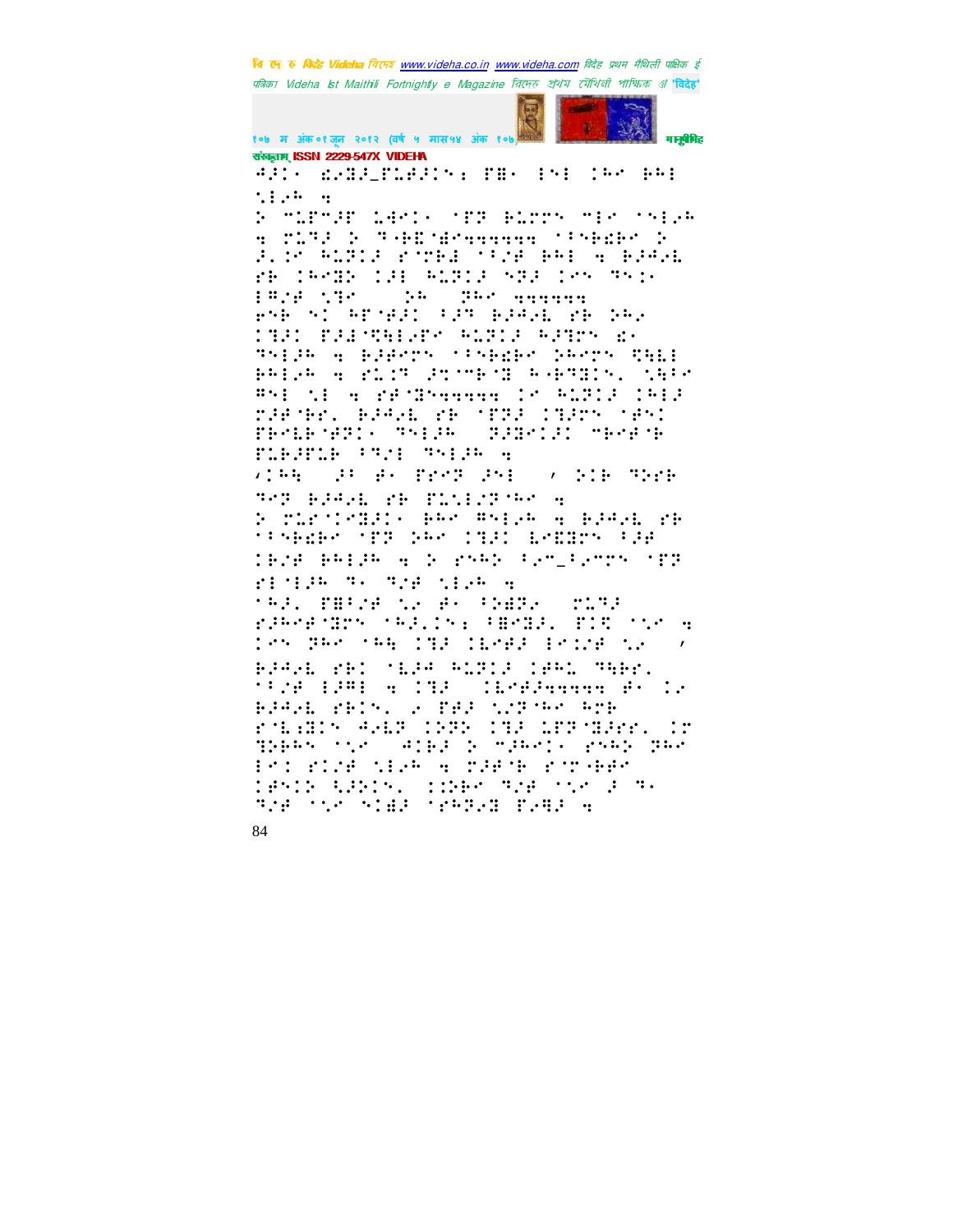वि एक रू विरोह Videha विएक www.videha.co.in www.videha.com विदेह प्रथम मैथिली पाक्षिक ई पत्रिका Videha Ist Maithili Fortnightly ejournal রিদে<u>ক</u> প্রথম মৌথিরী পাক্ষিক *ঙা* পত্রিকা



मानुबेमिह संस्कृतम् ISSN 2229-547X VIDEHA aêd bibr roea 106 romane roer. PARK POINT NEOR TROPPERENT. PROSE A POR ESERAD FRA ALPIZ PIR Person we seem while rockers a w. an remark wir am And eine auf **MPARAGEMENT PARK PATEL IPAP RAPPR** S PAR BOS. APPROLIPY TOO lekan pres biza espas ()<br>Siag pretz drier ese eldi pliebi a 1951 ric School (1985)<br>1956 part 2004 rice (1961) rice field (198 **105 PRO 9999 1227 1222 PRT** FRIEDS RIPS AND STROW PRACTICE धारी काणि काम किर्निट केंद्र नक्सी दिन 4 TRANS PLINE IN PARCH AND WATE PARTY 19332. S ANGEL GAGIGEN MAMPADE 1911 (1926) 4 BRAYS LAMI FLBS SI AW FROM SHRBS PARA MELA SE PERDA PALEN ALBID <u> 15:06 1285 851 51 4 6542 2551</u> BSTAIL AND SSIER AREA A RANCH rand than Allia the Click phi magnity (PEGP) ("LSB) PrP2 Servi PRIN SYMPHON 2 SALL THR TAM SHER BESCHIN ROCSER (ADERA) MAJR risticars and changes are the MENTERS PHEN TSINE BRIGHTH Chas deng nas i dies 4 saskil 1951 gar and sample regnology accounts. 3 (rada (blar) fobedil (bla balla

∵.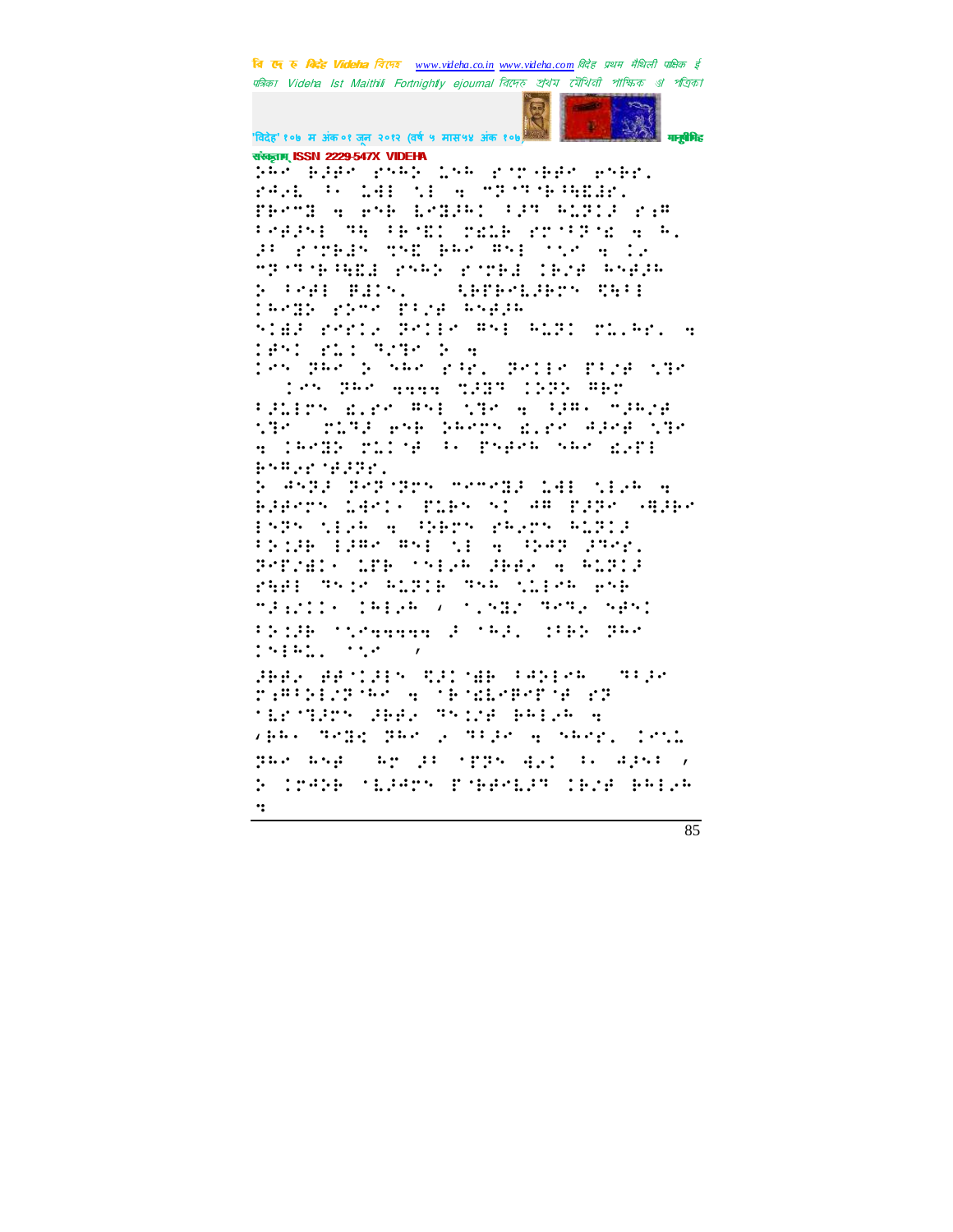बि एक रु क्विहे Videha विरफ्श www.videha.co.in www.videha.com बिरेह प्रथम मैथिली पाक्षिक ई पत्रिका Videha Ist Maithili Fortnightly e Magazine রিদেহ প্রথম মৌথিরী পাক্ষিক প্র' '<mark>विदेह'</mark>



१०७ म अंक०१जन २०१२ (वर्ष ५ मास५४ अंक १०७) संस्कृतम् ISSN 2229-547X VIDEHA

STIRA (Resk 2001 bs126 Afles) THESE APSE A BRESINES AND POTABLE ri and the state of the state of the state of  $\mathbf{1}$ .  $\mathbf{1}$ .  $\mathbf{2}$ .  $\mathbf{3}$ .  $\mathbf{4}$ .

THE TAK SHER IS STATISTIC LIFE. Poning Leve Wiles a raidry Base rb 186 (Stage Australian Alactic 1481- Fred Magazie ring (A1013 **MINIMUM PRESS** 

 $\sqrt{2}$  is  $2\pi$ **STAR, PRIN BAG PN SACTOR** 1931- BJARE PR PROBJ 778 (REDR CREAM REPORTED IN BUILDING PROTISC PRESIDENT MARI TERRIN BERENE IBARN EPPE NA SA CRAN BRAGE NB MTRR APROVED FOR STREET AND STA FBREAK AND 2 BINIE 28 MAR SAM H MA 2355 BLOCK P PRYSIN MERSERA SYRIP RRM IK

rliek a miner 2 member (200  $1.5177777779$ 

**Vir Pronuncial PART BAR A PRES PLP** F WITH I ISLA STOR REPRODUCTION MARINE THANK EATHER INTE ITA posts.

rd J BRAG TAENEY D'APAL de der derre bestehende te ere die ene randers as ALBIA moded ins cons Crs BAr Ples Ansager, Segr Adre the a Base des SAPS 22 Estas robin Canadia (Breaking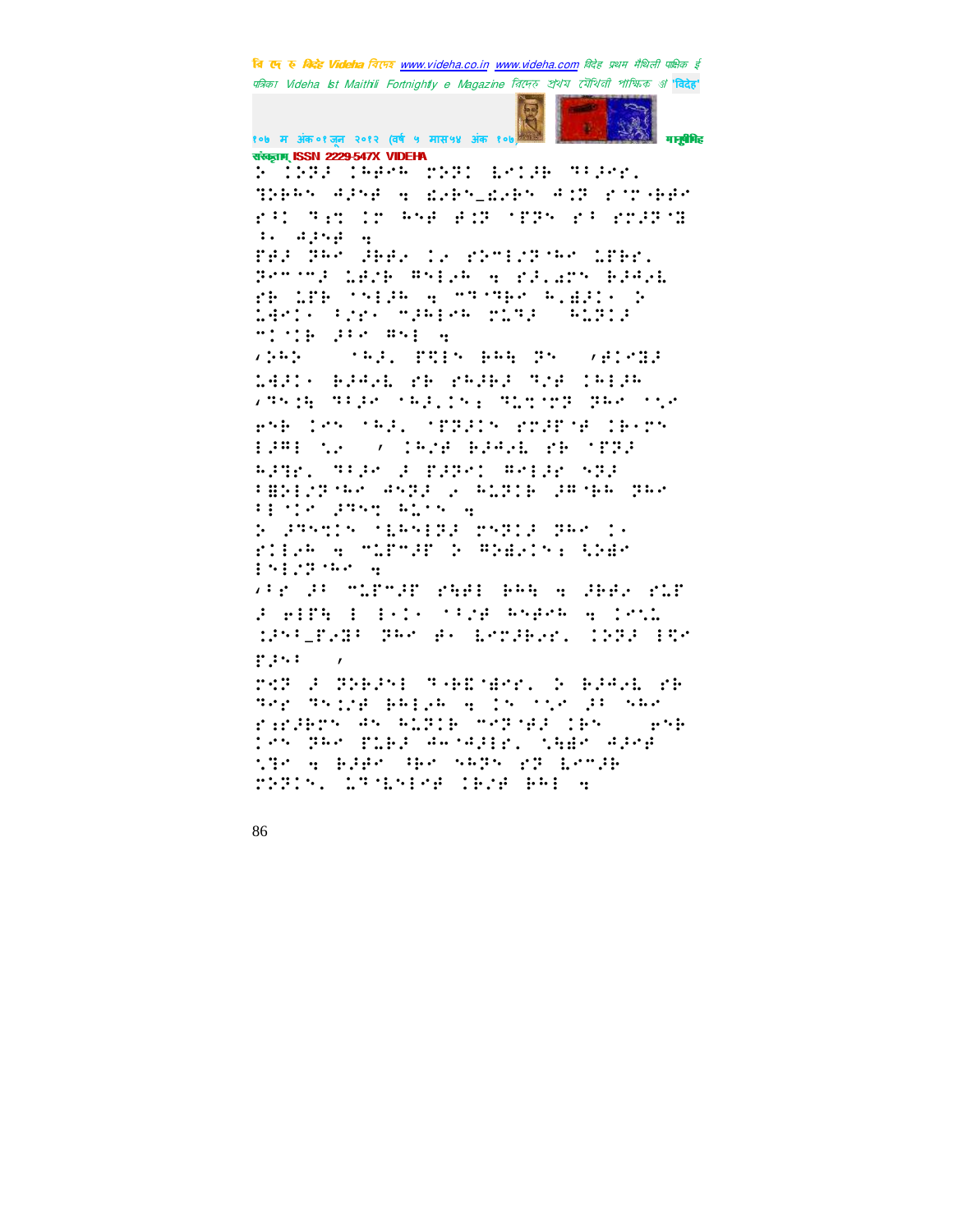**बि एक रु** *बिर्दह Videha विए***नर** www.videha.co.in www.videha.com विदेह प्रथम मैथिली पाक्षिक ई पत्रिका Videha Ist Maithili Fortnightly ejournal রিদেহ প্রথম মৌথিনী পাক্ষিক প্র পত্রিকা

'विदेह' १०७ म अंक०१ जून २०१२ (वर्ष ५ मास५४ अंक १०

संस्कृतम् ISSN 2229-547X VIDEHA BRAGE PRIN NAM PYRIGHI **MARINERS: PRESERVE PROVINCES** PPE PHILENES AN DEFICABLES PLIA APLER PRETS ERECTRON MANRIE menedic (Page (Cen dae Arag rak  $\left(1142, 154, 4014, 1, 4015, 1\right)$ **The State** BIGGE PROGRESS PRESS FIRST BAR 1525 the deeper des als der lieb en en prob Tes and msi siam a migle mer ralr **MONER MESSERIES SONG ROLLS (1928)** TAGA SEPA 4

**VINGLE AAAAAAAAAA VE PLGIE CENTE** APP BYIK IAPS MIPH (AP PLATE NA Technology (1999) PLIP PRE BREAKER **TIME IS STORES! SEPRED BARRIE** frack real be successful BE HERT INFORMATION STATISTICS, COMP 30:14 3 167823 al 585171111  $\mathbf{u}$ the my largelard black shi ship BRIDGE BRIDGE A DAY KNI MYRID POSSES PHOTO RIPIE FELROPE CEP BESO 1988 a ri 1911 (89 328 4  $\mathbb{R}^2$ RUPIE TP THER SAMPL IMAL REMELT  $\cdots$  $\mathcal{A}$  ,  $\mathcal{A}$  ,  $\mathcal{C}$  ,  $\mathcal{C}$ 

**VIA: ANNANNAME / TWEE BE LONGE** 351 SE A TER PARIS, S CIENT, PAR tako a bigil ze zimo zubi dio 4 TERM PHERMAN ALIM IMAL TARRY EPRE SEMPLAR A PRINCE ARE TETRIS BJARN PR SYMP NARY ANDREW

87

मनुष्यमिह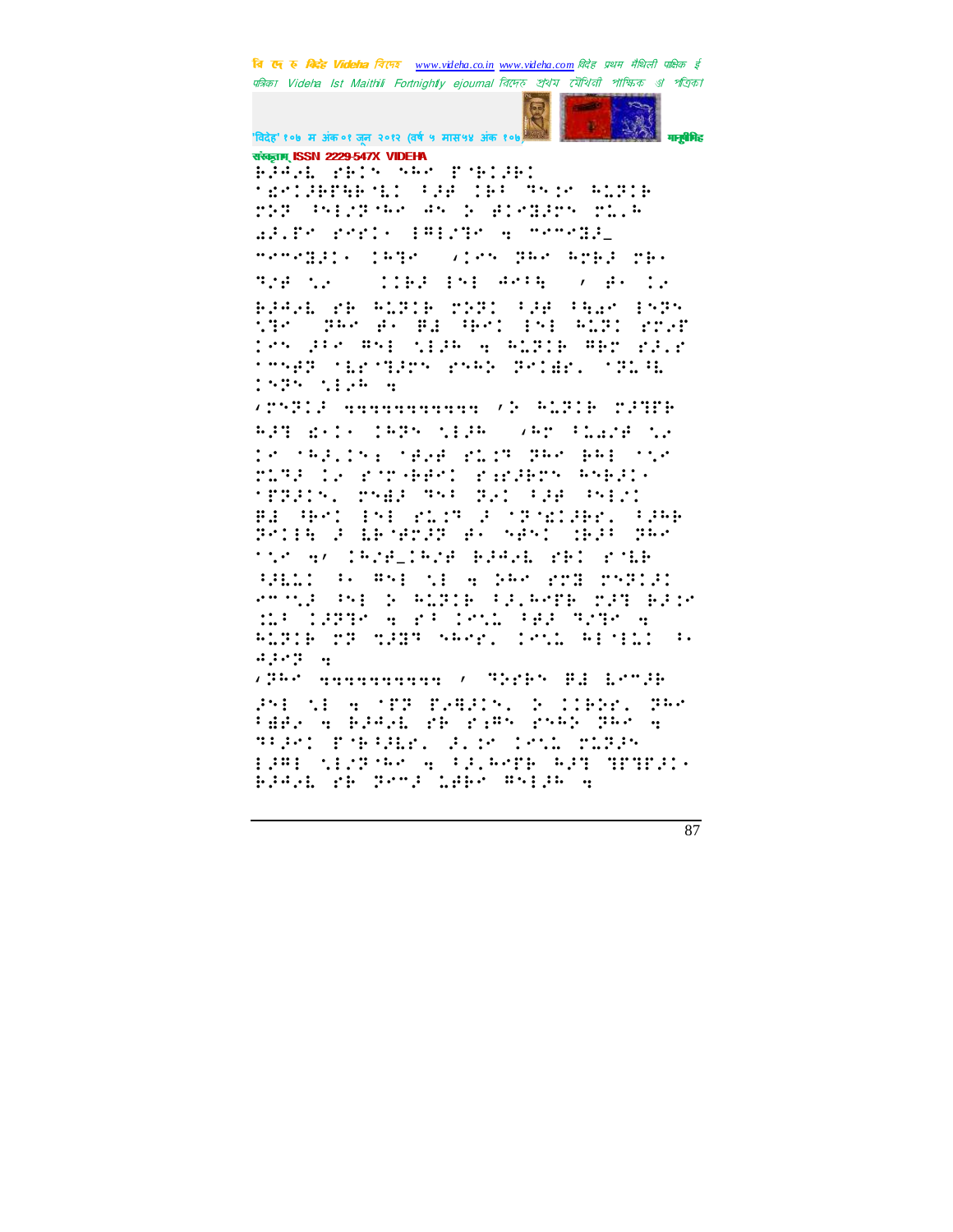बि एक रु क्रिके Videha विरफ्श www.videha.co.in www.videha.com बिरेह प्रथम मैथिली पाक्षिक ई पत्रिका Videha Ist Maithili Fortnightly e Magazine রিদেক প্রথম মৌথিনী পাক্ষিক প্র' 'विदेह'



संस्कृतम् ISSN 2229-547X VIDEHA SAR ESTABRICADA DO BARRE PRIS ISLU SPE POIE SPORTER SEPHON COREO Brithedis, An right & PROP ramearer ders begannige de ears EVEN CHILDREN BREAKE A CRNIN\_CRNIN THE TERMS CONTROL BERBEINGS SHOUL de april night he a PRO POR L'ARRETREL (POL PROPO PRO #5126 g #51126 2BB2 2 B2421 PB Bening Adm (196 A ALB)2 (1945 BH) adapat (seny naap ngap nee athol ay Ver //25312 maille felch a **(A) Process that the thought and availa FOIR ALL PROPERTY OF SECRETS**  $141.11 \cdot 10000$ <u>SIZMA ANI MYNI PADA MDA</u> PRES ESERN A MARMO CHAR ARC CROP Sening 1826 Angua 4 **VMIR A MAR, ME PROB CAINE, AP JOB**  $\frac{1}{2}$  (2)  $\frac{1}{2}$  (3)  $\frac{1}{2}$  (3)  $\frac{1}{2}$  (3)  $\frac{1}{2}$  (3)  $\frac{1}{2}$  (3)  $\frac{1}{2}$  (3)  $\frac{1}{2}$  (3)  $\frac{1}{2}$  (3)  $\frac{1}{2}$  (3)  $\frac{1}{2}$  (3)  $\frac{1}{2}$  (3)  $\frac{1}{2}$  (3)  $\frac{1}{2}$  (3)  $\frac{1}{2}$  (3)  $\frac{1}{2}$  ( RUSIN FIN PASS INNS TURNISH THIS 4 FIRS TSPIE TSIE BIGGE TE TERIL SIS THE BACK BAI ANTE A  $\ddots$ media mer sirra alpida pai funkciaaf SECRETARY AND RADES REPORT OF TERRITA FRAME THE PAPE BAIL MINH A PATH A PHORNIX: 1919 & 282, 388 85126 2 RUBIN (1985 FJAPE ARINIA MJERI) alre dalla sida esele rel coear.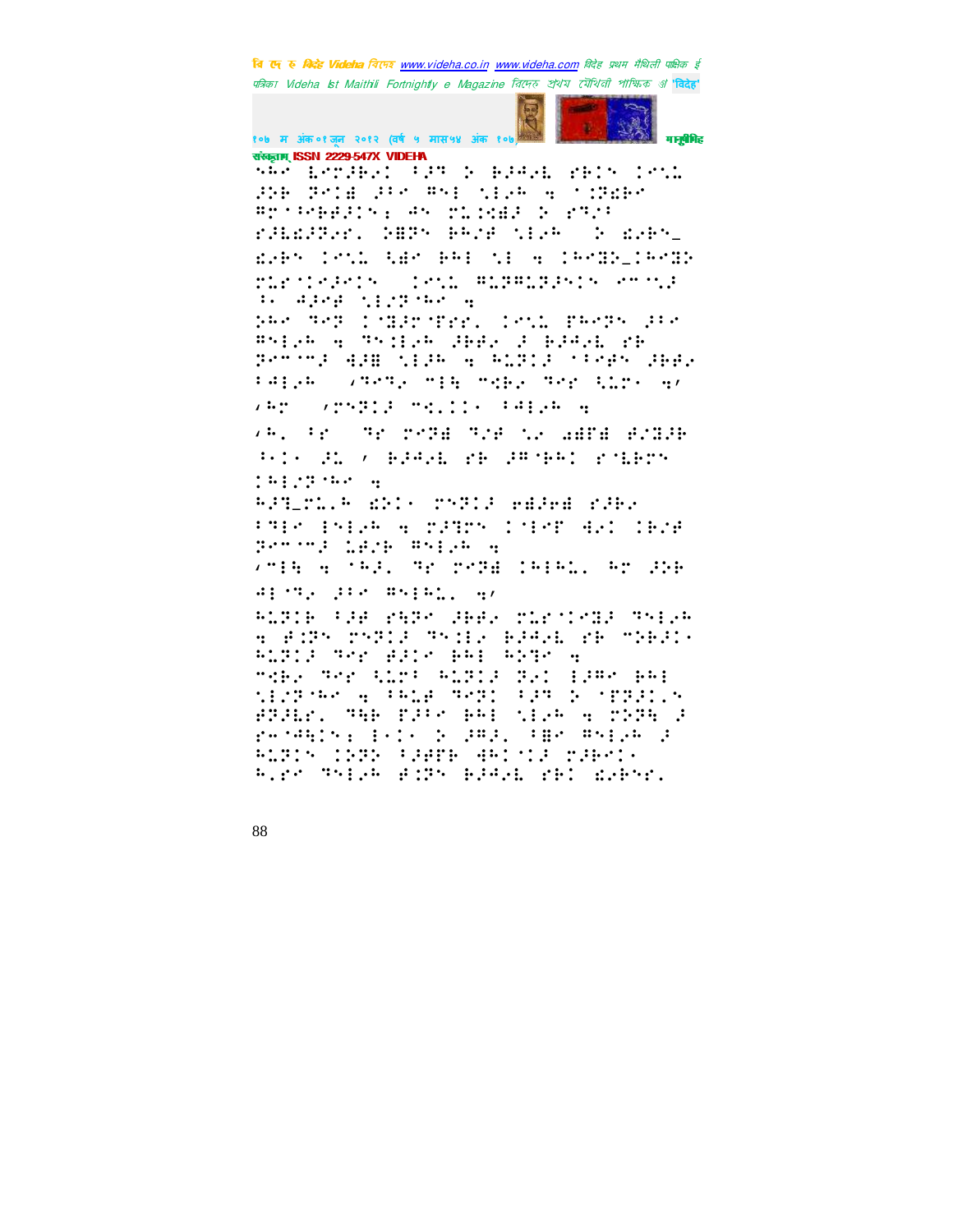**बि एक रु** *बिर्दह Videha विए***नर** www.videha.co.in www.videha.com विदेह प्रथम मैथिली पाक्षिक ई पत्रिका Videha Ist Maithili Fortnightly ejournal রিদেহ প্রথম মৌথিনী পাক্ষিক প্র পত্রিকা



'विदेह' १०७ म अंक०१ जून २०१२ (वर्ष ५ मास५४ अंक १०। संस्कृतम् ISSN 2229-547X VIDEHA HURTHING THIS CORE REPORTED TANI BAD 1828 NA MA rowel makes along sega an seper TAPA NE A RIPIE MILA ESE PRESENE 4 FARIO MARTY RAI ALITYPEIN TROI 702 BJ10 18125 A BEACH SELF TAR POBLEM TO SEE THING par segre merge al labe also pro THEMS INDUSTRY IN THE TELESCOND 188 M28 M1 A RGMIR 12M1 182 **TERRY, APSI POSED BRIER ETHER** TEZE NE D'OBRA RIMAZE AR BAE NEJA  $\bullet\bullet$ BREAKING TATI IN TIME THE SEARCH From Planet Reproduced Player Ber PRI NI A PJAJE ZR JEZ JEJEN (PD) ESTRIA PROFINIBUS D'OSTRE IBM A Preject School Laborn ALTIP Kindle PROFINED THAT A DARK TREAT COMPOSITION RIBIA TIAP AIA, 1288 BAI NI 4 RE PROJECT PRAP IN FRANK (2002-2014) S FJERE, PJLEDERIN NIEJ POBJINE OFF  $\ddots \ddots$  . BAR TEEN INFO NEW WORLDWIGHT 1958. BJAZE 28 LTB MIK 1913R A 2 Thingh ME.M. Bright 4  $\sqrt{2}$  :  $\frac{1}{2}$  :  $\frac{1}{2}$ **SAM ARE STORED START START** ta Ango (Ad. 1943) dharantar (B) ring (Ag, B) still flicker. aaaaaa / Pele pelemp romers eggin  $f(x) = 1.41(10 - 4)$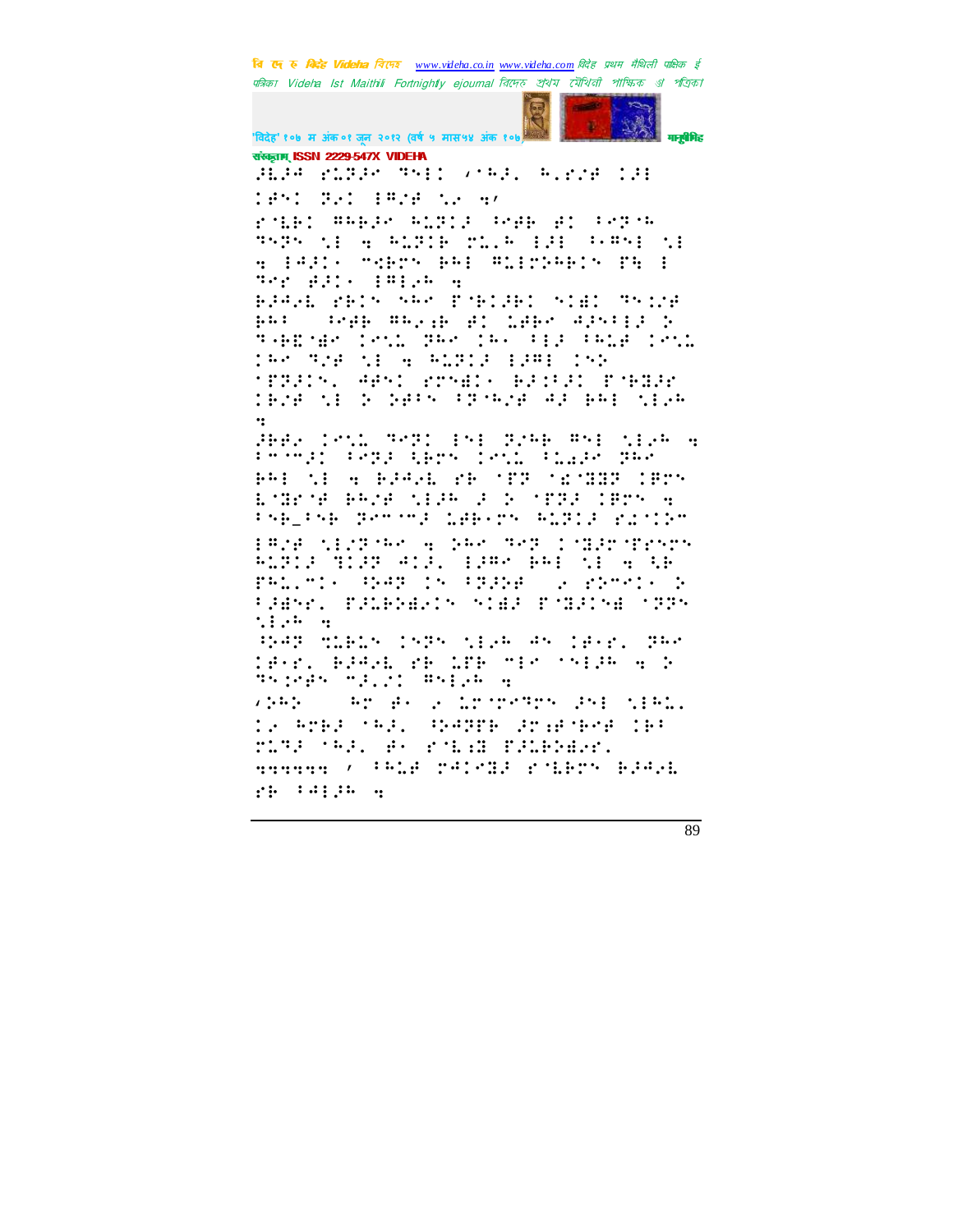बि एक रु क्विहे Videha विरफ्श www.videha.co.in www.videha.com बिरेह प्रथम मैथिली पाक्षिक ई पत्रिका Videha Ist Maithili Fortnightly e Magazine রিদেক প্রথম মৌথিনী পাক্ষিক প্র' 'विदेह'



१०७ म अंक०१ जून २०१२ (वर्ष ५ मास५४ अंक १०७) संस्कृतम् ISSN 2229-547X VIDEHA

 $\sqrt{4}$ , aaaaaaa / 25213 143 85126 a PROTECTION AND PROPERTY OF BJAZE PROTESHOLDER 2012 1208 they in Anderleaf near.  $\ldots$  ,  $\ldots$ STARTERS INTER TEACH SIDE Verde als spacedes competitives educ

## $\mathbb{R}^{n}$   $\rightarrow$

BRAZE YR ANELL IR BRIL CLB MYTB Pres PALPA 2 deplify R2d1 from 22 5 1832 APRY BRIE 19125 A Things in provincing the state of the state Prish a CIBN 2387B LEETIMAR (Br) ri: The the trings there as report PROF STATEMENT CANDIDATES A 568 983 2565 BJG26 2B 3563 1919 1915 MIPH IS MA IP IPS FRA ISISH Albadi eks kaps introdue RIPORTICIO POTRE PRESS PRESS *VISINA AL SEAR PART SIN ANAMA* **ARLIED ROBBON FORE MODE ROOMS WELF.** 

 $1.41 - n$ 

 $\mathbf{v}$  is  $\mathbf{v}$ *ny lenik biny*i de mirmar (frm monom tictica amigu a li shari. BMAINE BROOK TER RPT MMDRIN Radhi baix shear A she kankar t reage three rings and all day  $f: P^* \to P$ 12 MARI SAR BAAS DARAM AMAD rim Ben Ben rit (1992), S. Ben PASE TO TRE REPORT SENT SETTED age made the av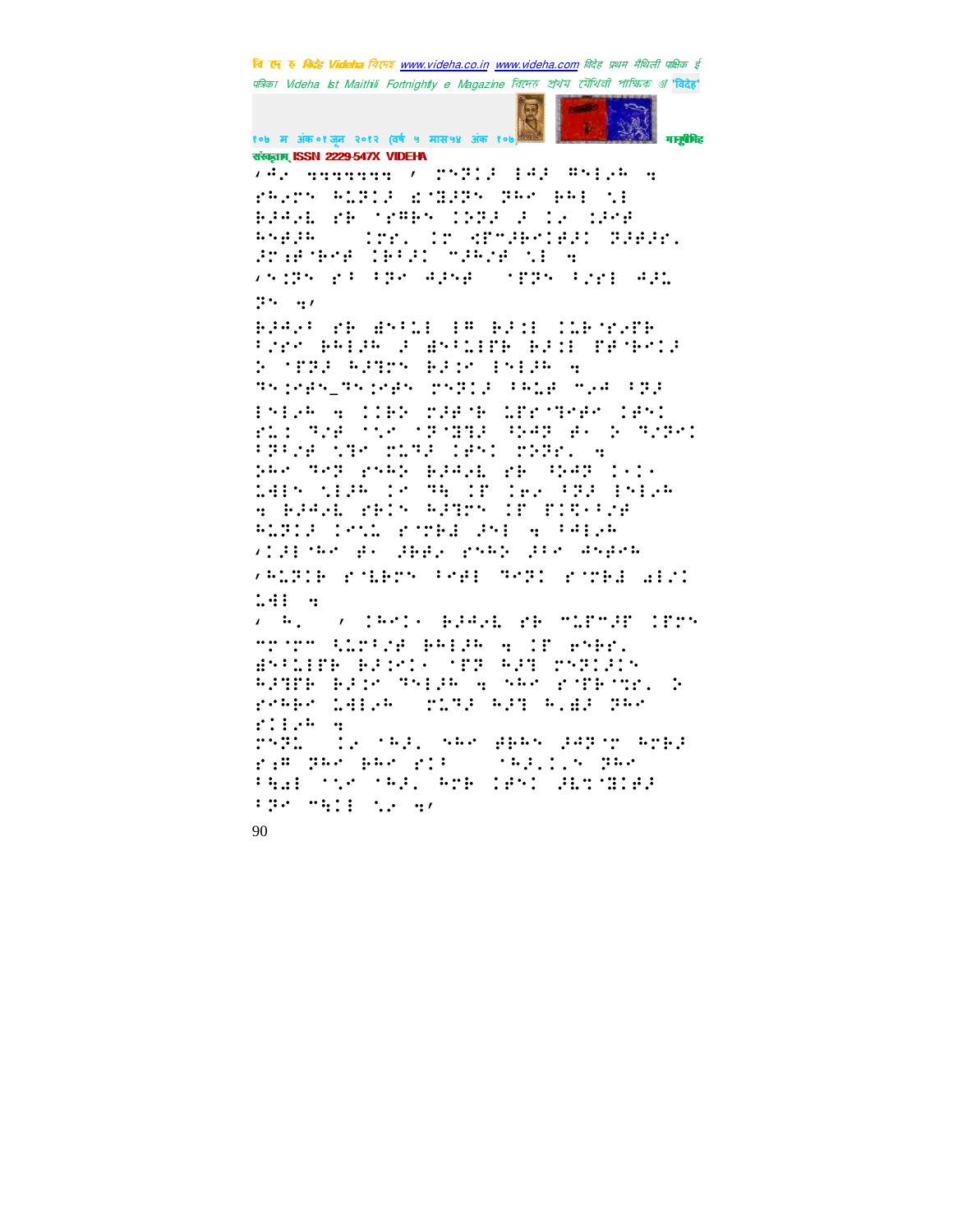**बि एक रु** *बिर्दह Videha विए***नर** www.videha.co.in www.videha.com विदेह प्रथम मैथिली पाक्षिक ई पत्रिका Videha Ist Maithili Fortnightly ejournal রিদেহ প্রথম মৌথিনী পাক্ষিক প্র পত্রিকা



**100 :00 :00 :00 :00** FOR THINGS TO MEASURE INTO SEAR A PRODUCED BE SAFEKEED ALMOSTIC

**MESTABLE BREE COLL TALLS FREE** PORTSEL SI MEST PRO IRO MIN. 47

IRMANA (Profesor A) redicted the **A-BRID ADAB (101 A-BRID D) A-BRID.** Pride There as instrumented

**ATABLE WEEK TWAITING TOOL**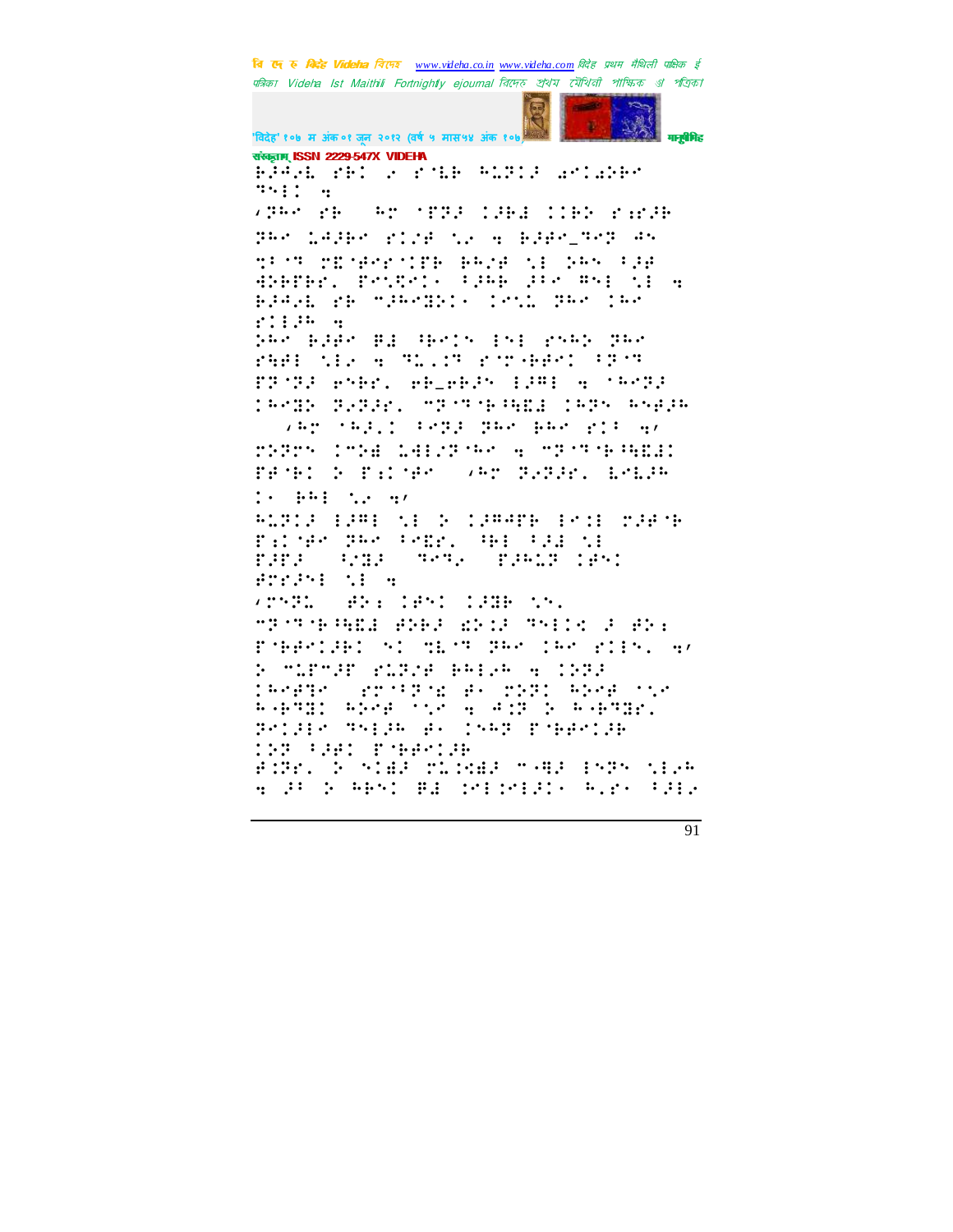बि एक रु क्विहे Videha विरफ्श www.videha.co.in www.videha.com बिरेह प्रथम मैथिली पाक्षिक ई पत्रिका Videha Ist Maithili Fortnightly e Magazine রিদেহ প্রথম মৌথিনী পাক্ষিক প্র''<mark>विदेह'</mark>

१०७ म अंक०१जून २०१२ (वर्ष ५ मास५४ अंक १०७) संस्कृतम् ISSN 2229-547X VIDEHA



rêdî des (Blus Australia) (Sadiqua BEE THREE PRESIDENT SEARCH MIRA BARAN YE AR ALIKE MYIK, YOU Y TIRES IS STORE TEND THAT  $\mathcal{L} = \frac{1}{2} \mathcal{L} = \frac{1}{2} \mathcal{L} \mathcal{L}^2$ make belonge regia bebr. regi (g. sseem 196 PLBB313 29311 ABASI NEAD FAR YNAD YNAID BRYTYD APROVE IN THE MIGHT BEACH SEIN ama, ek pors der jere siye k  $\begin{aligned} \nabla \cdot \mathbf{1} \cdot \mathbf{1} \cdot \mathbf{1} \cdot \mathbf{1} \cdot \mathbf{1} \cdot \mathbf{1} \cdot \mathbf{1} \cdot \mathbf{1} \cdot \mathbf{1} \cdot \mathbf{1} \cdot \mathbf{1} \cdot \mathbf{1} \cdot \mathbf{1} \cdot \mathbf{1} \cdot \mathbf{1} \cdot \mathbf{1} \cdot \mathbf{1} \cdot \mathbf{1} \cdot \mathbf{1} \cdot \mathbf{1} \cdot \mathbf{1} \cdot \mathbf{1} \cdot \mathbf{1} \cdot \mathbf{1} \cdot \mathbf{1} \cdot \mathbf{1} \cdot \$ Bree sreek min ekiel en spry erne Bright is while the treated to remove MERRI ISBNEDNEM FROGH NA 1978 <u> 200 909 2000 0000 100 100 200 200</u> #SiyA & BREM RMIJA (AMA MSB)2 ROBIN SEPATE MALICA PAELA (CEL) **VANDATY NIGHT SENT PRIDE SING AND A** the model in the fight of the state of the state  $\frac{1}{2}$  .  $\frac{1}{2}$   $\frac{1}{2}$  .  $\frac{1}{2}$  .  $\frac{1}{2}$  .  $\frac{1}{2}$  .  $\frac{1}{2}$  .  $\frac{1}{2}$  . rn212 min BRIGH & B2421 rBIN riB sseem 22225 e56 1212 5171 413. Printer a debro (PRIAR)  $\mathbf{u}$ abel ar 192. Aa rif widnelbry ar SIER PROPSERDS ARRAITSEN ISBOGIOBE **HIM : "WILL LAT WAY** razers deeler mennes rodpne (me ro EPRE A RUSI DRIEW RYSM SYRIE SEDE rders esk falle (1990-198-968 g She the Ship, at these in- $\cdots$ TRANS PARK MIRRI TREMNIME FRE INF

- $\dddot{\bullet}$
- 92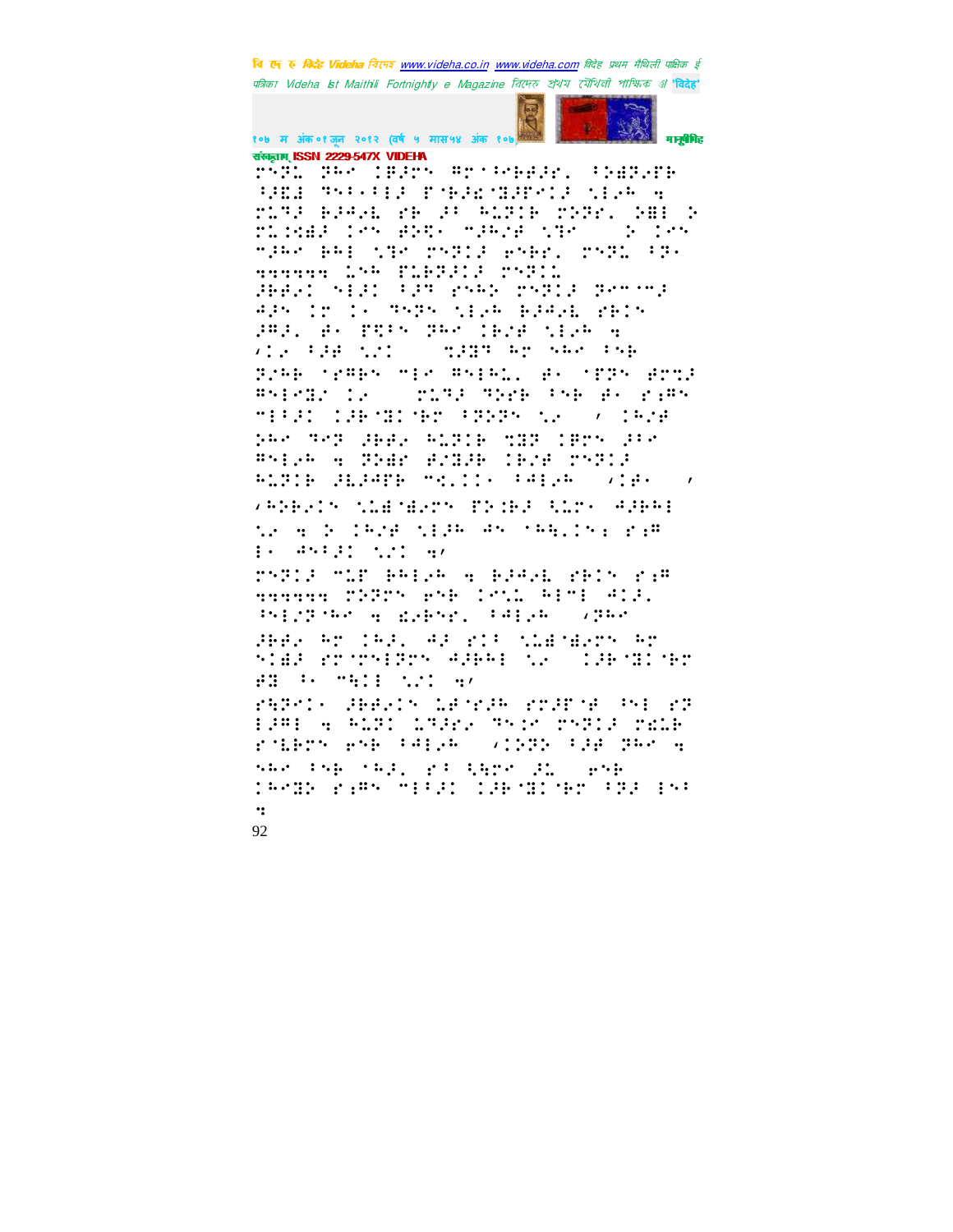**बि एक रु** *बिर्दह Videha विए***नर** www.videha.co.in www.videha.com विदेह प्रथम मैथिली पाक्षिक ई पत्रिका Videha Ist Maithili Fortnightly ejournal রিদেহ প্রথম মৌথিনী পাক্ষিক প্র পত্রিকা



संस्कृतम् ISSN 2229-547X VIDEHA Herry Walley Cam Rowe & Canad tinggan Artiga merupakan pada anggo g Book BRAN MR 2013 AND SANCTO the BRE STAR (BR) BRE ROBINS. Bening Stone PSB PSB PSB BK 188316 iss mas #sage 4 refigies, enfin ESHERRY CONFIDENTIAL AND EPROVE 2012 IPP - POPTS PROF Ennedida di Alberta della Grande rrundlik (riker, 1958 gibber 18 **STAR. DETECH PRESS AN SAL ST** BRAN SE STENE IMILIAN BROG Thing three Stephon

TITE BEACH TH AFTER TAT FAIRS A akes minnan på esolaks lese kals<sup>6</sup> a ryPlil ryPry lath and the vari

 $\ddots$  $\mathbb{R}^n \times \mathbb{R}^{n \times n} \times \mathbb{R}^n$ 

APAR PTI PAIN, NGCH 151 BAINER BI sti tisk a skes s kodob froms RITIS PORTE INTI TILE RAGE TR rd.A Police Brindshe fro BADA 4 FRIS APPEARANCERTRY COR 35127342 45 425\_4252. 1376 138278 4 2 18912 12 3892995 598 595 23 RUBIE MULIN PROJECTOR SAN A PNB ONR 1938 Blandenbergen 156 (1513-89 g THE PHILEPHALL PREPARTED AFRICATE  $\vdots$  :  $\cdot$ **CONTRACTOR SERVICE** PAR LAN PROF NEWS A NEWS PART. Ten melle Ageg squ'il lon PhylPhp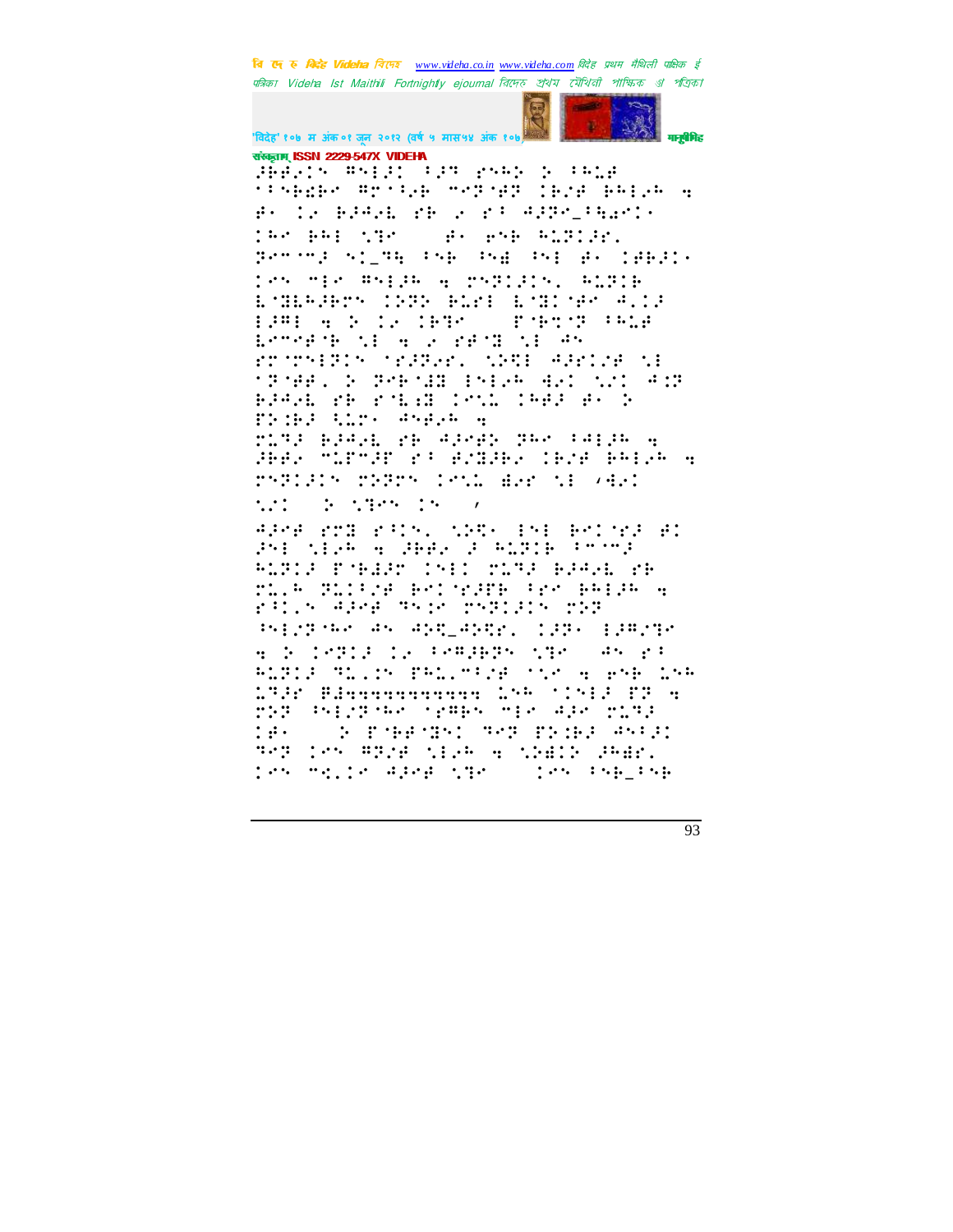बि एक रु क्रिके Videha विरफ्श www.videha.co.in www.videha.com बिरेह प्रथम मैथिली पाक्षिक ई पत्रिका Videha Ist Maithili Fortnightly e Magazine রিদেক প্রথম মৌথিনী পাক্ষিক প্র' 'विदेह'

> **Service**  $\mathbf{g}_i$ मानुबेगिह

१०७ म अंक०१जून २०१२ (वर्ष ५ मास५४ अंक १०७) संस्कृतम् ISSN 2229-547X VIDEHA añóil esde cirade eleja del esr  $\mathbb{R}^2$ FAT TET PROTECTION THE PONDET TE  $\dddot{\mathbf{z}}$ KIN 7 PH MIRM PROPERTY. tige more politic more a sign BJAVE YR JAZ (BR ALSIB 1JSP)APR AJS Bit Still Still **And Abord Miss Represent Bosc**. g agan ennel par aas pepan. . BJASE PR RSPND, FALSTING (ATSP the stat the finite three working se erit. E. B. A. B. A. S. S. A. **VARA CRESS NORTH ASSOCIATIONS AND A** PH FOR BRAIN SE SAM ALTIB TBMLAB  $\mathbf{r}^{n+1}$  ,  $\mathbf{r}^{n+1}$  ,  $\mathbf{r}^{n+1}$  ,  $\mathbf{r}^{n+1}$  ,  $\mathbf{r}^{n+1}$ **VINTE IN BIRD BRY BYD BY:** fings there are BJAR SB RRBYS, TYPICIY, JDB YFF Prim SPr (Prisk a and Prince) Primer PAIRN (MIRA) AM REPART PRESID PARA NG AT BURG ANGKALANG PIALENT participation of property with property rin BRAGE SEL TILE TERLIS TRIBE SE LE #51 & #2016 Minitied Siburners tures i population (des lign  $1.411...$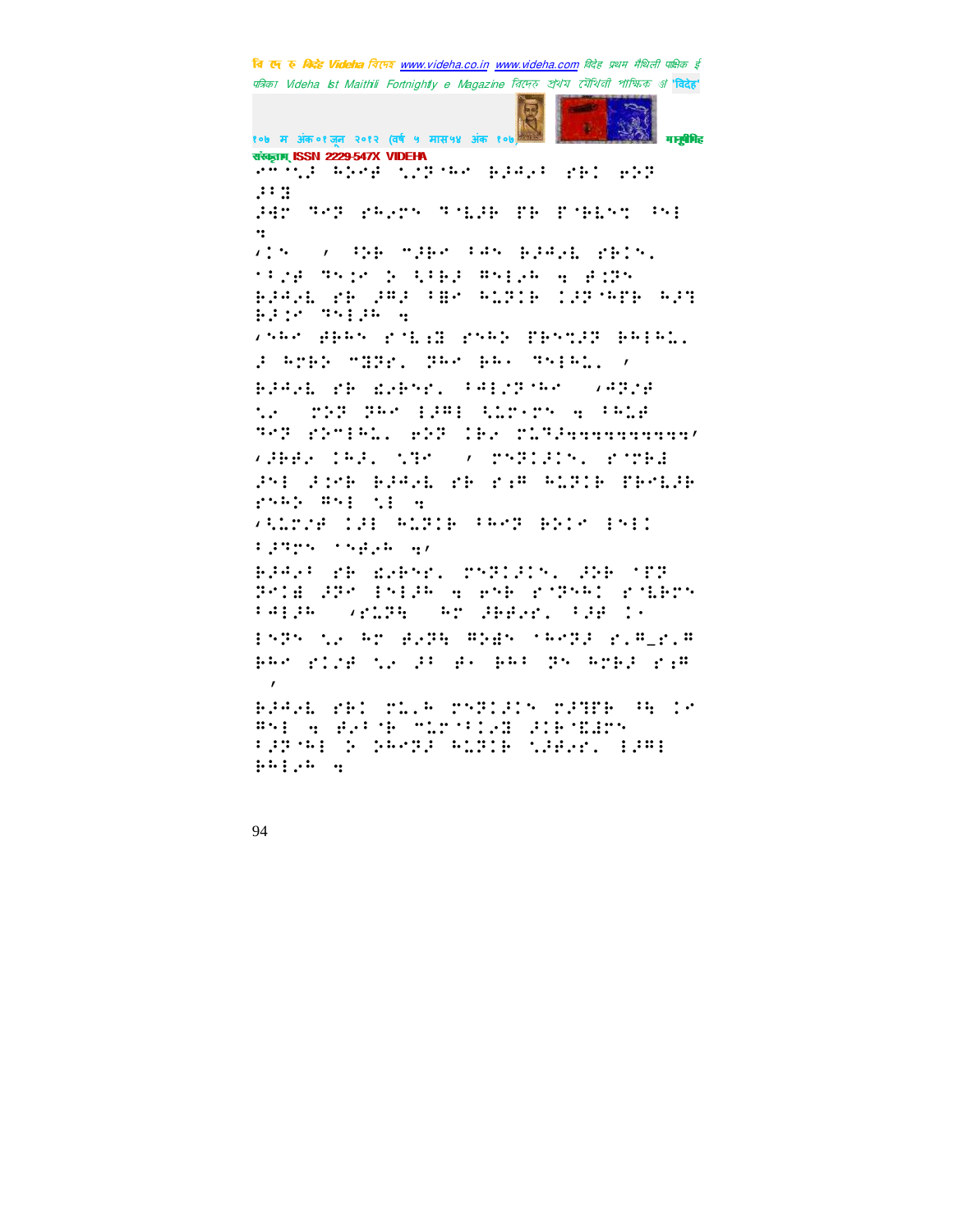वि एक रु मिनेह Videha विएक www.videha.co.in www.videha.com विदेह प्रथम मैथिली पाक्षिक ई पत्रिका Videha Ist Maithili Fortnightly ejournal রিদেহ প্রথম মৌথিনী পাক্ষিক প্র পত্রিকা



संस्कृतम् ISSN 2229-547X VIDEHA verd this minor they will fredery PROTECT ANTILOGAL PRINTED RPT WINDOWS THE BIN TEN BRACK PR thre molin 4 PLETA RYLAI (PAR CYPIAIN, IV)L.<br>CPOPAI CCE PYBE A IVY YPA PARE jes į spilter msije () jes par resets teles **Art Publication** 834. SST 3 ST **WEEKSTERS** HEATH THAT TO A TITL TETT PH Tend read matter as a correct racia and an outionar rations inder  $35.16 - 21.8 - 9$ **MESTABLES BARE PAR LALBE FRE** PARK 1983 & 1828 BREAK A 191 WHA THETHIS WHAT WAS TITLE WITH 156 APRIM (E A ASE D'El C) (C tinger namet waar het almot te GOD DA SAR AR AS SA and And only a Avend Pane BAD one  $\sqrt{2}$  ,  $\sqrt{2}$  ,  $\frac{1}{2}$  ,  $\frac{1}{2}$  ,  $\frac{1}{2}$  ,  $\frac{1}{2}$  ,  $\frac{1}{2}$  ,  $\frac{1}{2}$  ,  $\frac{1}{2}$  ,  $\frac{1}{2}$  ,  $\frac{1}{2}$  ,  $\frac{1}{2}$  ,  $\frac{1}{2}$  ,  $\frac{1}{2}$ **VINK / N MAMANESH & PRESED PROBE** PRO BRIE BY D'OINTE DE LY DEC PROPOSE AND SIGNARY DOCKOR **MINIST PASS BREACH** From Market Market Stock LAARBEN (SPARK) MEART LORROB ti risk regre ek saleber skappe SMERN SECRIPHY A MODERN CROL RED FOR 1935 Front PowerPoint Research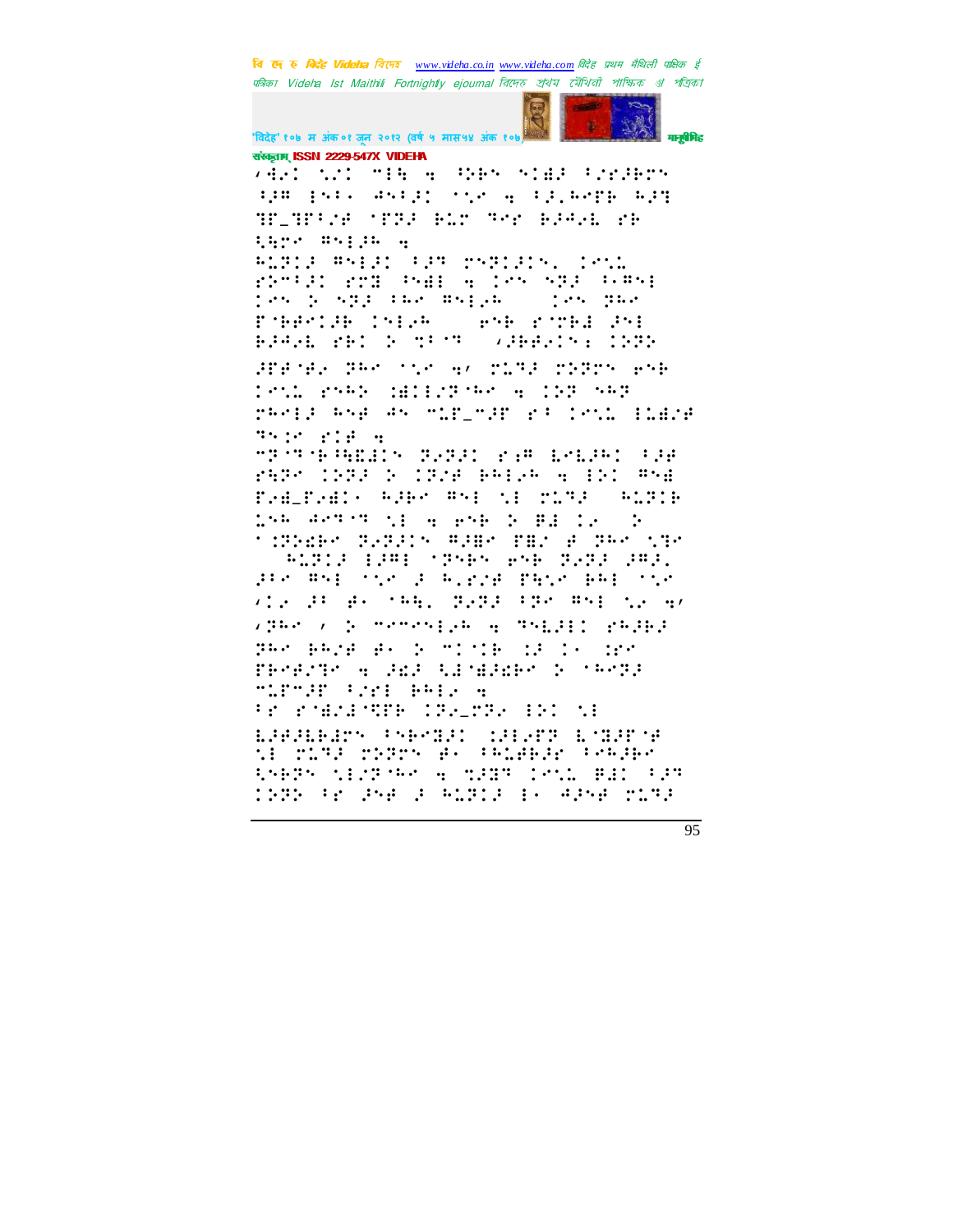चि एक रु मिन्हे Videha विएक www.videha.co.in www.videha.com विदेह प्रथम मैथिली पाक्षिक ई पत्रिका Videha Ist Maithili Fortnightly e Magazine রিদেহ প্রথম মৌথিরী পাক্ষিক রা'**বিदेह'** 



संस्कृतम् ISSN 2229-547X VIDEHA :  $\ddot{F}$   $\ddot{F}$   $\ddot{F}$   $\ddot{F}$   $\ddot{F}$   $\ddot{F}$   $\ddot{F}$   $\ddot{F}$   $\ddot{F}$   $\ddot{F}$   $\ddot{F}$   $\ddot{F}$   $\ddot{F}$   $\ddot{F}$   $\ddot{F}$   $\ddot{F}$   $\ddot{F}$   $\ddot{F}$   $\ddot{F}$   $\ddot{F}$   $\ddot{F}$   $\ddot{F}$   $\ddot{F}$   $\ddot{F}$  ⣞⢼!5C⢼!⣁⣅⣞⣞⢴!⢼!⢹⢵"⢷!C⢹5⢴!⣒!! C"!⢼5!⣒!C"!⢳⢷⢽!⢳⣅⢽⢷!⣎⣝⢼⢽! ⢾⢵⣋5!⢳⣅⢽⢷!`⢼5!⣝⢽⢾⢷⣇⢾!⢵⢳!⢹"! CHE S SHE SHE S SHEET SAN THIS  $\overline{5}$  . FM: M: A MINE ADAM APMIR 1982  $\mathcal{L}$  /  $\mathcal{L}$  /  $\mathcal{L}$  /  $\mathcal{L}$  /  $\mathcal{L}$  /  $\mathcal{L}$  /  $\mathcal{L}$  /  $\mathcal{L}$  /  $\mathcal{L}$  /  $\mathcal{L}$  /  $\mathcal{L}$  /  $\mathcal{L}$  /  $\mathcal{L}$  /  $\mathcal{L}$  /  $\mathcal{L}$  /  $\mathcal{L}$  /  $\mathcal{L}$  /  $\mathcal{L}$  /  $\mathcal{L}$  /  $\mathcal{L}$  /  $\$ ⢶⢷!⣁⢵⣋!5⢴⢳!⣒!⢳⣅⢽⢷!⢼G⣈!⢽⢵⢷⢼! 5⢼⢻5!⣁5-!⢺⢷⢼!⢽⣝⢾G!⣚⢵⢷!⢳⢼⢾! 25.00 35.00 35.00 35.00 35.00

4!⢷`⢽⢼2⢷!2⢽!⣐⢾⣇⣝! hhbkfoesbAwjefib⣒dpn!2⢷!2⣚⢼⣅⣒! !⢷⢼⢺⢹⣇!⣜⣋5!!  $LPT$  :  $T$  $+$ ⢻⢾⢼⣐⣉"G!⢼⢻⣓.!

⢻⢼!`⣊C⣞⣝⢼⣒!"5!⢾⢴⢽C⣞⣝⢼G!  $'$ COUNCIL TO SAINT AND THE COUNTY OF THE COUNTY OF THE COUNTY OF THE COUNTY OF THE COUNTY OF THE COUNTY OF THE COUNTY OF THE COUNTY OF THE COUNTY OF THE COUNTY OF THE COUNTY OF THE COUNTY OF THE COUNTY OF THE COUNTY OF TH When we inite the street we're not ⢾G!⢳G⣒!C⣛⢹!C⢼⢳54!⢾G!⢳G⣒!⢴!⢷C4-! ⢻⢼!⢾G!⢳⢽!⢷⣓5!⣁4⣒!

96 2⢴2⢷!⢻⢼⣁!⢾⢷!⢺⣝!⣎⣝⢼.2⣅⢾⢼G!2D⣛⢼! ⢷⢳5!⣁4⣒!⢴!⢻22!⢾!⢹⢽!⣞⢵5C4⣝⢼G!  $14127$   $15427$   $154137$   $154137$  $\{ \gamma^{\mu} \}$  is a consequently defined as  $\{ \gamma^{\mu} \}$ ⢽⣒!⣈⢾⢴.⢻⢷⢳"⢾⢴!⢼!C⢴`.C⢴`! "⢷⢼⣎.C⢼⢳!⢼C!⢺⢼!⣁4⣒!⢶⢷!2⢼⣇⢽. ⢾⢳⢼⢷!"⣐⢻⢳!⣔⢻⣛⢼.5⣛⢼!⢾G!"⢸!⢹⢽! ⢳⢵⢾!⢷⢳4!⣁4⣒!.⢹⢵"⢷⢼!⣞⢼G⢻!2⣛!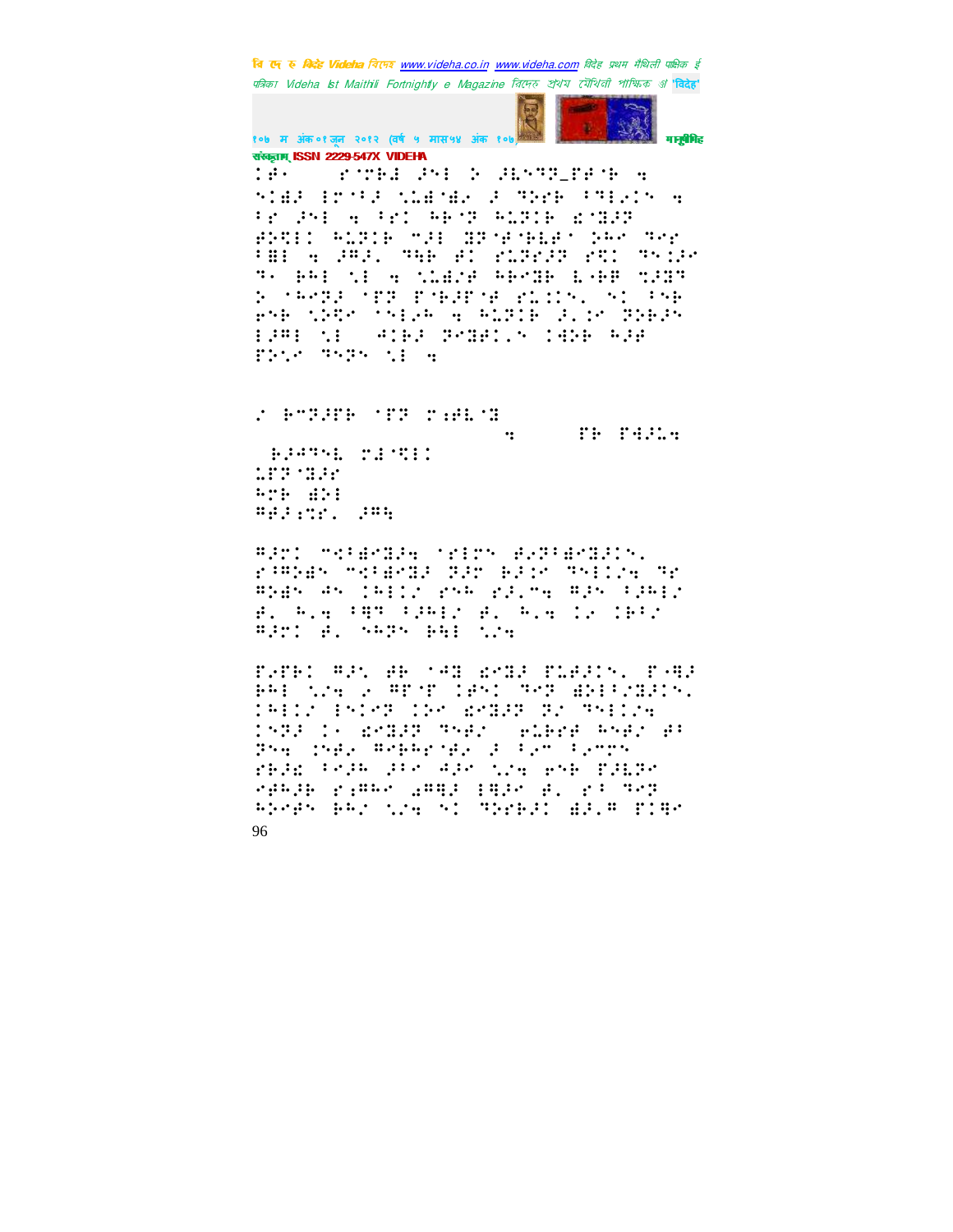चि एक रु *विदेह Videha चिए*न्छ <u>www.videha.co.in www.videha.com</u> विदेह प्रथम मैथिली पाक्षिक ई पत्रिका Videha Ist Maithili Fortnightly ejournal রিদেহ প্রথম মৌথিনী পাক্ষিক গ্র পত্রিক।



संस्कृतम् ISSN 2229-547X VIDEHA l: Artic Alama Minti (Aart Aai  $F$ 4 "AN SI GE OF SIDE AND A SIDE AND A SIDE AND A SIDE AND A SIDE AND A SIDE AND A SIDE AND A SIDE AND A SIDE AND A SIDE AND A SIDE AND A SIDE AND A SIDE AND A SIDE AND A SIDE AND A SIDE AND A SIDE AND A SIDE AND A SIDE A ⢹⢾⣒!⢹⣅⢷⢻⢽⣎!⢽5⢾4⣒!⢹⢵"⢷⢼G! CODE RESERVED TO CAPTAIN ⢳⢽!⣞⢵52⢷!⢺⣝!⣎⣝⢼.2⣅⢾⢼G!2D⣛C⢼! ⢵⣉⣉!l!⢷⢳5!⣁4⣒! 5⢵!⢹⣅⢼⢷2⢷!⢻2!⣅⣛!⢷⢳5!⣁4⣒! WHIPS THE STRIP OF STRIP OF  $\overline{5}$   $\overline{5}$   $\overline{5}$   $\overline{5}$   $\overline{5}$   $\overline{5}$   $\overline{5}$   $\overline{5}$   $\overline{5}$   $\overline{5}$   $\overline{5}$   $\overline{5}$   $\overline{5}$   $\overline{5}$   $\overline{5}$   $\overline{5}$   $\overline{5}$   $\overline{5}$   $\overline{5}$   $\overline{5}$   $\overline{5}$   $\overline{5}$   $\overline{5}$   $\overline{5}$   $\overline{5$  $^{\prime}$  (PP) 4593 (FB clable Thrb) and  $^{\prime}$ 2⣅⢾⢼G!⢽⢼!⢽!C⢽⢼!⢹5!⢾G!⢶⢷! ⣙⢴5⣒" W:C@S@ (F #spray Rr Relis (SAPA RS ⣃⢼⣞G⣒!⢳4!⣁54!⢺!"⢸⢻⢵⣞!24⣈⢼⢽⢼! ⢵⣚5⢴!C⢽⢼⣅⣒!⢷⣓24⣝⢼!⢾"G!5C⢾4!  $\vdots$  : : : : "C⢷⢴.⢻⢼!`⢷⢾4!⢾G!⢹⣓!2⢼!⣅⢽⢽⢾! ⢷⢾4-!⣎⣝⢼.2⣅⢾⢼⣒!⢺G!⢺4⣝⢼!"⢸⣞⢼! ⢻⣅⣜!"⣈⢾4!⢾G!"⢼⢺!"⢸"G!5⣛4⢾!  $\ddot{a}$ .  $\ddot{a}$ 105‰ !P^1 {FOI}} 100 {FOI}} 100 {FOI}} 100 {FOI}} 100 {FOI}} 100 {FOI}} 100 {FOI}} 100 {FOI}} 100 {FOI}} 100 {FOI}} 100 {FOI}} 100 {FOI}} 100 {FOI}} 100 {FOI}} 100 {FOI}} 100 {FOI}} 100 {FOI}} 100 {FOI}} 100 {FOI}} 100 {F  $\overline{H}$  :  $\overline{H}$   $\overline{H}$  :  $\overline{H}$  :  $\overline{H}$  :  $\overline{H}$  :  $\overline{H}$  :  $\overline{H}$  :  $\overline{H}$  :  $\overline{H}$  :  $\overline{H}$  :  $\overline{H}$  :  $\overline{H}$  :  $\overline{H}$  :  $\overline{H}$  :  $\overline{H}$  :  $\overline{H}$  :  $\overline{H}$  :  $\overline{H}$  :  $\overline{H}$  :  $\overline$ WERE THE STRIP OF STRIP

⣈5⢼⢾!⢷⢳4!⣁4⣒!4⣚⢼!2D⣛5⢼"G! ⢶⢷⢴!⢹⣓!⣁⢷!C⢵⣎!⢸l!⢺⢾4⣒!⢺4⣝⢼! ⢳⢽⢵!⣁4!⢾"G!⢴⣒!⢼⢺!⢾G!⢽⢴!l! **EDE** 1.197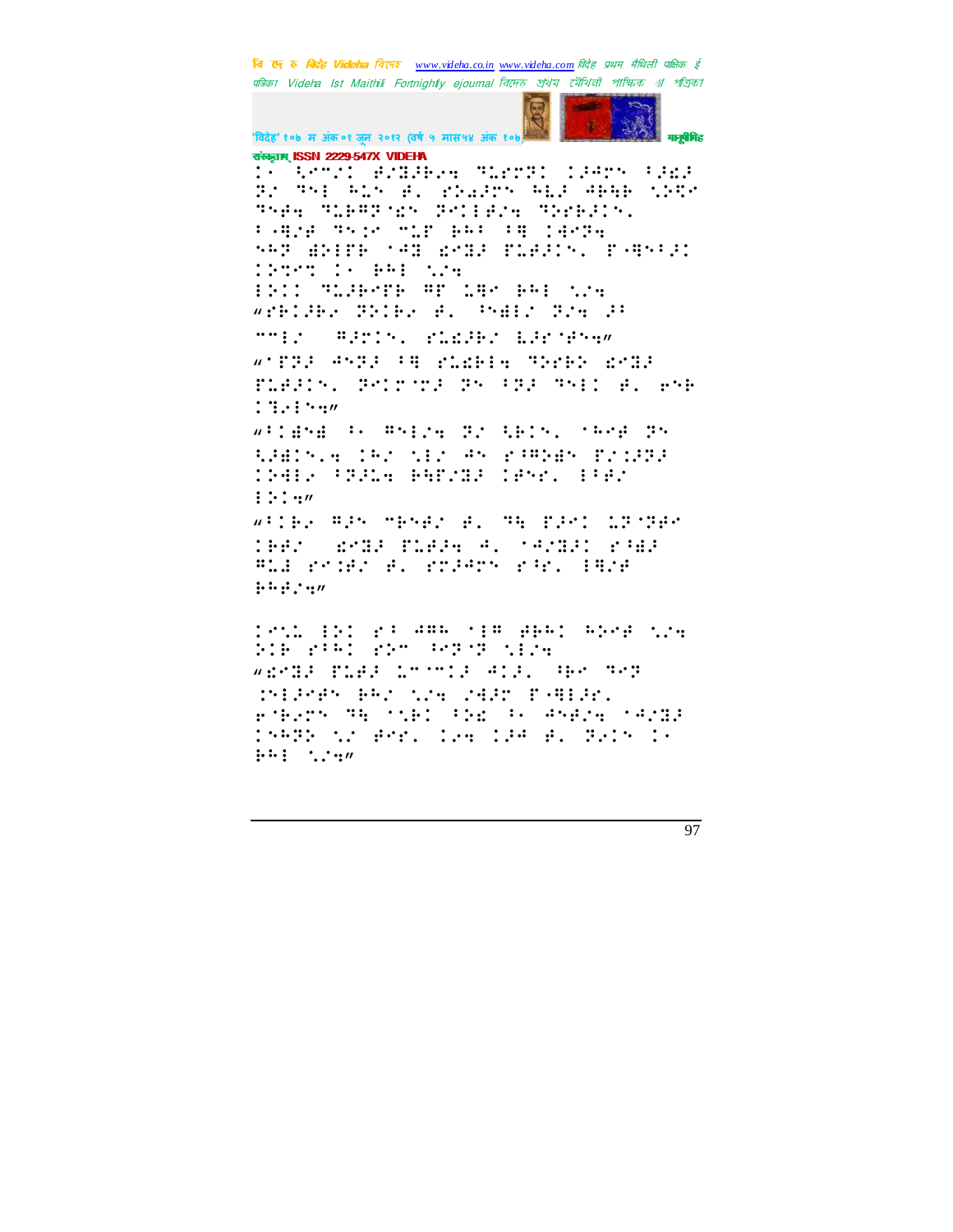चि एक रु मिन्हे Videha विएक www.videha.co.in www.videha.com विदेह प्रथम मैथिली पाक्षिक ई पत्रिका Videha Ist Maithili Fortnightly e Magazine রিদেহ প্রথম মৌথিরী পাক্ষিক রা'**বিदेह'** 



संस्कृतम् ISSN 2229-547X VIDEHA "5⢵!"⢸!⣁⢵!⢳⣊!⢳⢷⢼!"C⢳!⣎⣝⢼.

2⣅⢾⢼!2D⣛⢾4⣒"

Ern Er Aun Ab en rie mer la . Bd#r Halle Bookster Bander ⢸⢷⣒!⢹⣝⢼⢹!"⣐⢻!5⣓!⣛⢷!25⣇⢼⢷! BP4! tra 4940 PR0 PPP (PP ). THEN AND PIER ARE PROVINCING ⢳⢼⢷⢼!2D⣛!⢷⢳5!⣁4⣒!⢺⣝!⢽⢴⢼5! 55!⢵⢽⢵!`5!⢻5!⣁54⣒!⢾⢼C!⣁⣊⣛⢼!"⢸! ⢳⣛.⢳⣛!⣈⣞.⣈⣞!⣉⣅⢷⣓!l!⢹54⣒!  $\sqrt{+}$  +  $\sqrt{+}$  $`$ W. CHIER TEAPY TRAPS WAR WARD IS NO  $\mathbb{R}^n$   $\mathbb{R}^n$   $\mathbb{R}^n$   $\mathbb{R}^n$  $\sqrt{2}$ . EAS TSIE JEP 1919 III 43 TP 1 COUNTY CONTROL COMPANY w:2010 The South Company which shipped wich der Trip Mill's Mid : PHIN THE PHA PER PHIN THE. ⣈⣓⢽!⣁⣛.⣁⣛!C⢳!5⢻54⣒!⣁⣊⣛⢼!⢽4⢾! ⣐⢻⢽⢼!⢹"!⢸⢻54⣒" ⢺⣝!⢾⢺⢴"G!2⢳⣅G`5⣒!"⢸G!⢶⣞⢼⢷4⢾! 2⢼G⢾!C4"⣊5⣒!⢵⢷⢼!"C⢳!⢹"!  $f: T: T$ "⢸⣞⢼!C⢽4⣝⢼!⣎⣝⢼.2⣅⢾⢼!"⢽!5⢻4⢾!⣁⣒! ⢳⢺⢼⢷⢵!⢸⣇⣏⣝!⢽⢳⢼⢷!⢹"!⢺⢼!⢷⢳5!  $^{\prime}$  . Constant Constant Constant Constant Constant Constant Constant Constant Constant Constant Constant Co ⢽⢳⢼⢷!`5!⢺⢾4!C5⢹⢼⢽!⢾G!⢷!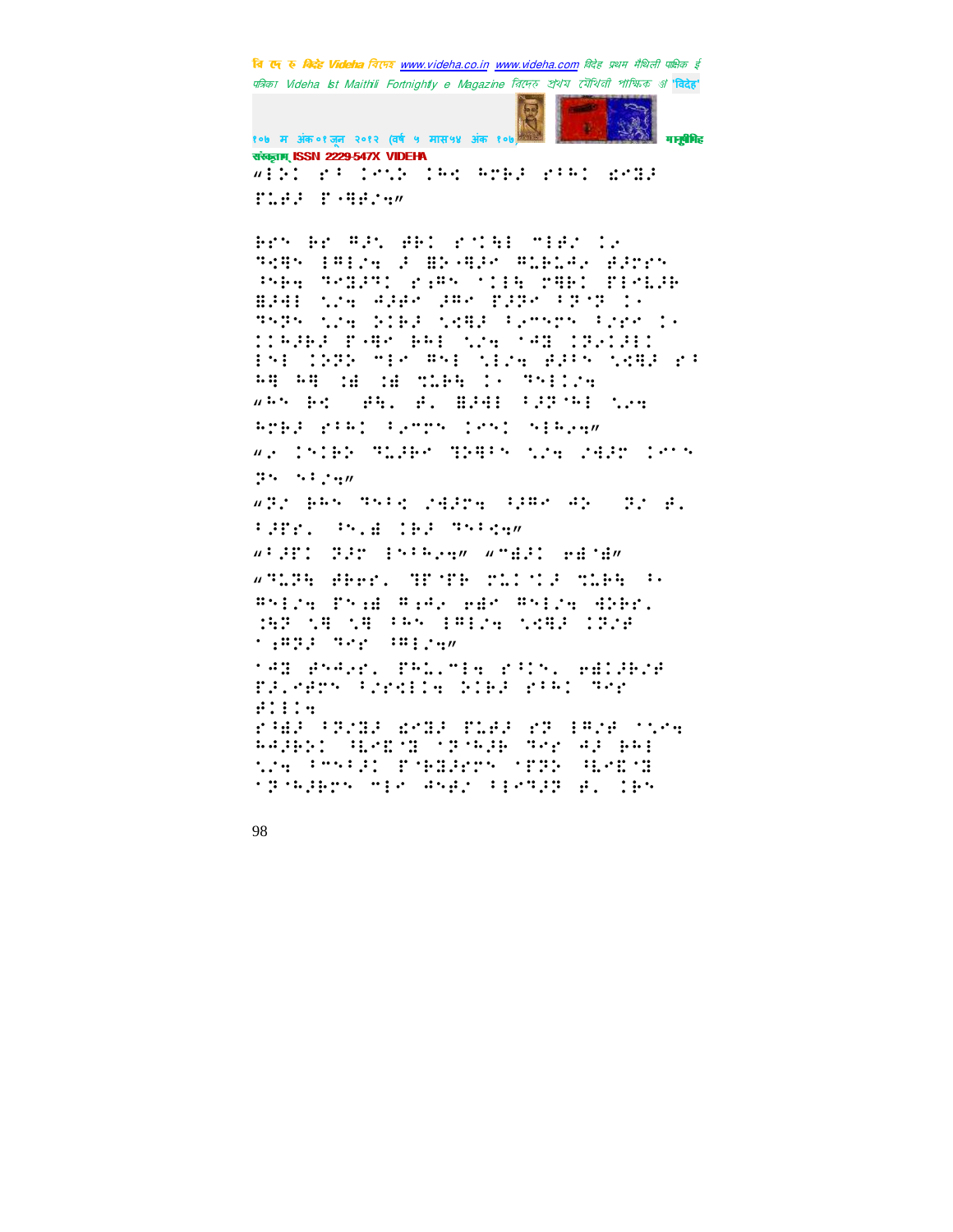चि एक रु *विदेह Videha चिए*न्छ <u>www.videha.co.in www.videha.com</u> विदेह प्रथम मैथिली पाक्षिक ई पत्रिका Videha Ist Maithili Fortnightly ejournal রিদেহ প্রথম মৌথিনী পাক্ষিক গ্র পত্রিক।

'विदेह' १०७ म अंक ०१ जून २०१२ (वर्ष ५ मास५४ अंक १०७) मानुसार के सामग्री मानुसीमेह

संस्कृतम् ISSN 2229-547X VIDEHA 2⣛⢾4⣒!2⢷⢼2⢾!⢷C⢼!55!⣁⣅!⢳⢷⢼! ⢺⢼C!"⣇⢸⢼⣇!⣁4⣒! 5⣓!2⢾⣝⣊⢾⢼!⢸⢼⣝!⢷⢼⢷⢾⢴!⣛⢷! ⢻⢷⢺4⢾!⢼C!⢷⢳5!⣁4⣒! W. WEIN THE THE STANDARD ⣈⣓⢽⣝⢼G!⢼⢳⣞⢷⣒!⣚⢴!⢳4!⣁54-!⣟⢵⣟⢼! ⢻⣅⢷⣅⢺⢴.!⢳!⢾G!⣎⢼⢽.`⢼⣅⢷!5l!l! 2D⣛C4!⣁5⣊⣐⣒!5⢽!⢺4⣝⢼!⣈⣓⢽!5⢾⣒" w: . : : : : : : : //

W. SHE THE SHE THIS WAS INTO "⢳⢼C!"⣔4!⣁4⣒!2⢽⢼!⣎⣝⢼.2⣅⢾⢼G! "⢽⢼!⢹54⣒!⣎⢷⢳⢼!⣅⢾⢾⢼!⢺⢼G! 5⢵G!⢼⣞⢽⢵!⢶⣛4!⣁4⣒!⢳⢷⢼!⣁⣊⣛⢼G! ⣐⢻⢼!⢶⢼⣛!⢹5⣒!⢼⢷4⢾.⢼⢷4⢾!⣈⣓⢽! C⢵⢷⢼!⢹54⣒!⢴!C⢳⢴⣐`⢵!4⢽⢺⢽!⣁⢴!⢼! ⢼5⣒!⢵⢷!⣎⣝⢼.2⣅⢾⢼G!⢼!⢳!⣙⣅`!  $T: \mathcal{L}_1 \rightarrow \mathcal{L}_2$ 

1994 CHE 250HE. 'F20 SI24 P90' "⣅⢽⢾!⢻⢷⢺4⢾!⢳54.!"4!⢷⢼⢷⢾⢴-! ⣅G⢳!⣈⢼5⢴!⢽4!⢷⣒!⢷⢹!C⣞⢼!⣁G!⢾G! **ATE ISTE PARAIO APP 183 1-**⢹⣈⢳⢴⣒!⢵⢳⢴⣚⢼!⢳⢼⣙!⢼⣞!⢹C⣊⣒" ⣅⢾⢾⢼!⣔⣅⣐⣋!!⢹⢵"⢷2⢷!⢸⣓!5⢻54⣒! ⣎⣝⢼.2⣅⢾⢼!"⢸!⢾⢼C!5l!l!2⣛⢼5⣒!! "⢸⢼⢻!⢷⣊!⣈⣓⢽!⣈⢾⢷⢼!⢳⢾⣊⣒!⢹⣓⢽⣓! ⢹⣝⢼⢹⣇⢼⢹!5⢼⣚⢴.⢸⢼5⢼!5l!l!⢽5!⢻5! **WEB 2010 12:54 SERVICE SERVICE**  $T$ G, APLEL : FP ( )  $T$  ( )  $T$  ( )  $T$  ( )  $T$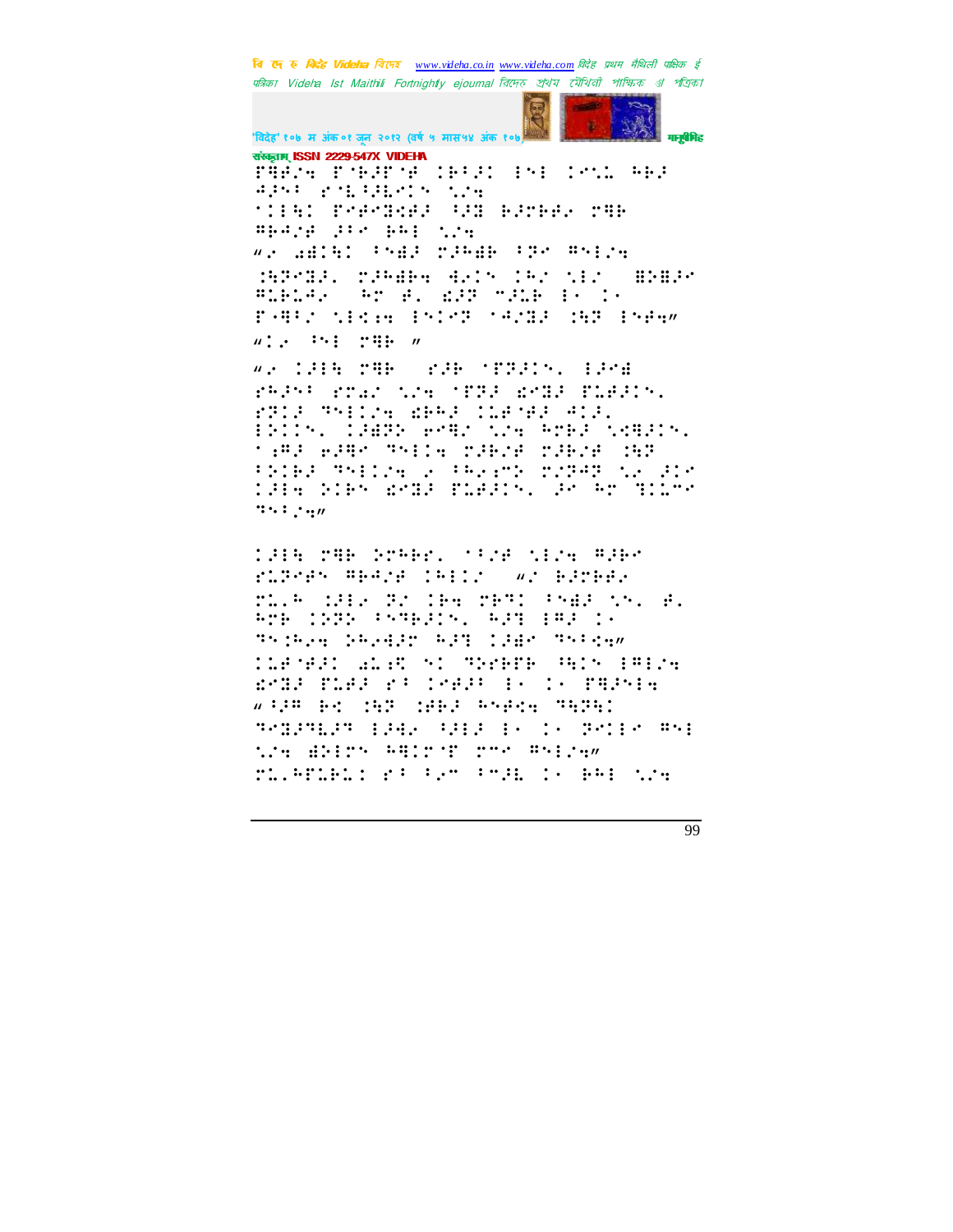चि एक रु मिन्हे Videha विएक www.videha.co.in www.videha.com विदेह प्रथम मैथिली पाक्षिक ई पत्रिका Videha Ist Maithili Fortnightly e Magazine রিদেহ প্রথম মৌথিরী পাক্ষিক রা'**বিदेह'** 



संस्कृतम् ISSN 2229-547X VIDEHA WHIST CONTROL SECTIONS  $^{\prime}$  . The state of the state of the state of the state of the state of the state of the state of the state o ⣟⢵⣟⢼!⢻⣅⢷⣅⢺⢴G!⢹⢼⣅!"⣅⢾⢷!⢻54⣒! ⢶⢷!-!⣈-!2D⣛C4!C⢹5⢼!!C⢵⣛⢼!⣎⢼⢽! 5⢾4⣒!⣅⢹!l!⢼⢻⢼G!C4⢾!C⢺5.! " "We GAR THAT THREE IN THE SIGN AREA  $\ldots,$ 

BLPB PRIN, 101 pf dnf ddfe 1, Adfo SWED AND THE STATE OF A STATE OF A STATE OF A STATE OF A STATE OF A STATE OF A STATE OF A STATE OF A STATE OF A ⢻⢼⣁"G!"⣇⢷!⢽5!⢷⢳5!⣁4.!⣞⢼! CANO GE SALL GE SALL GE SALL GE SALL GE SALL GE SALL GE SALL GE SALL GE SALL GE SALL GE SALL GE SALL GE SALL G SUNS TO STREET THE STREET IS THE STREET IS AN INC BTERN TRIE FEE SOME SIN, STRIE ⢳⢷⢼!⣁⢼G⢳!⢾!⢺⢴⣇.⢺⢽⢾⣅!"⣅⣈! ⢽"⢼G"!5l!⢷⢳5!⣁⣒!⢾4⣝⢵!⢳⢷2⢷! ⣔⣞⢳⢼⣒⣒⣒⣒⣒⣒⣒!!!

 $4$  : F-2010 (12 - 2010 ) h and 2 in 1992. ⣇⢳⢽!⣙⢼!१⣒!⢺⣇⢼⢳⢷5⢼5!⣉⣝2!२⣒!⢷⣇! ⢸⣓⣏⣜!2⢼⣚!३⣒!⢺⢻⢹⢼⢽⢽⢹!⣔⢼!(⢽⣅(४⣒! `⣐⢹⢽!⣅⢼⢷!⣔⢼!

#### १

100 !⢺⣇⢼⢳⢷!5⢼5!⣉⣝2! L-939 113 ⣋⣝⣅⣞⢴! ⢷"⢷⢼!⢳⢼⣙!!⢹⣇⢼⢴!!2⢼⢷"5!5⢽! ⣃⣅!⢷⢳5!⣁5!0!C⢼⢷.!C⢼⢷!2⢾⢼!C5⢼!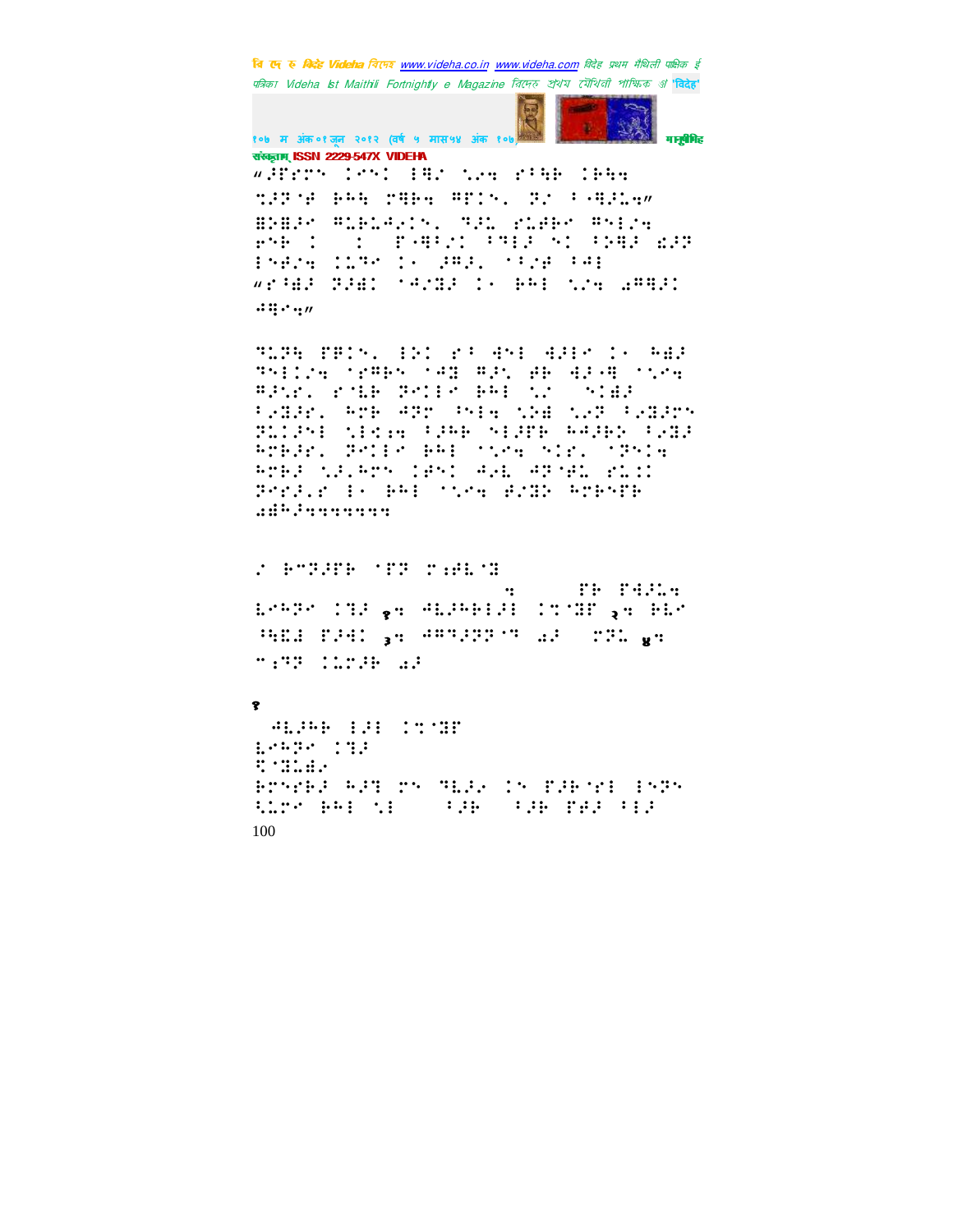बि एक रु *बिरोह Videha चिए*क www.videha.co.in www.videha.com विदेह प्रथम मैथिली पाक्षिक ई पत्रिका Videha Ist Maithili Fortnightly ejournal রিদেহ প্রথম মৌথিনী পাক্ষিক প্র পত্রিকা

'विदेह' १०७ म अंक ०१ जून २०१२ (वर्ष ५ मास५४ अंक १०७



संस्कृतम् ISSN 2229-547X VIDEHA FROM IN BYZE NEWS<br>FRAMELY MILE NEWS test anne rob Teme Page Lange par dypy (E) ( Ayd) Abra ry Adr ( PHORAGE CRPP From Fifty RP MAR **TV PRAMIE : #41 SHOW PORTS** FLBJ MLB 131 PM FMJE K 5241 KB2B *Farmer General Constitution of the Book* BBC AT WEST TREE WEST TO RITE First the as we play  $1441 - 11$ **MITHERS TY SEC PRESS**  $1.41 \div 1.1$ 432 room in the Back lol PAP (143 rs de Polole (Pael di Sco Burs ) SIER FLEMEN IN THILL DIER ART TH ali dil Astron (2 ASTRA) ed FIRE TOP OF PERSON PROMISSION PERSE PRINSIPLATING PASS SECTIONS FRIDA BELGEDE CONSTRUCTOR COMPONENT BRAN INIB PRIR NOBIB MUSBR INFONT PARA LAGE AND CONTRACTING CH PARKS THIR MIR WILL FORM WH tral de campa lo admos tip teimeam rs & Wire #s: | #si :B iProff (#6 PRO DO 1996 RIPO RNEO O 2003NO2 ATER PRESS TO REPRODUCE ARE **SEPARATE PER STATE PROPER**  $\mathbf{a} \cdot \mathbf{b}$ n (1972) Playen a PR<br>Shipara (1986) Play 19dB 4222 A21 1225 2 AB2 BREAKER TY LETTER BER WYE a ang pagkatan ng panganan Anig I Bindge Alm 198 (gib BAA) Ay Time (Divis The Weigher<br>World A. Stall Staal (Argent)<br>Argenteel It Saes (Age 2019) **COMMA IN POPULH (IH 1PH**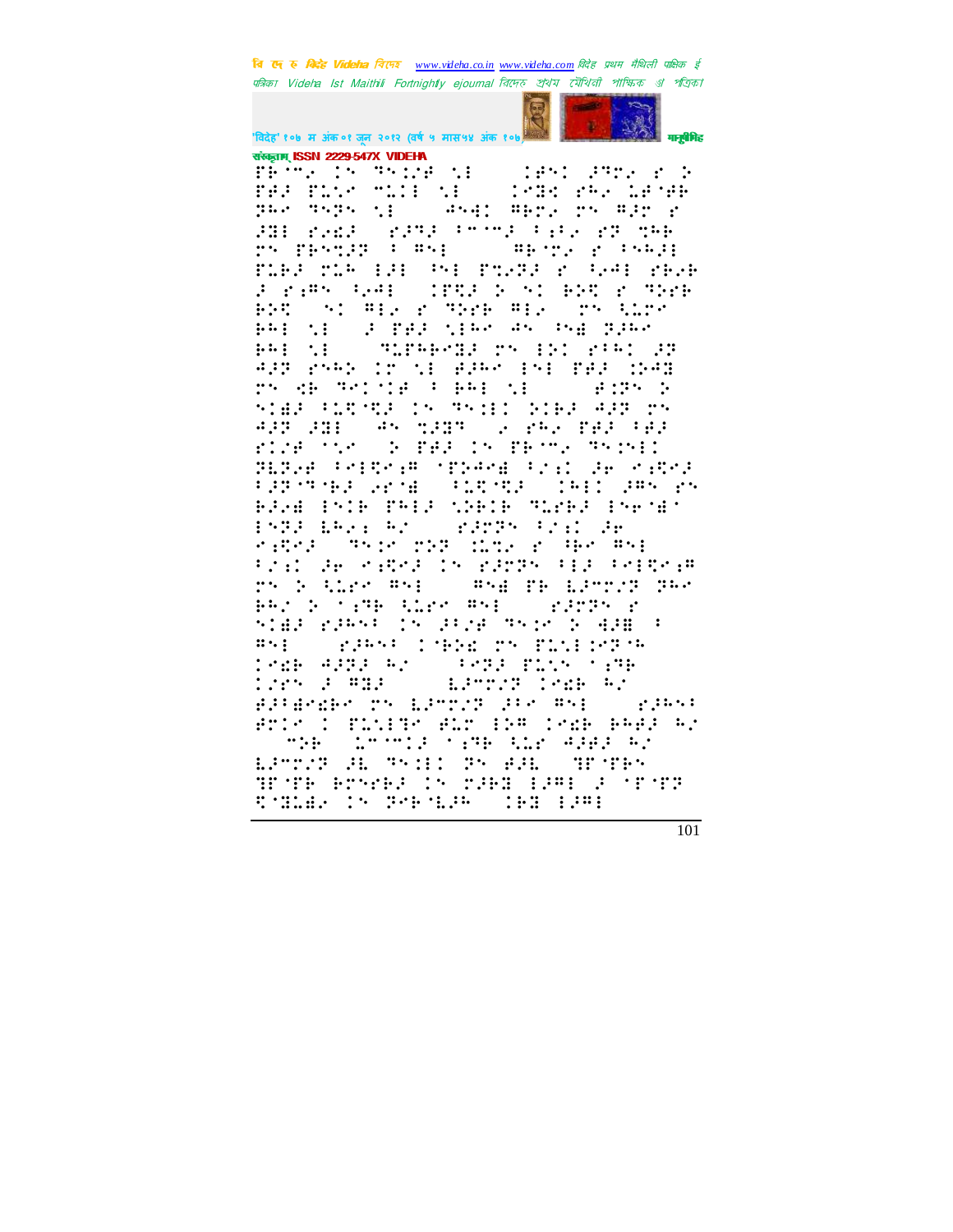बि एक रु क्विहे Videha विरफ्श www.videha.co.in www.videha.com बिरेह प्रथम मैथिली पाक्षिक ई पत्रिका Videha Ist Maithili Fortnightly e Magazine রিদেহ প্রথম মৌথিরী পাক্ষিক প্র' '<mark>विदेह'</mark>



१०७ में अंक०१जून २०१२ (वर्ष ५ मास५४ अंके १०। संस्कृतम् ISSN 2229-547X VIDEHA

 $\mathbf{z}$ **BL: BRITISH BATHER LANTA (20)** 

#### $\mathbf{S}$

BAR MIRK RIED NAMA MITE METROPS MBB ALBAN ALIN MIN BYBI MARI through Indeb (Rar Brugg An S senes wa wi albas isllaam rendrathe man, par anne che ena: RES TELEPO LEGO LANGUARES CONDA (Alde Syds d'Ad. Ades et BRB BR tion and their product due one and the FRIE PAR TOINFORMANCIEF NO BAC BED PRAED (PAB) AF SIMPER IN DIR IRED IRS anno BRO By Then MITE SHEEP IN BARYE SEA HAINE FOR SAME  $1, 0, 0, 1, 0, 0,$ 

 $3.432$ **TORE END: FOR THE ME THANK AT** HPSP9 RATH APPARTMENT **TIME A MEAN AVIOUR A MEAN ANNALLE A BOOK** TANK  $\mathbb{R}^2$  :  $\mathbb{R}^2$  :  $\mathbb{R}^2$  :  $\mathbb{R}^2$ Whene, the cell a wife problem in PRESS INTO HEATER TRINING BIT IRENT AN NIED METARD MN WEDER PDP Product Shipper alogical club Shipper TRA SAEINS (AN NIER B) FRIE FILE tic risk (Alvo School And Article) Pobel 200 20 1160 1000 2110 00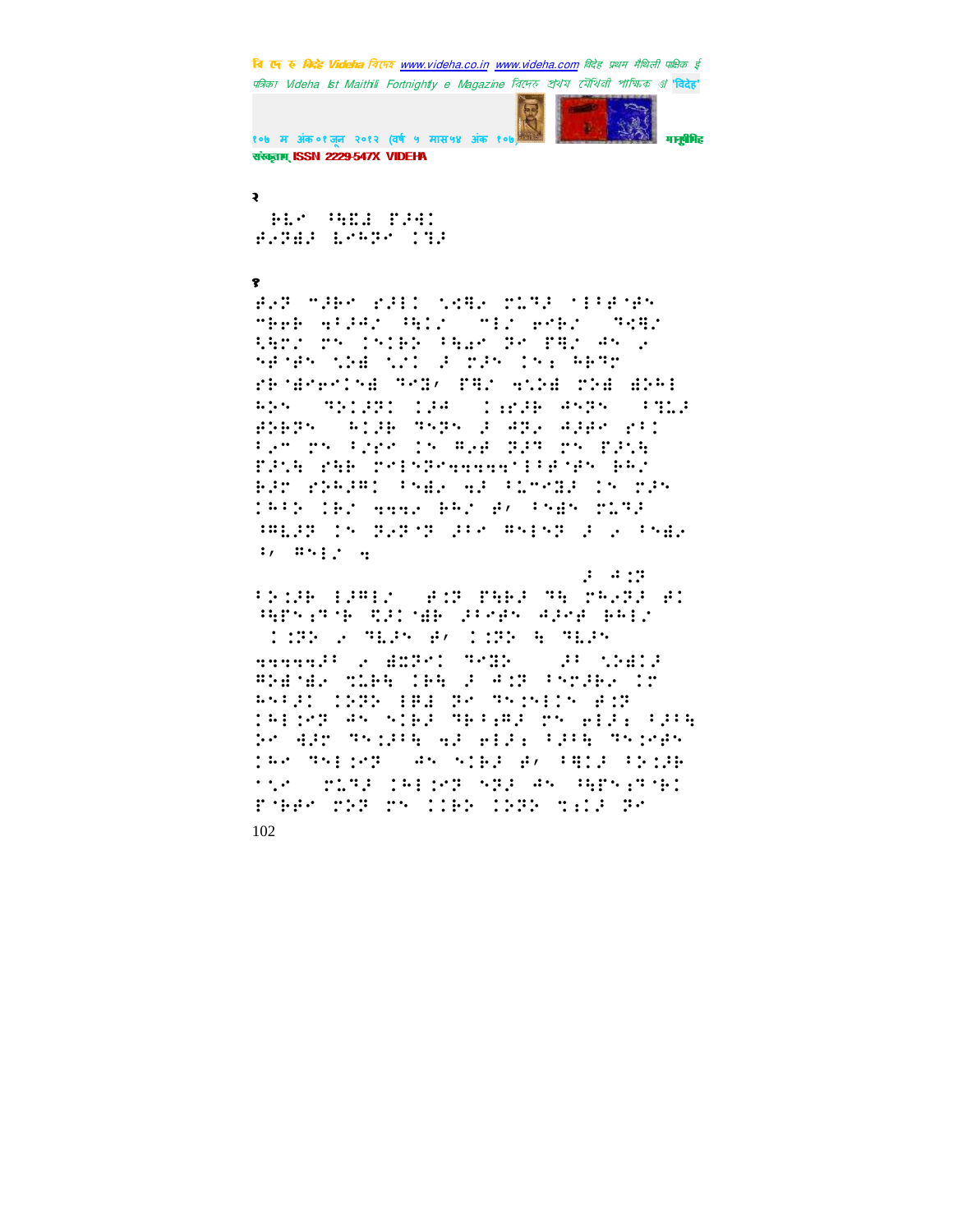वि एक रु मिनेह Videha विएक www.videha.co.in www.videha.com विदेह प्रथम मैथिली पाक्षिक ई पत्रिका Videha Ist Maithili Fortnightly ejournal রিদেহ প্রথম মৌথিনী পাক্ষিক প্র পত্রিকা



संस्कृतम् ISSN 2229-547X VIDEHA APPS AAAAAAFISE MSEE B, ALPIS BASP  $\ddot{\cdot}$ 

31 138 533 eric An Aut Andr By 185 ANAZ 2 TIRA 128AI AV 187AN 128AI HANNAHER PRAZHI SIJMA IZ PARJ MIRTON ROLL AND MIRTING AT THE TOP CON *BURGER TELL TELLS* **FREE MAILERY** rleth result form of signature of APA MI MAGgaganii MAG MT Seminar Doctor State Security Section PRIZE STRT POTDOMS IREDAT AS DRA PABE PRESENT BY AT SPONSOLIARS:

TITE FOR PARTY TO BY: PO AP. **TAR IN IS NOT START OF THE STORY** roge from their space in properties pre majo grago da pa rode etc tro Prodes the side in arbeit staff 185 F. P. 1898 (B. SADE PRES 181 PF TIPE TO PRINT WORK CITE POT P WEST SPreedenburghum est PART MES #SERGAGE PMES ISEE PLOGRAPH PIP CAN SEEMER CAN PALA the paper (andre comprehensive pro *lain shanganin 2021 Bjeede le.* 

EPRIM AND IN SIMMIN IN PARK NAMED F PLYMER IN: 2 IENE P. TELYEM 

र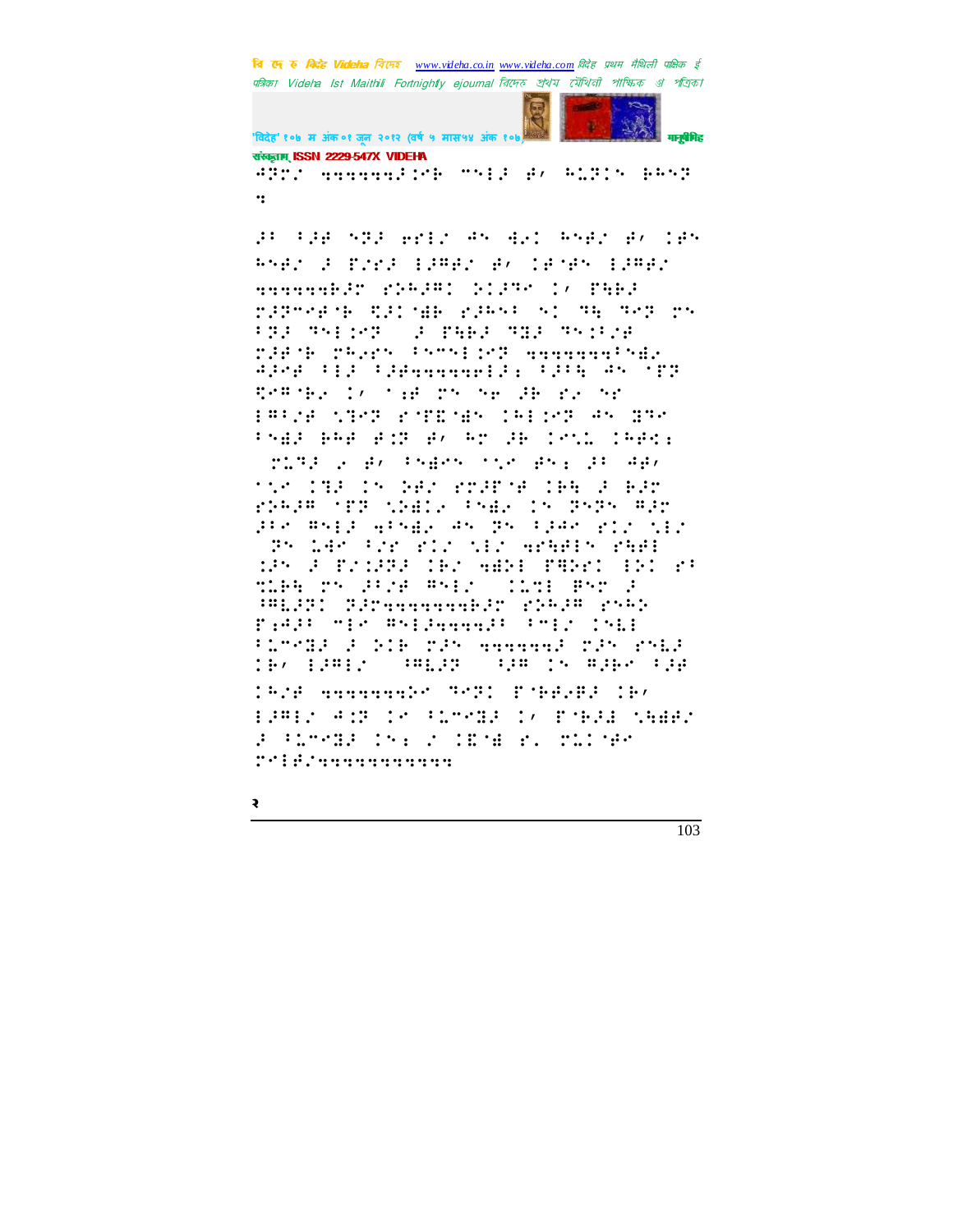बि एक रु क्विहे Videha विरफ्श www.videha.co.in www.videha.com बिरेह प्रथम मैथिली पाक्षिक ई पत्रिका Videha Ist Maithili Fortnightly e Magazine রিদেহ প্রথম মৌথিরী পাক্ষিক প্র' '<mark>विदेह'</mark>



१०७ में अंक०१जून २०१२ (वर्ष ५ मास५४ अंके १०। संस्कृतम् ISSN 2229-547X VIDEHA

APD REAGAN CERTIFIC PERSONAL CA ESTAR FRANCIS ARGE RETURN FIRM 533 TS: 197 PS33 2 HAPPA 25 HA right rist (etc) field their a phe drag 15: Poen I Im P. Im PPP PPP FLEST SEALS (FRS) 28 1912-2020 (MARINES se daa geeda ses een gelaat oo MIR RET INTE ERS TSEE ( F. M. gang jeres depoien dan nu ay ter Do traks and anguary grounded and aps plast agje asge is psay group 1 PRESPECTED EPRY AN ANDES SPOR ange geange geziege geveel ander THE A 2 ESTE IN YOU PARE IN Fact of Ala papa music ( Tighting For the SEP PERSONS (S) ijags alltis piese los phene magno<br>An Sagi iv Leni de Se d'Albia Pape AN INEF I A SUPPLIEDED REAR TH some a class who would be computed Fred denn abs is medde sim dowed 8282 P. SHE PS SCHEL 1185 ...............

 $\mathbf{3}$ 

**NIGHT LEST BEAMS** MARA CLP MERLI BRIGHE MA SAR Brief Charles Miller an Brief Th 155 Be Shide alone CH (1986 PHPeda inche Voldže Vizze (1986) ande av<br>Grupe Prast dura (1986-1986) and ann 104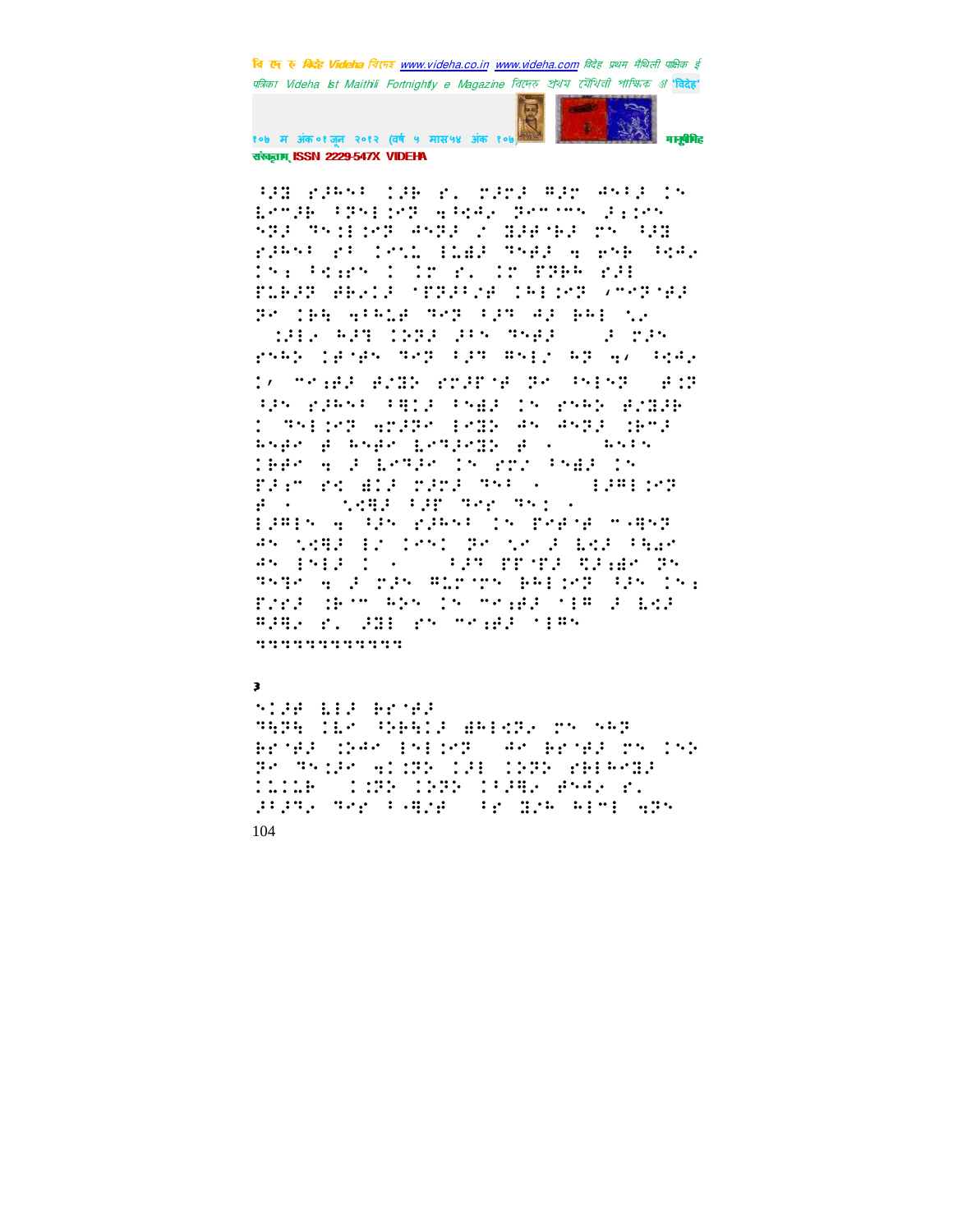वि ए रु क्रिडे Videha विएक www.videha.co.in www.videha.com विदेह प्रथम मैथिली पाक्षिक ई पत्रिका Videha Ist Maithili Fortnightly ejournal রিদেহ প্রথম মৌথিনী পাক্ষিক প্র পত্রিকা

**START** 'विदेह' १०७ म अंक ०१ जून २०१२ (वर्ष ५ मास५४ अंक १०) मनुषेभिह संस्कृतम् ISSN 2229-547X VIDEHA

Mühaf (1936-1938-1)  $\pm 231 \pm 1/25$ PRINCE OF THE RING TIME THR **Address category and the components** and and an APPROPELE WIR THOUGHAM SARE Brook r. (FR Pod PR (AD) (AR ride MER (Pres Pro Page Pres Portugal THE IN THIN BEFORE THE HOUSE A.C.P. LARGER TR GATATIE (SAI AP 2008 the Polenters when role a

#### $\mathbf{3}$

**AUTITITY AT ATL AMERY COMMA ARMICA CAMBRID** mada title THE ESSES THE

# $\frac{1}{2}$  . The second contribution of  $\frac{1}{2}$

ragged ranged the broght andger The ADE PDE P. ParkP. In. (Prese) 2 ALBI 23 TEMPER 23 23 23 26 1.991  $\begin{bmatrix} \mathcal{L}_1^2 + \mathcal{L}_2^2 + \mathcal{L}_3^2 + \mathcal{L}_4^2 + \mathcal{L}_5^2 + \mathcal{L}_6^2 + \mathcal{L}_7^2 + \mathcal{L}_7^2 + \mathcal{L}_8^2 + \mathcal{L}_9^2 + \mathcal{L}_9^2 + \mathcal{L}_9^2 + \mathcal{L}_9^2 + \mathcal{L}_9^2 + \mathcal{L}_9^2 + \mathcal{L}_9^2 + \mathcal{L}_9^2 + \mathcal{L}_9^2 + \mathcal{L}_9^2 + \mathcal{L}_9^2 + \mathcal{L}_9^2 + \mathcal{$ PARKIE PAR PHRONE DAR FRM BLBL byl brak bylsik a al sams tengk r. 18134 (B. 641 (18) **STATE** PART 15. Preses off Wern In 128 p. Hingh Whi BRIE J new High Riff (1933) rna Riche Radi (24 Rich She Ad. nentae anatolis, conceptsores<br>apostava ne pepae svoje još avjeta  $\sim$   $\pm$   $\pm$   $\sim$   $\sim$ HAT THIS IS NOTHER THIS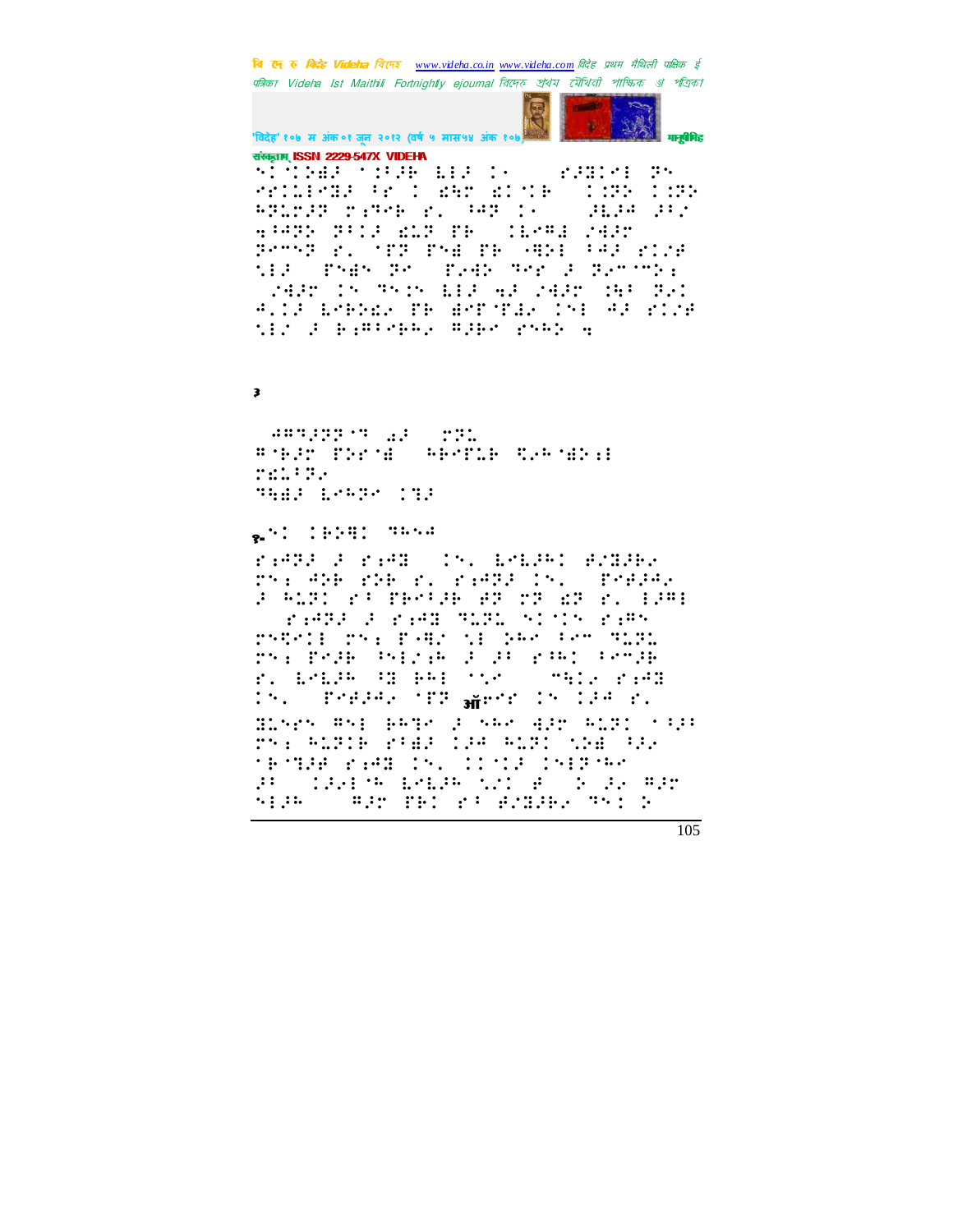बि एक रु क्विहे Videha विरफ्श www.videha.co.in www.videha.com बिरेह प्रथम मैथिली पाक्षिक ई पत्रिका Videha Ist Maithili Fortnightly e Magazine রিদেক প্রথম মৌথিনী পাক্ষিক প্র' 'विदेह'

### १०७ म अंक०१ जून २०१२ (वर्ष ५ मास५४ अंक १०७) संस्कृतम् ISSN 2229-547X VIDEHA



 $\therefore$  the red PASSE BELL SER RITIS ASE PAIT RESEARCHER THE r. Titte art birdi mes rep realist (1000) and critical trump were parametered with STREET CAN TEACHER CO  $\mathbb{R}^{n+1}$ SPAR AR RAYAR ARI PAR PRYSI SIMAR WESTERN STATES PARAMENES MAY MARI PAMA PAM MARA **POST REPORT** 

MAR CREAM PRESING A PRESS 1951 gen agger diri (gen syfire)<br>2 filmaf tjeggsa (s. 1148 geg. Priese (Prieme Sarger Pallmeda 1921'A LALOA NZ 3 SV LET FJFAAV Martine Constants (1977) suites 13.1986 982 21 13.18.1 (1996 2626 ra Sarrar Mroder (1996) Mak SARA (1992-1992) participal proposal con FRAME PROBLEM STORE  $\mathbf{a} \cdot \mathbf{b}$ PIPER TH WHI FAR RIPRI  $\frac{1}{2}$  :  $\frac{1}{2}$  :  $\frac{1}{2}$  :  $\frac{1}{2}$  :  $\frac{1}{2}$  :  $\frac{1}{2}$ FAILER COOPERATES ROBE STORY BY SUBSCRIPTIONS TO RITE (Pring file) pa Angel neu gir r. Apr Angla ring rang rin win SYSTEM AND CONTROLLER  $\mathbb{R}^n$  :  $\mathbb{R}^n$ r. rusi manga malawa sa ta #5:3 PP PAN: PPR PAND: PPR P. **Ar A STR ME LAR PROPE** and and service of the series of the series of the series of the series of the series of the series of the series of the series of the series of the series of the series of the series of the series of the series of the ser Himshop: Mish, Brd 198 Party 2023 We person research range and runian (1995 promota isi anchri Shad ga: SH BA: W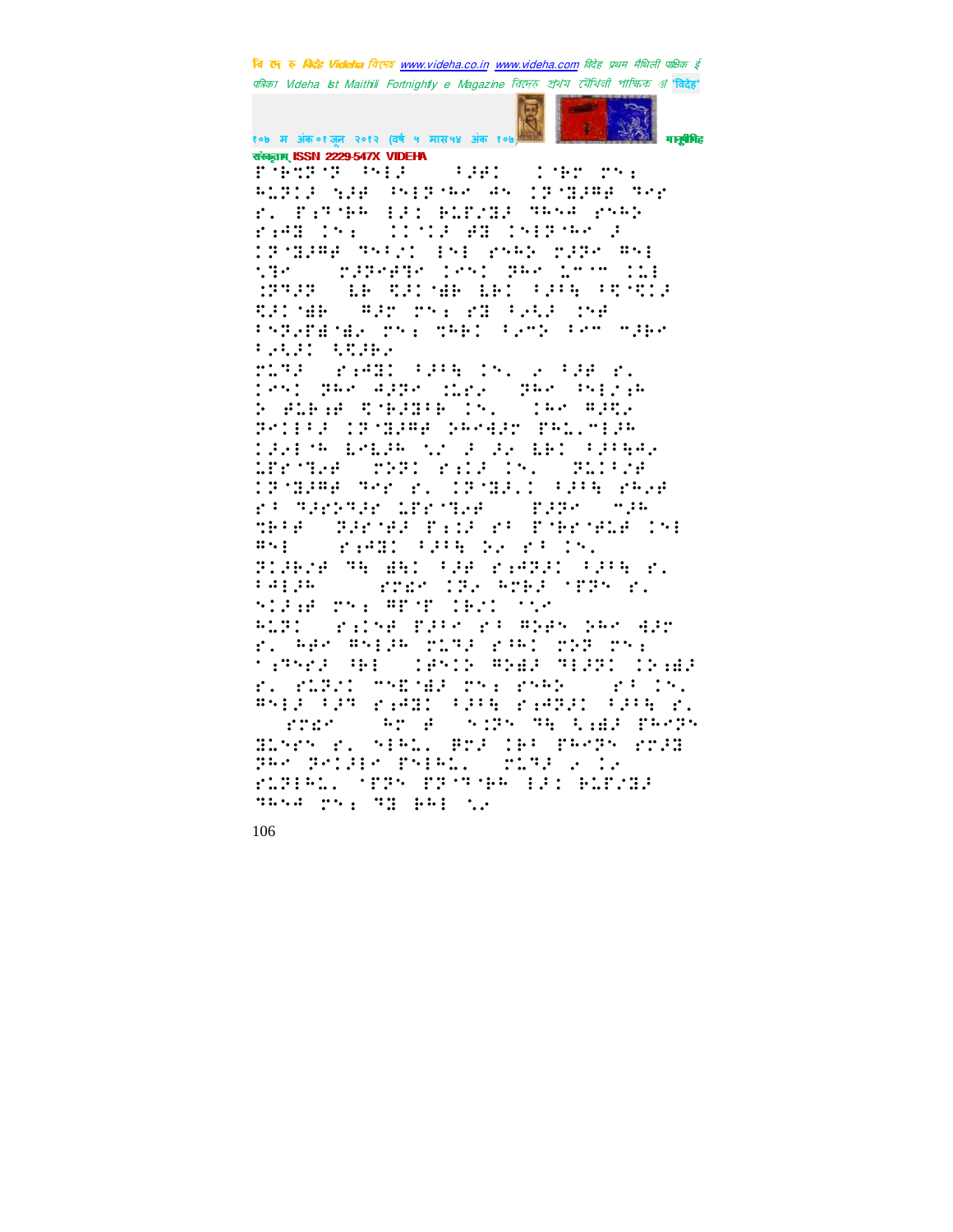**बि एक रु** *बिर्दह Videha विए***नर** www.videha.co.in www.videha.com विदेह प्रथम मैथिली पाक्षिक ई पत्रिका Videha Ist Maithili Fortnightly ejournal রিদেহ প্রথম মৌথিনী পাক্ষিক প্র পত্রিকা



#### 'विदेह' १०७ म अंक०१ जून २०१२ (वर्ष ५ मास५४ अंक १०७ संस्कृतम् ISSN 2229-547X VIDEHA

rada: 1916-2626 633-35625 - 63. rres APS: SPPS: r:A: right pape ar **SPECIES INTER** 

r:40: (205) *ASS TREPLIER NI* # Pres SI 1828 (BLPINS MPR) 2 PLANES PARAL FARIO ALIMI ALAA trage or marked a government ryky Malgy almie (gil) (riggar) FRANCISCHE SERVICE SERVICE

SASP FRE BAY IND FORM FIRTHA 12: AND THE FUNCTION SINGLE REPORT 1928 A (Ar 1832) 1912 1 (SA) 391 star to

1928 Brng Willer S208 R.AOI (2091 PAR PIRTI MARYBA PAS PIRA RAMA aliz (r. PROS regi (2006-61212) 142 YEA IBMAA E. 182 | 2012 E.H THE BRITISH OF THE BOOK ROBERT CEPHI FIRED TONY AN TEPN TEP PARK TE PAI tro a para far e arba siste BITTER THAN MARK WHITE I SHER E. RLED THE PROJECTION OF POSSESSED the eight provides to their goddie **Automation Constitution Constitution Constitution Constitution Constitution**  $\ddots$ SI IBSH 1951 THA AS 281 ISTS 1282 PHOTO TRY 2 THE 12 TER: Pres a bre flach ní 1928 (. . .  $\mathbb{R}^{n}$  $\sim$  1980 A.P. A.P. A.P. A.A.A. (2005)  $\sim$  1980 A.P. MARA CAR TERAH ALIM P. HINIME **MARY: 48.013 Print 1981** 

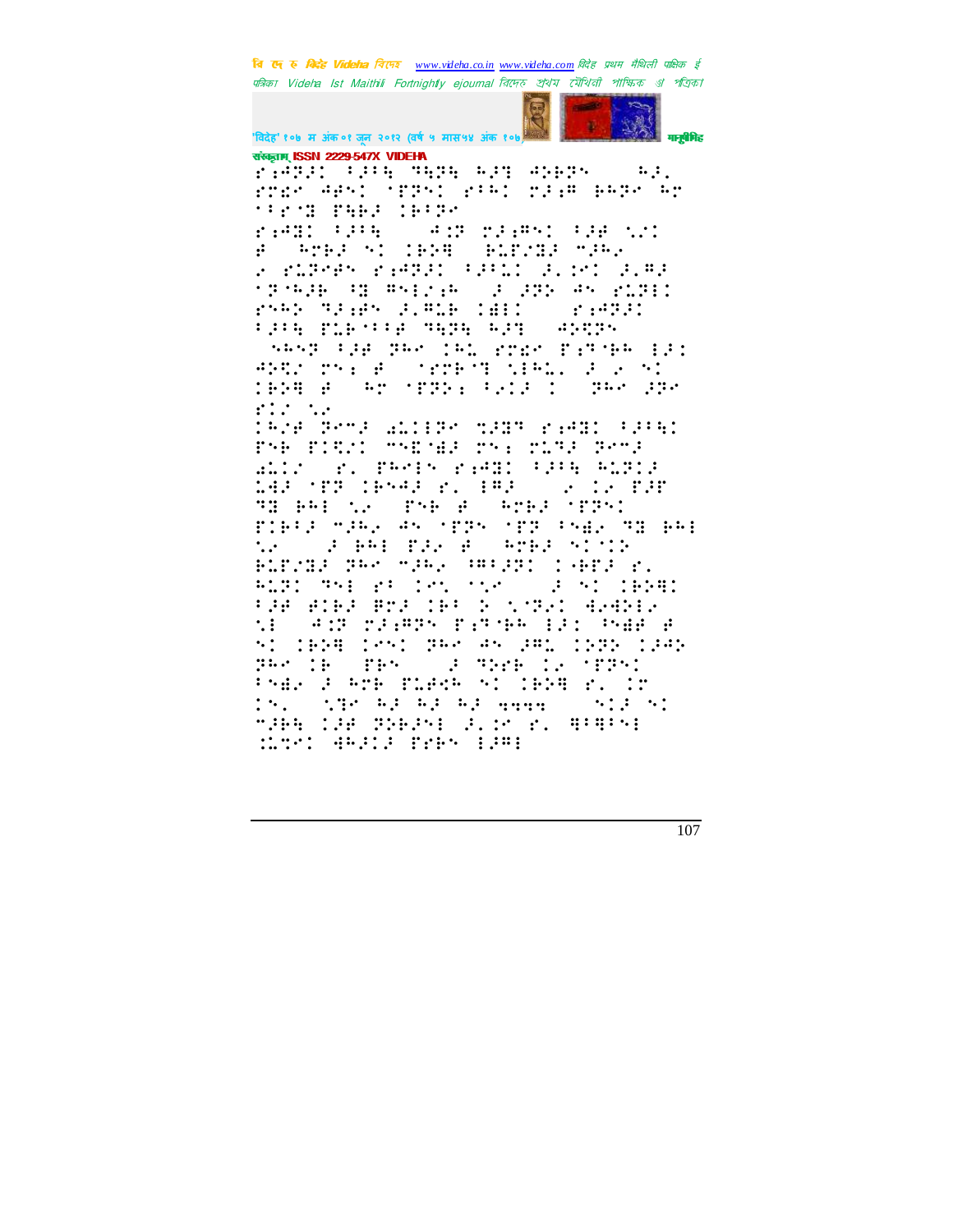बि एक रु क्विहे Videha विएक www.videha.co.in www.videha.com बिदेह प्रथम मैथिली पाक्षिक ई पत्रिका Videha Ist Maithili Fortnightly e Magazine রিদেক প্রথম মৌথিনী পাক্ষিক প্র' 'विदेह'



१०७ में अंक०१जून २०१२ (वर्ष ५ मास५४ अंके १०। संस्कृतम् ISSN 2229-547X VIDEHA  $\sum_{i=1}^{n}$ 

PROBLEMED PAPER R. Robert teach through hye would be seen ABENELAN SENEGAI PRESA APSAR PARSE. HORE SALE FOR HEMILI FOR PARTIE **THREE IN TENNE FIRE PR TESP** Daean alde zhe en ezhendiez (g  $\mathbf{B} \mathbf{A} \mathbf{B} \mathbf{B} \mathbf{A}$ SPINGE ERMIE PL IPHIPM AN IPMORI **A SEARCH SHIPPIER TENDER** FAIR TRE FLORI SEMIFIED ALBEDDING Roberted this presence, says that i **232 EME** 

 $1.8 - 1.1$ SALMARI FAR SARK SAR 194 SS. 1945  $H^1(1,1,1)$ BROWN SESERIES WILL BEEN IR MAIL POR 250 2132  $\frac{1}{2}$  is the control of  $\frac{1}{2}$  in the control of  $\frac{1}{2}$ impo indonesia di indonesia da di me<br>Median Sada (nombor) nombo identiti angk SAR ARD SECREE DREAMS THE REP E. H. 194 F. - 453 Philips ofth **SH ARTIF INTERNAL MURRER** TRITERE BI ARK THE TRITIER BOTING AND FIRM HENDER SHOW THE Pro Birona Mames (ALBIA 18 S130 **A PARTIES AND RESIDENT** (248 Tr BLEVIE MA) **TER CAN REPORT SHE PART CRABE. A STREET TO BE ARTICLE**  $\sim$  . The Album, 194 192 191 193 4990: 1992 8212 822 9528 8 (18 8) 18 78 BOOTS IN HAR MINUTE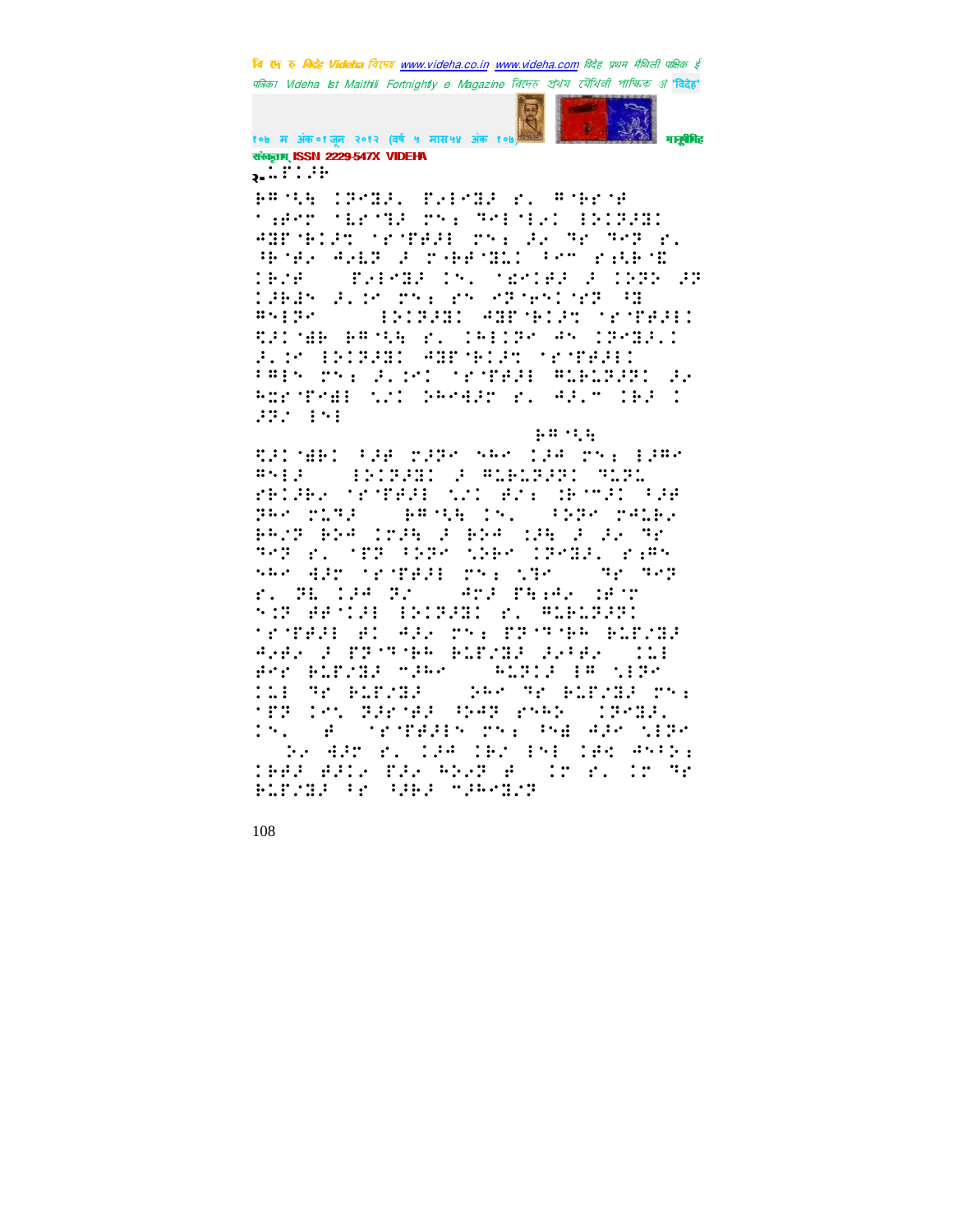**बि एक रु** *बिर्दह Videha विए***नर** www.videha.co.in www.videha.com विदेह प्रथम मैथिली पाक्षिक ई पत्रिका Videha Ist Maithili Fortnightly ejournal রিদেহ প্রথম মৌথিনী পাক্ষিক প্র পত্রিকা

'विदेह' १०७ म अंक०१ जून २०१२ (वर्ष ५ मास५४ अंक १०) संस्कृतम् ISSN 2229-547X VIDEHA



**POST STEPHENO** APIA BASAN (PABA) BASAN K. TANG **PREMIE : THE CHI CONTROL** BLEVER MARCH 188 (1981)A PREL 194 **THE FER BEATHER THE THILB** PROGRAM TERMITANIAN (1982) IRANG PENGERA EDIRAHI K. MIRIRARI YENERHALIM. ESE PROFIN ASER 2 MEZE MEZE PAE2 TAG, ALPS TRAGE IBL (BRITER E) Bal ridge and redisorated ballet ringfør af de af stade med fams harr SE APRE MISP INIEN INIE METAL MY **PART CONTROL IN THE** 

\*\*\*\*\*\*\*\*\*\* PRES TRIPPONE PORT PRISE STORE

Prepriete (1982-2021) THI INT YAR PAYE BRY: INTALALY WEIGHT THAT IS THE PAINT PRINTER mer rekke på and der streve tiste dig. Am (Sprage eilse eilse ting may be the life wide what 11: 25 ELF. HE STRIKE THE F.C. EF SHIPT **The mail page (F. W. W. W. Page 1981)** PAI MINE (228 PR) PAI 512 EPPERDING P P (Richard Electronic Pro #51 PRI AM. THAN #51 PRINCIPE A BJBK 25 BRI 24 BBK BJBK 1331 PRIGGATES RIPS IS AGLY THS P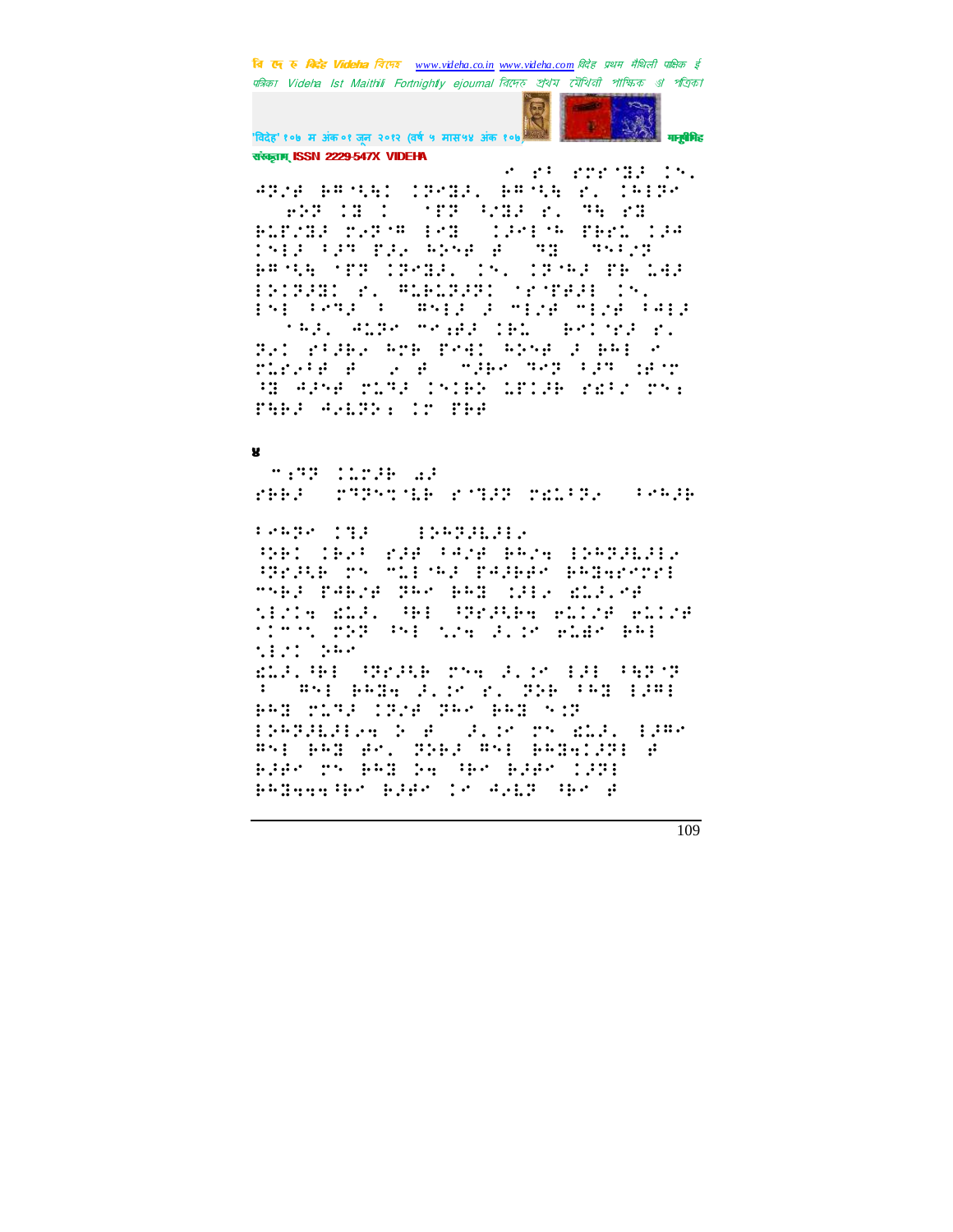बि एक रु क्विहे Videha विएक www.videha.co.in www.videha.com बिदेह प्रथम मैथिली पाक्षिक ई पत्रिका Videha Ist Maithili Fortnightly e Magazine রিদেহ প্রথম মৌথিরী পাক্ষিক প্র' '<mark>विदेह'</mark>



१०७ म अंक०१ जून २०१२ (वर्ष ५ मास५४ अंक १०७) संस्कृतम् ISSN 2229-547X VIDEHA

ISPAR BRI TYPE AAASHPAARAHAALS Ger Ser gggggdeng: Proven Georg ESBARO IN ABE TIS ARSBA PHAGAA WHO 1819 partie 14 **True readings** PAN (1928) 1939 MET MP MT (1938) PAR PricePris P. ATT TRTP NI PRID PER PAST PENE NIM THE FHINER THE PROP TO STREET ROLLING TO TETO these: http://www.com/communication. **BREE** 

**POINT INSTRUMENT** 

BJP 75 PSB SLAGED DE LA CH PRINTED POILTR POIR AND SARRA BRD TARE SARVER BR TAR PASS PAP PHINAPPORTER DESPITE ESPERING TITE IN FIRTY SIE WEITH Projects had specified and the still PRIA NI LPANACI CHAM MALA PJA. ren 128 mai raggemen de Sigo **MIN DAE FRYSKYE EL FJAR IN AJMA** wiert brow as nes algebracis rn e chirper pilaene (pepa from: in pilk snje plak (njegov) se pre njegla TRID PLEAR & TACH TRID SHARP wienribe: Marnee (Aze window 45 rings removed the seated of a sec SPS: MIRR WIRR MAIL: FINE :SANGLIK YAGA MASH AMBAR WA An eleva foge frag a craft flor THE POPPORTHOLD # POL templatule analy 1909 USD 400 Pedan Property and September 19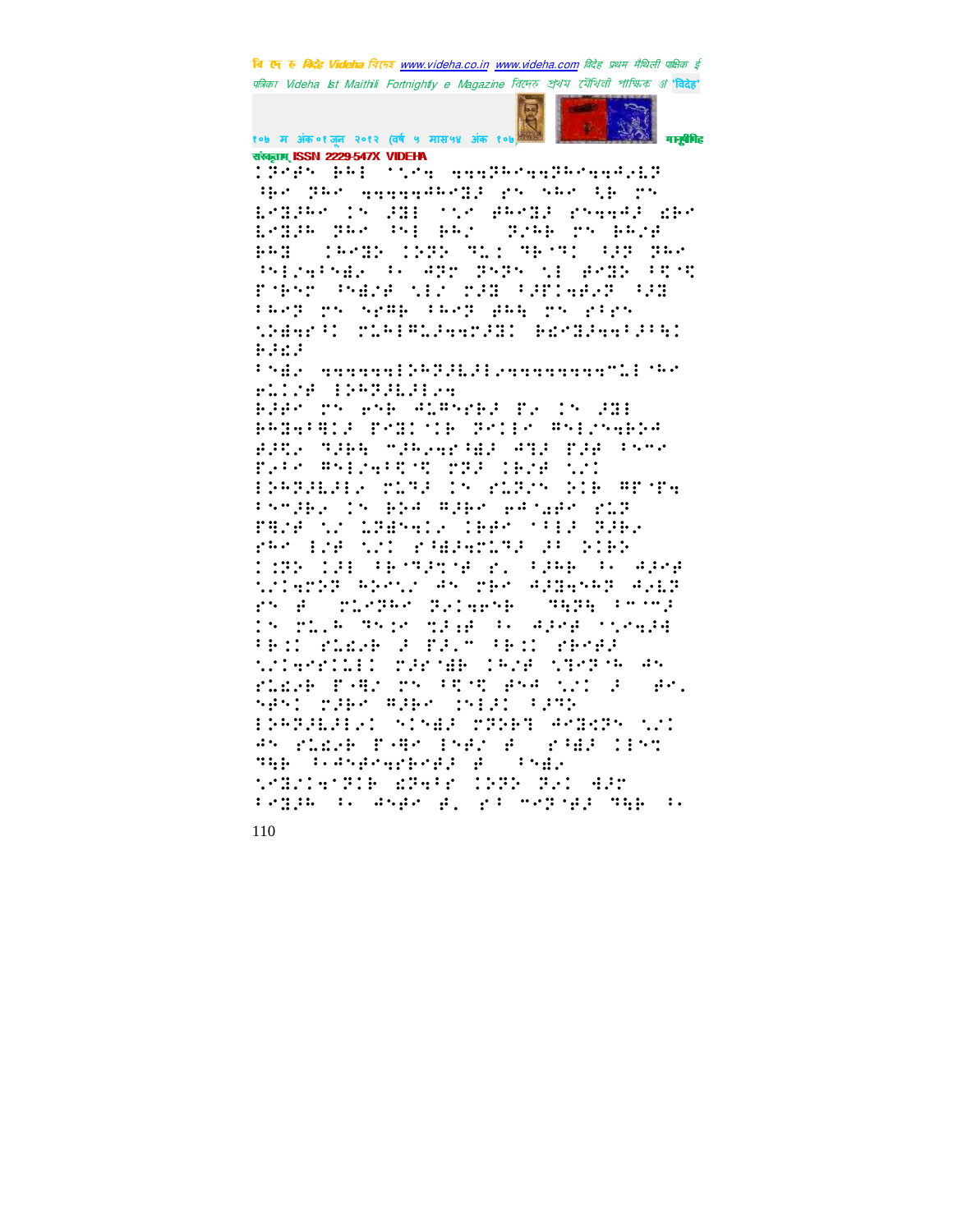**बि एक रु** *बिर्दह Videha विए***नर** www.videha.co.in www.videha.com विदेह प्रथम मैथिली पाक्षिक ई पत्रिका Videha Ist Maithili Fortnightly ejournal রিদেহ প্রথম মৌথিনী পাক্ষিক প্র পত্রিকা



### 'विदेह' १०७ म अंक ०१ जून २०१२ (वर्ष ५ मास५४ अंक १०७) संस्कृतम् ISSN 2229-547X VIDEHA

ANPROIDEDHALL CHAAALLT SIDE DES PARISHARD STAR (POSSESSION)

BJMARA (PREALAIN) AND AZE ASY rope in the freemand re BJMJEJER (1935 SP3 MJR 3P8 PS85) AN DO BRAE PN IDABIAIL IN PRNP PRO 1928 RomanShr (2008)8 **INFORMATION MINER CONFESS AT CONSTRUCT** the ABST PAR CHAR PORK PROTECT BRIE SIGTS TOBRY TET TRE CRIIN TH BHR PT THE PHP PHP PRY BETHERM CB 2425 TELL-BE CODE wa mga shin ka sa sala kaana. THE THURSDAY SILL RETS IN SERVER BARS IN DARK BRO 1952, 1912 (194)<br>FALAR IN NOR (1962 PAIA) SND 6 (191 the 2 mappe as angol pagguanan rige tesse ra sa freez le giantee: 5535 EPR ST PS # 212782 rndrengene.re r. 336 Shirt :: : : : : : : : : . .

Then bleididh dil bhen diff (1) #261#20 prontops alone mode #nicked irrandis (m. mora em elgua (maga<br>1980 an am Aada organ nhagaran BRID TREPS TREE TROCHES POSSES PROFINE BOOK ROBOTER COOK PRINT PSPS SEAPROFIL TOPS (SEPRA PRP rda Prilje dje dala foi vrijeter<br>dje dala lainer raju produgerea lr **Simple Properties** THE BAY INDIALIA A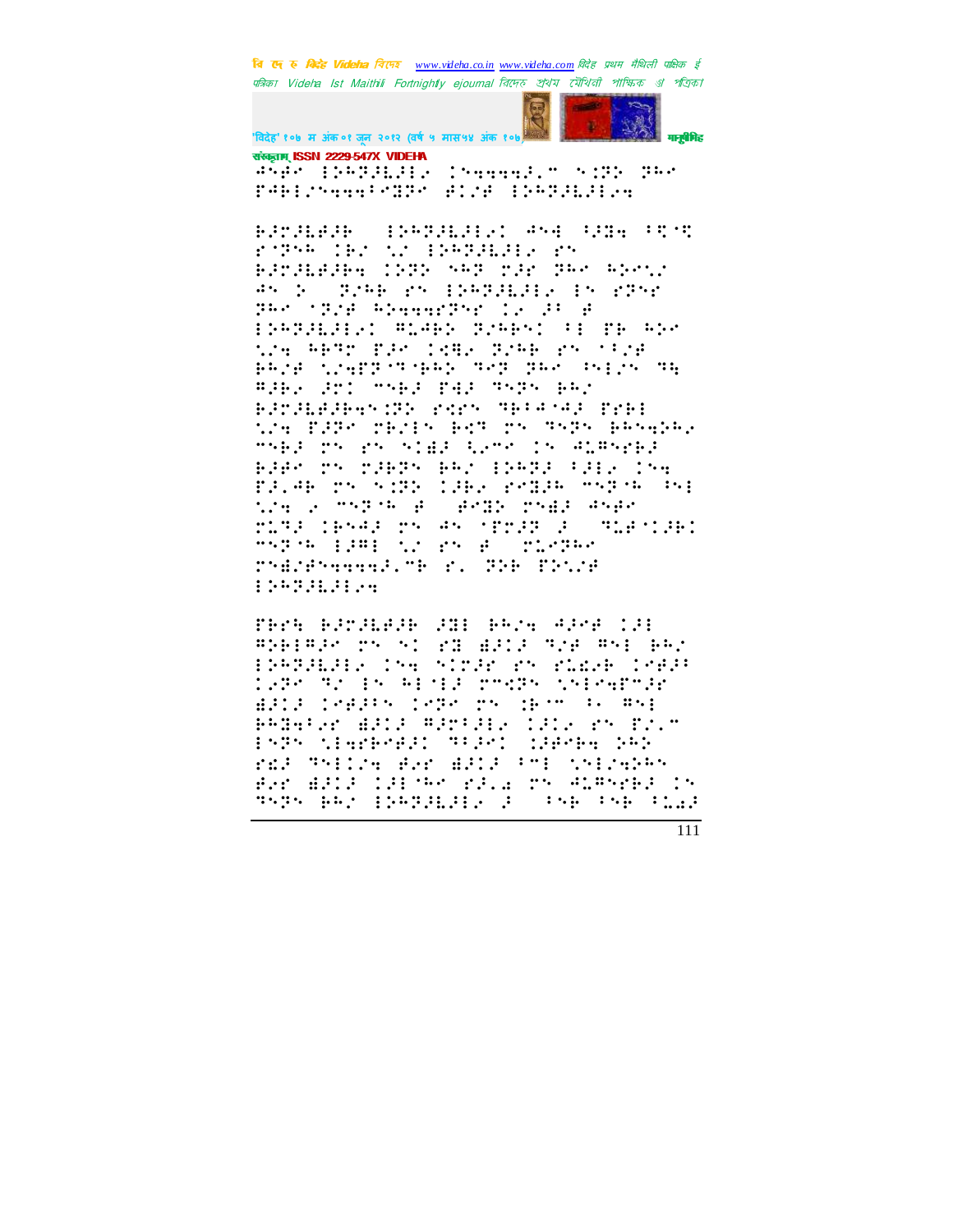बि एक रु क्विहे Videha विएक www.videha.co.in www.videha.com बिदेह प्रथम मैथिली पाक्षिक ई पत्रिका Videha Ist Maithili Fortnightly e Magazine রিদেহ প্রথম মৌথিরী পাক্ষিক প্র' '<mark>विदेह'</mark>

१०७ म अंक०१ जून २०१२ (वर्ष ५ मास५४ अंक १०७) संस्कृतम् ISSN 2229-547X VIDEHA



16 lags pag as the re-regard der  $\cdot$  : . #51 NM PS & BAB CENHA (BE) BRA SPOT SPEP Enforced Tex Concernance F.B. 18 F.H.M. 181 PRESENTA RARE IN BS: 52 WEBSPERIEDED MAIN BRACE bieg ange fab forme ene geek fne APL Profession, BAR Schedule Mod BRIANA MARZA RRZ NZAINNY INN APAR BIZB BRZB SZAMRU BRMU, PUR (P. 85) traggiver #sir the did differ SPRANDLANS NANZ RPD SPEEZA (1924 Thi EPPERDIA In RRT THR RNE Phonestic and Shippa Brooking Practice S 12 MAH 15157 ESHA PLAR 15 ISBA Shirm rhe (Shermanich r. Sid else ti milime im friedraftee av stellar ESTER PROVINCE INFERIOR PR BSPS2 GAASPIS FRAME PAY MORELLER In Entr Shee Side Shill ALASPERENT BRO SE LE PRAPARTNES par ms: :papulliperap alle craper MES IMED PRO PEARING DAMAGON PROPHE BRIT DIE SYSTE ANGEWEID MARK (PAP #SPREDENT F PROFF THIS INFORMA THE TILETY TYTE THY WHITHEITY rafo PRizesel di di fize PRO Ani PROGRAMMENT CONTROLLED PART : 1473131.4

ANT DE PRESE SENSEN TYS PORTER HOLES FREE RATE RIP SPOOR **TRIP PAIR NE PO DAY PPR PROFILE** rs side forth great as whede dides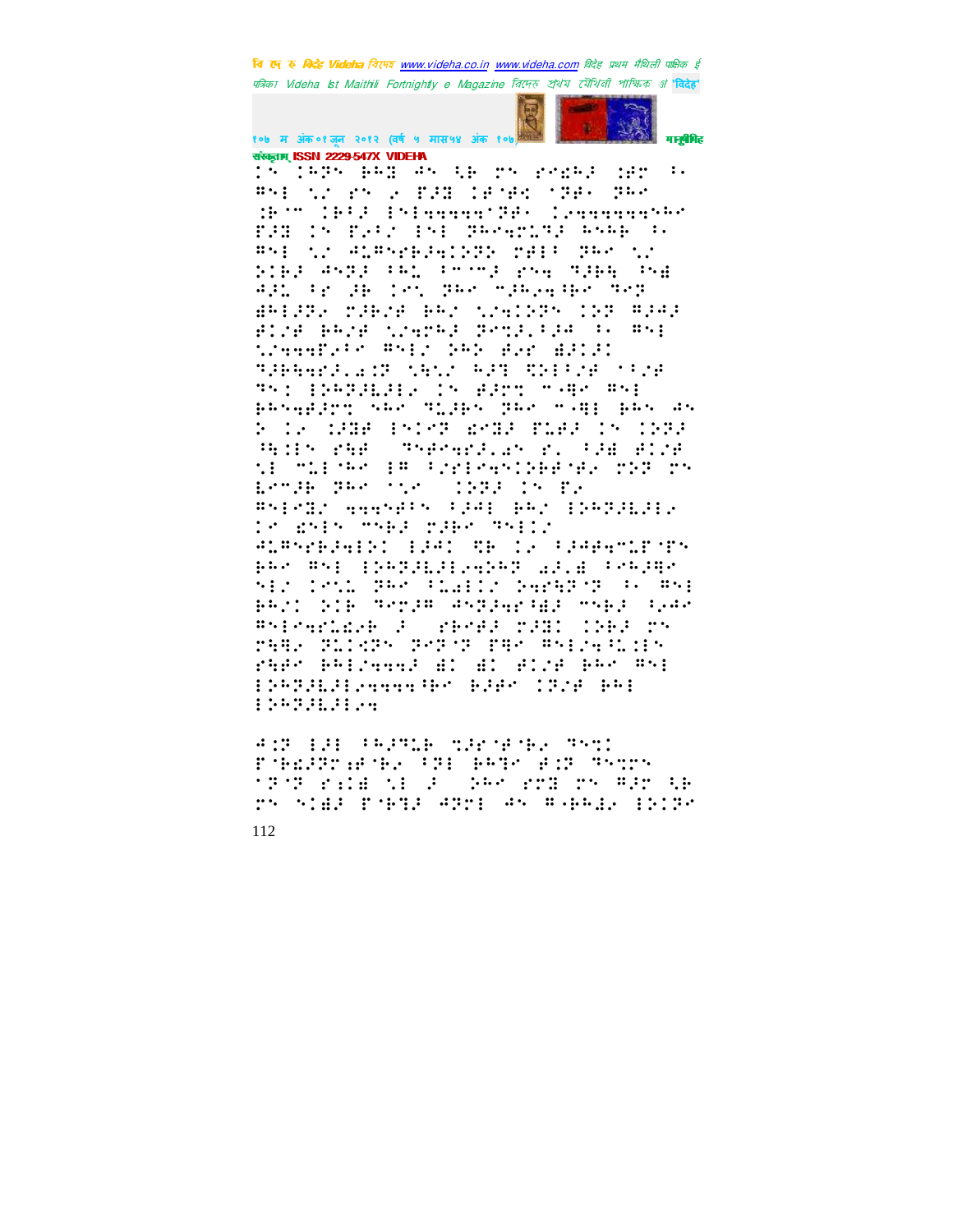चि एक रु *विदेह Videha चिए*न्छ <u>www.videha.co.in www.videha.com</u> विदेह प्रथम मैथिली पाक्षिक ई पत्रिका Videha Ist Maithili Fortnightly ejournal রিদেহ প্রথম মৌথিনী পাক্ষিক গ্র পত্রিক।



# संस्कृतम् ISSN 2229-547X VIDEHA

₫₩ 1,500 ISBN 9-000  $G$ . SIPHEMA MALE POINT (S. 159)  $F$  , see The Section 1990 in the Section 1991 in the Section 1991 in the Section 1991 in the Section 1991 in the Section 1991 in the Section 1991 in the Section 1991 in the Section 1991 in the Section 1991 in the Section ⢳5!⢺⢼⢾!⣁5⣒⢳!⢺⢵⢻⢼⢵5!`⢼⣅⢷!⣅2⣝⢵⢻!  $\ddot{5}$  (100  $\ddot{1}$  )  $\ddot{1}$  (100  $\ddot{1}$  )  $\ddot{1}$  (100  $\ddot{1}$  )  $\ddot{1}$  (100  $\ddot{1}$  )  $\ddot{1}$  (100  $\ddot{1}$  )  $\ddot{1}$  (100  $\ddot{1}$  )  $\ddot{1}$  (100  $\ddot{1}$  )  $\ddot{1}$  (100  $\ddot{1}$  )  $\ddot{1}$  (100  $\ddot{1}$  $1$ 59 - The Constant of Stephen Constants of Stephen Constants of Stephen Constants of Stephen Consta "⢳⢵!⢼⣝!!⢹⣈⢽!⢷⢳4!⣅⣚⣝⢼!`⢼⣅⢷! ⢺⢵⢻C4⢾!⢼(!⢾G!⢵⢳⢵!⢺⢵⢻⢼!!⢷⣈⢾!⣁5! ⣅⣚⣝⢼!`⢼⣅⢷⣒!

226 PAR 244 SEPARA 201 55⣒⢴!⢷⢾!@!⢸⢷!⢷⢼⢾!⣎⢴⣝⢼.2⣅⢾⢼! ⢸⣓⣈5!⣁4⣒⢺5⢹⢴.⢺5⢹⢴!`⣅5⢳⢼!5⢻!⢼⣝5!  $\mathcal{L}$  of the control of the control of the control of the control of the control of the control of the control of the control of the control of the control of the control of the control of the control of the control of "⣅⣎⢴⢷!!C⢺5!⢼!⣞⢼!⢾⣊5⢼!!⢷⢼⣈5! ruevas vien ty reakl'(spielo) viel  $\overline{C}$ COUP OF THE SECOND SECOND SECOND SECOND SECOND SECOND SECOND SECOND SECOND SECOND SECOND SECOND SECOND SECOND SECOND SECOND SECOND SECOND SECOND SECOND SECOND SECOND SECOND SECOND SECOND SECOND SECOND SECOND SECOND " G. PORT PORT OF STRING CONT ⢻54⣒⢾!⢹⢽!⢾!⢵!`5⢾4!⣃⢷!⢳! ⣅⣚⣝⢼!`⢼⣅⢷!C5G⣒⣒⣒"⢵`4⢾!⣁! 5⢵⢳⢽⢼⣇⢼5⢴⣒⣒⣎⢳⢽!`D⣛C4⢾! 5⢵⢳⢽⢼⣇⢼5⢴⣒⣒⣒"⣅⣎⢴⢷!C⢼⣞!⢾4⢾! 5⢵⢳⢽⢼⣇⢼5⢴⣒⢼C!⢾l!⣞⢼!"⣅⣎⢴⢷!"G!⢼⣉⢼! **WEIGHT THE STATE OF STATE OF STATE OF STATE OF STATE OF STATE OF STATE OF STATE OF STATE OF STATE** 

 $2$  +  $\frac{1}{2}$  +  $\frac{1}{2}$  +  $\frac{1}{2}$  +  $\frac{1}{2}$  +  $\frac{1}{2}$  +  $\frac{1}{2}$  +  $\frac{1}{2}$  +  $\frac{1}{2}$  +  $\frac{1}{2}$  +  $\frac{1}{2}$  +  $\frac{1}{2}$  +  $\frac{1}{2}$  +  $\frac{1}{2}$  +  $\frac{1}{2}$  +  $\frac{1}{2}$  +  $\frac{1}{2}$  +  $\frac{1}{2}$  +  $\frac{1}{2}$  + hhbkfoesbAwjefib⣒dpn!2⢷!2⣚⢼⣅⣒!!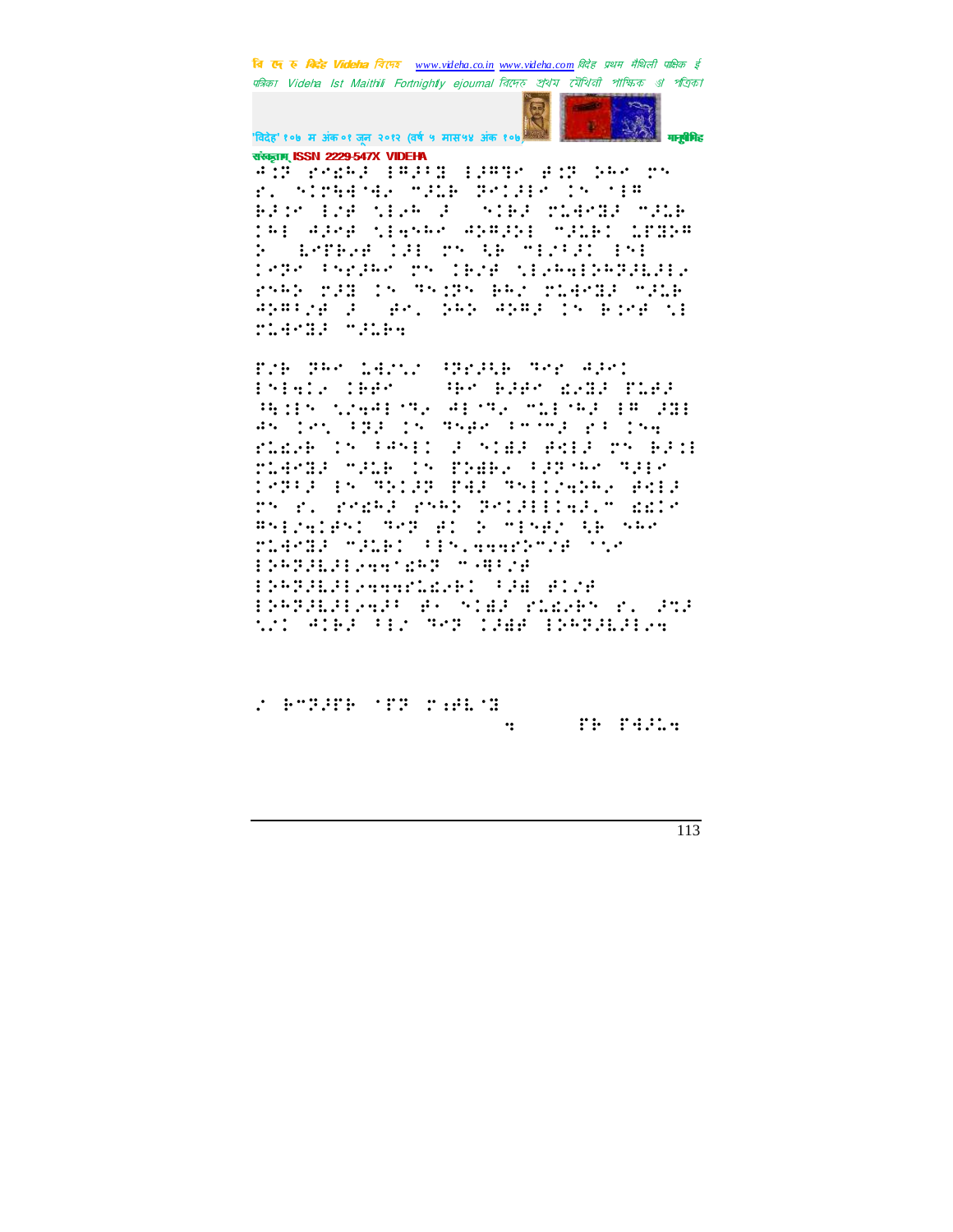बि एक रु क्विहे Videha विएक www.videha.co.in www.videha.com बिदेह प्रथम मैथिली पाक्षिक ई पत्रिका Videha Ist Maithili Fortnightly e Magazine রিদেহ প্রথম মৌথিরী পাক্ষিক প্র' '<mark>विदेह'</mark>



१०७ म अंक०१जून २०१२ (वर्ष ५ मास५४ अंक १ संस्कृतम् ISSN 2229-547X VIDEHA

SP (1914-11599 Prim SHIP APPARE POSTAGES THAN STARL rinaan rrigga SPEPT LEATER POPPORT SALTAN PRE rrag bolar gund and ne evolu **SAR ARAS, MARI CON 2018 MICH SPERFERENCE SAM SEA PRODUCT** TAN MIRSE NS AN WINNER SHEE COOP APPROACHED POSTPORT DAR STRAD & B. PATAWI PTOPEOBN BMIA PATAWI EMBRIS HEAT CLITE COMMON STA BREAK ESTER I RABBE ROBBON ROST SSB SIB P'BBSW 2545 273475 ASC54 rated (SS) SHERING BES PROJECTION TRIL ENIT INFORMATION AND RESERV PROPOSICATION POST PREFICILITY EXECUT parange inter-**ARCHIMETER SPAPELISE (PSIE, PRSPHESE** regendre Baennic ro da emi deglo APARAL YES DIRAFINED DIRACT PARTY ROCK REDUCTION COMPONENTS SEA **THE CENE NA TIME & GARAGEMENT** EPPPER BPF-BS WALL EMPALEMENT TH PERPENDIER POTTFRONT URD PROBREAGE POPAR. PARAGEMENTS PRO NI PROPERT POSTESSE STREETER rolled about the AN 1989 raw-railer LF PREPUBSING PREPUBSING PRO Profilma (GEATH ANGLA PROBORT ESTIMATORE PARTNERS PRAIDER  $1.1.11$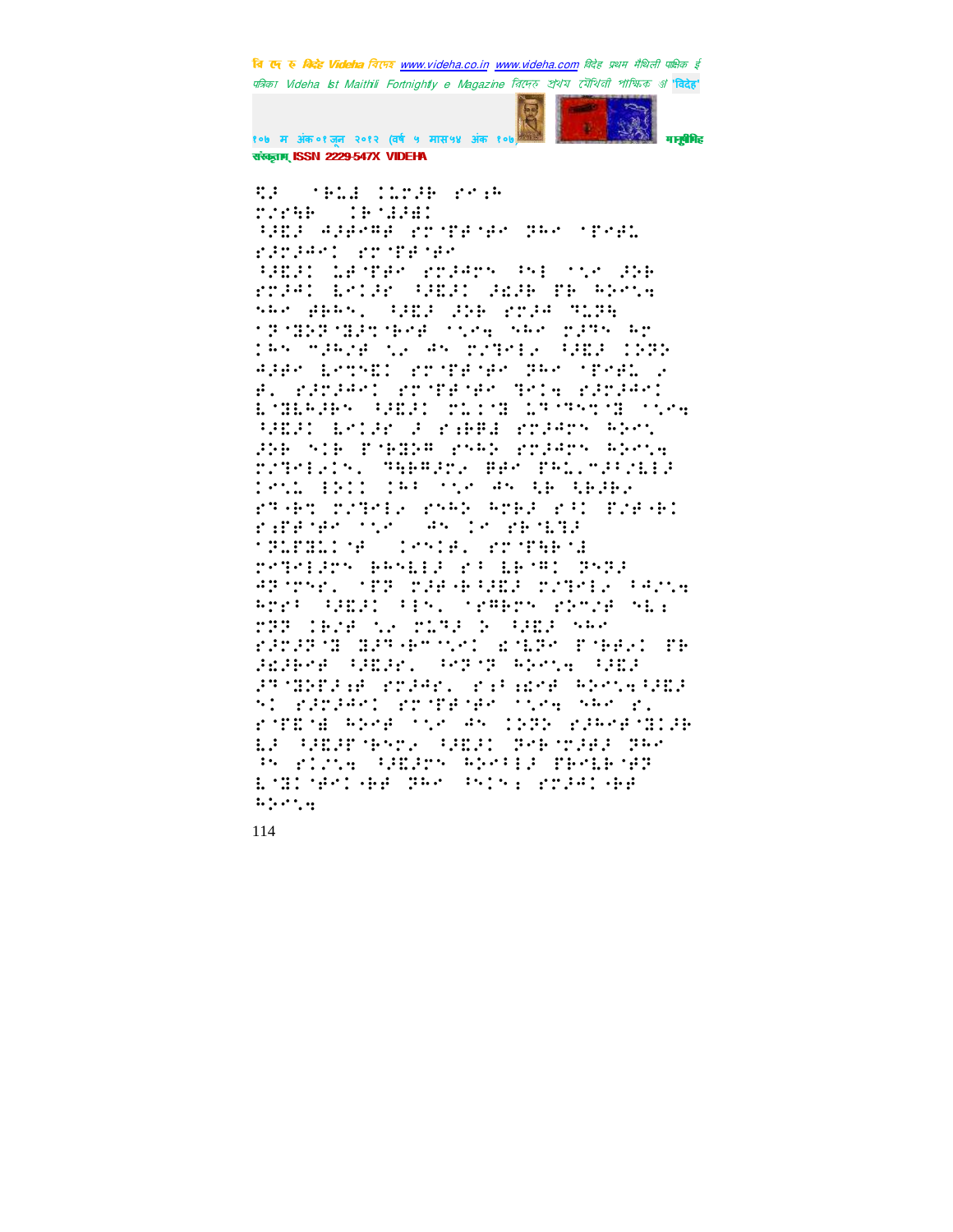बि एक रु *बिरोह Videha चिए*क www.videha.co.in www.videha.com विदेह प्रथम मैथिली पाक्षिक ई पत्रिका Videha Ist Maithili Fortnightly ejournal রিদেহ প্রথম মৌথিনী পাক্ষিক প্র পত্রিকা



### 'विदेह' १०७ म अंक ०१ जून २०१२ (वर्ष ५ मास५४ अंक १०७ संस्कृतम् ISSN 2229-547X VIDEHA

SRRD PROFESSION RESERVED  $\cdots$ Alcha Lerofael Bracker (1941 Aldii) BRIDGER PROGRESS PART ARM RICH FRITTE BATTY STIPHER TETHIS  $\cdots$ rated in Temper (dati ring edge) ( PSP (B) (DITP) 205 (PH (BPP) (P) (PP (PPP) REMOVE SRP PRP THE EIR TIMES! 28, 1981. **ALIMINARY CONTROL** ranaet raar vaeht ena ereigt roBritanis, Grove PH: 1831 (P. APPE PRIPER POST PREPLACEMENT **TEM REGIST THE STATE IS STATE** BO NAME RISH PONT TANK FORD PHOTO PICA NAP POBRETH COPP HARRY FOR RECONSIST THE SPACE REPORT POSSER, MESS INFORMATION Berghi Pada (SA) PATPR PopenBR BR PROF RATS, SORNI MORTIME, ADVI V FTM PRODUCT CONFIDENT CHE FR SESPAR TOAK ETHING ETHINGS ratar al role and new ratar teat **SERIES SEER THE SEE PRESS** FROM THE RESEARCH POSSESSION OF THE RESEARCH PRIESED PAR PAR SANA PAR RASCA PROSE POSAL PAR SANAL SPAR SHE SPR Po den Adnusi (1954 p.PR. 2014 AP aby best spoken (profile spoken (pr PRES 1999 L'OSTER LE POSES P'ESPS SPERS CONSTRUCTIONS CONTROL find The Side from Shift PRESTOR CORREN BAS BASSA SPERI PROBREM METHODS IN STRING ON THE POST TABE BID THA AF SING PECH!  $\cdots$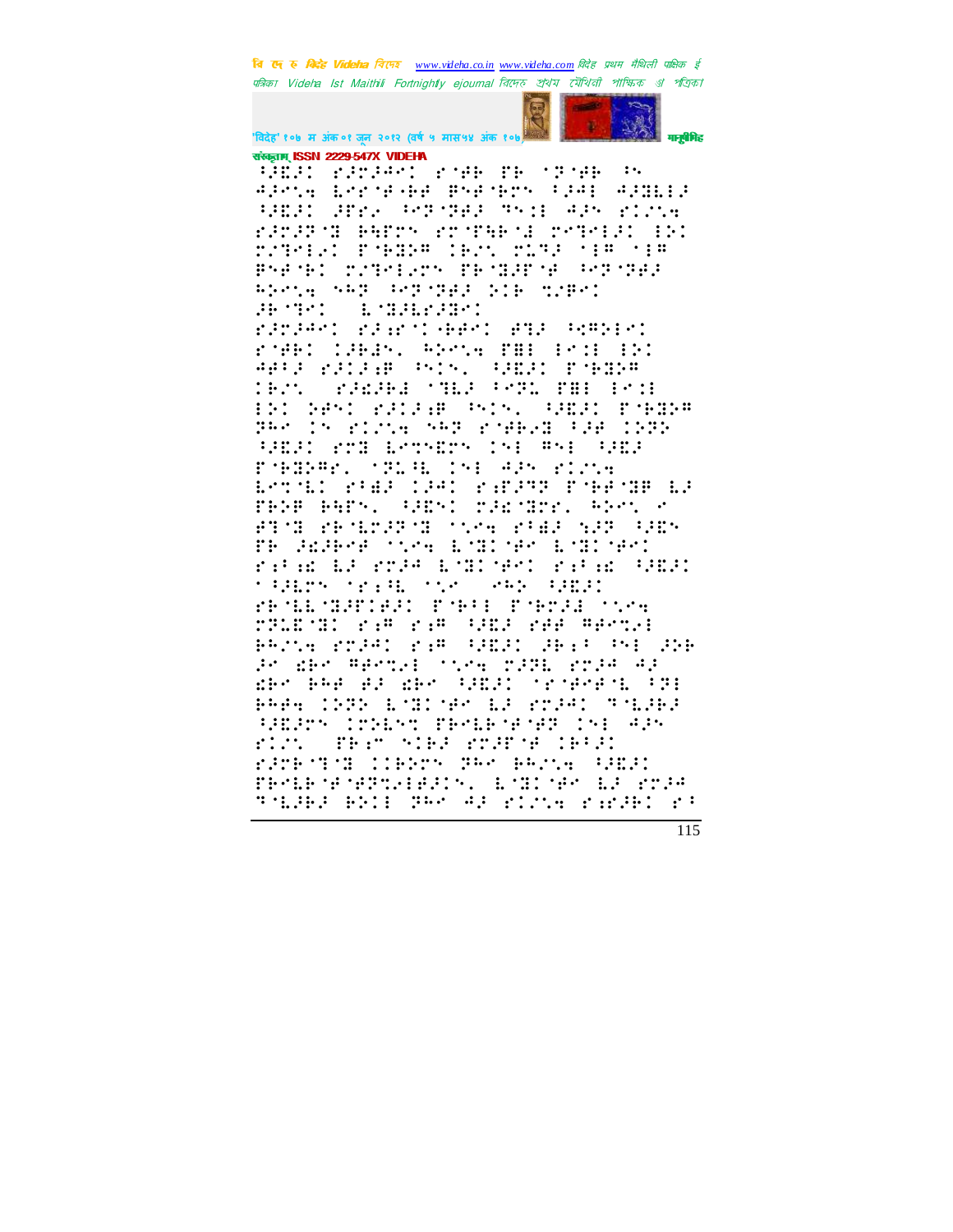बि एक रु क्विहे Videha विएक www.videha.co.in www.videha.com बिदेह प्रथम मैथिली पाक्षिक ई पत्रिका Videha Ist Maithili Fortnightly e Magazine রিদেহ প্রথম মৌথিরী পাক্ষিক প্র' '<mark>विदेह'</mark>



### १०७ म अंक०१जून २०१२ (वर्ष ५ मास५४ अंक १०७) संस्कृतम् ISSN 2229-547X VIDEHA

ESSEL STORY CORPORAT PROLEOGOROSE OSOS ANTE PAPOS GROU *VERRY TROPE OF THE CRIPPE LE CRIEC* TEAT ENE LANGER SPORT OF  $\frac{1}{2}$   $\frac{1}{2}$   $\frac{1}{2}$   $\frac{1}{2}$   $\frac{1}{2}$   $\frac{1}{2}$   $\frac{1}{2}$   $\frac{1}{2}$   $\frac{1}{2}$   $\frac{1}{2}$ 2 METRO MITHELMA (P21) 1998A LEONIA There is the Theory of the Abene SHIP TEMENT MARTIN SYNCHOLOGICAL the Angel Company mind concepts History Palison to Calls Abdi Conceptua SAR PORTHS, PROBRETT THEN. ARROY ESESER PROGRAM 4. ARR TEMENTAR TE 2365 PMB ATES PRO BICE APSA A. ASANY. TESER SESEN FRAMES MARK CANDA PAPEA (MENC PAP **MINESH APARTMENT PROLESSION** PARTE RATE. RDIE B. PRO AF EIZU FRAM GUEDY (SEARTSED (BOIN, ROGO) INE DIE TEMLENENEI LOETTE NIEF 1981 BAR BAR SAN SENSELA<br>1934: An 195 Sense An Sens Sh rhaal beforest op dan band ble SIE MARCHEL BECHONNEN SER CHRECK. TRIP AF SIST SIMMA DIR AND ME: BROWNER WHENHAM TH HENDON This Al Plat the SHEP TEDPE TH  $11.333$ ESTIMATE STATEMENT INC. TANIN PNB 237 BRS STOPHETA STAR REPRING THE MICH IN THE COME HERRY, HERRY TRETHT, PLAN ARMY R PROVE PORT RESEARCH PROPERTY 8288 MY88 BRMBER 882 MY38 825 FISE the An April nie reg Breath, Ber File Seminares in Alex New Sadd.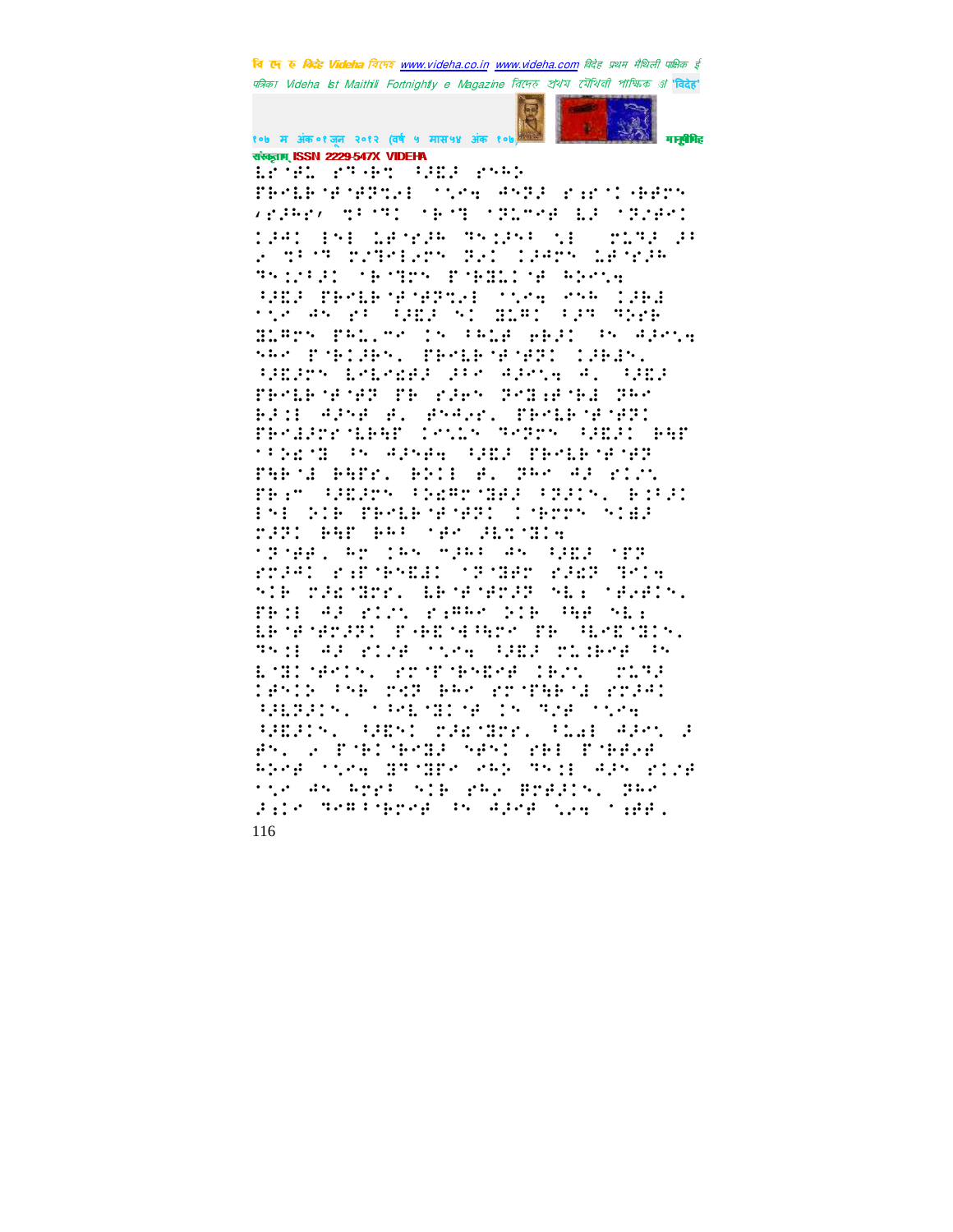वि एक रु मिनेह Videha विएक www.videha.co.in www.videha.com विदेह प्रथम मैथिली पाक्षिक ई पत्रिका Videha Ist Maithili Fortnightly ejournal রিদেত প্রথম মৌথিনী পাক্ষিক প্রা পত্রিকা

'विदेह' १०७ म अंक०१ जून २०१२ (वर्ष ५ मास५४ अंक १०७ मानुबैमिह संस्कृतम् ISSN 2229-547X VIDEHA rranch. Feld bar med #rach. Sib BAS SIR OF FRONTING AND **TANK PRINT BALLAST CONFIDENCE** BERBER (1912) **TH PARLA** STAR ISBN 11838 SPOTE  $113.5$  $0.23 - 0.32$ WHITH, WHAT **MESTA MATH ME PORTINE PHILE (WHE** PJPAG AMBJ SAND PATSA IBNA STAA 85 H.F.F.T. 47 T. 47 T. H.C. 4875 T.E. THE SEE MEMBER 1082 (MILES BY IREPAN YENI KEWA WEN 201 RENEDA RTES IN BRIS MSR.H. MITS MSBS PART PARTNEL MEMBIN, NI BRAIN Began an eperal Bauri Critic Crim BIL RYAL PREP RYEAR (1943-194 TRIA RJAMI JA FJAR ANGIIN MIMIR tra se the cheap plant pip per BRIGHT CONCOR BOULER, STORE siphes albub maggine (wias mis  $\mathbf{B} \cdot \mathbf{B}$  and  $\mathbf{B} \cdot \mathbf{B}$  and  $\mathbf{B} \cdot \mathbf{B}$  $\mathcal{L}(\mathcal{L}, \mathcal{L}, \mathcal{L}, \mathcal{L}) = \mathcal{L}(\mathcal{L}, \mathcal{L}, \mathcal{L}, \mathcal{L}, \mathcal{L}, \mathcal{L}, \mathcal{L})$ PHIRDER SALE FIRE TOP TIPE PORTHURS CHA WAI ANTEN COLORED. ings began adnaly right beggene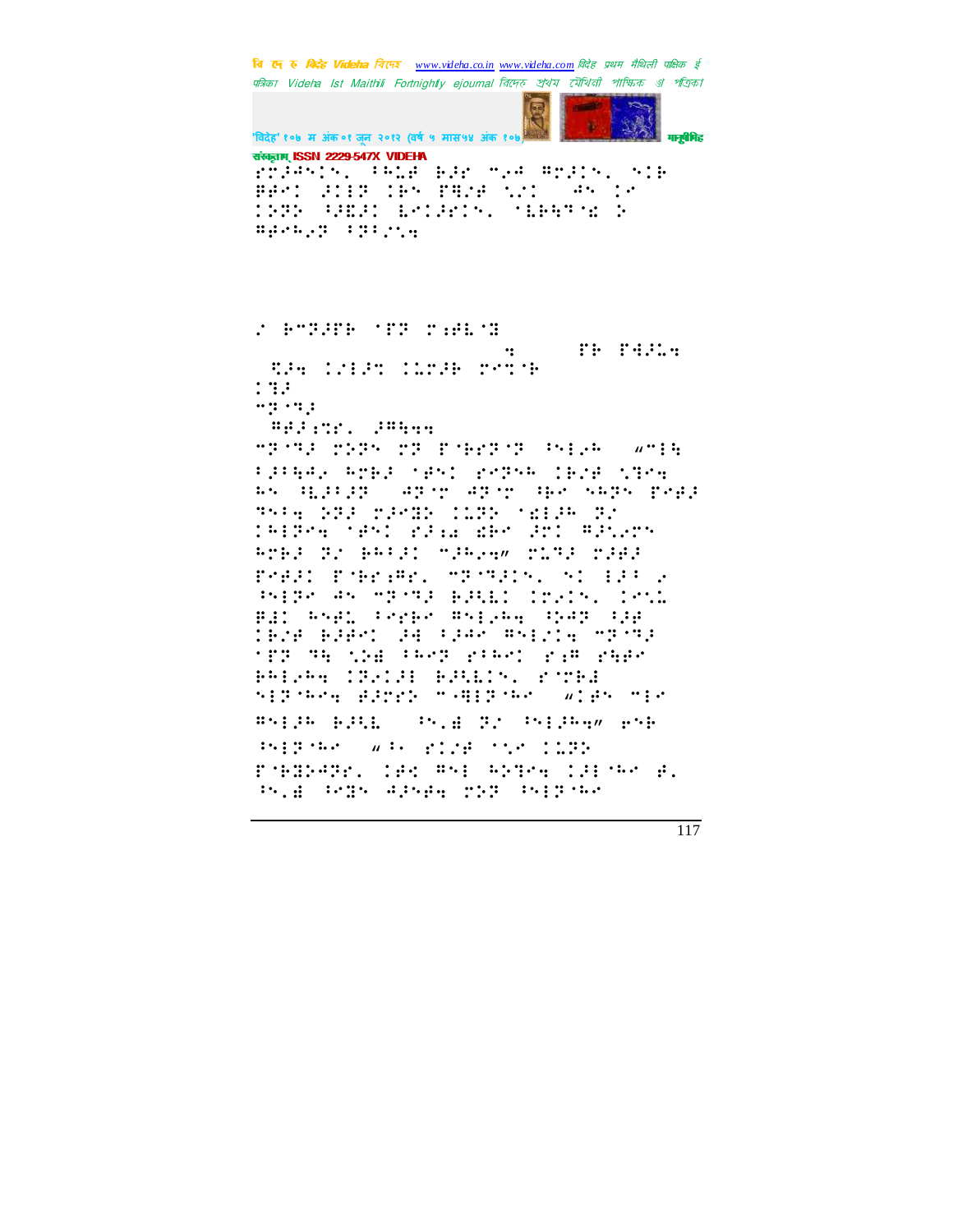बि एक रु क्विहे Videha विरफ्श www.videha.co.in www.videha.com बिरेह प्रथम मैथिली पाक्षिक ई पत्रिका Videha Ist Maithili Fortnightly e Magazine রিদেহ প্রথম মৌথিরী পাক্ষিক প্র' '<mark>विदेह'</mark>



संस्कृतम् ISSN 2229-547X VIDEHA BRG115. PL1PP AS 185 ASE BA24 MURA INI YAF YURE E. IN IREA BASE rner is rrnere whe bookernes Tend Britaingenes, the BBAI this ESTARI TERRIBAT TATAR RETER P #512#4 PAR PS PROSE PROSE LIP person is morphy

Special with the Same Constant roll of which will be a **SAN BRATH MAN THERMAN** WHEN PERMIT AND PREPARTS, SAMI RESI PRO SAGER IREA COMPAINS MARINH BiBST PENDENTHERNA STACK BY MA **TERRIT IN THE BARGE** 

SLENGE SPEARED TANK IN STAR w#i#st PlopeAl StoRal (For 20

## $\frac{1}{2}$  is in the set of  $\frac{1}{2}$

72731 233 **AND STATES OF STREET AND STATES** "PORTS, HPP'H AR 18 PHAPP'S POT nep palnel i placial nep chica FRIDGE BARD FROM THE NAIR BARAN. refres (BiBSt Elfred Art 11 mer.  $\mathcal{F}(\mathcal{F}) = \mathcal{F}(\mathcal{F}) \mathcal{F}(\mathcal{F}) = \mathcal{F}(\mathcal{F}) \mathcal{F}(\mathcal{F}) = \mathcal{F}(\mathcal{F}) \mathcal{F}(\mathcal{F}) \mathcal{F}(\mathcal{F}) \mathcal{F}(\mathcal{F})$ PLENGE PROB BEGRAD PREDNI richter and the same and in the repower 1891 (4126 P.S. 2525 22 (512223). L'APLA PAR PAR AL ARI LESPA tinum ramarkee rath, andr. **INSTALL TORING & RINGS TYPERS**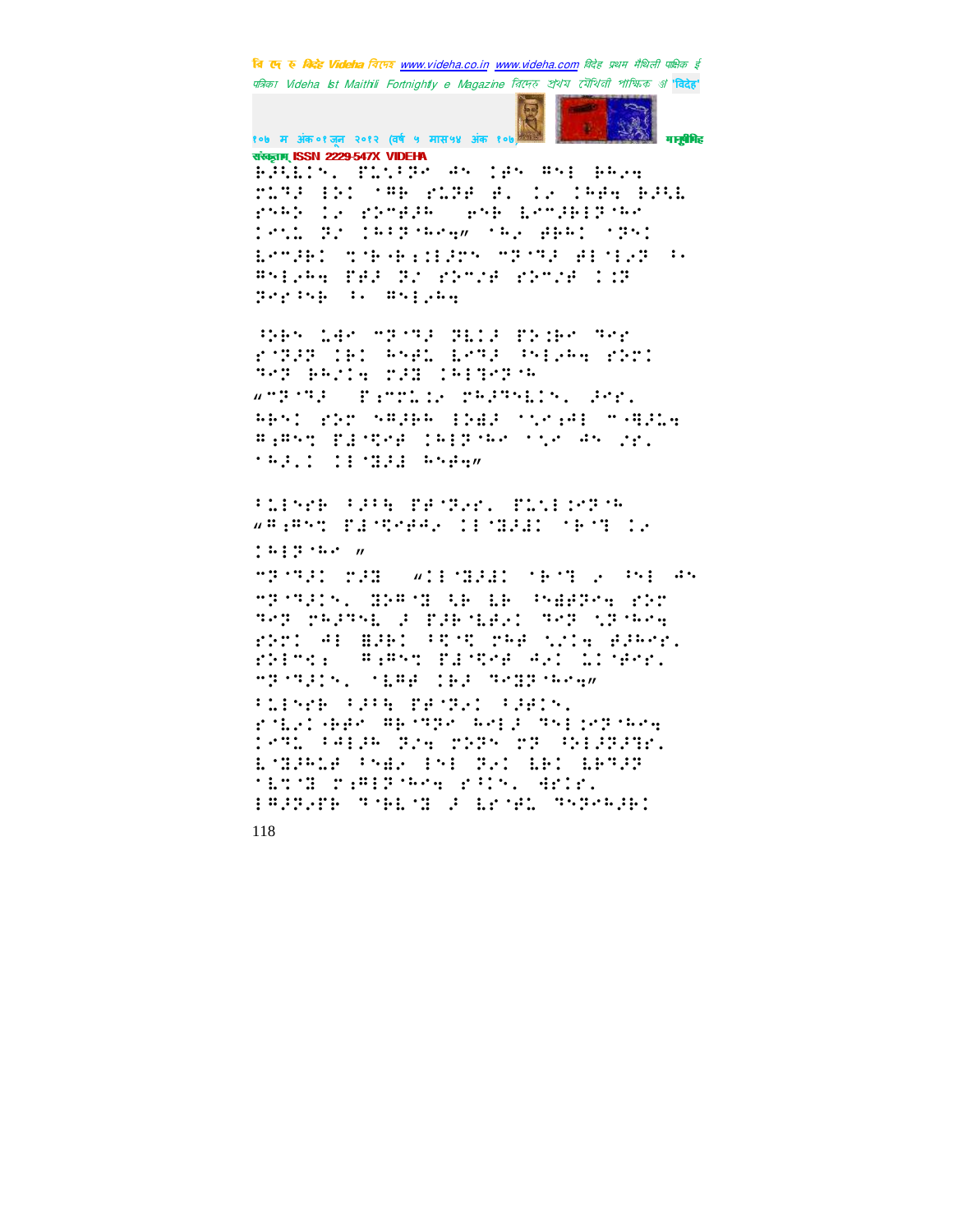वि एक रू विरोह Videha विएक www.videha.co.in www.videha.com विदेह प्रथम मैथिली पाक्षिक ई पत्रिका Videha Ist Maithili Fortnightly ejournal রিদেহ প্রথম মৌথিনী পাক্ষিক প্র পত্রিকা



### 'विदेह' १०७ म अंक०१ जून २०१२ (वर्ष ५ मास५४ अंक १०७ संस्कृतम् ISSN 2229-547X VIDEHA

439 pr ABLAS (21.89.9 18 JETA (1912) 15921 151 Prei Silboman (221 Bl 151 this the state of the complete state **SACRA CROWN WAY** 

**ME TRUE FIREE** a politica india Ended (Franciskov) derre i delle ENGER TRE ERTE INFORM NIENERER Brields Mile 2005 20 Lriens Chri AN F-BREEL PNIE PNAE LEMPAR refr. Mich fame: Peer Sireed Brighth (FF 1828 ) root rim 51 **SPLED RADARYS ROBARON CO BIACOSON** MAR ANGLE ANGLE (MG KAMMA 1828) **THE WAY ITEM WHERE THE**  $\ddots$  : **SAMPLE MELLEY SAMPLE PREMIERS** In 1981 (BASEDN, EMAINE IB28 N214 **MESTA PARTICAL PHETIMAL HAS BESEA** MESTA CORPORATE AL CORPOSTE MANI **IRE STATI POSSESSOR PARTIE PRESH** BREEF TRINK BRY FATHE WAR STORY PARTIES IRIPORTAL BROOK SSAL as plum jas msil (engl japsam Pepsa ji midas ds adal (nom pli 15) ting professor what all the Ball MUSE ANY LONDARY F LONGER. SPIR MESTRING NI BE ENE PROF FNR 2 SARIE PSIERS AS THE BILL BLEEF AVERTY PAGE POS PORPR BINE STRETCH **MESTAL BATA ARS ERECTA LITTLE A** PRIA MIRA MP MAIN. BARK NEPHR EVP THEY LETTE THE LOOST LEFT FIT MESTA LAND AR EALA EALA PARK PALA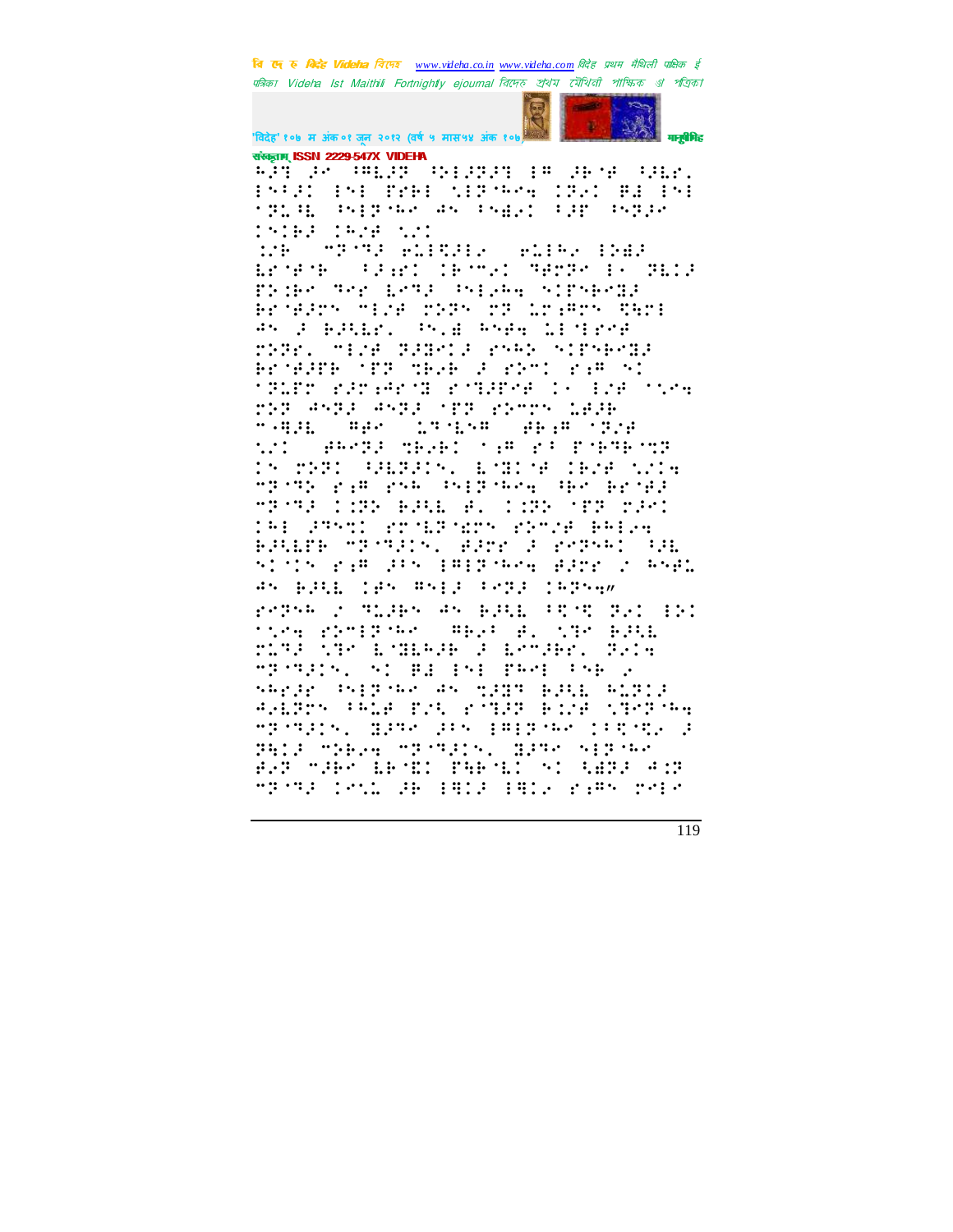बि एक रु क्विहे Videha विएक www.videha.co.in www.videha.com बिदेह प्रथम मैथिली पाक्षिक ई पत्रिका Videha Ist Maithili Fortnightly e Magazine রিদেক প্রথম মৌথিনী পাক্ষিক প্র' 'विदेह'

१०७ म अंक०१ जून २०१२ (वर्ष ५ मास५४ अंक १०७) संस्कृतम् ISSN 2229-547X VIDEHA



16 CPMB PLARAD INE INEAMA NEWHA BREAKING ROOMS THEM SERW RAGINA ARTY ISBN 22 RH27874<br>SUPRESBAL ETY NAJNA PALT NR 2524 ra crema right cyfay fawlg ayfri y ski z indrojni te z ni iredz RNAVIA (SPORT PRAF 2 MIAA RNAVIA PROFILEMENT PREPARATOR ARROGANCE Erar Championnelle Spring (1919) CRYBA A BARB (BH) MIRIC PYA Begrave we gas sende melecte PHIRTHER (19838-32124-19838-5825 MESTA A BAGI PE CAMBA PAN ABAN CEN #51364 12696 RE 12 #. 638115. PARI TEMPRES ARAM SIR SPRA CRE BAR, ARABA BALING BALLA mpongis, ibere ters egin professor ri mani (201 kët fjer një esp.<br>Bjer johenj ndje jeth, alinon fr FRAME MARK AT SPARING FIRE PRAC BRITES (TRAINING) FROM POSSESS PRO  $1144224$ 

MESTA BYA YA YEMMA YEMMA BULA Probe Mer Aleg Slight Lody Cod EMIPARK B. LIPE ER RMED ERPARK Siph pages qu'en jar (Agoupeau). MIR JRIMAGNIUS (1865 MI)JM AAR gsa () apeproeg and gsa mige g. 18 F ANT TAL TAL STIPPER ADAPTEDENT. President Reduction (Particle Particle Particle Particle Particle Particle Particle Particle Particle Particle **MESTA ERSE SEAR PLESTER**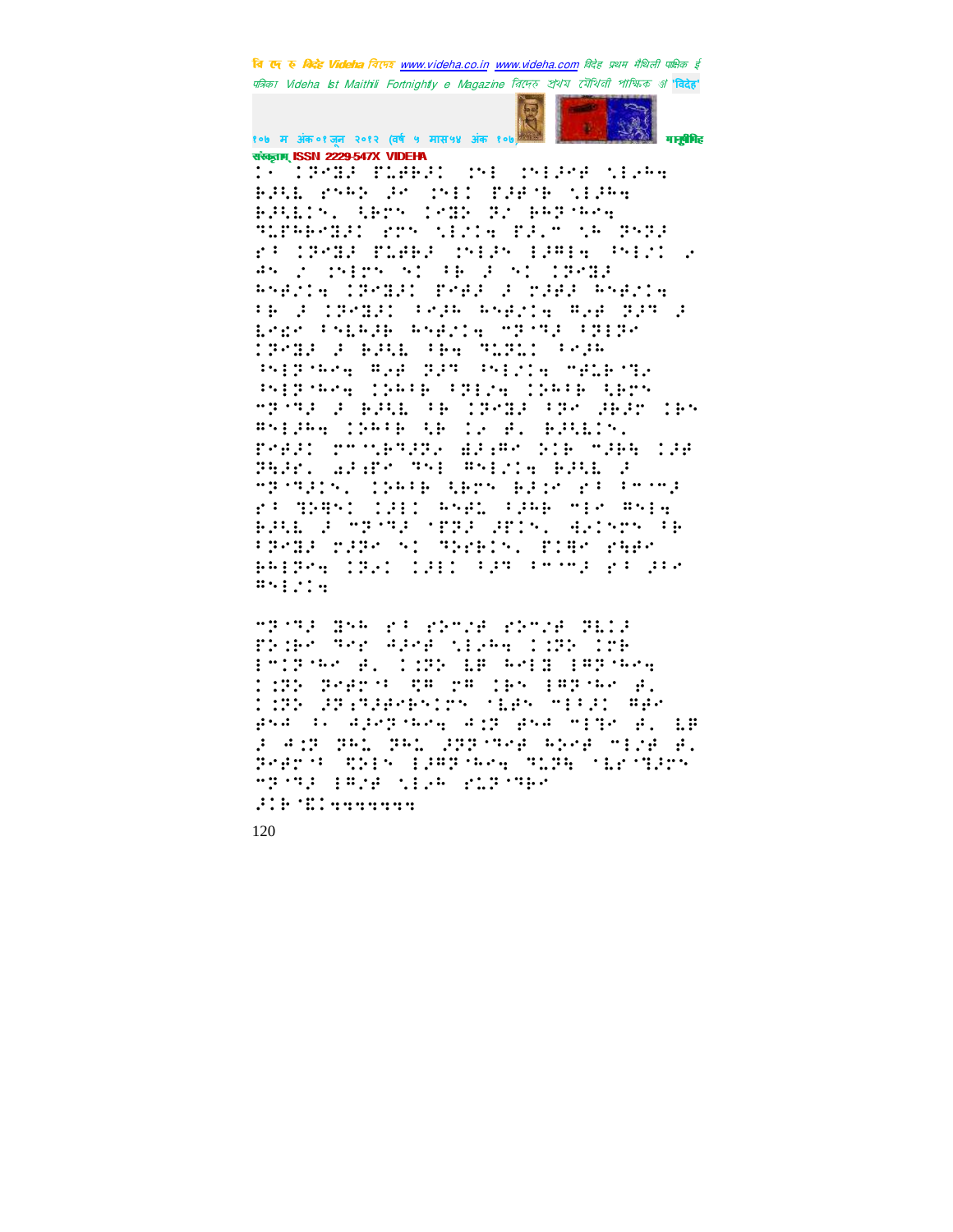वि एक रु मिनेह Videha विएक www.videha.co.in www.videha.com विदेह प्रथम मैथिली पाक्षिक ई पत्रिका Videha Ist Maithili Fortnightly ejournal রিদেহ প্রথম মৌথিনী পাক্ষিক প্র পত্রিকা



'विदेह' १०७ म अंक ०१ जून २०१२ (वर्ष ५ मास५४ अंक १ संस्कृतम् ISSN 2229-547X VIDEHA

and spending compensation did . ara (1295 raio Adena) du Sang esp.<br>19 maio a agusto, fega foi elige SPORT PRESSORSHED STATE RAPIO SINDS ARENS AN NEW JEAPJEL B. PRES Website are held for a stat BOOK 22 RABING & CROSE MESSED male remove to dangerous rather from: jis įmįpakė, mukį įnyį (k BNESTARY TITLE FISHTERS TER TEFF PAPTS Port wider Alse PAIPORS. PART THE THE LIBE PARTNAR IR iniraad in Aran Yr Gar rilms resolution (Siler) (Allan Cond RNA (2018) PRIZ INRNA RNAZI (RMB2 PiR ARI PALARA TER IR TV (MIRIN PAMT rin, Annonkar, nam orar 1932 rrighthere are and every the **MERE SELV. PRESS PRESSISE NARM** Thirtheory 2006 27 Harry 18126 wrain will note the new  $\ddots$  :  $:$  :  $...$ 

Bre prove prove of the engles BLIP ENDER PARTINGER, AND PARTS BREATH MERG MERRE BREEK, FLR BY THIS METH, MAR BAD A MEMBINE Lebar, Lemmor () maintains with 199 ThilPhe TLTP BREE IRE TWE TT TRI ri.h bi eki dil. ribal #sifine ACES ANNY ENC AND CONNECT BROOK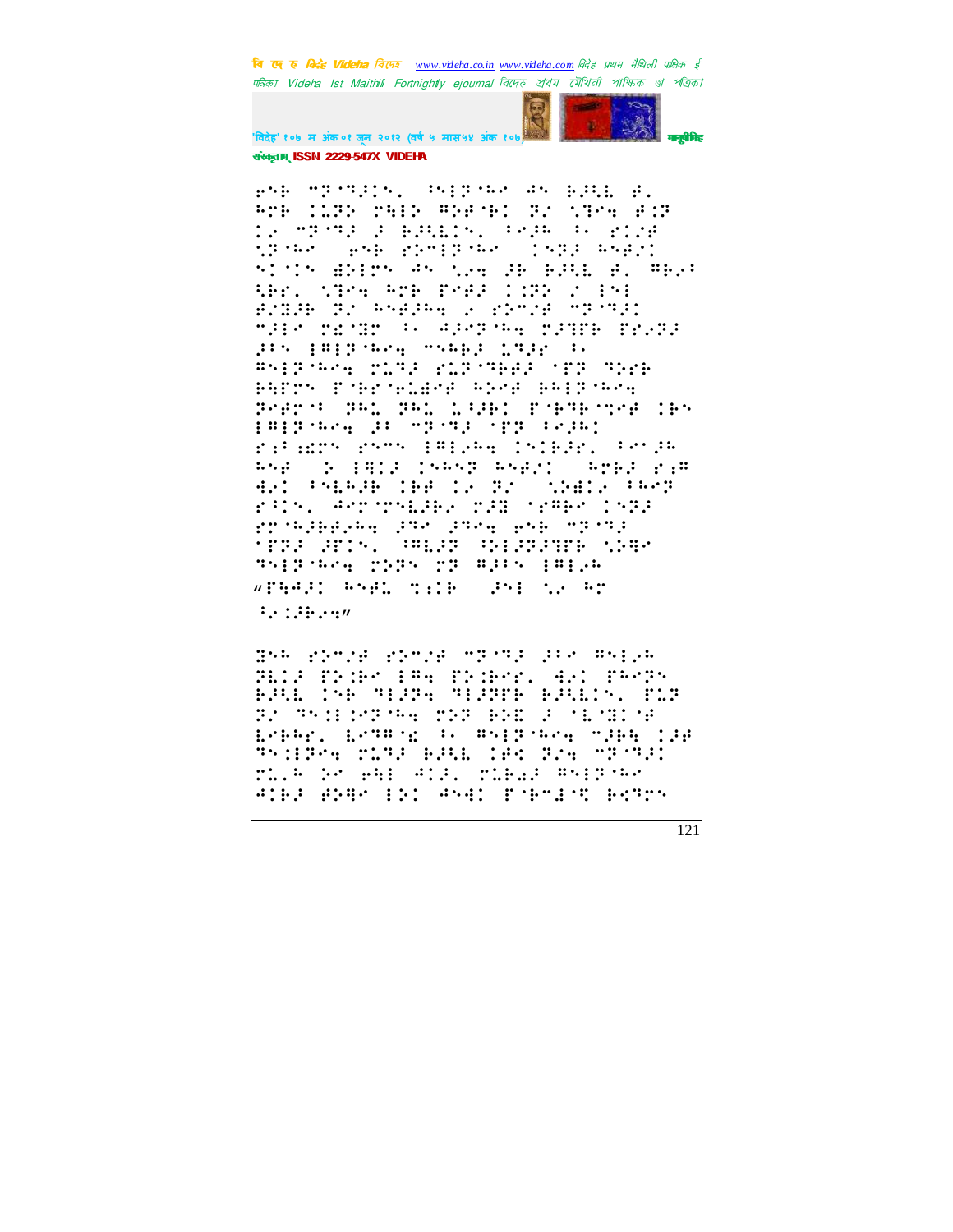बि एक रु क्विहे Videha विरफ्श www.videha.co.in www.videha.com बिरेह प्रथम मैथिली पाक्षिक ई पत्रिका Videha Ist Maithili Fortnightly e Magazine রিদেক প্রথম মৌথিনী পাক্ষিক প্র' 'विदेह'



१०७ म अंक०१जून २०१२ (वर्ष ५ मास५४ अंक १०७ संस्कृतम् ISSN 2229-547X VIDEHA

WHE SAR WIR PENNAR RAL INN ter Peda tede min Reinte

ME TRIP THE IN BREAK FILENCE TILE FOR CONTROLLER BON PROMETEDS, PRESENTATION **121825 72173 2217581 2313.** FILLBATH FAL IS AN ANIAN STYPE RATH THE THE BETRE A PLATING TO TE PLEPE BROOK BROOK CLTES FR B.MIP BESHMIN WEEPSEN MYTE WOMEN? MIN TRA PRIPR BIRLI AB AIMB NAM a chur man bhill Gene ann mhiam. BREE TRING TEMPTH

**Wille And: "TTP ANI PATT!!!** regarding magnegic time riage which, PRODUKTI RAMAR MBU SAlau PRUPA<br>PRAFUSA (1920-PARIS), 19792008 (2011 ell 2290 Thelm w

BREET TRANSPORTE

wiching a bail by napabilia ne SPART ANIW CICA MARK (2018) MARCA rara rare effective and shering che 18 #51 155 #5 228 24 #531 F2# 3584 35 562: 155 45 1573 661  $\ddot{a}$   $\dddot{a}$   $\dddot{a}$   $\dddot{a}$   $\dddot{a}$ PH INI TH STOP BRE INF TP

**SAPPARE SI REALISHERS CONFIDENCY** as aprir, organiser people tiday to FIRMS (THEFT)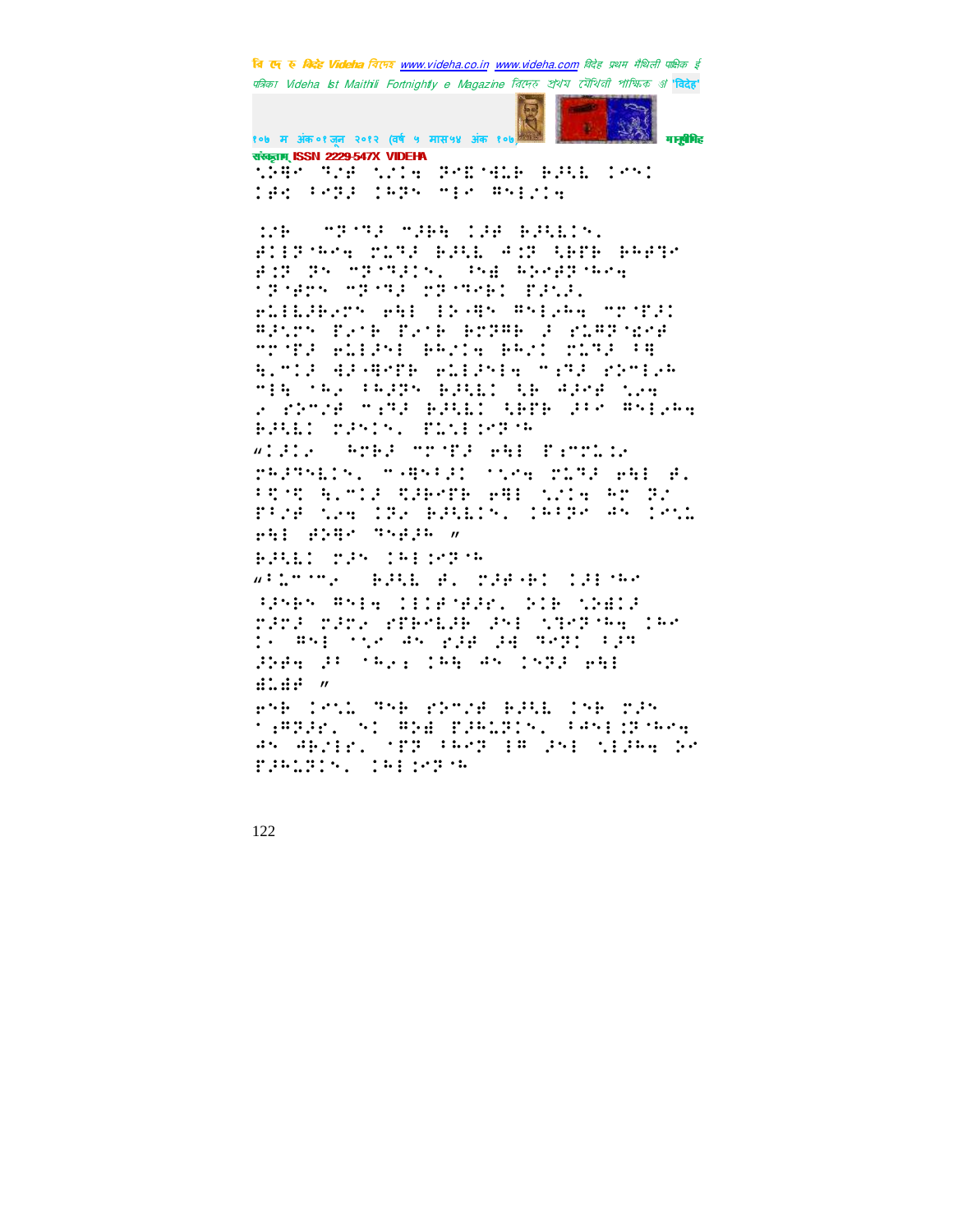चि एक रु *विदेह Videha चिए*न्छ <u>www.videha.co.in www.videha.com</u> विदेह प्रथम मैथिली पाक्षिक ई पत्रिका Videha Ist Maithili Fortnightly ejournal রিদেহ প্রথম মৌথিনী পাক্ষিক গ্র পত্রিক।



# संस्कृतम् ISSN 2229-547X VIDEHA

"⣝⣊!2⢼⢳⣅⢽-!⢴!⣙⢴⢴⢳!`⢽⢹⢼-!⢳⢷! ⢻⢼!C⣞⢴⣒!⢳⢽⢷!2⢾⢼!C⣋⣋!5⢼⢼⣒! ⢴!⢸⢻⣇⢼⢽!2⣐`⣅⣈⢴!⢳⢼⢹⣇G!`D⣛C⢼! 55!⣁⣅!`2⢼!⢶⣓5!⢾⢵⣛!`⢼⢳4⢾!⣁⣙⣒! ⣅⢹⢼!⢶⣓5!⢻⢼⣁!⢶⣅⢽⢻⢴2⢷!5⢼⢻5!⣁4⣒! ⢽⢴!⢳⢼G!⢳⢽⢼!⢶⣓5!⢾⢵⣛!⢹⣝⣊⢽⢳⣒!  $^{\prime\prime}$   $^{\prime\prime}$   $^{\prime\prime}$   $^{\prime\prime}$   $^{\prime\prime}$   $^{\prime\prime}$   $^{\prime\prime}$   $^{\prime\prime}$   $^{\prime\prime}$   $^{\prime\prime}$   $^{\prime\prime}$   $^{\prime\prime}$   $^{\prime\prime}$   $^{\prime\prime}$   $^{\prime\prime}$   $^{\prime\prime}$   $^{\prime\prime}$   $^{\prime\prime}$   $^{\prime\prime}$   $^{\prime\prime}$   $^{\prime\prime}$   $^{\prime\prime}$   $^{\prime\prime}$   $^{\prime\prime}$   $^{\prime\prime$ ⣎⢷!⢳⢵!⣁4⣒!⢷⢼⣃⣇!⢷⢳4⢾!⢾G!⣅⢽⢵! C⢼⢾!⢽4⣒!⢵!⢼⢾D⢷!⢻5!⣁⣒!⢽⢴-! ⢳⢴⣐!⢶⣓5!⢾⢵⣛!⢹⣝⣊⢽⢳!`⢽⢹⢼G⣒" 2⢼⢳⣅⢽!⢳⢼⣙!5⢻⢻⢴!5l!C⢽⢼!⣁⣅!  $1+2<sup>5</sup>$  . The state of  $1+2<sup>5</sup>$  . The state of  $1+2<sup>5</sup>$ Company Company

 $\cdot$ ,  $\cdot$ ,  $\cdot$ ,  $\cdot$ ,  $\cdot$ ,  $\cdot$ ,  $\cdot$ ,  $\cdot$ ,  $\cdot$ ,  $\cdot$ ,  $\cdot$ ,  $\cdot$ ,  $\cdot$ ,  $\cdot$ ,  $\cdot$ ,  $\cdot$ ,  $\cdot$ ,  $\cdot$ ,  $\cdot$ ,  $\cdot$ ,  $\cdot$ ,  $\cdot$ ,  $\cdot$ ,  $\cdot$ ,  $\cdot$ ,  $\cdot$ ,  $\cdot$ ,  $\cdot$ ,  $\cdot$ ,  $\cdot$ ,  $\cdot$ ,  $\cdot$ ,  $\cdot$ ,  $\cdot$ ,  $\cdot$ ,  $\cdot$ ,  $\cdot$ ,

# 4!⢷`⢽⢼2⢷!2⢽!⣐⢾⣇⣝! hhbkfoesbAwjefib⣒dpn!2⢷!2⣚⢼⣅⣒!! !⢼⢽⢴!⢼⢼⣝⢽⢴!!

"⣐⣞⣓!!⣅2⢽4⢽!

C"⣞⣞⢴!⣎⢷!⢾'!"C!⣁⣅!C⣋!⢽⢴!⢺⢼! `5!⢷⢳5!⣁5!⣒!⣒⣐⣔⣊5!⣇⢼5⢴!⢼⢴!2⢽!  $^+$  +"HP: The Sound International Sections of  $^+$  $^{\text{2H}\sigma}$  . The state of the state of the state of the state of the state of the state of the state of the state of the state of the state of the state of the state of the state of the state of the state of the state of ⣒!⣒!⣒!`⢼⢷⢵⣐!2⢷⢹⣝⢼!C⣞⢼!⢼⣈⢷! ⣁⣅⣞⣞⢴!5!'!⢻⢼!⣐!⢼C!'!⣅2⢽4⢽!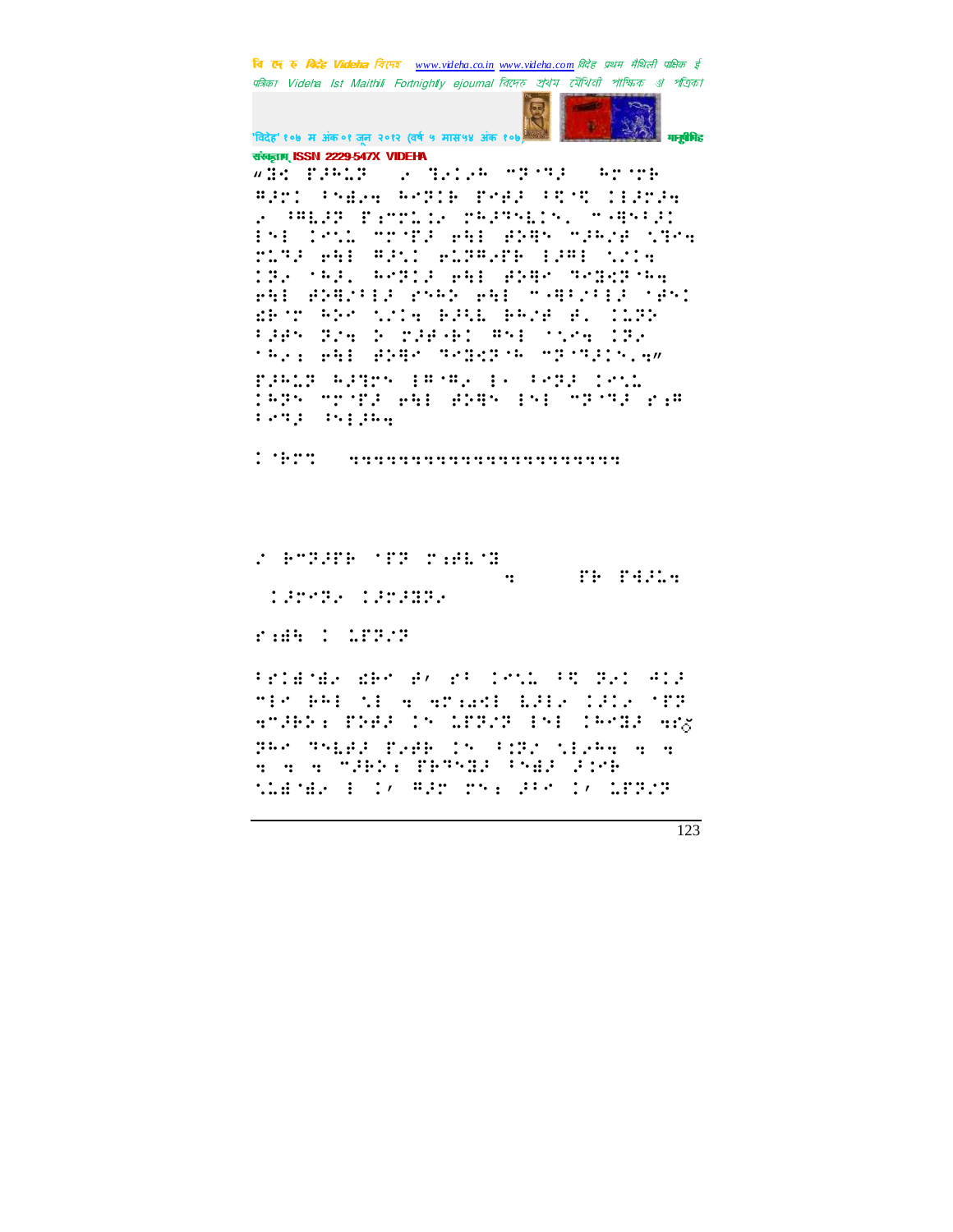बि एक रु क्विहे Videha विरफ्श www.videha.co.in www.videha.com बिरेह प्रथम मैथिली पाक्षिक ई पत्रिका Videha Ist Maithili Fortnightly e Magazine রিদেক প্রথম মৌথিনী পাক্ষিক প্র' 'विदेह'

१०७ म अंक०१जून २०१२ (वर्ष ५ मास५४ अंक १०७ संस्कृतम् ISSN 2229-547X VIDEHA



TEN INE BOORE IS THE A A ILE #5137674 4 47366 772 4533 65315 **FRITT** :

THE SE TIST HARD WYDE A AINE GEORGE PAR PRAY THE ATEAP I PREA BASE APROX ARBAN PROTOCAL CONTRACTOR 351 APVI AR ANGE 17 AR 183 17 B311 #51 #5 1/1/ F/ #23 F/B #237 151 PE MI SET PARK THE BI WEIGH ruge and an added by lege lege Br 191 Senre Bar Sep Saeg 4 4 1941 FMB:P 25: 99 9 who as hims at in adm andms and TEND OF FRENCIN STREETING ON OUR BETT BENEFAS ARE THE TRE Prindides a a a a a a 195 resri In TRABAN A APRIL AIR nen 2018? Pringigh den in erheb rie len There a albe dril inc ex Angl a a Home ISIDE TESTS IS THE MX PROF PAYER ARRI PEL PRIDER TER WTER 193 1, PRI P, BRIG PAPA (194 91) lddybe e a dibady dir 1 b/A rya 428 VARIE BADYNS AVIA DAM 15: 44 andni A.S. A. And aa a aawn timn BRI WIM TABLES S POILE POILE ANDS PSAINTE, ISID ANDARN RAMA ADM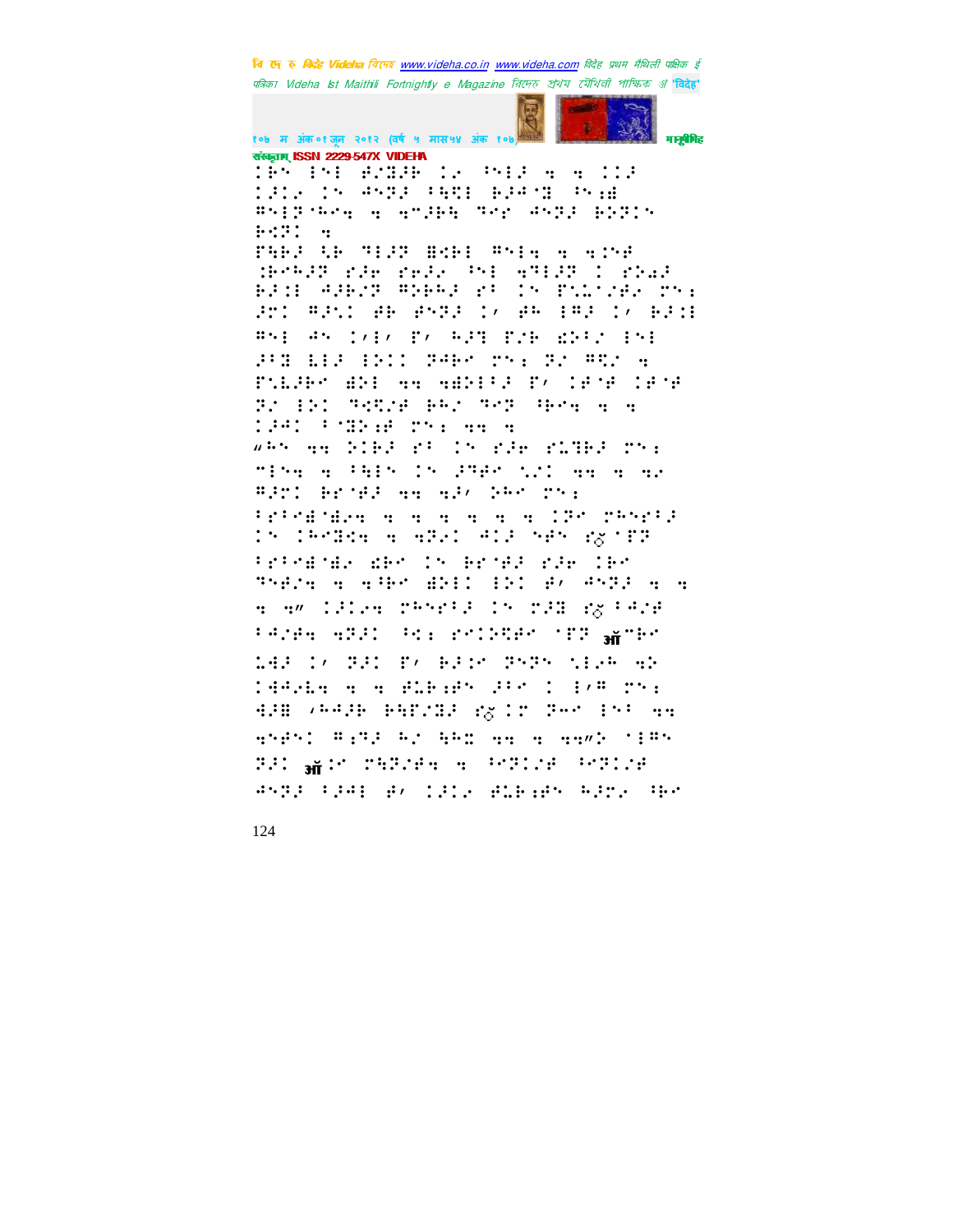वि ए रु क्रिडे Videha विएक www.videha.co.in www.videha.com विदेह प्रथम मैथिली पाक्षिक ई पत्रिका Videha Ist Maithili Fortnightly ejournal রিদেহ প্রথম মৌথিনী পাক্ষিক প্র পত্রিকা



### 'विदेह' १०७ म अंक०१ जून २०१२ (वर्ष ५ मास५४ अंक १ संस्कृतम् ISSN 2229-547X VIDEHA

351102364 (B5 AB A424 A 2 A AA C23 1852 45 5582 85 87 3515 1918 397 Pe Pridide in PP renchs a 182 APE FARIE AN A APPROVING HE WAR TOOL

times and the second contract and the second second second second second second second second second second se and rangeline and a series BIS PROTH BETTY BRAINE A ARRE RITE BY TESTIN AN ANNEL 25 IN SPECIA <u>Montan Bush Astronal a a Astrology</u> a albo st lends sie siche Aldera a arti a an 2, trivelare a a mémi rde ek licher in 22 Prog a a ak #dro erlbro ee e\*r7ro #2722. ri##r fjelg gog weri 2 ener 27 i frir 194 NEWS #51 NEWS 4 APR FR 19F21  $1.74 - 3.337$ 

99529 rh: gal3 998 rd 15 9129 FPP The MODEL A VAILED IN 1878 Fred Advance Calendar Microsoft #8:1930 124 5055 (PRPHIPH WILB PROBLEM THEORY OF PERSONAL CONTROL OF 1911 (2012) Note of of 22 APRIL 201910 of  $\dddot{\mathbf{r}}$ 

romate (23 An office 198 decess by Bull Printler der die dele swimmen In the grade IBCE who 1281 M126 Wilmar Professor Reporters which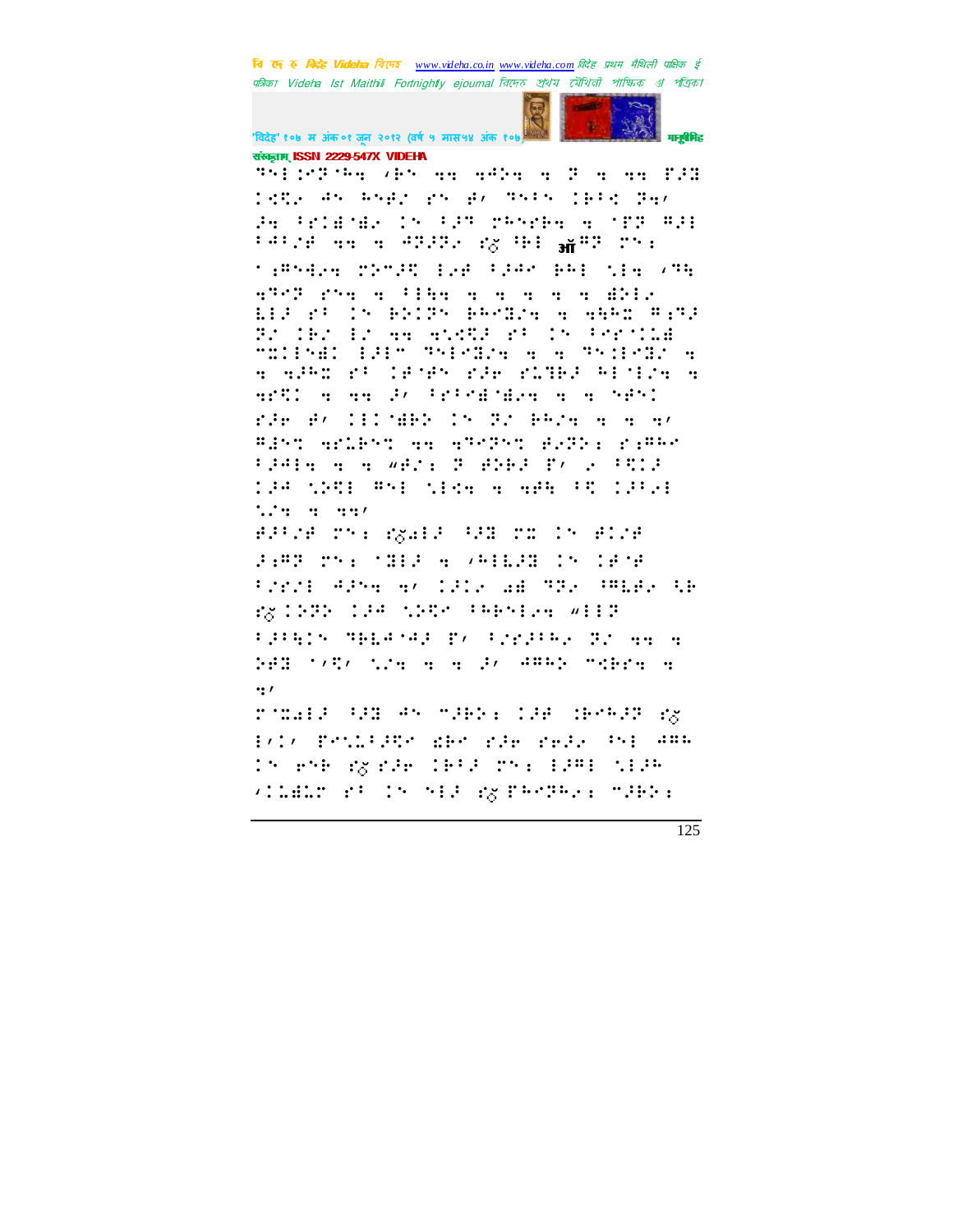बि ए रु क्रिटे Videha विएक www.videha.co.in www.videha.com बिरेह प्रथम मैथिली पाक्षिक ई पत्रिका Videha Ist Maithili Fortnightly e Magazine রিদেক প্রথম মৌথিনী পাক্ষিক প্র' 'विदेह'



संस्कृतम् ISSN 2229-547X VIDEHA  $\begin{minipage}{.4\linewidth} \begin{tabular}{l} \hline \multicolumn{3}{c}{\multicolumn{3}{c}{\multicolumn{3}{c}{\multicolumn{3}{c}{\multicolumn{3}{c}{\multicolumn{3}{c}{\multicolumn{3}{c}{\multicolumn{3}{c}{\multicolumn{3}{c}{\multicolumn{3}{c}{\multicolumn{3}{c}{\multicolumn{3}{c}{\multicolumn{3}{c}{\multicolumn{3}{c}{\multicolumn{3}{c}{\multicolumn{3}{c}{\multicolumn{3}{c}{\multicolumn{3}{c}{\textbf{1}}}}}}}} \end{tabular} \end{minipage} \begin{minipage}{.4\linewidth} \$  $\mathcal{A} \sim \mathcal{I} \left( \mathcal{I} \right) \sim \mathcal{I} \left( \mathcal{I} \right) \sim \mathcal{I} \left( \mathcal{I} \right) \sim \mathcal{I} \left( \mathcal{I} \right)$ ME IN HER MEDIA FRAME WHE ME HH SMELFE NEFR IN HE BOAR ATEMPEDEN encle ee Waa did gymdib 1981 LEBER 28 28 185 1991 MI 4 44 EPE PAGE dies aan an 2922 ggnue den THE TANKING STRIP TERM LENTRIC INTN NEIGH & W TEMPERBEN IN WAR TO E PRESENTABL es elette blir frer scientific **VID Reals and Beech ries for Proprieties** 1853 17 331 4585 44 4 475 753 3% rizra e engo ngo ti da bos tre e TIMME BREAKER AND BREAKER IN premiernich presentation and the RATE RESEARCH BER 17 PAPPER A A tif (PAS in (Print) and an albu MEPPS INFACTOR IN THE NITREIPROPER WH + TH FHM BREAGHT TIM MAGEMENT AR APPROXIMAGE FIRE when you also provided the magnetic. t t thus a third t through the st PRES PRES BY PRINTPORT PROMAGEN PRESSURE AND RUBLE TERRITORY PUBLIC PSP THE TRISPY IS GREATED PRISE A  $\mathbf{u}$   $\mathbf{u}$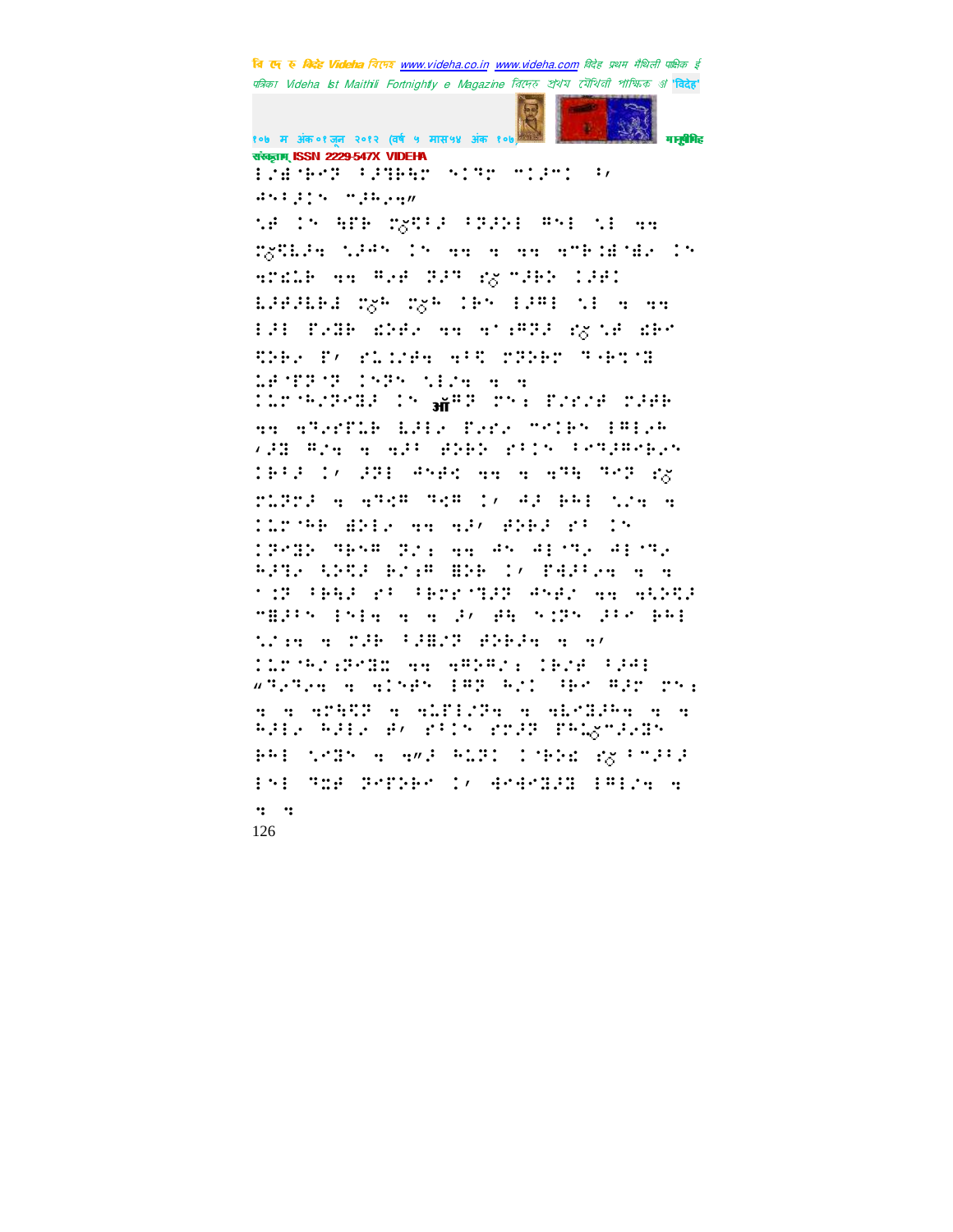वि ए रु क्रिडे Videha विएक www.videha.co.in www.videha.com विदेह प्रथम मैथिली पाक्षिक ई पत्रिका Videha Ist Maithili Fortnightly ejournal রিদেহ প্রথম মৌথিনী পাক্ষিক প্র পত্রিকা

### 'विदेह' १०७ म अंक ०१ जून २०१२ (वर्ष ५ मास५४ अंक १ संस्कृतम् ISSN 2229-547X VIDEHA

मनुबेमिह

wPSA Produce fore fere feel ing am who a and the costing to the control tre a a strikk as an Ab Br as Phal tem a agus Plie Perr 2162 BERNAH A A AMMIRNA FALL VAN SEN Alba (BAI) In Para rin A allroadered in Power Stage and President presenter abien page fa Pobrada in the server be part #5d:#5d> (Br# r+ (1d1r r+ ;+) #5:364 4 47:37 F/ PARE: 3/ CR brand for the home a and a Pro Pao Pao Africa e Pacografia (PC) PRE SEZA A APRA MJEN A AMPIR EMSMA PROTH PAPPER TERMIN BETEMIN BRID in Adda Ard MA. (SA. 2nd Add Mata. rage of freedom a ring ferneen SMINI A AN AILMIN AN ANGGERA A gund Conductor word (200 APPREMENTING A ABY FAS AN AINANP WINCH STEAMS AN PART WH TIRENT LAIR TREP IN AT TV AR AR IES IV Agen 1912 ween: 192 tra a artel Plazer as affective by this as 4 SI WAR PAPPARANG PARA WARS SEE 4 AND MAIL BY WRITE TO THEICA A ALM DE tine a abres des 28.198 richte a a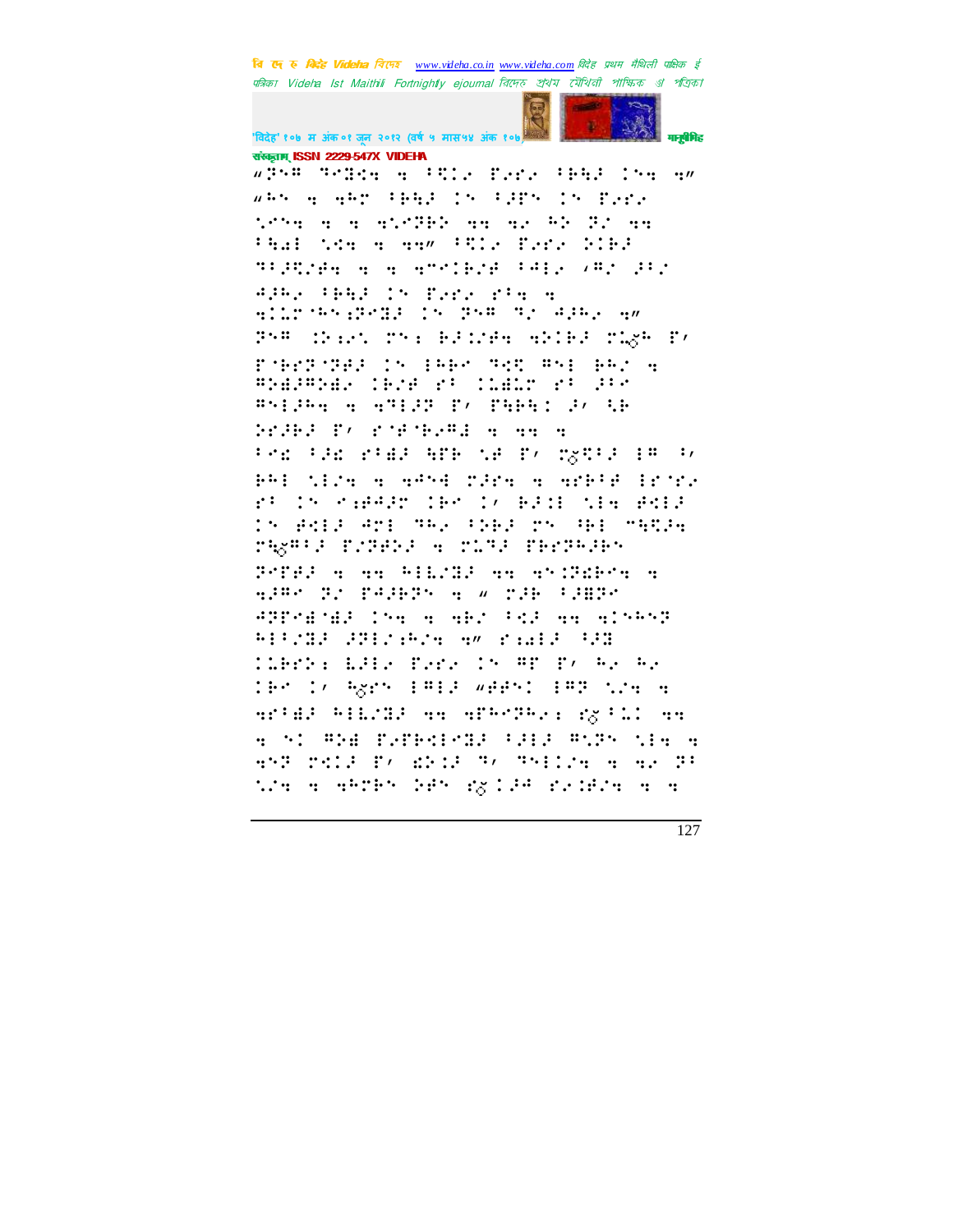बि एक रु क्विहे Videha विरफ्श www.videha.co.in www.videha.com बिरेह प्रथम मैथिली पाक्षिक ई पत्रिका Videha Ist Maithili Fortnightly e Magazine রিদেক প্রথম মৌথিনী পাক্ষিক প্র' 'विदेह'



१०७ म अंक०१जून २०१२ (वर्ष ५ मास५४ अंक १०७ संस्कृतम् ISSN 2229-547X VIDEHA

the within the state in the state of the state of the state of the state of the state of the state of the state of the state of the state of the state of the state of the state of the state of the state of the state of the rg/ Pal By Arbs (AndAn B) rt ref ALE IN APPE IN TENTRICH 18312 PARK SNAPHAN AV MAR STAVA ADVECT TEAM CHEATH BACKER AN CONTA

POTER OSTER CLOSER A AATOEE 'E'HA'TA a assa FTDA 1972 CO. PHO 28 MHILE PPTS IN FRAINT STORAGE

wirth ry: 4315 added as 1118 ry: SAR MER TRING A ATATA PROSENT STATIS AN ARTICLE ON THE SEAT CHA *I, while it in the middleth a am* T&WELF PRESS PARTLE B& PROPERTY FRANCE Postegic minds as a as WERACH MARK TARK ALTIN EX MEZTA HE HOLFS FRIS FT B& BOBSER TO BOLE In Times IR Renaulter IV & Riche righ third from the tide: He dhi Pristing (200 05) the AFRICAN CO POPE FIL PRES PAPIE aa angenis RILLED IN BOI FACHER ACATEMYA ISL maka di ber aa anamila a gu pagda The child Price but, Ading a a thr HAT TIM TILLTERHED TRIP IN TER <u> 1000 - PERSON PRESENTANT EN BANDARY EN </u> CONSIDER OF BUILDING AND PRESS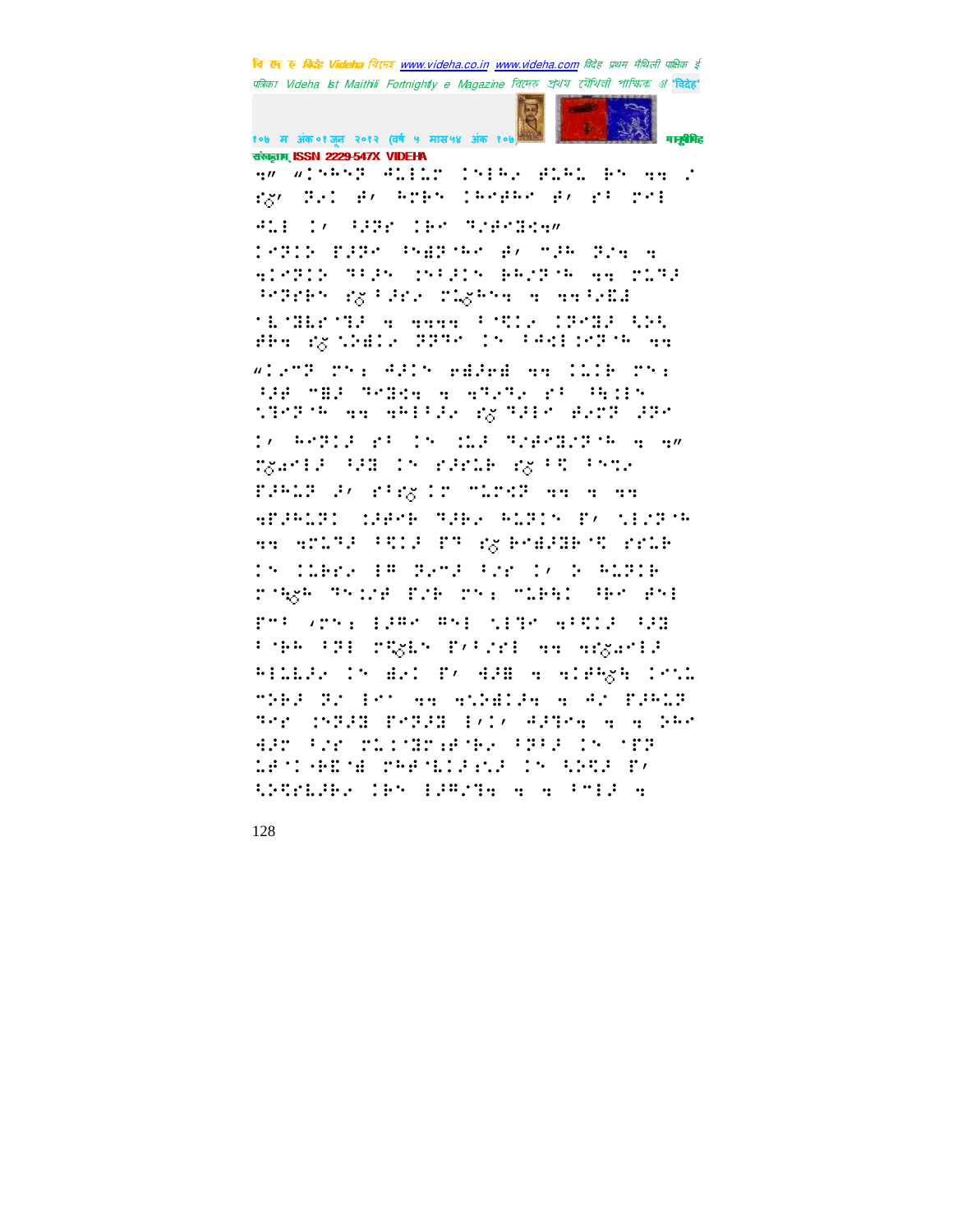वि ए रु क्रिडे Videha विएक www.videha.co.in www.videha.com विदेह प्रथम मैथिली पाक्षिक ई पत्रिका Videha Ist Maithili Fortnightly ejournal রিদেহ প্রথম মৌথিনী পাক্ষিক প্র পত্রিকা



### संस्कृतम् ISSN 2229-547X VIDEHA

HILP POLE: HOME HRV SPORT FRIE STEE a a filling The Till the a a

rgade Gode a a antr Berbi Gode a HIRMB SA MAB IN BAIA ABI PE FIN TER 19198 AND CHEE IN FIN TH different and chair SSTP atter car The element is the BRE time **VANDAD AN APAR A APRE NEST BY** rt 1555 (SB) 186 ander ander 4 g 4 43, 56 F.M. DER 1, 153 SAST 1962 FJLCB (P.51) 45 PF PDB PDBg g gld IFRA 187824 4 4572822 4 FEDRA 4 47 **FRIE RAF CHEEF REEN RARE IN INT** PARK NEWS BRACENE DO SPORT AN A AAISIA AIRPO NEOSPAA WERDA FAMIRY PRO NORTH HOWERS EXTENSIONS TO ne for Towner management is there wiich bred rad 1, Penerbe e es RARK IS PRIEM IBMBA IN 1995 BRID 157 S. S. riggengeene moarten non hom de Te PH CORP AT BEARY COPACY INE Philade Albert Che dall'Ana (77 'Pr rilda (# 43 (nn)1 40m (51 nh) 521 who mysic fore as about a rail In Shee Model Row A Any 196 (P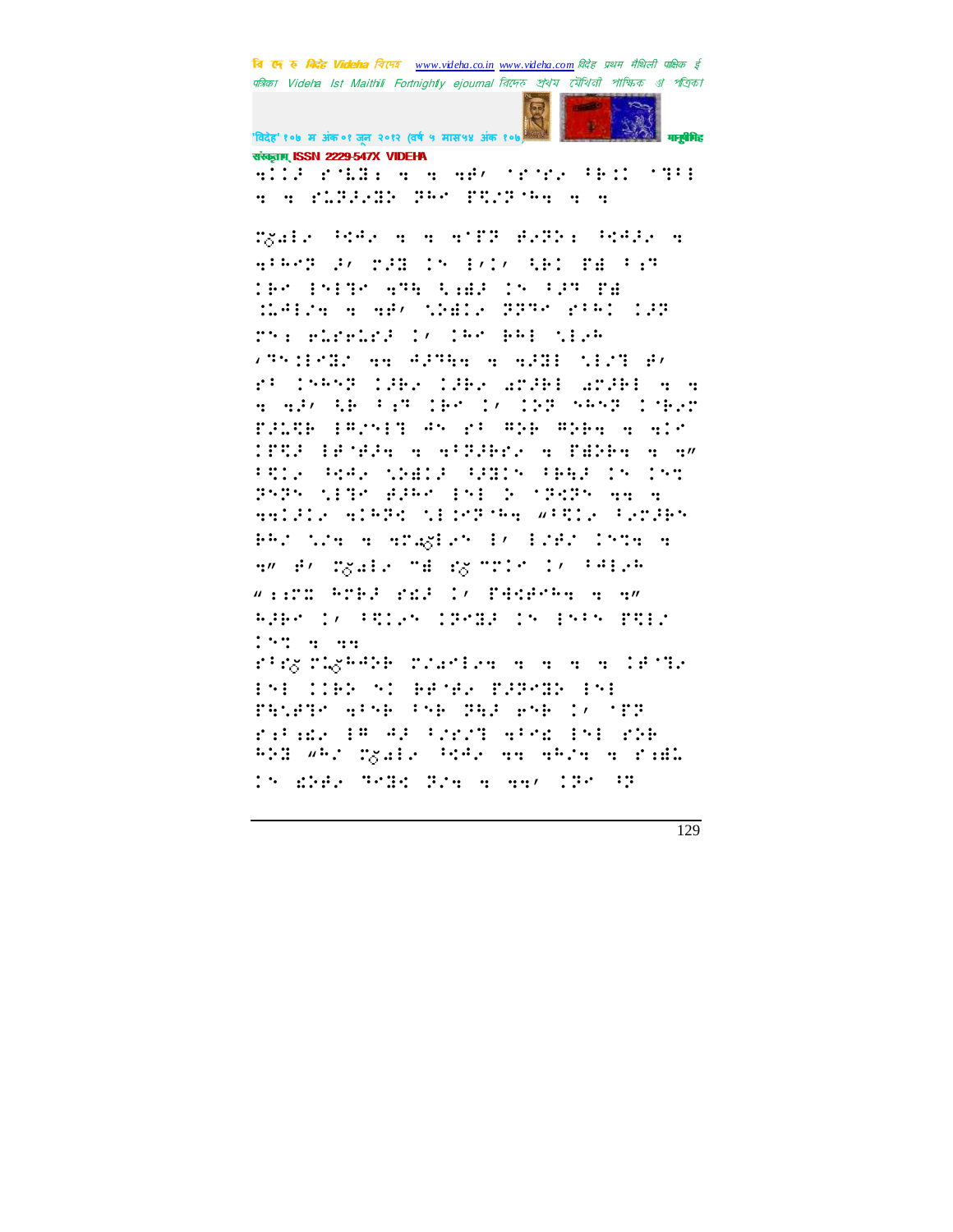बि एक रु क्विहे Videha विरफ्श www.videha.co.in www.videha.com बिरेह प्रथम मैथिली पाक्षिक ई पत्रिका Videha Ist Maithili Fortnightly e Magazine রিদেক প্রথম মৌথিনী পাক্ষিক প্র' 'विदेह'



१०७ म अंक०१जून २०१२ (वर्ष ५ मास५४ अंक १०७) संस्कृतम् ISSN 2229-547X VIDEHA alike the rugbortlead as a Bell PATTER IN TERRA THE TIT THE LARGE  $33.73 - 4$ which that in roll ni dir silf fr Bir Teles a attribute for FEN wh 4 44/ PPIR (241 8/ WALL 'TP IR'SE TAS TRIPINE AN A PAINE WRIGHT AR 4512 PSPS to low a 4 5762 radi PRINT BOOKER CONTROL SPEAK THE BUBLEMENT PAP SIX BRB a anti- nav their new in naise An Addes the EPPIA A Anto they EDER TIBES FRYBR WRITE WISIR IN FRTE TEE PRICE & Tgale In the PLANER IN APPEALMENT NEWS PRESENT PARES BRI NIN A BIZEN ALSNO PAPPI #, HH JAMB THA SPPTSPT IN 1988 the Constant and Constanting Co FAILA 2 FIRE BROS 12 RDB 524 A MAIR AN EMPLANEM AN FRONT AN 2 BATE: PARRY AGOR A AMGO 15857 SIA a CIER ESTATR PRODUCTE a TUSPAR Place aw 2236 Plot Philippin In Bearing the Compress and Carolina **BEACH START THE BILE THE TA** 

tiv Industrial and Basic the PhPhot TOTE as amb free: who en pair form ja parpar japa parpja a japjrpa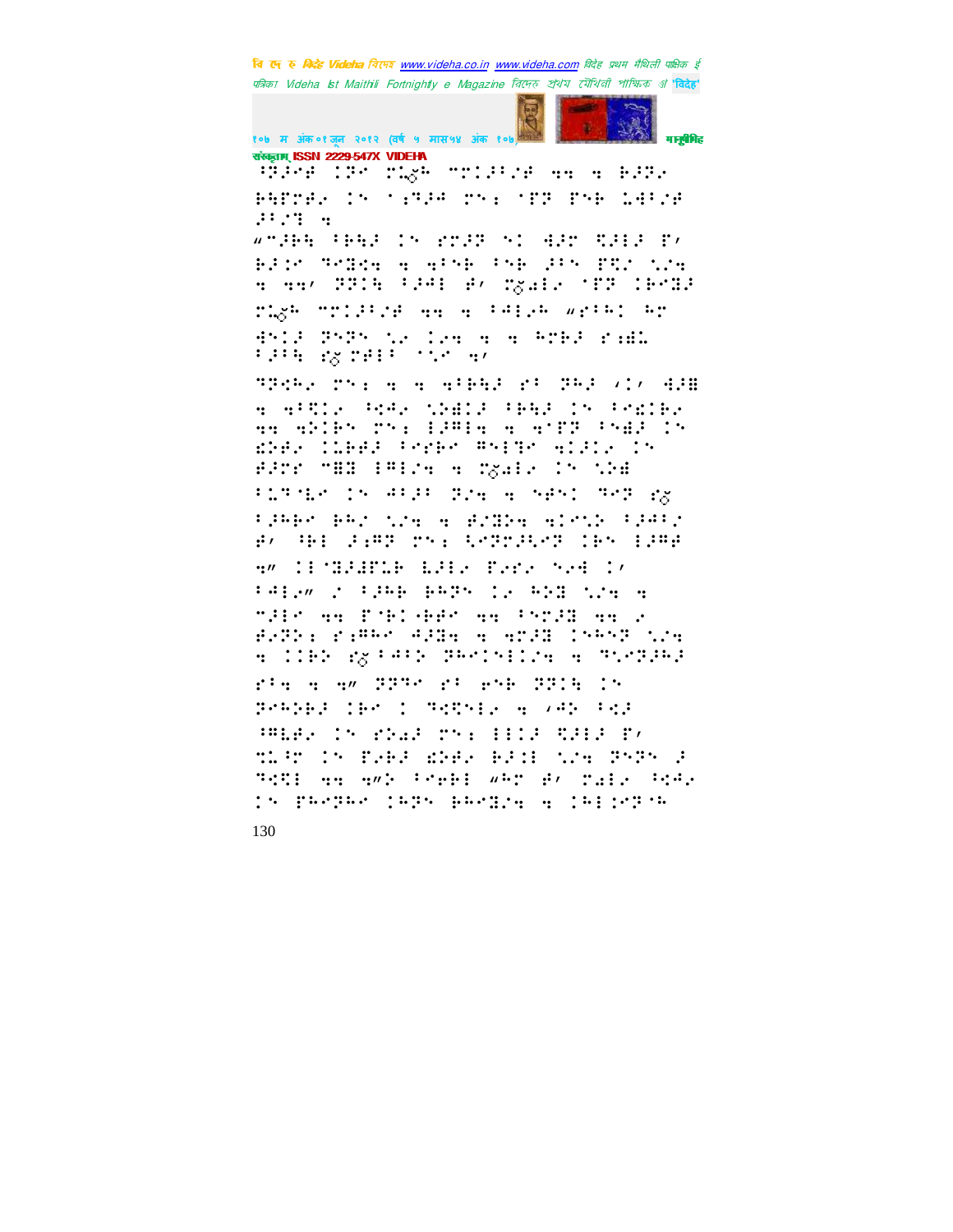वि ए रु क्रिडे Videha विएक www.videha.co.in www.videha.com विदेह प्रथम मैथिली पाक्षिक ई पत्रिका Videha Ist Maithili Fortnightly ejournal রিদেহ প্রথম মৌথিনী পাক্ষিক প্র পত্রিকা



संस्कृतम् ISSN 2229-547X VIDEHA AS ASIA ESPS SPRI AW PLEA PRIA HETRO SYSTEMA SYSTEM SPER PRPR  $333 - 4$ Loomb (Ebiden ag Slben 17) <sub>an</sub> 82 (Emlgrod

rade There Tarrin a a amining the der Ges de Frens aa a Ablibe fre DOM: PAR BESE A A APP PARE NERR Pri Presz sz em hel the e who bee a andni The Leni Phica anlas FTP PRESSA AR CLALM PROGRESS ROBERT the agency fore in Willey William Pleis a a vecho dz mie loboa a FRAM ARE SEVENS A CAWER (POR 200 *t, thingthe end the my payer opi* **THE ALTIM FIRE FIRE PROTHER** STORYBOON ON WHIPPER IR PSOFT HR REGINE WEB 124 A CRYPOOR CRIC aa mgale 1983, 1948, nol Phigh, 72 ESE CRES SERVENS AWSHER JEFF ISTENS THAN EVITHE ANISIS IV ENAPPY In the InstitutedForm ( estep Prove alenebody rubbe spokulich ()  $\begin{array}{cccccc} \mathbf{1} & \mathbf{1} & \mathbf{1} & \mathbf{1} & \mathbf{1} & \mathbf{1} & \mathbf{1} & \mathbf{1} & \mathbf{1} & \mathbf{1} & \mathbf{1} & \mathbf{1} & \mathbf{1} & \mathbf{1} & \mathbf{1} & \mathbf{1} & \mathbf{1} & \mathbf{1} & \mathbf{1} & \mathbf{1} & \mathbf{1} & \mathbf{1} & \mathbf{1} & \mathbf{1} & \mathbf{1} & \mathbf{1} & \mathbf{1} & \mathbf{1} & \mathbf{1} & \mathbf{1} & \math$ wirdle Pode and is gade home in **THEORY WHO SAN STREET INCOME**  $\mathbb{R}^n$   $\mathbb{R}^n$  , and  $\mathbb{R}^n$  and  $\mathbb{R}^n$  are  $\mathbb{R}^n$  and  $\mathbb{R}^n$ 

131

मानवैमित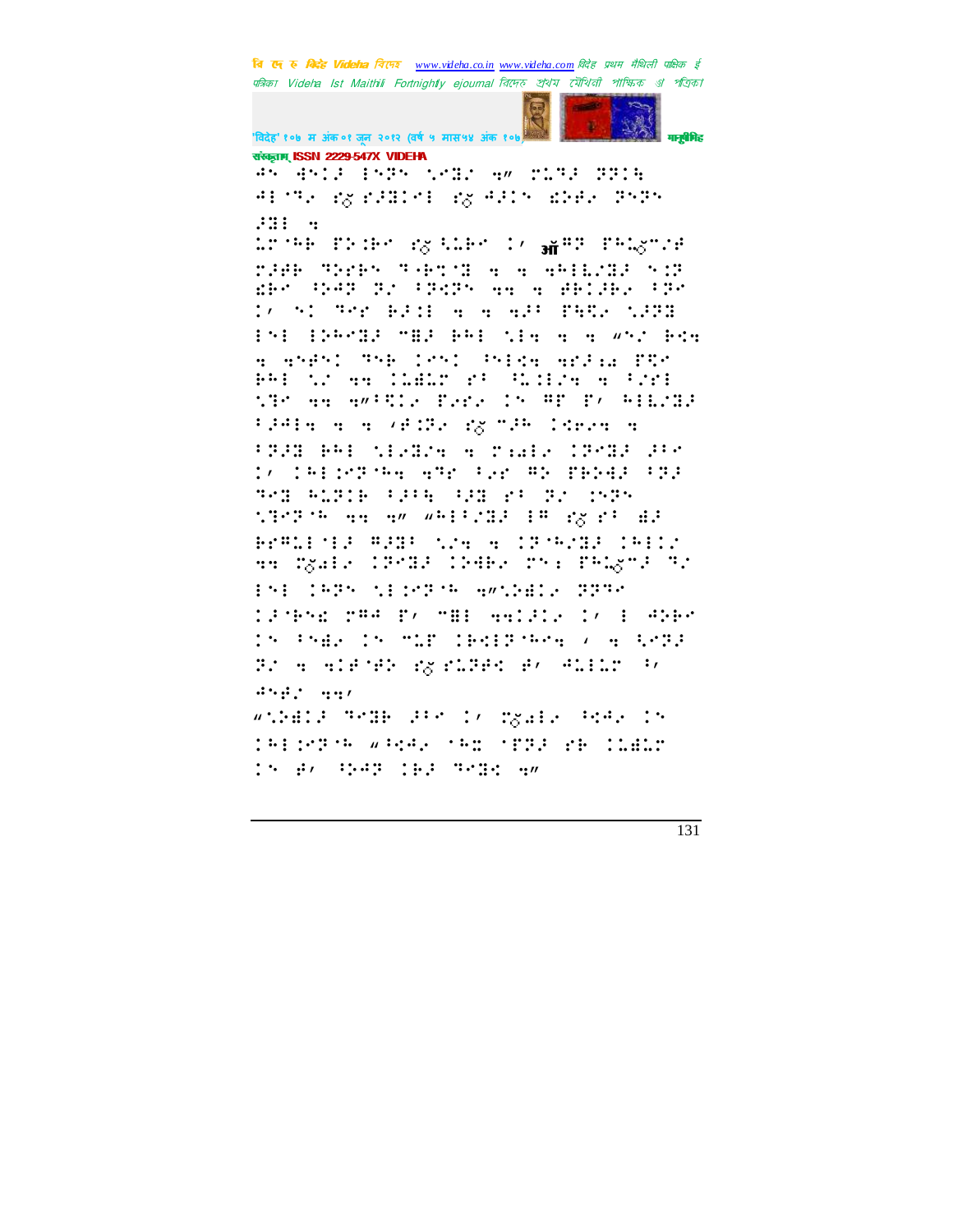बि एक रु क्विहे Videha विरफ्श www.videha.co.in www.videha.com बिरेह प्रथम मैथिली पाक्षिक ई पत्रिका Videha Ist Maithili Fortnightly e Magazine রিদেক প্রথম মৌথিনী পাক্ষিক প্র' 'विदेह'

१०७ म अंक०१जून २०१२ (वर्ष ५ मास५४ अंक १०७ संस्कृतम् ISSN 2229-547X VIDEHA



PARE BATE MIXA TV ESSAM DE MT (PE JOSE PALE 27 AME 2716 273 FIAM 19125 (195 TV 5226 TV 99 972 BOSTO IN BROOKLAND AND AND CO SARES AN DOWN, PROPRISE SPROGRAMMENT In the Profession (196 Am 2172 Sept the Angel (200 A1215 Clair (5 GB **HART : 1281 BAY :** TRUE TO FEED PROTHOUR THEF IS HH TSALE POR TES POLE WERPEN RUBIN THE REAL RESTRICTS WE WILL IN TP 526 F/ #51276 GFT12 F222 PRT FBK 12 FAILA WIPMIN PAMPY RED IDI Service Service Service Service Service Rhef the a aarbili mar fill rhei 181239 A ANSI D/ 130 ANG 23322 AA ADPENDENTAL FRIEUR SPRINGER SPECIES ee e vikt dieth nat folgen is die BUDA PRIS TIM AN AVINDA PRD WESHING NISH ANDRE NER NATAR IS POBJET LOGO FERRY BYDE THEODIA  $\dddot{\bullet}$ LERMED FROM MORRISH (SAM FORD MR)M RETH EARLY STEED IRSE IN PREP TLACK PRESS IN MIR AGGS BAINSTAN

a and six right as participate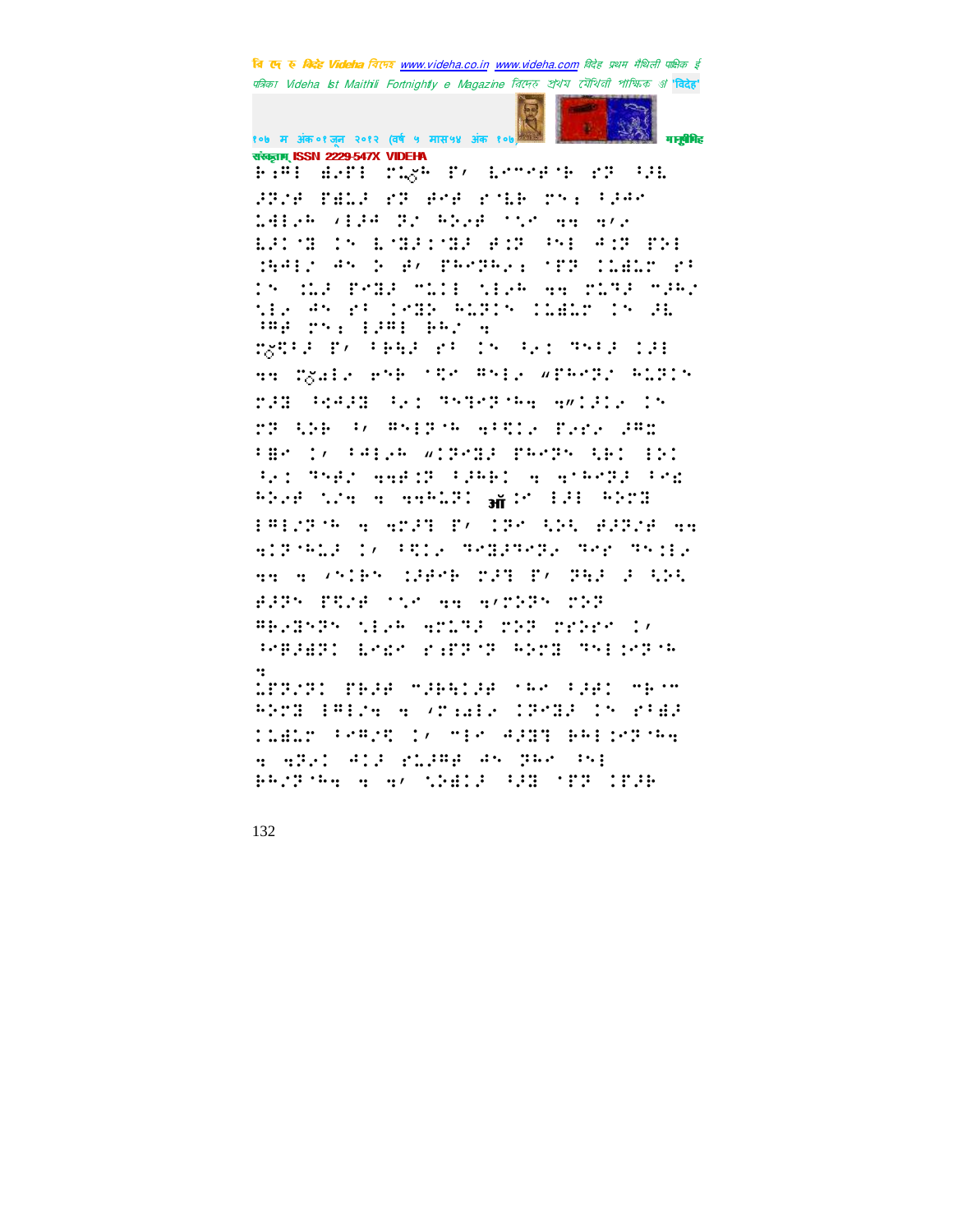चि एक रु *विदेह Videha चिए*न्छ <u>www.videha.co.in www.videha.com</u> विदेह प्रथम मैथिली पाक्षिक ई पत्रिका Videha Ist Maithili Fortnightly ejournal রিদেহ প্রথম মৌথিনী পাক্ষিক গ্র পত্রিক।



⣚⢵4⢾!C⢺5⢼!"⢼⢳!⢷!C⢼⣒!⣒!"C!! ⣁⢵⣋!'!⢳⣅⢽!"C!⣐!5⢼⢻5!⢷⢳⢾⢳⣓! "C!⢻⢵⣞⣒!⣒⣒2⢽!⢺⢼⣝!C⣞⢴!⢾'!"C!5⢼⢺! ⣎⢼!⢾⢺!'!5⢼⢻5!⣁54⢽⢳!⣒⢺4!⣅⣞⣅! !⢼⣇!⢸⢻⢾!⣐!⢾⢷⣅⣞!⢷⢳!⢻5⢽⢳⣒!  $\pm$  2 (200) 2001 2002 2003 2003 2004 CHE COST THE COST OF STREET  $[+1, -2, -2]$  . The set  $[+1, -2, -2]$  is the set of  $[+1, -2, -2]$  $\left(15\sigma/12\right)$   $\left(15\sigma/15\sigma/12\right)$   $\left(15\sigma/15\right)$   $\left(15\sigma/15\right)$ ⣁5⢴⢳⣒!!

4!⢷`⢽⢼2⢷!2⢽!⣐⢾⣇⣝! hhe radius १⣒!⢹⣅⢷⢻⢼⢽⢽⢹!⣜⣋5.⣙⢼.!⣅⢷⢼!२⣒!! 2⢷⣉⣇⢷!⢼2⣋-!"⣐⣝⢵⢺!⣙5⢼! ⢷⢼⢺⣝!"⣐⣃⢷⣏!"⢾0!2⢷⣉!⣔⢼!  $^{\prime}$ 5.000  $^{\prime}$  5.000  $^{\prime}$  3.000  $^{\prime}$  3.000  $^{\prime}$  3.000  $^{\prime}$  3.000  $^{\prime}$  3.000  $^{\prime}$  3.000  $^{\prime}$  3.000  $^{\prime}$  3.000  $^{\prime}$  3.000  $^{\prime}$  3.000  $^{\prime}$  3.000  $^{\prime}$  3.000  $^{\prime}$  3.000  $^{\prime}$  3.000  $^{\prime}$  3.000  $^$ ⣇⢸⣓⢾!"D⢷⢾!2⢷⣇!"⢼⢷⢵⢳!२०१२

!⢹⣅⢷⢻⢼⢽⢽⢹!⣜⣋5!  $\ddot{\phantom{0}}$ ⣅⢷⢼!

१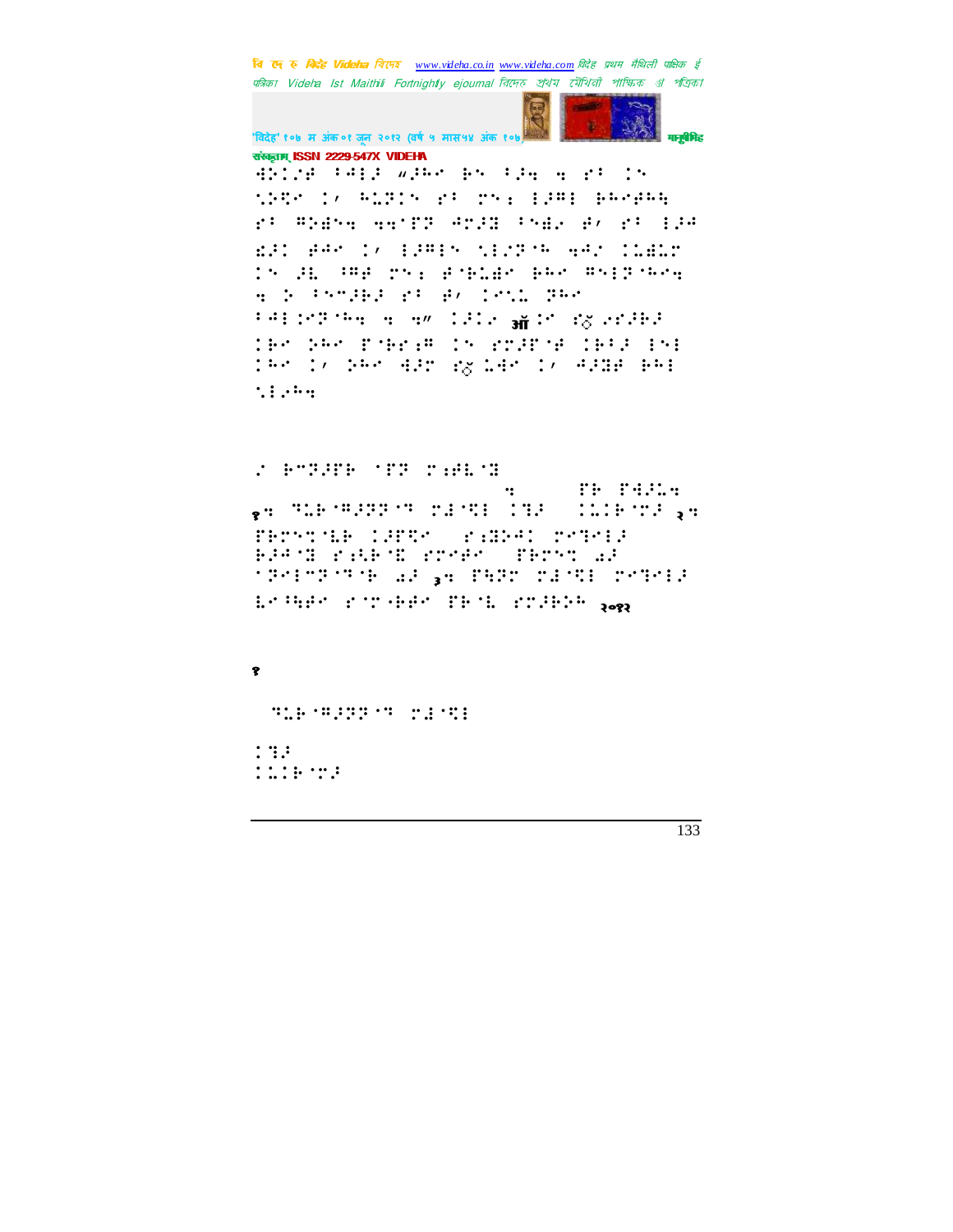बि एक रु क्विहे Videha विएक www.videha.co.in www.videha.com बिदेह प्रथम मैथिली पाक्षिक ई पत्रिका Videha Ist Maithili Fortnightly e Magazine রিদেক প্রথম মৌথিনী পাক্ষিক প্র' 'विदेह'



१०७ में अंक०१ जून २०१२ (वर्ष ५ मास५४ अंक १०७) संस्कृतम् ISSN 2229-547X VIDEHA

reteractive bandary and a relates RRTIR ARTH NIE TYRIET BY RYSER **ANDREW BRY NICH ANDREW** ESTARITY SITE PATLE ASE, THE BRANCH FARTH THISPER **BAPPS APPE APP SEPAR** 

SI TEP TESTIP POBLETT BEE THIT. rendraadd (Alari Hergaa paga 193 rinen rid: Adr (1) midwe (1drn ANNIE ART AND NICH AL SNIEDER ARM roan exend paidles (ees ceed ERRY SIE BROER ERI CHRY BRI trie Arme Erdi tir wirth derm Be Brigan Denn (Fall Snew Riga) Add a **BANK TABBALLAW** 

A SENARA SALA, ARISA SA ALGISA PROLESSING GAR WHERE RIS ENERGY SE PRODUCEDED STAR LANAR IPOPPE. Christ Whiles Bar will have the FACTORING A FROM TOLETY CAILBAN SI JR MAGI FJM PINGAJAGI PARK SK LANAR CENTRER PHIPMA 23576 Free to the server grower as test andbarburu (1959) al Albrilo (1958)<br>An Bantragram u lan (1965) an nobel BICH WILL MIDDE TUTIONS PERSONAL WHERE THE HERPY & Anderson (Popers (1980-118) 1996 19 MARINE SPECIER MAJORA PRINCIP Bright F BRYER No BETLETTY. LISIPSTS TO STEED BOOK HOBER (CLAS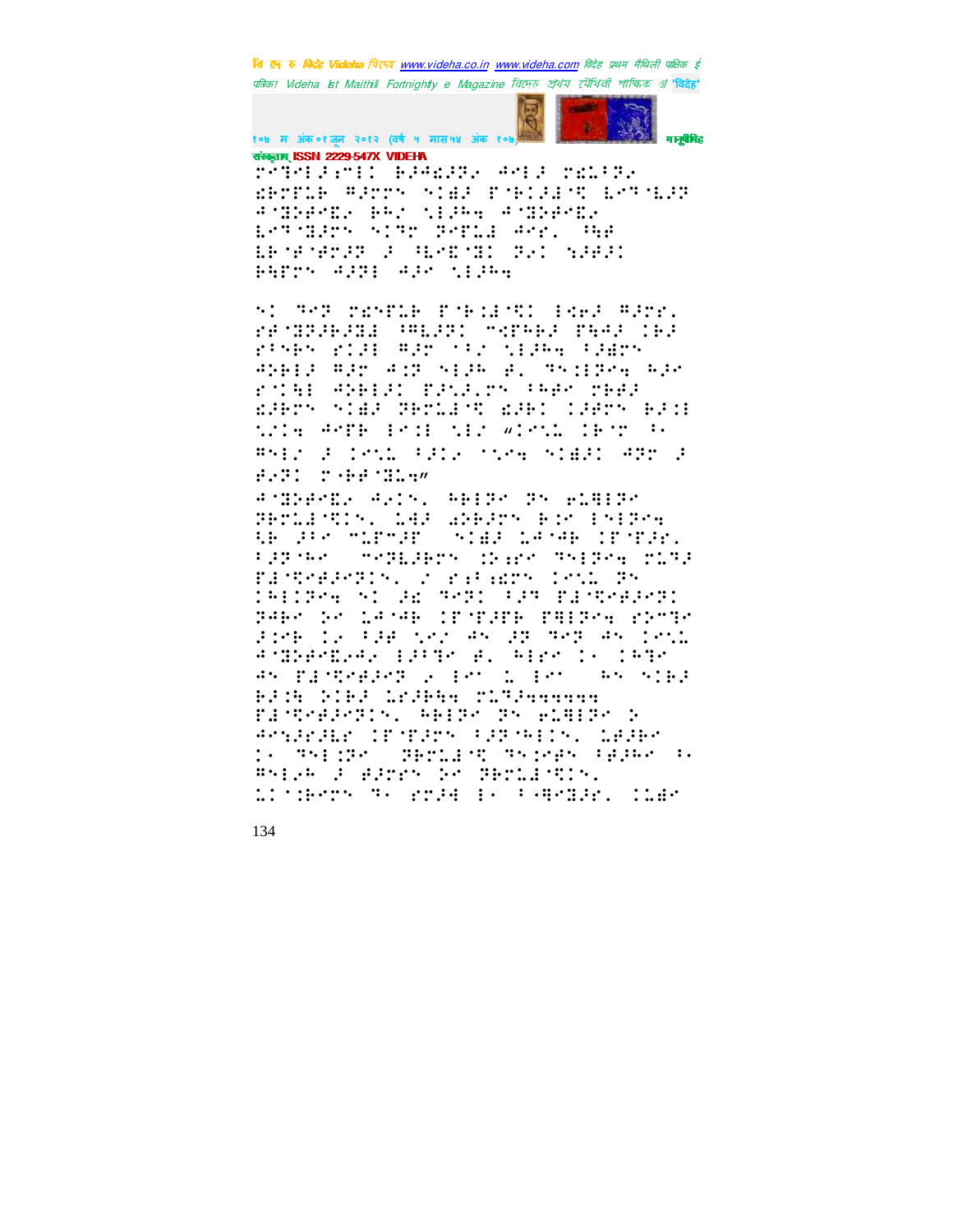वि ए रु क्रिडे Videha विएक www.videha.co.in www.videha.com विदेह प्रथम मैथिली पाक्षिक ई पत्रिका Videha Ist Maithili Fortnightly ejournal রিদেহ প্রথম মৌথিনী পাক্ষিক প্র পত্রিকা



मनुबैमिह

संस्कृतम् ISSN 2229-547X VIDEHA Hija Hija 16 meter 2 mis renew by ELIBRIA, He SBrF ABI "Bro dark Third Park Price STAR TRESH THE AN INFR NO  $\cdot \cdot \cdot$ rifthe from riffer and reading **SPP PSHELL CRIPS** 

wi rarany njumb stem yiel lemb py this P Ps disc Add the P. Ter  $\ldots$   $\ldots$   $\ldots$ 

FLABA ARTI (ALEBE DELS FLAGES) **The Webs Bibs BrWb (MWb PibBWb** 1982) LAR ALA, 1973 A PLAYARA reform range far 1939 (1996) **BEEL SECTIFIERS**  $3.19371$ filmen alber 200 stat at the 1825/ Alist. CANE IBMLH.H. 7/2 BJP PORT OFFIRM ORPHE MICH A drefering de difficile. The abili Profess Longi rim an Eleit abe in ES SI LOR PE LOR POSE PIPORES D **ANDREW AND CARTY PALENT PRIA** 193815 4215 N2 AS 3542 AUR ALPR REPORT B. MELTING PRESS TITE fabiyosin, pakpn pad idak adk nya

BRI PRINKI IDI 1993 ALIK 195 IPI 45 PESPHART PSER B. BESERI PABRIC PLARABARAGAN AP VENT CHO MECHANICAL PARI ESPANYARY PENE 1994 Arlan Alderen art (her e.<br>1994 Salimbro Robe Robe (h. 1912) rigges WE Dec Side STRP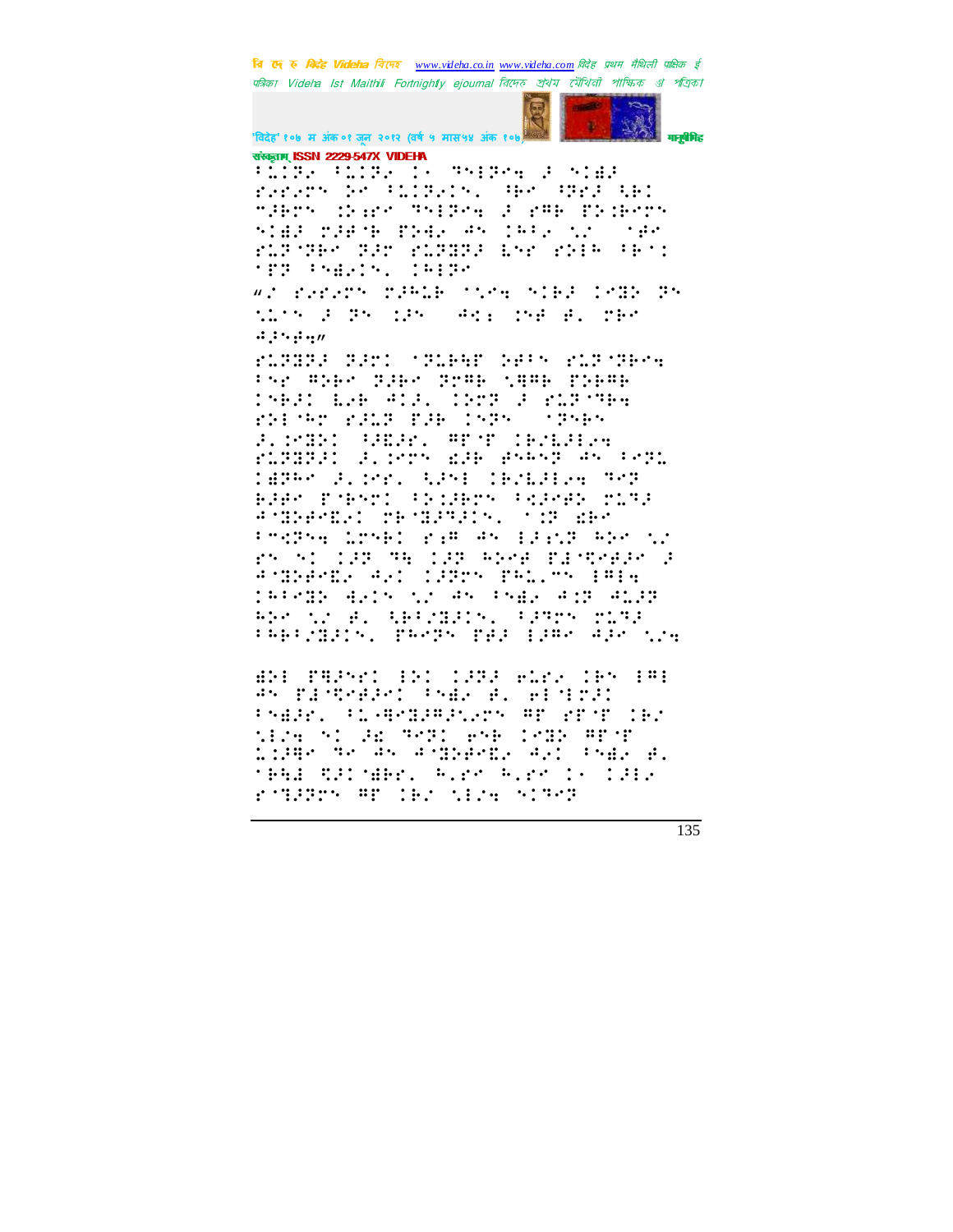बि एक रु क्विहे Videha विरफ्श www.videha.co.in www.videha.com बिरेह प्रथम मैथिली पाक्षिक ई पत्रिका Videha Ist Maithili Fortnightly e Magazine রিদেক প্রথম মৌথিনী পাক্ষিক প্র' 'विदेह'



#### १०७ म अंक०१ जून २०१२ (वर्ष ५ मास५४ अंक १०७) संस्कृतम् ISSN 2229-547X VIDEHA

rîdepara (Beza (Pale Gleb As FINGERS PARK BRYTH FREE THEY FRAME RAR BRAZ NEZA A PLAT MAREA PARE SAMPLE ASSAULTED BARS TATS NIS S FRAIDE WHO PUPE PEWS Right Right I. PE PENE DES NESE MENDEMOND DE sky: Pile Kolonie, Alon Colo Sk ISBN 8878-8878-71898-8828-5129

ANDREWS PART & CEPTER PADE was done to a state the control skie ange sast pape napet mpje 55 F. A. (2332) (8 6326 F. 66) ting an el 201 Abne en Miller ARES MARLE OF PRES A CONTENTATO 148 Angrey 2 April 1414 Archenty ANDREW ART TO REV PRIEM BRO  $\mathbf{1}$  :  $\mathbf{2}$  and  $\mathbf{3}$ 

 $\mathbb{R}^n$  , the set of  $\mathbb{R}^n$ ruggi a angelong ang rugga rugga PETRY, EPAY PO RNESS E. PRTES AN PRIS RECOMPRON DINORD DIRECT SCHIF rana (Dary Billy Sige an An LongHib MACHE PORT PORTH PLEADER NO Bille Pak (Sile

MIRA D'AL ARBI RAPA NE PIN NE A. se mengën tëkulletë ish Sho Poul Poster Portugalement AN INTERVIEWERE THE BUILD TWITE #6311.02 #646 : #51264 : # 0 Pad: The Pad: 51 1996, 76 197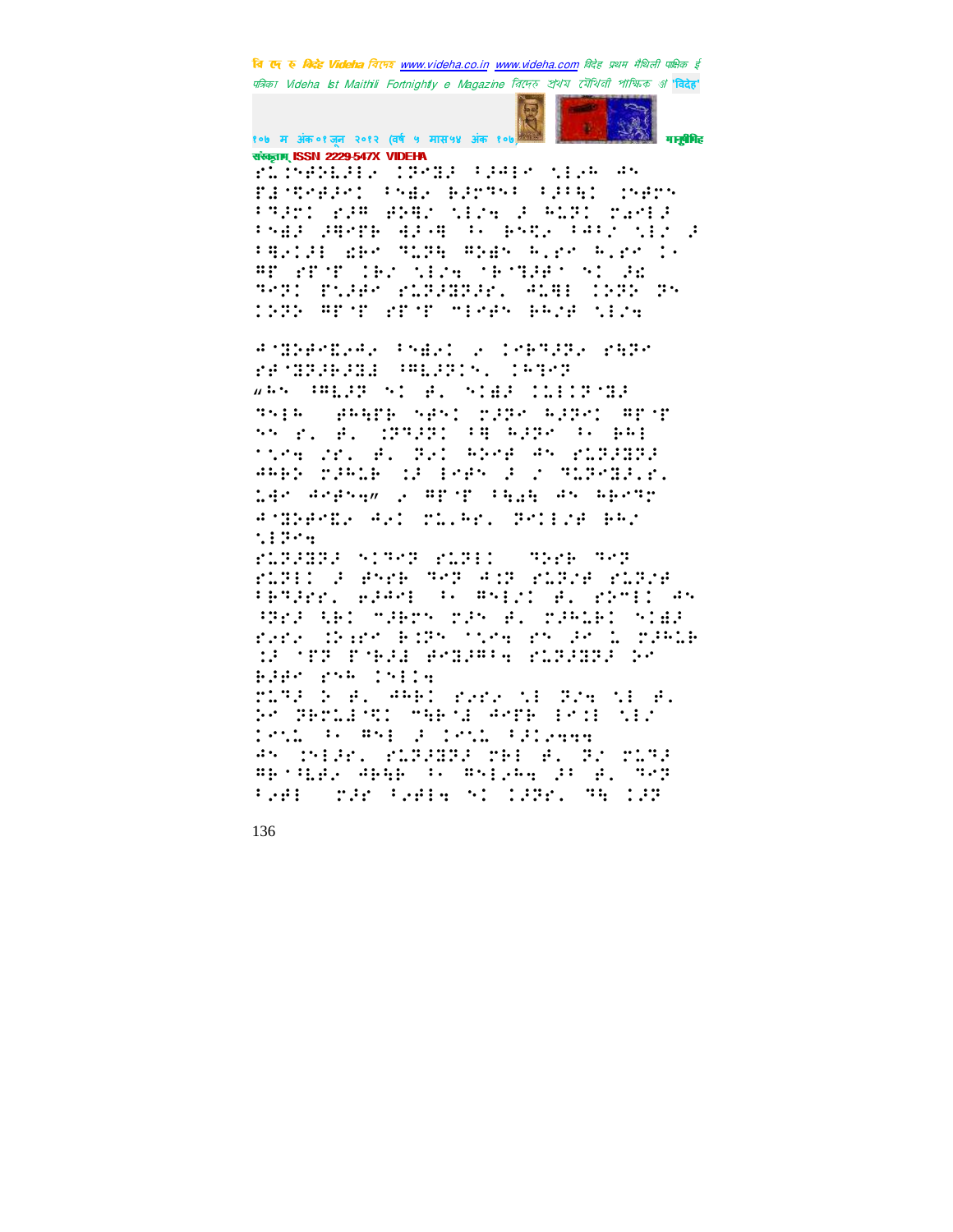वि एक रु मिनेह Videha विएक www.videha.co.in www.videha.com विदेह प्रथम मैथिली पाक्षिक ई पत्रिका Videha Ist Maithili Fortnightly ejournal রিদে<u>ক</u> প্রথম মৌথিরী পাক্ষিক *ঙা* পত্রিকা

'विदेह' १०७ म अंक ०१ जून २०१२ (वर्ष ५ मास५४ अंक १०) संस्कृतम् ISSN 2229-547X VIDEHA



WIE WIE ALTS EWE AS ATORFEELD PSER B. B. Phen. Wie nenen der IBC SPORT AL AMERICAN FINANCE MILFER MAYER AN AVENUEVER Lerian Propertiens (FC) 1980 **TER PROJECT CREATERS AN PERIODICAL** ROBE THEY THEY THEY THEIR I STITUTE Bronk is to 19 men mode 198 modes at WHIP AN PARK TANG IN SPEAR transfer and presentations of the critical set F RINGEN THER STAR SES RINGE FRIDE ARMEN ANDER FRANKE EN DE DELD den 198 eel nied with pictures i ANDREW AR DIE DIDE BIOP  $\sqrt{2}$   $\frac{1}{2}$   $\frac{1}{2}$   $\frac{1}{2}$   $\frac{1}{2}$   $\frac{1}{2}$   $\frac{1}{2}$   $\frac{1}{2}$   $\frac{1}{2}$   $\frac{1}{2}$ 

**TAD 1988-0010** 

 $\mathbf{r}$ 

THOST LE LITTS :: : : : : : : retera based rathed rrepe

PHIL RALARI TELEV TEN CHARGE rodon branco phene (bene (beno Bri (Aler a Garagan Ada Press TER TER TEMIRED WALR IRVE ENFORTE PORTUGAL SPORTS TEMP SEMBAT TO A An elections and ment cancel with a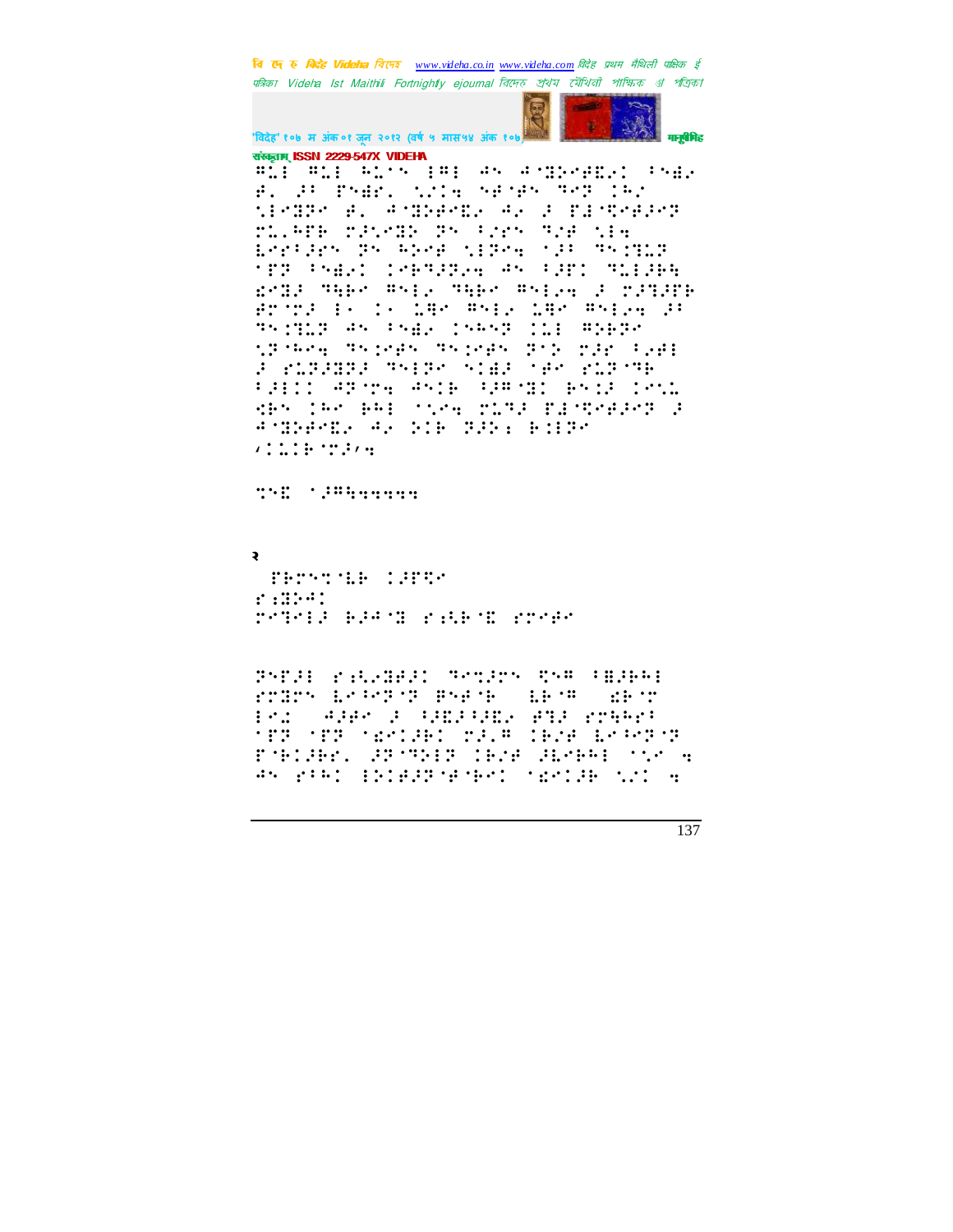बि एक रु क्विहे Videha विरफ्श www.videha.co.in www.videha.com बिरेह प्रथम मैथिली पाक्षिक ई पत्रिका Videha Ist Maithili Fortnightly e Magazine রিদেহ প্রথম মৌথিরী পাক্ষিক প্র' '<mark>विदेह'</mark>



संस्कृतम् ISSN 2229-547X VIDEHA BOGGPMANNI PRE MPDED A BREAK REPORT RESISTANCIBLING IN METRI BRTH ISL FTH TSTHE HERRH! **MEDGED BER PROFIL ARMIE** RUBBELL THE STATE  $\ddot{\phantom{0}}$ redell blacht richtcher erbodt 1595 (Rie SSPEER 13.#7651 SSPE ESTINE THE PARTY APIELER TEM ARTH BRIGGE IN: #NE RABBIN PRIPERBANC ralend roman aphendal (Brasnen A BRATA BARGATANA KASARBIBATA LEB PAL SUMBOLE PARTNE IBOB TOP A SAP SERGERAL'S PASSE (2001) les profo peller. M.B. Ceze FARMATN BAMPAR MANT CALP CROAT TOM A

 $\mathbf{r}$ PROST AF SPRING SPACE FREAM PROPERTY rrank brightin the rrange dightig  $11.111$ 

renera based: arenarrene ringernade agags (dea gspeel IS.P'BYEI JYES EKTEYP'T'E JKEKI APIELE \_ , MITH APPE INFAN

SCONDIN REPRODUCED ROOMS EMISSIONE PHONE ARE **MERCHARD RESOURCES AND SERVICE** TEMP TEDACIE COREOGN O PARMEDY BREEDWAY TRIP INTERVIEW 138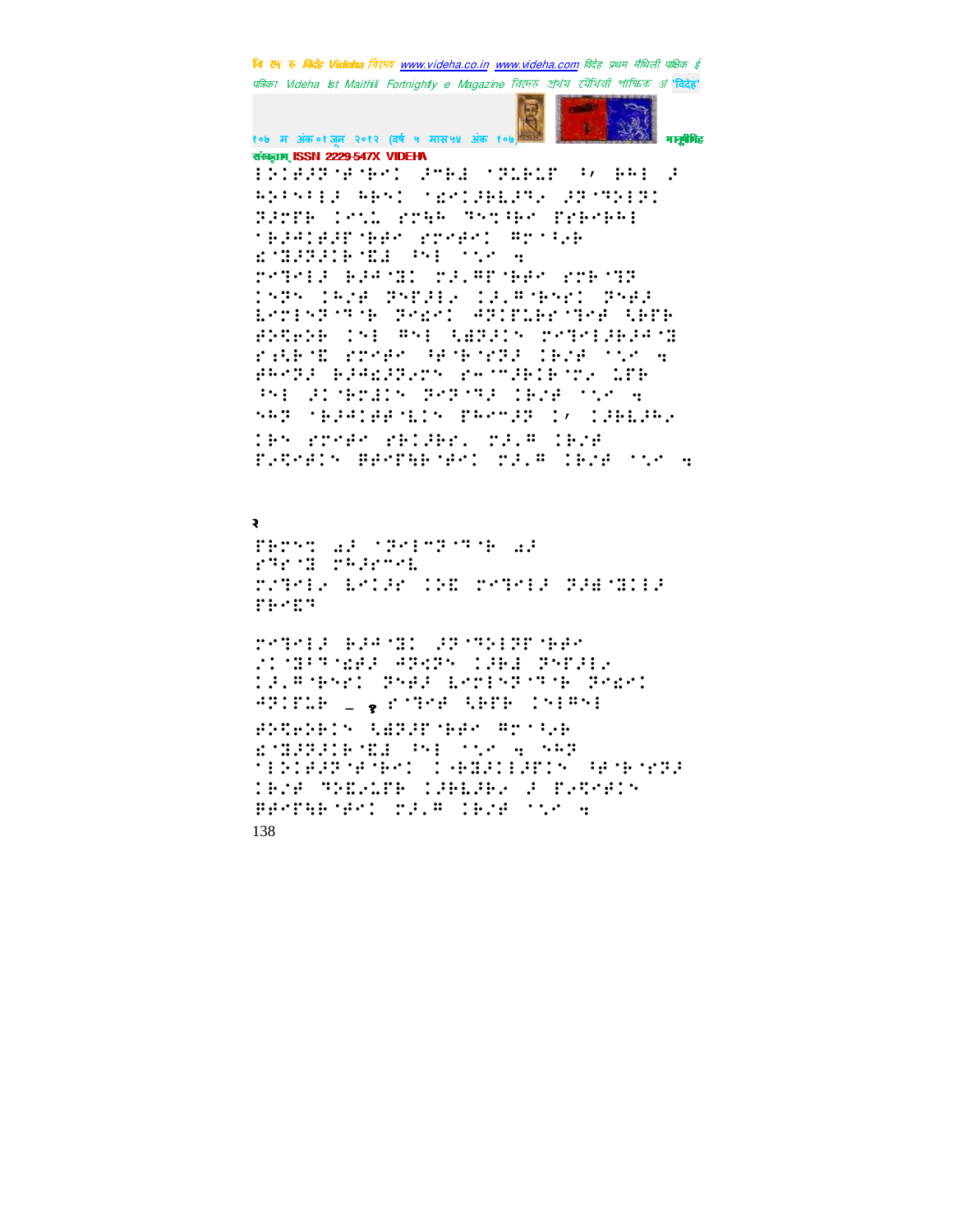चि एक रु *विदेह Videha चिए*न्छ <u>www.videha.co.in www.videha.com</u> विदेह प्रथम मैथिली पाक्षिक ई पत्रिका Videha Ist Maithili Fortnightly ejournal রিদেহ প্রথম মৌথিনী পাক্ষিক গ্র পত্রিক।

'विदेह' १०७ म अंक ०१ जून २०१२ (वर्ष ५ मास५४ अंक १०७) मानुसीर के सामुवीरित संस्कृतम् ISSN 2229-547X VIDEHA 5⢵⢾⢽⢾⢷!2⢽!⣇`⢼⢷!⢷⢼⣈! ⢽⢼⢻⢷!⣎⢼⢷⣅2⢷!⢳!⢳"⢾⢿2⢼⢷⢴! ⢼⢺!⢾⢾⢼5!C⢽⢹!⢷!2⢴5!"⢳⢵!  $14.24$   $1.24$ ३ !2⣓⢽!⣜⣋5!  $5$ 503, 2003, 2004, 2005, 2005, 2005, 2005, 2005, 2006, 2007, 2007, 2007, 2007, 2007, 2007, 2007, 2007, 2007, 200 २०१२ SHIST THE STREET SECTION ⢼⣇5⣐⢷!"⢸⢼⢻⢼⢷!२० !२०१२ G! ⣙5⢼!⣇⢸⣓⢾!"D⢷⢾!2⢷⣇!"⢼⢷⢵⢳! २०१२ मध्य अस्ति । अस्ति । अस्ति । अस्ति । अस्ति । अस्ति । अस्ति । अस्ति । अस्ति । अस्ति । अस्ति । अस्ति । अस्त  $T$  $F$  Group (1999)  $F$  (2)  $F$  (3)  $F$  (3)  $F$  (3)  $F$ SLIPED HETER STREET THEFT 20 DE 2012 PO  $G$  , the General model of  $G$ ⢼⣝⢵⢺⢾!⣙5⢼!⣇⢸⣓⢾!"D⢷⢾!2⢷⣇! "⢼⢷⢵⢳!२०१२ !⣙5⢼!⣇⣉⣏⣞! Lranger (1980)<br>Seiner Stranger (1985–989) ⢹5!2⢽!⢸⢼⣏⣜!!⢳5⢽⢳⣒!⢴!⢺! SALMER SALMER STREET  $^{\prime}$  . The state of the state of the state of the state of the state of the state of the state of the state of the state of the state of the state of the state of the state of the state of the state of the state of the s Levera (FR) the Service Cond ⢻⢵⣞G!"⢼⢽⢾!l!⢳⣅⢽⢼!⣈⣅⣉⢴!⢸5! ⣁⢽⢳!"!⢵!⢳5⢽⢳⣒!⢵!⢳⢼C5!⣉⢷! "⢼⣐"⢹G!4⣙5⢴!2⢷⣝⢵⢻!5⢼⢺!⢷C⢼! 55!⢳G"⢴!!⢼5⢵`⢽⢼!"⢳⢵!5⢽⢳-!⢵!

¦a]palè'aé réfété: farmun randh SIE ESIR IST WEEKS TO THE THIRTH  $\frac{1}{2}$   $\frac{1}{2}$   $\frac{1}{2}$   $\frac{1}{2}$   $\frac{1}{2}$   $\frac{1}{2}$   $\frac{1}{2}$   $\frac{1}{2}$   $\frac{1}{2}$   $\frac{1}{2}$   $\frac{1}{2}$   $\frac{1}{2}$   $\frac{1}{2}$   $\frac{1}{2}$   $\frac{1}{2}$   $\frac{1}{2}$   $\frac{1}{2}$   $\frac{1}{2}$   $\frac{1}{2}$   $\frac{1}{2}$   $\frac{1}{2}$   $\frac{1}{2}$   $\$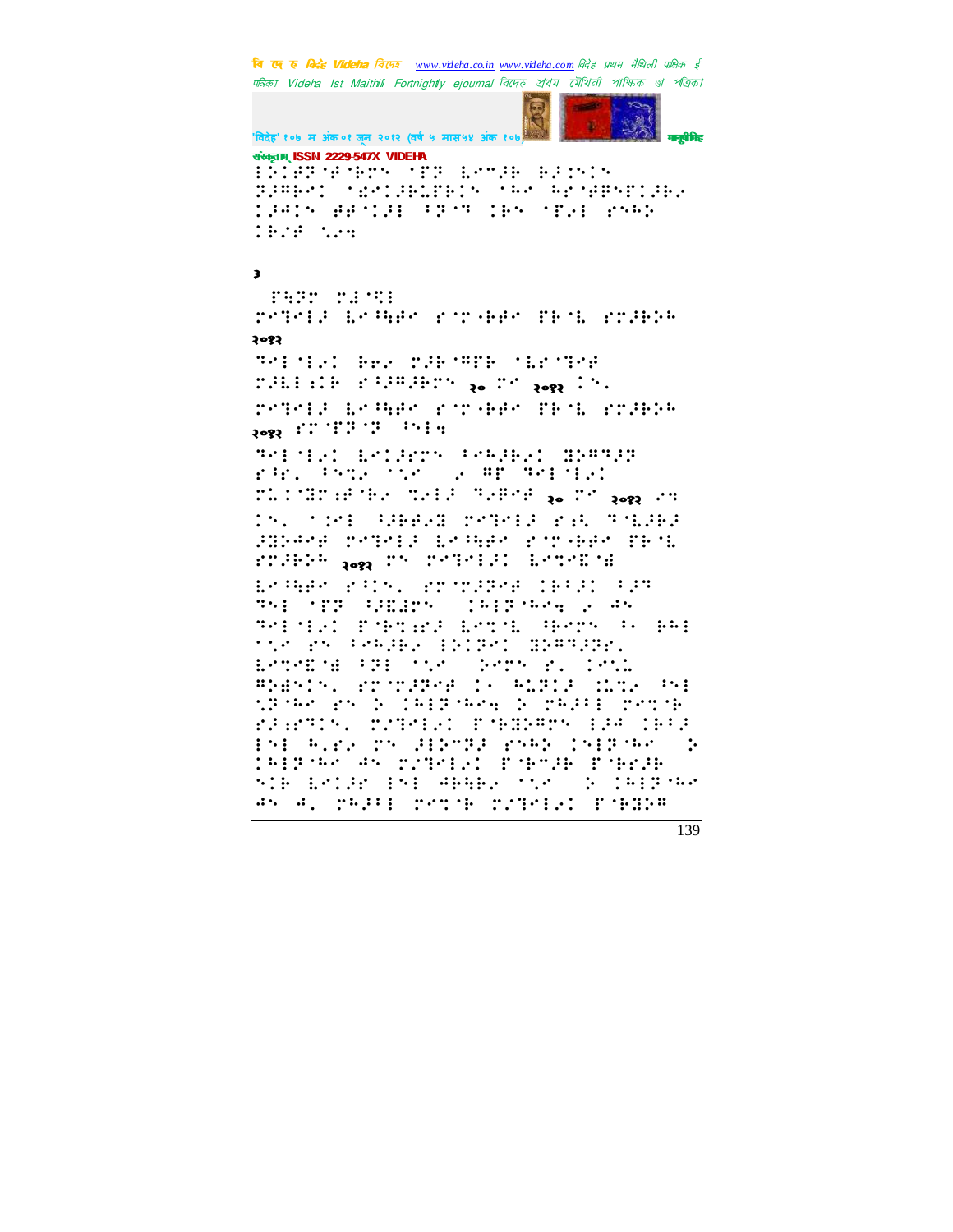बि एक रु क्विहे Videha विरफ्श www.videha.co.in www.videha.com बिरेह प्रथम मैथिली पाक्षिक ई पत्रिका Videha Ist Maithili Fortnightly e Magazine রিদেহ প্রথম মৌথিরী পাক্ষিক প্র' '<mark>विदेह'</mark>

१०७ म अंक०१ जून २०१२ (वर्ष ५ मास५४ अंक १०७) संस्कृतम् ISSN 2229-547X VIDEHA



TRAPTO PLOS EL PLUTE DSTOLEN NAUDO t Pickerich Abnelther (2019) 2019 PORTH WAY, INIPORT AN INCREDIBLY POPTED TATEL SHEETING CONTROL rateled format left foreign drive. tHE SHEET SHIRL TIME SHELL 1913-98 2 518 124 282, Fright2nn relate remain were recommitted. refil reste retell between conduct FROM PUSHER ROBERT UNIVERSITY OFF BEE THERMAN I MESS TE TERME rlut the World Bund of ! THE MEDIUM RESEARCH IN SERVICE takier agant persa rikarea pesp pape gamp pages. raun besam un read grorome FLIGHT SHIP-RA  $\frac{1}{2}$  ,  $\frac{1}{2}$  ,  $\frac{1}{2}$  ,  $\frac{1}{2}$  ,  $\frac{1}{2}$  ,  $\frac{1}{2}$  ,  $\frac{1}{2}$  ,  $\frac{1}{2}$ AP TESTING PRESENT AREA TEPHER **COUNTERY SOUTHOUR PROVIDING AN UNIVER** , engun balgus (), pendag (1979-1928)<br>Gegalu megun uaindade edagun () ril ri Bruz Sbibing ( ) INFRAM FOR BURN PROPERTY BOTH FIL ESTAR WALLS ARMINIAL ANGENA time (Beeks proves rationalent) the ESS of the art contracts PATALE PART TALLER INE AR BAI iski ask system britisk ESTAR ENE RATN, JAA, NAAR JANEAR  $1.512.239$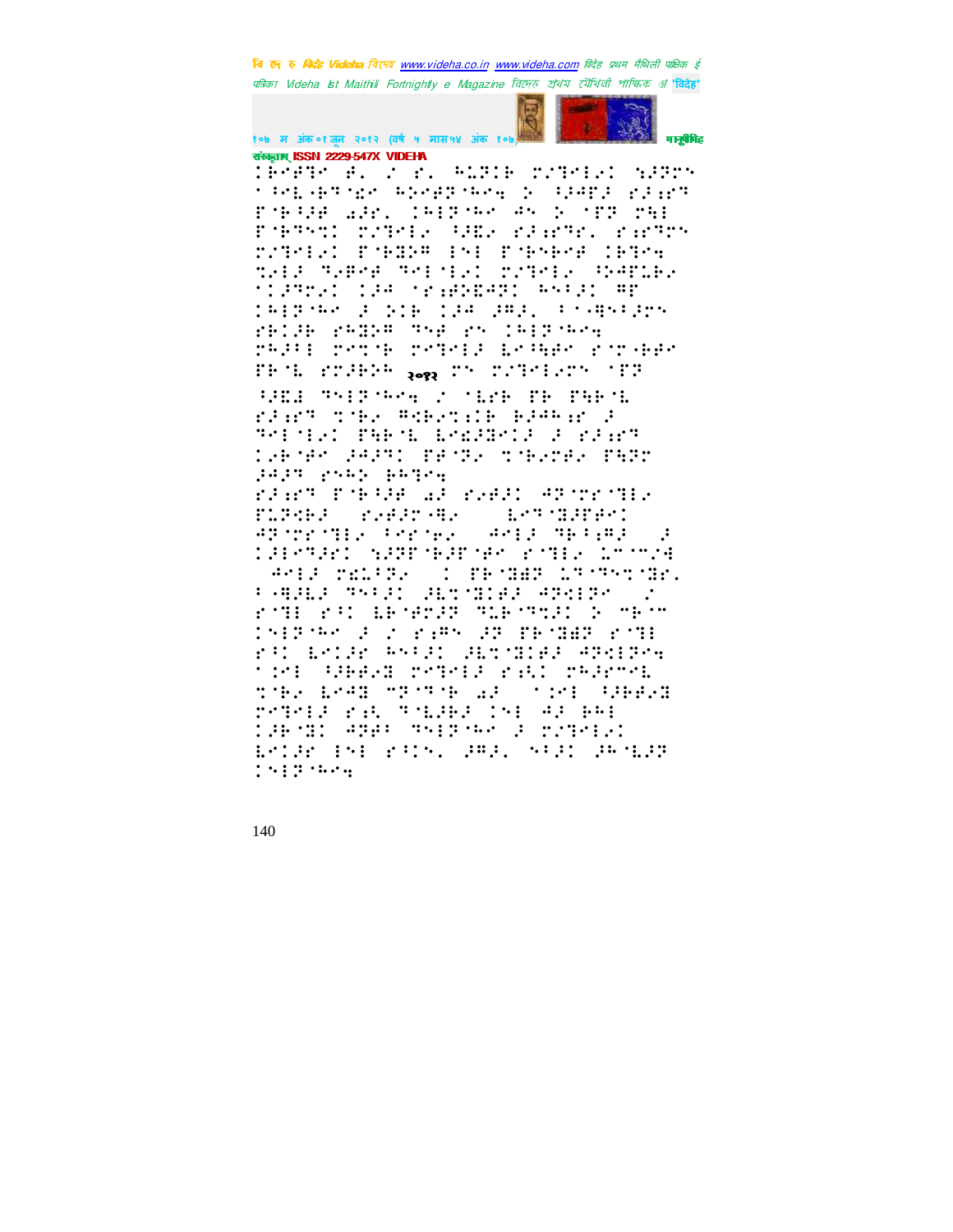बि एक रु *बिरोह Videha चिए*क www.videha.co.in www.videha.com विदेह प्रथम मैथिली पाक्षिक ई

**CONTRACT** ×

पत्रिका Videha Ist Maithili Fortnightly ejournal রিদেহ প্রথম মৌথিনী পাক্ষিক প্র পত্রিকা

मनुवैमिह 'विदेह' १०७ म अंक ०१ जून २०१२ (वर्ष ५ मास५४ अंक १०७ संस्कृतम् ISSN 2229-547X VIDEHA retell bethen rinder from ride le de la provincia de la constitución de la constitución de la constitución de la constitución de la constituc<br>Desenvolverse de la constitución de la constitución de la constitución de la constitución de la constitución d POPTER TOTE FORT  $13.41113134$ THE PRESSURE PERSON  $7.74 - 12$ Personal three Length AP (ordered a PROFILE 2 EACHORAGE PRAEAT SOF Agegrane Alphart Ghelph Azir Shak<br>198 Saeagu binis: Saeag Shiae. the there are the present the faki (1828) (meterski sam BARTHETER ARAS TECHNIC RAY TRE

STORY TON OPEN COOP media-**WEIGHT WEEKLE TIMES CONST AR** the BLSTREET BRIDE (Be **The Western Thursday's**  $\mathbf{r}^{1}$  ,  $\mathbf{r}^{1}$  ,  $\mathbf{r}^{2}$  ,  $\mathbf{r}^{3}$ Species of Reprisonal Beach Addi President fact af fæstis typik FLIGHT AFTER THE BETTIEF THEY tikanës estarimin model (tielore) ESTER THEN FOUR-TRATES IN TERROR rang pemperint remedia beage

rronage. Pronages (Si Ania) code ##SPYPE WRIGHTS, WPLEFFFF GST PORTH RATES SECTION TIMES WIR F RESERVATION IS RE THERPHONY (PT TEAPLE INE TYPE) ESPARA PROVINCE PROVINCE INF ANDER NICHT IN DER COMMUNICATION ESPECIAL PROSERVA robbe cryena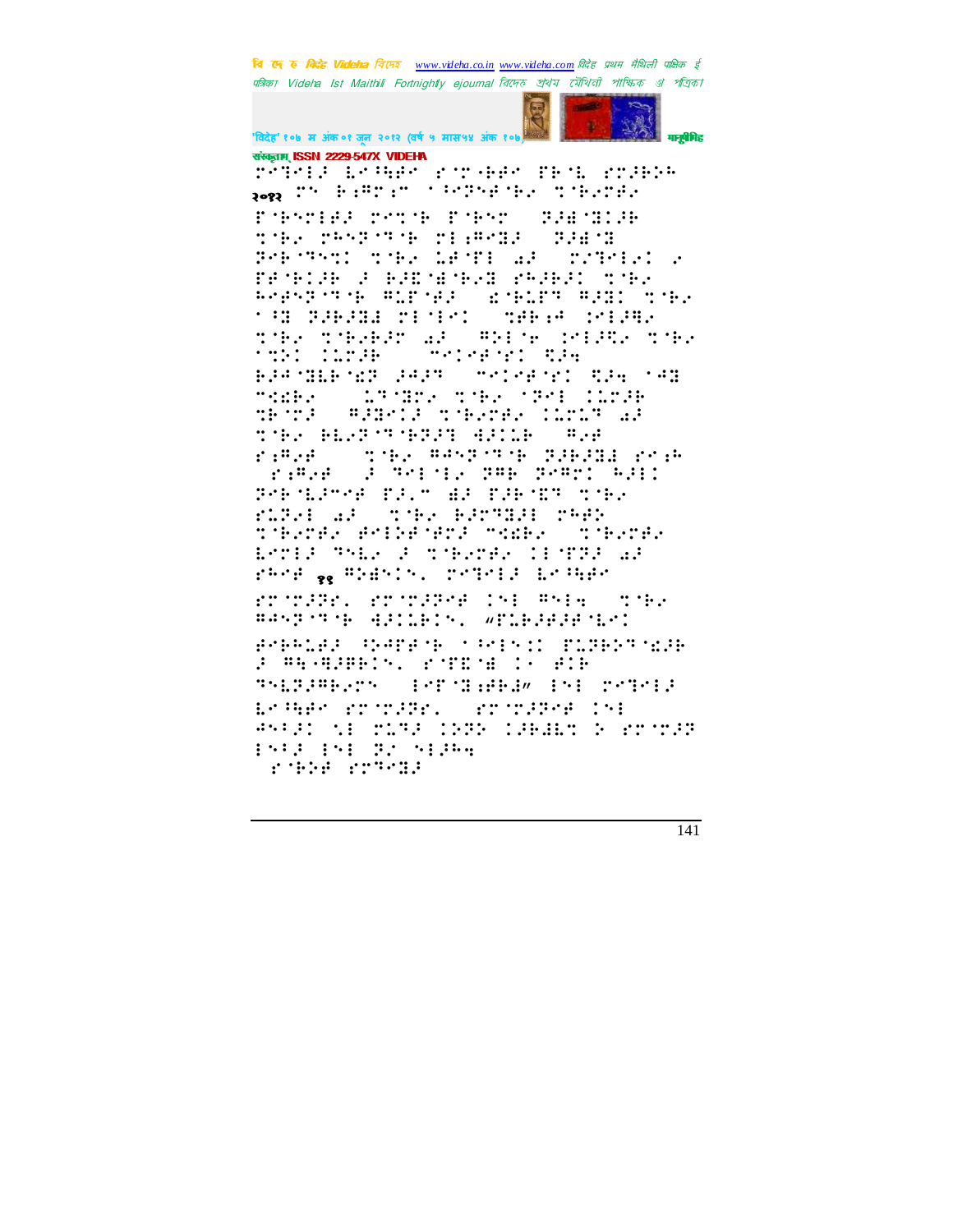```
चि एक रु मिन्हे Videha विएक www.videha.co.in www.videha.com विदेह प्रथम मैथिली पाक्षिक ई
पत्रिका Videha Ist Maithili Fortnightly e Magazine রিদেহ প্রথম মৌথিরী পাক্ষিক রা'বিदेह'
१०७ म अंक ०१जून २०१२ (वष ५ मास५४ अंक १०७) मानुषीिमह 
संस्कृतम् ISSN 2229-547X VIDEHA
142
\frac{1}{2} : \frac{1}{2} : \frac{1}{2} : \frac{1}{2} : \frac{1}{2} : \frac{1}{2} : \frac{1}{2} : \frac{1}{2} : \frac{1}{2} : \frac{1}{2} : \frac{1}{2} : \frac{1}{2} : \frac{1}{2} : \frac{1}{2} : \frac{1}{2} : \frac{1}{2} : \frac{1}{2} : \frac{1}{2} : \frac{1}{he state best and state the state of the state of the state of the state of the state of the state of the stat<br>The state of the state of the state of the state of the state of the state of the state of the state of the st
३⣒!2⢹⣝!
३⣒१⣒१⣒!⢺⢻⢹⢴⣉!2⢷"⢼⢹!⣜⣋5!२⣒!⢷⣉!
⢷⢲⢺⢽!३⣒!2⢷⢼⣉!2⢷⢴!
३%१<mark>३%</mark> पुल्ला अधिकारिके अधिकारिके अधिकारिके अधिकारिके अधिकारिके अधिकारिके अधिकारिके अधिकारिके अधिकारिके अधिकारि
BJPEPE 3: 2005
३७३७<mark>३</mark>०१ लमप्टर एक्टिका स्टाइन टक्स इन
L"'" FREER
३⣒४⣒१⣒!2⣐⢺!⣔⢼!२⣒!⢵2⢷⢼⣉!⣔⢼!३⣒!
⢷⣅C⢴!⣔⢼!
३५: : ::: ::::::
३⣒६⣒!`⣐⢹⢽!⣅⢼⢷!⣔⢼!
३⣒७⣒!⢺⢻⢹⢼⢽⢽⢹!⣔⢼!(⢽⣅(!!
३%८% में घेरी बेटिटी के प्राप्त करते हैं।
⣅⢼⢷!⢼⣉⢼!
१⣒!⢺⢻⢹⢴⣉!2⢷"⢼⢹!⣜⣋5!२⣒!⢷⣉!⢷⢲⢺⢽!
३⣒!2⢷⢼⣉!2⢷⢴!
१
  !⢺⢻⢹⢴⣉!2⢷"⢼⢹!⣜⣋5!
```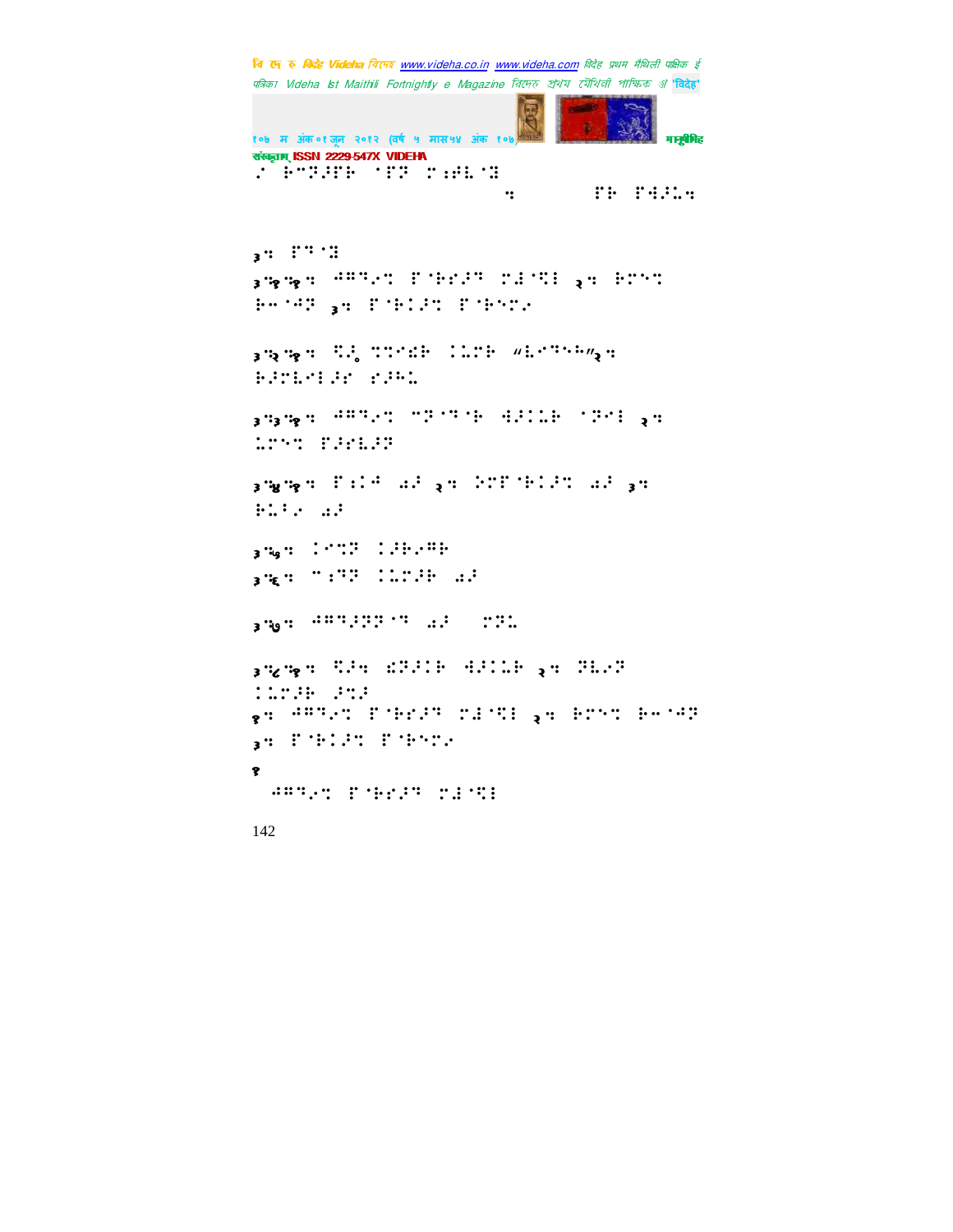```
चि एक रु विदेह Videha चिएन्छ <u>www.videha.co.in www.videha.com</u> विदेह प्रथम मैथिली पाक्षिक ई
पत्रिका Videha Ist Maithili Fortnightly ejournal রিদেহ প্রথম মৌথিনী পাক্ষিক গ্র পত্রিক।
'वदेह' १०७ म अंक ०१ जून २०१२ (वष ५ मास५४ अंक १०७) मानुषीिमह 
संस्कृतम् ISSN 2229-547X VIDEHA
\ddots.
\overline{C} : The state of \overline{C}WE SHOULD BE SERVED
2⢷!"⢾!2⢷⢼⣉⢷⣅!2⣛!
The Copper person of the
⢵"!C⢽⣒⣒⣒⣒⣒⣒⣒⣒⣒!
⢳⢼⣙!⢳"⢾!2⣛!⢶⢼⣛!
BAP PATES SEAR SEARS
COLORED THE STATE
250 2120 10120 5125
\ddotsc . The momentum
^{\circ} . PHIP III 2010 1222
250 200 200 2012 202
We have seen that the control
332 PH 4228 51254
\mathbb{R}^* : Construction
२
 !⢷⣉!⢷⢲⢺⢽!
\blacksquare⢾!⣎D⢷⣏⣞!⣁4!!
CONNECT CONNECT 20
⣁⢹4⢾!`5!⢺⢼⢾!⣁4!⣉⢷⢴⢷!
"G!!⢺⢼⢾!⢸⢹!⢾G!⢷⢾4!
⢼⢽⢹⢵5⢽!⢺⢼⢾!
⢼⢽⢹⢵5⢽⢼⢷⢴!⢺⢼⢾!
```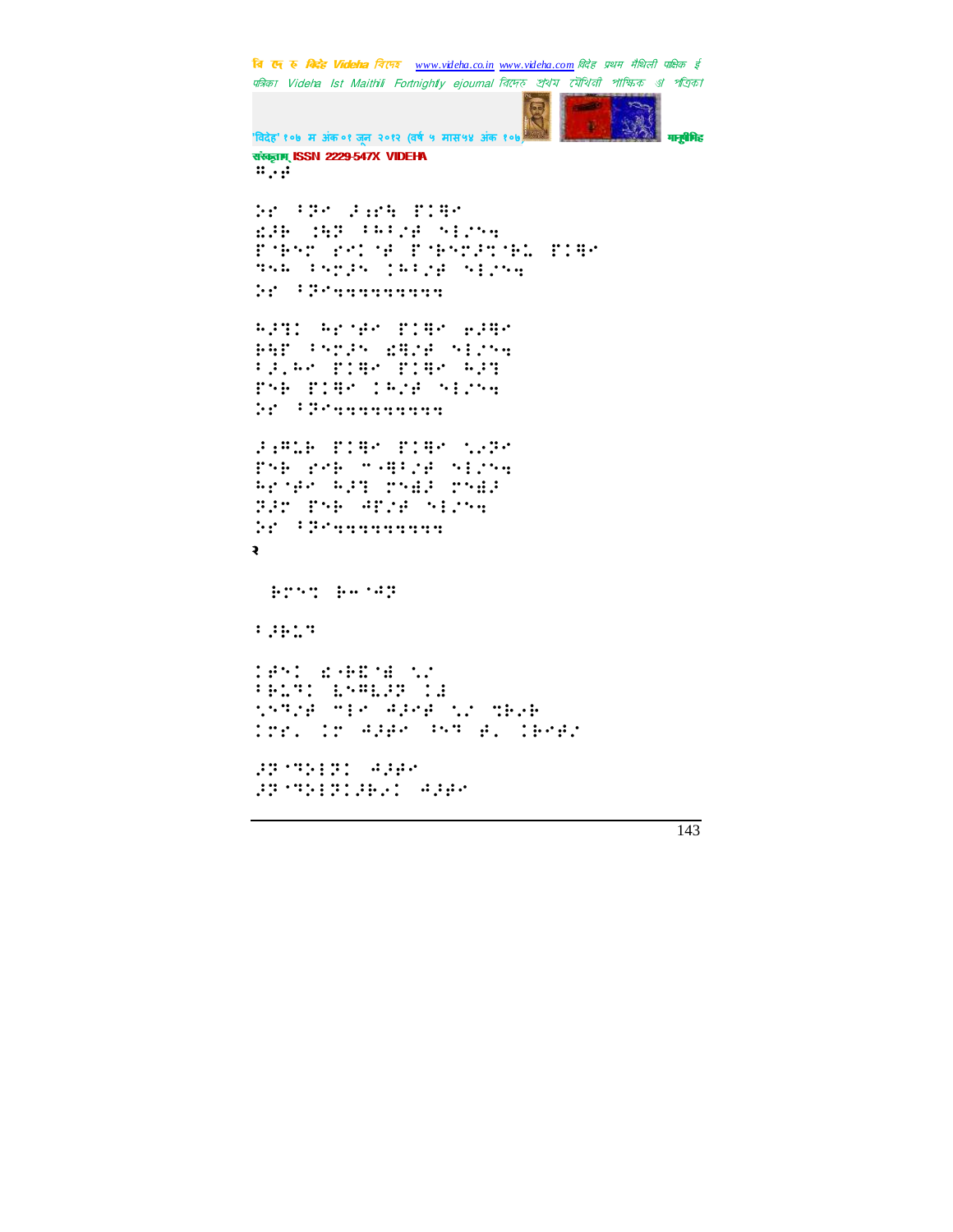बि एक रु क्रिके Videha विरफ्श www.videha.co.in www.videha.com बिरेह प्रथम मैथिली पाक्षिक ई पत्रिका Videha Ist Maithili Fortnightly e Magazine রিদেত প্রথম মৌথিনী পাক্ষিক প্র' 'विदेह'

**CONTRACTOR** 

```
\mathcal{G}१०७ म अंक०१जून २०१२ (वर्ष ५ मास५४ अंक १०७
                                                        मानुबेगिह
संस्कृतम् ISSN 2229-547X VIDEHA
réfeis sponsible berobert
MARRER BYFTY MORTHLIBYS (ME RMIN
\cdot . \cdotAND AND AND AND AND ALL AND AND ALL AND ADDRESS
APPS RAM ENTR IN IN
The Wilhel Gilbert (1964
SPEED PARTS
BIRTH MARIN IN
ERMIN MIRSE SOM MINISER FIRM
BI MEHAMMAR MEZE PARLPRAMI (15)
MARY BALLARY BALLARY SERVICE
Fide (83)
45.427724Thurs
33.9551313651
\alpha , \beta , \gamma\mathbb{R}^n \times \mathbb{R}^nMEARI MEMBER HAR BIL BABARA IRZB
\mathbf{3}FORTH POST
BS WEEKER BE 19373. TS
Browneria and the macroscopy research
mi drih spana 4
MAGIC NIGHT MAGH (1965)
                                          STARLE PLE
print by Plant and
PS WHENER HE IEFTER NS (
                                           \sim 1.1 \sim 1.1 \sim 1.1 \sim 1.1 \sim 1.1 \sim 1.1 \sim 1.1 \sim 1.1 \sim 1.1 \sim 1.1 \sim 1.1 \sim 1.1 \sim 1.1 \sim 1.1 \sim 1.1 \sim 1.1 \sim 1.1 \sim 1.1 \sim 1.1 \sim 1.1 \sim 1.1 \sim 1.1 \sim 1.1 \sim 1.1 \sim 
**************************************
```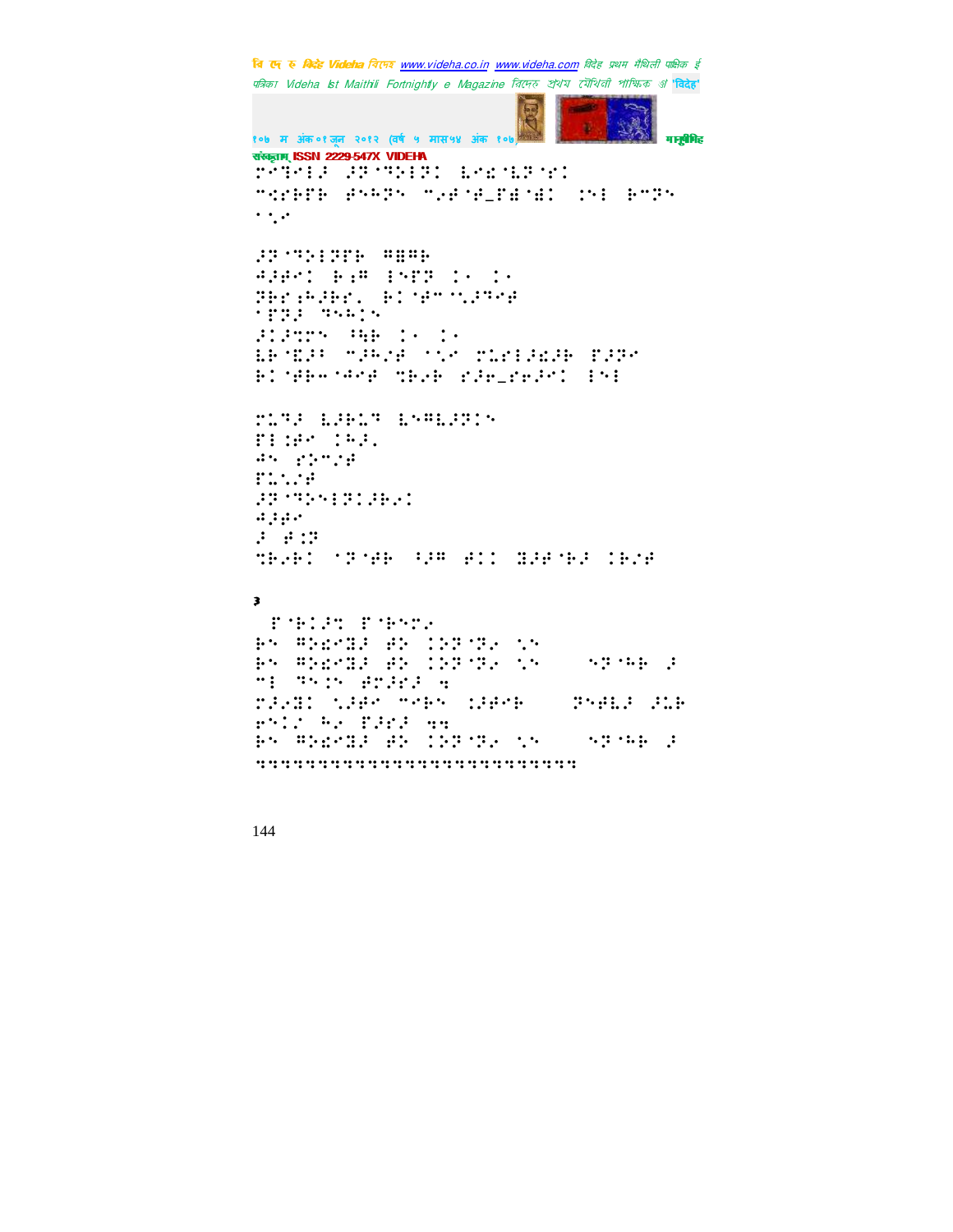वि एक रु मिनेह Videha विएम्ब www.videha.co.in www.videha.com विदेह प्रथम मैथिली पाक्षिक ई पत्रिका Videha Ist Maithili Fortnightly ejournal রিদেত প্রথম মৌথিনী পাক্ষিক প্রা পত্রিকা

'विदेह' १०७ म अंक ०१ जून २०१२ (वर्ष ५ मास५४ अंक १०

संस्कृतम् ISSN 2229-547X VIDEHA Br A. (TBJP) The Popy A. (BIB) **PAINE ELEPTICE** APART BEN BERWA 158 (ARISIE DELE Profile Addin. ravoi taro mort dare covena alb pris A. Plei nu PS WEEKS HE IEFTER 19  $\sim$  7.14  $\mu$  3.14  $\mu$ \*\*\*\*\*\*\*\*\*\*\*\*\*\*\*\*\*\*\*\*\*\*\*\*\*\*\*\*\*\*\*\*\*\*\*\*\*\*

three which openative also practicate mar rinnings al radhi rrea adribin animo (1935 mg **PERSONAL PROPERTY** rave: Same Schoolande (Poma aur principal first and PS REPORT BE INTERFERED STORE P \*\*\*\*\*\*\*\*\*\*\*\*\*\*\*\*\*\*\*\*\*\*\*\*\*\*\*\*\*\*\*\*\*\*\*\*\*\*

Britannia Transa (Britannia gengengens ensens anankithi i ribribin (Abhrr 451) ther will wind a ravo: tak seks dare Then the **PAIN ABOR THE AN** .................................

ROST MET ROSE MET CHOIC **THINK LETT LETT** TRACKS MASHING PRESIDENT ROBERT **PREDS REFUL** MARI SAPA MARY SAPAR PYBLA ALB pris We Birl An

145

मानुबेगिह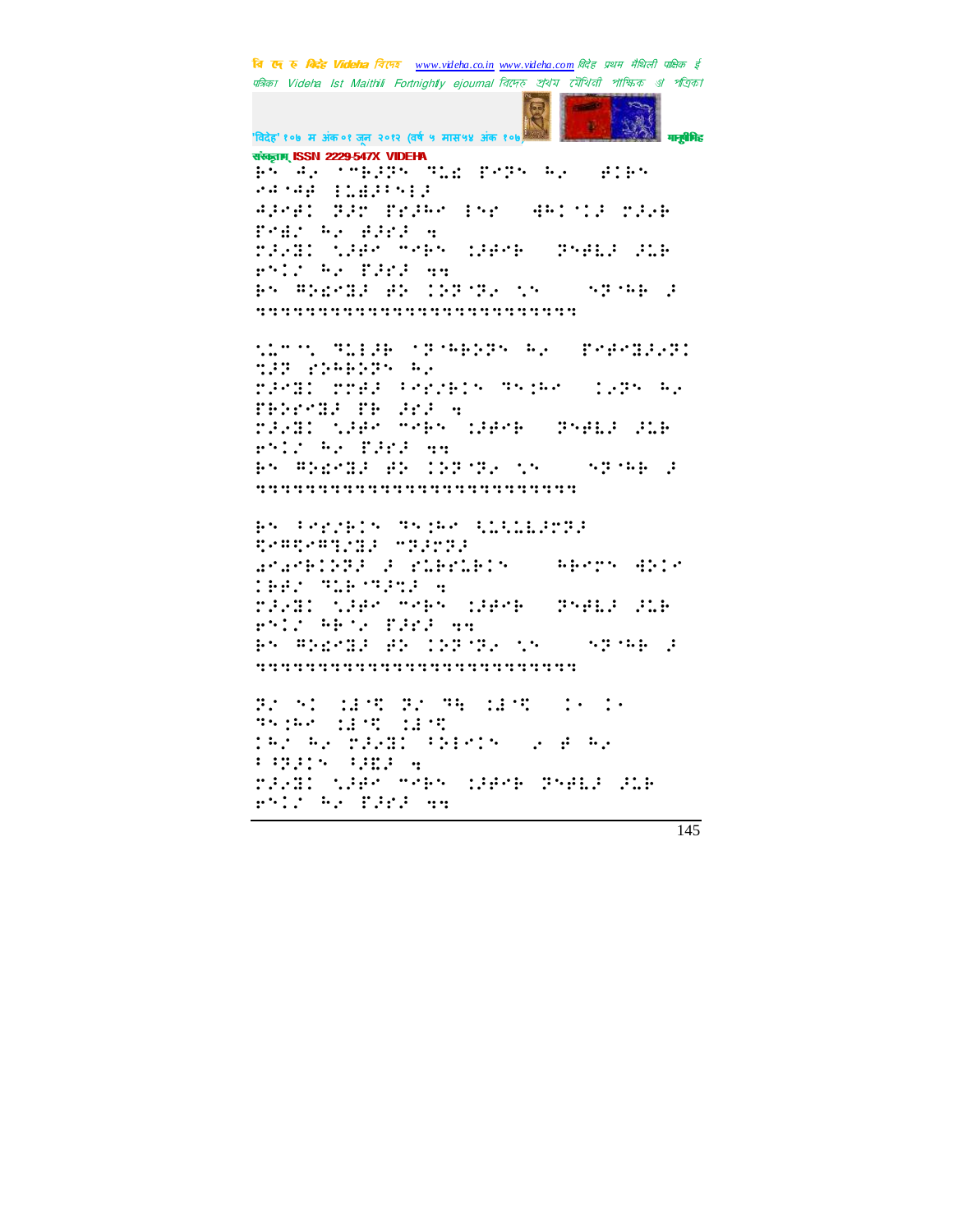```
बि ए रु क्रिटे Videha विएक www.videha.co.in www.videha.com बिरेह प्रथम मैथिली पाक्षिक ई
पत्रिका Videha Ist Maithili Fortnightly e Magazine রিদেক প্রথম মৌথিনী পাক্ষিক প্র' 'विदेह'
                                                                                  मानुबेगिह
१०७ म अंक०१जून २०१२ (वर्ष ५ मास५४ अंक १०।
संस्कृतम् ISSN 2229-547X VIDEHA
añ Arango en 1937, tr
                                                              \sim 1.1 \sim 1.1 \sim 1.1 \sim 1.1 \sim 1.1 \sim 1.1 \sim 1.1 \sim 1.1 \sim 1.1 \sim 1.1 \sim 1.1 \sim 1.1 \sim 1.1 \sim 1.1 \sim 1.1 \sim 1.1 \sim 1.1 \sim 1.1 \sim 1.1 \sim 1.1 \sim 1.1 \sim 1.1 \sim 1.1 \sim 1.1 \sim 
.................................
A BUSSEY STARTED
                                                         September 1995
                                                 \cdot:
ga S2, TTPER (LDPR winThinga P2TErl2P
\mathbf{r}: \mathbf{r}\mathbf{P}E. TTER ILTE WESTER
\mathcal{H}^{\mathcal{G}}_{\mathcal{G}}\mathcal{H}^{\mathcal{G}}_{\mathcal{G}}(\mathcal{G}^{\mathcal{G}}\mathcal{H}_{\mathcal{G}})=\mathcal{H}^{\mathcal{G}}(\mathcal{G}^{\mathcal{G}}\mathcal{H}^{\mathcal{G}})(\mathcal{G}^{\mathcal{G}}\mathcal{H}^{\mathcal{G}})19854 We SHIP NOT SETT POINT
rninge Shock (field (1912)
  Perke Brond
  \mathbf{a}Press and the production of the product of the second second second second second second second second second second second second second second second second second second second second second second second second second 
f: Y \rightarrow YThe BRYSE.
                                    \sim 4.49 \sim 100 \sim 100 \sim 100 \sim 100 \sim 100 \sim 100 \sim 100 \sim 100 \sim 100 \sim 100 \sim\ddot{r}, \ddot{r} \ddot{r} \ddot{r} \ddot{r} \ddot{r}ske aegog (das, 1851) Pap a
rim 1988 (SSC) (SSC) (2018)
MIRA RAPRI DO IDRA MRAVA EN MRAMAM
Theforme paper
3 Michigan Bag an
18: Andal Poblach - Poblach Berle
146
```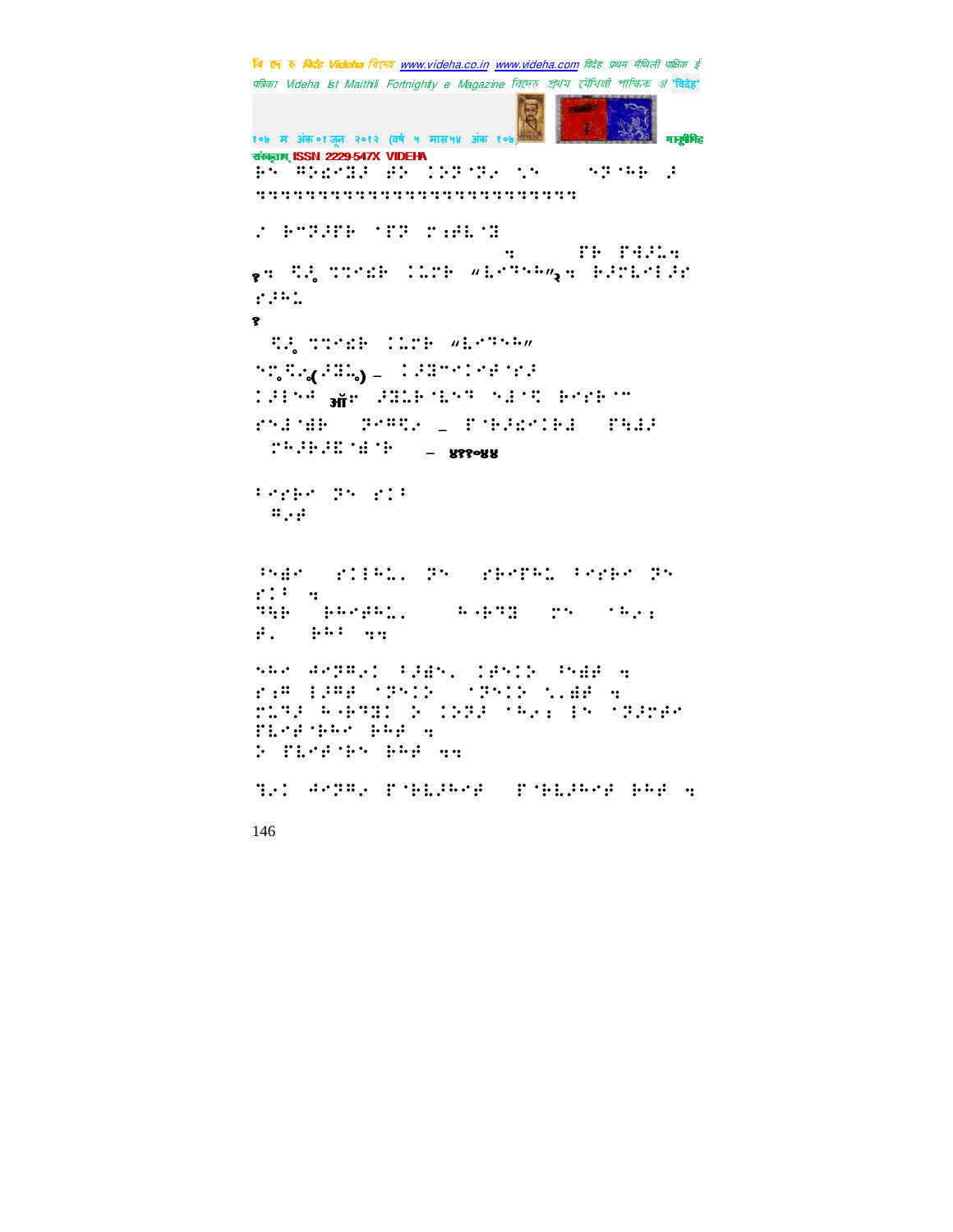बि एक रु क्रिके Videha विरमर www.videha.co.in www.videha.com विदेह प्रथम मैथिली पाक्षिक ई पत्रिका Videha Ist Maithili Fortnightly ejournal রিদেহ প্রথম মৌথিনী পাক্ষিক প্র পত্রিকা

**COLOR** 

× 'विदेह' १०७ म अंक०१ जून २०१२ (वर्ष ५ मास५४ अंक १०७ मानुबेगिह संस्कृतम् ISSN 2229-547X VIDEHA rì<sup>m</sup> (1933 cy (6118) rogher (68 g ring machinesis nomber. Potentiners ry (62) #F B61 A4 TAT (PALEN ARE) TAT (PALEN 188 A)<br>PARTIE PALEN 188 (188 1) TAT VIEWEN RAP  $\dddot{\phantom{0}}$ TIPS APPRESS TO STELL FT **Senatherians** ther Al timic a  $\beta$  (b,  $\beta$  and  $\beta$  in the set ras rolady to specific the s W PROFINSING PREFINERS & MUSE & PRALE PARTE PORTE PROP.  $\pm 5\frac{1}{2}$ ,  $\pm 0$   $\pm 0.5$   $\pm 0.4$ 1961, Ger Syge a<br>2019-1008-2010 Syde as tage passenger who special when the  $\cdots$ tag, red an indicated phacerpil **South Control**  $\mathbf{f}$ **PLICE INSTALL** ing a<br>1962-ban 196 ning 296 an ngusing  $\mathbf{H}^{\text{max}}$  $\mathbf{u}_1, \mathbf{u}_2, \ldots, \mathbf{u}_n$ **Strait Crook**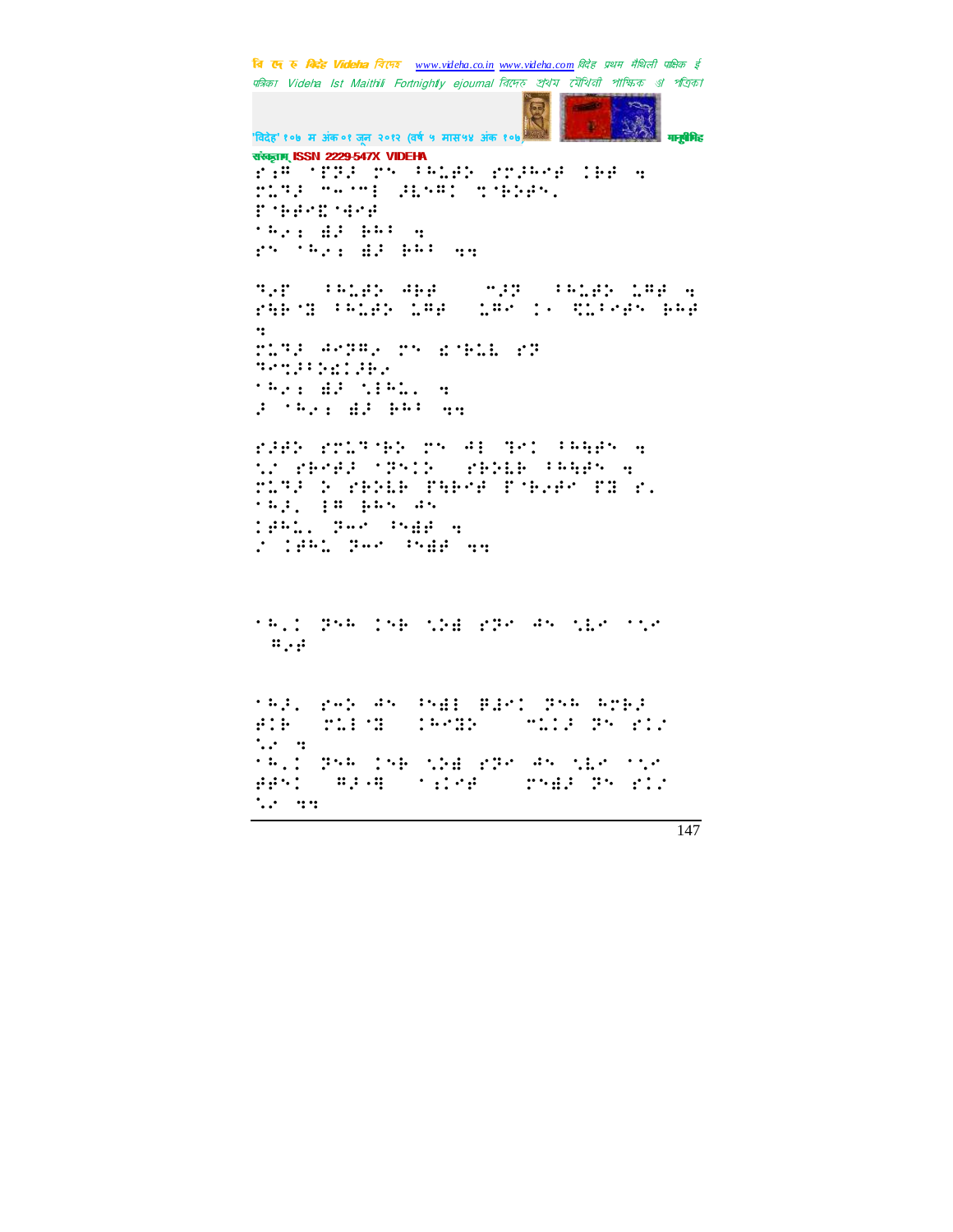१०७ म अंक ०१जून २०१२ (वष ५ मास५४ अंक १०७) मानुषीिमह संस्कृतम् ISSN 2229-547X VIDEHA

⣞⢼⢼!!⢺⢵⢷G!!C⢳⣅⢾!!⣁⣅!!⢸⣞4!!  $\ddots$  $\frac{1}{2}$   $\frac{1}{2}$   $\frac{1}{2}$   $\frac{1}{2}$   $\frac{1}{2}$   $\frac{1}{2}$   $\frac{1}{2}$   $\frac{1}{2}$   $\frac{1}{2}$   $\frac{1}{2}$   $\frac{1}{2}$   $\frac{1}{2}$   $\frac{1}{2}$   $\frac{1}{2}$   $\frac{1}{2}$   $\frac{1}{2}$   $\frac{1}{2}$   $\frac{1}{2}$   $\frac{1}{2}$   $\frac{1}{2}$   $\frac{1}{2}$   $\frac{1}{2}$   $\$  $\ddot{a}$ .  $\ddot{a}$ ⢳⢽!2⢷⢴⢾!⢽⣉⣁5-!C⢽⢼!"⣇⢼⢷⣙!  $\mathcal{L}$ . ⣁⢴!⢹⣅⢷5⢸!⣇⢼!⣉⢼⣝⢹!⢾⢳⣅!⢽⢲!⢸⣞4!⣁4! ⣒⣒! ⣁⢴!⢺5!⢾G!⣎⢷⢼!2⢷-!2⢷⢾!`⢼⢷! ⢾⢴⢽G-! ⣅⢹⢼!!2⣝⢼"-!C⢳⣅⢾⢵!!⣞⢼!⢽! " 4 (1) 1 (1) 1 (1) 1 (1) 1 (1) 1 (1) 1 (1) 1 (1) 1 (1) 1 (1) 1 (1) 1 (1) 1 (1) 1 (1) 1 (1) 1 (1) 1 (1) 1 (1) 1  $\{$   $\{$   $\}$   $\{$   $\{$   $\}$   $\{$   $\}$   $\{$   $\}$   $\{$   $\{$   $\}$   $\{$   $\}$   $\{$   $\}$   $\{$   $\}$   $\{$   $\}$   $\{$   $\}$   $\{$   $\}$   $\{$   $\}$   $\{$   $\}$   $\{$   $\}$   $\{$   $\}$   $\{$   $\}$   $\{$   $\}$   $\{$   $\}$   $\{$   $\}$   $\{$   $\}$   $\{$   $\$  $\mathbf{r}$ !!!!!⢾⢹2!⢾D⢷2⢾!.!D⢷⢾!.!2⢷!  $T^*$  Problem in the set of the set

⢳⢷!!⢷⢼⢾!!2⢷⢼⣝⣀!!⣅⢻4⢾'⣁!! `⢼⢽⢳⣅-! PLPP- "PP PRES STREETSE THE STREET PLPPA B. PLPPA M. TELPH PARTY. ⢽⢷5-! !!!!⣉⢷⢹!⢷⢼⢾!2⣅⢽!C⢳⣅⢾!! Shellow, the company CHIE 'S CONSIDE' THAT IS NOT THE

148

 $:::$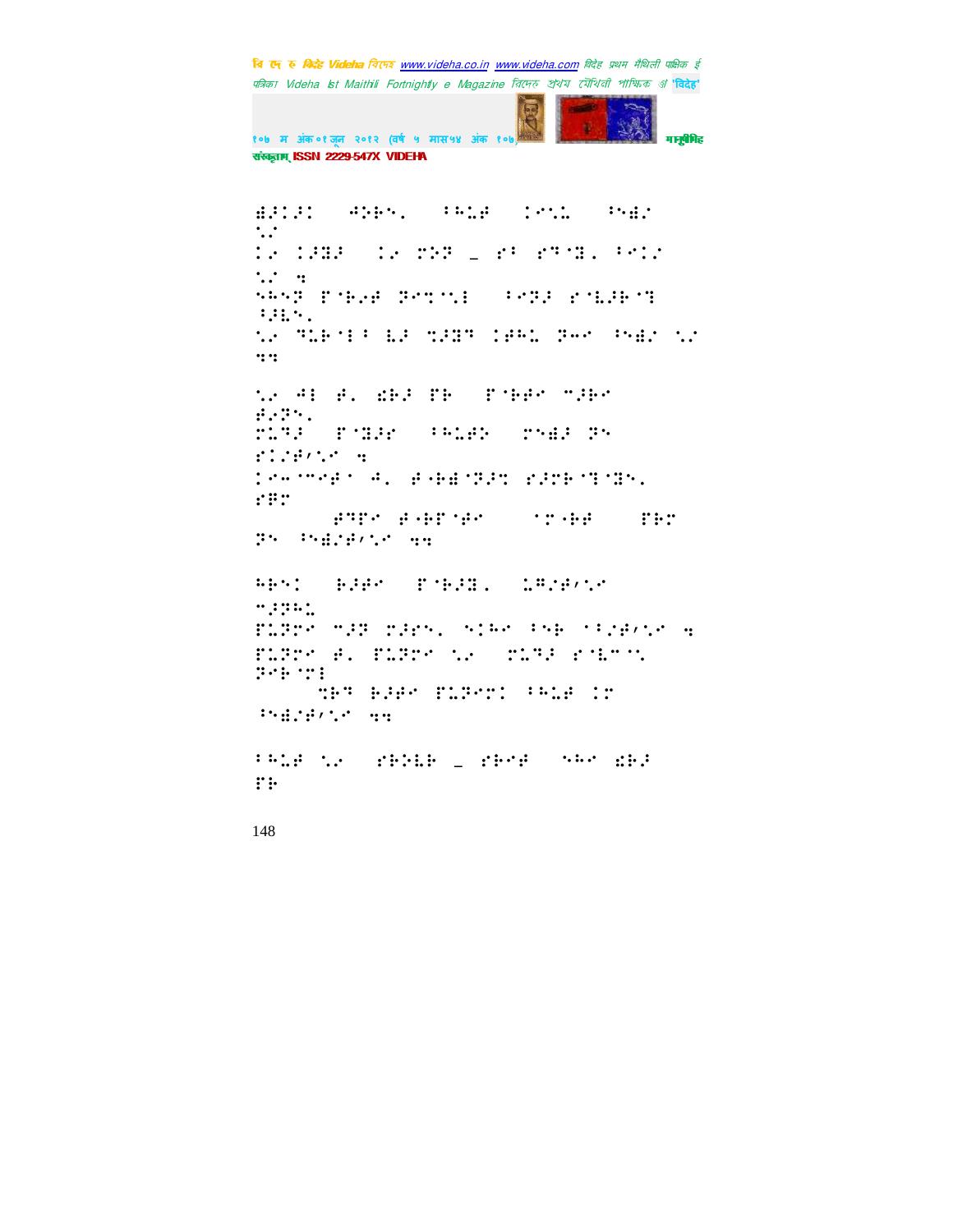```
चि एक रु विदेह Videha चिएन्छ <u>www.videha.co.in www.videha.com</u> विदेह प्रथम मैथिली पाक्षिक ई
पत्रिका Videha Ist Maithili Fortnightly ejournal রিদেহ প্রথম মৌথিনী পাক্ষিক গ্র পত্রিক।
                                                            September
                                                              ×
'विदेह' १०७ म अंक ०१ जून २०१२ (वर्ष ५ मास५४ अंक १०७) मानुसीर के सामुवी मिट
संस्कृतम् ISSN 2229-547X VIDEHA
         E . THE \pm THE EVALUATE EXAMPLE TO THE STATE OF THE STATE OF THE STATE OF THE STATE OF THE STATE OF THE STATE OF THE STATE OF THE STATE OF THE STATE OF THE STATE OF THE STATE OF THE STATE OF THE STATE OF THE STATE OF T
\dddot{\phantom{0}}⢺⢾!⢺⢼!⢸⣞4⢾'⣁-!⢽!⣉⢼⢽⢾!⢽⣅2-!
⢵!!45⢼"!!⢳!!⢼!"⢹⣝⣀!⢳!
\ddots \ddotsAT IS IBE
 \mathbf{a}⢳⢷!!`⢾⢽⢼!!⢳⢷⢼⣝5!⣁-!⢳!⢴!⢷⣓!
"⣇⢹⢽⢼!!C5⢼⣝5!!⣁-!!⢳!⢴!⢷⣓!
⢳!4!⢹⣈5!⢺⣈⢽!"⢲⢵!⢳⢼G!G!2⢷⣝-!
While the Class and Angles Co.
AP 12 188
⢳⢼G!!⣁⢴!!⢽!!⣅⢷⣇⣉⢴-!⢳⢼G!⣁⢴!!⢽!
⢽⢼!⣒!
⣅⢹⢼!!⢾⣝⢵!!⢳⢷!!55!!`⢾⢾!!G!!
`⢵⢷⢼!⣒!
^{\circ}B. The SEP OF SEP OF SEP OF SEP OF SEP OF SEP OF SEP OF SEP OF SEP OF SEP OF SEP OF SEP OF SEP OF SEP OF SEP O
G:G\rightarrow GCQ . The state of the second state of the second state of the second state of the second state of the second s
WE IN THE
\mathcal{N} ) \mathcal{N} = \mathcal{N} , \mathcal{N} , \mathcal{N} , \mathcal{N} , \mathcal{N} , \mathcal{N} , \mathcal{N} , \mathcal{N} , \mathcal{N} , \mathcal{N} , \mathcal{N} , \mathcal{N} , \mathcal{N} , \mathcal{N} , \mathcal{N} , \mathcal{N} , \mathcal{N} , \mathcal{N} , \H_1H_2H_3
```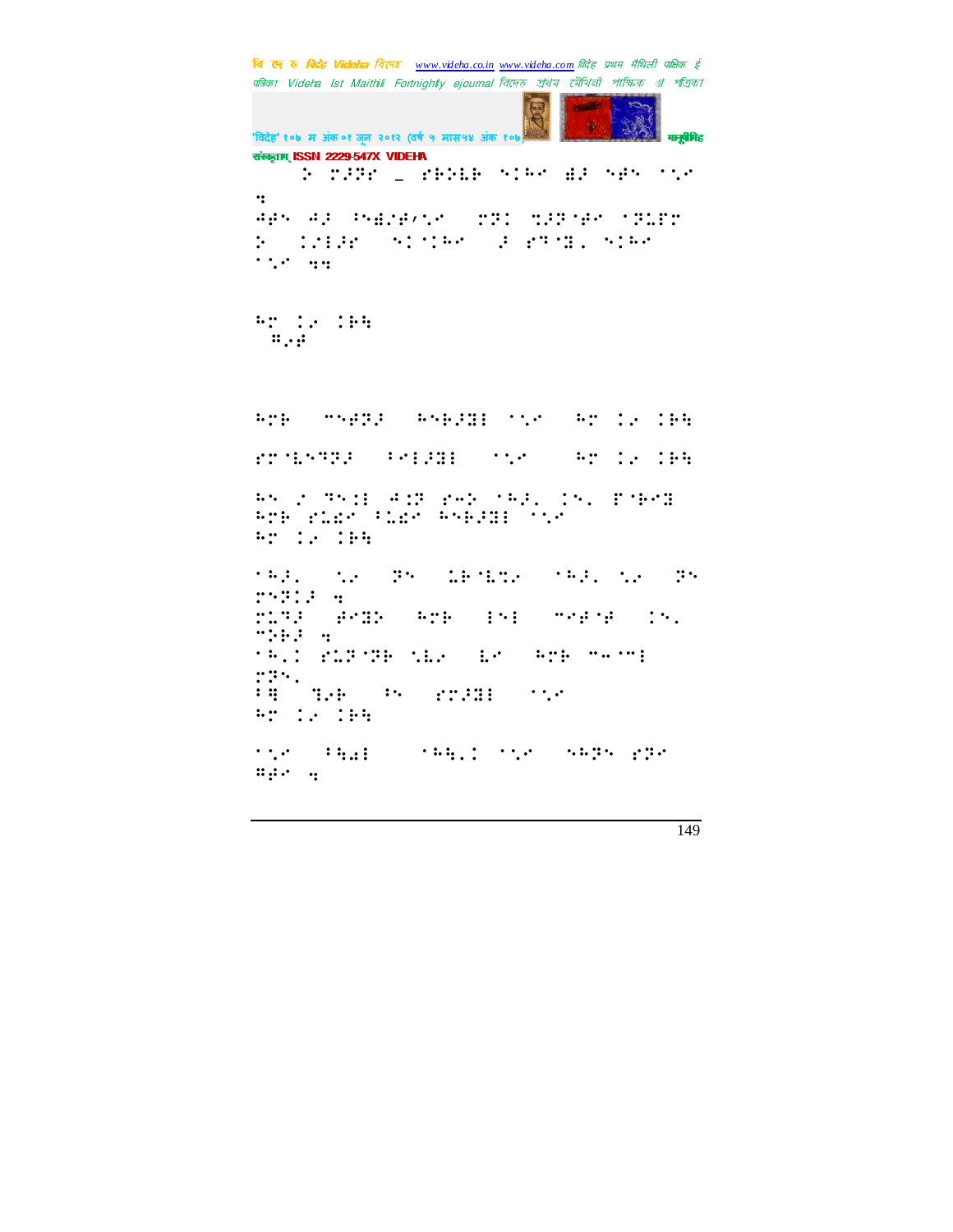**CONTRACTOR** 

 $\mathbf{g}_i$ मानुबेगिह १०७ में अंक०१ जून २०१२ (वर्ष ५ मास५४ अंक १०७) संस्कृतम् ISSN 2229-547X VIDEHA <u>RAPORIZA IMPOZICANA ALPARAN</u>  $2.44 - 4.$ 1821 SAMTE SEBUA 2002 A 182<br>NGC ANG PANAGEMBAN **Ar 12 194** an relent rnig (18) foeega (ne  $1.13 - 4.$ FROM PORTUGAL CONTROL PROPERTY AND  $\mathbf{r}$  . The set of  $\mathbf{r}$ **MAIL POSTER POINTS TELL BEFORE** TEST WAY SPECIAL TOP **Ar 12 194**  $\mathbf{a}$ BOTHER SON  $11.997$ 1977 F-21 AM SID 23 PARTA PRINTING CLEARER

PRANEL PRINT NORTH PLEADS ARE POIL SHAR SINCE **CONFIDENT CONTROL PHI PARL PLIERE PLEARE** THE PER 13 MAP TH **THE REAL PROPERTY OF A SECOND PROPERTY** FOREST PARTNERS PORTH FOR BROOK CONTR 8898 FRN 87828 RICHAR LPP B PRED PIRA PLP PR THE PERSONAL MINT The Pope Grap File The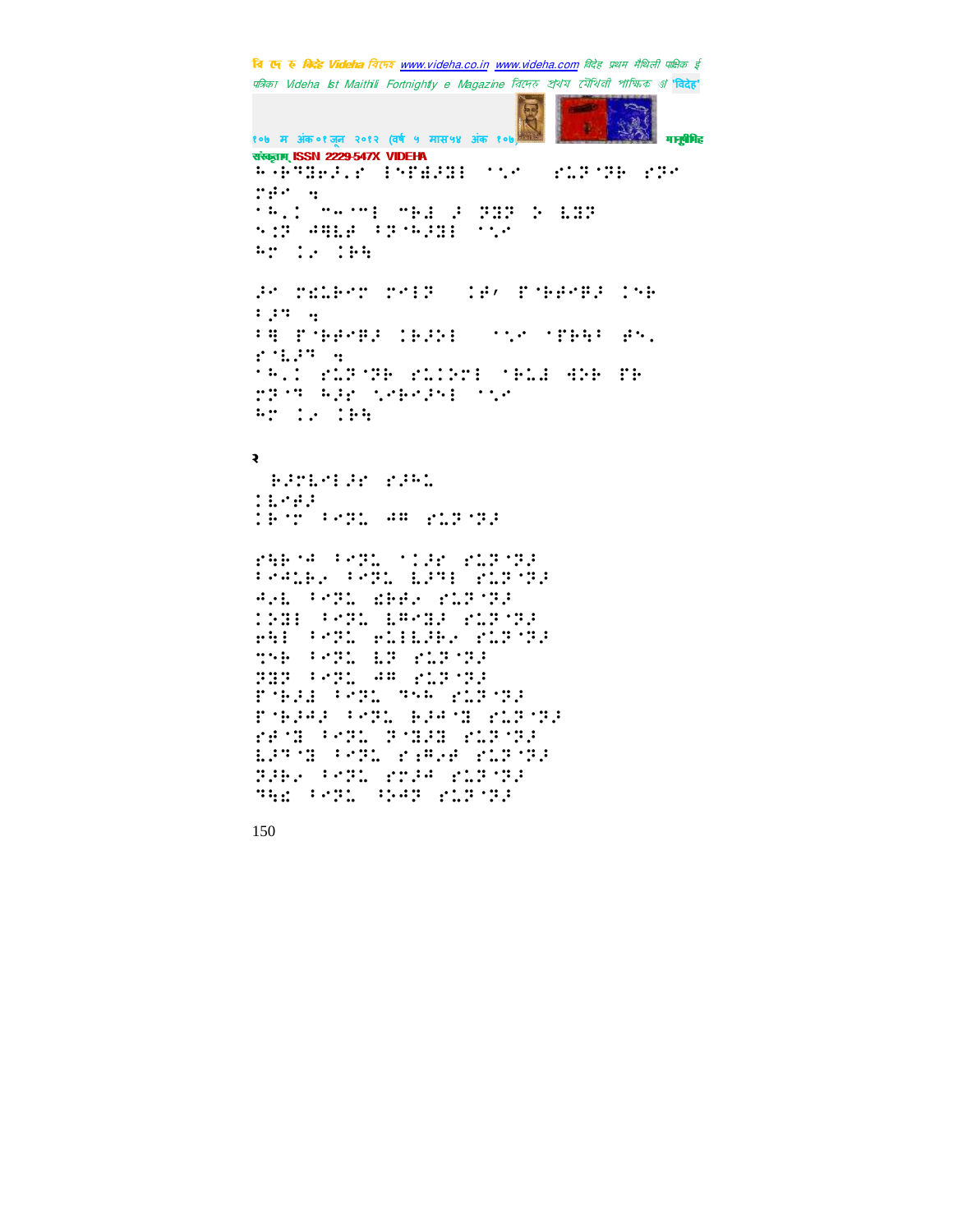चि एक रु *विदेह Videha चिए*न्छ <u>www.videha.co.in www.videha.com</u> विदेह प्रथम मैथिली पाक्षिक ई पत्रिका Videha Ist Maithili Fortnightly ejournal রিদেহ প্রথম মৌথিনী পাক্ষিক গ্র পত্রিক।

'वदेह' १०७ म अंक ०१ जून २०१२ (वष ५ मास५४ अंक १०७) मानुषीिमह संस्कृतम् ISSN 2229-547X VIDEHA 2⢼⢽!C⢽⣅!⢽⢹⢴!"⣅⢽⢽⢼! THE PRESS OF THE SECTOR **THE PERMIT OF THE SET** 2⢷!C⢽⣅!⢸⢾!"⣅⢽⢽⢼! ⢷!C⢽⣅!⢺⢻!"⣅⢽⢽⢼⣒! 4!⢷`⢽⢼2⢷!2⢽!⣐⢾⣇⣝! he discovered by the control of the control of the control of the control of the control of the control of the<br>Experimental control of the control of the control of the control of the control of the control of the control १⣒!⢺⢻⢹⢴⣉!`⢽⢹⢷!⣚⢼⣅⢷!⢽5!२⣒!⣅⣉! 2⢼"⣇⢼⢽! १ !⢺⢻⢹⢴⣉!`⢽⢹⢷!⣚⢼⣅⢷!⢽5! ⢺⢻⢹⢴⣉!`⣐⢹⢷!⣚⢼⣅⢷!'⢽5' ⣁⣅!⢳⢽."⢽!5⢼⢻!⢷⢳5!⣁!! `⢵⢷!⢺⢵⢷!"⣐!C⢼⢺!⢷⢳5!⣁!}! ⢷⢳⢾⢼!5⢼⣈⢵!⣝⣅⣇!!⣅⢼⢷!  $^{\circ}$  ^ C = 0.000  $^{\circ}$  C = 0.000  $^{\circ}$  C = 0.000  $^{\circ}$ **SLIES S SLIET LEAT LIET ST** LE-SINE AF JET PER THE STA ⢺⢷!⣓G⢳!`⢽⢳4!⣁4!C⢼⢷⢴! LSA PLAMA PRESS PART (SP ⢷⢳⣅!5'!⣅⢽⢳⢼⢷!"⢼G⣔!⢴!  $\frac{1}{2}$   $\frac{1}{2}$   $\frac{1}{2}$   $\frac{1}{2}$   $\frac{1}{2}$   $\frac{1}{2}$   $\frac{1}{2}$   $\frac{1}{2}$   $\frac{1}{2}$   $\frac{1}{2}$   $\frac{1}{2}$   $\frac{1}{2}$   $\frac{1}{2}$   $\frac{1}{2}$   $\frac{1}{2}$   $\frac{1}{2}$   $\frac{1}{2}$   $\frac{1}{2}$   $\frac{1}{2}$   $\frac{1}{2}$   $\frac{1}{2}$   $\frac{1}{2}$   $\$  $\sim$  5.5  $\sim$  5.5  $\sim$  5.5  $\sim$  5.5  $\sim$  5.5  $\sim$  5.5  $\sim$  5.5  $\sim$  5.5  $\sim$  5.5  $\sim$  5.5  $\sim$  5.5  $\sim$  5.5  $\sim$  5.5  $\sim$  5.5  $\sim$  5.5  $\sim$  5.5  $\sim$  5.5  $\sim$  5.5  $\sim$  5.5  $\sim$  5.5  $\sim$  5.5  $\sim$  5.5  $\sim$  5.5  $\sim$  5.5  $\sim$  5 ∑id (216 15 SPP) PRE SSP BE, AN BIEREN PE PLAN PNEREN ⢾⢼!⣅"⣅5⣝4-!⢳!C⣅⣔!⢻5⣝4!}!  $\overline{55}$  :  $\overline{5}$   $\overline{15}$   $\overline{15}$   $\overline{15}$   $\overline{15}$   $\overline{15}$   $\overline{15}$   $\overline{15}$   $\overline{15}$   $\overline{15}$   $\overline{15}$   $\overline{15}$   $\overline{15}$   $\overline{15}$   $\overline{15}$   $\overline{15}$   $\overline{15}$   $\overline{15}$   $\overline{15}$   $\overline{15}$   $\overline{15}$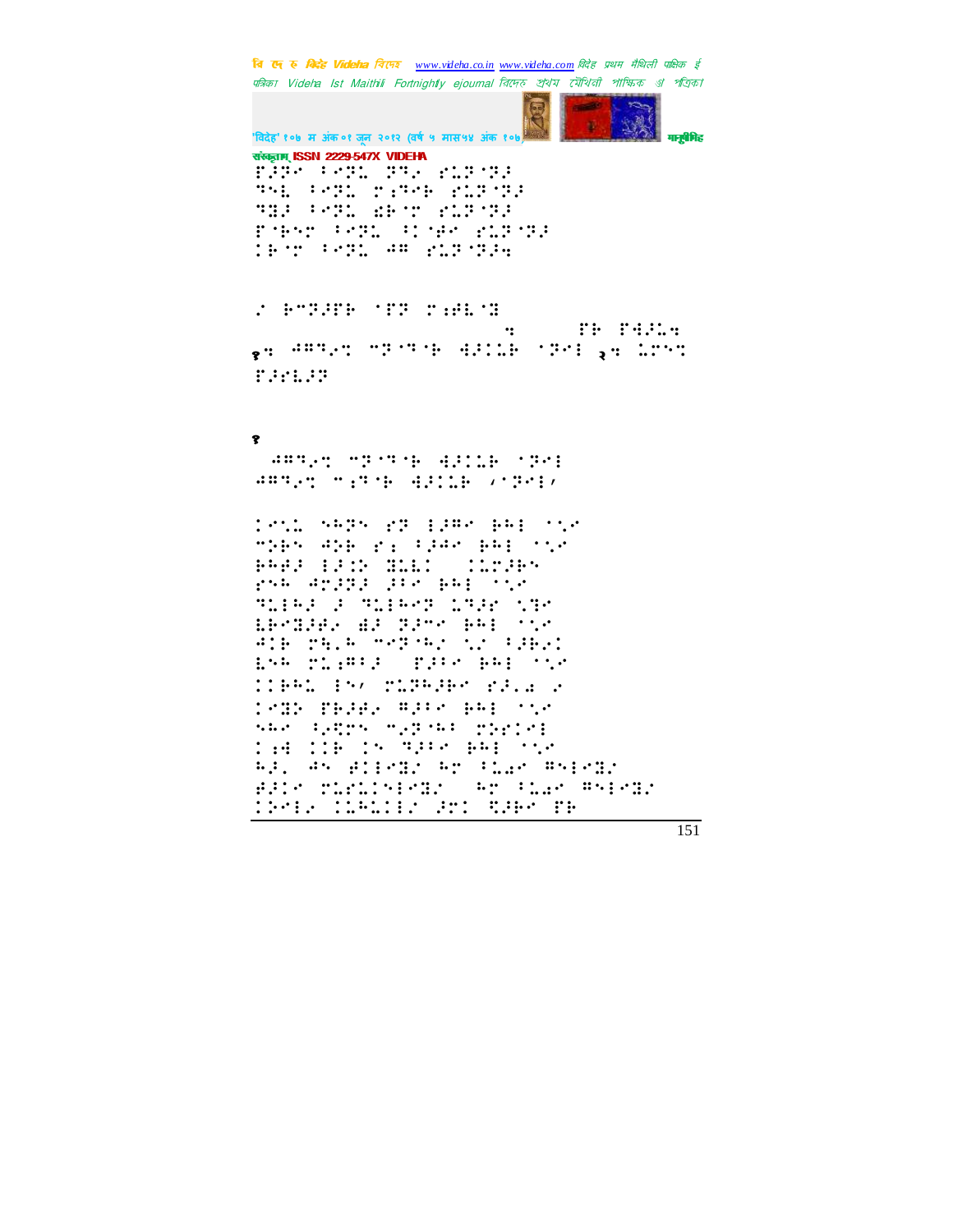**CONTRACTOR** 

१०७ म अंक ०१जून २०१२ (वष ५ मास५४ अंक १०७) मानुषीिमह संस्कृतम् ISSN 2229-547X VIDEHA  $\widetilde{\mathcal{F}}$  GeV (Saper Corollard Corollard Corollard Corollard Corollard Corollard Corollard Corollard Corollard Corollard Corollard Corollard Corollard Corollard Corollard Corollard Corollard Corollard Corollard Corollar ⢷⣔.⢷⣔!"⢼⢵⢽!⢼!⢸⢼⢹⢵!! MAG. An IGERAG 'An Flar Anfrid  $\frac{1}{2}$  $^+$ 42. The Geiral School and Geiral BLPOS THE CONTROL STREET २ !"⢸⣝⢾⢼!⢼!"⣐"D⢷⢾!)!⣇⢾⢼!\*! ⢳!⢳5⣝⢽!⢳⢷⢼!⢽⢵⢷⢴!⢸⣞!⢻5! COUNTER CONTROL  $\frac{1}{2}$  $\{\cdot\},\{\cdot\},\ldots$ C⢼C⣓⢺⢴!!⢽⢼⢷⢼⢺!⢸(!⢻5⢼⢳!!  $5$  The state of the state  $5$  The state of the state  $5$ C⢼C⣓⢺⢴!2⢷"⢽⢽!⢸(!⢻5⢼⢳! ⢳!⢳5⣝⢽!!⣞⢼⢼!⢽⣝⢼G!⢽⢼!2⢷! C1: The Ari Baa !C⢼C⣓⢺⢴!!⢽⢼⢷⢼⢺!⢸(!⢻5⢼⢳!! !We delete the second state of the second second second second second second second second second second second  $\cdot$  . Then !C⢼C⣓⢺⢴!2⢷"⢽⢽!⢸(!⢻5⢼⢳! !⢳!⢳5⣝⢽!⢽⣝⢼G!"⢳⢵!"⣐⢻!⢼C! **BAE** 512 !C⢼C⣓⢺⢴!"⢽⢽!⢷⢳!!⢻5⢼⢳!"! २ !⣅⣉!2⢼"⣇⢼⢽!

 $L$ "'! IRELEP ⣇⢾⢼.!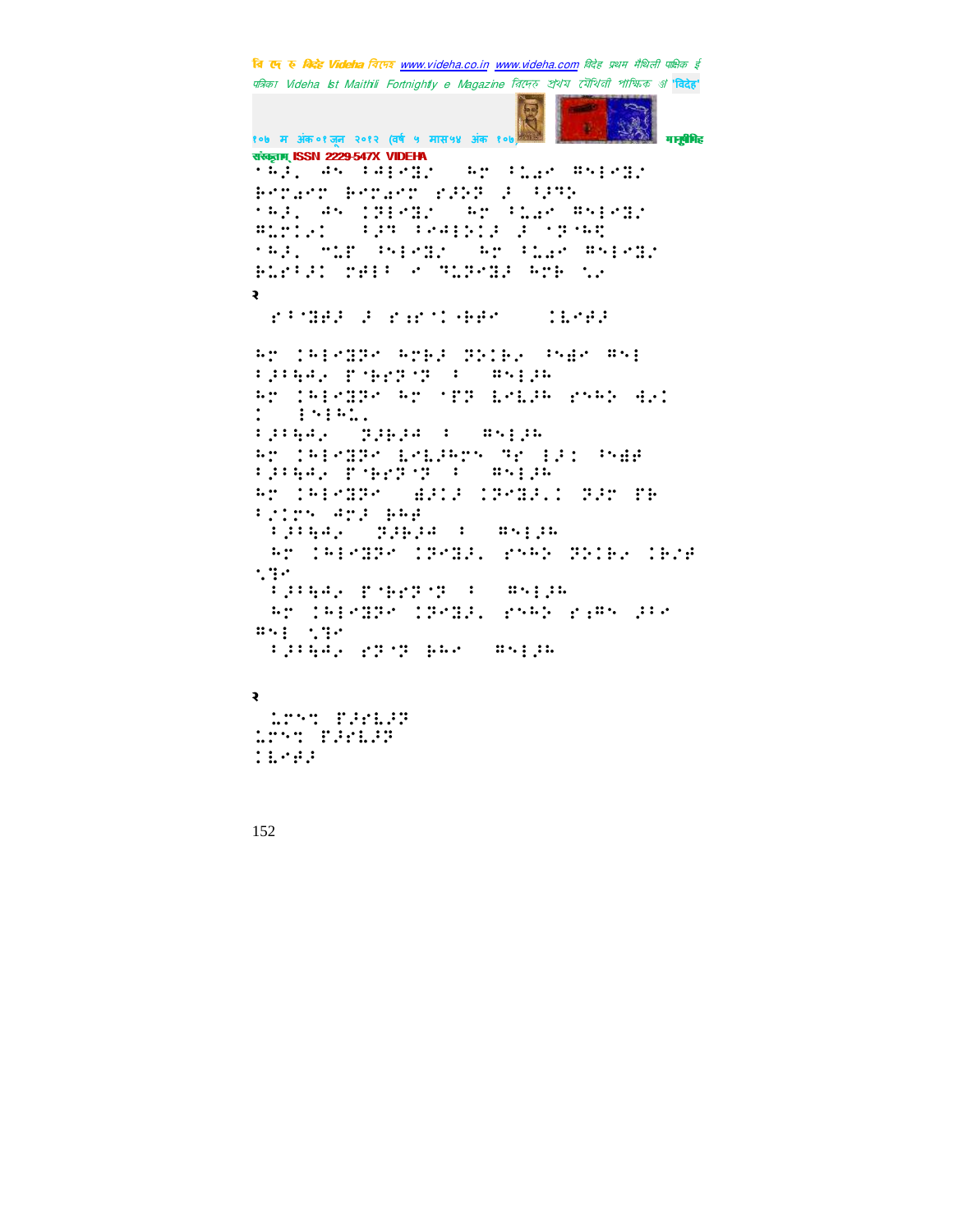बि एक रु विर्देह Videha विर्एक www.videha.co.in www.videha.com विदेह प्रथम मैथिली पाक्षिक ई पत्रिका Videha Ist Maithili Fortnightly ejournal রিদেহ প্রথম মৌথিনী পাক্ষিক প্র পত্রিকা



'विदेह' १०७ म अंक०१ जून २०१२ (वर्ष ५ मास५४ अं

संस्कृतम् ISSN 2229-547X VIDEHA

LE MARE EP PRODUCED PORRELL AR AROUNDED Serre Papel Policieral: ESTATUATIE SA EPSIAE BEG **ATASTAN 151 TIER THIS WAIRTHE BE** Hef artes arts PROSP NO BENES BEN 4. T. T. T. T. T. **BIP-421 400** TEST PARK WARRIET Rameri Mikis WesleyMarkas Mikis HASPYTH GRILD AFI SPORES NA ERSEN ROM ramens robero Aldi bistinen MARINE PRAIL PROBRETO ARTHOLOGY PEN TIRE TREE 2 COTF THEFULL **WINDER TO BE NEW BY:** TETTS, POSE THR. PHP TSPSHIE TOELES POBLICE ISE **MERCH WEBMPH Br** 

 $\dddot{\phantom{0}}$ 

rana 1984 (2008) rang road the Academy ring Side ar Aller (MB to **SHOW BHI MINE** FARME MEMORE APARA MOM APAR AFR thei bas to an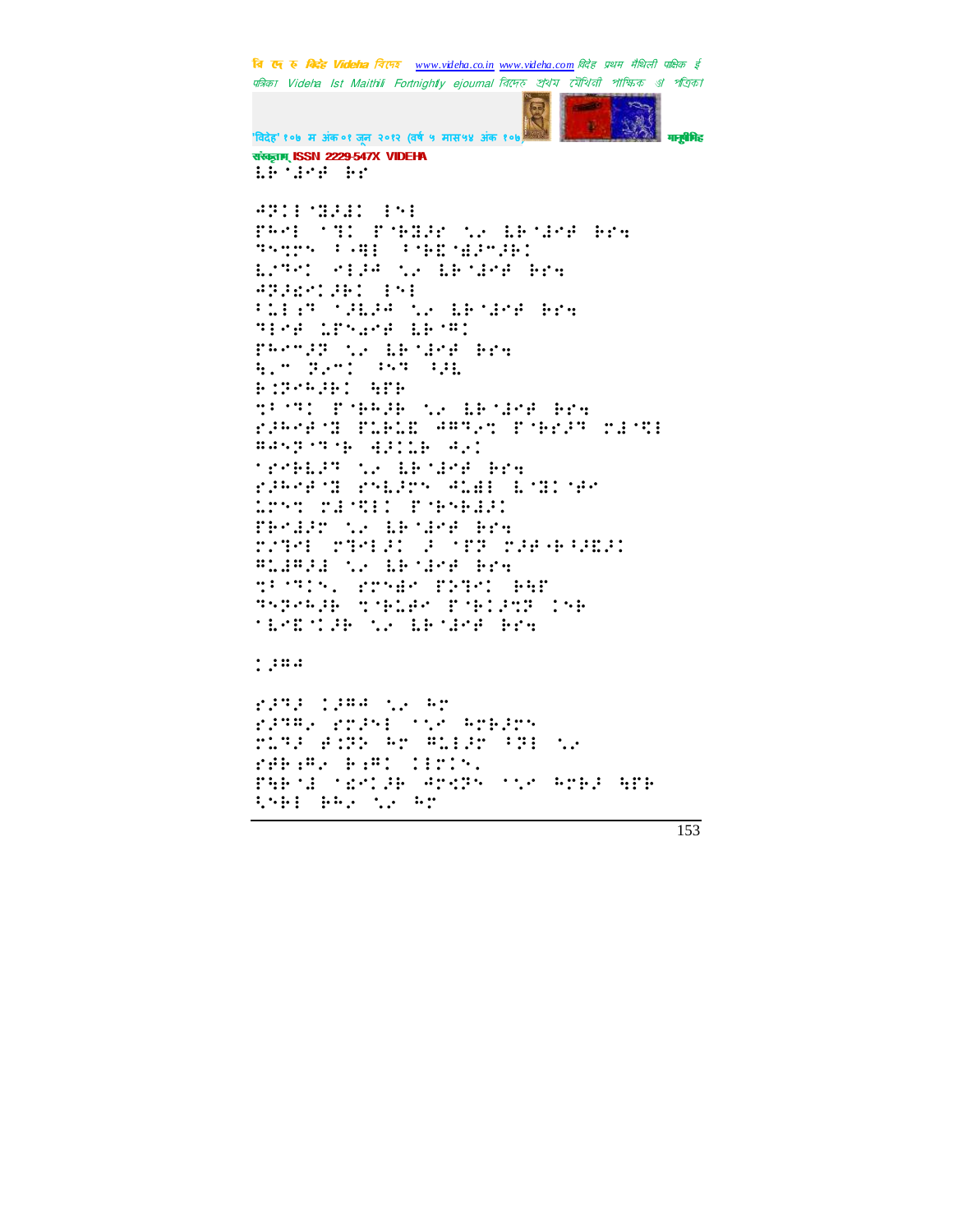

१०७ म अंक ०१जून २०१२ (वष ५ मास५४ अंक १०७) मानुषीिमह संस्कृतम् ISSN 2229-547X VIDEHA 11: TPCH. GUNDER CONTROL **West Hard to Ar** ⣉⢼⢽⢾`⢾⢾!⢽⣉`5!⢽"G! ⣅⢹⢼!⢾⣈⢽⢵!"⣐⣈⣝!  $T$  C –  $T$  (  $T$  )  $T$  (  $T$  )  $T$  )  $T$  (  $T$  )  $T$  (  $T$  )  $T$ ⢾⣝⢼⢻.C5⢹⢼⢽!⢹l!l!⢳!2⢽! !⢹⣉⢸⢾!"⢽!"⢼⢺!⢷!! "⣇⢼!5⢻5!⢷⢳4!⣁⢴!⢳! "⢼⢹⢼!⢼⢻⢺!⣁⢴!⢳!! "⢼⢹⢻⢴!"⢼5!⣁!⢳⢷⢼⣒!

"⢼⢺!

⣈⣅⣉⢼⢹⢴!⢼!⢽!C⢻⢼⢷⢴!⢷C!⢳! 2⢽!⢷!C⢼⣞2⢷!"⢹⣈⢽!`5C!⢳!  $\frac{1}{2}$  . 2010 12:20 12:20 12:20 12:20 12:20 12:20 12:20 12:20 12:20 12:20 12:20 12:20 12:20 12:20 12:20 12: 55: PROPERTY 1, 1, "cas Constant Constant Constant Constant Constant Constant Constant Constant Const 2⣅⢷⢼⢽!⣇⣎⢼⢷⣜⢼G!"⢼⢺!  $^{\prime}$  :Phone E403Phone 2 **W. T.P. P.P. P.P.** ⢽⣅"⢼⢷!⢼.⢼⢺G!!  $\text{HSE}$  (Fig. )  $\text{HSE}$ ⢹⢼C.`⢼2-!⢹⢳⢺.⣉⢿⢼-!⢽⣎⣇⣉⣇⢼"! ⢺⢼5G!⢾⢵⣛C!⢳! D⢷⢾⣝⣅"4⣝⣝⢼!⢺!⣎⢽!⣁!! SHAND CENTRE  $: :$ "⢼⢽⢾⢼!⢳⢾⣅!5⣛C!⢳⣒!

**b**: i.i.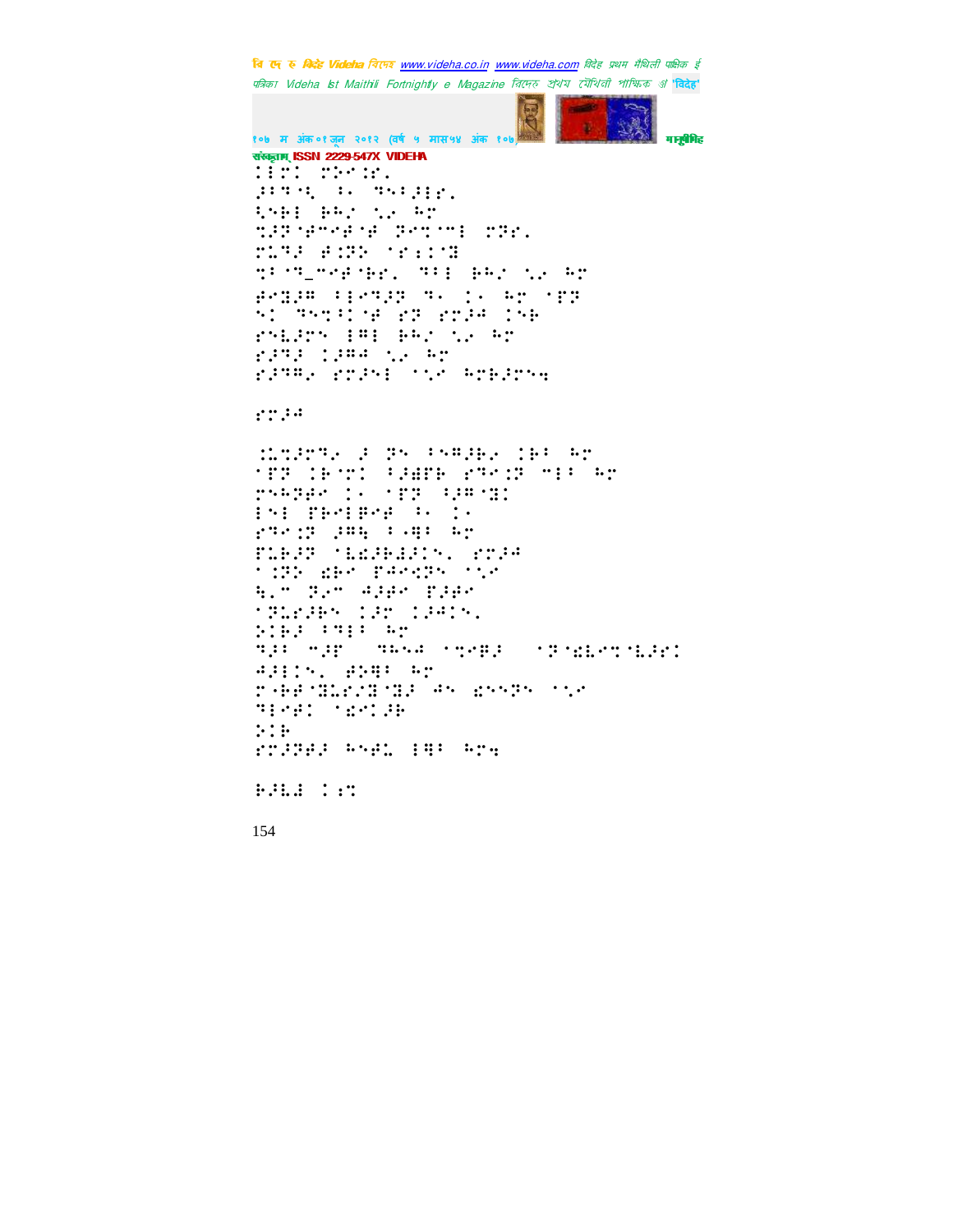चि एक रु *विदेह Videha चिए*न्छ <u>www.videha.co.in www.videha.com</u> विदेह प्रथम मैथिली पाक्षिक ई पत्रिका Videha Ist Maithili Fortnightly ejournal রিদেহ প্রথম মৌথিনী পাক্ষিক গ্র পত্রিক।

 $\sim$ 

'वदेह' १०७ म अंक ०१ जून २०१२ (वष ५ मास५४ अंक १०७) मानुषीिमह संस्कृतम् ISSN 2229-547X VIDEHA  $\mathbb{R}$ Allowski to the second second second second second second second second second second second second second second second second second second second second second second second second second second second second se ⢻⣅⢼⢽!⣟⢷2⢷! ⢺⢼!l!C4"5!⣁5!⢵! ⢾D⢷⣏⣜⢼!2⢷⢾"⢵⣎!! ⢼⢻!⢺⢷4⢾!"⣝⢼⢳!"⢽! 5⢻4⢾!⣁5!⢵!C⢽⣅!2⢷C⢼⢳!⢽! **THE THE SECTION OF MENTI PASSE** `55!⣁5!⢵! ⢺⢾C⢼!55! rub is the control 54"!⢸l!l!! ⢼⣎⣅⢽!2⢷⢼⣜⣅!⢳⣙⣝⢼⢷!"⣐⢻! ⣇⢽⢼⣉!⣋⣐⢼!C⢺⢽!⣁5!⢵! ⣈⣓⢽"G!⢷G⢻!l!2⢽!⢳⢼⣙! MINER IS ON THE STATE OF THE STATE OF THE STATE OF THE STATE OF THE STATE OF THE STATE OF THE STATE OF THE STA ⣉⣅⢷⣓⢼⢾!⢽!⣁5!⢵! **CONSTRAINERS** ⣙⢷⣛⢼!⣅⣚5!⢵!⢼⢽⣇!⢳D⢷⢹! THE THE SET  $\overline{\phantom{a}}$ 31 : 599 : 599 : 599  $H_1$  C.  $H_2$  . C. C. "SI "ON 23. MAY <sup>18</sup> AB 25 25 26 26 20221 10:22 5.  $T$ He time  $T$  is a set  $T$  set  $T$  set  $T$ ⢸⢷5!⣃45! **TAS STREET STREET**  $j$ 50 | 550 | 551 | 552 | 553 2⢽!"⢾⢾⣇!C`4C⢼!55!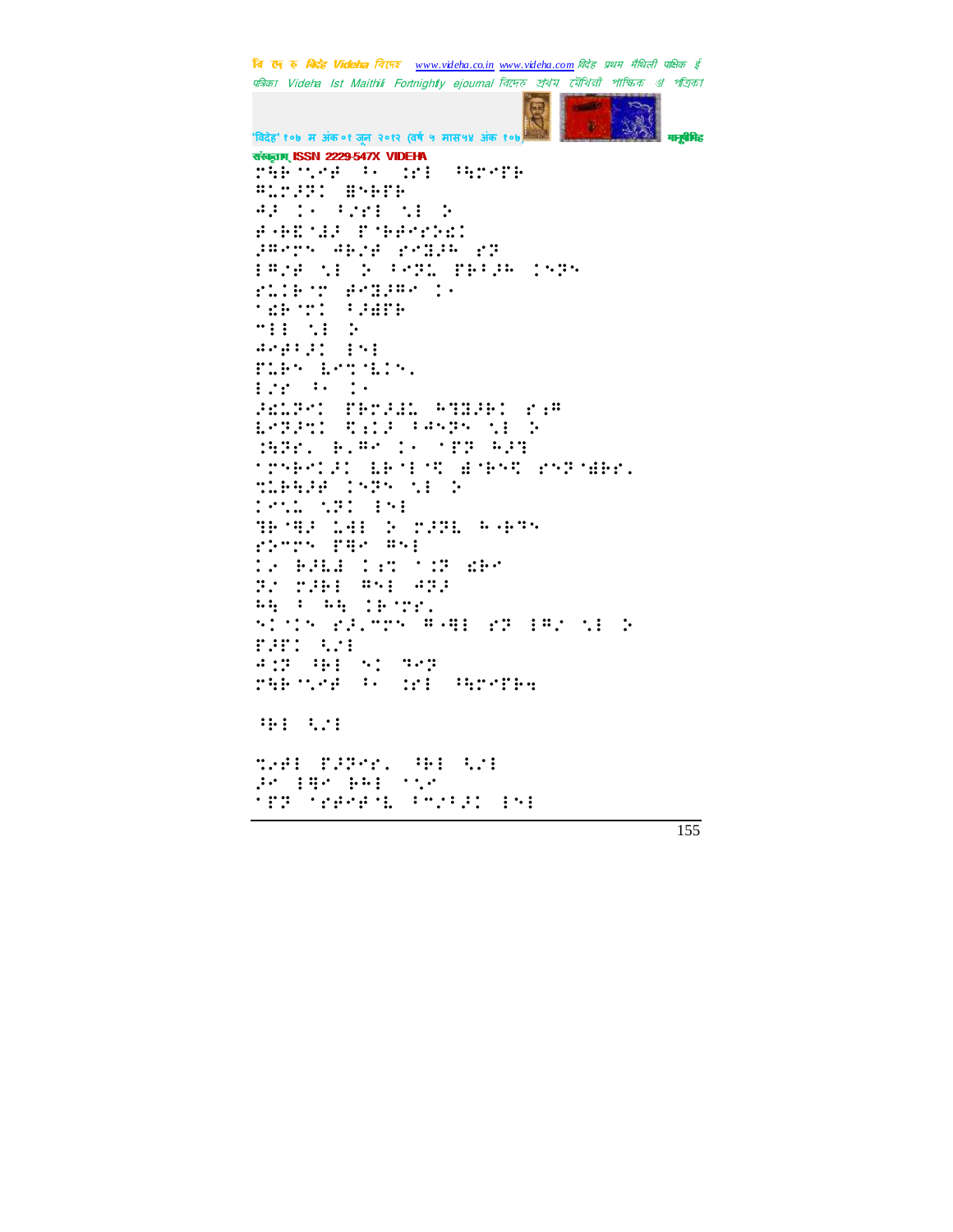

१०७ म अंक ०१जून २०१२ (वष ५ मास५४ अंक १०७) मानुषीिमह संस्कृतम् ISSN 2229-547X VIDEHA COND. 2012. 2012. **THE SECTION CONTROL** "⣓⢷⢺!⢷⣜! Shipper School  $\mathbb{Z}$  :  $\mathbb{Z}$  :  $\mathbb{Z}$  :  $\mathbb{Z}$  :  $\mathbb{Z}$  :  $\mathbb{Z}$  :  $\mathbb{Z}$  :  $\mathbb{Z}$  :  $\mathbb{Z}$  :  $\mathbb{Z}$  :  $\mathbb{Z}$  :  $\mathbb{Z}$  :  $\mathbb{Z}$  :  $\mathbb{Z}$  :  $\mathbb{Z}$  :  $\mathbb{Z}$  :  $\mathbb{Z}$  :  $\mathbb{Z}$  :  $\mathbb{Z}$  :  $\mathbb{Z}$  :  $\$ as the the 2⢷⣝⢼"!5⢼!C⢼⢹⢵! ⢸⢹!⢽4!2⢼C!⢷⢳5!⣁! the Presence of the set ⢺⢵⢷!2⣛!⢻5!"⣓⢷⢺!⢷⣜! !⢾G! PER PER PER  $f$  = The Section 198 1- P-8201 ⣈"!l!⣔⢷⢽⢼"G!! C⢳4⢾!⢽⢹⢴!⣎⢼⢷⢼! **SPECTE SECTIONS** 2⢳⣅G`5!⣁!⢼!! ⣃45!⢾⣒!  $\mathbb{R}$ :  $\mathbb{R}$   $\mathbb{R}$   $\mathbb{R}$ **THIS SECTION** CONSTRUCTS William School 2⢽!⢷⢺!⢼G⣞G!⢽⣅⢼! **F** 129 129 121

⢻⢷⢹⢽!⢸⢷⣏⣞⢼`⢼⢷!⢼5⢼! 2⢳⢷⢽!⢷⢳4⢾!⣁⢴!⢳! ⢷⢵⢺!⢷C4!⣁⢴!⢽⣇.⢽⣇!⣃⣞⢽⢼! 5⣓⣞.⢳⢾⣝⢼-!`⢵⢷⢴.⣋4⢾⢴! ⢾⣈⢽⢵!`4⢽"G!⢷⢳4!⣁⢴! GREE SECTIONS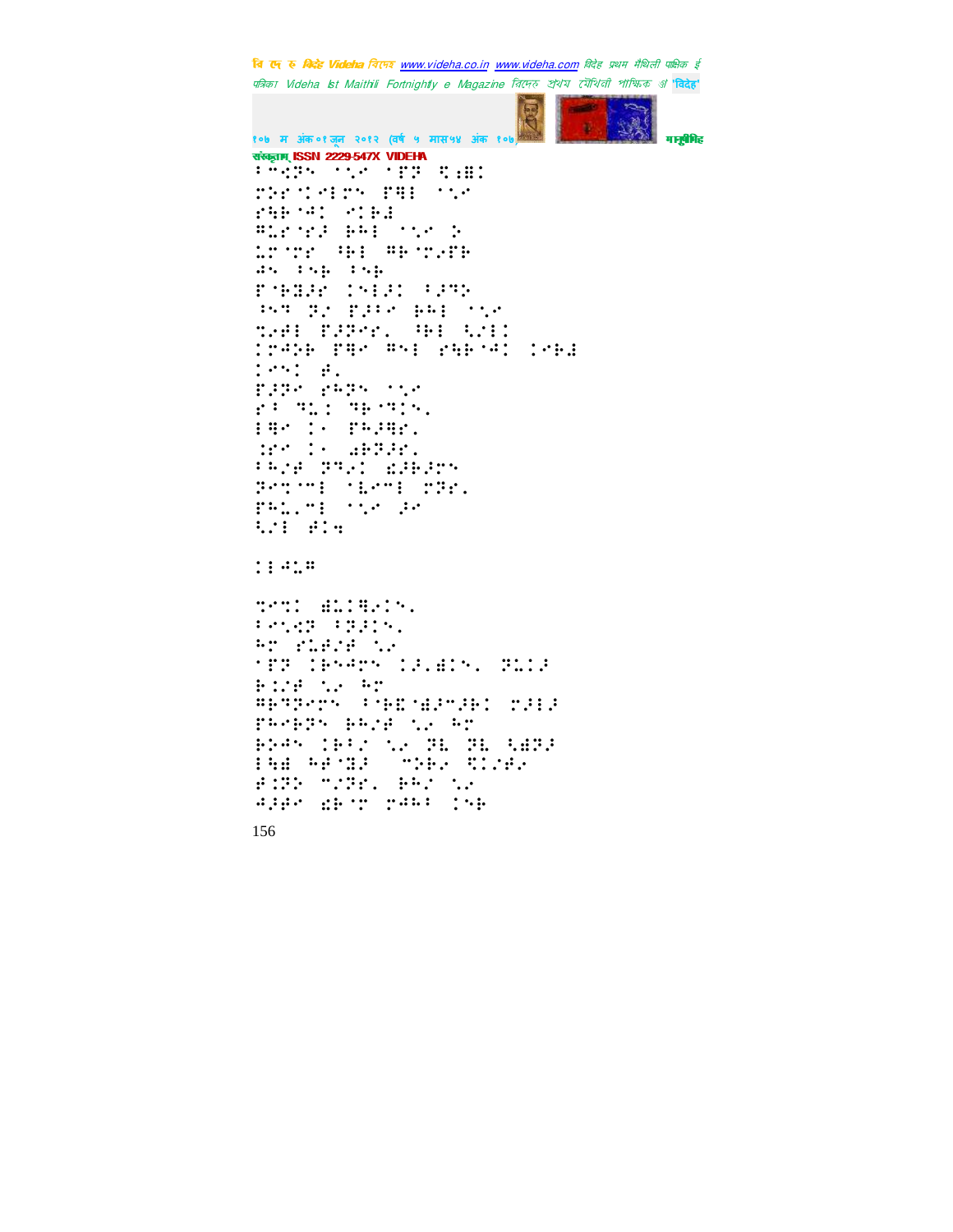**त्रि एन रु क्रिटेह Videha** विएम्ब \_www.videha.co.in\_www.videha.com विदेह प्रथम मैथिली पाक्षिक ई पत्रिका Videha Ist Maithili Fortnightly ejournal রিদেহ প্রথম মৌথিনী পাক্ষিক গ্র পত্রিক।



'वदेह' १०७ म अंक ०१ जून २०१२ (वष ५ मास५४ अंक १०७) मानुषीिमह संस्कृतम् ISSN 2229-547X VIDEHA ⢽⢼⢵⣐2⢷! 200.24 PM 24 PM 24 PM 24 PM 24 PM 24 PM 24 PM 24 PM 24 PM 24 PM 24 PM 24 PM 24 PM 24 PM 24 PM 24 PM 24 PM 24 PM  $\#C$  (1964)  $\#C$   $\#C$   $\#C$   $\#C$   $\#C$   $\#C$ ⢺⣐⢻5!⣇⢽⢼"!2⢷⢼⣜⣅!⢳⣙⣝⢼⢷! ⢼⢾⣐⣇⢼⢹.⣅⢻⢷⣇⢼⢹"G!! ⢹⣐⢻⢼.⢶"⢼⢹!⢷C4!⣁⢴! 5⢳⣅.5⢳⣅⢼⢽!l!! POST PRESENT HT WARTH HWY TA ⢾⣈⢽⢵!⢽⣅⣈!l!⢷⢳5!⣁! ⣇⢼"!C⢼⢾!  $\mathbb{Z}$  , the problem is the problem of the problem in the problem in the problem in the problem in the problem in the problem in the problem in the problem in the problem in the problem in the problem in the problem in t  $5:4:4:4$  $\mathbb{Z}$  : The start of  $\mathbb{Z}$ 

1951 (Print) (PP) **55!! SEPART FAR** ⊕re ka ⢽⢵⢷!"⣐⢻!⣎⢷! ⣉⢼⣉⣇⢾!2⣛⢼!C⣓⣔!⢽! ""⣝⢼!⣎⢽⣎⢵⢷!C⢼⢹5! `4⢾!C⢺5⢴! PHI 20 FORD STREET Ship is an output of the state "⢸!⢹⢽!⢾4⢾!⢷⢳5⣊⣐!⢷⣙!C⢼⣞! ⢽⢳⢼⢷!⢺⢽⢻⢴! SHI SHI SHI ⢾⣈⢽⢵!⢳!2⢼⣁⢼G!⢷⢳!⢻5⣊⣐! CHIE C CONTROL "4!"⢹⣅2⣝⢵⢻!⢽4!!"5⣊⣐! ⣁⣅⣞⢼⢷⢼!55!l!⢷⢳5!⣁⢴! 5⢼⣈⢵!⢺⢾⢽!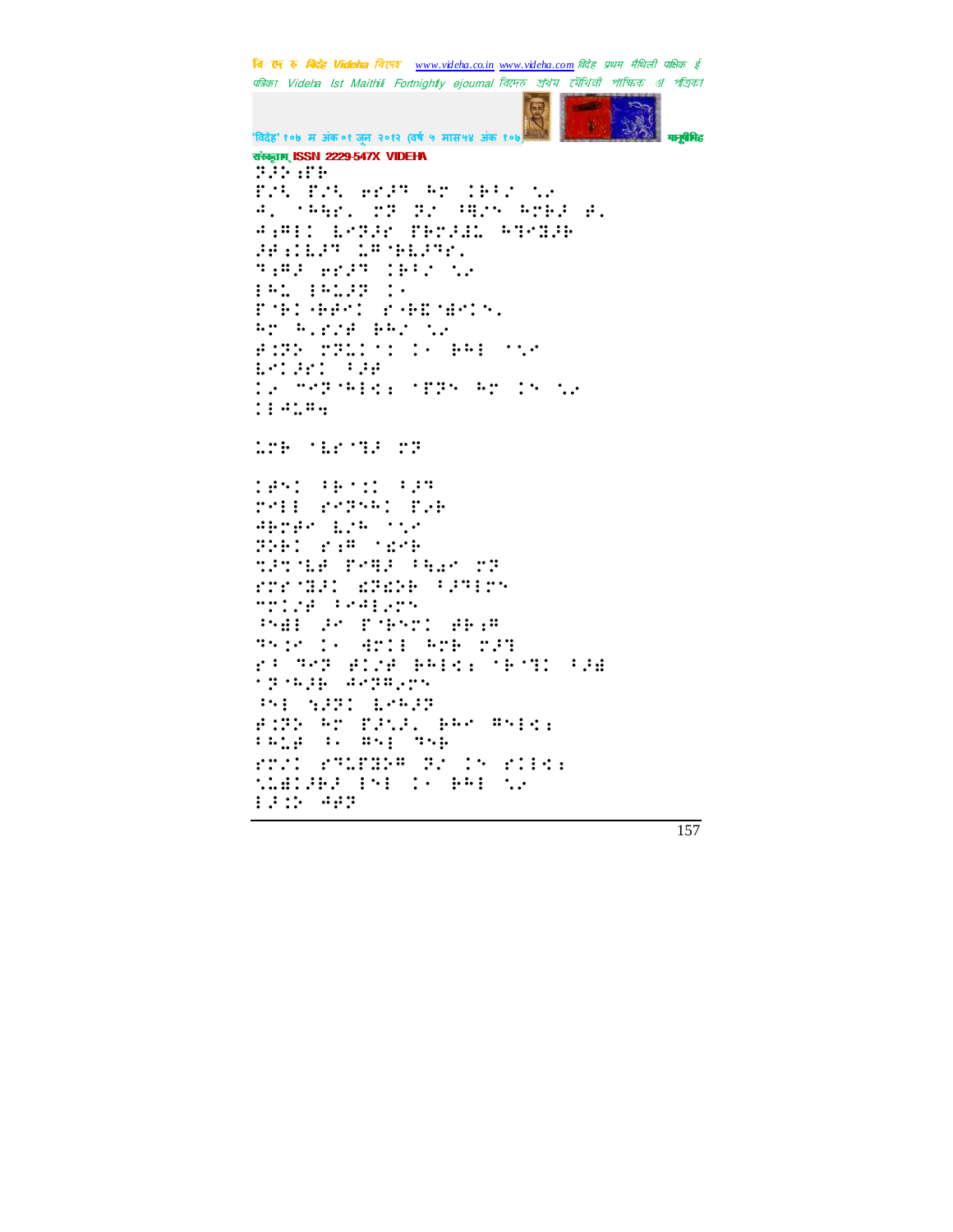**Service** १०७ म अंक ०१जून २०१२ (वष ५ मास५४ अंक १०७) मानुषीिमह

```
संस्कृतम् ISSN 2229-547X VIDEHA
^+ :# | :::::::
⢷⣙⢴!"⢺⢼⢵5!⢺⢼!⢷⢳5!⣁!⢳⢷!
"⢸!⣁⢵⣛!⢺⢼!⢷⢳5!⣁⢴!
⣈⢼5⢴!⢳⢼⣙!C⢽!⢶⢷⣒!
"⣐⢻!⣁⢵⣛!⢷⢳5!⣁!
\Box
```
2⣝⢼"5!

158 THE THE STATE SECTION. ⣁⣅!⢽4!⣁!⢵5! COUNTY THE STATE 2⢽!⢼⢾D⢷⢸⢼⣏⢼! THE #3 THE #5 SE ⢷⢼⢺⢼!⣇⢹⢳!⢴!⢻⢼! "⢽⢳!2⣝⢼"5!⢴!⣙5⢼! ⢺⢻⢾.⢺⢽⢽⢴! ⢼⢾⢼!"⢴⢾⢼!⢺⢽⢸⣓!  $^{\prime}$   $^{\prime}$   $^{\prime}$   $^{\prime}$   $^{\prime}$   $^{\prime}$   $^{\prime}$   $^{\prime}$   $^{\prime}$   $^{\prime}$   $^{\prime}$   $^{\prime}$   $^{\prime}$   $^{\prime}$   $^{\prime}$   $^{\prime}$   $^{\prime}$   $^{\prime}$   $^{\prime}$   $^{\prime}$   $^{\prime}$   $^{\prime}$   $^{\prime}$   $^{\prime}$   $^{\prime}$   $^{\prime}$   $^{\prime}$   $^{\prime}$   $^{\prime}$   $^{\prime}$   $^{\prime}$   $^{\prime}$ **TA** SHE STREET " **THESE FR FR FR FR**  $^{\prime}$   $^{\prime}$   $^{\prime}$   $^{\prime}$   $^{\prime}$   $^{\prime}$   $^{\prime}$   $^{\prime}$   $^{\prime}$   $^{\prime}$   $^{\prime}$   $^{\prime}$   $^{\prime}$   $^{\prime}$   $^{\prime}$   $^{\prime}$   $^{\prime}$   $^{\prime}$   $^{\prime}$   $^{\prime}$   $^{\prime}$   $^{\prime}$   $^{\prime}$   $^{\prime}$   $^{\prime}$   $^{\prime}$   $^{\prime}$   $^{\prime}$   $^{\prime}$   $^{\prime}$   $^{\prime}$   $^{\prime}$  $\frac{44}{7}$  :  $\frac{1}{3}$  :  $\frac{1}{3}$  :  $\frac{1}{3}$  :  $\frac{1}{3}$  :  $\frac{1}{3}$  :  $\frac{1}{3}$  :  $\frac{1}{3}$  :  $\frac{1}{3}$  :  $\frac{1}{3}$  :  $\frac{1}{3}$  :  $\frac{1}{3}$  :  $\frac{1}{3}$  :  $\frac{1}{3}$  :  $\frac{1}{3}$  :  $\frac{1}{3}$  :  $\frac{1}{3}$  :  $\frac{1}{3}$  :  $\frac{1$ ⣇⢹.2⣅⢷⢼⣜! ⣅⢹⢼!⣝⣊!⣉⢷⢴⢼⢽! ⣉⣉⢼!2⣃5⢼!⢼⢽!! ⣟⢼⢷5!⢺⢼⢾!⣁5! "⢳⢵!"⣅⢽4⢾!⣁⢴! ⣝⣊!⣉⢷⢴⢼⢽⣒!!!!! ⢽⢽.⣎⢽!⢸⢷5!⣁!! 2⢵⢷.2⢵⢷!! ⣅⢳4⢾!`⣛4.`⣅⢽⣅⢽!!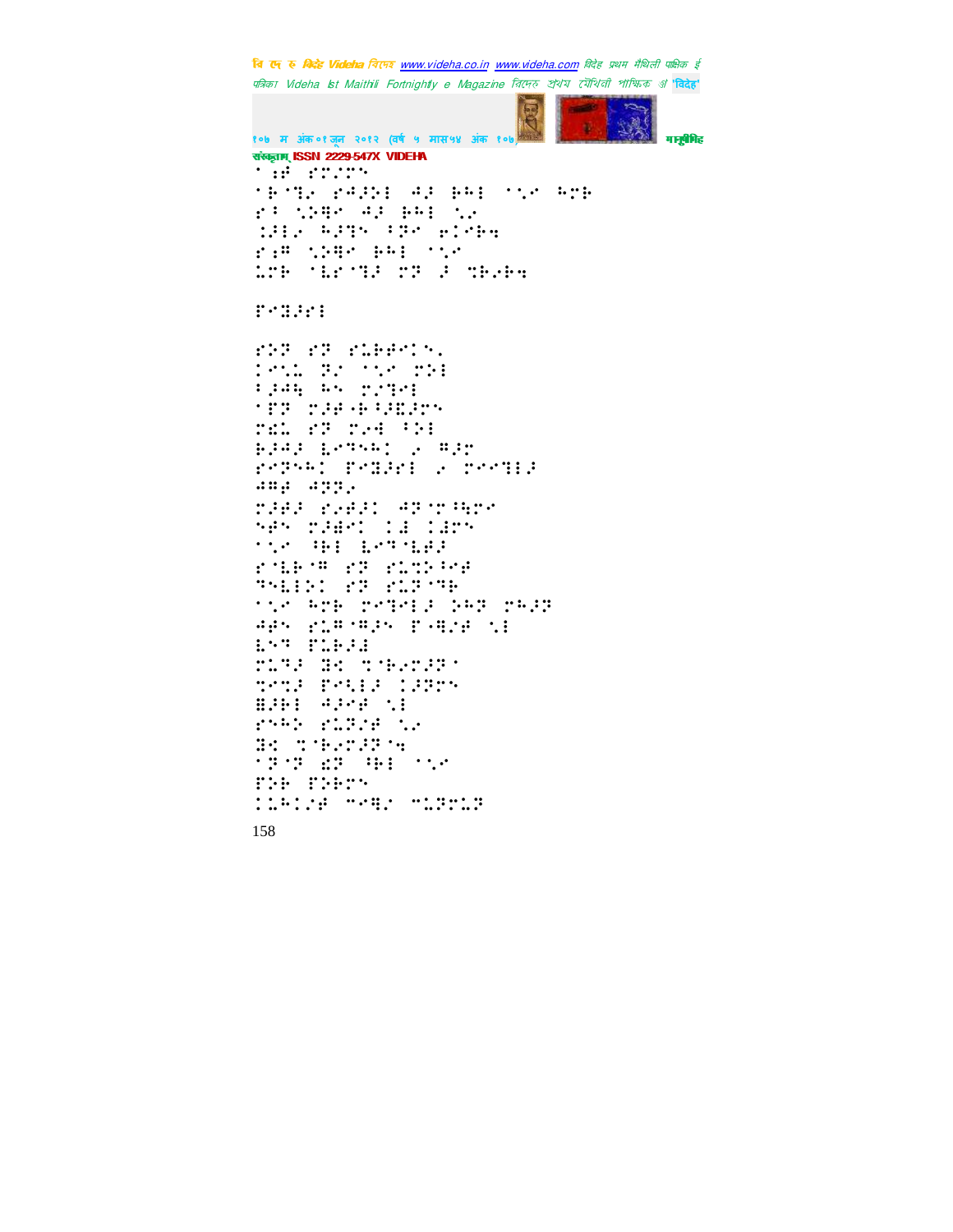**त्रि एन रु क्रिटेह Videha** विएम्ब \_www.videha.co.in\_www.videha.com विदेह प्रथम मैथिली पाक्षिक ई पत्रिका Videha Ist Maithili Fortnightly ejournal রিদেহ প্রথম মৌথিনী পাক্ষিক গ্র পত্রিক। 'वदेह' १०७ म अंक ०१ जून २०१२ (वष ५ मास५४ अंक १०७) मानुषीिमह संस्कृतम् ISSN 2229-547X VIDEHA **TEPS 18151** "⢵⢽⢼!"⢽!"⣅⢷⢾!! **\*** We Straight the Straight of the Straight of the Straight of the Straight of the Straight of the Straight of 4!⢷`⢽⢼2⢷!2⢽!⣐⢾⣇⣝! hhbkfoesbAwjefib⣒dpn!2⢷!2⣚⢼⣅⣒!! १⣒!2⣐⢺!⣔⢼!२⣒!⢵2⢷⢼⣉!⣔⢼!३⣒!⢷⣅C⢴!  $\ddot{\cdot}$ १ " !2⣐⢺!⣔⢼! "⣇⣝⣐!!⢷⢴D⣛!⣝⣅⢾!C⢽⢼C⣝!!5⢼⢻5!  $\dddot{\bullet}$ ... ⢸⢷"⣞⢼`⢼⢷!"!⢾⢷"⢾-!  $55!$   $55!$   $55!$ ⢼⣐⢹⢵5⢽!C⢻⣅5!C⢺⢼!⢷⢳5!⣁4⣙-!  $T$ . The contract of the contract of the contract of the contract of the contract of the contract of the contract of the contract of the contract of the contract of the contract of the contract of the contract of the contr  $\frac{1}{2}$  which is the set of the set of the set of the set of the set of the set of the set of the set of the set of the set of the set of the set of the set of the set of the set of the set of the set of the set of the s **FFI 4.73** HLP: PP: PH:<br>HLP:B PreP (PPPP)  $^{\circ}$ ⢹⢳⢺!⢹⣓⣏⢾!C`⢼⢷!"-! ⢳⣅⢽⢷!⢽⢷⢼⣜!2⢷⢼⢷⣐⢸!54⢽-! LALPH STREET FOR THE PRESS OF THE PARTY OF THE PARTY OF THE PARTY OF THE PARTY OF THE PARTY OF THE PARTY OF THE PARTY OF TH 1FF THE COST OF TH **SLED SET SET SET** ⢼!"⣝!⢷!-!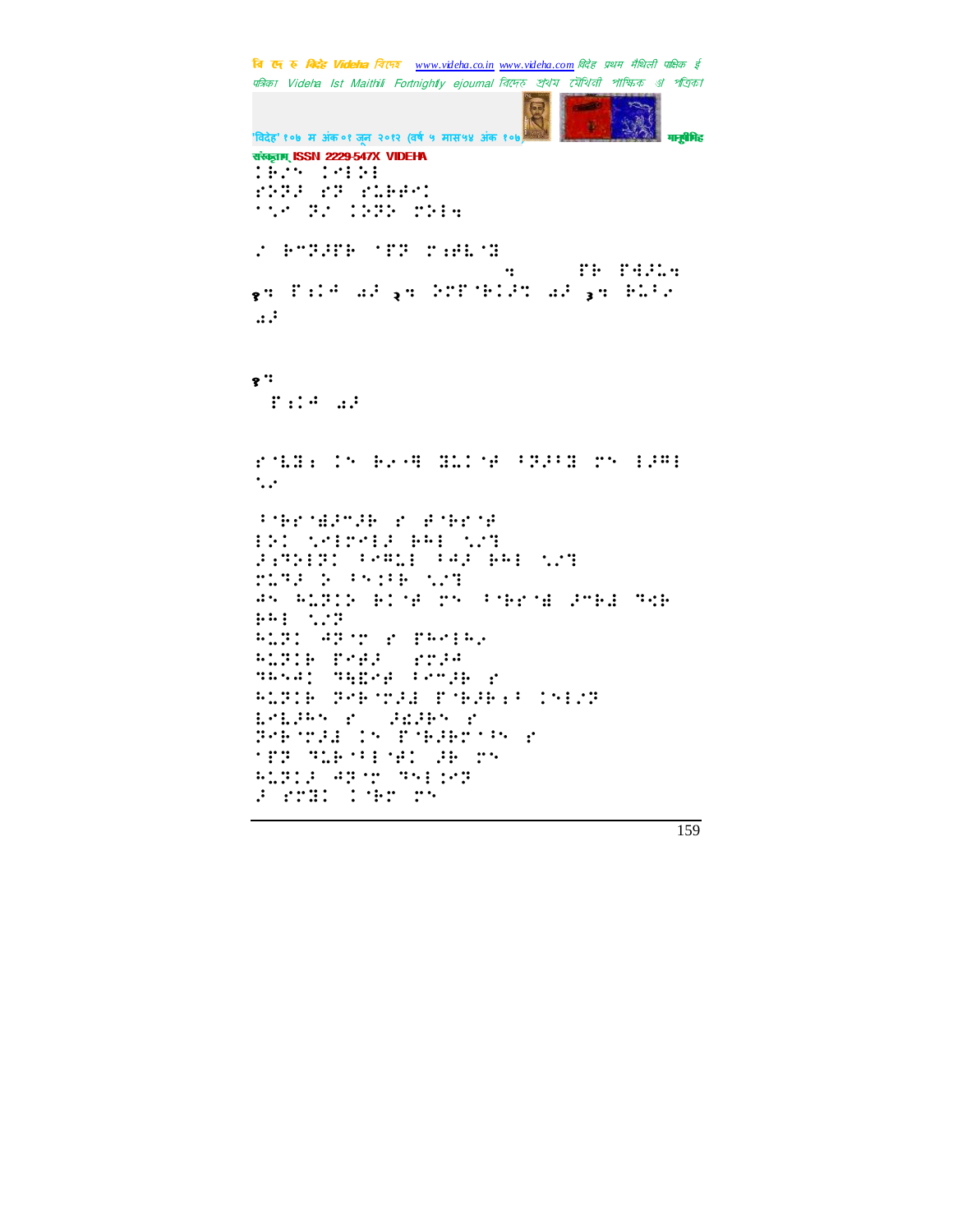

१०७ म अंक०१जून २०१२ (वर्ष ५ मास५४ अंक १० संस्कृतम् ISSN 2229-547X VIDEHA ADD: SPORE 23 15 STRINGER CORPORATION RELIEF<br>ALBITATING THE START IARD **ARPIE (P.P. P. P. P.)** legener (drijk pågde p<br>Broger (født 1988) PROTECTS IN THE SPORT PORT OUT **APPILE COMPANY #BOTE #27 192 127 THE PREPRIET BY** 8 P48 15 8 95 F PHP WINE B TY TLT. APP TITE THINK WIT (144 H: HLLP)  $\mathbf{P}$ : De Perrorument art bear De tel. The platform the \*\*\*: :# : : : : : : : : : : reins (Screinscapping)<br>1992 : Polene (1992-1993) FAR THE BASE IN POBJ 8 PLANNE AND TH **TARE EST REPS TR** ANIEZ KOROEK ME KR JUSI JNE AVE  $\ddots$ S STR IN PORTS TO 1939 L.F TRAVIS SARA PROFESSIONARIST tel, in the 182 nigh **MARK COMMANDER**  $\begin{array}{ll} \mathbb{H} & \mathbb{H}_2\oplus \mathbb{H}_2\oplus \mathbb{H}_2 \oplus \mathbb{H}_2^2\\ \mathbb{H}^2 & \mathbb{H}_2\oplus \mathbb{H}_2\oplus \mathbb{H}_2\oplus \mathbb{H}_2^2 \end{array}$ minus.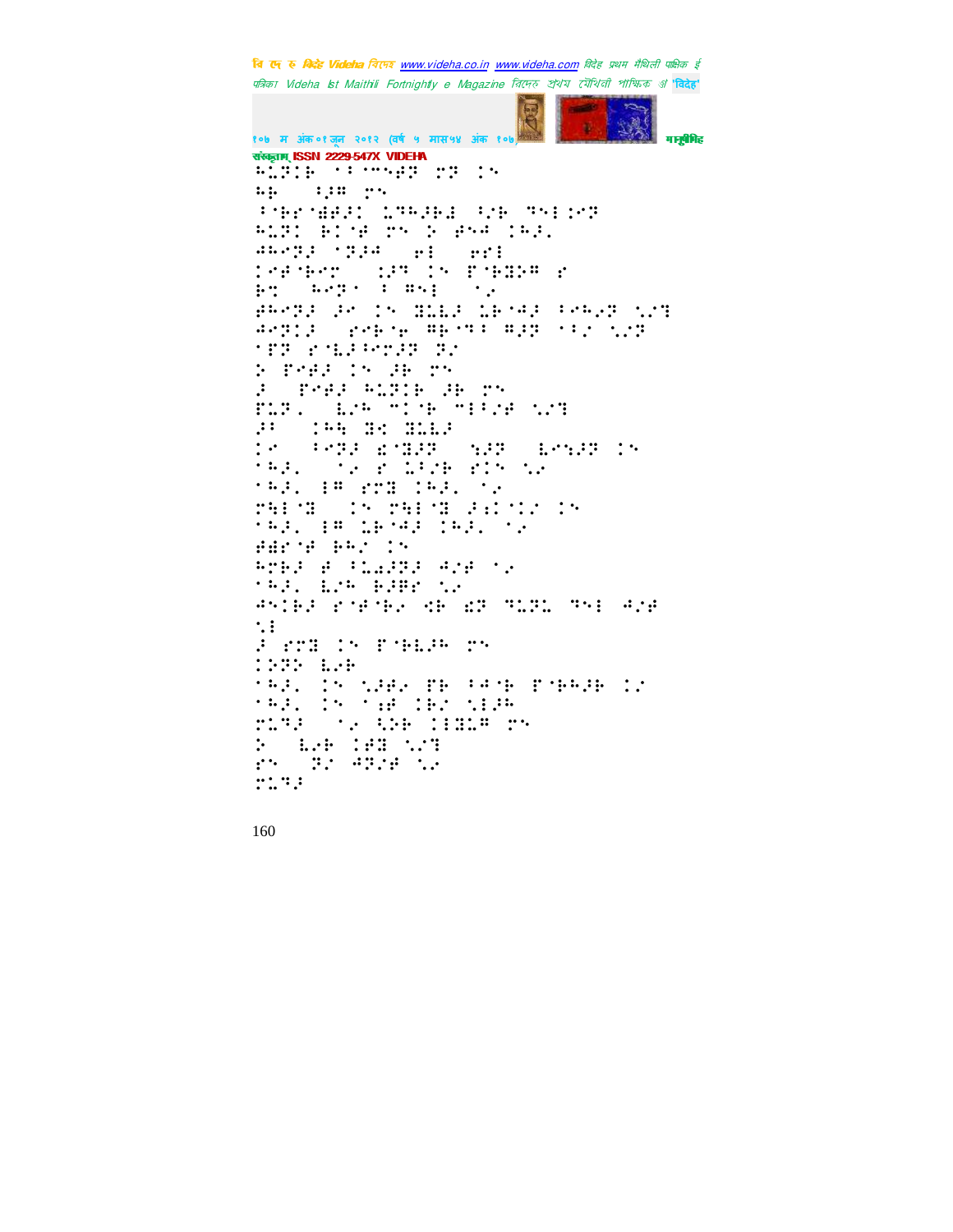**त्रि एन रु क्रिटेह Videha** विएम्ब \_www.videha.co.in\_www.videha.com विदेह प्रथम मैथिली पाक्षिक ई पत्रिका Videha Ist Maithili Fortnightly ejournal রিদেহ প্রথম মৌথিনী পাক্ষিক গ্র পত্রিক। **CONTROL** 'वदेह' १०७ म अंक ०१ जून २०१२ (वष ५ मास५४ अंक १०७) मानुषीिमह संस्कृतम् ISSN 2229-547X VIDEHA  $r$ <sup>1</sup>  $\overline{121}$  :  $1 \times 1000$   $\overline{121}$   $\overline{211}$   $\overline{121}$   $\overline{211}$   $\overline{211}$   $\overline{211}$   $\overline{211}$  $\dddot{\phantom{0}}$ . २ THE TWO THE ∷ …… **WE SENSE SENSE** "⢸⣝!⢳⢵C⢼!⣅⣈⣊⣞⢼!5⢻⣊⢽-! "⣇⣝⣐!2⢽!⢷⢴D⣛!⢳⣋⣋⢴!⢾⢵⢷4!⣁⢴-! **SHIN THE CONSTRAINT OF** ⣝⣅⣇⢼!⣁⢴-! PH 2992 192.  $T$  (1200)  $T$ "⢼⢷⣙⣝!⢳⢼G!@! ::3 ::" "i:: ⢹D⢷⣏⣞⢴!⢳⢼G!@! 2⢷⢾⢼⢷!⢷4-! ⢾⢷!⢳⢼G!@! ⢼⢽⣅!⢽!⢼⢽⣅-! ⢳⢼G!⣎⢵⢻⢾-! C�� Para Bara (1952)<br>C�� Parain (1952) ⢹⢳⢺!!!C⣏!24⢽!"-! ragi pag sa:<br>ragi pag sa: MAD. TAP: BRE NP ⢸⢽4!⢻5!⣁⢴-! 2⢷⣈⢷!"⣐"D⢷⢾!"!5⣅⣟4!⢻5!⣁⢴-!  $\overline{2}$  :  $\overline{2}$  :  $\overline{2}$  :  $\overline{2}$  :  $\overline{2}$  :  $\overline{2}$  :  $\overline{2}$  :  $\overline{2}$ ⣚⢼D⣛!⢳⢵C⢼!⢵⣉"-! 12000 - 2000 - 2000 - 2000 - 2000 - 2000 - 2000 - 2000 - 2000 - 2000 - 2000 - 2000 - 2000 - 2000 - 2000 - 2000  $\Box$ 

२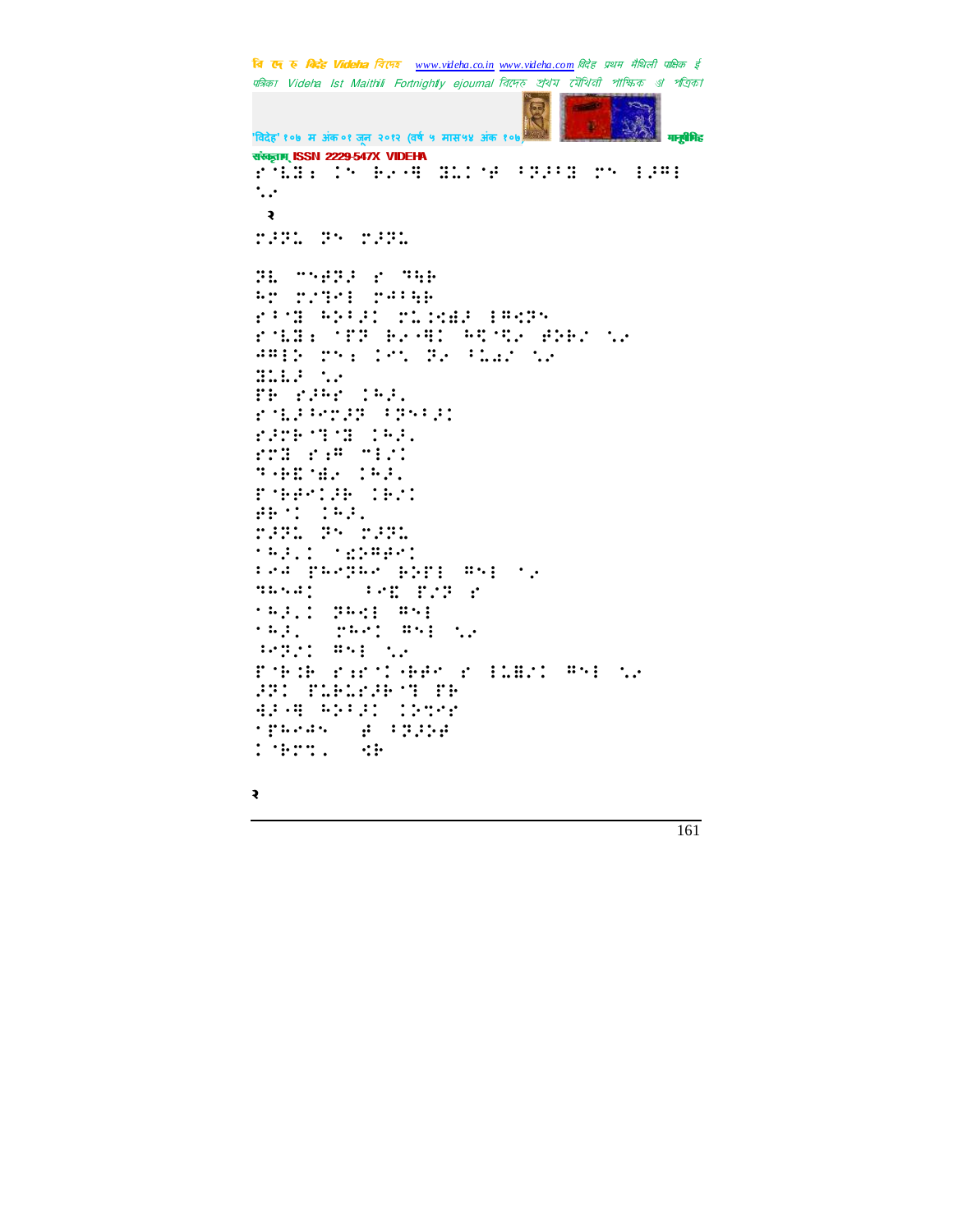```
चि एक रु मिन्हे Videha विएक www.videha.co.in www.videha.com विदेह प्रथम मैथिली पाक्षिक ई
पत्रिका Videha Ist Maithili Fortnightly e Magazine রিদেহ প্রথম মৌথিরী পাক্ষিক রা'বিदेह'
१०७ म अंक ०१जून २०१२ (वष ५ मास५४ अंक १०७) मानुषीिमह 
संस्कृतम् ISSN 2229-547X VIDEHA
 !⢵2⢷⢼⣉!⣔⢼!
⢷⣓C⢼⢴!
⣈⢽⢵!⢾G!⢳!⢳⢼G!G!⢵⢽!2⣋⢾!⢳4C!
⣝⢼⢹!⢹⢴2!C⢽!⢷⢺!!⢺⢷⢾!⢳4C!
CO SUN TE SAN TE SAN SERIES
::⣅⢹⢼!⢼G⣞!C⢽!⢽"!⢽"!!⢾G!⢻⣋⢾!
\ddots:
 ३
 !⢷⣅C⢴!⣔⢼!
    !!!!
1₽0H: 199H: ## O
⢺⢼⣝C!⢾l!
ĐIJE KATO JEST GIZ, IN KATO KATO GIZ
↑WE. GEE GEE
`⢽⢳5⣊!⢽⢳!⢺⢼⢽5⣊!⢳⢼G!!⣈⢽!
⣎⢷!⢳⢷⢼!
2⢷!C⢷⣈⢼!"G!⢷C!"⢷⢼C⢵⢷!⣝⣊!⢳⢼G!
\text{GUE} \rightarrow \text{G}⢳⢼G!55!⢾⣝⢼⢻5!5⢼⢺⢵!⢾⣝⢼⢻5!⣎⢼⣈⢵!
⢳⢴G!55!
PURST PRESS THE 20 UP.
⢺⢼⣝C!⢾l!
⣁⢵⢷5⢳⣅G!⢳!⢽4⢳⢷!"⢼"⣅⢷⢵!⣁⢵⢷5⢳⣅G!
SHAGE (1915)
⢼⣝!⢾⢼!⣁⢵⣛5⢳⣅G!⢵⢷!⣝⣊!⢳⢼G!
⢺⢼C!⢾l!
⢳⢼G!C⢼⢺⣅!C⢷!!⢷⢴⣝⢼!⣈⢼⣅!⢳!
∷: : : : : : : :
```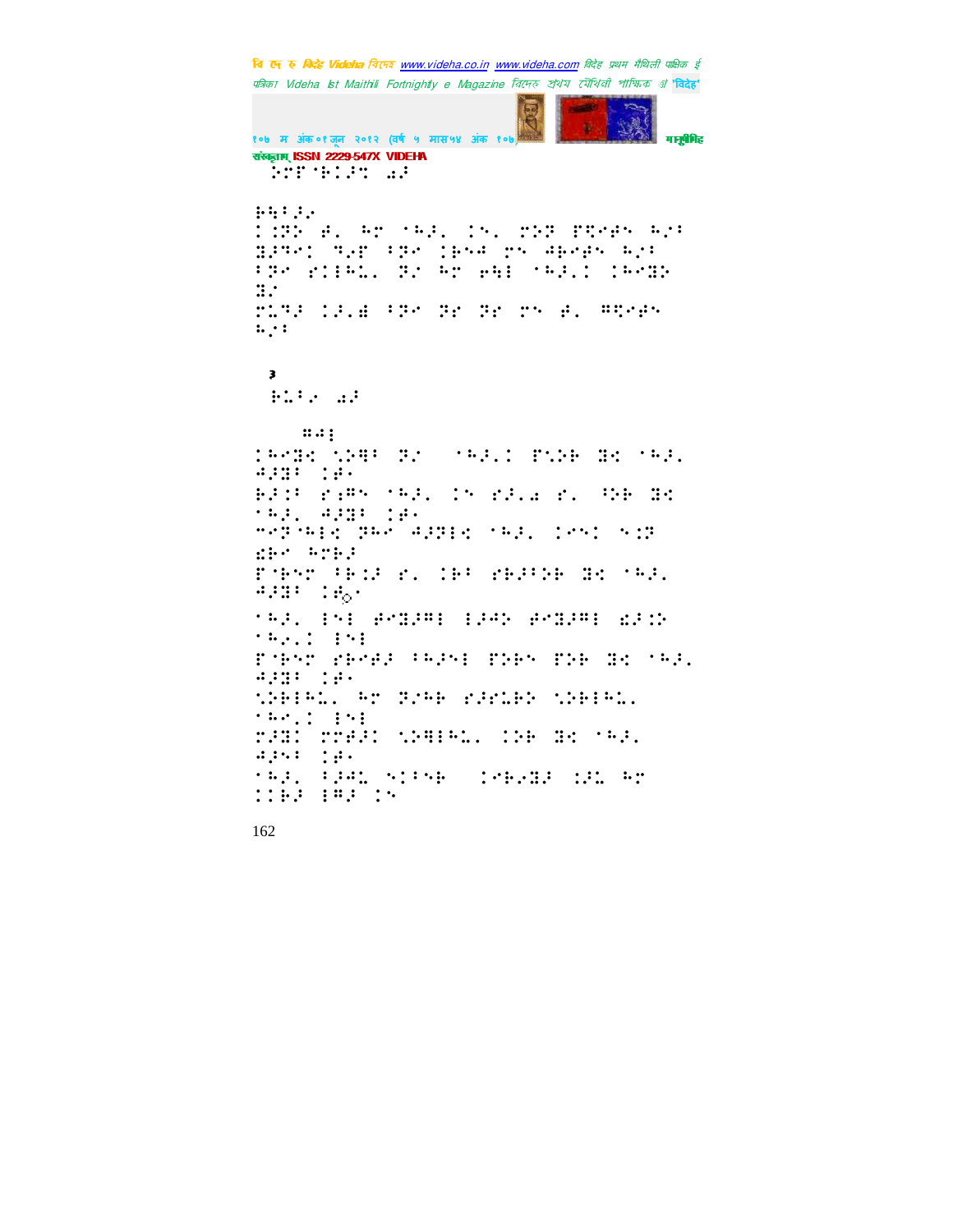बि एक रु क्रिके Videha विरमर www.videha.co.in www.videha.com विदेह प्रथम मैथिली पाक्षिक ई पत्रिका Videha Ist Maithili Fortnightly ejournal রিদেত প্রথম মৌথিনী পাক্ষিক প্রা পত্রিকা **CONTRACT** × 'विदेह' १०७ म अंक ०१ जून २०१२ (वर्ष ५ मास५४ अंक १० मानुबैमिह संस्कृतम् ISSN 2229-547X VIDEHA **BRIDGE IN SPECIE** THE TELL BE TH He that was the **The ESPACE SER**  $\vdots$   $\vdots$   $\vdots$ S PAR PHIN TARBY AR, AME B (1)  $\cdots$  : RNBE 25 RNBIN FRB RNB B (12) PNB ANAI TREP CHAI (MIRRENT RZP)  $\cdots$ protested particle padded (19) PRIBE SHOTELE PATE SITE PDE  $\mathcal{N}_1^2(\mathcal{N}_T^2) = \mathbb{E}\left[\mathcal{I}^{21} \mathcal{N}^{21} \mathcal{N}^{21} \mathcal{N}^{21} \mathcal{N}^{21} \mathcal{N}^{21} \mathcal{N}^{21} \mathcal{N}^{21} \mathcal{N}^{21} \mathcal{N}^{21} \mathcal{N}^{21} \mathcal{N}^{21} \mathcal{N}^{21} \mathcal{N}^{21} \mathcal{N}^{21} \mathcal{N}^{21} \mathcal{N}^{21} \mathcal{N}^{21} \mathcal{N}^{21} \mathcal$ FORT TH THE STI IN WHE AR PEING  $\mathbf{L}$  : ALTIC OVERFIELD THE SIDE SEATS ON HAR HAR F. REPORTS REPORTS FILE PROSECUTIVE STATES SECTION FOR STATES ROBI STORY TO PANE RABY A MORE **ANAMPARK CAMB STATE ARTIFUL CAM**  $\cdots$ andra de arra pele maian legon r mara FREED PHEAD, AS AN PHEAD (2003)  $\ldots$ **MARIO REATE TERME POR AT TMAT** 192002 **TAGLI SHERE THESE PER AT PSPT** TER NE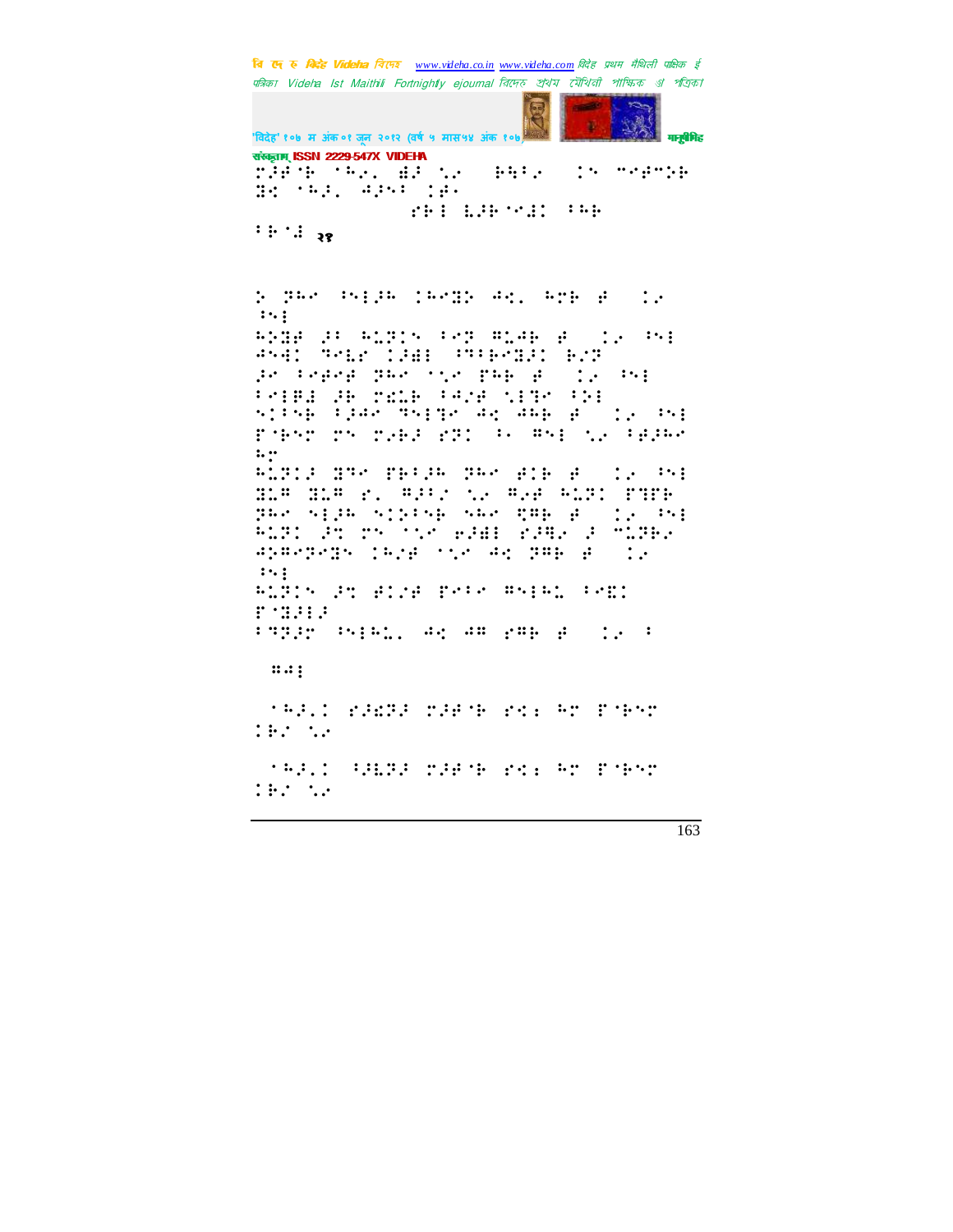१०७ म अंक ०१जून २०१२ (वष ५ मास५४ अंक १०७) मानुषीिमह संस्कृतम् ISSN 2229-547X VIDEHA !⢹⣈⣓!⢾(!⢳⢷⢼!⢻5.!C⢻5!⢽4!⣁⢴!⣅⢹⢼!! !⢳⢼G!⢼⢽⢼!⢼⢾⢷!"⣊⣐!⢳!2⢷!  $1911 - 141$ !⢳⢵!⢵!⣃⢷⢴!⢳⣓G!⣝⢼⢹!⢽!⢳4C!! !⢾(!⢵⢳!⣎⢼⢷⣜⢼!⢼⢾⢷!"⣊⣐!⢳!2⢷!  $: + : +$ ! Ar 49 (1) ^40 (1) 10 (2) 2000 2040 !⢾(!⢵⢳!"2⢽⢼!⢼⢾⢷!"⣊⣐!⢳!2⢷!  $1911 - 1911$ !⢵!⢹⢽!⢳⢷⢼!"⣊⣐!⢳⣓G!2⢷!⢽!  $\ddot{L}$   $\ddot{L}$  : !⢳⢼G!2⢷⢷⣜⢼!⢼⢾⢷!"⣊⣐!⢳!2⢷!  $\frac{1}{2}$ !2⢷⢾⢿⢼!⢷4⢾!⢷⢳!⣁⢴!C⣝⢼⣅5!⢸(! ⢳⢼G!! !⢳⢼G!"⢼⢽⢼!⢼⢾⢷!"⣊⣐!⢳!2⢷!  $14.4 \div 14.4$ !" THE LETIMAL PRESS LETTER !⢷⣓C⢴!⣔⢼!! !!!!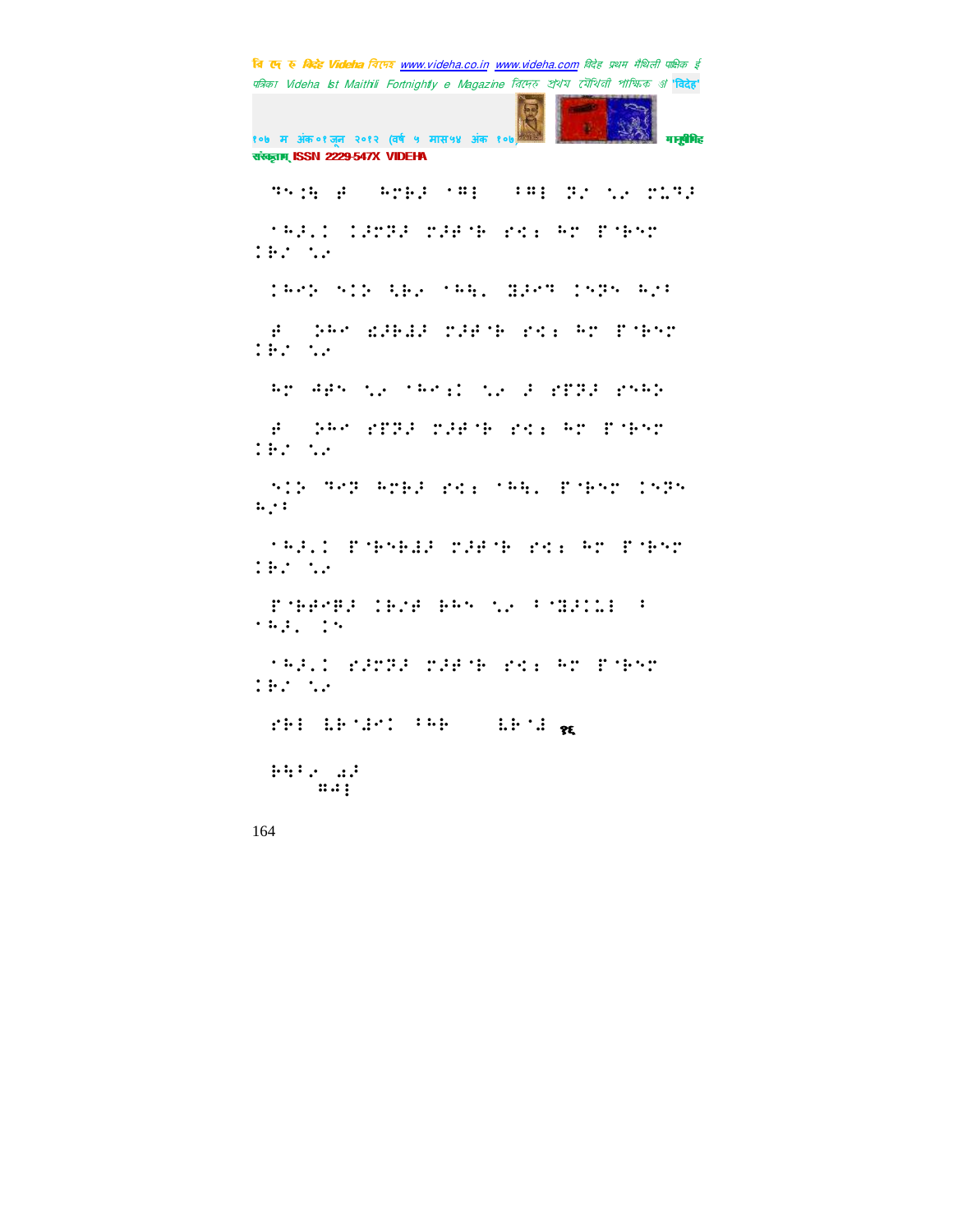वि एक रु मिनेह Videha विएम्ब www.videha.co.in www.videha.com विदेह प्रथम मैथिली पाक्षिक ई पत्रिका Videha Ist Maithili Fortnightly ejournal রিদেত প্রথম মৌথিনী পাক্ষিক প্রা পত্রিকা

'विदेह' १०७ म अंक ०१ जून २०१२ (वर्ष ५ मास५४ अंक संस्कृतम् ISSN 2229-547X VIDEHA

reach and field crew say, shiel 1935-348 THE LEAF WILE FALLE THE TIEN teds dae meanie nae amian de Paa Bdae err  $1.44.131$ S. 20 MARGAR BLERAGE SHEET MAS. \*HBL 18H8 HR MARRE AND POD-SEN PAD CRAIN SAID.  $542.34822$ PRIE MARGI PRING AART (AR. (MIAM peda par Professor and Head to the St. reading again #5161 193 PLIPS ##2 28 SA2, SSIAL Denne par PH JALE TOT BALK INF THEIM THEIM ries (ABLIS) BRANCH MORE PRESENTED MARI  $H^1$   $H^2$   $H^2$   $H^2$   $H^2$  $\ldots$ PORTE THE ARE IS BEING ITSI FRIGHT Pr th 931 **TER APP MODEL I (BPIF IPMI FRIGHT April 2019 4312** TAND TON TON MOB PRESENTENT 131233 991 End also may : also crypt again  $42.747 \pm 0.0001$ 

165

मानुबेमिह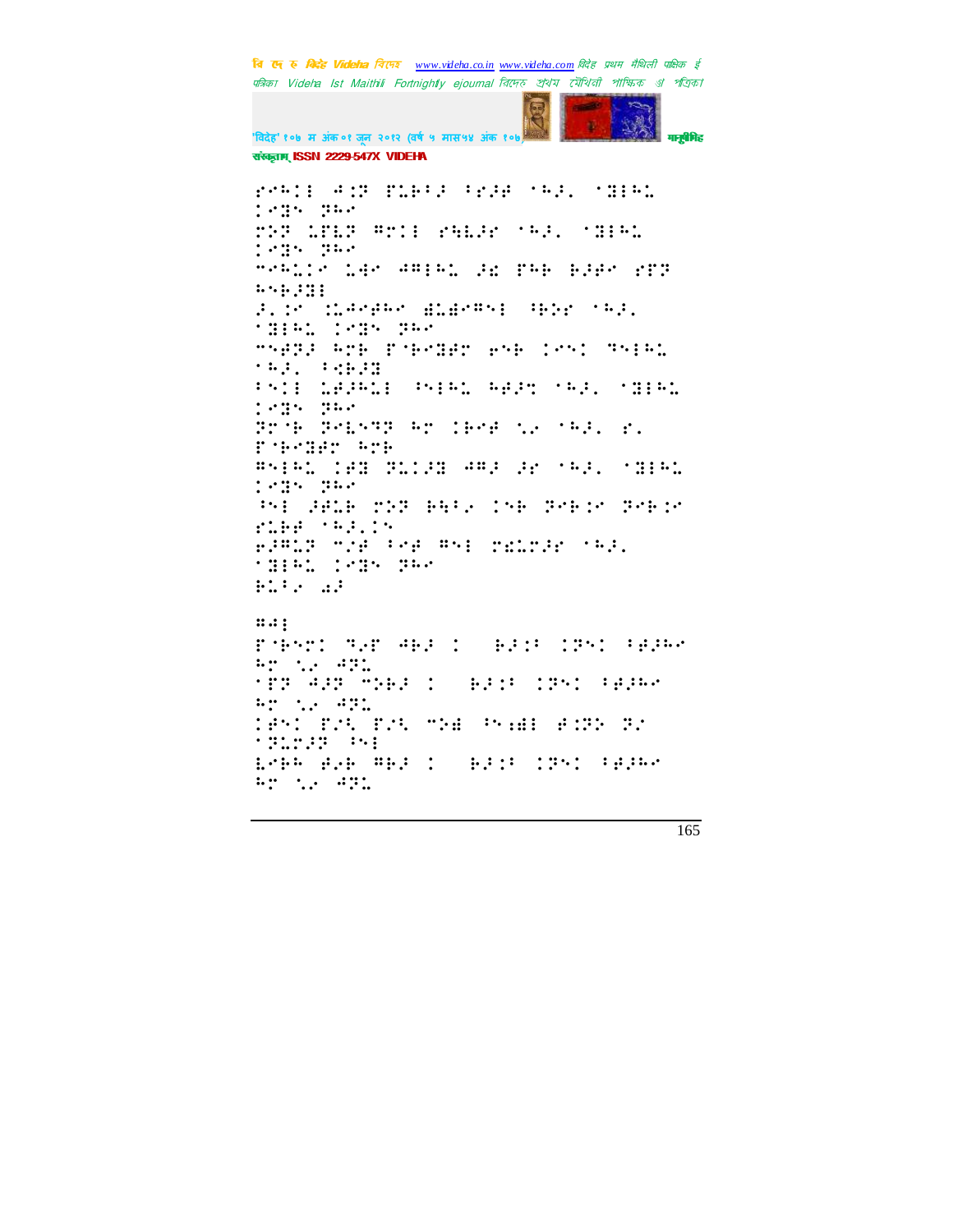**Service** 

मानुबेगिह १०७ म अंक०१ जून २०१२ (वर्ष ५ मास५४ अंक १०७) संस्कृतम् ISSN 2229-547X VIDEHA rPRA ry: A (Programmer in Ar FARM FAR IN BRINGE report (2) He (2) Bridge (20) (800- $42.11 + 431.$ F.MR 2011 FRA FRIDE AND TID RAINSE PAPPA POI APP POSSES THAT IS HARD CTM. 1836-57 N. ST. s a chrash raimas who caachaan<br>Ascar hash chr BATA SPAIL PRES 1 (BSIF 1951) FEST  $47.711$   $431.7$ rB: MB-MP: PBB  $\mathbf{a} \mathbf{b}$  $22 - 1 - 1$ **Sharp School**  $\ldots$ : SHE ARD STORE I (188 IB) NA GREN BREAK SONG PUBLIES IN Pre (1955) (2011) 12-1812 FPR President Production (B) (B) (2)  $\mathbf{F}_1^{\mathbf{F}_2}$  is the set of  $\mathbf{F}_2^{\mathbf{F}_3}$  is the set of  $\mathbf{F}_3^{\mathbf{F}_4}$  is the set of  $\mathbf{F}_4$ **THE LE HEEN PART** th Premera play pair age incorn Himshi Helek Andlu (Sharn) Airbore BACK CALC BEB SLB2 2AB CB2 S2 BLE BET THE PROGRESS ARREST APARTICAL PANEZE IES NA APROVING ARPIA MATHEMATH PARTNERS AND STORE IN TH FB: LABOARD (BB LBOA **Share all**  $\ldots$  :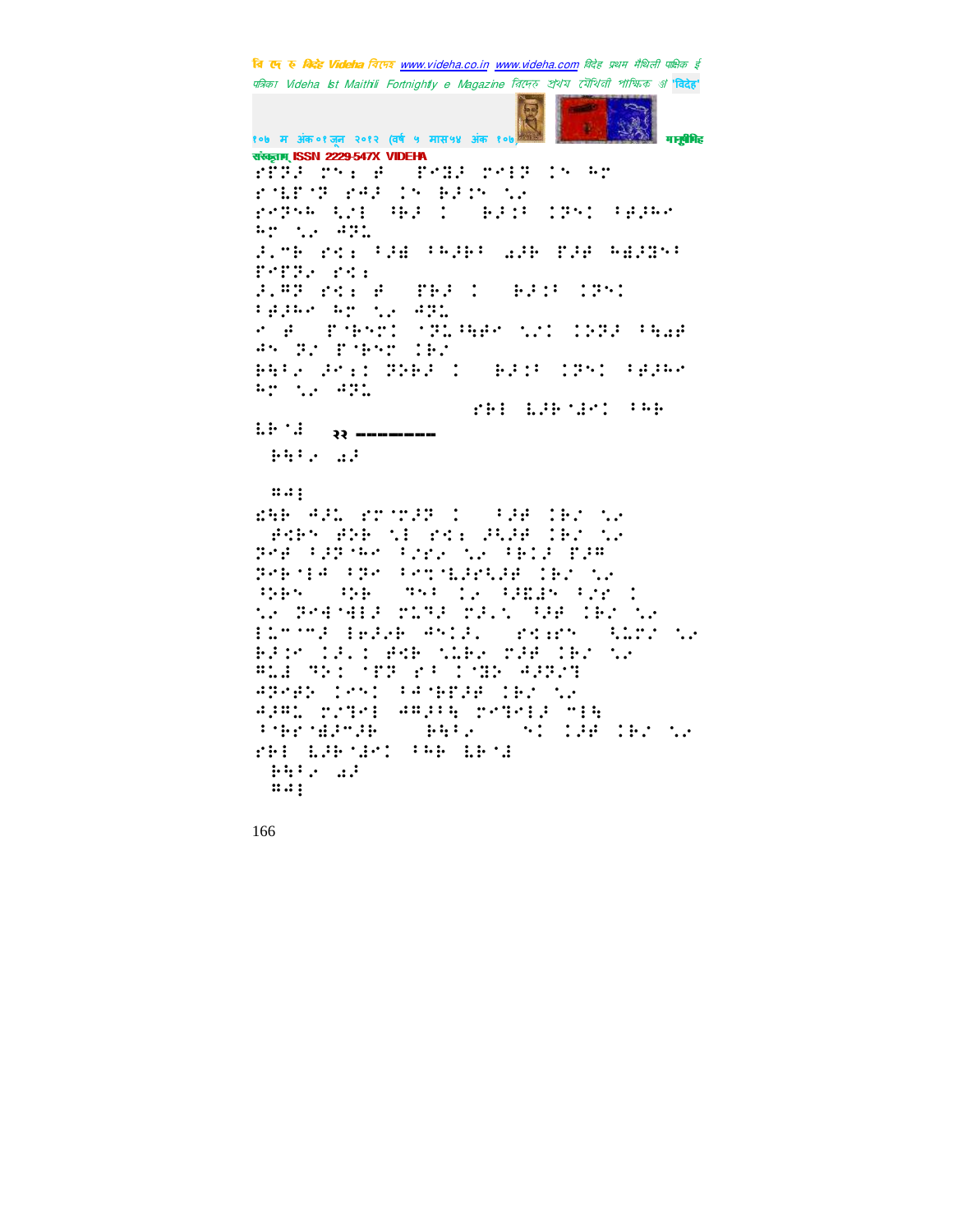**त्रि एन रु क्रिटेह Videha** विएम्ब \_www.videha.co.in\_www.videha.com विदेह प्रथम मैथिली पाक्षिक ई पत्रिका Videha Ist Maithili Fortnightly ejournal রিদেহ প্রথম মৌথিনী পাক্ষিক গ্র পত্রিক।

**CONTRACT** 

```
x
'विदेह' १०७ म अंक ०१ जून २०१२ (वर्ष ५ मास५४ अंक १०७) मानुसीर के सामुवी मिट
संस्कृतम् ISSN 2229-547X VIDEHA
⢳!⢾(!⣁⢴!⢽!⢽⢼⢹⢼⢽!⢾⢼⢳!55!`⣅2!
\dddot{\phantom{2}}^{\circ} ^{\circ} ^{\circ} ^{\circ} ^{\circ} ^{\circ} ^{\circ} ^{\circ} ^{\circ} ^{\circ} ^{\circ} ^{\circ} ^{\circ} ^{\circ} ^{\circ} ^{\circ} ^{\circ} ^{\circ} ^{\circ} ^{\circ} ^{\circ} ^{\circ} ^{\circ} ^{\circ} ^{\circ} ^{\circ} ^{\circ} ^{\circ} ^{\circ} ^{\circ} ^{\circ} ^{\circ}\dddot{\phantom{0}}.
1991 Think is the state of 1991⢽⢷⢹⣝!!
 ↑ 195 | 153 | 141 | 142 | 142 | 143 | 143 | 143 | 143 | 143<br>|Pre | 144 | 144 | 1542 | 1612-161 | 1455-1
\overline{P} \overline{C} \overline{P} \overline{C} \overline{C} \overline{C} \overline{C} \overline{C} \overline{C} \overline{C} \overline{C} \overline{C} \overline{C} \overline{C} \overline{C} \overline{C} \overline{C} \overline{C} \overline{C} \overline{C} \overline{C} \overline{C} \overline{C} \overline{C} \overline{C\vdots⢼⣐⢻!⣁!!⢹⣅⣏⣞!⣇⢷⢹⢼⢽!!⢾⢼⢳!!55!
`⣅2!⣁⢴!
^{\circ} ^{\circ} = ^{\circ} = ^{\circ} = ^{\circ} ^{\circ} ^{\circ} ^{\circ} = ^{\circ} ^{\circ} ^{\circ} = ^{\circ} ^{\circ} = ^{\circ} ^{\circ} = ^{\circ} ^{\circ} = ^{\circ} ^{\circ} = ^{\circ} ^{\circ} = ^{\circ} ^{\circ} = ^{\circ} = ^{\circ} ^{\circ} = ^{\circ} = ^{\circ}\mathbf{H} \mathbf{H} : \mathbf{H} : \mathbf{H}⣅⢹⢼!C⢽5!"C!⣐⢺⢼⢽!⢾⢼⢳!55!`⣅2!⣁⢴!!
⢺⣊⣐!⢳⣓⢽⢼!4⢷!(!C⢼⣐`5!⢺!C⣞⢴!
: : : : : : : : :
⢹⢳⢺!2⢷⣙⢼!5⢾⢽!⢺⢼⢽!⢾⢼⢳!55!`⣅2!
 \dddot{\bullet}.
 ⢳⣇⢼!⢳⢾!C⢳⣅⢾!⢷⢼⣈⢽!⣁4!
      (., . . , .)⢽⢽⢵!⢸⢷⣏⣞!⢽4!⢳⢵⣝!"⢼⢽!⢾⢼⢳!
55!`⣅2!⣁⢴!
                               ........"⢷5!⣇⢼⢷⣜!C⢳⢷!⣇⢷⣜!..
१७-- -- -- --- -
4 : 4 1 : 4 1 : 4 1 : 4 1 : 4 1 : 4 1 : 4 1 : 4 1 : 4 1 : 4 1 : 4 1 : 4 1 : 4 1 : 4 1 : 4 1 : 4 1 : 4 1 : 4 1 : 4 1 : 4 1 : 4 1 : 4 1 : 4 1 : 4 1 : 4 1 : 4 1 : 4 1 : 
                                                              hhbkfoesbAwjefib⣒dpn!2⢷!2⣚⢼⣅⣒!!
   !⣉⢽!⢼⢷⢴⢻⢷!
```
4994 (49) 1994 (49) 1994 (49) 1994 (49) 1994 (49) 1994 (49) 1994 (49) 1994 (49) 1994 (49) 1994 (49) 1994 (49)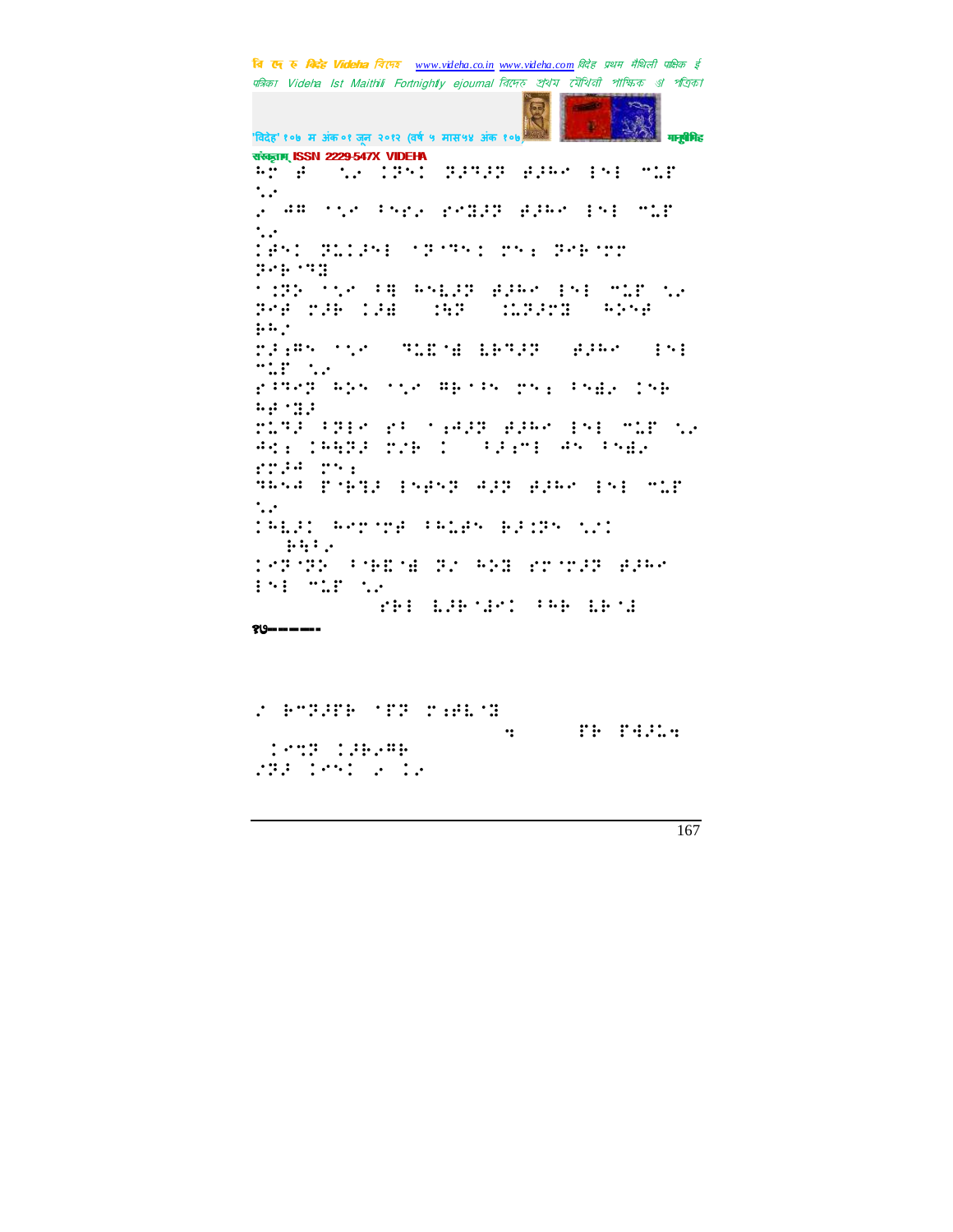**CONTRACTOR**  $\mathcal{R}$ १०७ म अंक०१जून २०१२ (वर्ष ५ मास५४ अंक १०७ मानुबेगिह संस्कृतम् ISSN 2229-547X VIDEHA

 $4.33 - 3$ 

 $11.997$ 

**SIMPS IPMI R. APPI TEPH** PARE IN THINGE, SAPPATESAR IRIB ring they in raroigen ri recent  $: 1: 1: 1$ SPSP PSPIER PER COST POIR

**MAINAZ (RA) MPT MPT 128 128 TEMPE PLIERE THE IN BLERE** THE SEP SENES PROFESSION PLICE **NIES TA MAS, PROTESTING EMISSION** 

President Poes (Polsco) de los biês à marchy and the component TERPORTE IN PART POINTS SPECTABLE THE BIDDED INFORMATION

**AND BY THE IMMEDIATE TARAY BOYON BE PREP PREP NO STAR** ring offers resoluted are rough an **PARK BY: PRIP RESIDENT IN SECRIP** 

TIPE # 'Pail radio's PSE SEST PSOTIE 2012 PARAGE IN FAGE FAIR TERI FERE **TRACKIER & SPREAD PORTREAD PRAG** 

PARK IN THE IN SECTION **TRACTMENTAL P. EMBE IRTH NA** 168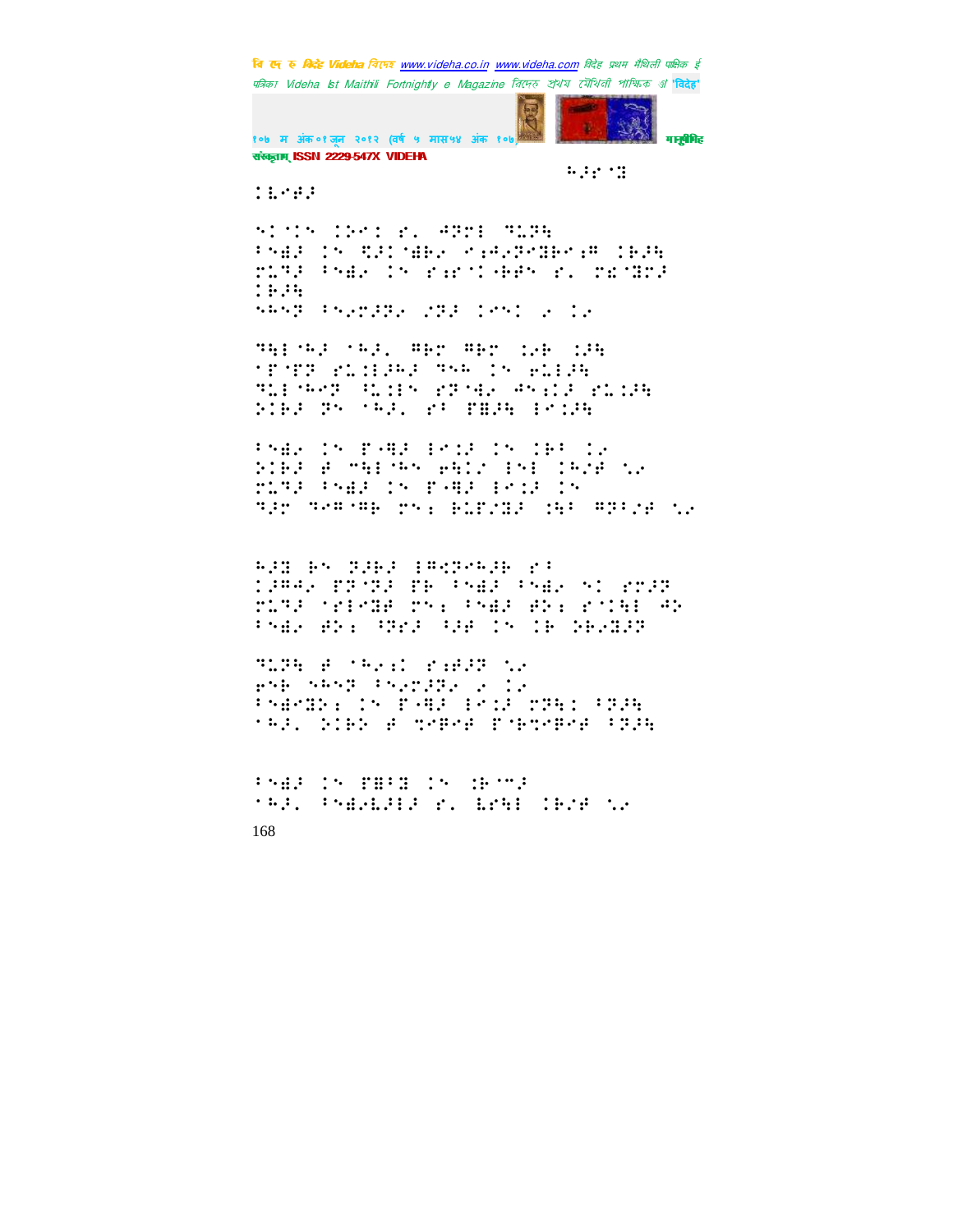**त्रि एन रु क्रिटेह Videha** विएम्ब \_www.videha.co.in\_www.videha.com विदेह प्रथम मैथिली पाक्षिक ई पत्रिका Videha Ist Maithili Fortnightly ejournal রিদেহ প্রথম মৌথিনী পাক্ষিক গ্র পত্রিক।

'विदेह' १०७ म अंक ०१ जून २०१२ (वर्ष ५ मास५४ अंक १०७) मानुसीर के सामुवी मिट संस्कृतम् ISSN 2229-547X VIDEHA **WEST : 500 SET OF STREET**  $^+$  GeV  $^+$  GeV  $^+$  GeV  $^+$  (Sec. )  $^+$  (Sec. )  $^+$  (Sec. )  $^+$  (Sec. )  $^+$  (Sec. )  $^+$  (Sec. )  $^+$  (Sec. )  $^+$  (Sec. )  $^+$  (Sec. )  $^+$  (Sec. )  $^+$  (Sec. )  $^+$  (Sec. )  $^+$  (Sec. )  $^+$  (Sec. )  $^+$  (Sec. ) "⢼⢼⢺!⣇⢼"!55!⢳⢴!55!#⢼⢷⢴⢻⢷#!! ⣅⢹⢼!⢳⢼G!!⢻2!!⢽⢳!C⣅⣔⢳4⢾!⣁⢴!! "⢼⢺!"G!24⣃!⢳⢼G!22⢽!"⣇⢼⢷⣙!! ⢳⢽!⢺⣅5⣅!4⢽⢼!!⢴!⢴!@! ⢷⣅24⣝⢼!⢻⢽4!"G!⢽⢴!⢾!⢴!! GS (CQ) 25 TO 2000 (CO) THE WELL PLATFORM OF THE SET ⢻⢽⢼⣝C!  $^{\prime}$  : The set of the set of the set of the set of the set of the set of the set of the set of the set of the set of the set of the set of the set of the set of the set of the set of the set of the set of the set of the "⢼⢺!⢼⢻⣓!C⣟⢾!⢾!⣅⢽⢽⢾!⢳⢵⣝⢾!!  $\mu$  and the control of the control of the control of the control of the control of the control of the control of the control of the control of the control of the control of the control of the control of the control of the  $\mathcal{G}(\mathcal{V})$  and  $\mathcal{G}(\mathcal{V})$  and  $\mathcal{G}(\mathcal{V})$  and  $\mathcal{G}(\mathcal{V})$ ⢳⢴!"G!C"⢴!⢶⢷⣁⢼!!#⢼⢷⢴⢻⢷#!⢳⢾!  $\ddot{\cdot}$   $\ddot{\cdot}$ 4!⢷`⢽⢼2⢷!2⢽!⣐⢾⣇⣝! hekhoesbawjefiberialen.<br>Die beskip is die beskip die beskip die beskip die beskip die beskip die beskip die beskip die beskip die besk<br>Die beskip die beskip die beskip die beskip die beskip die beskip die beskip die beskip !`⣐⢹⢽!⣅⢼⢷!⣔⢼! "⢷⢷⢼-!⢹⢽⣉⣇⢷!"⣙⢼⢽! ⣎⣅C⢽⢴-!C⢳⢼⢷! ⢻⢺5.2!  $^{+12.7}_{-12.7}$   $^{+13.7}_{-12.7}$   $^{+14.7}_{-12.7}$   $^{+16.7}_{-12.7}$  $^{\mu\nu}$  (Express)  $^{\mu}$  (C)  $^{\mu}$  (C)  $^{\mu}$  (C)  $^{\mu}$  (C)  $^{\mu}$  (C)  $^{\mu}$  (C)  $^{\mu}$ BH WHAT AN ALON PROVINCE Change in the second second second second second second second second second second second second second second ⢺⣚!!⢷⣊⢹⢳⣅!⢺⢷!⣁⢼⢳⢷!⢺⣅⢷5⣊G!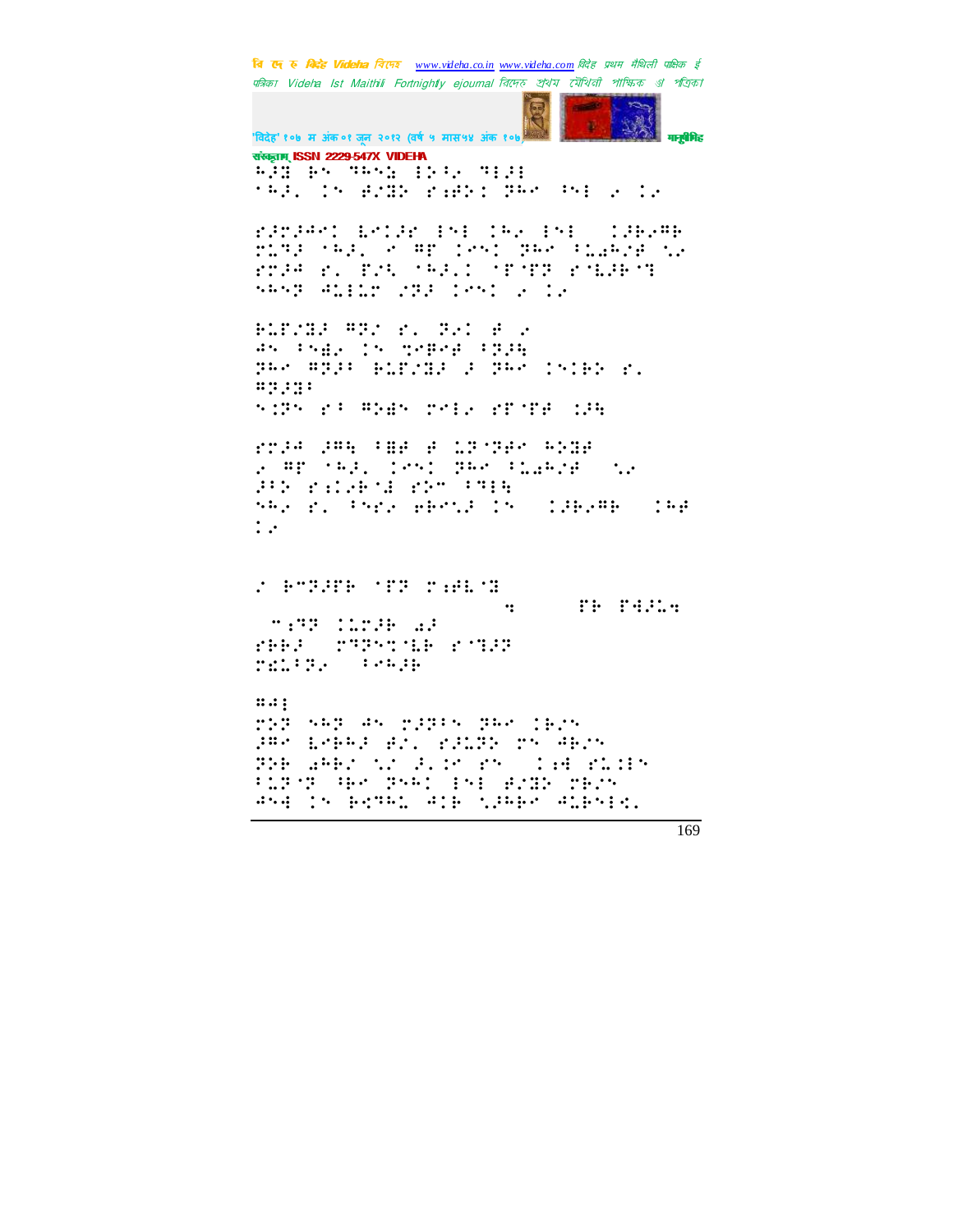

संस्कृतम् ISSN 2229-547X VIDEHA CONDUCT CONTROL CONTROL ⣋⢼⢷!2⢷!2⢷⢴⢾-⢶⢷5!"⣐C⣐⣎!⣁5!⢺! 2⢼⣙⢷!`⢵⣞⢼⣝5-!"⣛5!⢶⢷!⣔⢷4! C⢼⣞!(`⣐⢹⢽(!⣞⣞!⢳⢴G!⢾4!  $T57$  (Ferry 5-0  $T57$  )  $T57$   $T59$   $T59$ 3233.3323.32330C⢳⢷.⣈⢶⢴⢶!  $...;$ ⢷⢼⢾!⢾⢷⢻⣜!⢻⢽⢾!⣞4!⣁⢴!

⢼⢻!⣇⢷⢳!⢺⣛⢾!⢷⢳4!⣁⢴! COLLECT CONTROL CONTROL PHP 'P&SIE PRPPP PRP'S COST CONTROL CONTROL CONTROL CONTROL 105967 PHZ 50591 DEC Bee iste 'n Broek een ne ⢾⢼"!⢵⢽!2C⢾!⢷⢳4!⣁⢴!  $\overline{1525}$   $\overline{175}$   $\overline{185}$   $\overline{187}$   $\overline{187}$   $\overline{187}$   $\overline{187}$ #`⣐⢹⢽#5⢼⢻⣝!⢺⣇⢾!⢷4!⣁⢴!

## $\therefore$   $\therefore$   $\Omega$ ------

 $...;$ THE FLE IN THE FREE CONTROL TO  $L2^{\prime\prime}$ .28  $L2^{\prime\prime}$ ⢹⣅⣏⢾!⣇⢼⣝⣅!⣇⢷⣓⢹⣎!"⢼G"!⢺!⢾⢷!⢼C! 2⢷⢾⢼⢷!⢷C! ⢺⣛⣇⢾!C⢽5!⢺!⢺⢴⣇⢽!⢺⢻!⢾⢷⢼!2⣅⢽⣀! CHI ... TEL TRAP E. TRAPH SPEED IN MAD  $f: "JH \to TH$ ⢽⢺!⣇5⣐C⢽!⢳⢾⣅!⢺⢻⢼⣝C!C"⢷5!"⢸⣞⢼! ⣉⢷.⣉⢾!  $[15.225]$  (Figs. )  $[16.25]$  (Figs. )  $[16.25]$  (Figs. )  $[16.25]$  $\overline{H}$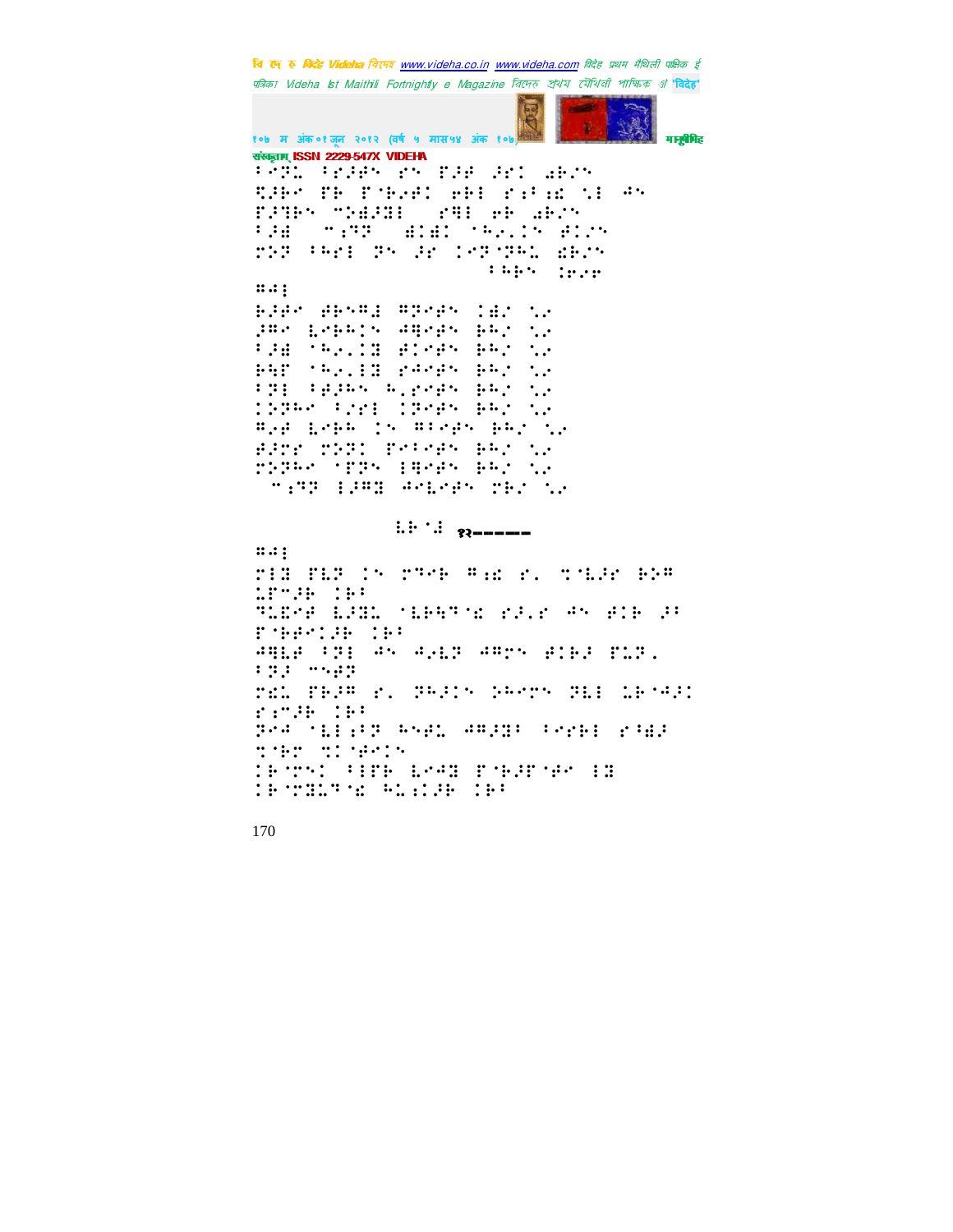**त्रि एन रु क्रिटेह Videha** विएम्ब \_www.videha.co.in\_www.videha.com विदेह प्रथम मैथिली पाक्षिक ई पत्रिका Videha Ist Maithili Fortnightly ejournal রিদেহ প্রথম মৌথিনী পাক্ষিক গ্র পত্রিক।

**CONTROL** 

'विदेह' १०७ म अंक ०१ जून २०१२ (वर्ष ५ मास५४ अंक १०७) मानुसीर के सामुवी मिट संस्कृतम् ISSN 2229-547X VIDEHA ₿Ĥ@ }} {{P}} A.Q6! NOTE {{P}} {{P}} {{P}}} ⢳⣅!! `5⣓!⢼C!⢷!2⢷⢼⣉!"G!⢷⣈5!⣃⢷! ⣅⢺⣝⢼⢷!⢷C! 2⢷⣜!⢽⣏⣚!⣉⢷⢹⣎⢼"G!⢽⣉⣁5! ⢸⢼⣇⢳!⢻⢼G⣙C!⣉⢷⢼5!! ⣉⢷!⢶5!⢸⣞C!⣁4!⢽⣉`⢾!#`⣐⢹⢽#!  $\ldots$  $\therefore$   $\frac{1}{2}$ . --- -- -- --- -- -- - ⢻⢺5.5!  $G$ . Go (998) G. Go (998)  $\ldots$  S  $\ldots$  D  $\ldots$  D  $\ldots$ 2⢼⢽!⣈⣊5⣝!⢽5!⢺⢽⢼! ⢼⢻!5⢻!⣚⢷5!⢺⢽⢼!! ⢽⢵⢷!2⢵⣈⢷!⢸⢷5!⢺⢽⢼! ⣎⢼⢷!⣈⣓⢽!C⢳5!⢺⢽⢼! ⢻⢼⣁!⣁5!⢶⢷5!⢺⢽⢼! :  $10\%$   $15\%$   $15\%$ ⢻⢼!⣁5!"⢺5!⢺⢽⢼!  $\mathcal{G}$  : the state of the state of the state of the state of the state of the state of the state of the state of  $323338333$  $::.:$ ⢺⢷!2⢼⣝!⣁5⣊G!⢾⢷.⣅2⢷! 104 THE 1242 SMILL ARE  $^{\prime\prime}$  : File in the state of  $^{\prime\prime}$ ⣚⢼⣚!⣅⣁⢳5!⢼G⣞⢵!⢽4!⣈⢷!! ⊞PHP (1942) P1962 B: ⣅⢽⣞5!C⢼"⢽!⢸⢽"⢼⣃⢷!! HINE THE STR CARD CONSERVATION CONSERVATION `⣐⢹⢽(!⢵⢽⢼l!⢺⢽⢻⢴!⣞⢾!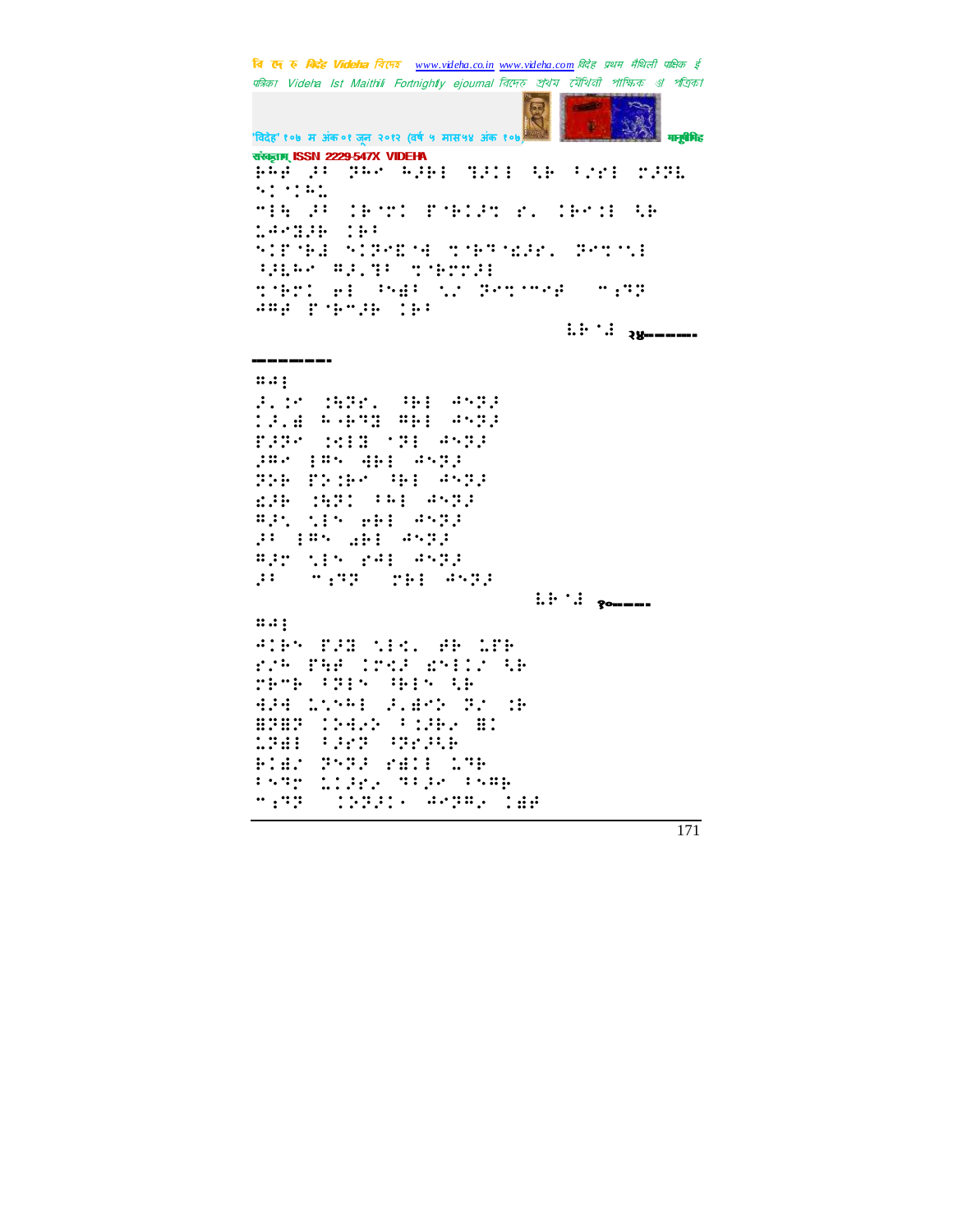172

 $...$ :

 $\ldots$ 

⢾G!C⣁⢵⢳!`⢵⢷!⢸⢼⢻!⢷⢳54! SHILF SHE SHE SHE SHE Códa rai carto consegue estro C "⣓⢾⣝!55!5⢵!⢺⢼⢻!⢷⢳54!  $^{\prime\prime}$  . The state of the state  $^{\prime\prime}$ **COUNTY SERVICE**  $H$ File she which  $\mathbf{r}$ "⣅⢻⢷⢵⢽⢼!⣃!5⢼⢻!⢷⢳54! ⢺⣛54!⣃⢷-!⢹⢳54!⣋⢴⢳!#`⣐⢹⢽#! SHIN 101 (195 39 39 39 30 30 30 30 ..............⣇⢷⣜.१३-- -- -- --- -- -

 $\vdots$   $\vdots$   $\vdots$   $\vdots$   $\vdots$   $\vdots$   $\vdots$ 

 $\therefore$  :  $\frac{1}{2}$   $\frac{1}{2}$   $\frac{1}{2}$   $\frac{1}{2}$   $\frac{1}{2}$   $\frac{1}{2}$   $\frac{1}{2}$   $\frac{1}{2}$   $\frac{1}{2}$   $\frac{1}{2}$   $\frac{1}{2}$   $\frac{1}{2}$   $\frac{1}{2}$   $\frac{1}{2}$   $\frac{1}{2}$   $\frac{1}{2}$   $\frac{1}{2}$   $\frac{1}{2}$   $\frac{1}{2}$   $\frac{1}{2}$   $\frac{1}{2}$   $\frac$ 

 $\ldots;$ THE THE PERSON CONTROL  $"C$ ⢺⢽⢻⢴!C⢼⣞!⢾C⢵!⢻⣛4!⢼G⣞.⣓⣉!  $E$ , grads while  $F$  and  $F$   $F$   $F$   $F$   $F$   $F$   $F$   $F$ "⢼⢺⢵!C⢷⣅!⣃"⣊⢾!⢳⢷⢼!⢼⢹⢵!!  $[5155, 121]$  (25)  $[611, 61]$ THE CHIN ANAL PREPROTE BETH 20 ⣅⢹⢼!⢾4⣝⢵!⢹⢴2!⢼"!5"⢾!⢷⢳C! (`⣐⢹⢽(!2⢼⣙⢷!"⢼⢺!⣁⢼⢾⢴!2⢺⢼⣝! 5!⣎⢼⢷!"G!⣉⢾⢷⣓!⢳⢽⢾!⢷⢳C!

१०७ म अंक ०१जून २०१२ (वष ५ मास५४ अंक १०७) मानुषीिमह संस्कृतम् ISSN 2229-547X VIDEHA <sub>₩</sub>å`r:" 1093 ™ie #146  $\therefore$   $\therefore$   $\aleph$ ------



चि एक रु मिन्हे Videha विएक www.videha.co.in www.videha.com विदेह प्रथम मैथिली पाक्षिक ई पत्रिका Videha Ist Maithili Fortnightly e Magazine রিদেহ প্রথম মৌথিরী পাক্ষিক রা'**বিदेह'**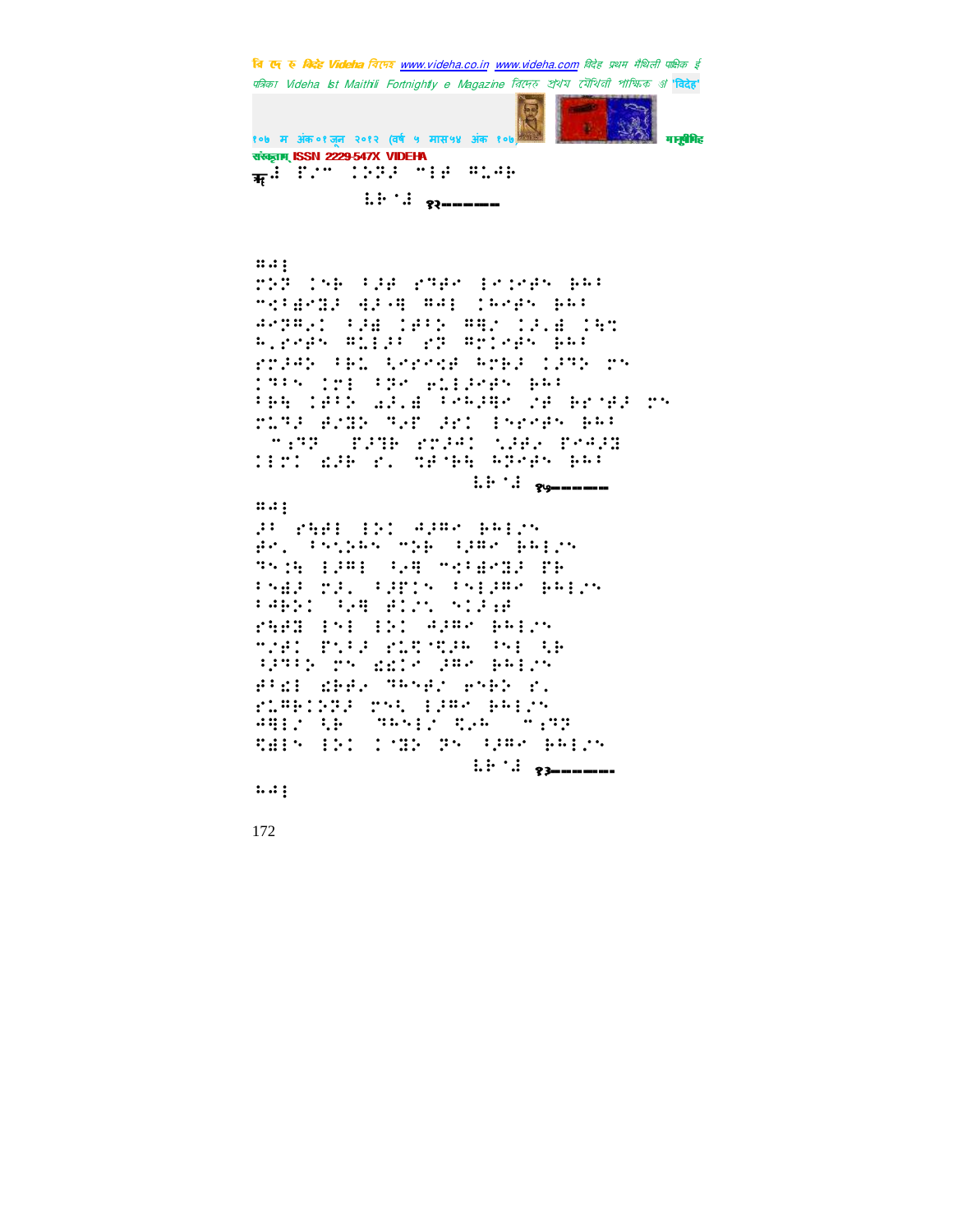**त्रि एन रु क्रिटेह Videha** विएम्ब \_www.videha.co.in\_www.videha.com विदेह प्रथम मैथिली पाक्षिक ई पत्रिका Videha Ist Maithili Fortnightly ejournal রিদেহ প্রথম মৌথিনী পাক্ষিক গ্র পত্রিক।

'वदेह' १०७ म अंक ०१ जून २०१२ (वष ५ मास५४ अंक १०७) मानुषीिमह



संस्कृतम् ISSN 2229-547X VIDEHA ⢻⣅⢷⣓⢺⢴!C4"5⢼⢳!⣈⢵5!⣈⣞⢼5! `5⣇⢼!C⢽5⢽!⢻⣅⢷⣓!⣃⣐⣞⢼5!⣒!! **WEB 200 SERVER STREET** ⢹⣓⣎!C`!l!⢹⣈⣓!⢸5⢼!⢽⢳⢼5!⣒! ,  $\vdots$   $\vdots$   $\vdots$   $\vdots$   $\vdots$   $\vdots$   $\vdots$   $\vdots$   $\vdots$   $\vdots$   $\vdots$   $\vdots$   $\vdots$   $\vdots$   $\vdots$   $\vdots$   $\vdots$   $\vdots$   $\vdots$   $\vdots$   $\vdots$   $\vdots$   $\vdots$   $\vdots$   $\vdots$   $\vdots$   $\vdots$   $\vdots$   $\vdots$   $\vdots$   $\vdots$   $\vdots$   $\vdots$   $\vdots$   $\vdots$   $\vdots$   $\$  $5.31$   $1.31$   $1.31$   $1.31$   $1.31$   $1.31$   $1.31$   $1.31$   $1.31$   $1.31$   $1.31$   $1.31$   $1.31$   $1.31$   $1.31$   $1.31$   $1.31$   $1.31$   $1.31$   $1.31$   $1.31$   $1.31$   $1.31$   $1.31$   $1.31$   $1.31$   $1.31$   $1.31$   $1.31$   $1.31$   $1.31$   $1.31$ 2⣉⣅⢻⣜⢽⢼!l!⢶⣅⣞5⢽!⢸⢼5! 2⣉⣅2⢼5⢽!"G!⢷⣅24⣝⢼!⣞⢼5!⣒! ⣃⢴.⢹⣓⣎!2⢴C!⢸5⢽!⢹⢳!5⢼5!  $H$  C  $\cdot$   $H$ ⢻⣅⢷⣅⢼⢽!⢻⢺C!⢷⣐⢻⢾⢼5! ⣚⢵⢷!"⣐⢻."⣐⢻!⢷⢼⣐⢻⣙!⢻⢼5!⣒! ⢻⣅⢷⣅⢺⢴!C4"5⢼⢳!⣈⢵5!⣈⣞⢼5!  $^{\circ}$ SHI! PRISO ESING ESING ESING ESING ESING ESING ESING ESING ESING ESING ESING ESING ESING ESING ESING ESI  $::$ .<br> $::$   $_{\alpha}$ 

⢷⣅C⢼.2! ⢽4⢾!5⢵!⢳G"⢴!⢽C⢼!5!5⣅⣞C4⣁! ⢷⣅C⢼.3!

 $\overline{2}$   $\overline{2}$   $\overline{2}$   $\overline{2}$   $\overline{2}$   $\overline{2}$   $\overline{2}$   $\overline{2}$   $\overline{2}$   $\overline{2}$   $\overline{2}$   $\overline{2}$   $\overline{2}$   $\overline{2}$   $\overline{2}$   $\overline{2}$   $\overline{2}$   $\overline{2}$   $\overline{2}$   $\overline{2}$   $\overline{2}$   $\overline{2}$   $\overline{2}$   $\overline{2}$   $\overline{2$ "⣓⢽⢽!⣐⢹⢷!⢸⢷5!⢾⢼⣛⢴⣈⢼⢽⢼!!

2⣞!⢼⣞!⢺⢵⢻⢼⢵5!⣈⢺⢼⢽⢼!!⣒!

⣈⢽!⢾l!D⢷⢾!5⢻4!`⣈⢽⢼!"⣐⢻! C⣅⣔C4!⢺⣈⢽!5⢴⣇⢷!"⣛⢾!C⣅D⣛⢼⢷⢴!!

⢾⢼⣛⢴!⣁⢼⢽C!⣁⢵⣛!⣁⢼⢽⣓!⢽⢺!⣇`⢼⢷!!

⢷⣅C⢼.4!

HE PASSES TO CONSIDER THE STATE OF THE STATE OF THE STATE OF THE STATE OF THE STATE OF THE STATE OF THE STATE O ⣈⢾!C45!5⢼⢻5!⢳⢼⣙!⣃⢷⢼⣛⢴!!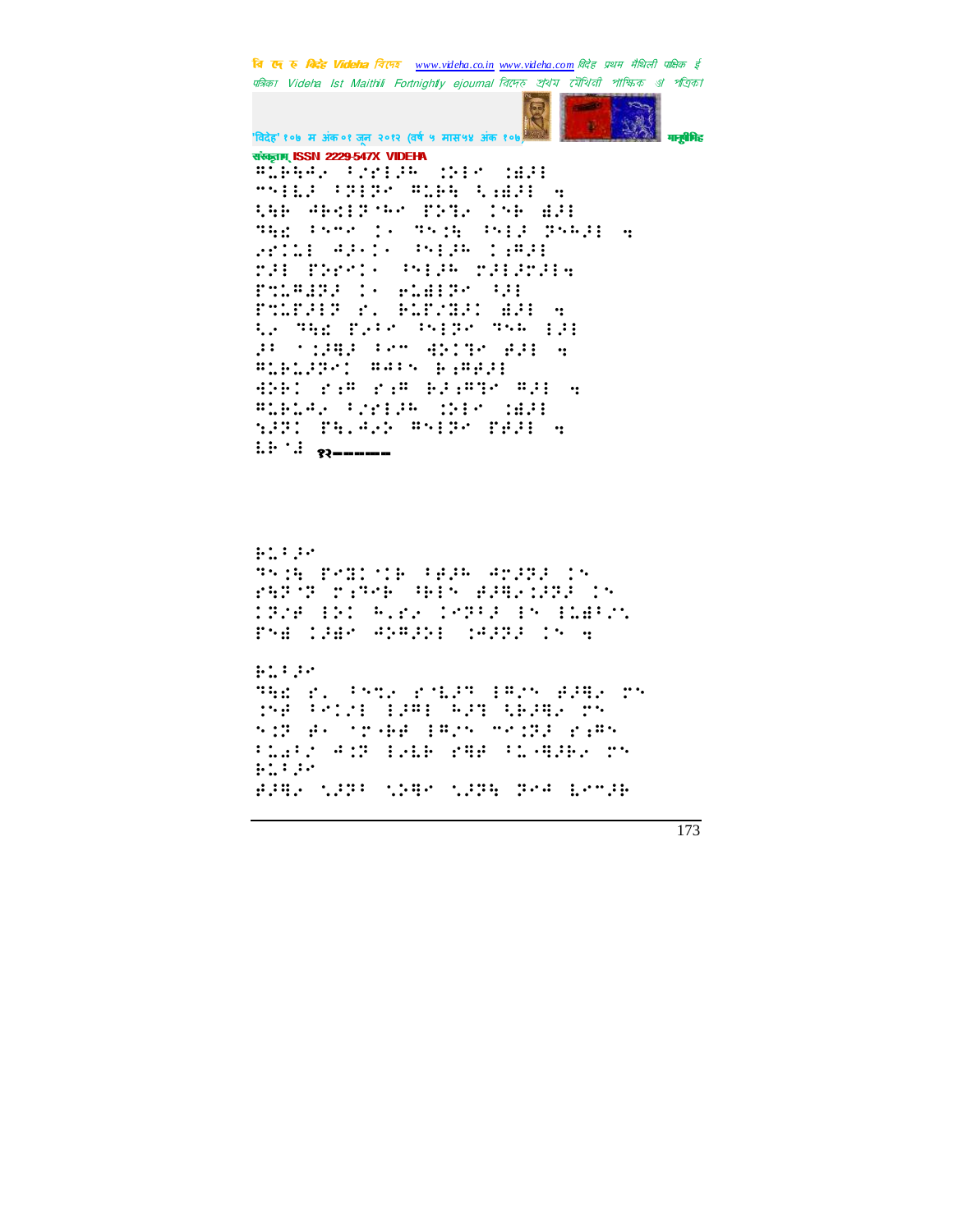

१०७ म अंक०१जून २०१२ (वर्ष ५ मास५४ अंक १०७) संस्कृतम् ISSN 2229-547X VIDEHA MARA ASIM AMBARA ASIM PAMISH trur de agges drag no de frei 3468 143 3536 481 1543 1836 4  $\left\langle \cdot, \cdot, \cdot, \cdot \right\rangle$ renes that limp mor pas para the Denis, recuperate programs. PHI PRO PROSE REPROST PROPERTY ter. Peer end as en model true  $1.1111$ **SARAT PORTS NAMES**  $\begin{array}{ccc}\n\cdots & \cdots & \cdots\n\end{array}$ **TRAVE SUMPLE REF BAR CONFERENCE TER WHEELENGE WAS STRAINED** TRACK BABI MEDAL TAAL SARA NA  $1.1111$ TESAT AR TS MARZA BILA, ATER MAR TER PRES EDECA BRIK. ADDA WEBSI TT PERMIT TAN INTE THE SIDE POOR ON FREE. WIND **BLUE** TRAVE EMPATE NAR AND START NA **SARED REMARKS AND THE START OF** TER BREE CENAR BRACK MORE NR **TRAVE BOBI MESS BASE MORE NAME**  $1.1111$ PHENIC PORCH ROOM PROMISE RAN this especial for drive bas. 135-32 B386332 23 85128 656 SO AN THE THE STILL WILL BE

 $H = 1.14$ **TRACTION SCHEDE EARNITERY** 174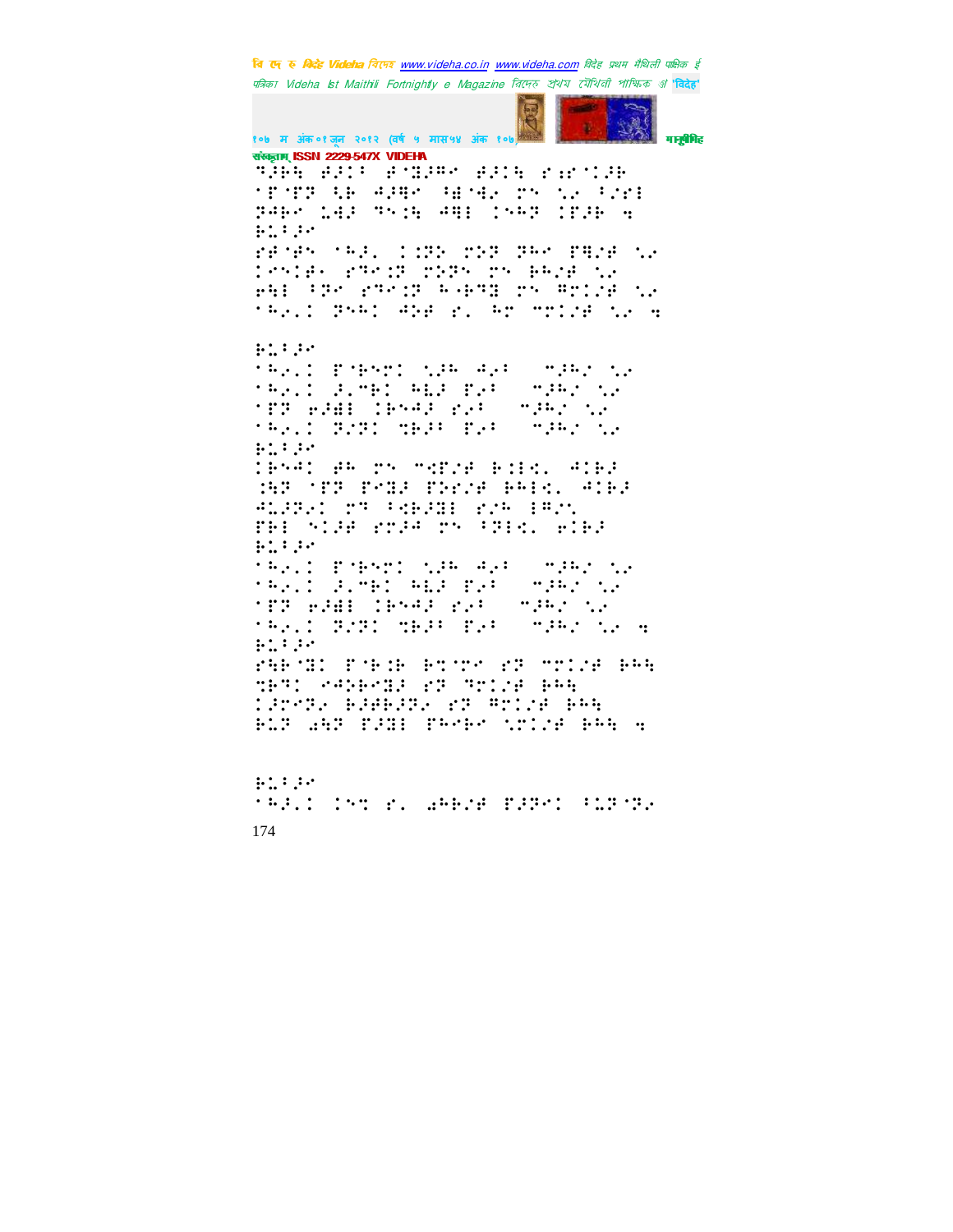**बि एक रु** *बिर्दह Videha विए***नर** www.videha.co.in www.videha.com विदेह प्रथम मैथिली पाक्षिक ई पत्रिका Videha Ist Maithili Fortnightly ejournal রিদেহ প্রথম মৌথিনী পাক্ষিক প্র পত্রিকা

**September** × 'विदेह' १०७ म अंक०१ जून २०१२ (वर्ष ५ मास५४ अंक १०७ मानुबेगिह संस्कृतम् ISSN 2229-547X VIDEHA **MARKET BELLEVILLE BELLEVILLE STATE**  $(3.12.27)$  $(312.22)$ **MARINE MARINE TEMPER** Arbe MyA gi dibed fangi (1277) g  $H = 1.14$ SNOT SEMILLEM PIPE SERRE TER STAR MIN TO ERRY TR TIRE TOOK BY IMBJEJ IMBY PF REPUBE 3513 rateled office the leading which h  $H = 1.14$ Ag, Chrometer Pick Part (Allen Sheep Brek (1851) SJER (1947) Spjer Shir reteil: Lebbar (r.Be) people tele PTERE PORTE TROPP (REP) 3518 S  $1:1:1:2:2$ gang, pne gs appy approjecting Replaces of acro return what rang PRINK IN LORDE TO IPPINE NE AN BIRE WE WARE THAN ENDERGY BELL A  $1:1:1:2:2$ the Herody around the Service PRI de la kapel Roop pas l'Egge 12.534 FBB 85 1381 12.5 SEB1 strip we serve ploy that which  $H = 1.14$ FARE TOPS AND PRAY ROLL AND APIL CHEL CABY CAT PAINE BAB rine: reneral these and reasonan  $\dddot{\bullet}$ 

 $1:1:2$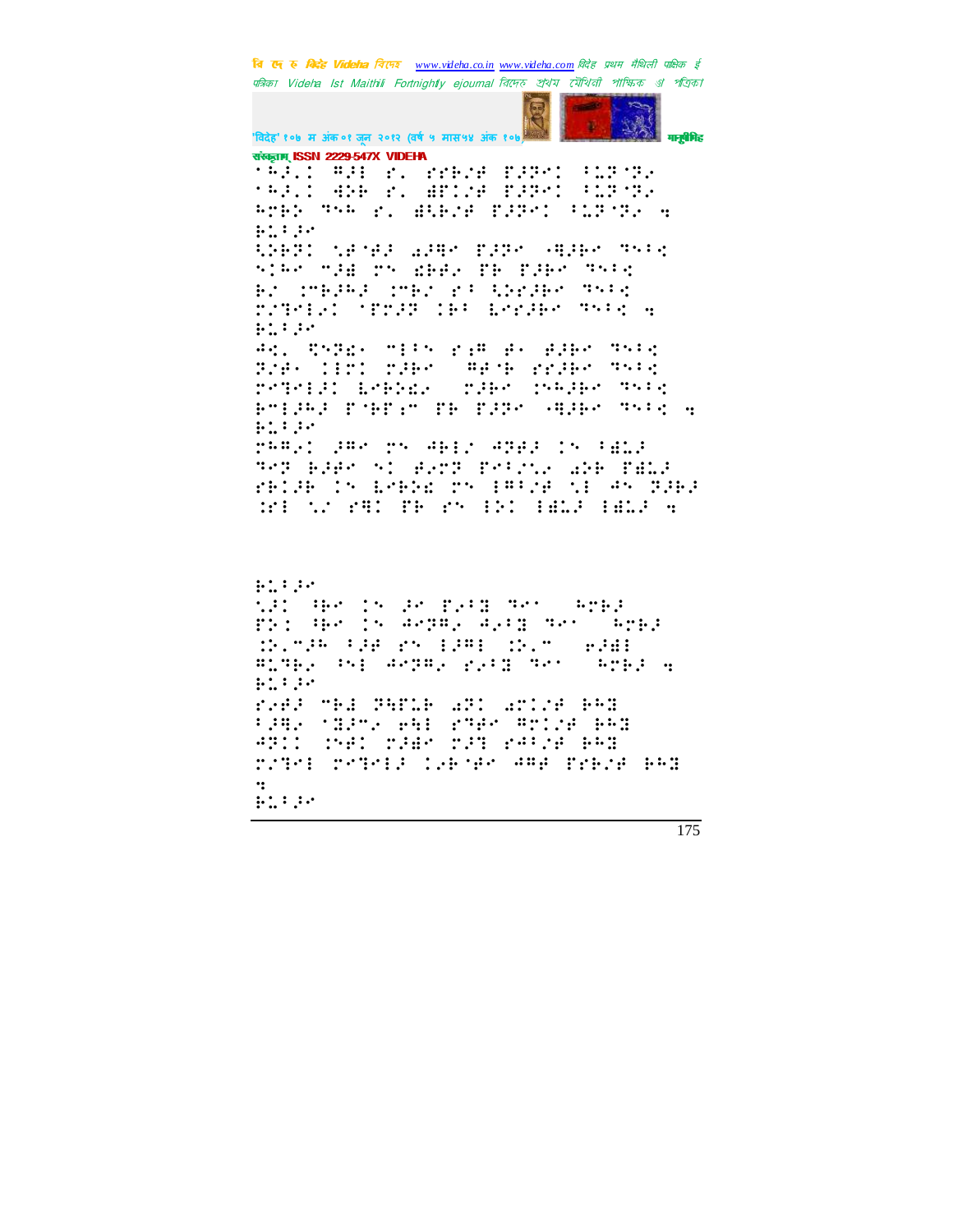**COMPANY** 螺  $\mathbf{0}$  . १०७ म अंक०१ जून २०१२ (वर्ष ५ मास५४ अंक १०७) मानुबैमिह

संस्कृतम् ISSN 2229-547X VIDEHA EMIR PMIR PT AB AB TY ATTER BAI til (Pri The '1922 th Inlin PA 1833 23 196 7316 33167 FIB28 863 REMIR THE FILE FIRM FRALLENE BAI IE IE IMER INST GRETE FRYE BRO the the West Service Alexandry BAN funce with departments and TRI TIRT CRIP Rep PAPIN PAS  $1.1111$ 

Sange peel gevolk gyfy gypp THING AND PRES NOTE AND fini the crerge way ways 5531 FAR 56033 Which While 4  $H = 1.14$ this index well self- and algeb the presence that head iterations **MIDE COPEN CORONAL REGION IRON**  $4:4:4$ \*FFA RAT B. BERGY PYER BYR ID:  $11.314 - 4$ **BLUE** FOOR THE ERSIN TEEN TOOK **STARK IN THIS WINDS** This Pide STREETS TO SERVE SERVER STREAM TRANK INFORMATION TERM  $\frac{1}{20}$  with the  $\frac{1}{200}$  in the set of  $\frac{1}{200}$  in the set of  $\frac{1}{200}$ **THEORY OF INSPERI**  $\mathbf{r}$ .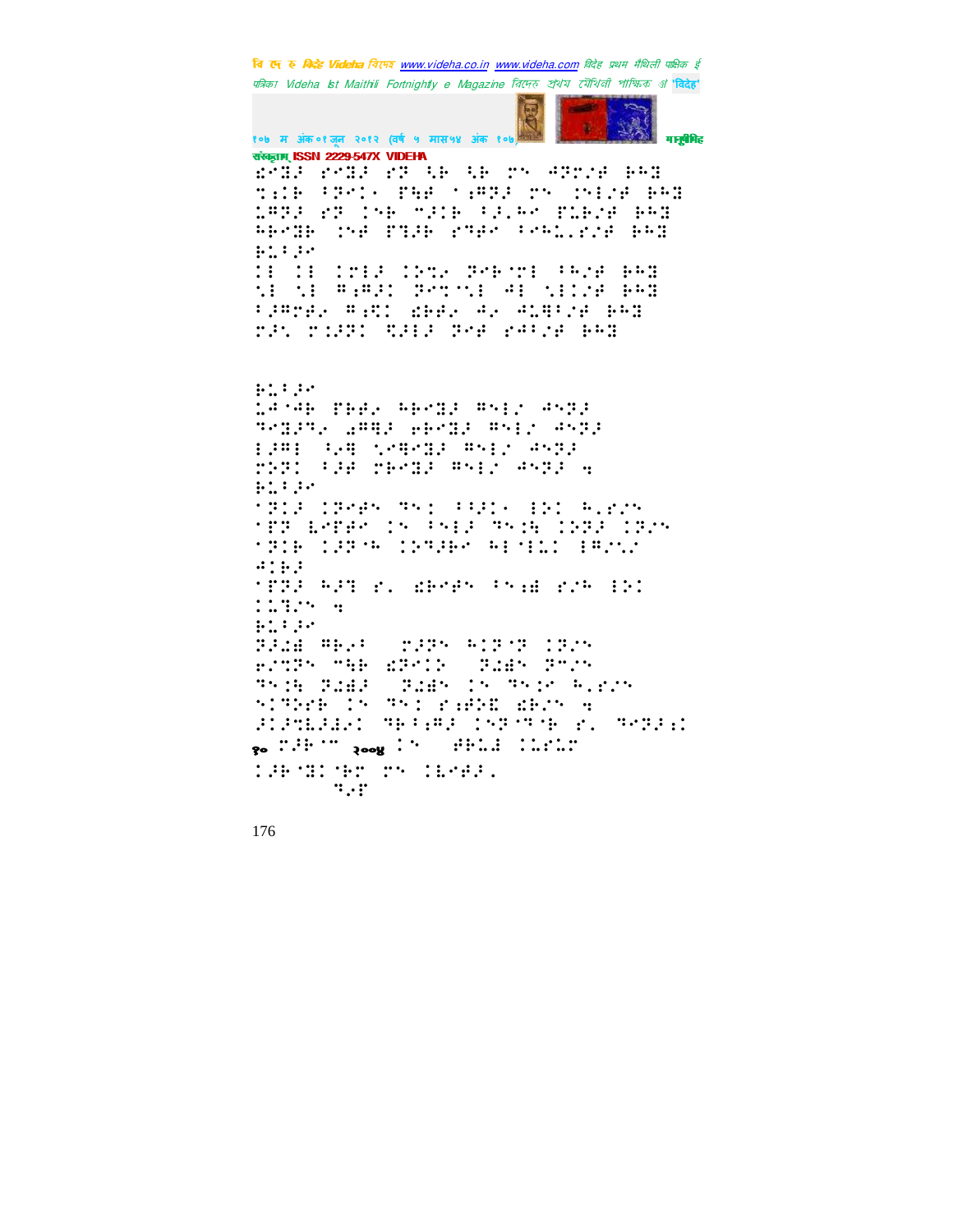बि एक रु मिन्हें Videha विरफर www.videha.co.in www.videha.com विदेह प्रथम मैथिली पाक्षिक ई पत्रिका Videha Ist Maithili Fortnightly ejournal রিদেহ প্রথম মৌথিনী পাক্ষিক প্র পত্রিকা

```
\simमनुष्टीमिह
```

```
'विदेह' १०७ म अंक ०१ जून २०१२ (वर्ष ५ मास५४ अंक
संस्कृतम् ISSN 2229-547X VIDEHA
ngr agya sir
ALF FRIED'S BACK WOO ASP
THORSE RESEARCH THE TRIP
ANTE ROYAL RE TAT 4
TERI ESH PARK APPROVED
THIRD GARDING ARRIVERS
4144 414 41Denne Room Earl over Ten Sevil
#592 #26 #26 r. #.r. 12#1 #2 #28
\cdot.
HAT PARTIES SAN TAP 4
2122 2125
HIT THE EST CHE FARE THE TE
Added Adept the Ter
par died over the
real specific manuscrip
rung (recue in Ared Siln.
AND THOUGH ANYTH BACK
R.P.P. R.P.P. 1928 BRIDE
greg no apop show nor a
      ∷
AND PORTS
RD (PHPIPE)<br>BIZBONA (PRPI)
               \cdotsnep pjes arp
SPORT BER PAPER.
:60% #:#2 4r1221 MHH +
TRAB NA TRAVI STORE IN IN
IHM INF TE 4
1921-51 all 9592 (15)
FILE BROWNER
PROBABING PROPER
\mathcal{C} , if i. \mathcal{C}
```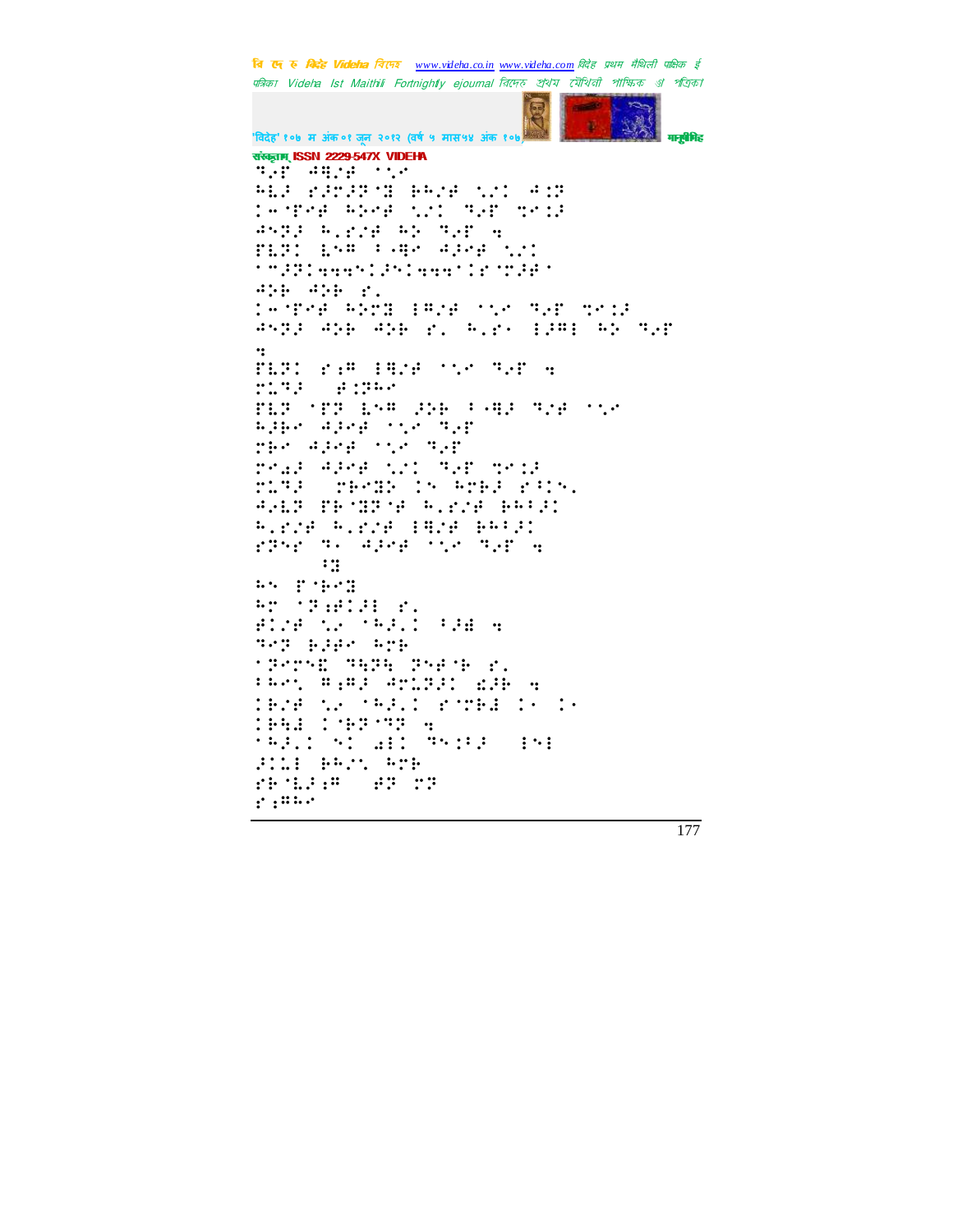

१०७ म अंक ०१जून २०१२ (वष ५ मास५४ अंक १०७) मानुषीिमह संस्कृतम् ISSN 2229-547X VIDEHA  $T\bar{G}T$  :  $H\bar{H}T$  :  $T\bar{H}T$ ⢳⢼G!⢹⣈l-! ⢳⢼G!⢹⣈C⢼-! **BIN A LANSING** ⢽⢳!!⢸l!⢺⢼}!

)4\*⣒⣒⣒C⢺⢺⢷!⣎⢷⢾⢴!2⢷⣒⣒!

"T"C" G. GIBER. GEGE FASHE BEE. 2⢷⣒! ⣚⣓⣚!⢻⢼⣁!5⣉5!2⢾⢾⢼!C⢺⢺⢷!⣎⢷⢾⢴!2⢷⣒⣒!

⢳⢷⢾!C⢼⢻!2⢷D⢷⢾!"⢾⢾⢼!C⢺⢺⢷!⣎⢷⢾⢴!  $::::$  $^{\circ}$   $^{\circ}$   $^{\circ}$   $^{\circ}$   $^{\circ}$   $^{\circ}$   $^{\circ}$   $^{\circ}$   $^{\circ}$   $^{\circ}$   $^{\circ}$   $^{\circ}$   $^{\circ}$   $^{\circ}$   $^{\circ}$   $^{\circ}$   $^{\circ}$   $^{\circ}$   $^{\circ}$   $^{\circ}$   $^{\circ}$   $^{\circ}$   $^{\circ}$   $^{\circ}$   $^{\circ}$   $^{\circ}$   $^{\circ}$   $^{\circ}$   $^{\circ}$   $^{\circ}$   $^{\circ}$   $^{\circ}$ 

"⢳"⢳!5⢵!⣃⢵⢷⢽!⣁⢾⢾⢼!C⢺⢺⢷!⣎⢷⢾⢴!2⢷⣒! ⢷⣐⢻.C⢷⣐⢻!2⢳⢷⢽!5⢾⢾⢼!C⢺⢺⢷!⣎⢷⢾⢴!  $?$   $: ...$ 

5⢼⢻5!⢸⢴⣛!⢸⢼"5!⢳⢾⢾⢼!C⢺⢺⢷!⣎⢷⢾⢴!2⢷⣒!  $^{\circ}$  )  $^{\circ}$  (  $^{\circ}$  )  $^{\circ}$  (  $^{\circ}$  )  $^{\circ}$  (  $^{\circ}$  )  $^{\circ}$  (  $^{\circ}$  )  $^{\circ}$  (  $^{\circ}$  )  $^{\circ}$  (  $^{\circ}$  )  $^{\circ}$  (  $^{\circ}$  )  $^{\circ}$  (  $^{\circ}$  )  $^{\circ}$  (  $^{\circ}$  )  $^{\circ}$  (  $^{\circ}$  (  $^{\circ}$  )  $^{\circ}$  (  $^{\circ}$  (  $^{\circ}$  $\cdot$  :

)5\*⣒#⢵⢽!⢳⢵!⢺.#!

 $T^*$   $T^*$   $T^*$   $T^*$   $T^*$   $T^*$   $T^*$   $T^*$   $T^*$   $T^*$   $T^*$   $T^*$ Profess (12219) 21 "⣅⣈"⢼⢻⢷!⢽⢷⢼⣜!⢷⢴!⣒!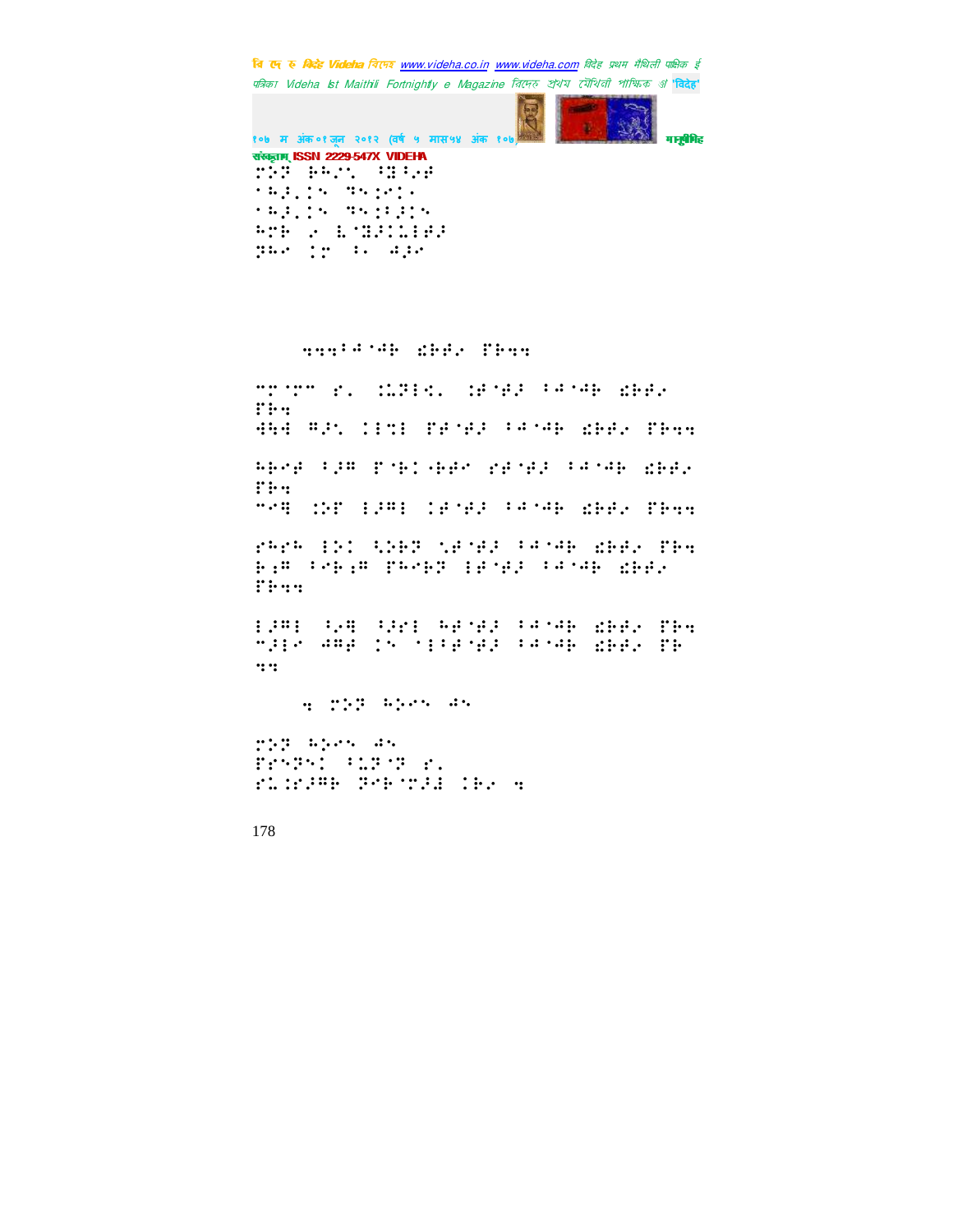चि एक रु *विदेह Videha चिए*न्छ <u>www.videha.co.in www.videha.com</u> विदेह प्रथम मैथिली पाक्षिक ई पत्रिका Videha Ist Maithili Fortnightly ejournal রিদেহ প্রথম মৌথিনী পাক্ষিক গ্র পত্রিক।

'वदेह' १०७ म अंक ०१ जून २०१२ (वष ५ मास५४ अंक १०७) मानुषीिमह

संस्कृतम् ISSN 2229-547X VIDEHA ∰∭, apes ds ⢵⢽⢵!⢷⣝⢵⢻⢴!! ⢸⢻⣇⢼⢽!⢳⢴!⣒!

TVP PV++ 45 ⢺⢴⣇⢽!⢷⣜⢿⢾⢷!! ⢷⣝⣅⢹⣎!⢼⢳⣇⢼⢽!⢷⢴!⣒!

TVP PV++ 45 5"⢼⣝5!2⢷⢾⢴!⢵⣛!  $'$ : will be a set of  $\mathcal{L}$ 

⢵⢽!⢳⢵!⢺! **APPRS 25 APPRS 1975 1975** ⢼⢾⢷!⢾⢷!2⢷!⢸⢼⢽!⢷⢴!⣒!

<u>MMM</u> 859 an  $^{\prime}$  , the state of the state of the state of the state of the state of the state of the state of the state of the state of the state of the state of the state of the state of the state of the state of the state of the s  $10.75$  The Fig.  $10.75$   $10.75$ ⢵⢽!⢳⢵!⢺!  $T$ "!⢵⢽⢵!⢽⣅"⣐⣎⢼⢽!⢷⢴!⣒!

)6\*⣒⢳⢷!⢷⢺⢼!

 $\overline{\rm MS}$  s. 14:2 brb 16543. ⢺⣈⢽!⢳⢼G!⢽⢳!!⣋⣅C54! "B r. 14:2 krp (preg  $\pm$ GP (542,150) FM (54)  $\pm$  GLEIM (4)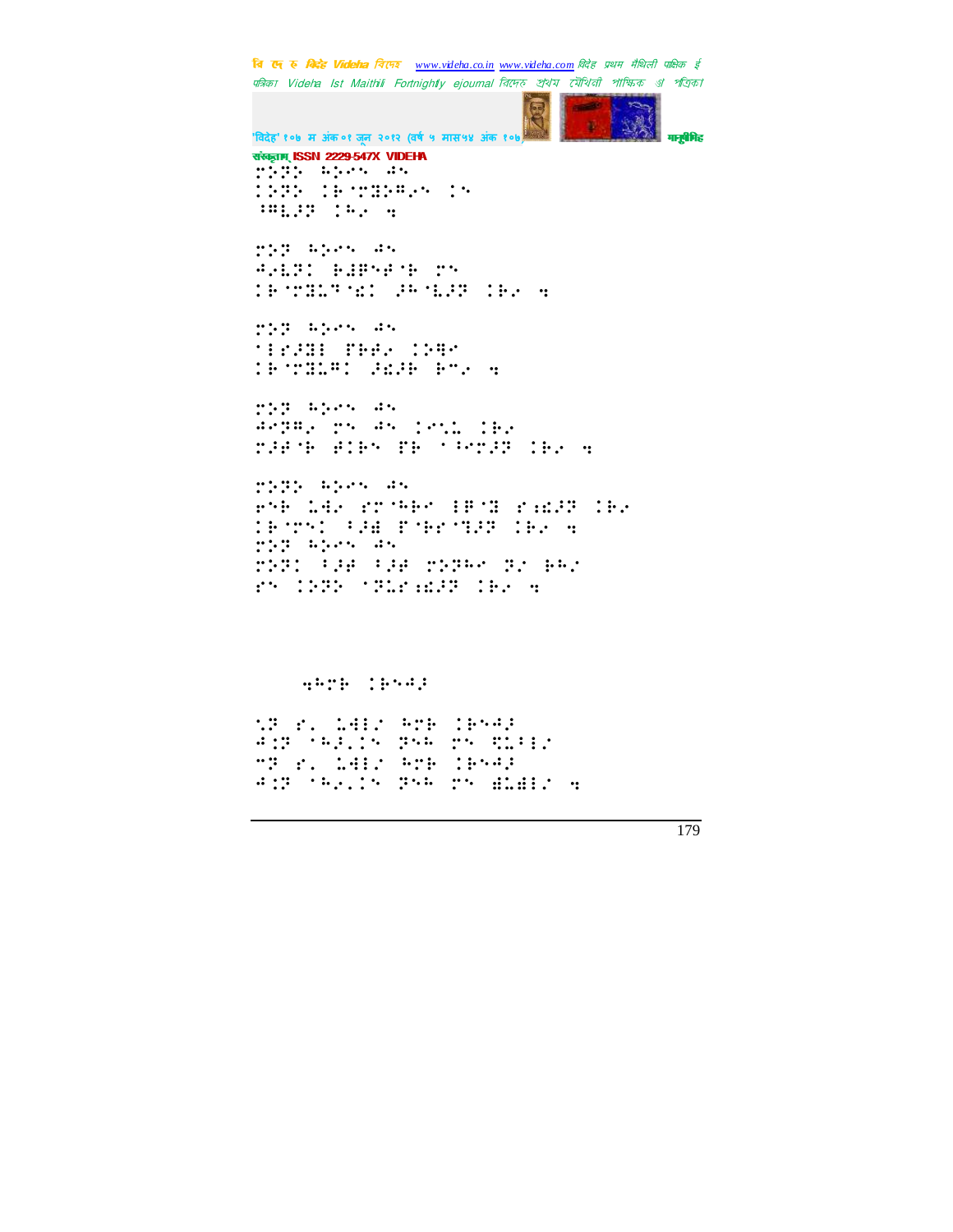

संस्कृतम् ISSN 2229-547X VIDEHA  $\mathbb{R}$ <sup>1</sup> The BH: 542 SEMB

⢺⣈⢽!⢳⢼G!"⢵G⣔⢼!2⣛54!!  $F1$  G. THIS WEB IPAR **GCO** SALLAR

)7\*⣒#C⣋C⢽⢼#!

 $^{\prime}$  (Fermion)  $^{\prime}$  (Fig. ) (Single ) (Single ) ⢹⢵"⢷⢹⣉!⣋⢷5!⢽4⢾.5⢵! ⢵⢽⢼!⣞⢾!⢷⢼⢾!⢽⢳⢼⢷! ⢿⣜.⢿⣜!C⢾4C!⢸5!2⢳⢼⣛!⣒!

 $^{\prime}$  . The state of  $^{\prime}$ ⢹⢵"⢷⢹⣉!⢷⢵!`⣅C4!`⢼⢷! **TAN PASSARY LARY PARK** ⢷⢵!⣅⣅⢷⢵!!⢵⢳⢼⢷!⣒!

 $^{\prime}$   $^{\prime}$  22  $^{\prime}$  22  $^{\prime}$  22  $^{\prime}$  22  $^{\prime}$  22  $^{\prime}$  22  $^{\prime}$  22  $^{\prime}$ ⢹⢵"⢷⢹⣉!⢷⢵!⢽⣓⢽.`⢼⢷! SWORLEY FOR STREET ⢴⢾⢼!!⣈⣓⢽!⢷4⣁!⢸⢺⢼⢷!⣒!!

⢹⣉!⢸⢼⢽!2⢳⢼⣛! ⢹⢵"⢷⢹⣉!⢵⢳!⣐⣎.⢽⢼⢷! CONDUCT SILL SILLER "⣐⣎⢼⢽!`5⣓!⢺⢽⢻⢴!C⢼⣞⣒!

)8\*⣒#⢵⢽!C⢼⢾#!

180  $J^{\prime}$  . The set of  $J^{\prime}$ HER SIN STREET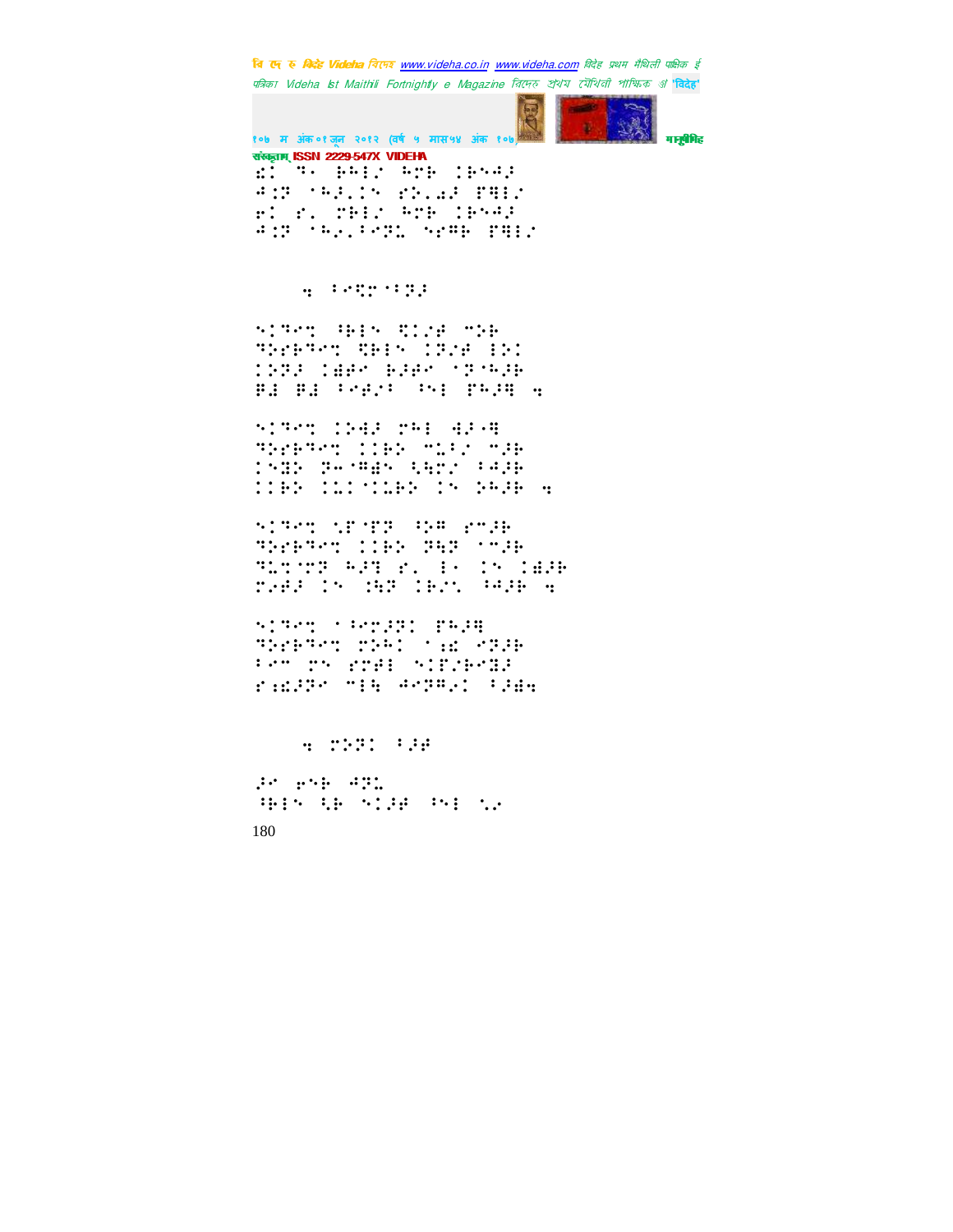**त्रि एन रु क्रिटेह Videha** विएम्ब \_www.videha.co.in\_www.videha.com विदेह प्रथम मैथिली पाक्षिक ई पत्रिका Videha Ist Maithili Fortnightly ejournal রিদেহ প্রথম মৌথিনী পাক্ষিক গ্র পত্রিক।



संस्कृतम् ISSN 2229-547X VIDEHA **B.** AND THE THE CONFIDENTIAL **49∞ 1994 1984** 

C�� C�� C�� C�� C�� C�� C��  $H_4$  (1953)  $H_4$  (1954)  $H_4$ ⢽⢾!⣁⢵⣛!⢻5⢴⢳!⢳⢷⢼! **W.M.M.COMO.O.**  $\frac{1}{2}$ 

" **"** ⢵⢽⢼!!⣃⢷!⣋C⢾⢴⢳! **SAR (1995)** 1995 1996 ⢽⣐⢾!"⢵`!!2⣛5!⣁⢴!⣒!

 $T$ : 200  $T$  : 200  $T$  : 200  $T$  $^{\prime}$  The second control of the second control of the second control of the second control of the second control of the second control of the second control of the second control of the second control of the second contro ⣓5!⢵⢽⢼!"⣎⢾!! ⢵⢽⢵!⢽!C⢼⣞!⢹⣈4!⣁⢴!⣒!

frid: Bake re ⣊⢼!2⣓⢾!C⢽5!⣁⢴!  $#$  40  $#$  10  $#$  10  $#$  40  $#$  10  $#$  10  $#$  10  $#$  10  $#$ 

⢼C!⢾l!⢹⢵"⢷!"⣝⢼!⢸⢷!"⣅⣈! 50 PERSONAL PROPERTY  $F$  (#2 #)  $F$  (#2  $\#$  $\overline{511}$   $\overline{41}$   $\overline{41}$   $\overline{51}$   $\overline{11}$   $\overline{11}$   $\overline{11}$   $\overline{11}$   $\overline{11}$   $\overline{11}$   $\overline{11}$   $\overline{11}$   $\overline{11}$   $\overline{11}$   $\overline{11}$   $\overline{11}$   $\overline{11}$   $\overline{11}$   $\overline{11}$   $\overline{11}$   $\overline{11}$   $\overline{11}$  ⣅⢹⢼-!⢽⢷!2⢳⢼⣛!"⢽!⢹⣅⣈! ⢷⢵!⢽⢳!"⣅⣔4⢾!⣁4!  $\overline{11}\overline{1}\overline{2}$   $\overline{4}$   $\overline{4}$   $\overline{4}$   $\overline{4}$   $\overline{4}$   $\overline{4}$   $\overline{4}$   $\overline{4}$   $\overline{4}$   $\overline{4}$   $\overline{4}$   $\overline{4}$   $\overline{4}$   $\overline{4}$   $\overline{4}$   $\overline{4}$   $\overline{4}$   $\overline{4}$   $\overline{4}$   $\overline{4}$   $\overline{4}$   $\overline{4}$   $\overline$ 100 # 500 ⢶⣅5!"⢽!⢳55⣅!C⣅⣔4⢾!⣁!  $\mathbb{R}$  For  $\mathbb{R}$  , which  $\mathbb{R}$  is the state  $\mathbb{R}$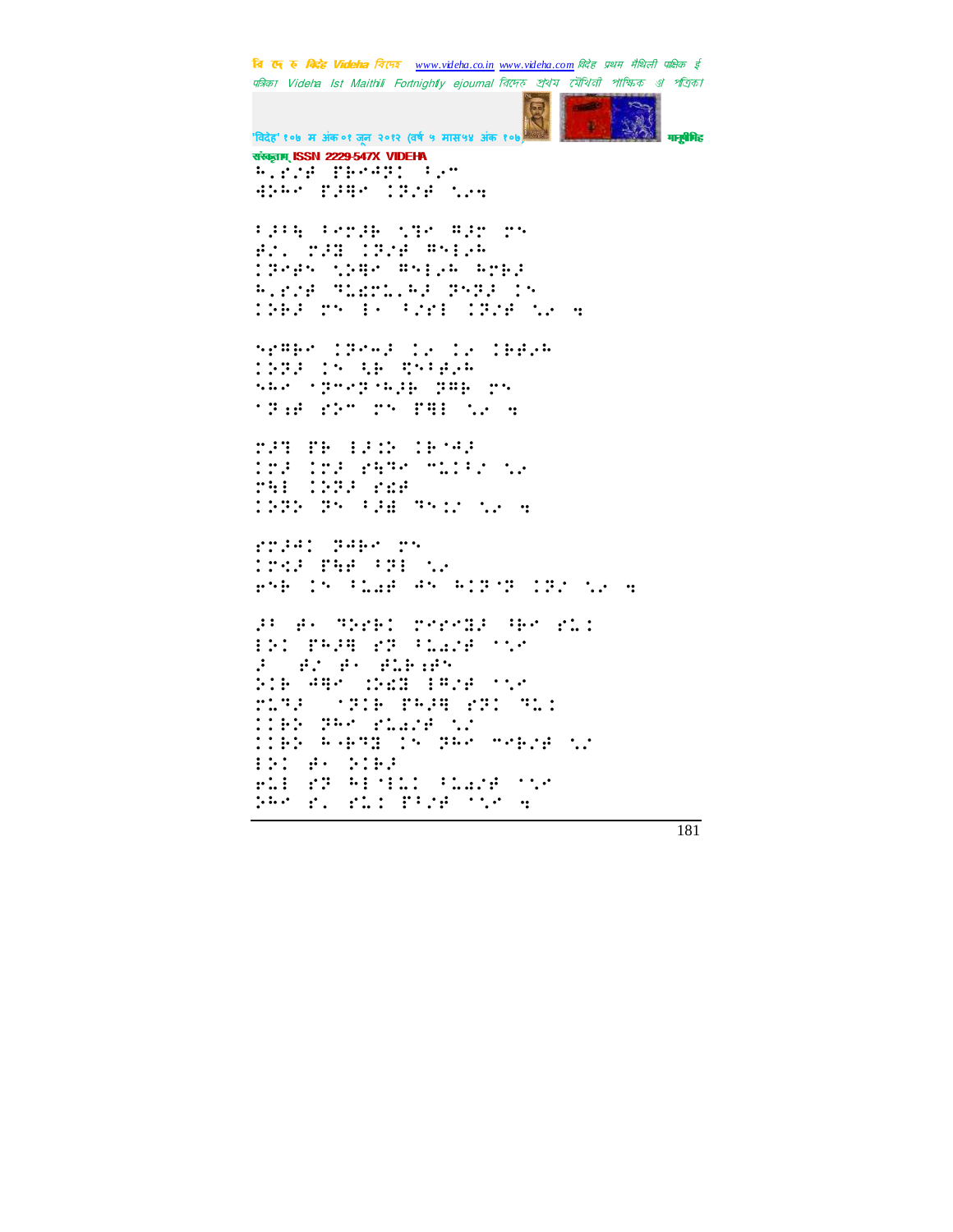चि एक रु मिन्हे Videha विएक www.videha.co.in www.videha.com विदेह प्रथम मैथिली पाक्षिक ई पत्रिका Videha Ist Maithili Fortnightly e Magazine রিদেহ প্রথম মৌথিরী পাক্ষিক রা'**বিदेह'** 



१०७ म अंक ०१जून २०१२ (वष ५ मास५४ अंक १०७) मानुषीिमह संस्कृतम् ISSN 2229-547X VIDEHA

⢵⢽!C⢼⢾!⢵⢽⢳!!⢷⢳5! "⢸⣞⢼!⢼"!⢽⢵⢷⢳!!C⢳5! ∷PJ (HP) (5 TBr5B)  $H_1$ , 5244 . ⣅⢹⢴⢻⢽!⢵⢽!C⣅⣔C4⢾!⣁⢴!  $\mathbf{I}$  B The Theory of the Company of the Company of the Company of the Company of the Company of the Company of the Company of the Company of the Company of the Company of the Company of the Company of the Company of th  $\ddot{H}$   $\dddot{H}$   $\dddot{H}$   $\dddot{H}$   $\dddot{H}$   $\dddot{H}$ ⢺⢽⢻⢴!C⢼⣞!`54⢾!⣁⢴!  $\sim$ 90928 : Cala (119 99128 ). ⢹⣅⣎⣅G⢳⢼!⢽⢽⢼!"⣐⢻!C⢳⣅"4⢾!⣁⢴! ⢽⢳⢼⢾!⢼5!⢽4⢾!⣁⢴! C⢵⢷!5⢼⢻5!⣁! CON THE SEATS ⢶⢷-!⢵⢽!C⢼⢾!⢳C!⢵⢽⢼! #20 HO 10 HO 10 HO 10 HO

 $\cdot$ : ⣓⢷⣈!⣐⢾⢷⢴-!⢽⢷2⣞!"⢷⢼⢷! ⢾⢷⢼!"⣐⢻!⢼⢶"⢷!C⣅⣎⣝⢼⢷!! ⢺⢽⢾⢼!"⣐⢻⢳!⢷4⣁!⣈5C⢼⢷!! ⢳⢽!⢷⢳5!⢳⢻⢴!⢾5⣇⢼⢷⣒!

STRE WELL STREET **STAR (1185-1481) 15738** ⢷⢵!⢹⢳!⢺⢽⣅!"⣓⣈5!`⢼⢷! ⢷⢵!⣎⢵⣎!⢺⢽⣅!⣅⣚5!2⢳⢼⣛⣒!

182 ⢾⢳⣅!"⣊⢺⢽⣝⢼!⢽⢵⢾!⢳⢼⢷! ⢾⢴⢽!⢾⢷⣅⢼!⣎⣅⢷!"`⢼⢷! ⢷⢵!"⢳⢽⢾⢼!⢽⢵⢽!`⢼⢷!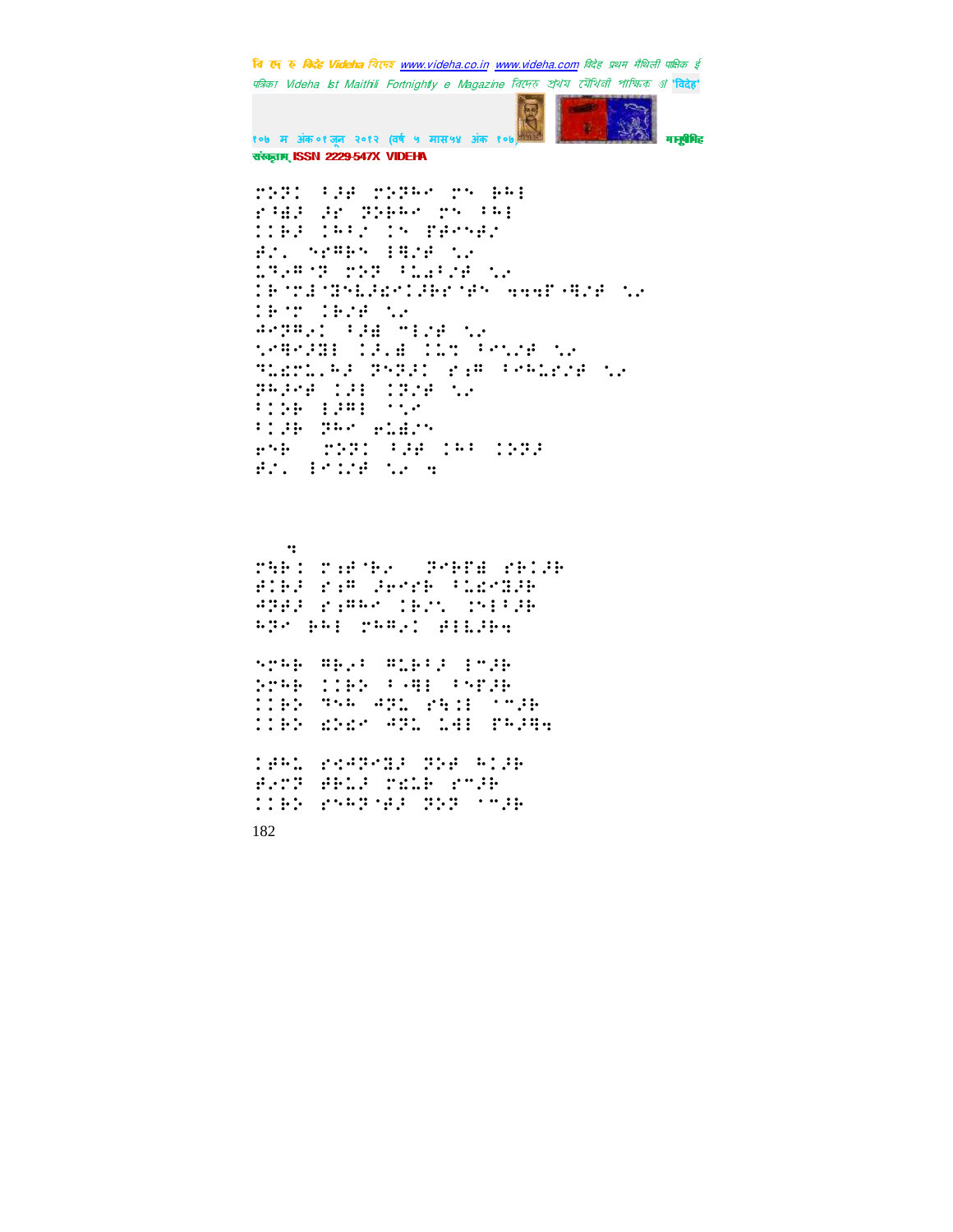**त्रि एन रु क्रिटेह Videha** विएम्ब \_www.videha.co.in\_www.videha.com विदेह प्रथम मैथिली पाक्षिक ई पत्रिका Videha Ist Maithili Fortnightly ejournal রিদেহ প্রথম মৌথিনী পাক্ষিক গ্র পত্রিক।



संस्कृतम् ISSN 2229-547X VIDEHA  $\vdots$   $\vdots$   $\vdots$   $\vdots$   $\vdots$   $\vdots$   $\vdots$   $\vdots$   $\vdots$   $\vdots$   $\vdots$   $\vdots$   $\vdots$   $\vdots$   $\vdots$   $\vdots$   $\vdots$   $\vdots$   $\vdots$   $\vdots$   $\vdots$   $\vdots$   $\vdots$   $\vdots$   $\vdots$   $\vdots$   $\vdots$   $\vdots$   $\vdots$   $\vdots$   $\vdots$   $\vdots$   $\vdots$   $\vdots$   $\vdots$   $\vdots$   $\vdots$ 

⢺⢽⢾⢼!!C⣅⣔!⢻⢼⣝!⣎⢽⣅⢼⢷! ⢹⣅⢳!⢷⢳54!⢽⣏⣚⣅⢷!"⢷⢼⢷! GLAP: TR.P 2 (PLAP: 182P) ⢺⢳⣝⢼!2⢷⢾4!⢷!5⣙⢼⢷!⣒!

 $L$ ;  $L$  :  $L$ 2⢼⣙⢷!⢾⢵⣛4! ⢺⣚!⢹⣅2⢳⢷⣝⢼! **APPER 50 APP 40** 

⢽⢲⢻⣞!⢹⢳! ⢺⢷⣚⣅⢼!⢷⣊⢹⢳! **<del>₫912 : "JP +</del>** 

⢻⣅⢴!"⣊G"! 2⢼⢾!⣋⢵5⣝!⢽⢳! ⣇⣎⢼⢾⢵!⣇⢼⣒!

89:20 20: `5!⣇⢺⣅⢷⢴! "⣅⣈5!⣃⢼!⣒!  $^2$  : 2011  $^2$  : 2011  $^2$ ⣈"5!⣁⢳⢵⣁⢾! 2011: 2014 ⢻⢾⢼!⣈⢾⢴! ⢽⢿⢾⢷!⢷⢹⢼⢷⢼! run (Priest)  $\frac{1}{2}$ Companies of the companies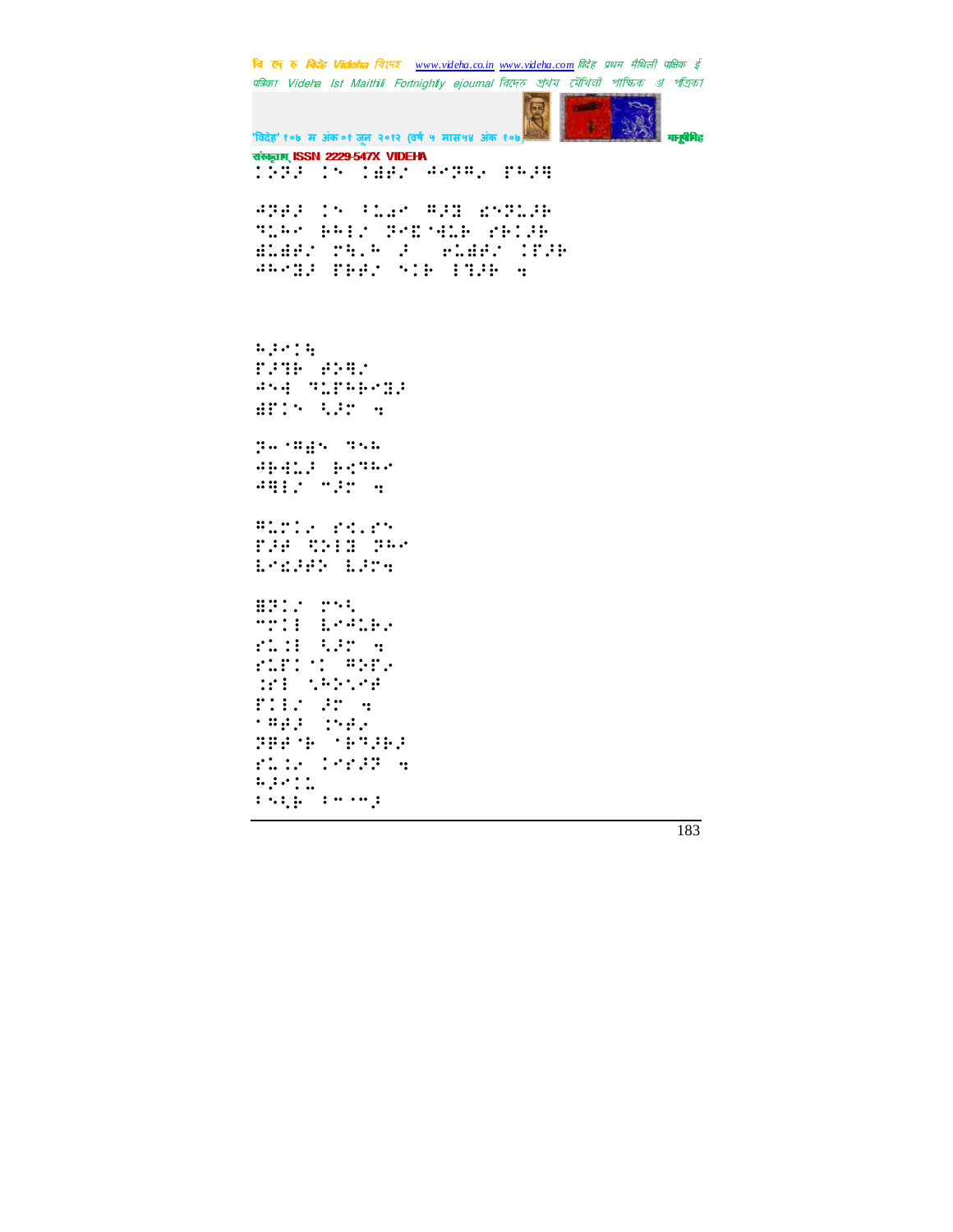```
पत्रिका Videha Ist Maithili Fortnightly e Magazine রিদেহ প্রথম মৌথিরী পাক্ষিক রা'বিदेह'
                                               County
१०७ म अंक ०१जून २०१२ (वष ५ मास५४ अंक १०७) मानुषीिमह 
संस्कृतम् ISSN 2229-547X VIDEHA
BREASHI SHIL
CONFIDENTIAL
rolle Come
⣅⣎⣝⢼⢾!2⢼⢽!
⢹⢳54!⣃⢷!⣒!
⢻⢼⣁!⢾⢷!
"⣈4⣁!5⣈⢽⢼!
\cdots \cdots \cdots \cdots;∺}, w ⊕
CO . 2010 : 2010 : 2010 : 2010
2⢽!⣃⢷!⣒!
\cdot.¤;; y
COS CHICA
⣃⢷⢳.⣃⢷!⣒!
4 : 4 1 : 4 1 : 4 1 : 4 1 : 4 1 : 4 1 : 4 1 : 4 1 : 4 1 : 4 1 : 4 1 : 4 1 : 4 1 : 4 1 : 4 1 : 4 1 : 4 1 : 4 1 : 4 1 : 4 1 : 4 1 : 4 1 : 4 1 : 4 1 : 4 1 : 4 1 : 4 1 : 
                                   hekhoesbawjefiberia<br>hekhoesbawjefiberia<br>hekhoesbawjefiberial
 !⢺⢻⢹⢼⢽⢽⢹!⣔⢼!(⢽⣅(!!
⢻⢷⢼!2⢵"⣞.!⢳⢷2⣅⢷!⣋⢴⢳⣞⢵⣐5-!
⣎⣅C⢽⢴!!
⢷⣅C⢼.१ 
G. The Gradient control of the Catalogue
\mathbb{R}^n⢳!⢺⢽!"G!2⣝⢼"5!⢷⢺!⢺⣅⣛C!⢹⣝!!
G!⢳4⢾!⣁!⢽"⢼G!⣉⢷⢼C!⣐!C⣋!⣁!!
\left( \frac{1}{2} \right)^2 . The second contract \left( \frac{1}{2} \right)^2 , and \left( \frac{1}{2} \right)^2
```
184

चि एक रु मिन्हे Videha विएक www.videha.co.in www.videha.com विदेह प्रथम मैथिली पाक्षिक ई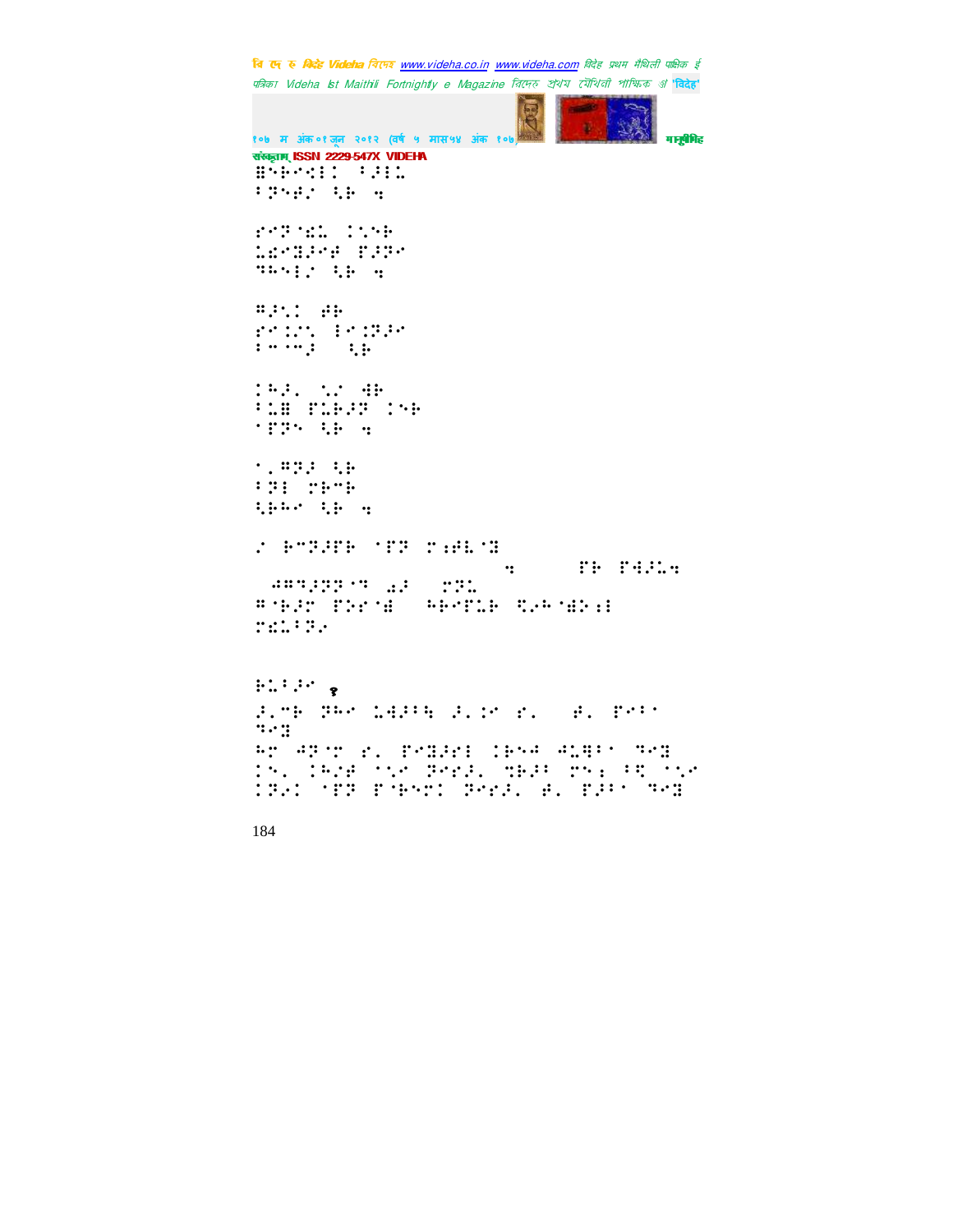**त्रि एन रु क्रिटेह Videha** विएम्ब \_www.videha.co.in\_www.videha.com विदेह प्रथम मैथिली पाक्षिक ई पत्रिका Videha Ist Maithili Fortnightly ejournal রিদেহ প্রথম মৌথিনী পাক্ষিক গ্র পত্রিক।

**START** 

'विदेह' १०७ म अंक ०१ जून २०१२ (वर्ष ५ मास५४ अंक १०७) मानुसीर के सामुवी मिट संस्कृतम् ISSN 2229-547X VIDEHA ⢷⣅C⢼.२ ⣁⢴!⢳!2C4⢾!"⢸!⢳5!⣉⢷⢼C⢴!⣁! WHEN I RIGHT ROOMS IN THE CONTROL COST CONTROL CONTROL CONTROL ⣚⢹⢼⢷! ⢼C⣓!"⣐⢻!2⢴C!G!⢽⢳!⣉⢷⢼C⢴!⣁! ⢷⣅C⢼.३ 2⢴C⣓!!⢽4!⣉⢷⢼C!!!⢳!⢺⢴C⣓!⢵⢽⢼!(!  $F.H.$  The control of the control of "⢻⢷⢵!⢺⢼⢽⢼!⢸5!⢹⣅⣉⢽!⣉⢷⢼C! "C⢳!"⢵⣐⣔⢼!⢾G!⢼C!2⢴C⣓!⢵⢽⢼!(! ⢷⣅C⢼.४ 2⢴5⣊⣐!⣉⢷⢼C!⢾G!⢹⣅⢽⢼!⢳5!C⢾⢼⢳! THE PERSON WAS CONSIDERED C�� Press and the control of the state of the state of the control of the control of the control of the control<br>Control of the control of the control of the control of the control of the control of the control of the contr ⢾G!2C!(!!⢽⢳!C⢽!⢺⢼!⣃⢾⢼⢳!  $H: H: H \times H$ BRIT AT ATA AT PAYA TEN TA ⣃⣅⣃⢷⣓!!⣈⢽.⣈⢽⢼.⣈⢽!⣈⢽4⢾!!⣁4!  $^{\prime\prime}$ G. Bernard S. (1911)  $^{\prime\prime}$  (1911)  $^{\prime\prime}$ PLPB 1PP PP PPP PLAH28 1PP1 12  $\mathbb{R}^{L\times L\times L}$  , and PHI PRO PUPA F. PT TEPS PHIL ⢷⢳⢾⣊⣐!!⢳⢼G!"⣐⢻!⢾G!⢺⣅⢽!⣁⣅! ⣁⣅C⢾⣊⣐!!  $C$   $\times$   $C$   $\rightarrow$   $C$   $\rightarrow$   $C$   $\rightarrow$   $C$   $\rightarrow$   $C$   $\rightarrow$   $C$   $\rightarrow$   $C$   $\rightarrow$   $C$   $\rightarrow$   $C$   $\rightarrow$   $C$   $\rightarrow$   $C$   $\rightarrow$   $C$   $\rightarrow$   $C$   $\rightarrow$   $C$   $\rightarrow$   $C$   $\rightarrow$   $C$   $\rightarrow$   $C$   $\rightarrow$   $C$   $\rightarrow$   $C$   $\rightarrow$   $C$   $\rightarrow$   $C$   $\rightarrow$   $C$   $\rightarrow$   $C$   $\rightarrow$   $C$   $\$ ⢳⣅⢽⢷!!⢹⢷⣉⢽!!⢳⢼G!"⢽⢳!⣐! Printing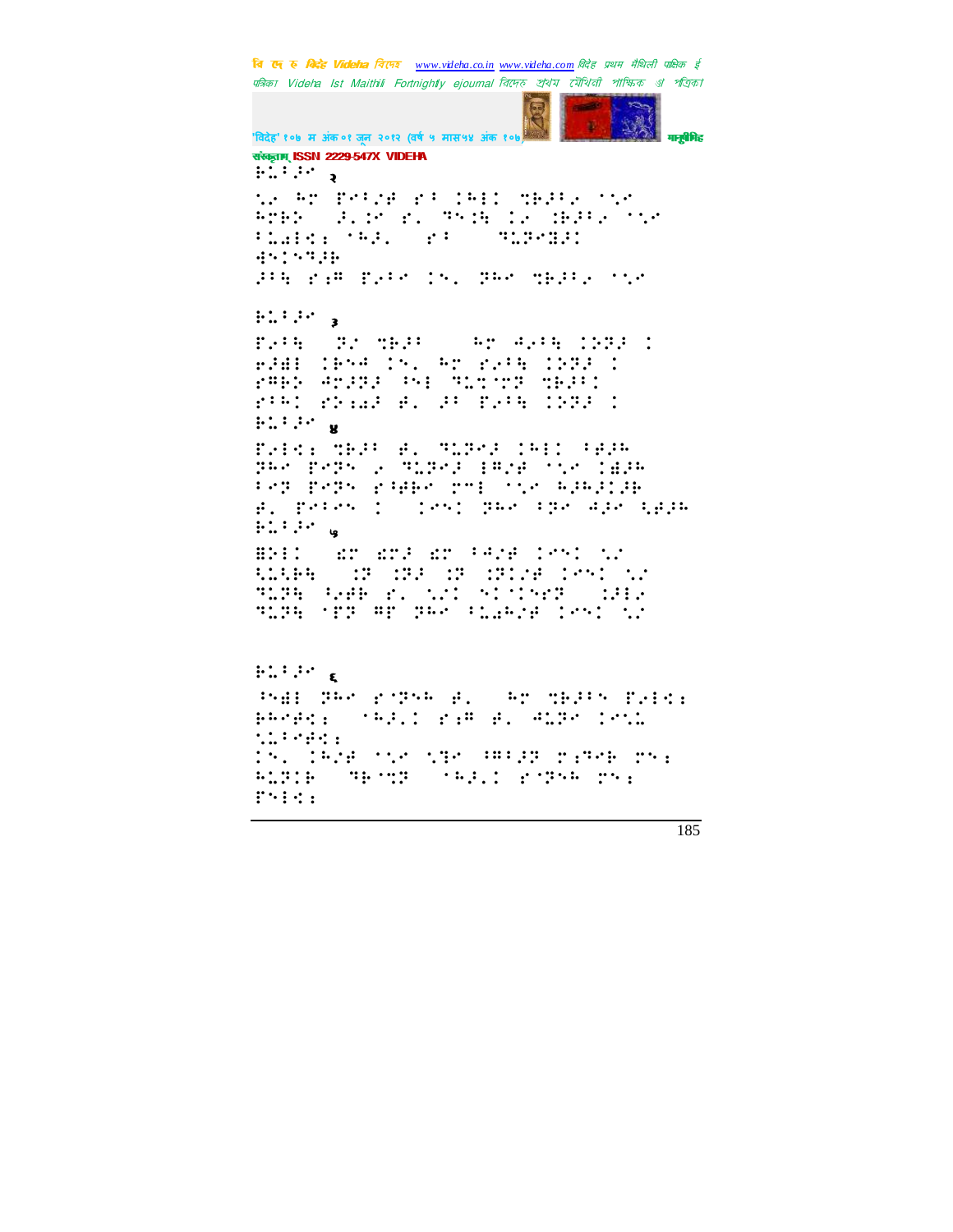चि एक रु मिन्हे Videha विएक www.videha.co.in www.videha.com विदेह प्रथम मैथिली पाक्षिक ई पत्रिका Videha Ist Maithili Fortnightly e Magazine রিদেহ প্রথম মৌথিরী পাক্ষিক রা'**বিदेह' START** १०७ म अंक ०१जून २०१२ (वष ५ मास५४ अंक १०७) मानुषीिमह संस्कृतम् ISSN 2229-547X VIDEHA  $\vdots$   $\vdots$   $\vdots$   $\vdots$ 2⢴5⣊⣐!⢽⢳!⣉⢷⢼C!!⢾G!⢳!⣁!C⣓⣔C!⢴!! CO PER CONSIDER THE CONSIDER TO  $5$  C The C  $5$  C  $10$  C  $10$  C  $10$  C  $10$  $P^{\mu\nu}$  (200 )  $P^{\mu\nu}$  (200 )  $P^{\mu\nu}$  (200 )  $P^{\mu\nu}$  (200 )  $P^{\mu\nu}$  $4$  : F-2016 (12 - 2016 ) h in the factor १⣒!⣋⢼⣒!⣎⢽⢼⢷!⣚⢼⣅⢷!२⣒!⢽⣇⢴⢽!⣅⢼⢷! ⢼⣉⢼! १ !⣋⢼⣒!⣎⢽⢼⢷!⣚⢼⣅⢷! )37⣒6⣒3123!⢶⢼⢷C"⢻⣐⢺! 35!⢽⢾⢷⢷⢼⣏⣞⢷⣝!4⣙5⢼!"5⢽! ⢼⣇⣝!"⣐⣎⣝⢼!⣐`!! 2⢷!⢷`⢾!⢼⣉⣅!⣇⢾⢼⣒\*! ⢺G!⢳⢵!2⢽⢼!2⢷!⣇⣉⣇⢼"! `⢼⢳⢴!⢾!"⣅⢽⢼!"4⢾!⣁⢴!! ₿₿₽₽ BERG PRESSING COLORADO CONTROL `⢼⢳⢴!⢾!⣔⣅⢼!"4⢾!⣁⢴!! **EPR CHEC SEPRENT** COLORADO CONTROL ⣅⢹⢼!⢷C!⢽⢳!"! "⣅⢽⣅!C"!⣁⣅!2⢼⣐⢾! 2⢼⣐⢾!⣁!!⢸⢵⢻5! 25 September 2019 ⢺⢴⣇⢽!⣎⢼⢷!186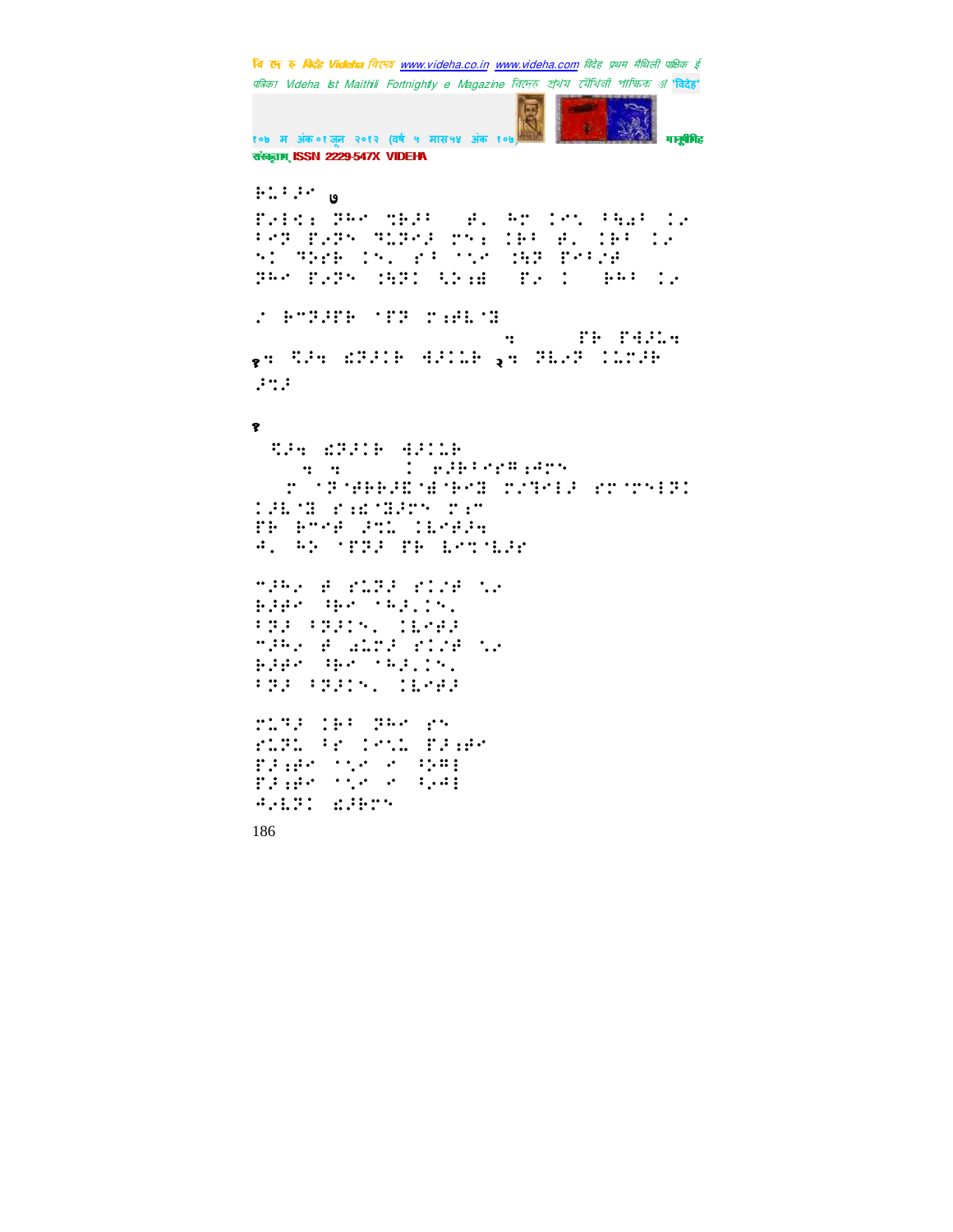**त्रि एन रु क्रिटेह Videha** विएम्ब \_www.videha.co.in\_www.videha.com विदेह प्रथम मैथिली पाक्षिक ई पत्रिका Videha Ist Maithili Fortnightly ejournal রিদেহ প্রথম মৌথিনী পাক্ষিক গ্র পত্রিক।

```
'विदेह' १०७ म अंक ०१ जून २०१२ (वर्ष ५ मास५४ अंक १०७) मानुसीर मानुसीरि कार्यक्रम के बानुसीरि
संस्कृतम् ISSN 2229-547X VIDEHA
⣋⣓C4⢾.⣅⢾⢷⢼⢾!
2⢽!⣐⣔⣎⢼⢷⣒!
⢺⢷4⢾!⢷⣊⢹!!
224 | CONSTRUCT
\begin{minipage}{.4\linewidth} \begin{tabular}{l} \multicolumn{1}{l}{} & \multicolumn{1}{l}{} & \multicolumn{1}{l} \\ \multicolumn{1}{l}{} & \multicolumn{1}{l}{} & \multicolumn{1}{l} \\ \multicolumn{1}{l}{} & \multicolumn{1}{l}{} & \multicolumn{1}{l} \\ \multicolumn{1}{l}{} & \multicolumn{1}{l}{} & \multicolumn{1}{l} \\ \multicolumn{1}{l}{} & \multicolumn{1}{l}{} & \multicolumn{1}{l} \\ \multicolumn{1}{l}{} & \multicolumn{1}{l}{} & \multicolumn{1}{l} \\ \multicolumn{1}{l}BESING BESING ST
BE THE THE THILL
WEE WEE WEER THE
⢺⢷4⢾!⢺⢴⣇⢽!⢼⣉⣒!
⢸⢼⢹⣇!⣃⣞⢼⣞⢵2!⣃!!
⢷⢼⢾!C⢺5⢴!⢺⢵⢾!
WELL ENGINEERS
⢹⣈⢼⢾!C⢼⣞!
⢸⣞5!⢺⢴⣇⢽!⢼⣉⣒!
SHE INST
⢹⢳⢼⢾!5⢵!
⢹⣈5!!⢻⢼⣁!
j: The state
⢸⣞5!⢺⢴⣇⢽!⢼⣉⣒!
7.77: 7.77:B5: J5: J5: J5:
⣅⣋4⢾!C⢼⢺!⣔2⣞!
⢸⢼⢻5!⢽⢼⢻!
PHI 4912 451
⣉⢴⢾!⢳⢷⣝⢷.⢳⢷⣝⢷!!
⢹⣓C!2⢷!
```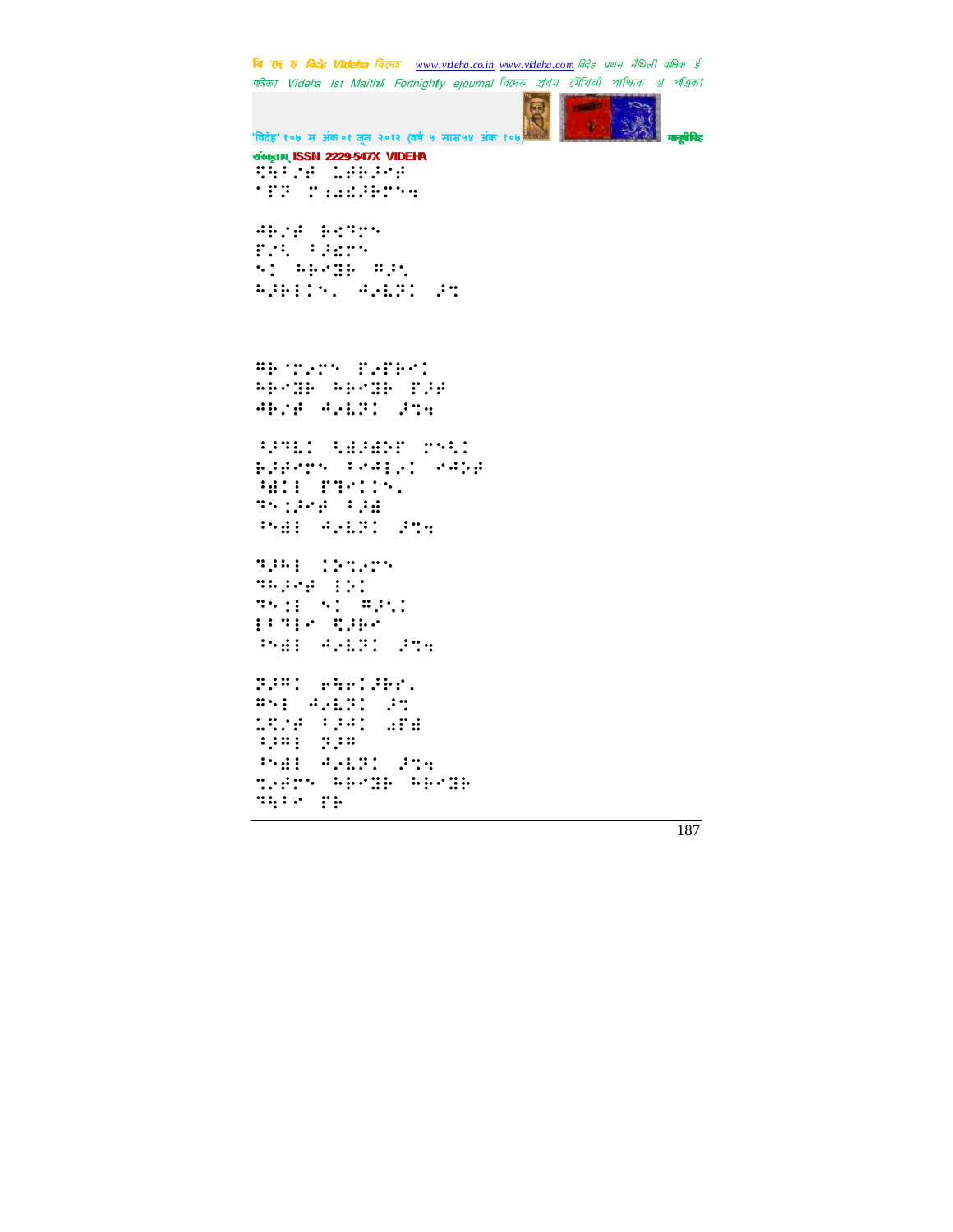चि एक रु मिन्हे Videha विएक www.videha.co.in www.videha.com विदेह प्रथम मैथिली पाक्षिक ई पत्रिका Videha Ist Maithili Fortnightly e Magazine রিদেহ প্রথম মৌথিরী পাক্ষিক রা'**বিदेह'** 

**Separate** १०७ म अंक ०१जून २०१२ (वष ५ मास५४ अंक १०७) मानुषीिमह

संस्कृतम् ISSN 2229-547X VIDEHA **Set and Concrete** ⣅⢻5⢼⢳!"⣓⢷⣝!! "2⢾⢼⢳!2⢷! ⢸⣞5!⢺⢴⣇⢽!⢼⣉⣒!

THE STREET  $\frac{3.5}{10}$ SH: **ST.ST.** SH: ⣋⣓C4⢾G!! ⢸⣞5!⢺⢴⣇⢽!⢼⣉⣒!

 $\frac{1}{2}$   $\frac{1}{2}$   $\frac{1}{2}$   $\frac{1}{2}$   $\frac{1}{2}$   $\frac{1}{2}$   $\frac{1}{2}$ **A.B.A. THERE IS A** ⢾⢳⣅"G!⢸⣞4⢾!⣁! ⢺⢴⣇⢽!⢼⣉! ⊕G PRESTI PH EPTIMATE

२

188 !⢽⣇⢴⢽!⣅⢼⢷!⢼⣉⢼! LATAR PRESENT PAR 1222.  $F$ , 50  $F$  50  $F$  50  $F$  50  $F$  50  $F$  50  $F$  50  $F$  50  $F$  50  $F$  50  $F$  50  $F$  50  $F$  50  $F$  50  $F$ L'EN WAR THE STA ⢵⢳!⣝!⢾⢼⢽!5⢻⢼⣝C!⢵⢽⢼! 1:55 AN MIE NI 255 SAM (N  $\overline{C}$ ⣑⢼⢽!!5⣈!⢺!⢺⢻⢵5⣙!⢳⢷⢼!⣝!  $\ddot{2}$  Thenes in the strip  $\ddot{2}$ `⢼⢽!2⢷!C4"5!"⢵`!4⢾C⢼! COSE PROBLEM CONTROL ⣇⢹⢳!2⢷⣇⢼⢷!⣁⢼!⢼G⢻⣅!⢵⢽⢼! Company of the company of the company of the company of the company of the company of the company of the compa ⢺⢴⣇⢽!!!⣉⣊!⣁!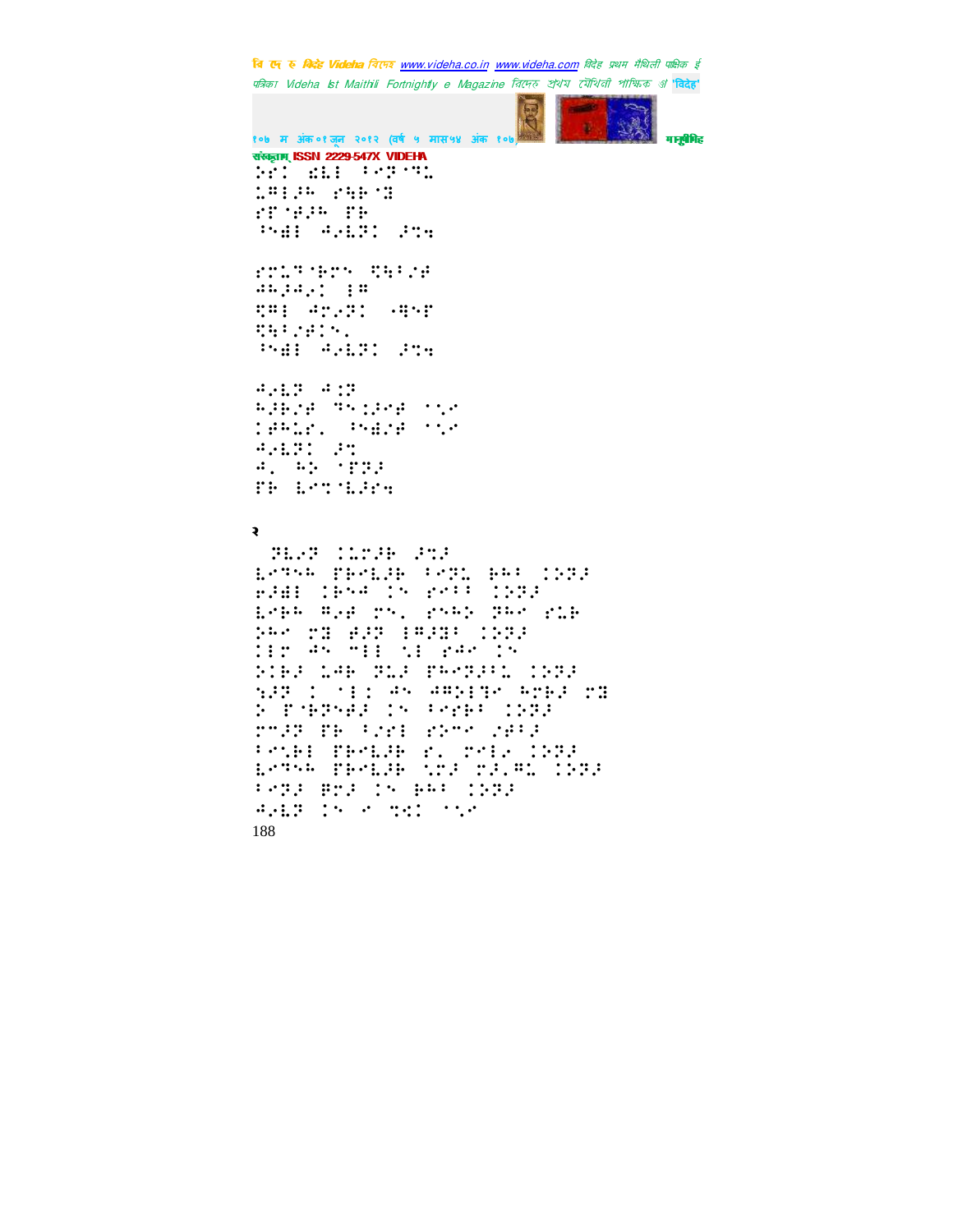**त्रि एन रु क्रिटेह Videha** विएम्ब \_www.videha.co.in\_www.videha.com विदेह प्रथम मैथिली पाक्षिक ई पत्रिका Videha Ist Maithili Fortnightly ejournal রিদেহ প্রথম মৌথিনী পাক্ষিক গ্র পত্রিক।

**CONTRACT** 

'विदेह' १०७ म अंक ०१ जून २०१२ (वर्ष ५ मास५४ अंक १०७) मानुसीर के सामुवी मिट संस्कृतम् ISSN 2229-547X VIDEHA C⢽⣅!⢷⢵⢺⢻⢼⢷!⢷⢳C!⢵⢽⢼! 4⢾C⢼!5⣈!⢷⢳C!⢵⢽⢼! C LANGE IN THE PART OF THE CITY 2⢷!⣁⣅!⢹⢽!⢵⢳5⢾!⢼G⢻⣅!⢵⢽⢼⣒!  $\overline{2}$  (2005) C  $\overline{2}$  (2006) C  $\overline{2}$  (2006) C  $\overline{2}$ 2⢷!C⢽⣅!⢷⢵⢺⢻⢼⢷!⢺⢴⣇⢽!⣈⢼5⢴!⣁⣒! ⣇⢹⢳!⢺⢽!⢻⢺⢽⢹⢷!⣚⢼⣅⢷!⢼!""⢾! PROBLEM IN STRAPHO 4!⢷`⢽⢼2⢷!2⢽!⣐⢾⣇⣝! he does beleidste beleidste beleidste beleidste beleidste beleidste beleidste beleidste beleidste beleidste be<br>Die beleidste beleidste beleidste beleidste beleidste beleidste beleidste beleidste beleidste beleidste beleid ⣇⢹⢳!⢽⣓⢾⢽!⣐!⣙5⢼!5⢼!"⣐⢻⢴⢾! ! `⢾⢷⣝!⣙5⢼!"5⢼⣋!⣉⢵!  $"$ )iuuqt;00tjuftigta dipnobow (10th phmf dpn0bow) jefib.dpn0wjefib.qbjoujoht.com २ " 12751 72751 ⣙5⢼!⣇⢽"2⢾!"5⢼⣋!⣉⢵! ⣙5⢼!⢺⢴⣇.⢺⢽⢾⣅!"5⢼⣋!⣉⢵! ⣙5⢼!⢺⢽⢻⢴!"5⢼⣋!⣉⢵! ⣙5⢼!⣇⢽"2⢾0!⣙5⢼!⢺⢴⣇! ⢺⢽⢾⣅0!⣙5⢼!⢺⢽⢻⢴!! )iuuqt;00tjuftigta dipnobow (10th phmf dpn0bow)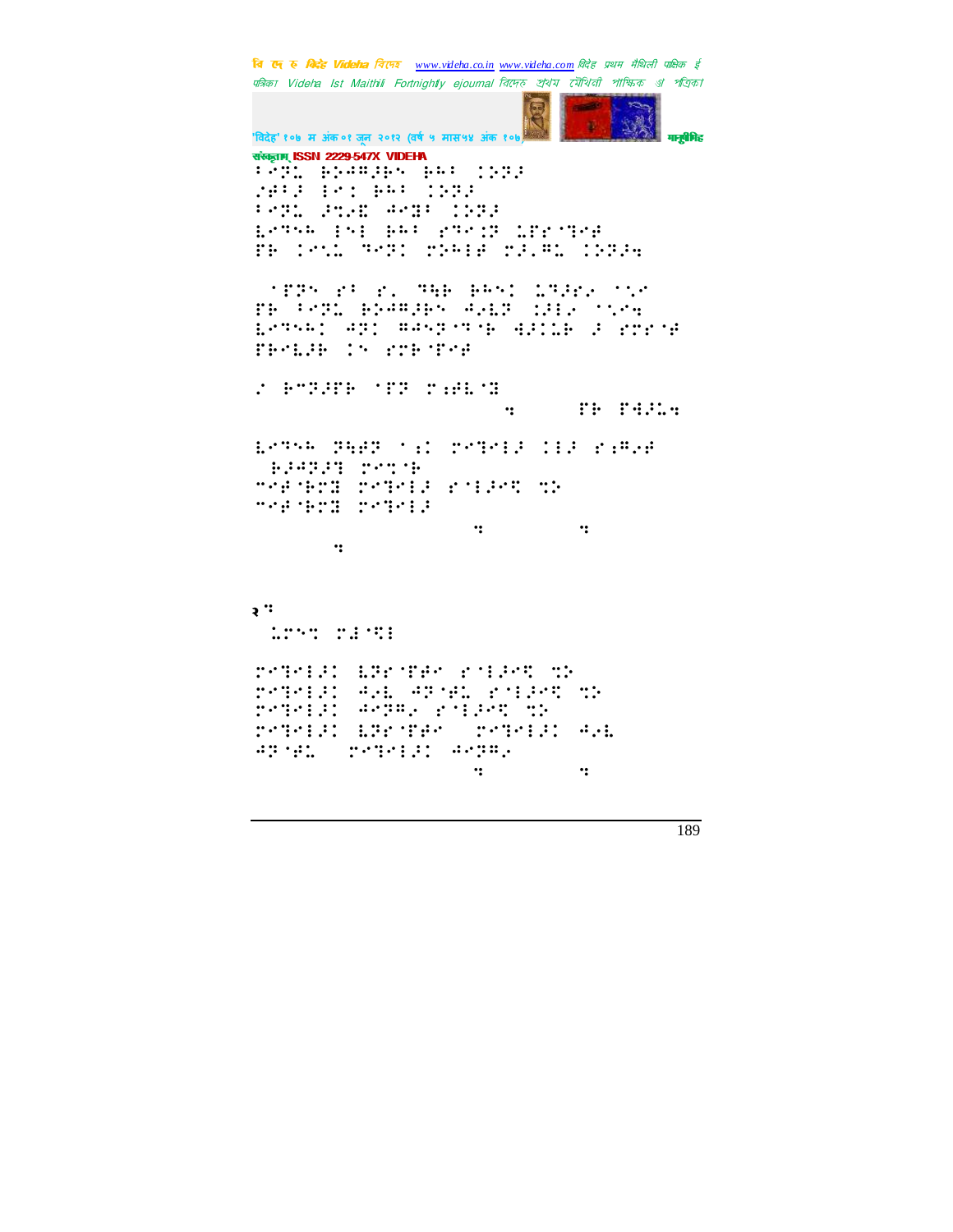चि एक रु मिन्हे Videha विएक www.videha.co.in www.videha.com विदेह प्रथम मैथिली पाक्षिक ई पत्रिका Videha Ist Maithili Fortnightly e Magazine রিদেহ প্রথম মৌথিরী পাক্ষিক রা'**বিदेह'** 



१०७ म अंक ०१जून २०१२ (वष ५ मास५४ अंक १०७) मानुषीिमह संस्कृतम् ISSN 2229-547X VIDEHA jefib.dpn0wjefib.qbjoujoht.com

```
4!⢷`⢽⢼2⢷!2⢽!⣐⢾⣇⣝!
                           hhbkfoesbAwjefib⣒dpn!2⢷!2⣚⢼⣅⣒!
```
⣇⢹⢳!⢽⣓⢾⢽!⣐!⢻⢹⣝.2⢹⣝!⢸⢼⢷⢾⢴! १⣒!⢵⢳⢽⢹⢼"!)⢹⢴⢷⣃⣙⢼\*;5⣈;!⣅⢹⣝! 2⢷⢼⣉!)⣓5!⢳⢽⢹⢴"G!4⣙5⢴! ⢽⣅⣇⢼⢹!⣇⢽⢴⢾!⣅⢾25\*! ⢵⢳⢽⢹⢼"!)4⣙5⢴.⢹⣇⢽⢼⢻⢷⢴\*! ⢵⢳⢽⢹⢼"!)4⣙5⢴.⣙5⢼⢿⢷\*! ⢵⢳⢽⢹⢼"!)4⣙5⢴.C⢷5\*! २⣒⣁⢽⢽"⢾⢼.!2⢷⢸⢼!⣈⢾⢼⢽!⢳⢽⢹⢴! ⣅2⢽⣝⢼"!"⣅⣉⢴5⢼!⣔⢼!⢹⣇⢼⢷⢼!4⣙5⢴! ⢽⣅⣇⢼⢹!! ⣁⢽⢽"⢾⢼! ३⣒⢽⣜!⢹⢴⢿⢾!)⣓5!⢽2⢼5⢴"G!4⣙5⢴! ⢽⣅⣇⢼⢹!⣉⢷⢴⢾⢴!⢷⣓2⢼!⣎⢴⢷⣓!⢼!⣉⢷⢴! ⣎⢴⢷⢽⢹⢷!2⢷⢷⣏\*! GREE COLORED STATE COLORED CONFINE १⣒!`⣐⢹⢽!⣅⢼⢷!⣔⢼.!C⢼5!⢻⢺5!२⣒!⣋⢼⣒! THE CONSERVATION OF THE SERVE SUIPS PARTIES OF FRIENDS SAN SAN SAN STREET **THE WESTERN**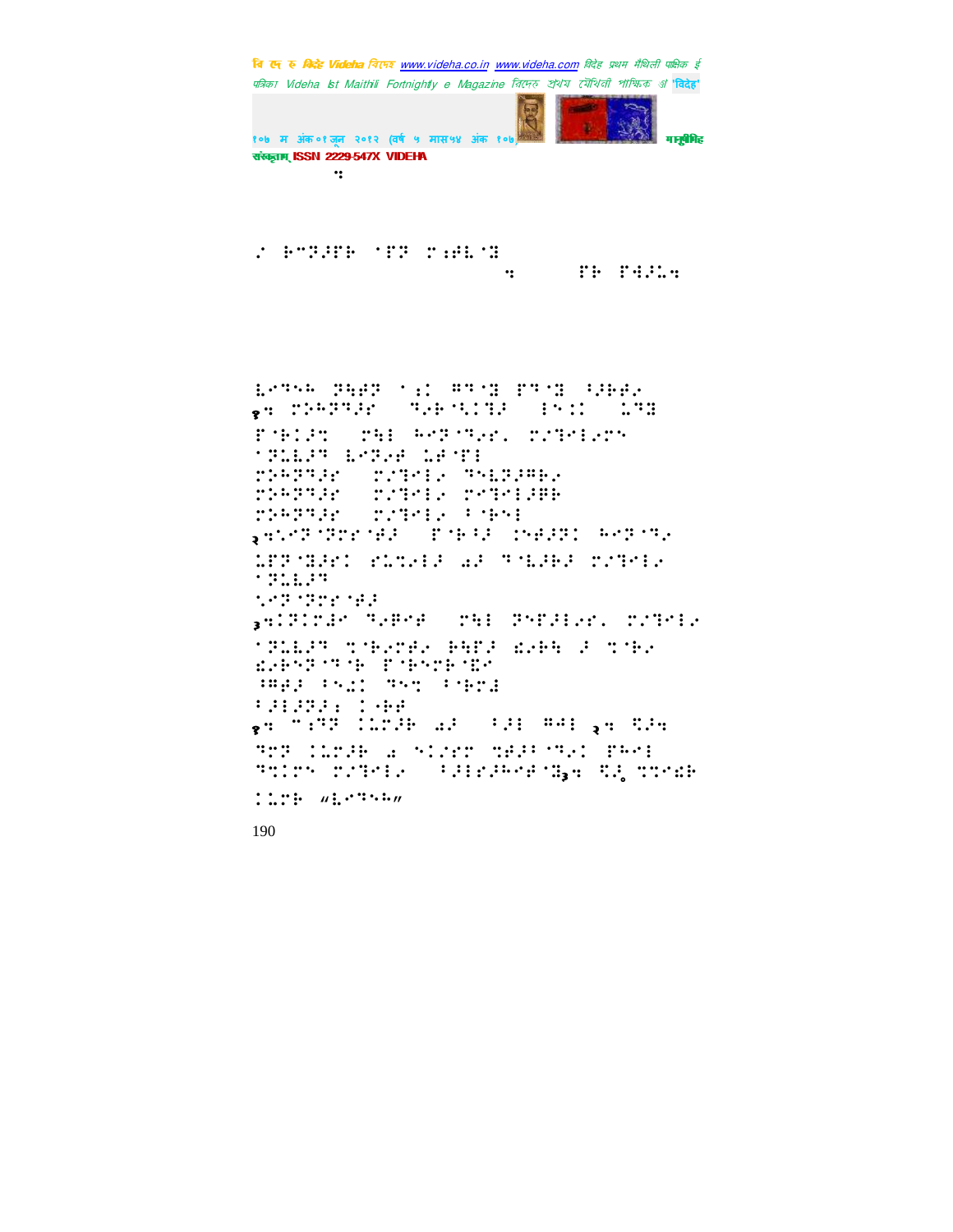FRIDGE MORE MARKED ON MARKE  $\mathbb{R}\mathbb{H}^{n+1}\mathbb{R}^{n}$  generates  $\ddot{\mathbf{z}}$ SURFATE COMMA ARE SECURE STORES ESTAR CONFESS PER PRIEST MILER rategy a STREET SARROWST PREP WATER STREET **POSTED STATE FREEDWAYE PREAL ESPARTE TO:** President Pris paragrephent  $-3.333$ PARL TETRA PARKING PATTER TRAK RNAL ERSE RARGAREN DER MANNE 1933

 $:$   $:$   $:$   $...$ TO BREAK METALET STACKERS AND ESPERENT PETER RAPHY (LTBS 183) Professional theory from the state 1,27,285 1988 THERBE RHADIERS SPACES BRE 9822 1281 258 25242 15 88532 PH INTE IN PI PLEASER FUR ITAP ter, Plesma ri reedigs sporte tr tell Almade the spoil particular stila PAS 1991 pooles (Gene Spie

**MARY COMPAS** FREE TRESTOR FORE rative coup

 $\mathbf{r}$ 

'विदेह' १०७ म अंक ०१ जून २०१२ (वर्ष ५ मास५४ अंक १ संस्कृतम् ISSN 2229-547X VIDEHA

वि एक रु मिनेह Videha विएम्ब www.videha.co.in www.videha.com विदेह प्रथम मैथिली पाक्षिक ई पत्रिका Videha Ist Maithili Fortnightly ejournal রিদেহ প্রথম মৌথিনী পাক্ষিক প্র পত্রিকা

191

मानुबेमिह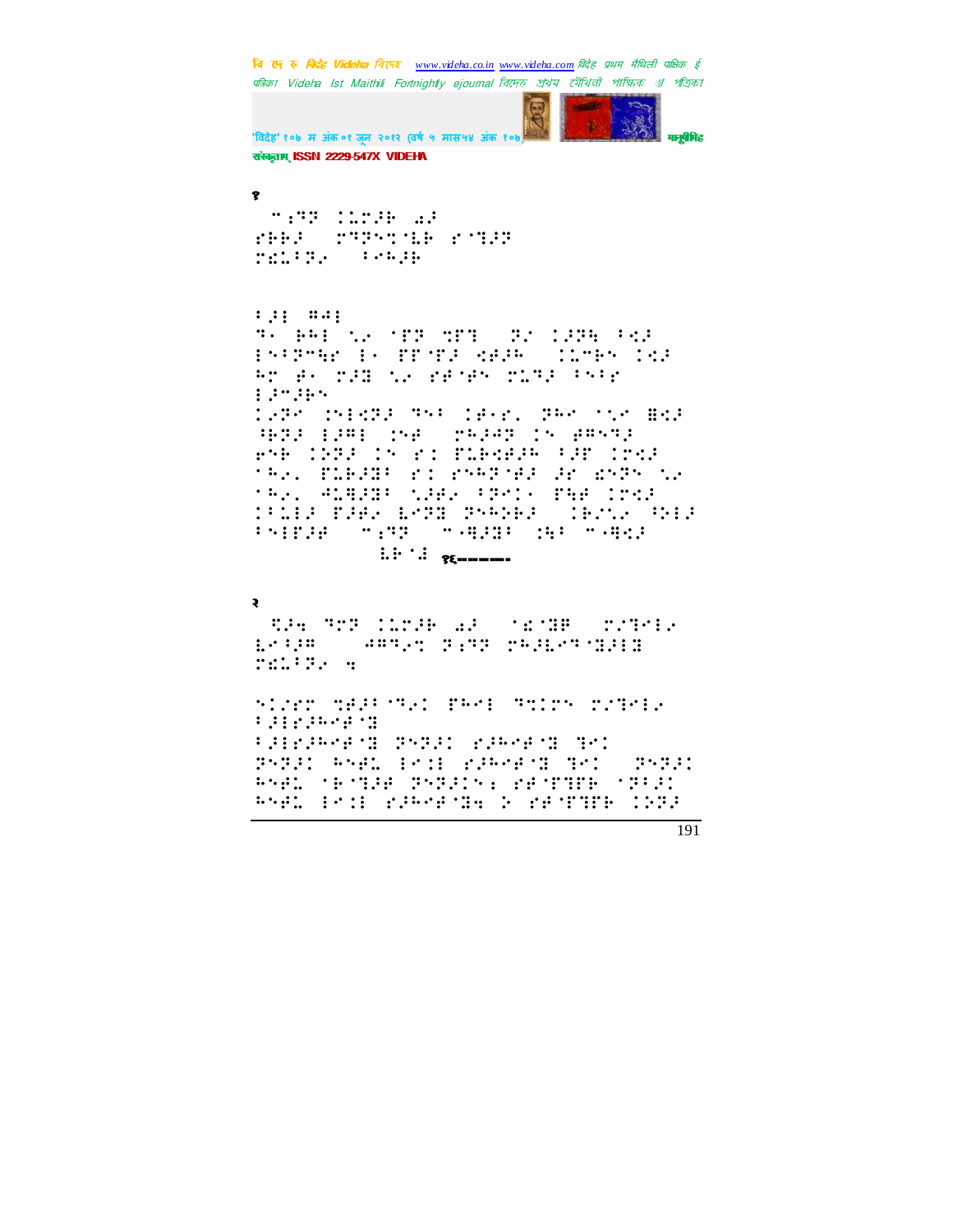बि एक रु क्विहे Videha विरफ्श www.videha.co.in www.videha.com बिरेह प्रथम मैथिली पाक्षिक ई पत्रिका Videha Ist Maithili Fortnightly e Magazine রিদেক প্রথম মৌথিনী পাক্ষিক প্র' 'विदेह'



#### १०७ म अंक०१जून २०१२ (वर्ष ५ मास५४ अंक १०७) संस्कृतम् ISSN 2229-547X VIDEHA

100 randri AV Alb Turn: and a series of the series of the series of the series of the series of the series of the series of the series ang taong ng panggunang panggunang sat Pohen Sofie (Sirohi Sen Sfringste) POSTECHNIC TECHNIC AC SIEP FIRTH EPTEL PTHER ARGED TRIPE STE PORT STREET PLAT STORES FORTH BROW NOT WAS SAFEKEEPING FJ45JEJ55 5JEB 3W6 () PP2B 52142 bied ands gnds wabje ie, waere ting rame belane and blad none THIS HER WHIP WILL PRE FREEZHOPPIE EOLPHEIM OF NORTH STEP **SPER SALES STR** 

FRIERPENICIA ENTHROTIC (PS IIBR r: PLIPBE PRO Stor (FREERFORT) PERPORTER TO SAFETE PORTION PROTOS LOS MORTERS ESERCIBIDADES ri test medigaat beda aste rari PORCH CHA SAM PORTERT LATORHERS rateleis: reggi raratr gae avoi AND PRESENCE AND PARAGUAISME in an Imige nordigen rilere trag rache Berry chaided to Adv and provides APRILED TRIP TO AN AND HEAT MEETING FRAGA THAN THAN IN PARED TER EALTRING FOURT SPACEFORM TO ARJEANN PRIJE IS IV PIZE MIK (S. R. **NI PREMIS THE RIGHT EMIX BIGGEN** ROBERTS IN PAIN & WAIR.

STORAGED SOCHETS TURNED TAROSTER ragge minne of added elector. 192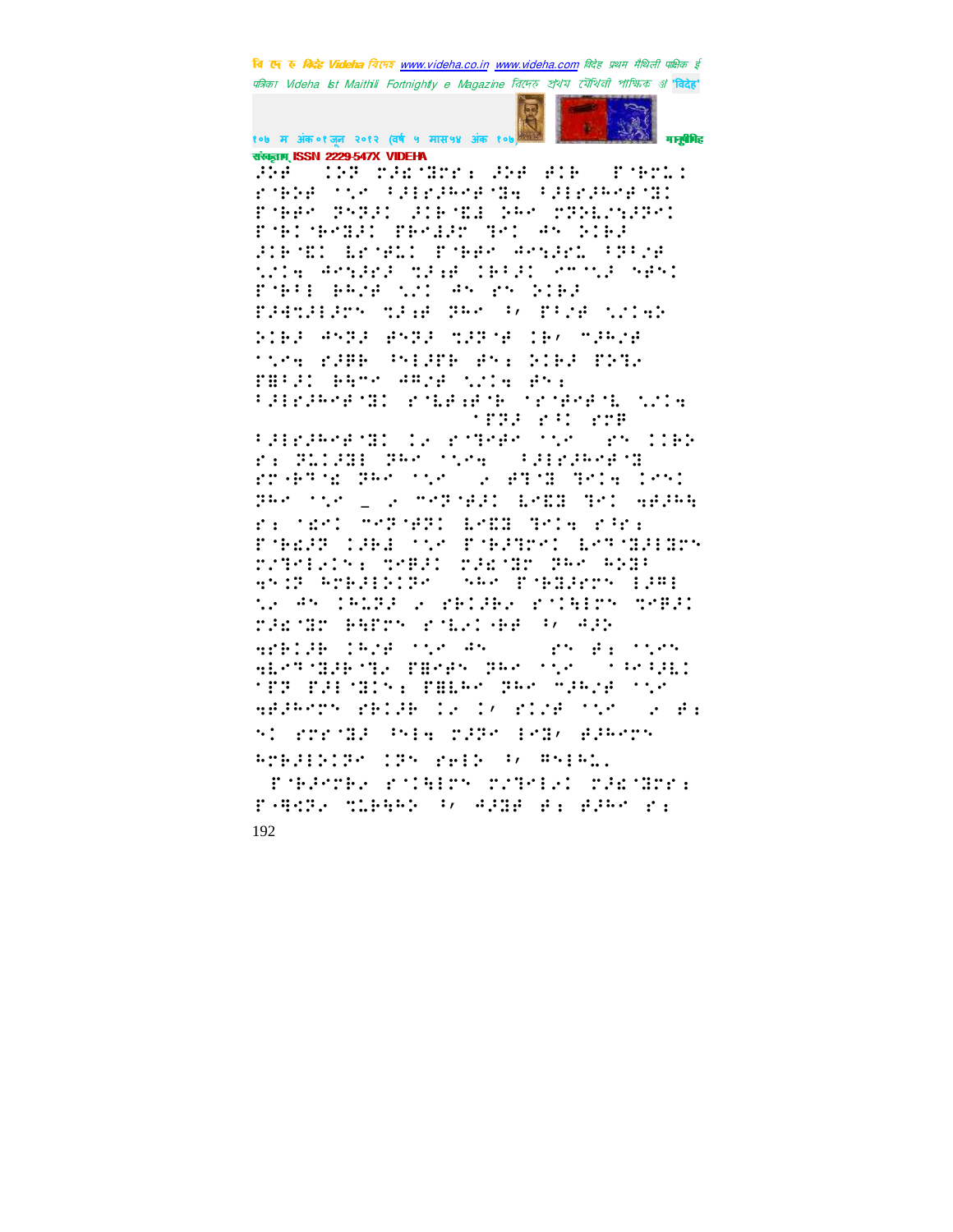वि ए रु क्रिडे Videha विएक www.videha.co.in www.videha.com विदेह प्रथम मैथिली पाक्षिक ई पत्रिका Videha Ist Maithili Fortnightly ejournal রিদেহ প্রথম মৌথিনী পাক্ষিক প্র পত্রিকা



'विदेह' १०७ म अंक ०१ जून २०१२ (वर्ष ५ मास५४ अंक १० संस्कृतम् ISSN 2229-547X VIDEHA

<u> 10 Kranski pridis (</u> 4186 –  $\cdots$ Place to PRO ACPEE (1851 Pomerte PSPA PRIJER POLED TS PB/ APSP ONC Tel energy as the proper entail ARGER PRIPER SA PENERI STIBETY randa Per Lamb Abdel Lroot Barry rned Forkompodernn rned (BRE der Sti 193 236-633831 326 31-6818  $(3.4, 3.3)$ **THE SIGN TIMES HAR 4** 

PARADA: AMA PEAM

**SECOND PROPERTY**  $\mathbb{R}^2$  . The  $\mathbb{R}^2$  $1.1.14.11$ ri 2 MPHP (BR2) An 2 (RB An Ar Reponsors par part of Sapsages par **FHI** THE PATHLEY PROFILE OF PREACH PRO CRAN 2 CRA PSPAC TARA POAR **TREAD ANDRE PRESS PRESS PRESS** The Southern Park who are primited by Paleamers with a montere we wi 37 HEAD REPART ON MPT BRO **AND THE THE STATE** 

FRAME TO THE RECORD TO HE AT A TO THE STATE PRESERVATORI PROVINCIAMENTAL ERRIPA PORTENE SAM A TEMPER THE CANERY **Tele EesTRenn Ten Seeger** 256 A2 SMI M29612 F2182668781 151 SI AGE LABAS TRESERENA BRESSON SRA POIDS PARSENE SIAPSON POLIBA MARKEY PAPERPHAR BIBEATAB SART russim an core consumer BRE PRINTS, PLEY'S HE INFORMED THE 4 F THI BIBBER EMBRAI

THREEING IN THE BEING THEY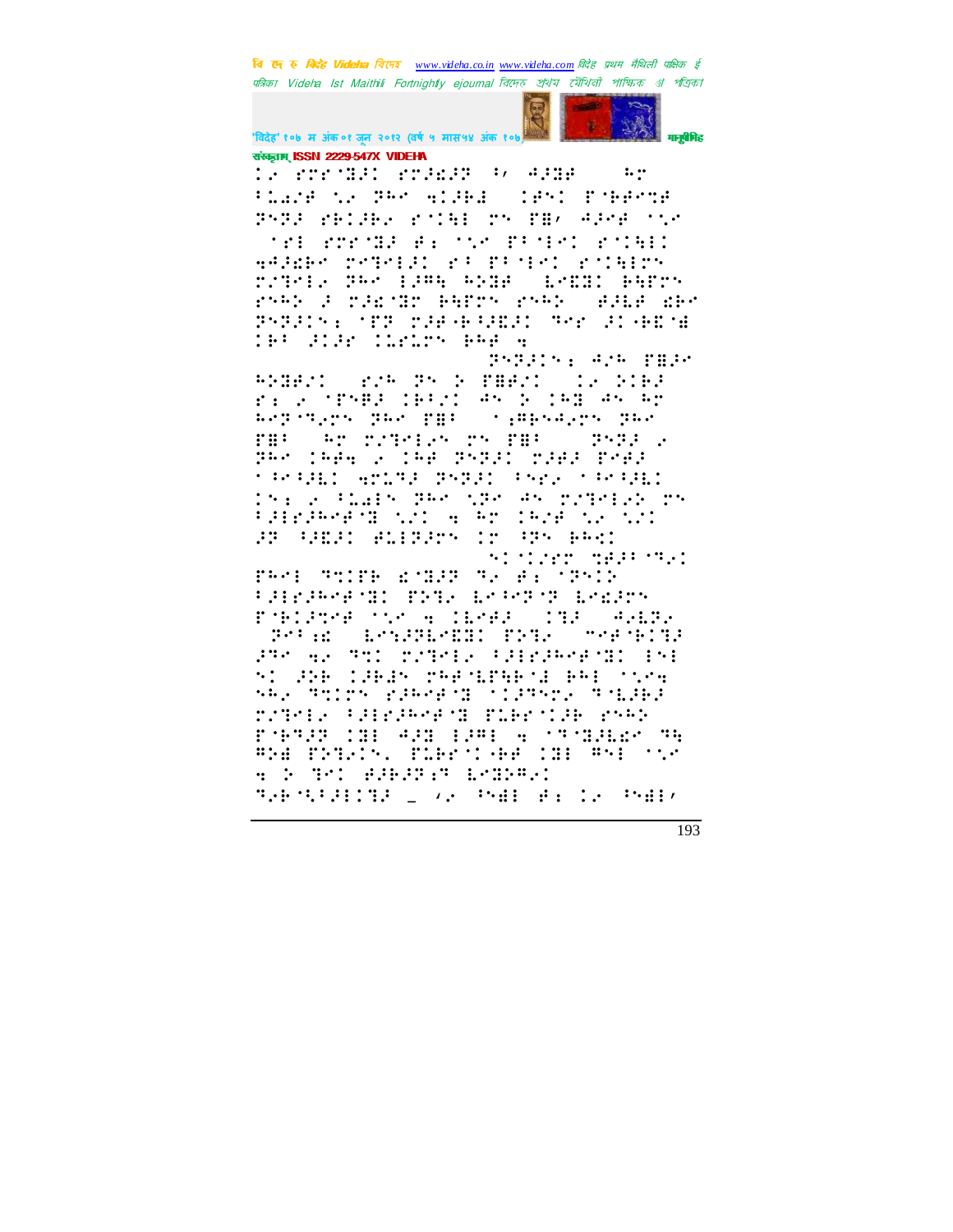बि एक रु क्विहे Videha विरफ्श www.videha.co.in www.videha.com बिरेह प्रथम मैथिली पाक्षिक ई पत्रिका Videha Ist Maithili Fortnightly e Magazine রিদেক প্রথম মৌথিনী পাক্ষিক প্র' 'विदेह'



१०७ म अंक०१जून २०१२ (वर्ष ५ मास५४ अंक १०७) संस्कृतम् ISSN 2229-547X VIDEHA

) The To Indiana capaca Wa **THEORYTH LAND PHOTOGRAP**  $\mathbf{L}^{\prime}$  ,  $\mathbf{L}^{\prime}$  ,  $\mathbf{L}^{\prime}$  ,  $\mathbf{L}^{\prime}$ 

*Ale Philips in the* 

PABL PRESER EMBRED INFORMA Tele Saers ritter ( # # 1911) **Service SECRETE SECTION SAME TIME SHEET SIM** SPEA THE STREAM SIZE FOLED SYTCH 15: 1:PD TDAR PAS TOR SPECK A D randa negospom suchra nang soar ressur which report claims which PTP PROTES AN INFLIGADED ANIAL "Her LST Lemmes I. Thing the **AN PLANE THAT LATE LABRY** TIMEST P: #MERL PALPH \_ RAT LNT 198 15 PHILAR D'HART ERE 212 TVP ME 2 STORY PLAY REPORT AN 化性动物 人名 S tria GREE BRE the partner Richar ri y fyrt Elisa fyrt fyrt i 1 **VALUE CAND ANY SERVICE FORM UP** redir the steel measure the  $\ddotsc$ lle (Papel 1923) **THE F.P TIMER** them clareddy bliti tiche ibr MPS PLEIN SPEPE PROBATIONS **TREST PLEASE IFIL AN ESPRETH 3 IN**  $-41211$ **ALSI PRESS IS NEW**  $2.321$ 1982 (1982 Page Strawbook ESPOST LENE D'ARMIE MERIM (ARMIE SARAH 194 LA 1838 (2132 41 1838)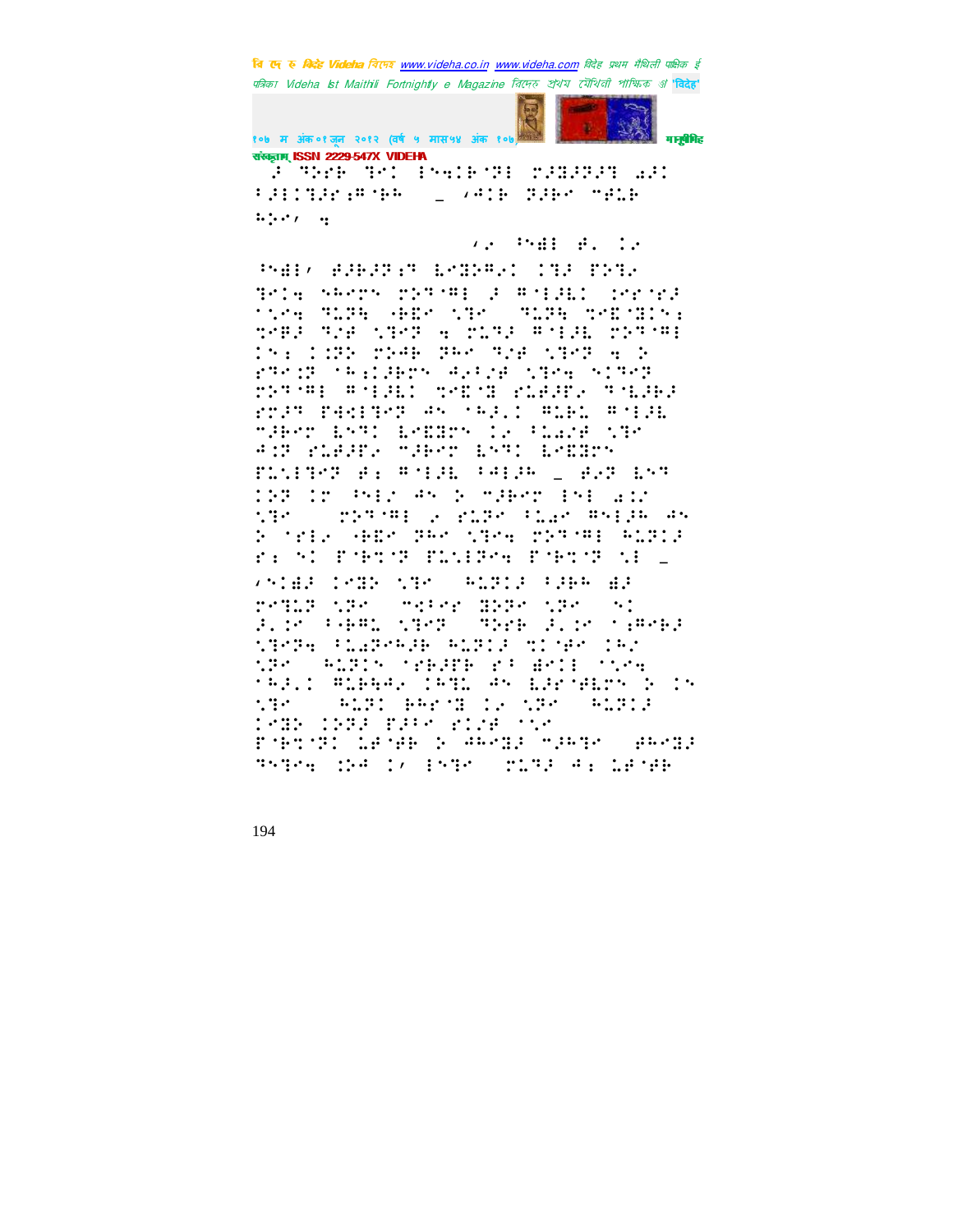वि ए रु क्रिडे Videha विएक www.videha.co.in www.videha.com विदेह प्रथम मैथिली पाक्षिक ई पत्रिका Videha Ist Maithili Fortnightly ejournal রিদেহ প্রথম মৌথিনী পাক্ষিক প্র পত্রিকা



'विदेह' १०७ म अंक ०१ जून २०१२ (वर्ष ५ मास५४ अंक १०

संस्कृतम् ISSN 2229-547X VIDEHA gar n, rigga gi aidi din grunneg  $\mathcal{L}^{\text{max}}$  ,  $\mathcal{L}^{\text{max}}$  , and

FOR MINT RIM, 1812-6 BIRGERIN aproduced pack are provided to the control SARIS PROGRESS ANDROHOL COM AND LEAST PAR SHIPS AT START #BRAVANIA ALBITALLITALI: AAAL 1919-14 SI 231 FJP 227-91 9131 21 POSITOR CONTROL RUBBON CONTR PROSTE A AMENT EMBOR MAR RO  $: \cdot$  : FLF. 2003-8: Prim ri 2003 (000) (5) CRETHE AND VALUEST TONETHE UP:  $\overline{m}$  :  $\overline{m}$  :  $\overline{m}$  :  $\overline{m}$  :  $\overline{m}$ 3 ANDI TABLE ADER 1939 RABON RATE 212 the South Car Server Sheep SLECTORING FECTIONAL IEN NIC A AVI MAR SAR LERMI EDE PROVEE MAR AND SPOTTED AND THE STATE OF THE STATE OF A WEBCA WAS LEARNING MARKING tria 533: Pobaroko (51364 ) (41361 BEN TERF ENE CRND BAR CEME TORE D Spring and april the gags namely SP WEEKS: PHPP B: 2 WPLD: FIRE DOMESTIC PERMIT AND PROPERTY 223-81 8383 1, 85116 98111 rradios, and show the series  $\cdots$ ski sinisti gagashi ri jeti a shekar #5: e#filic ricraft: CB 5271 fil **A MINER ARPRICENT (1) AITITIE 2014,**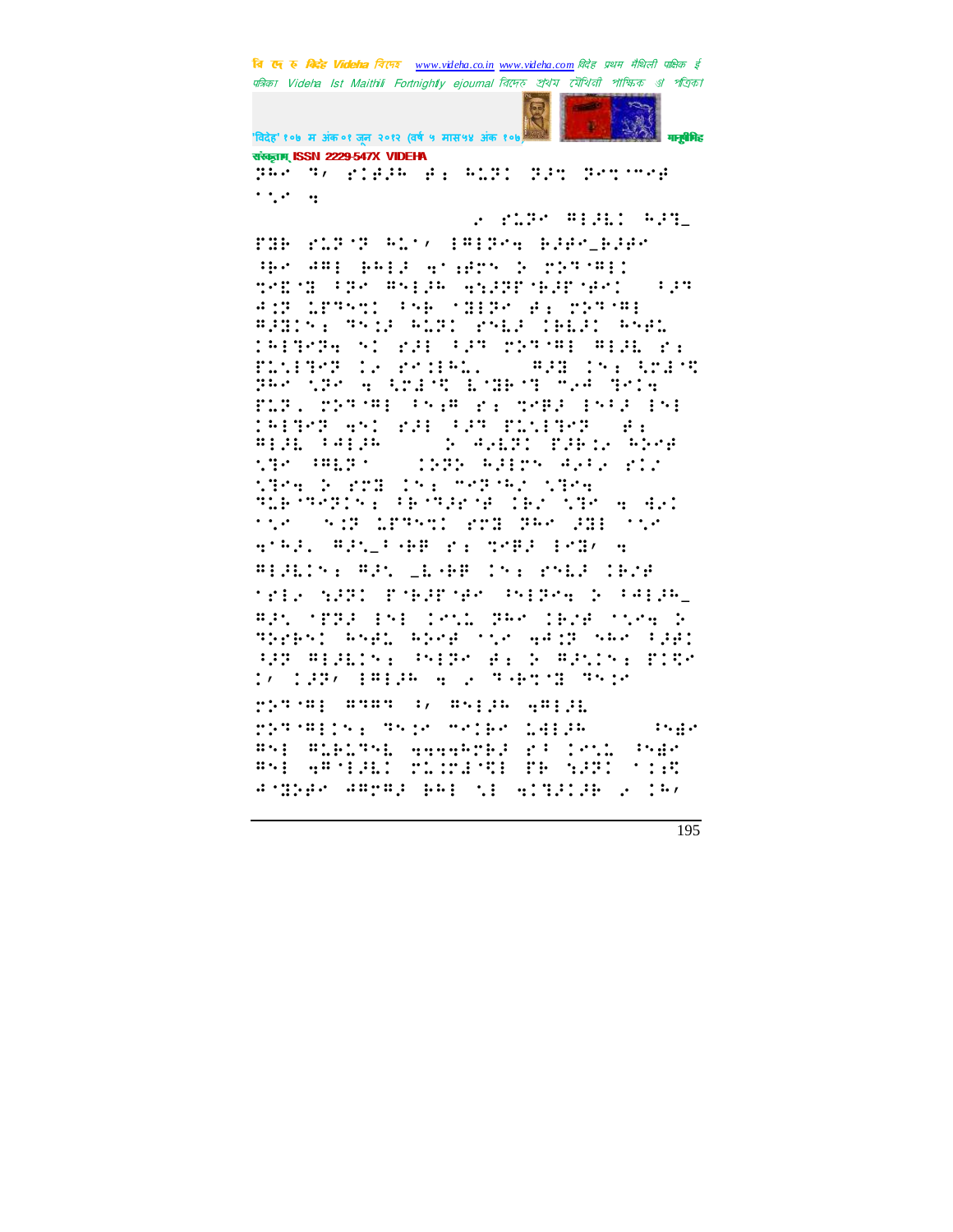बि एक रु क्विहे Videha विरफ्श www.videha.co.in www.videha.com बिरेह प्रथम मैथिली पाक्षिक ई पत्रिका Videha Ist Maithili Fortnightly e Magazine রিদেক প্রথম মৌথিনী পাক্ষিক প্র' 'विदेह'



१०७ म अंक०१ जून २०१२ (वर्ष ५ मास५४ अंक १०७) संस्कृतम् ISSN 2229-547X VIDEHA

MARTE STRUCK PART FOR PALE PROPIER  $301 - 4$ 

The first he frie in 1941-78 MARAZAR WAL ZONACH ZAHR MALE RIRA anbron nicipal Red (Sie aleboarding) erf (192 speken 2 linnsiges) (2 445 PSB3 15: 2700.000 2.8 5201 ASSERT PARK SACRETING TO CONTROL FLAMENT CHROSE ANDERS TEN 1998 APR nga asl naga gaags Tagi geelije. THE MEDIC THEFT CONDUCT rrot pacer whose and careers reduktione (1931) GADA reduction and a PREACT TEACH PRICE FROM CATE MINE ROOM A CHA RA LANEMA CEMA  $\mathcal{F}(\mathcal{F})$  , and

ner pel narisin SPR SPR (200 Preserve) (SP 200 12 FRIE #58 SNR AINAIRE #592 INA PLEEDS (ALC ARSED ESCEPT POBLE COOPS TO STORY TO SAFE CONTROLLER **TERMINAL PRESS SEP NEW**  $\mathbb{R}^n$ **BISTME RANK (IPER 2 TEER 1998** EMIR (FMPHILLE NEED PREP) PN TRIP STORE ROOT CORPS SI TOO rames elsoner a colo dedare es mede r1995 ASSE ANSE (AFFI BAW ASS) FRONT OUR ANNO 1930N & CREA RNE #5: The 45 Appe BAR 2013: MJA24 is the second service of the service of the service of the service of the service of the service of the service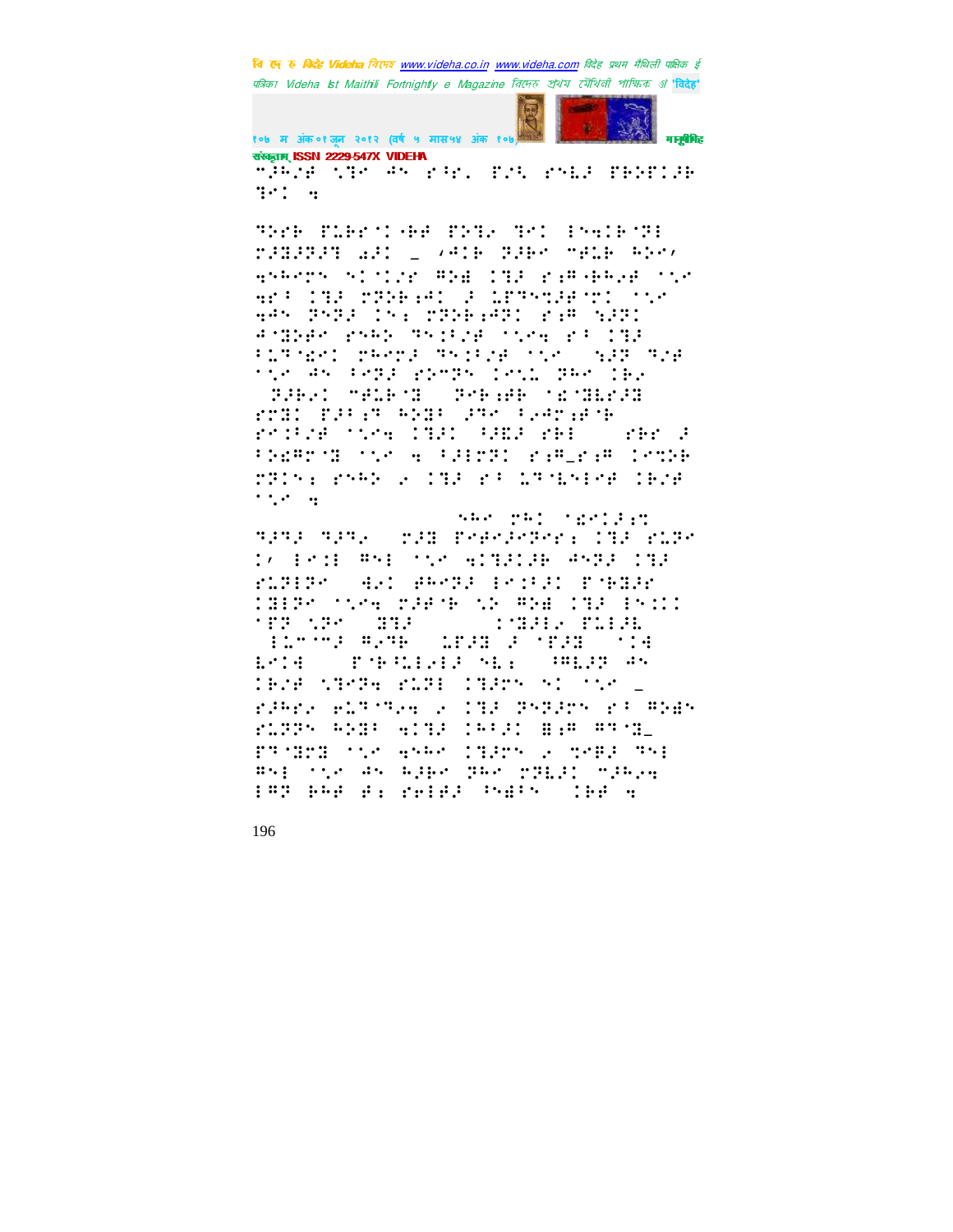वि ए रु क्रिडे Videha विएक www.videha.co.in www.videha.com विदेह प्रथम मैथिली पाक्षिक ई पत्रिका Videha Ist Maithili Fortnightly ejournal রিদেহ প্রথম মৌথিনী পাক্ষিক প্র পত্রিকা



संस्कृतम् ISSN 2229-547X VIDEHA SAPS SIER INFOSKO I ESIPIFRAN SAS PRI TRIL THE REER TOO AIRIL PARTICIPALEMENT PARENT spond classes power a **APRIL THE FRIDE** rimsk grupe  $\sqrt{3}$  , which is a positive problem in the state of the state of the state of the state of the state of the state of the state of the state of the state of the state of the state of the state of the state of the state o

Bidge What 193 the 4 name 193 goup PALES AND PAPE ANSWER WE CAND **WARE THE POINT OF**  $2.34$ 

**NUMBER OF START STATE** BRIDGE ARSPARE TO STRIP CREAT **TRINGE ARTS PAPILED PASA** SCHORAGE TO HEATTER, ISTER ERIPYL RNAL ARE 2 FORIPHELPORN This was the deline from the Theorem School

AF RENEWARD WARD PORTED PORTAGES, IV MERRAR PAIRN MOAR 2 SPARE IRR PRESR E: 2522 (2023) PSEL 51 F: 51 THE AN EMELTYPICS PAPERTYPIC PN range ofine east a saw nat trut Premier Chemical  $\mathbb{R}^{2n+1}$  . E-E1  $\mathbb{R}^{n+1}$ **BMA MISTARY MSBA MARSHALLI** 

 $f''$  is independent of  $f''$ 

 $\sqrt{2\log(1-\frac{1}{2}\log(2\pi)/2)}$ 

PARKE THE MESTIFIED PRICE STREA The Brill STRA SARTS STAR ADE CTA rimand the transfer and the state ryak 3533 (KISS) angl ako  $\mathbf{H}$ TIME WILL RISK (1984) BIRSTY (1975) PRAN (REST NAME NOTE PRAN PRAN

197

मनुवैमिह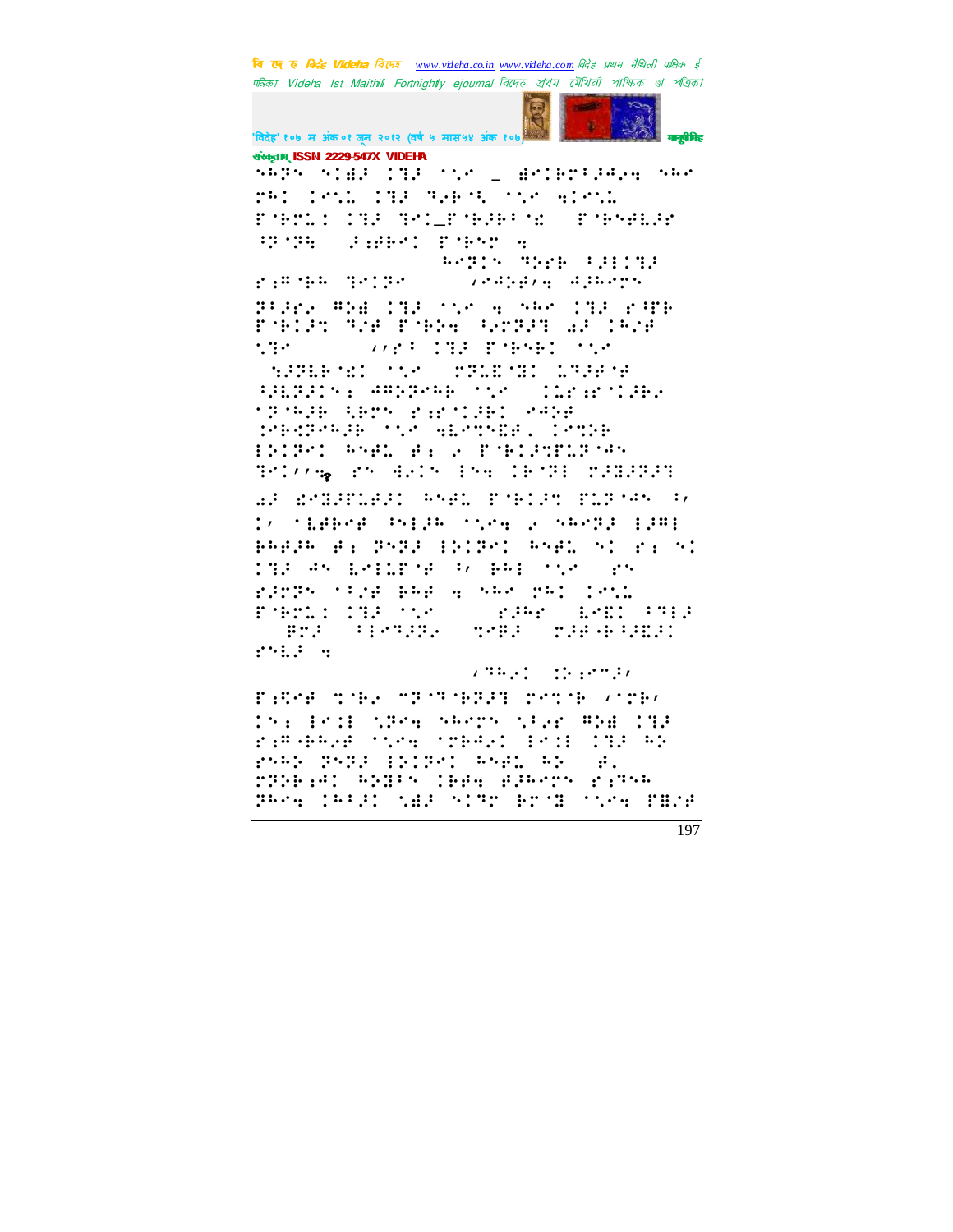बि एक रु क्विहे Videha विरफ्श www.videha.co.in www.videha.com बिरेह प्रथम मैथिली पाक्षिक ई पत्रिका Videha Ist Maithili Fortnightly e Magazine রিদেত প্রথম মৌথিনী পাক্ষিক প্র' 'विदेह'



१०७ म अंक०१जून २०१२ (वर्ष ५ मास५४ अंक १०७) संस्कृतम् ISSN 2229-547X VIDEHA

APL (Average Appelbate 1980) (APP) dens ry 1989 (1989 September the mathem meat officers of Edgard Bibn BOTO LETAR (PE) TOM HARMRE (POLAR t de la carta de la carta de la carta de la carta de la carta de la carta de la carta de la carta de la carta  $\sqrt{2} \left( \frac{1}{2} \sum_{i=1}^{n} \sum_{i=1}^{n} \frac{1}{2} \sum_{i=1}^{n} \frac{1}{2} \sum_{i=1}^{n} \frac{1}{2} \sum_{i=1}^{n} \frac{1}{2} \sum_{i=1}^{n} \frac{1}{2} \sum_{i=1}^{n} \frac{1}{2} \sum_{i=1}^{n} \frac{1}{2} \sum_{i=1}^{n} \frac{1}{2} \sum_{i=1}^{n} \frac{1}{2} \sum_{i=1}^{n} \frac{1}{2} \sum_{i=1}^{n} \frac{1}{2} \sum_{i=1}^{$ **TRACK ERACY CRACK BOYD FRAUDHE** #5: TV APPSE (PDF) Privat Pirr Schule March (1981) - Contemporare (1982)<br>Septim Schule March (1982) - Schule March (1982)  $\sqrt{4443}/133/7911/433$ 

 $\sqrt{4111775}$  (Ref. And) at  $7777$ Porch Reformed Monterney (Reformation 1980 AAR digital second acare of 书房中 医1951 医1 油床 计执行机 开始开启 进191 **PINE MAY WHI**  $\mathbf{u}$  :  $\mathbf{u}$  $\mathbb{R}^{n}$ ESPECIAL BIROTS VALV CORCER ARCT 1979 MTP AN UPS CONTROL PARK 4000 0000 000 000 0000 000  $\text{H}_{\text{L}}\text{H}_{\text{L}}\text{H}_{\text{L}}$  ,  $\text{H}_{\text{L}}\text{H}_{\text{L}}\text{H}_{\text{L}}$  ,  $\text{H}_{\text{L}}\text{H}_{\text{L}}\text{H}_{\text{L}}$ **Parameter** roger (m) a minheire ga is leo no penne. **STEP BRY PLATIN** PAPTEMENT PRESENTED

**APPEAR CREATE AGE EACO** RAPER TRIP ASPARS SE PER ITE TSP AFTHALMENTIEN CONSERVED BATTE, PRIIDITER TELA SAPPS PORTHERS OFFICES LARGE PICE. BDMI BARY: POBROBLE COM RHE SOM A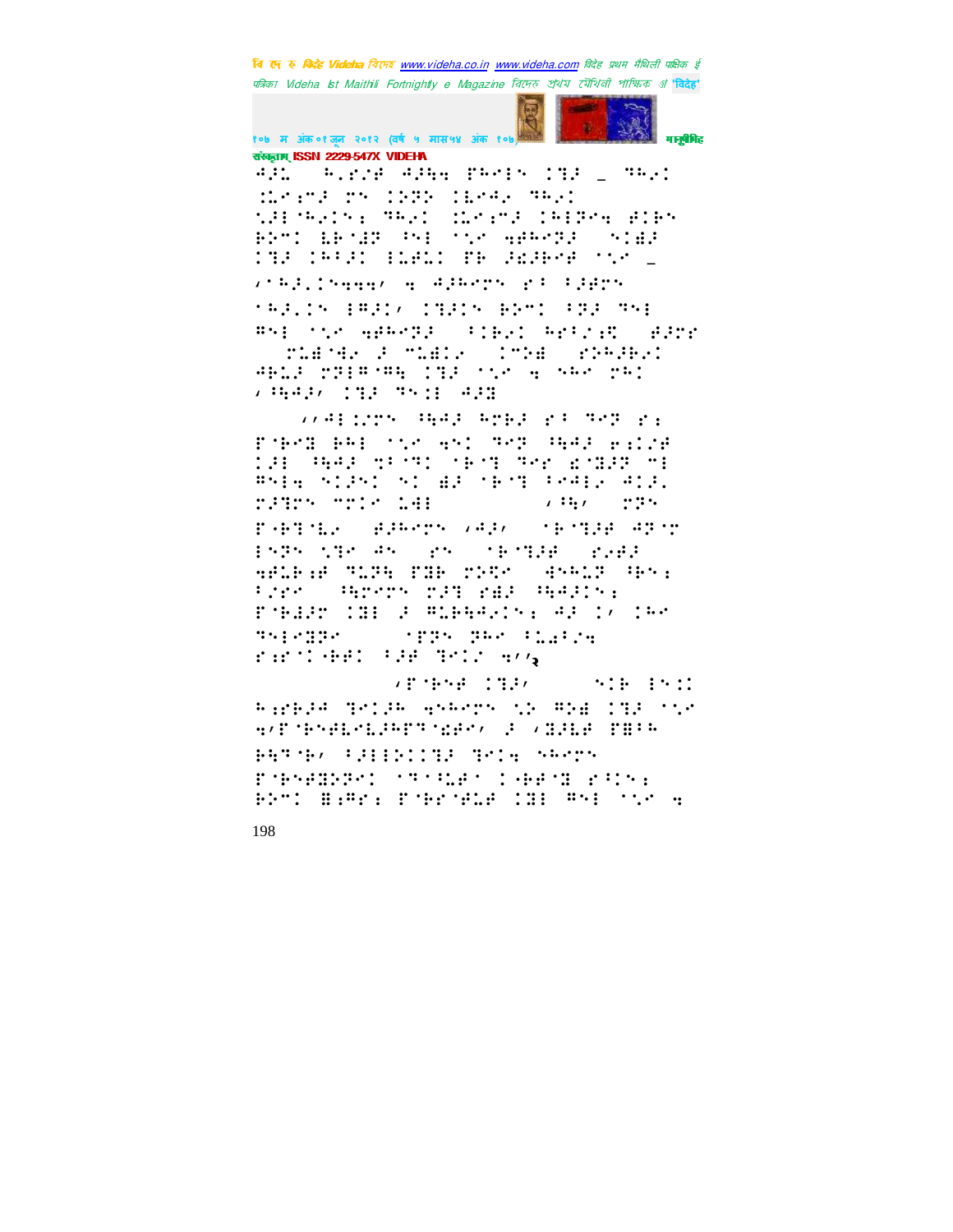वि ए रु क्रिडे Videha विएक www.videha.co.in www.videha.com विदेह प्रथम मैथिली पाक्षिक ई पत्रिका Videha Ist Maithili Fortnightly ejournal রিদেহ প্রথম মৌথিনী পাক্ষিক প্র পত্রিকা



# 'विदेह' १०७ म अंक ०१ जून २०१२ (वर्ष ५ मास५४ अंक १ संस्कृतम् ISSN 2229-547X VIDEHA

# $\frac{1}{2}$   $\frac{1}{2}$   $\frac{1}{2}$   $\frac{1}{2}$   $\frac{1}{2}$   $\frac{1}{2}$   $\frac{1}{2}$   $\frac{1}{2}$   $\frac{1}{2}$   $\frac{1}{2}$   $\frac{1}{2}$   $\frac{1}{2}$   $\frac{1}{2}$   $\frac{1}{2}$   $\frac{1}{2}$   $\frac{1}{2}$   $\frac{1}{2}$   $\frac{1}{2}$   $\frac{1}{2}$   $\frac{1}{2}$   $\frac{1}{2}$   $\frac{1}{2}$

BRTINT ARILEI ESIE SPSA SPSTS tear man (11119) ram-emae stra ESITED THR FAND: PAID THEAN ngan ang  $\mathcal{L} \times \mathcal{L} \times \mathcal{L} \times \mathcal{L} \times \mathcal{L} \times \mathcal{L} \times \mathcal{L} \times \mathcal{L} \times \mathcal{L} \times \mathcal{L} \times \mathcal{L} \times \mathcal{L} \times \mathcal{L} \times \mathcal{L} \times \mathcal{L} \times \mathcal{L} \times \mathcal{L} \times \mathcal{L} \times \mathcal{L} \times \mathcal{L} \times \mathcal{L} \times \mathcal{L} \times \mathcal{L} \times \mathcal{L} \times \mathcal{L} \times \mathcal{L} \times \mathcal{L} \times \mathcal{$ Pobri: LordEd 901 45 2 official cid F Best Chira Prodes Sin **Tedri Mirik** Gers romance aux mei closelend TJEIN NIE FJAEL BATTN TEMIENET SPEAK PHILE SO PRROT FORMS PRETS TOOK AS TEMAPHONE TEM SMALL MALL MIE refelds began then you we recover.

INFORMATION AND INFORMATION 2726341 152 4332 18963 1996 1992 35 MHZ (1980) SIAP ME20 LPD PROS THR MIN PART (PRIMAD)  $\mathcal{L}^{\text{max}}$ 

# $\sqrt{r}$  . The property of  $\mathbb{R}^n$  ,  $\mathbb{R}^n$  ,  $\mathbb{R}^n$  ,  $\mathbb{R}^n$  ,  $\mathbb{R}^n$

rikkak alt a tillig rænge pr entern nicipi Ara (112 p.A.Atta tion (IB at aB) a the the EFICITY PRID TO ANNY TYPE THE FJERE: 287ER LETTI JSTF F/ 2004  $\mathcal{F}(\mathcal{G},\mathcal{F}) = \mathcal{G}(\mathcal{G},\mathcal{F}) = \mathcal{G}(\mathcal{G},\mathcal{F},\mathcal{F}) = \mathcal{G}(\mathcal{G},\mathcal{G},\mathcal{F},\mathcal{F}) = \mathcal{F}(\mathcal{F},\mathcal{F},\mathcal{F}) = \mathcal{F}(\mathcal{F},\mathcal{F},\mathcal{F}) = \mathcal{F}(\mathcal{F},\mathcal{F},\mathcal{F}) = \mathcal{F}(\mathcal{F},\mathcal{F},\mathcal{F}) = \mathcal{F}(\mathcal{F},\mathcal{F},\mathcal{F},\math$ APSE SMITH SAM PARTER PORTER SA BETTEL AF ESIME NES 45  $\mathcal{L}_{\mathcal{A}}$  is the state ramshed (SI) ra ny fiber nerrodes \*PLAAP (\$\$\$\$\$\$\$\$\$\$\$\$\$\$\$\$\$\$\$\$ **THEFFIEL TIP MELTIPS: PRIME** TRYBLYBBC STYT THE BYBYISE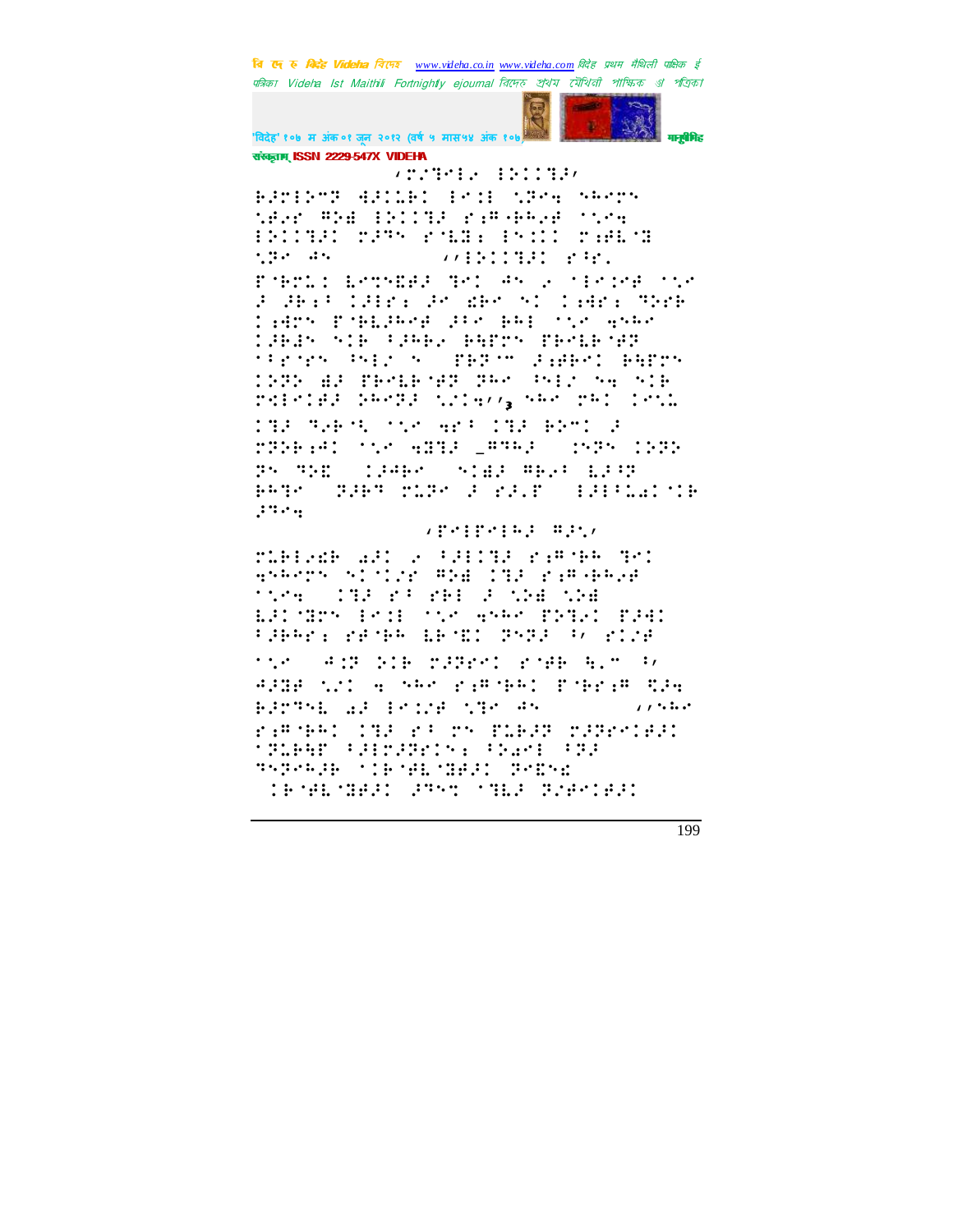बि एक रु क्विहे Videha विरफ्श www.videha.co.in www.videha.com बिरेह प्रथम मैथिली पाक्षिक ई पत्रिका Videha Ist Maithili Fortnightly e Magazine রিদেক প্রথম মৌথিনী পাক্ষিক প্র' 'विदेह'



### १०७ म अंक०१जून २०१२ (वर्ष ५ मास५४ अंक १०७) संस्कृतम् ISSN 2229-547X VIDEHA

tříky sklad (1947) (nkromad posle ry tang taon singni rubun t MERRIME STELL SMELL CARSTERS STATED res brenn produce a reconnect FROM PROPERTY ON A PARTIE RESER FACI TEMPE \_PMETRAPH TESH ARE: regio es rico ass<sub>a</sub> (1925-925 1925

meanic priming (d) gri che dr **THERE AND HIS THE THE SET OF STRE** SUMBER CRAINS AND ANY AND SH THE RAE STAR CAN SESMAN RIFOLE BREADTH MARKET MARKETING rans and may concern the series  $\mathbb{R}^n$ taks reduce ears and an APPE PRO PORTLY TOO APPROVED INSER  $\begin{minipage}{.4\linewidth} \begin{tabular}{l} \hline \multicolumn{1}{c}{\textbf{1.1}} \end{tabular} & \multicolumn{1}{c}{\textbf{1.1}} \end{minipage} \begin{minipage}{.4\linewidth} \begin{tabular}{l} \hline \multicolumn{1}{c}{\textbf{2.1}} \end{tabular} & \multicolumn{1}{c}{\textbf{3.1}} \end{minipage} \begin{minipage}{.4\linewidth} \begin{tabular}{l} \hline \multicolumn{1}{c}{\textbf{2.1}} \end{tabular} & \multicolumn{1}{c}{\textbf{3.1}} \end{minipage} \begin{minipage}{$ 

EPSPER 12155 131 raboard: Brank rr (Adr 1890) FRANK (18 1) BRE STAR RATI IAS **BEERING CONSTRUCTS**  $\sim 1.144444$ thermal waldtief rock a ver 8368 PR 231 18318/ 9 \108782 16 right, ry dire raining weight the Bri the Adir Cr. TEBS GAB PreB par ne apar es 1999 (DBE PD1819 () 438 A (264PIE3 STAR) ROBER THREE PR JEJERA STRA SPROTSKIA SRTA AVROJEKT *ty #3674288 and Biby 6313 253* ANGELED FIR SNOWS NGA 1980 ALAMS, NO 284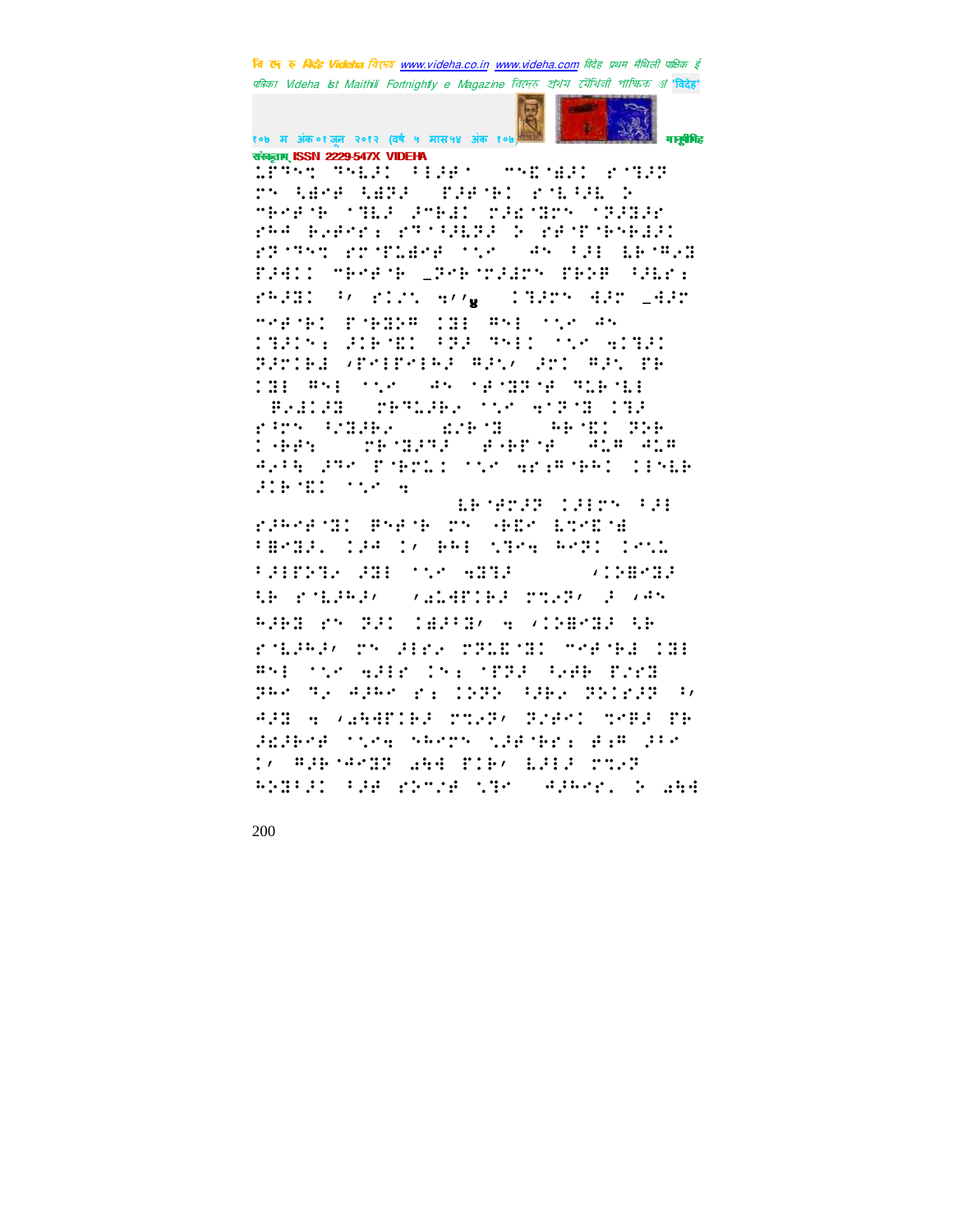वि ए रु क्रिडे Videha विएक www.videha.co.in www.videha.com विदेह प्रथम मैथिली पाक्षिक ई पत्रिका Videha Ist Maithili Fortnightly ejournal রিদেহ প্রথম মৌথিনী পাক্ষিক প্র পত্রিকা



### 'विदेह' १०७ म अंक ०१ जून २०१२ (वर्ष ५ मास५४ अंक १० संस्कृतम् ISSN 2229-547X VIDEHA

gar fjer fir fjrint int trek ver 8368 PV 331 18378/ 121 133 TB REPARTNALL BRAINTER TETAL FJERDHARMED ERDDROM (PHOBO) RRTME PHOTOGENIES ARTST PIECHT PERIL **VARMARY PROPERTIES AS PRACHERS** rimen get a

rathia (Birdhhend PSECRIPS FREE MORCHETER STAR CERROL BRITISHER SHER THE STATE STAR FRIDE TO A SAC TRACK THERES We're finded Affile T.C. 194 1, 84: **196 APPILE ISIDE PL PRID PMP ISI** APPROVIS ATALENTE LANK (PAPTE) FRED PROF STREET MORTHS REFERE FORTHOLD DARRI WRTH PRIN PALENT THERE ANIBE SLETTE SLETTE **MARK A SEAT A NAM NAM WALKER** ractor: compact bridge compa Third had prison tealign whe bro SAPP TO ANNA CORT CNE PRESERVE Porte Alla rock 221 124 17 Relew the ARIBI (#1986 AS 3 38 STREET media: Bay (Siri) (Martinia (Media: Bay) an TH AS TYTE TORITOP THIRD OUR entern Work all the the proposers MARCHEL CAROTEC PORT POPULATION AND 1134 45 3532 10135151 2306143 POSSES DESPITED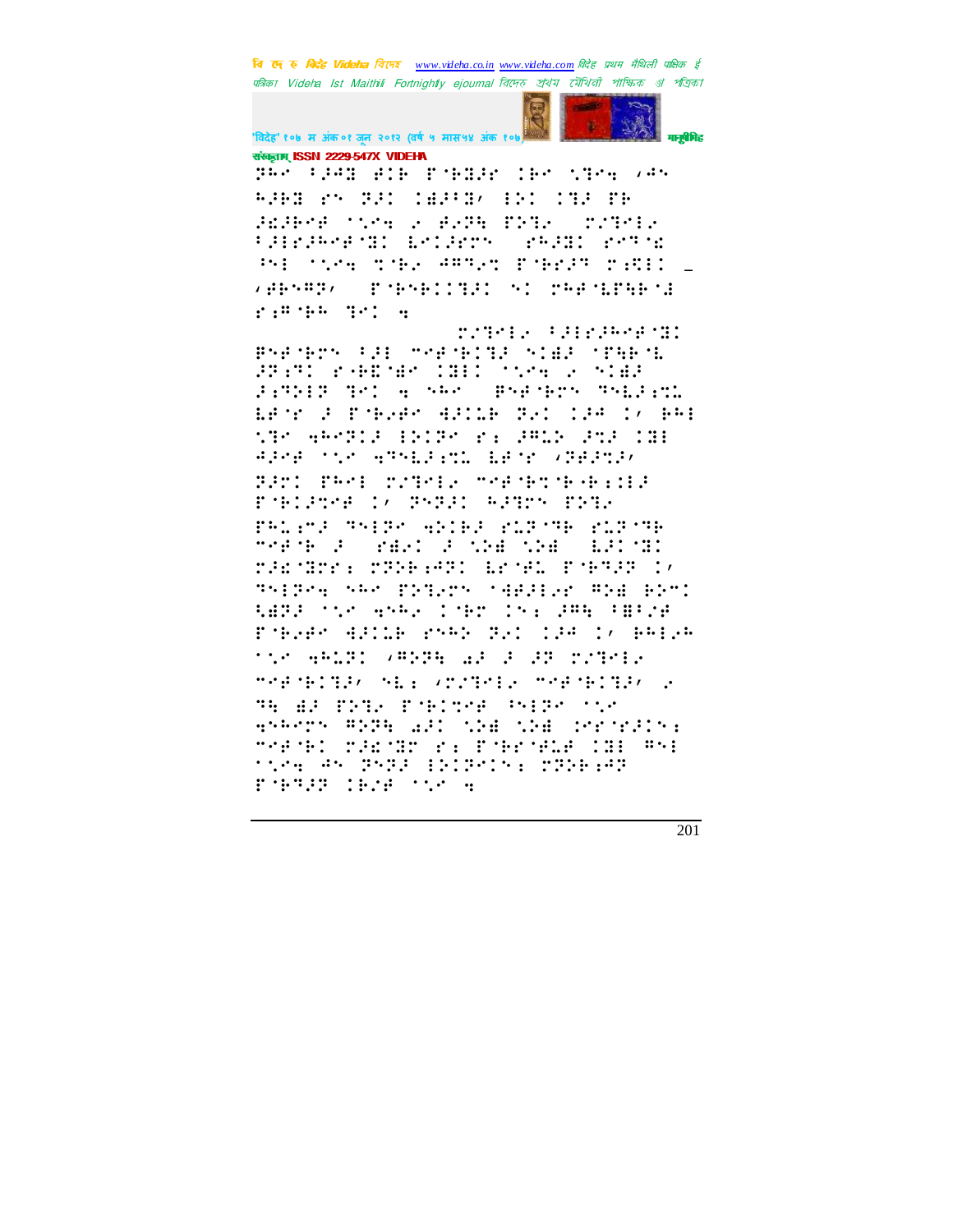बि एक रु क्विहे Videha विएक www.videha.co.in www.videha.com बिदेह प्रथम मैथिली पाक्षिक ई पत्रिका Videha Ist Maithili Fortnightly e Magazine রিদেক প্রথম মৌথিনী পাক্ষিক প্র' 'विदेह'



१०७ म अंक०१जून २०१२ (वर्ष ५ मास५४ अंक १०७ संस्कृतम् ISSN 2229-547X VIDEHA

**POSSIBILITY** TZIMER PAECEMAAL PHATETH PE FIEAR  $21.24 - 1$ Charl (Le Leond Barri J. Arrie PHIN TON BRATH EMPLICATO BREAT HE STORIER TATE VIEW Addited Service Will al Lori THRIBA AF CHM, SPORTHIE AF **BASESTER BILLE 275 A** CJ4JB4154BMI FRI PROPR COPIES

rtrimerare represente partent menns (et about 1820) muscle wide PRINCIPAL PARTNER SERVICEPTS riellske bine som gun aan aan ry: Websites the State State rdedure and the content forecr **ADE 2 VATE TERMINE DEPT ERTY,** 

**ARE PRILEME PARAGEMENT R**  $\mathbf{r}$ **AND CONTROLLS AND ALL AND CONTROLLS AND CONTROLLS AND CONTROLLS AND CONTROLLS AND** SPARING THE RIGHT THAN SPRING ESPRAG IBERS SVOLVERENENB SARAH LASTIS MI SALIKI SALI **TATLE INTERVAL PRINTING** 

FRIDARITY TYPIN THEY PAIR PORT GRAN SALEMAN EALAS SOLERN report being the places agili LOGOS TR GREATER SERVICE ANLEW STATEMARTER FRIEDAR SINA TOA ABSA CHA TRI AN AGAILEA PE PRAPAI **SPENDE CHAN RIP TO AGENTERY:** PORT OFFICERS OFFICE STA BSB31 WestErs, Weblag 198 WHEEL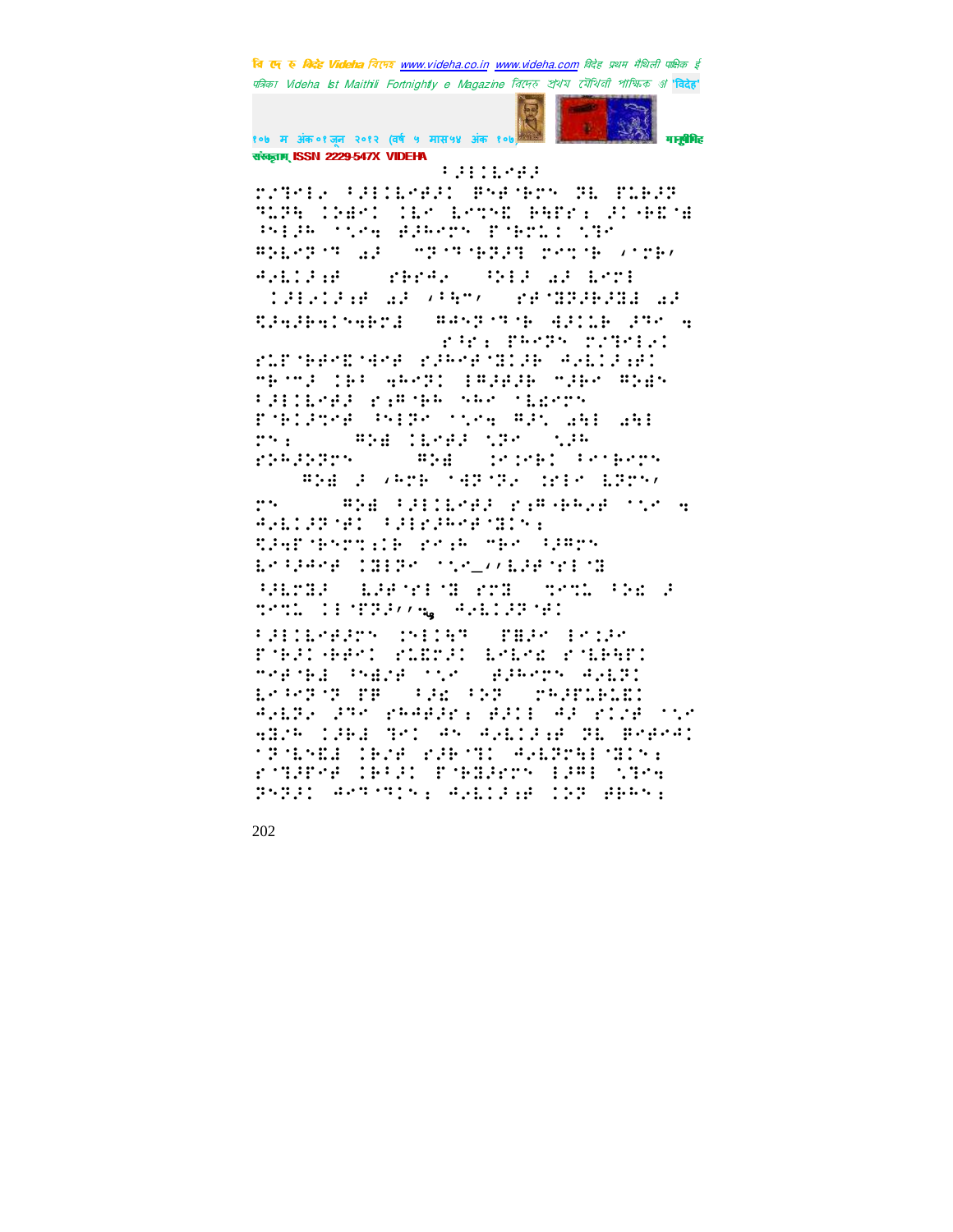वि एक रु मिनेह Videha विएक www.videha.co.in www.videha.com विदेह प्रथम मैथिली पाक्षिक ई पत्रिका Videha Ist Maithili Fortnightly ejournal রিদে<u>ক</u> প্রথম মৌথিরী পাক্ষিক *ঙা* পত্রিকা

'विदेह' १०७ म अंक ०१ जून २०१२ (वर्ष ५ मास५४ अंक १०

संस्कृतम् ISSN 2229-547X VIDEHA mediana jogan sin an mnag-ado  $\sqrt{13212}$  (PSP) 25  $\sqrt{1 + \frac{1}{2} + \frac{1}{2}}$ **SAPILINE BREAKERS**  $\mathcal{O}(\mathcal{O}(\mathcal{O}(\log n))\log n)$  . The Arab. (Bir ) (Bri (AP) (Sr: PrP  $1:1:1:1:1:1$ #252 PSP (AS) AMB2 7B (125 BIZ) MERS POINT EST PLINIS  $\cdots$  $\ddotsc$ Printing Service SAMPARAMI PRASAM PRAI RASI  $\sqrt{2}\mathcal{H}^2\mathcal{H}^2=\mathbb{E}\left[2\mathcal{H}^2\mathcal{H}^2\mathcal{H}^2\mathcal{H}^2\mathcal{H}^2\mathcal{H}^2\mathcal{H}^2\mathcal{H}^2\mathcal{H}^2\mathcal{H}^2\mathcal{H}^2\mathcal{H}^2\mathcal{H}^2\mathcal{H}^2\mathcal{H}^2\mathcal{H}^2\mathcal{H}^2\mathcal{H}^2\mathcal{H}^2\mathcal{H}^2\mathcal{H}^2\mathcal{H}^2\mathcal{H}^2\mathcal{H}^$ VANDERS PRESS IS 181 SERVICE STR de grec Chiar agus tha ne eascrit **ATH TATTAR** TROLE AFRICA TRACTIC ROBOTSCOM EDE PRAGOED PANAS AFRS ARE PSTRS. ់ៈ ៈ ៈ $\mathfrak{g}$ **AND PRESS CONTROLLER PERME** #51/277 AP RMS (PRIIMAR) Prese Ending the as- $\sqrt{7}$  ,  $\frac{1}{2}$  ,  $\frac{1}{2}$  ,  $\frac{1}{2}$  ,  $\frac{1}{2}$  ,  $\frac{1}{2}$  ,  $\frac{1}{2}$ FOR YEAR TEACHING INC IN THE REE TERRE SAR STROOMS VERFECT FORTUNALE VENERALE LENERALE/ PACEDONE E/ PODE the anset me  $\mathcal{L}=\left\{ \mathcal{L}^{(1)}_{\mathcal{L}^{(2)}_{\mathcal{L}^{(1)}}}, \mathcal{L}^{(2)}_{\mathcal{L}^{(2)}_{\mathcal{L}^{(1)}}}, \mathcal{L}^{(3)}_{\mathcal{L}^{(2)}_{\mathcal{L}^{(2)}}}, \mathcal{L}^{(4)}_{\mathcal{L}^{(3)}_{\mathcal{L}^{(1)}}}, \mathcal{L}^{(5)}_{\mathcal{L}^{(6)}_{\mathcal{L}^{(1)}}}, \mathcal{L}^{(6)}_{\mathcal{L}^{(6)}_{\mathcal{L}^{(6)}}}, \mathcal{L}^{(7)}_{\$ 

Andel Lencher the An AAD

ROSACH AAAAAAA SYND BOL

BAR PROVISE ALL SI POR COTOR TOTAL 426 FR ME28 751 428 (#: 842 1212 Printer Alle repeil (AB AB re rebo 4318 46031 radiotic re Jubor

F.H. WEST TY SPEARANTHROUND

203

aren ingilar

मानुबेमिह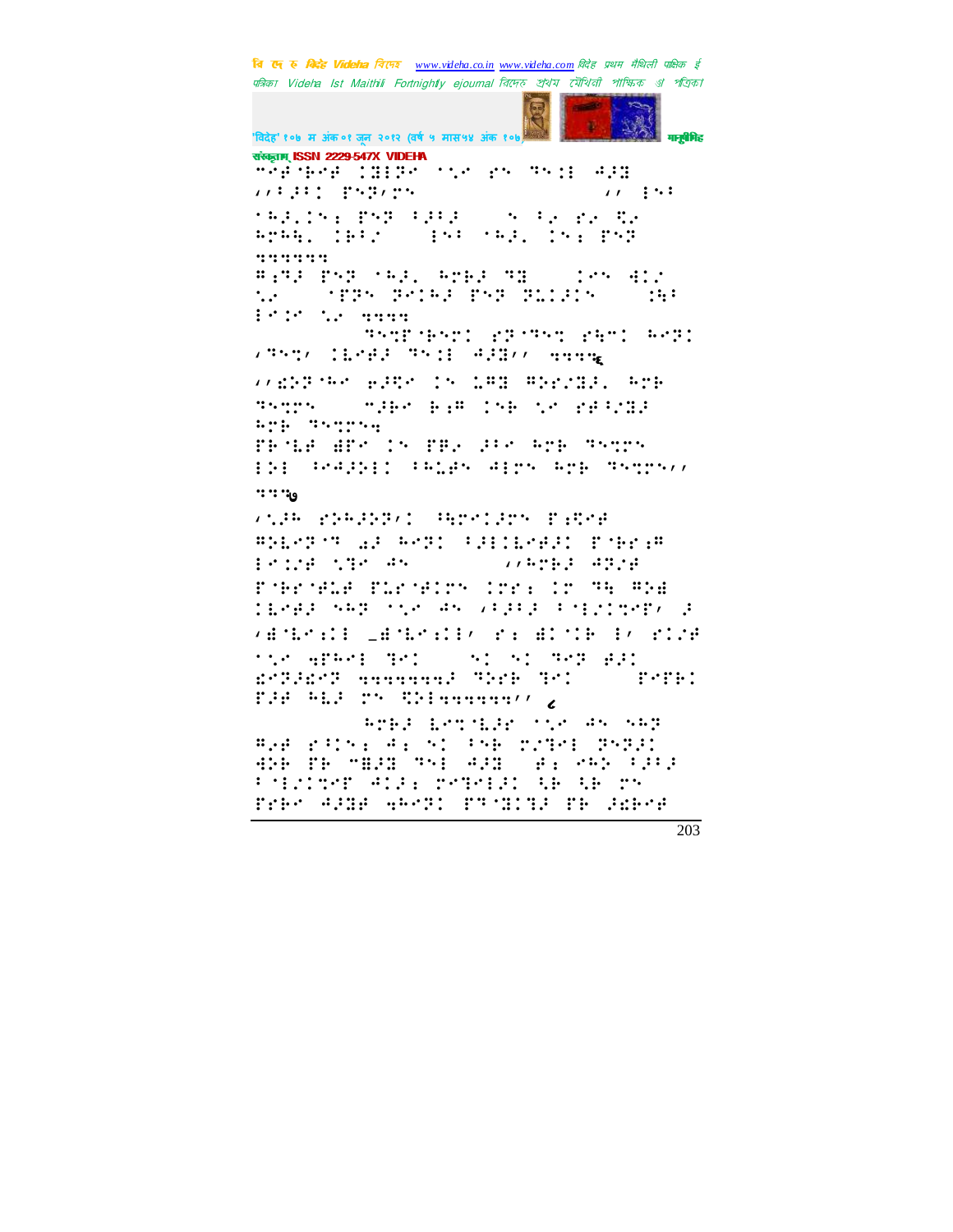बि एक रु क्विहे Videha विरफ्श www.videha.co.in www.videha.com बिरेह प्रथम मैथिली पाक्षिक ई पत्रिका Videha Ist Maithili Fortnightly e Magazine রিদেত প্রথম মৌথিনী পাক্ষিক প্র' 'विदेह'



१०७ म अंक०१जून २०१२ (वर्ष ५ मास५४ अंक १०७) संस्कृतम् ISSN 2229-547X VIDEHA

He Hidden that the strict of the state, SEE VANG SEPARA INTA ERNA A professor (Address Sales of Males States) tif Sharphy Peer, 1992 are FIRMENT IRIE (1984)  $7.34.337 \pm 0.002$ penerat media nuar adm  $\cdots$ F (PHP (TPPH) and the manufacture An EPSI MPP Mr Per a PSE  $f(12,12)$   $f(24,12)$   $f(24,12)$ **AND HEATH STEP BIRD SYSTEM SYS** Para mar at the Set of Second State of the Second Second

Vere napopy drie Epro VI pa lives rendial rim rim fieldael \_recearcl MERG TE SESERE MIR ARRIV VIE **TERRI PARTA SA ARTA WA PRIMA**  $\sqrt{48992/192911/19292}$  $\cdot$  :  $\cdot$ PROTECTIVE ECHONOMIC STORIES INC. **MORAL GREET WINDS ALSO ARRESTS FOR ALL** THERE THE THE SIM AT THE TELL SIT Tel edi tiga (SALMAP 46.34 (SITE 1828 the AINE RAI PAIPS the EPAIIS. **SHIPPS: WARP** Seperators Hrt (5) West Program (1988) Start (198 Purpor Interne and Anna

AVEILENCE IERARDS ASA DITALV SPORI ESPANDENE SNA (1991) NAME PORTUG Pobase syn steamerst fantarea ramsk rumski fallalsk ramski **TELET RESAR TO STATE**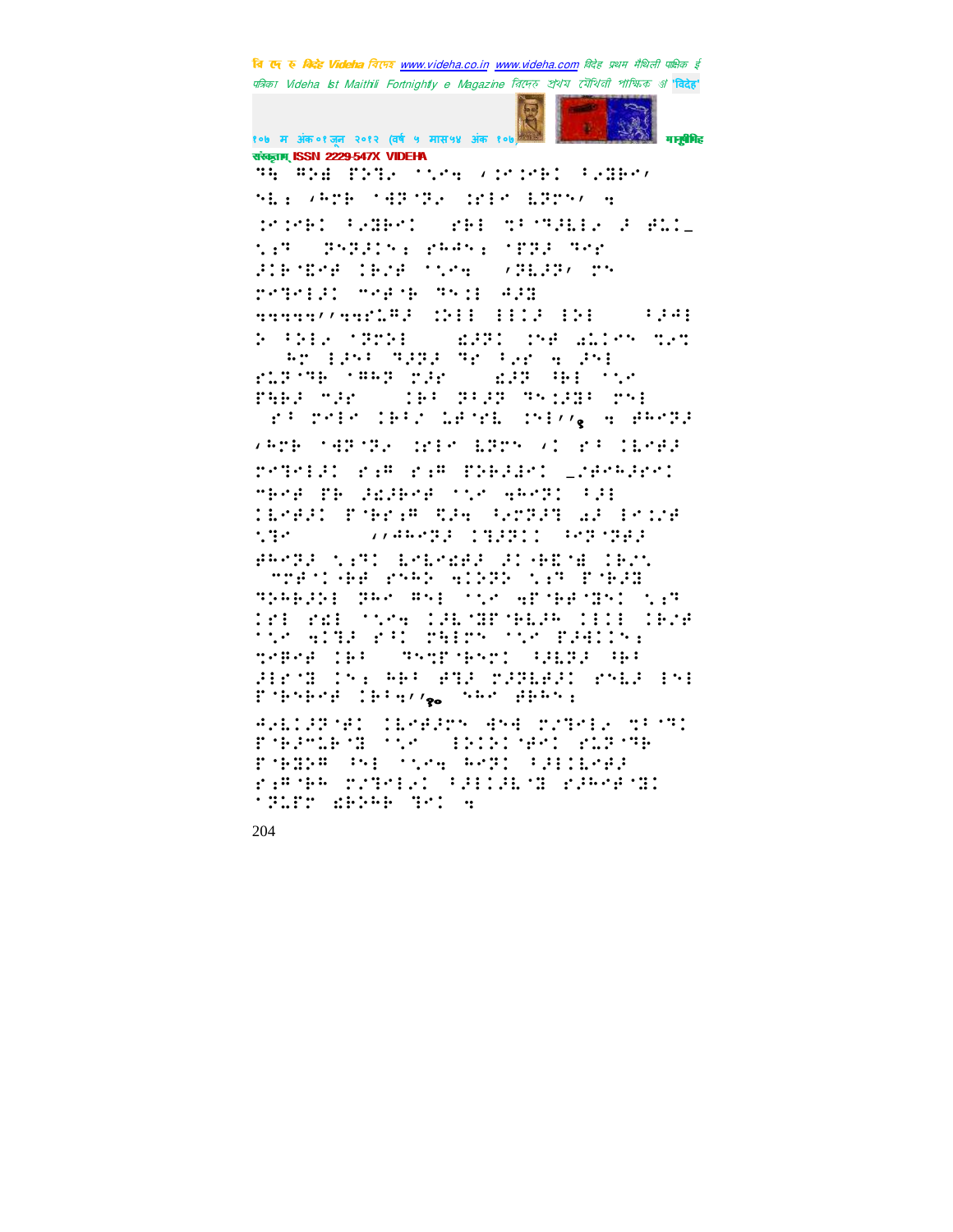वि एक रु मिनेह Videha विएक www.videha.co.in www.videha.com विदेह प्रथम मैथिली पाक्षिक ई पत्रिका Videha Ist Maithili Fortnightly ejournal রিদেহ প্রথম মৌথিনী পাক্ষিক প্র পত্রিকা

संस्कृतम् ISSN 2229-547X VIDEHA

मनुबैमिह 'विदेह' १०७ म अंक ०१ जून २०१२ (वर्ष ५ मास५४ अंक

 $\cdots$ the Phistical and Chilenes the Philip **75 768 SERR SE SEPPER (SPA 602) VESTI STA TEMPS TIP BIFFE THM SHI** WILL STORE REPLACEMENT SPEC TEMPER THROUGH THE STATE OF THE STATE OF THE STATE OF THE STATE OF THE STATE OF THE STATE OF THE STATE OF THE gine pr 1951 FB: 11983 PRAD 5384 DAY 281 **VANGIN ANGIN/ IEMARI PMP TEMIMA** Palmer Shop APB (An PhPP Ins denserbi di  $\mathcal{L} \times \mathcal{L} \times \mathcal{L} \times \mathcal{L} \times \mathcal{L} \times \mathcal{L} \times \mathcal{L} \times \mathcal{L} \times \mathcal{L} \times \mathcal{L} \times \mathcal{L} \times \mathcal{L} \times \mathcal{L} \times \mathcal{L} \times \mathcal{L} \times \mathcal{L} \times \mathcal{L} \times \mathcal{L} \times \mathcal{L} \times \mathcal{L} \times \mathcal{L} \times \mathcal{L} \times \mathcal{L} \times \mathcal{L} \times \mathcal{L} \times \mathcal{L} \times \mathcal{L} \times \mathcal{$ FLANKING THAN FLANKING FRILL OF BLA  $\mathbf{a} \mathbf{y} = \mathbf{a} \mathbf{y} + \mathbf{y}$  $141$   $184$   $16$ PLTMA PHIPS TT PRIN PROPRIS TE  $35.14$  $\mathbb{R}^{n+1}$   $\mathbb{R}^{n}$ **(Adda - Anal Calla Chall Anal)**  $\mathbf{f}$  $\mathbb{R}^n$  is a set of  $\mathbb{R}^n$ PAIR 202 rt der Seeme Syth ridde (Pydli  $5.5 : 1.7 : 1.22$ Forthe SPS 1999 renne virezh lenegramiek vagee PAPPROV THE CHILD FREIGHT PAPPROP the 4 (sesses drug (Bright I lett the Well All (An time Philips  $\sqrt{3}$  , when  $\sqrt{3}$  and  $\sqrt{3}$  and  $\sqrt{3}$  and  $\sqrt{3}$  and  $\sqrt{3}$  and  $\sqrt{3}$  and  $\sqrt{3}$  and  $\sqrt{3}$  and  $\sqrt{3}$  and  $\sqrt{3}$  and  $\sqrt{3}$  and  $\sqrt{3}$  and  $\sqrt{3}$  and  $\sqrt{3}$  and  $\sqrt{3}$  and  $\sqrt{3}$  and  $\sqrt{3}$  and  $\$ Sadbre thr 198198 - 124 191 152 198198

ERMAN MILAG, AND 23 RNA (

205

 $\mathbf{u}$  : given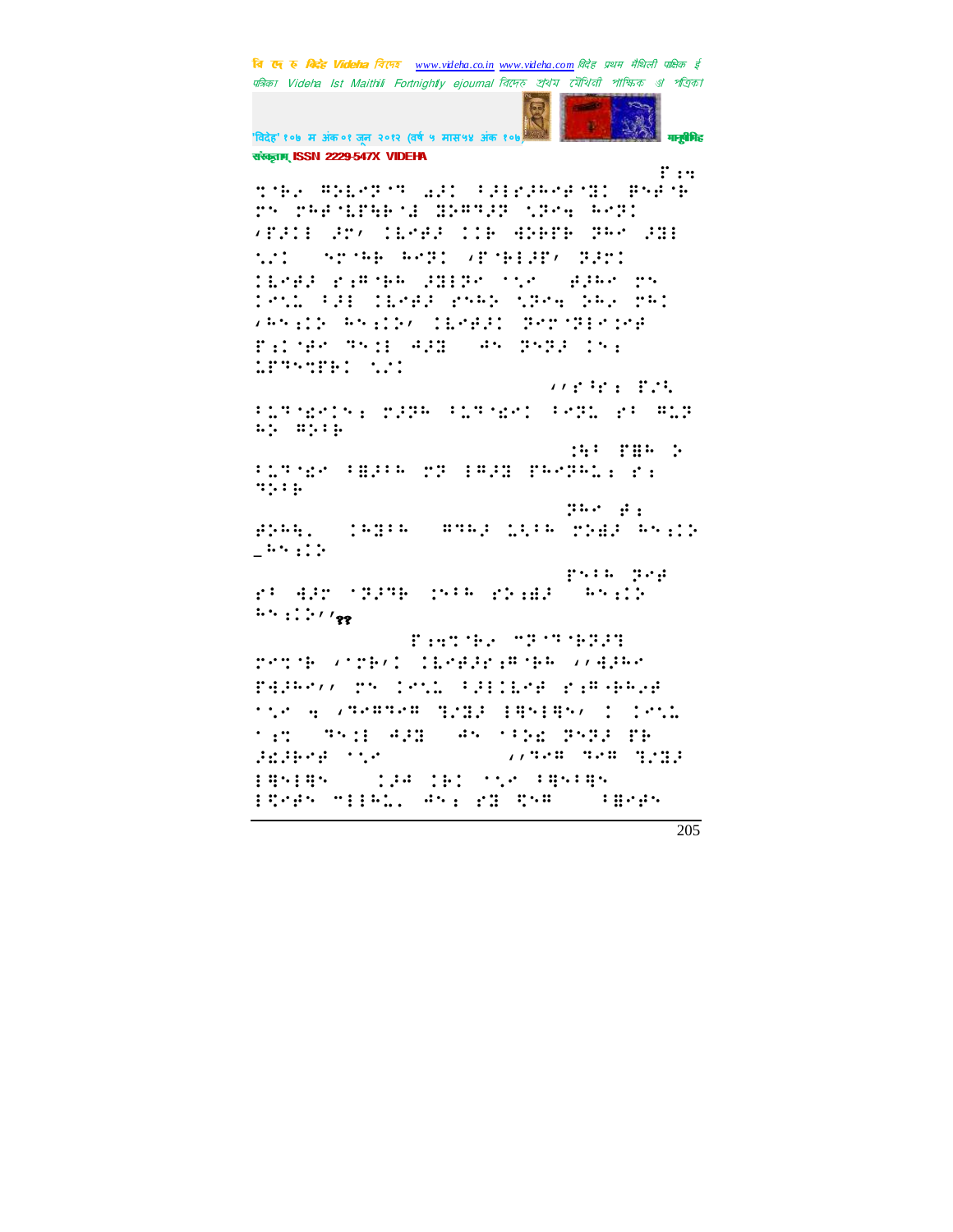बि एक रु क्रिके Videha विरफ्श www.videha.co.in www.videha.com बिरेह प्रथम मैथिली पाक्षिक ई पत्रिका Videha Ist Maithili Fortnightly e Magazine রিদেক প্রথম মৌথিনী পাক্ষিক প্র' 'विदेह'



संस्कृतम् ISSN 2229-547X VIDEHA THE SPECT  $\mathbf{m}$  and  $\mathbf{m}$  are all  $\mathbf{m}$  $\mathbb{R}^3$  $: \cdot :$ **SECTIONS CONTROLLED AT A PROPERTY** 

१०७ में अंक०१जून २०१२ (वर्ष ५ मास५४ अंके १०।

 $\cdots$   $\cdots$ 

sanger gegge **TER ENGL LINESENFORM TRANSMEN** EVIV FJERJAMENI BYENBRY PNBRL1831 rim 122 Ter (Silk over 16 dell ARITOIRE PATTES PATE PRIIMAR rolese inns sisk espi fil inselms TRES 3 ROBERTAL PRODUCTION PRODUCT AP PICE TOO ANDED INFONE INFORM 8891 11892 7518  $\ddots$  : PREP IRE IS TRAPS (PRISED FOIS trakim (theim is an add, maik France (Br Ar 1936 r3Br ) in grave pro 303 AB SPECIAL SAN FIRE 2 SPA **STARK BOOK STARK STARK STARK**  $\mathcal{L}(\mathcal{L}_{\mathcal{O}})$ packs (pack) political and an ea

 $e^{\pm i\frac{\pi}{2} \pm \frac{\pi}{2} \pm \frac{\pi}{2}}$ ( ???`` ט

**SIP SPEEDS REPAIR**  $1.1111$ **VELEMENTE, CONTENTAR** VERMIKLAIDERMANY (F. BEMA ILMAR) ARIL **VISTMAR LISTMAR APROVEMENT** real filled large BAT result sta  $\ddot{\cdot}$ 

 $1.45.33$  $\mathbf{u}$ Par Engly , from Englycometry of TARK AWAR TH AFBIR ADMII ANNIPED MIDEO PARK AMERICA LA MER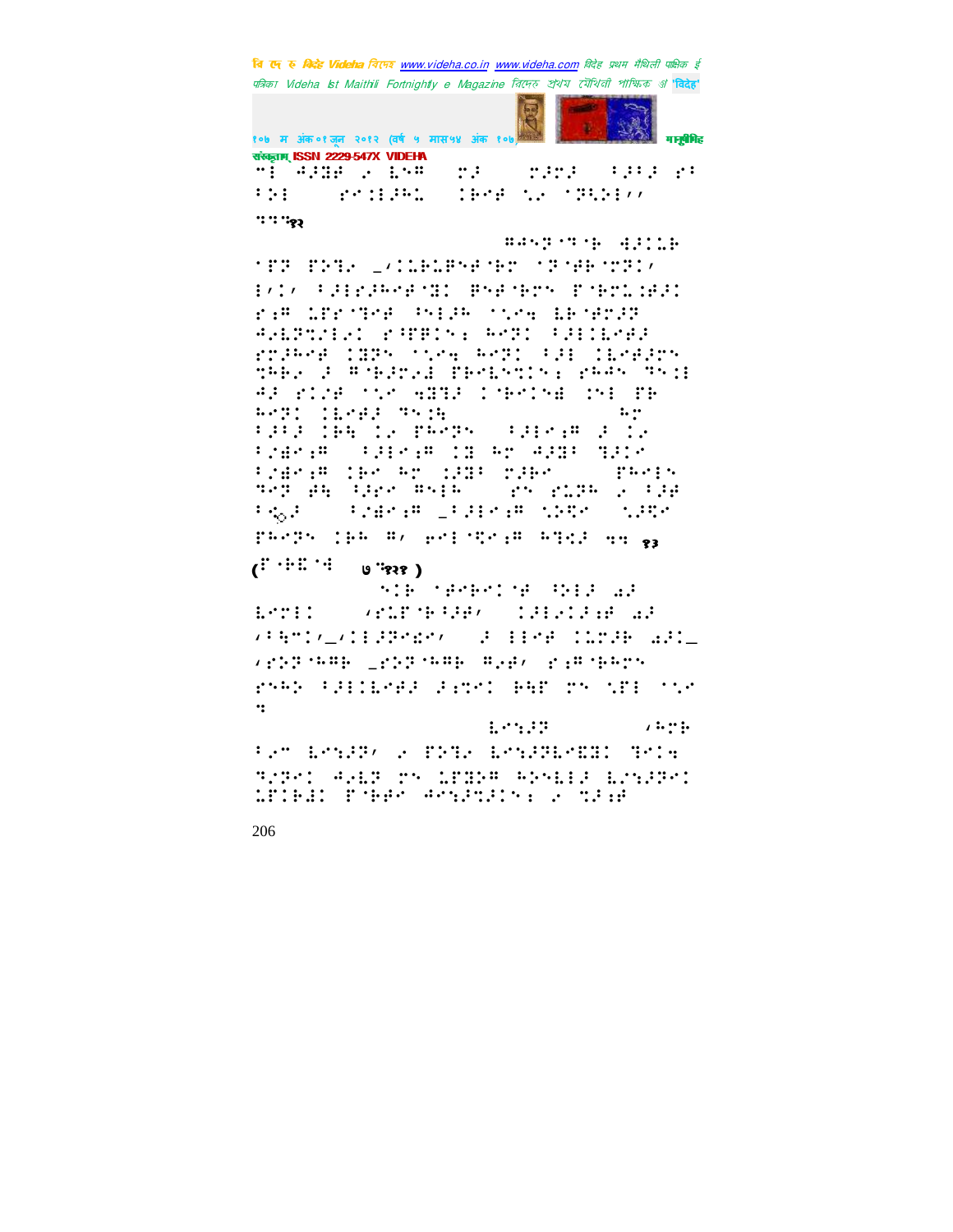**बि एक रु** *बिर्दह Videha विए***नर** www.videha.co.in www.videha.com विदेह प्रथम मैथिली पाक्षिक ई पत्रिका Videha Ist Maithili Fortnightly ejournal রিদেহ প্রথম মৌথিনী পাক্ষিক প্র পত্রিকা



### 'विदेह' १०७ म अंक०१ जून २०१२ (वर्ष ५ मास५४ अंक १०। संस्कृतम् ISSN 2229-547X VIDEHA

IP/LES TOP ANAPON LOTED LOGSPOI ESERGEN FRANKISK WALKER ESTROPHONE PHEOLOGY NEW PRINT END the refearable the first are as rdia: Restat Lemondr & Pobberb the secretary from the Part: LEACLIFICAT FIRACAL PRESERVATOR FB: TRITES TRACTALLY PIRE 1982–156 ar Prin 25 1588 2523<br>1950 Martin Asel Sets (2012er **MARINE DEL MEMBEDED PAD** SARPARA MESTIC LEGAT PAI STAR ANDRO

**ADE POLE TO AN ESTRET EPHIL MAY HILL AND**  $\mathbf{u}$  ,  $\mathbf{u}$  ,  $\mathbf{u}$  ,  $\mathbf{u}$  ,  $\mathbf{u}$  ,  $\mathbf{u}$  ,  $\mathbf{u}$  ,  $\mathbf{u}$  ,  $\mathbf{u}$ TO: LOWER LOANEO FRAME FLECTIF ESPARE CHE PLATEMENT TERMINIE SAM PROVIDENTAL & ESCAR COMPOSIT MPR PROBLEM CLARK LENGTH MMPCOP **VITTMEN THEFMAN MINTAIR** Program in Popperate Sales  $\mathcal{C}^{n+1}(\mathbb{R}^n) \cong \mathbb{C}^{n+1}(\mathbb{R}^n)$ 

 $4.417.7$ 

**WINDS BEN TRIE THE BESTIERT** EPSTED PRID NEW SERVICE  $\cdots$ APERA TORA (PREP 2008) NEW PREPERE tir els skrev kele kan ernek <sup>m</sup>ne the gabers wibe refficing ESTIMATES CONTRACTOR CONTROL SOME **BURNIN BIRDER COM** adarah 633. ERSTAGE HET PARAT ERPORT EMPER MIRROR CHA PASA CONFINING papy (MSDBP) the PV antient BPD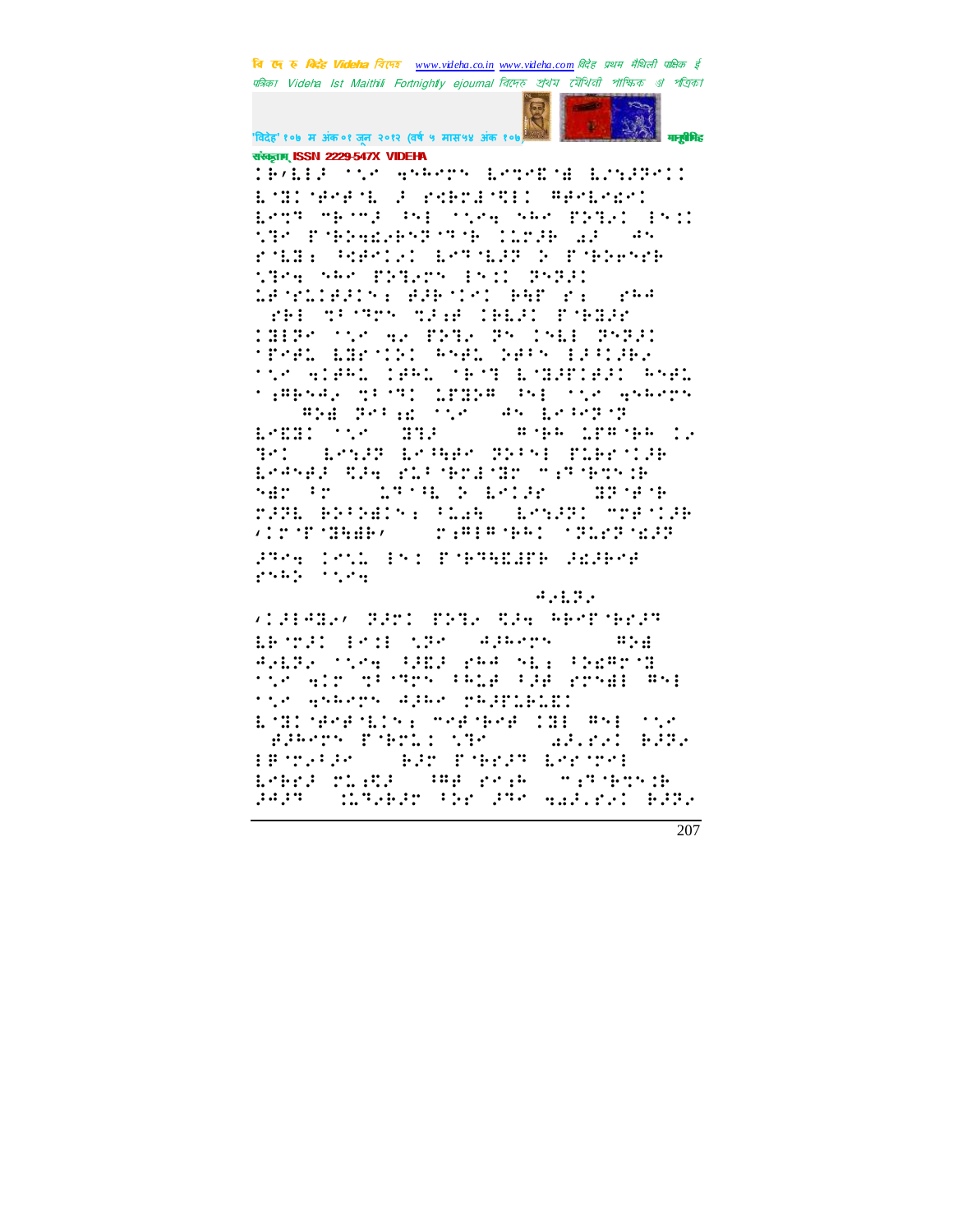बि एक रु क्विहे Videha विरफ्श www.videha.co.in www.videha.com बिरेह प्रथम मैथिली पाक्षिक ई पत्रिका Videha Ist Maithili Fortnightly e Magazine রিদেহ প্রথম মৌথিরী পাক্ষিক প্র' '<mark>विदेह'</mark>



१०७ म अंक०१जून २०१२ (वर्ष ५ मास५४ अंक १०७) संस्कृतम् ISSN 2229-547X VIDEHA

FRONTPO SI MENURANE APR varini di ti rri drir  $\mathbb{R}^n$  :  $\mathbb{R}^n$ in the William Atlantic Miller

BRONN CHAOTA TO TANK CACHOOLANA SE Linds & Anti-School with Theres APPL SPEEDRED I ESHERING ARS TR **THE TAPE CONSTRUCT ALECTIC SECTIONS** alizi repe mimine pic rim evr EMESH SHIPM AEMESHDED E HMP: PPD BRRA IBONARAN BRID BRI HAV<sub>EM</sub> 27

ARLEA STEAT ML: LEATARED MAN 4 **WEBSTERN** 

MPP MARI ( PAPPS ( "P'T'PAPA) PAPI **SPERGE FRIGER SERVICE STATE STA MILLEY PARA MORTE AF NEMAR** BOSTAGRIB SARVA MIDESAVI MAD 

energy nies PhPSI (projection an FIR THE TEST SEEDS OF BIRD OFFICE agga nika mperembagi adpopen baya the Brooker (MiB) MAD 1828 half esa miya miya sinep ipoaii plangr den Pallman Ander De, Blad Picca BOOK IN: GRAD FRIEN BAL NEAR NIB PAR PLIP ANIM RNISH ANIBE PARK PASSE AND ARSEN WEND SNESS SIENES **SAP YEAR AND AND YEAR ON A SAFEKEEP** rians the say are interesting romanika (Billia) (Antoine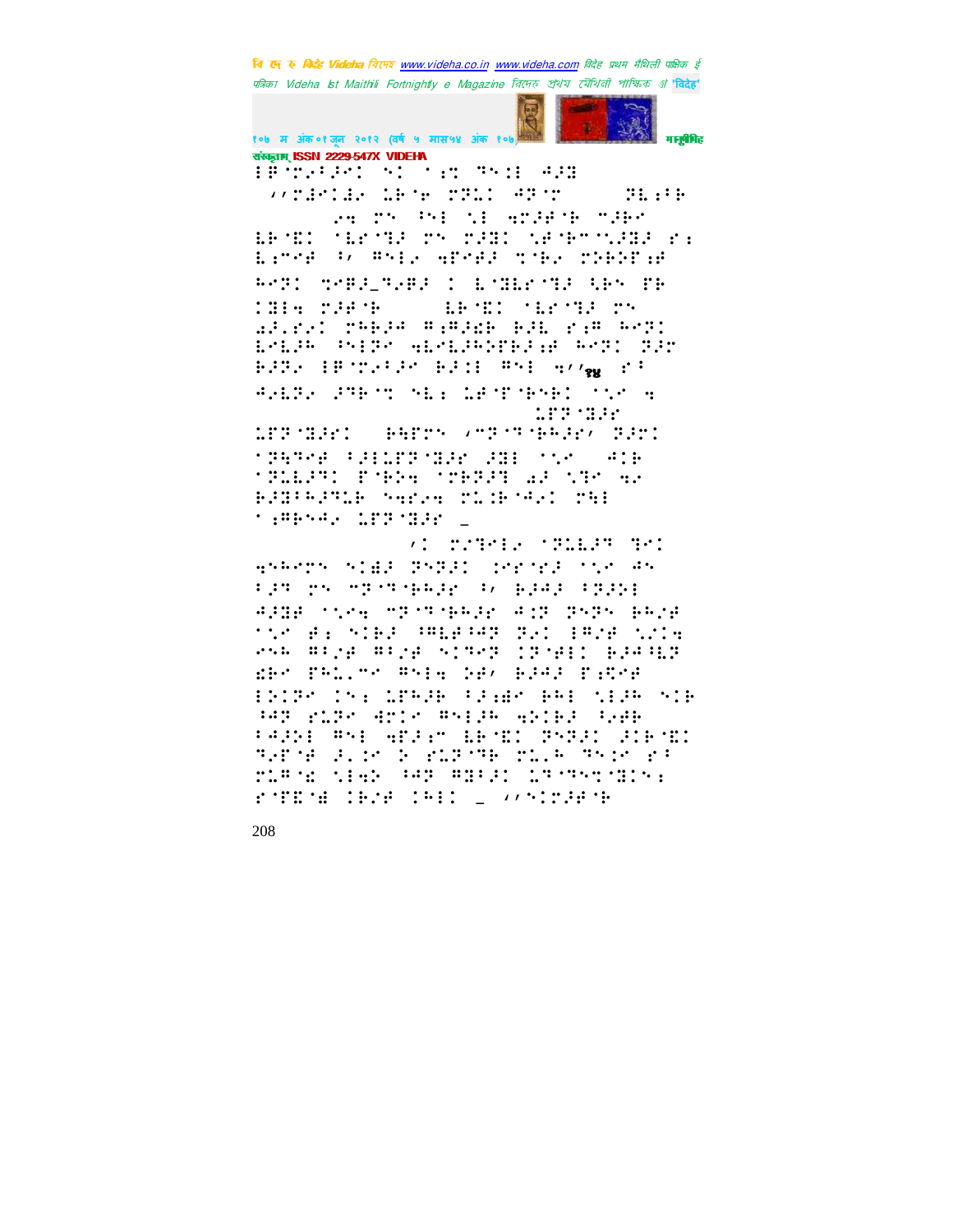**बि एक रु** *बिर्दह Videha विए***नर** www.videha.co.in www.videha.com विदेह प्रथम मैथिली पाक्षिक ई पत्रिका Videha Ist Maithili Fortnightly ejournal রিদেহ প্রথম মৌথিনী পাক্ষিক প্র পত্রিকা



'विदेह' १०७ म अंक०१ जून २०१२ (वर्ष ५ मास५४ अंक १० संस्कृतम् ISSN 2229-547X VIDEHA **TRIED ATMETS ESTER BOOKS TO** 

a der brondatte ap appe prenae IPP IPMEME PLANE NAME

**B.D.C. C.C. C. C.B.D.P.P** FRIDE PARK MRSR THOM BRAIN, IRITH An 2 FAIL BARLEAD PABAR AGNE TO ANIE ILAM TE EAS MARKEN (MAILBAR) SIER MITS ERATEIREN ERIM LIME SPEP ROBER FOR THE CHANGE EMERG 1622 GJARA (GJRT) VILK 1970-1987196. 2000 - 2001 - 2002 - 2003 - 2004 - 2005 - 2006 - 2007 - 2008 - 2009 - 2009 - 2009 - 2009 - 2009 - 2009 - 2009

srikk baggirande the TICE the SIEP 2 The CONDICT S BRAIN PABLE: MTB PRIN 2771 BREAK IPFS MJRJE NEAD NIEJ MTREG IV MBFJ THE BRANK ENGIN APPROVED THE 368 F/ 211 AMPIED 23 SALPED IMBER MIR SEAT PINES THAN NOTE THEIRIG 565 pr HALE 14955 1386 851 g S FAIL COOR INSER RELATE LARGE TO A *STORE WAS SERVED FREE STATE RIP* BRTI \_ BRTIST WEST-TRANSFORM Lengthers, HBSS (TR SPOCK ARDE **SERVICES** PROPERTY SERVICES Promes Webst Power Brog Record  $\mathfrak{m}(\mathfrak{q}) = \mathfrak{m}(\mathfrak{q},\mathfrak{q})$ 

**Paradicipio STORE TE TERRET STERN BAY SARARI SAM** STAINARI PARRISTIK (SILAARE)  $\sqrt{2777742}$  (36/72// 2021) **STANDARY** PROPOSE PORTUGUE AN PRESSOR ARTHR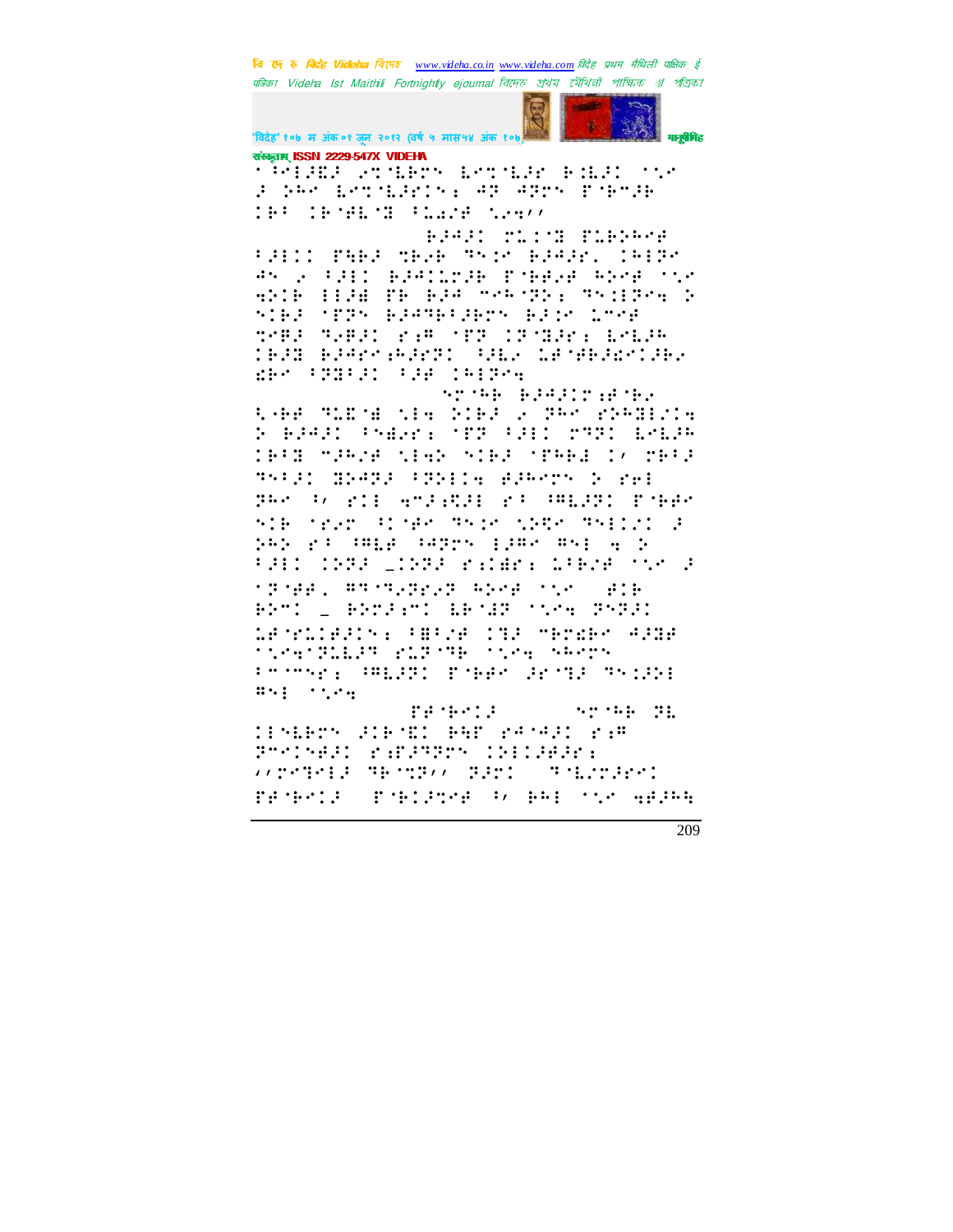बि एक रु क्विहे Videha विरफ्श www.videha.co.in www.videha.com बिरेह प्रथम मैथिली पाक्षिक ई पत्रिका Videha Ist Maithili Fortnightly e Magazine রিদেক প্রথম মৌথিনী পাক্ষিক প্র' 'विदेह'

१०७ म अंक०१जून २०१२ (वर्ष ५ मास५४ अंक १०७ संस्कृतम् ISSN 2229-547X VIDEHA



rn (PnB) Raily Barri (Pal ridri) the a Prepared Chr. (1186-1212) 1383 PLB33 (RS453253 PRSH) \_SPS1 Bed Addisper Lini by 2006

SEPTIME APILEI \_'AIP MAIR (1808) ANTIBA TERS INTERNATIONAL **MINISTER AND LEATHER IN 200** th: 35 t.H. **SPACE SECONDERS** TOINGTON WILLIE SIDERE EDGELPHIC This are proved into the convenient of  $\theta$ SHIRTER PARK IRIN 1509 ILMIR BREAKTE EPTHLATI PARTE THE CAN B PARABAIRAI APARAR ING PENBRATA SAP **TIGHT GETE \_PASE. IN: BIBMA** remains the gear model

Lookian on an Bhaine albora TECH STOR

SMERI THE BREEFT HILLS I ME **ABIBLE:Pri PAGE 51 BDE** PROPOSE PORTUGAL PARTNING TATE SPEC LTOTEMBAB FAB BTRA POBLATAR REAGE  $100.700 - 10.000$ 

 $\mathbf{1}$   $\mathbf{1}$  : rimers are the critical partners SPEED THIS PAPE TIME APPER AN BENIN MILLA LA PIL BIR MBAR PROFILE THE TOO HIMPSENITURE FRIS DOUGLAS SENIG INTER SAGAR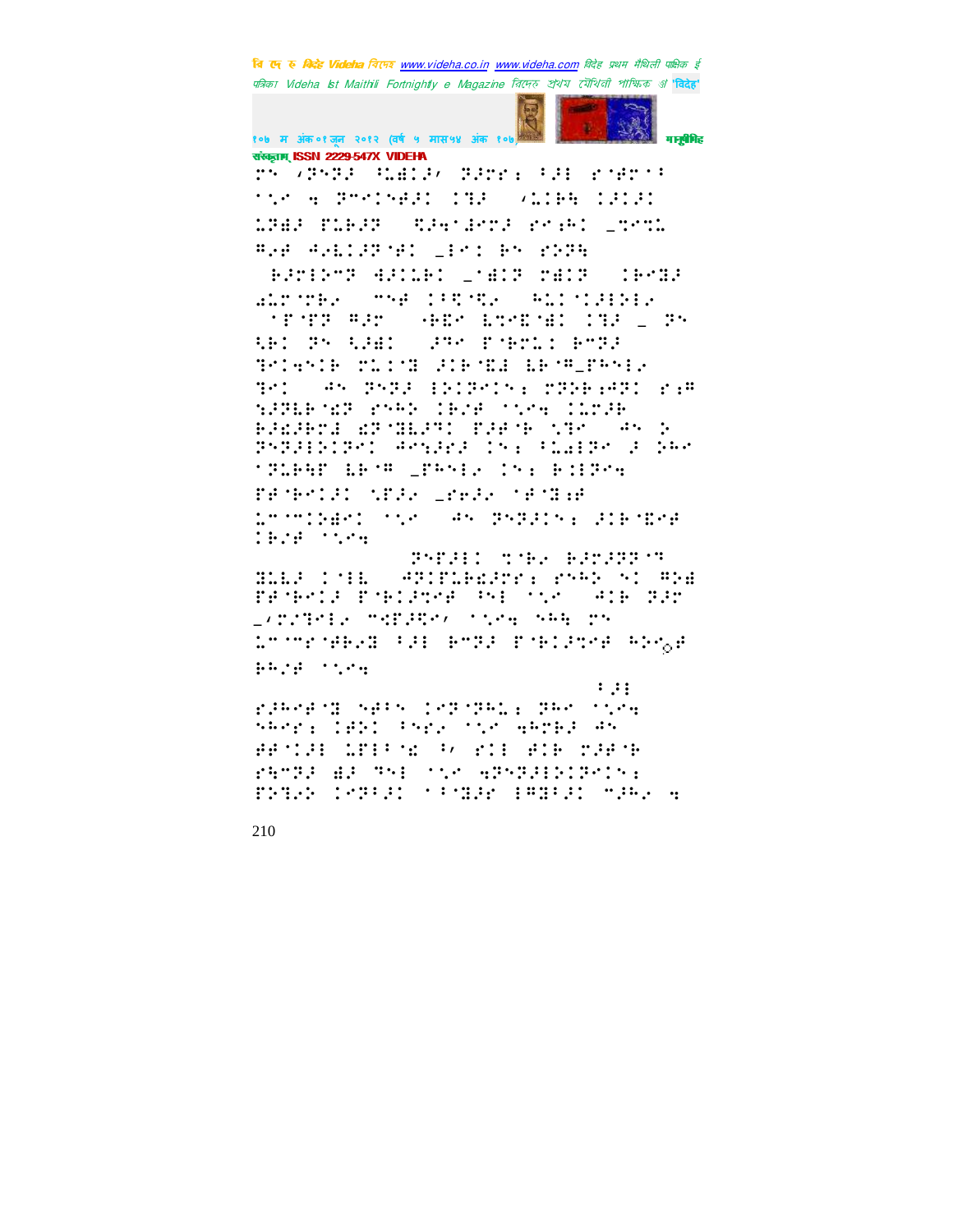**बि एक रु** *बिर्दह Videha विए***नर** www.videha.co.in www.videha.com विदेह प्रथम मैथिली पाक्षिक ई पत्रिका Videha Ist Maithili Fortnightly ejournal রিদেহ প্রথম মৌথিনী পাক্ষিক প্র পত্রিকা



a 194 Bal All, nemillin 17 alah the socialist the hot as pricipre ISM PEPPEND OR LEPTES MIRE TOUR ranged and the coalcomers on the con-APPROAL ALBI FILMS IN ON SAMPLY BR ESTAT BETHING TO ATH TY: **WIELTHE BEAT THERE BYWEEL HAR ITS** ri (FF (Be roff)e lex maked them? tare stell **APPROXIMATE: PARAT** rendriksen rakkanskt tenn ski ANTE PARTIES EN DEL PARAMENTER PSP31 ESE PRO EC1EPC (PROF. P.S. tum a thang an a tra she The end re Agent right ringroups  $3.4894$  $\overline{1}$ 

2277673 \_23756 **PAGE INGLETH TJEJFJE AF**  $\mathbf{r}$ The Second Policy South Fiberal Sapple Harris \_ Wordships  $\vdots$   $\vdots$   $\vdots$  $\begin{minipage}{.4\linewidth} \begin{tabular}{l} \multicolumn{1}{l}{} & \multicolumn{1}{l}{} & \multicolumn{1}{l}{} \\ \multicolumn{1}{l}{} & \multicolumn{1}{l}{} & \multicolumn{1}{l}{} \\ \multicolumn{1}{l}{} & \multicolumn{1}{l}{} & \multicolumn{1}{l}{} \\ \multicolumn{1}{l}{} & \multicolumn{1}{l}{} & \multicolumn{1}{l}{} \\ \multicolumn{1}{l}{} & \multicolumn{1}{l}{} & \multicolumn{1}{l}{} \\ \multicolumn{1}{l}{} & \multicolumn{1}{l}{} & \multicolumn{1}{l}{} \\ \mult$  $\mathbf{z}$  : rende (1967), Poby PlbBoR ADD-42 **Extending pool** The Hill Forming of <u> TARA BALAN LEITIMI</u>  $3$   $\ddots$ Fibe (BLEPH FIBLET **BEATH** 1001000 There was 1007011 200  $\dddot{\mathbf{z}}$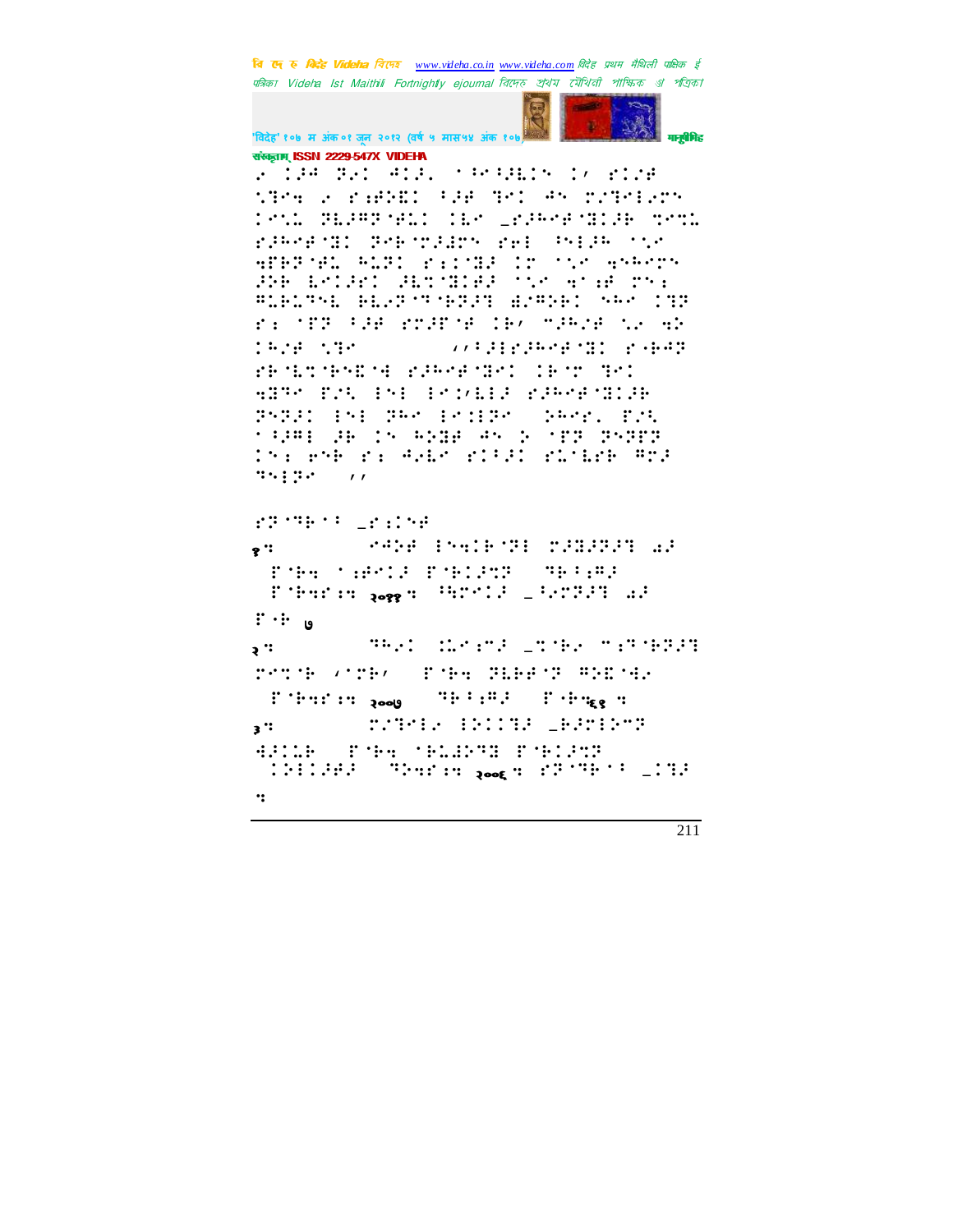चि एक रु मिन्हे Videha विएक www.videha.co.in www.videha.com विदेह प्रथम मैथिली पाक्षिक ई पत्रिका Videha Ist Maithili Fortnightly e Magazine রিদেহ প্রথম মৌথিরী পাক্ষিক রা'**বিदेह'** 

⊌से | 25325 अप्टाइट से सामान्य समाप्त कार्य संस्थान के सामान्य संस्थान के सामान्य संस्थान के सामान्य संस्थान क

संस्कृतम् ISSN 2229-547X VIDEHA



 $H$ : Philadelphia (1995) "⢵"⢼⣞⢴-5⢳⢷⣝⢼"⢷⢼⣝-!2⢷⣒"⣐⣒. २०१० - फिल्टोरेंट - फिल्में-सिलिया - अर्थ से साथ <sub>द</sub>ेश !!!!!!५ 4⣙5⢴!C⢼5."⢼⢳⢾⣝!  $'$  'The  $'$  left  $''$  and  $''$ ⢽⢼⢷⢼⣝⣜!⢳⢾⢼!⣒2⢷⣒.`⢾⢽⢼!"⢾! -2G23 -2 (Printi <sub>Rogg</sub> - 191 223012 -231 ⢼⣇⣝⣎⢼⢷⢼!–2⢷⢵⣒!2⢷⣉⣐⢷!"⣐⢳!  $2\cdot 2\cdot 2\cdot 3$ ६⣒!⢻⢼⣁!⣔⣓5.⣔⣓5.⢺⢴⣇⢼⣐⢾-!2⢷⣒. `⢾⣅⢷⣐⢻!2⢷⣉⢽!-C⢻⣅"⢷⢼⣝!-2⢷⣒"⣐⣒. २००<u>५</u> :: : : : 3<sup>16</sup><br>२००४ :: : : : : 3<sup>16</sup> : <sup>७</sup>⣒!⣁⢼⢳!"⢵⢳⢵⢽!–⢺⢴⣇⢼⣐⢾-!2⢷⣒.⣉⣈⢷! 2⢷⣉⢽-2⣞⢽⢼-2⢷⣒"⣐⣒.२००६-!2D⢷⣒.१८⣒! ८⣒!⢾⢾⢷4⣇.⢸⣓⢼.2⣐⣋⢾!⢻⢵⣇⢽⢹!⣔⢼!! ९⣒!⣈⣈⢷!C⢴⢷.!⢺⢴⣇⢼⣐⢾-!2⢷⣒.  $1$  order the set of the set of the set of the set of the set of the set of the set of the set of the set of the set of the set of the set of the set of the set of the set of the set of the set of the set of the set of the २००७ <sup>: .</sup>:.. <sup>30</sup>. <sub>२०</sub>० मेश्स (अ. १९३८ : २१० स.२०० | ⢺⢴⣇⢼⣐⢾-2⢷-.⢺⣈⢽!⢾⣈⢽-⢹⢷⢸⣐⢻⢼-! 2⢷⣒"⣐⣒.२००९-!⢸⣓⢼.⢸⢴⢽⢼⣙!⣔⢼!! ११⣒!2⢷5⢼2.⢻⢵⣇⢽⢹!⣔⢼!-2⢷⣒.⢽⣐⢹⢽! Post Post Post Post Press Post Press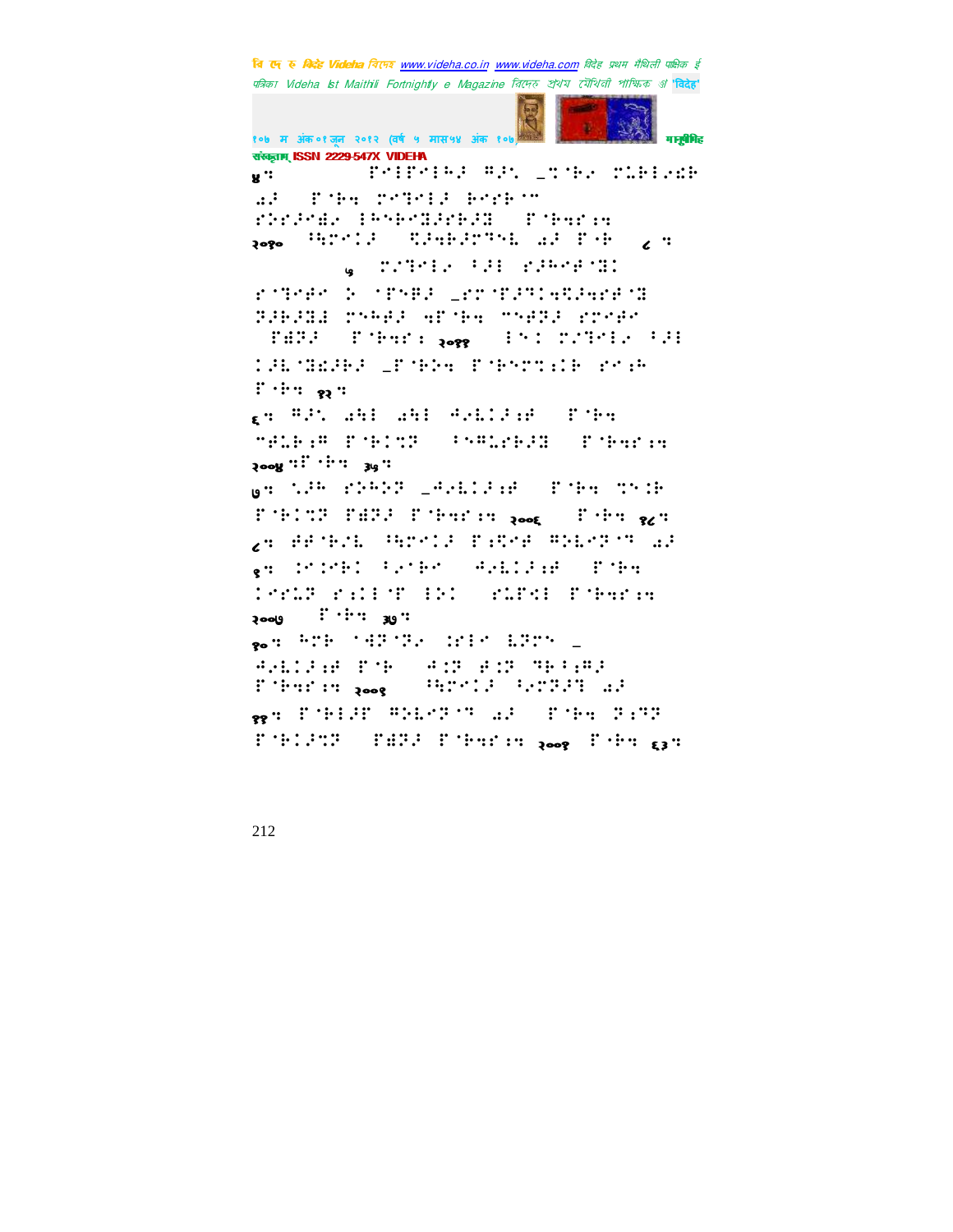$11.74 \div 11.74 \div 11.74$  = 833-88  $H(T) = T(0)$  $\rightarrow$  31 (10043) F ESTAR LONGIER (1880) BREA rathe side información 548 AP. (4898) 5988 PM 2998 **TANK RET STILLED BY** This paper will have the proportion

The Website Constants President  $\overline{\mathbf{R}}$  $\mathbb{R}^n$  with  $\mathbb{R}^n$  and  $\mathbb{R}^n$  are  $\mathbb{R}^n$  $\mathcal{P} \mathcal{P}_\mathbf{q} \mathcal{P}_\mathbf{q} \mathcal{P}_\mathbf{q} \mathcal{P}_\mathbf{q} \mathcal{P}_\mathbf{q} = -\mathbb{E} \mathcal{P} \mathbb{E} \mathcal{P} \mathcal{P} \mathcal{P}_\mathbf{q} \mathcal{P}_\mathbf{q} \mathcal{P}_\mathbf{q} \mathcal{P}_\mathbf{q}$ 19854 Web 2018-1657 Saint Berbert PAINE (PORT) \_ PORTROLL (PAIR

'विदेह' १०७ म अंक ०१ जून २०१२ (वर्ष ५ मास५४ अंक १ मानवैमित संस्कृतम् ISSN 2229-547X VIDEHA gridhe falle inte mane 223 rench (the Pole Biber Spreech)  $\mathbb{E}[\mathbb{E}[\mathbb{E}[\mathbb{E}[\mathbb{E}[\mathbb{E}[\mathbb{E}[\mathbb{E}[\mathbb{E}[\mathbb{E}[\mathbb{E}[\mathbb{E}[\mathbb{E}[\mathbb{E}[\mathbb{E}[\mathbb{E}[\mathbb{E}[\mathbb{E}[\mathbb{E}[\mathbb{E}[\mathbb{E}[\mathbb{E}[\mathbb{E}[\mathbb{E}[\mathbb{E}[\mathbb{E}[\mathbb{E}[\mathbb{E}[\mathbb{E}[\mathbb{E}[\mathbb{E}[\mathbb{E}[\mathbb{E}[\mathbb{E}[\mathbb{E}[\mathbb{E}[\mathbb{$  $_{23}$ s (1969–1987) i Pierre (1988–1998)  $_{\pm1}$ ris sanger in 1991 and the same search ws 1819B2 \_SPARRYPTHERS BROCK

बि ए रु क्रिडे Videha विएक www.videha.co.in www.videha.com विदेह प्रथम मैथिली पाक्षिक ई पत्रिका Videha Ist Maithili Fortnightly ejournal রিদেহ প্রথম মৌথিনী পাক্ষিক গ্র পত্রিকা

 $\overline{213}$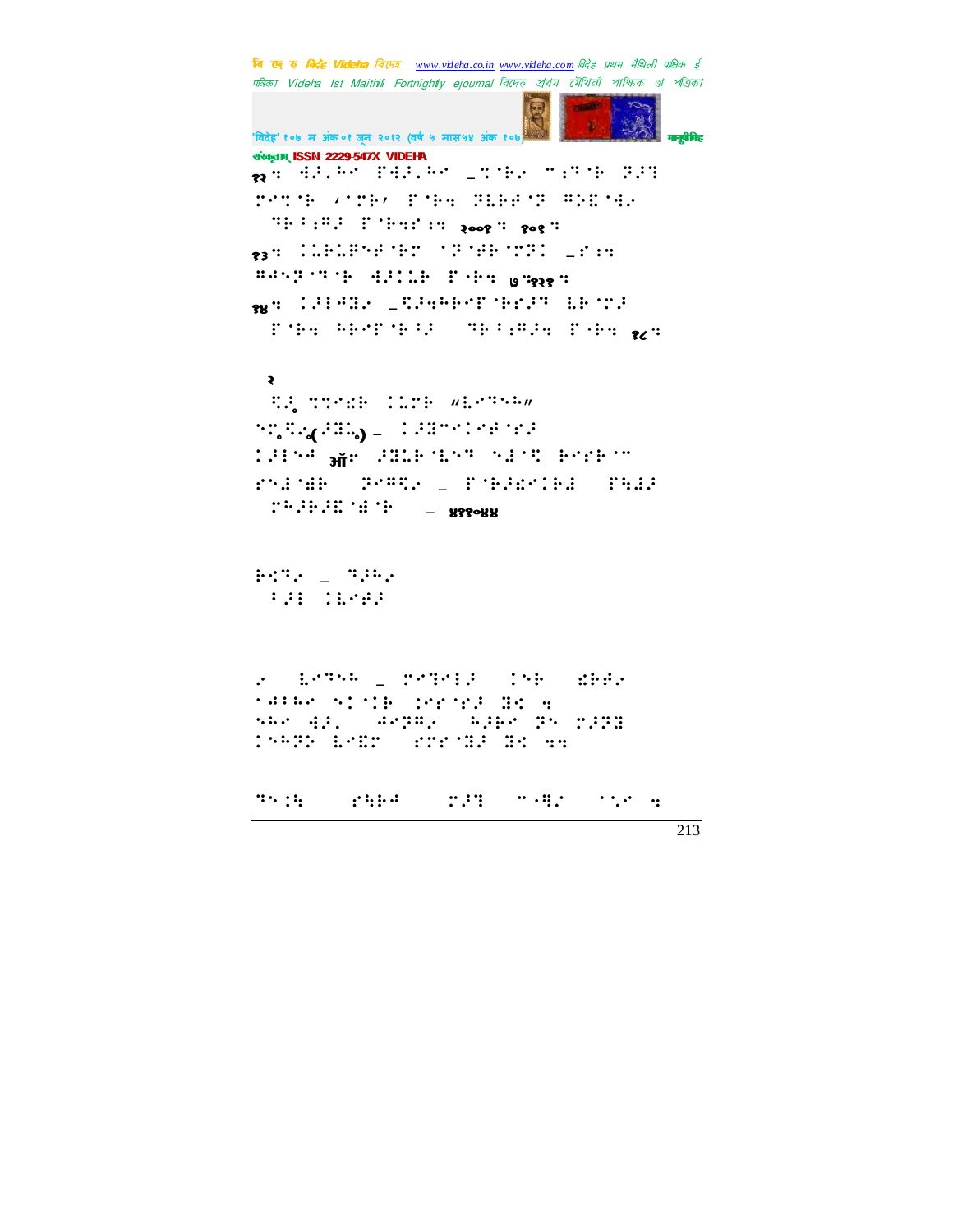बि ए रु क्रिटे Videha विएक www.videha.co.in www.videha.com बिरेह प्रथम मैथिली पाक्षिक ई पत्रिका Videha Ist Maithili Fortnightly e Magazine রিদেক প্রথম মৌথিনী পাক্ষিক প্র' 'विदेह'



संस्कृतम् ISSN 2229-547X VIDEHA **SEPTINE SERVICE TAN PASSED #HP2 #HP# アンビー#H → #H I+** TEND SON SPEEDED BE 4 ský gr. (naspěr ležian 24 řízna **TAASE EPER FREEDED BE AN** 

Bright L. Pres.  $\mathbf{r}$  $\cdot$ : ILIMIARA RICH NASH BIZHA<br>IPA TAPMA ISR TREA THEO **PERM 2 PRID SERVICE SERVICE** sar qil shekar ajar boʻlgan **TAGO BANK STAND DE 44** 

4541 THE THE TIME HER W STIE INFORMATION STATES SO STIL INF PARK STORY SHILL 여행의 부사는 여성질과 100대 사과 1000대 이상<br>사과의 여성인 100개 대통령 100개 대통령 100개 100개 **TARY RET STERRE BE AN** 

FARS FEATHS EVENT AND SASSA 191 233951 S.E.C. #51 155 9 PART CONFINING TO THE COMPANY BREAK MITH BRIDGE skr gr. (Arport Alpr ps 1200 **TAASE EPER FREEDED BE AN**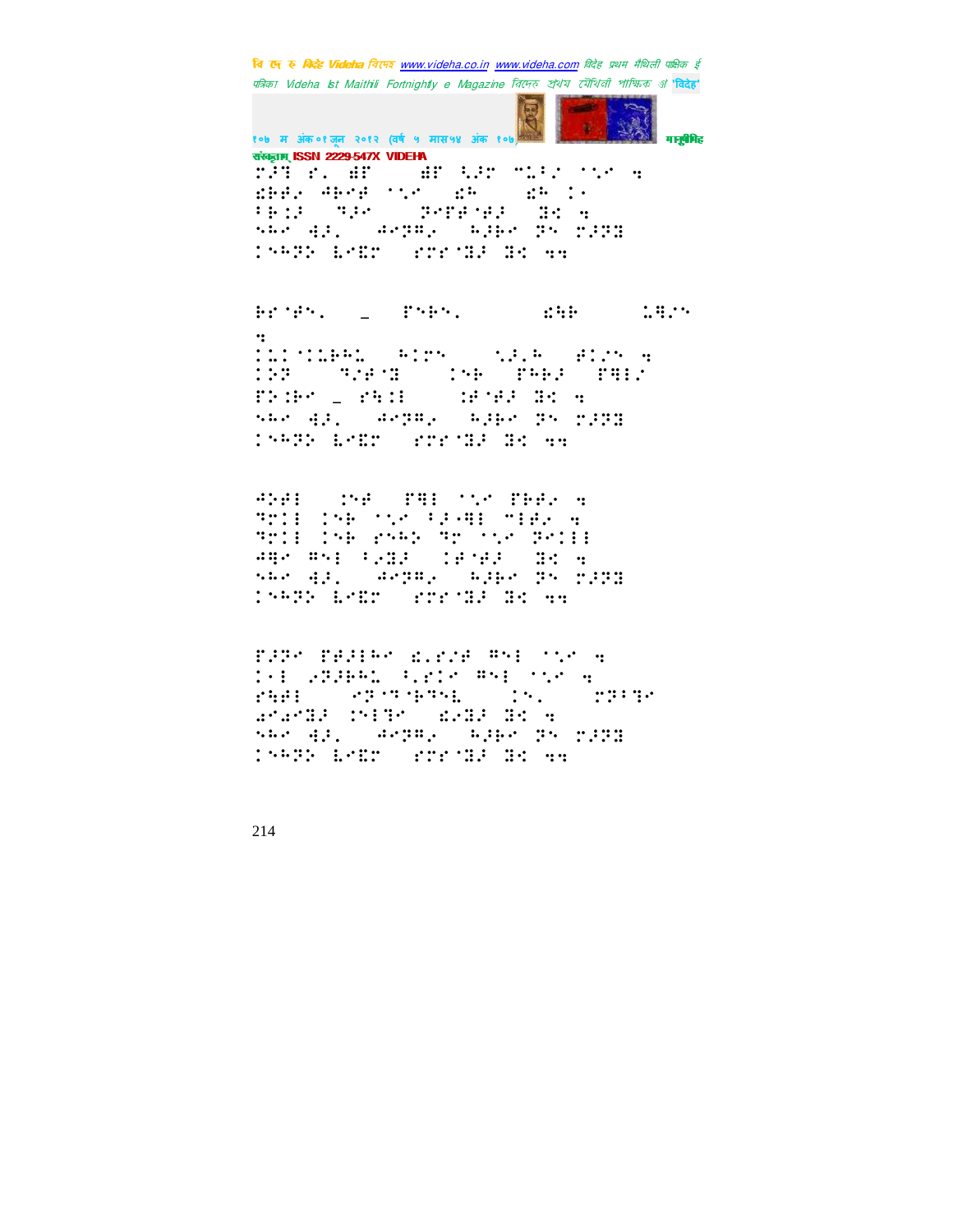बि ए रु क्रिटे Videha विरमर www.videha.co.in www.videha.com विदेह प्रथम मैथिली पाक्षिक ई पत्रिका Videha Ist Maithili Fortnightly ejournal রিদেহ প্রথম মৌথিনী পাক্ষিক প্র পত্রিকা



'विदेह' १०७ म अंक०१ जून २०१२ (वर्ष ५ मास५४ अंक १०७ संस्कृतम् ISSN 2229-547X VIDEHA TRIA TRANS (1911-2018) all EPRING MI (FARAL SCA) sar qr. (arps) agar ps ripp **TAARD LART STEARED HE AN** 

FRIDGE 2 AR FREE RRESTER RAPS IN THE RAPE PRESSURE PROTOKO INE (112) PA PARRA IN. the light copies as li<br>Second, scepe, specificate **TAARD EART STEART HE AR** 

Church Lobel (Colorado Lege e) FRAME CONSTRUCTION OF SAFEKEEPING rand wall already were. 12 THER ING THE WAY BE 548 42. 42782 5283 75 7278 **CASE RET FIRST RESERVE** 

FREDRICH IF BREAKING HOW 32.20 MADH = 41247408 23 A  $\frac{1}{2}$  is the set of  $\frac{1}{2}$  in  $\frac{1}{2}$  in  $\frac{1}{2}$  in  $\frac{1}{2}$  in  $\frac{1}{2}$ **EPI TEMP Addi \_ Addi Profered Brig** sar qr. (arps) agar ps ripp 19826 Left (Friday Books

 $\frac{215}{ }$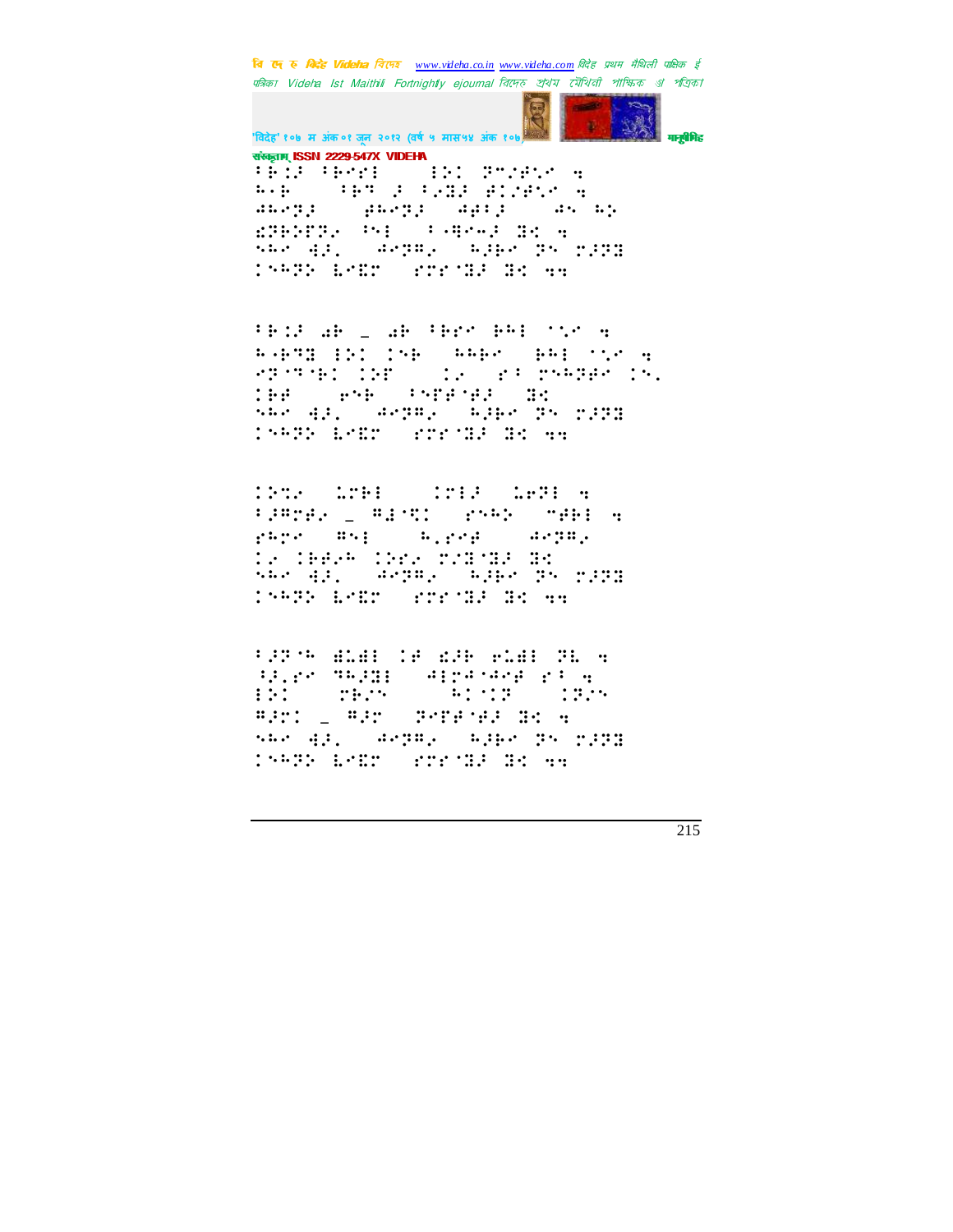चि एक रु मिन्हे Videha विएक www.videha.co.in www.videha.com विदेह प्रथम मैथिली पाक्षिक ई पत्रिका Videha Ist Maithili Fortnightly e Magazine রিদেহ প্রথম মৌথিরী পাক্ষিক রা'**বিदेह'** 



संस्कृतम् ISSN 2229-547X VIDEHA  $4$  :  $\frac{1}{2}$  :  $\frac{1}{2}$  :  $\frac{1}{2}$  :  $\frac{1}{2}$  :  $\frac{1}{2}$  :  $\frac{1}{2}$  :  $\frac{1}{2}$  :  $\frac{1}{2}$  :  $\frac{1}{2}$  :  $\frac{1}{2}$  :  $\frac{1}{2}$  :  $\frac{1}{2}$  :  $\frac{1}{2}$  :  $\frac{1}{2}$  :  $\frac{1}{2}$  :  $\frac{1}{2}$  :  $\frac{1}{2}$  :  $\frac{1}{2}$  :

hhbkfoesbAwjefib⣒dpn!!2⢷!2⣚⢼⣅⣒!!

CONDUCT SERVICE CONDUCTS १⣒2⢷⢼⢾⣀!⢼5!C⢷⢳⣅⢳⣓⢷⢾⢾! )"⣓⢷⣝⢵⢹⣝!!⣃⣐⣞⢼!2⢳⢽\*! "⢷⣇2⢷⣙!2⢽!⢹⣅⢽⣓!⢳⢼⣙!⢹⣈C⢼! `⢼⢳⢴-!⢼'!⢴!⣉5⢵!C⢺C⢼!`⢼⢳⢴⣒! ⢷⢼⢻⢷!⣇"⢾!5⢿⢴⣀!⢷⣎⣝! "⢷"⣇⢾⢴⣒! ⢷⣓5!"⣙⢾⢵!C⢷⢳⢼!2⢷⢸⢼⢾! ⢷⢹⢷⣉⢽॥  $[151, 152]$   $[152, 152]$   $[152, 152]$ TENDRE FROM THE SALE OF THE SALE "⣙⢾!⣁⣙⣒!⢸⢵⢷!⢾⢼⢳!⢹⣇⢼⢷!⢷! ⢹⢷⣉⢽!⢷C⢼!⣙⢴⣒! २⣒"⣐⣎⣝⢼!⢼5!⢹⢴2!5"C⢼!⢼5.! ⢹⢴2⣓5!"⣙⢾⢵!C⢷⢳⢼!⢹⢴2⣎⣝! ⢺⢽⢼⢷⢹⢽⣀⣒! ⢹⢴2⢼⢻⢷!⣉⣌⢷⣀!2⢷⢵⢾⢾⣀! "⢽⣎⣝⢼⢺⣝⢵⢾⢷⢽⢵l"⢾⣅⢾॥ ⢹⢴2!⣓5!⢸⢼⢻!C⢷⢳⢼-!⢹⢴2! ⣎⣝⢸⢼⢻!⢺⢽⢼⢷⢹⢽!)⣇⣏⣜⣅\*!⢼l!⢹⢴2! ⢻⢷!⢸⢼⢻!⣉⣌⢷!"⣙⢾!⣁⣙⣒!⢳!  $^{\circ}$  on the theory of the constant ३⣒"⣅⢾C⢼!⢼5.! ⢷⢼⣐!"⢽⢹⣐!⢳⢽⣓⢽⢾⣐!⣇4⢽⢾⣝⣐! ⣇D⢷⢵⢹⢷⣒!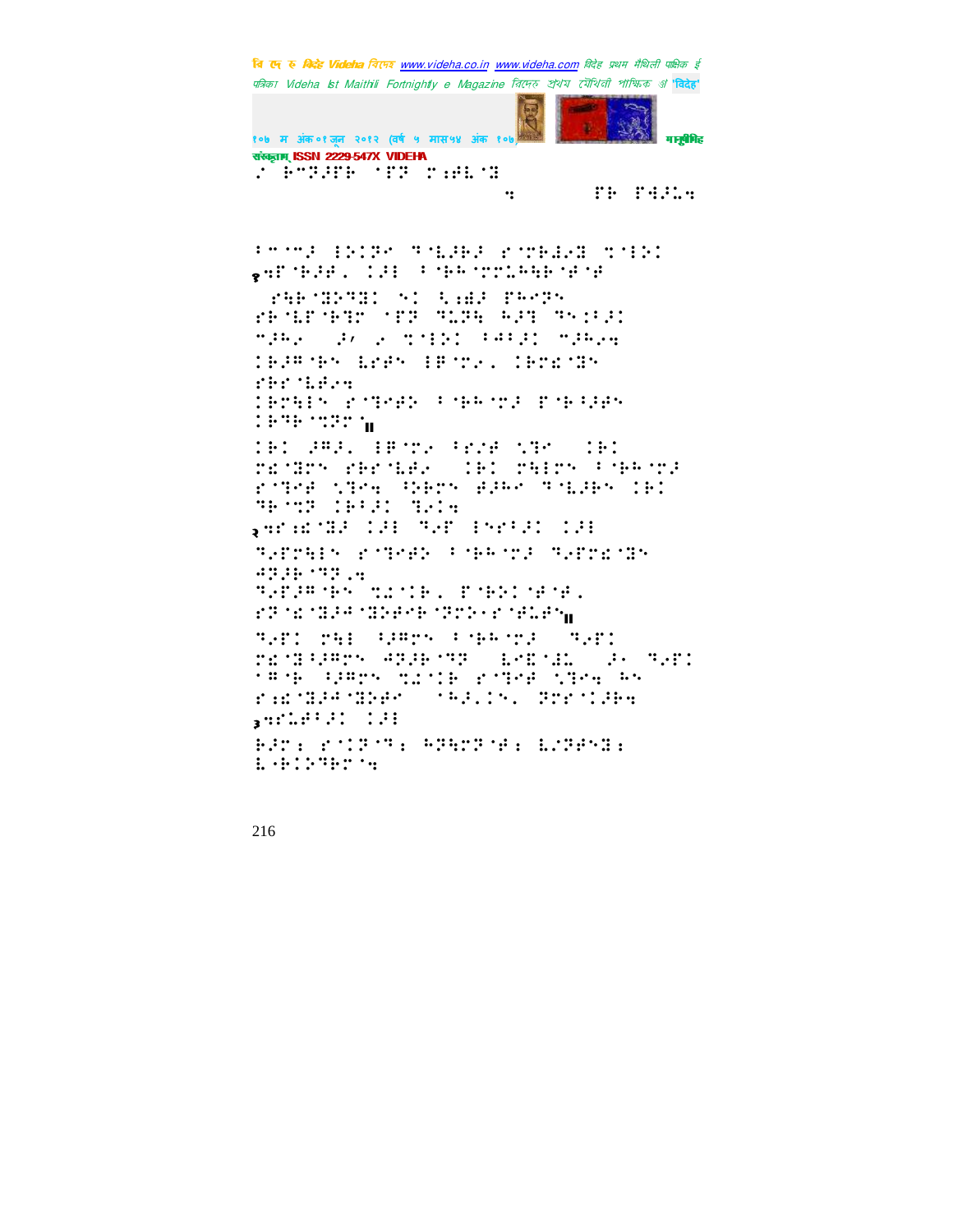वि एक रु मिनेह Videha विएक www.videha.co.in www.videha.com विदेह प्रथम मैथिली पाक्षिक ई पत्रिका Videha Ist Maithili Fortnightly ejournal রিদেহ প্রথম মৌথিনী পাক্ষিক প্র পত্রিকা

'विदेह' १०७ म अंक०१ जून २०१२ (वर्ष ५ मास५४ ३ मानीपिट संस्कृतम् ISSN 2229-547X VIDEHA the masser control **TOURNEYS YEAR STORY** An el mes elette. Presn Bir **TEMPER NEWS PREMIER PREMIER SENT** rona leze the sunce mirture SENE POSPER SPORTS ga 255:31 STB Rings of Brids only Rothler Services PRODUCE PAROLEL CHEMPA HIMPEODARO rdiders Clean BS WARP HELPS WETHER SHEMING BETTE POTTED IN LIENER (2008) NAM HITS TEE FIRTHER TOTAL galanaka da molt bendi kepat benombi **NBPACY 14** APS APS UNA THE UNA APS ad de la contra della contra rolade: Lederd P. Worles, applic SPEED the Second Professional Press  $14424 - 1344$ personal segundan dalam dan personal  $\mathbf{f}:\mathbf{G}\rightarrow\mathbf{G}$ Permia da angeles del da 2520221220121 45 23 322 191132 3392032 2292 BARA AN TEMPERAL SAM BALT PARTER rifiel rich (Pre STR ALT) ri TH HALL BEARING START gar motor (1992) is the state of Adams among ESPONDED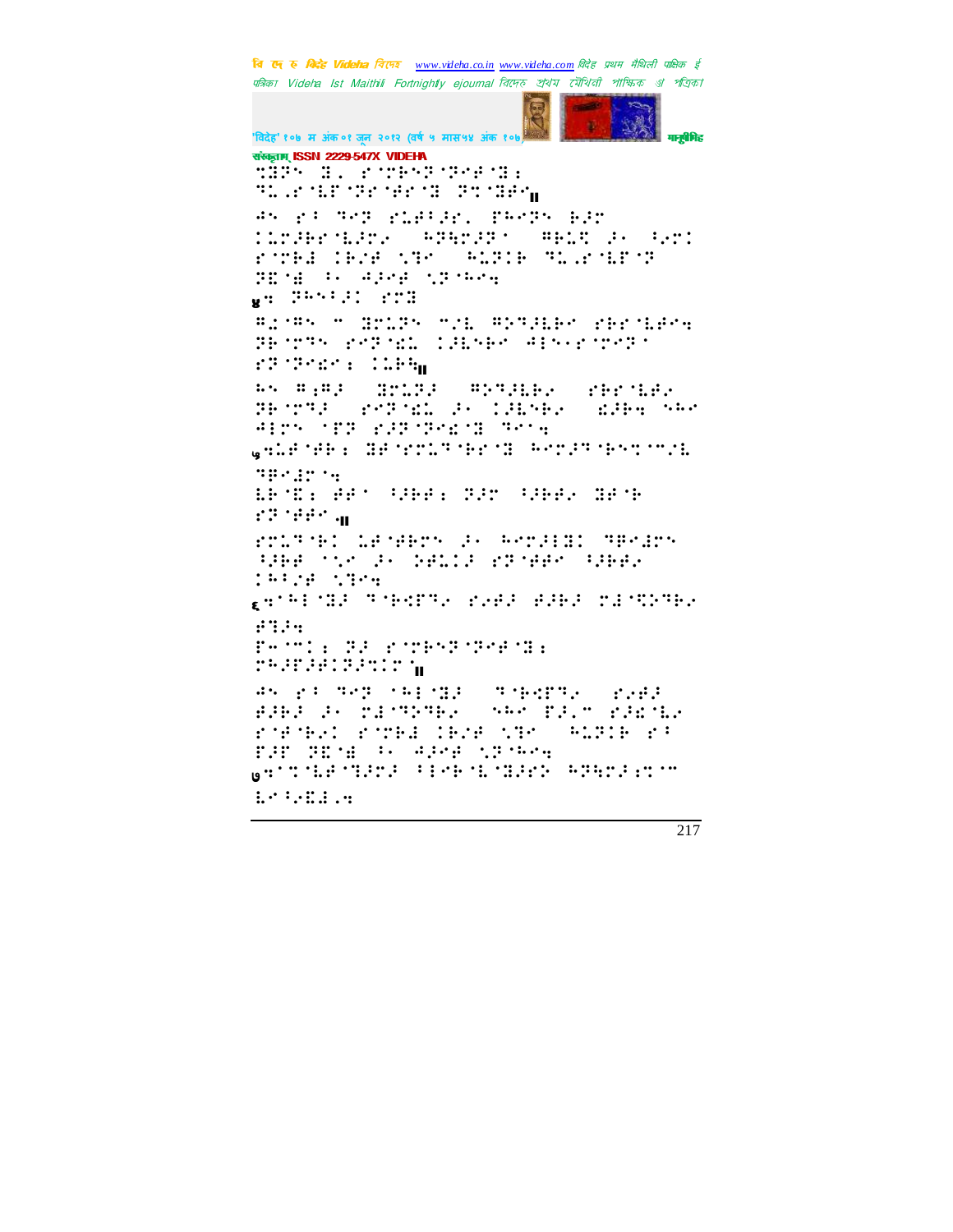बि एक रु क्विहे Videha विएक www.videha.co.in www.videha.com बिदेह प्रथम मैथिली पाक्षिक ई पत्रिका Videha Ist Maithili Fortnightly e Magazine রিদেচ প্রথম মৌথিনী পাক্ষিক প্র' 'विदेह'

१०७ म अंक०१जून २०१२ (वर्ष ५ मास५४ अंक १० मानुबेगिह संस्कृतम् ISSN 2229-547X VIDEHA mental control and **FIR LINE SPRING** Bright (GRIMAGE B PROBR) V rde di scensolari (Afrik 1984 garden (Bell richteled Shell noch LUPPER LENDAR AREA BENGA HILL POLISH. Parties. PATTER . PARTIE PARTETAL PORTABOR SHENGEN. APP TENNISY IN SPOREN STAR (SIA  $\bullet$ : (First, 489) 200 0 200 200 200 first factors **SPARING PATTS ARTIST ARTIFICAT**  $489.932277$ post THE SLAPE COMPRODUCTE GALE SLAP  $\begin{bmatrix} 1 & 0 & 0 & 0 & 0 \\ 0 & 0 & 0 & 0 & 0 \\ 0 & 0 & 0 & 0 & 0 \\ 0 & 0 & 0 & 0 & 0 \\ 0 & 0 & 0 & 0 & 0 \\ 0 & 0 & 0 & 0 & 0 \\ 0 & 0 & 0 & 0 & 0 \\ 0 & 0 & 0 & 0 & 0 \\ 0 & 0 & 0 & 0 & 0 \\ 0 & 0 & 0 & 0 & 0 \\ 0 & 0 & 0 & 0 & 0 \\ 0 & 0 & 0 & 0 & 0 & 0 \\ 0 & 0 & 0 & 0 & 0 & 0 \\ 0 & 0 & 0 & 0 &$ 2003 de obzidente de la condensación de la Printer and Sales podeledae store establistica ( Estore Copode) 4 **2001/09/2003 10:25 12:25** a dega dola do<sub>s</sub> colla egua egua la guna des  $\mathbb{H}(\mathbb{J}_0^1)_{\mathbb{Q}} \mathbb{P}^1(\mathbb{R}_+ \cup \mathbb{Q}, \mathbb{H} \mathbb{H}^1)_{\mathbb{Q}}) \times \mathbb{H}(\mathbb{L} \cap \mathbb{H}^1_{\mathbb{Q}}) \times \mathbb{H}^1(\mathbb{L} \cap \mathbb{H}^1_{\mathbb{Q}}) \times$ DEPROTE PROTECTO TEST OF A  $\mathbb{C}^n \otimes \mathbb{P} \mathbb{Z} \oplus \mathbb{C} \mathbb{Z} \oplus \mathbb{R} \otimes \mathbb{C}^n \otimes \mathbb{C}^n \mathbb{Z} \oplus \mathbb{C}^n \mathbb{Z} \oplus \mathbb{C}^n \oplus \mathbb{C}^n \otimes \mathbb{C}^n$ FLESTING ENDERGY PODNET ESTOCHNIC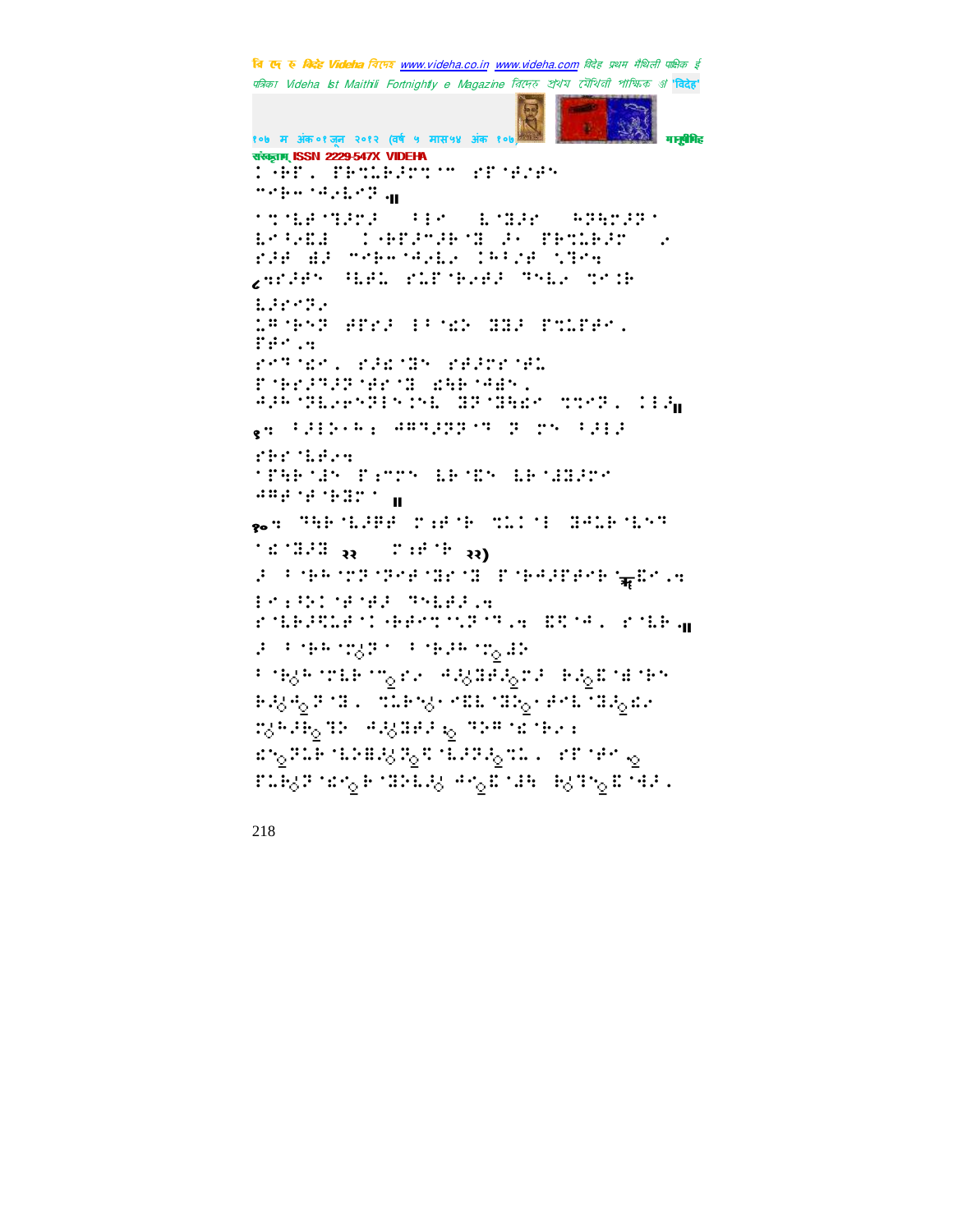बि एक रु *बिरोह Videha चिए*क www.videha.co.in www.videha.com विदेह प्रथम मैथिली पाक्षिक ई पत्रिका Videha Ist Maithili Fortnightly ejournal রিদেহ প্রথম মৌথিনী পাক্ষিক প্র পত্রিকা

'विदेह' १०७ म अंक ०१ जून २०१२ (वर्ष ५ मास५४ अंक १० मानवैमिड संस्कृतम् ISSN 2229-547X VIDEHA og træg æller tæ ægnere tæ loger PAGBER: PriAgry PrgiPry P.  $\Gamma_0$ P 197 132 : LP 1581, PR/LP 132 Rockwall from Hell meesware aw  $\mathbb{R}^n$  :  $\mathbb{R}^n$  :  $\mathbb{R}^n$  in all TROPORTER PROVINCE PROFESSIONAL STAL TRANS WORTHER **CONSTRUCTIONS** THE BUILDING SEA % Telestrial state % restrictions and We SERRE THE TERM FROM PLEASE TE LA PROBA LOTORA TROLEUTION ANTO CAP the Shirt, Bat incompetent LPOPOR ANDAL STRUCKS CORPORATION THE FILE OF FRIED HIS LATE CRACK STO 8216 37 A283 # AB64 BAT5, 7088 F13 Absence of development cose-each concers FAR RETE AV BLEI FRAM SAPHENE agni pranalju (, presedno prajnr FROM PARA STRUCK RED AND SECTION PAR ERSEPT ARM (F) SERVIC PARK SRIEGE PROTION ANON RANG MES IMPROVE BRAN, AMBEL BAD IENBEL ADNA MBNBLI FLAMENT BIR POSSED CHEMEL LAB POST PRINCED VAN ESCHID STOLENDER make alb bends nen marchen (nicht)  $\cdot$  ,  $\cdot$  . SPEER LIMILITYPPETER CHR TOM  $\cdot : \cdot ::$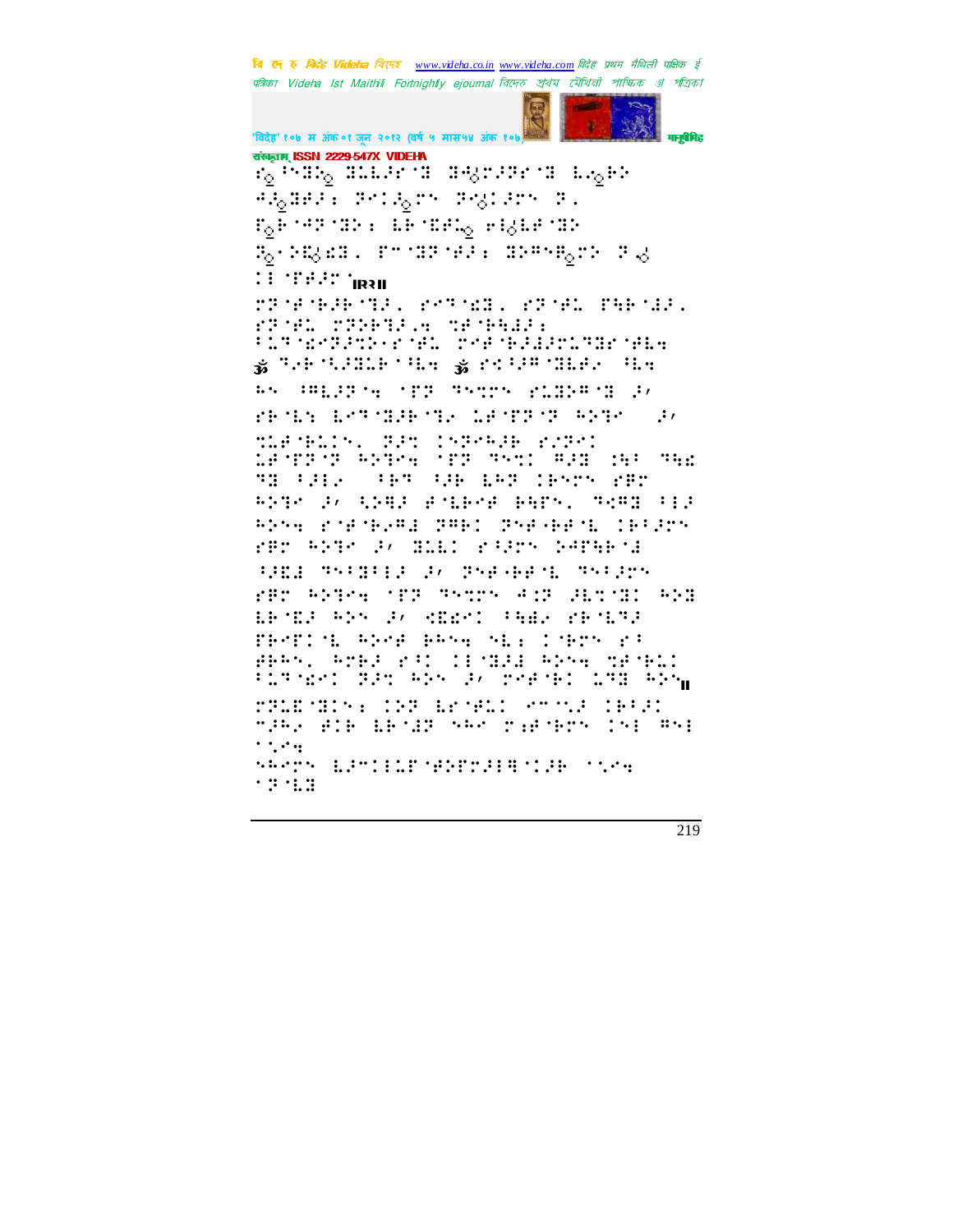बि एक रु क्विहे Videha विरफ्श www.videha.co.in www.videha.com बिरेह प्रथम मैथिली पाक्षिक ई पत्रिका Videha Ist Maithili Fortnightly e Magazine রিদেহ প্রথম মৌথিনী পাক্ষিক প্র' 'विदेह'

१०७ म अंक०१जून २०१२ (वर्ष ५ मास५४ अंक १०७ मानुबेगिह संस्कृतम् ISSN 2229-547X VIDEHA **PERCENT ESTER PROBLEM** CONTO STORES **EASEMENT STATES** Firege museum<sub>o</sub> public televori sur mascillaneo. H.: 999 2 HASBER 62 WENTENT (PPM 4.接吻其他, 4.443 TEPS-ISTE THATE PEESENG FOR STREPPS PETLE serbida<sub>o</sub>bs de muis, easp mo FFA MARE THAT HE LA THE NORTH CONTROL THE CENTER CENT  $: 3: .$  $\mathfrak{a}\gamma_0\mathfrak{p}\mathfrak{a}\mathfrak{b}^*\mathfrak{a}\mathfrak{b}\mathfrak{b}\mathfrak{b}\mathfrak{b}\mathfrak{b}_0\mathfrak{c}^*\mathfrak{a}\mathfrak{b}\mathfrak{b}\mathfrak{b}_0\mathfrak{a}\mathfrak{b}^*\mathfrak{c}^*\mathfrak{b}\mathfrak{b}^*\mathfrak{b}\mathfrak{b}^*\mathfrak{b}\mathfrak{b}^*\mathfrak{b}\mathfrak{b}^*\mathfrak{b}\mathfrak{b}^*\mathfrak{b}^*\mathfrak{b}^*\mathfrak{b}\mathfrak$ LEE FANDASSALE THE PESSAL Pull Public  $\mathcal{C} \mathcal{D} \mathcal{D} \mathcal{D} \subset \mathbb{Q}^{1,1,2,3,1,2}$  $\texttt{FL} \texttt{PQ} \texttt{F} \texttt{M} \texttt{PQ} \texttt{F} \texttt{M} \texttt{PL} \texttt{PQ} \texttt{F} \texttt{M} \texttt{PQ} \texttt{F} \texttt{M} \texttt{PQ}$ EMERGETY, EGES OF SGIP ROBER  $\mathcal{C}^{\text{out}}$  the Program de relativa (Poen 1993) POTTOETHAL PT TROPTICE  $\mathbb{P}_{\mathbb{Q}}\triangleq\mathbb{P}(\mathbb{R}\mathbb{Z}_{\mathbb{Q}};\mathbb{L}\#^{\times}\# \mathbb{P})\otimes\mathbb{P}(\mathbb{H}\mathbb{P})^{\times}$ **HILL: W HILL: #582** 38322813 E2821 E281357 LAGEN TETELLY, TEJPAN CENTLE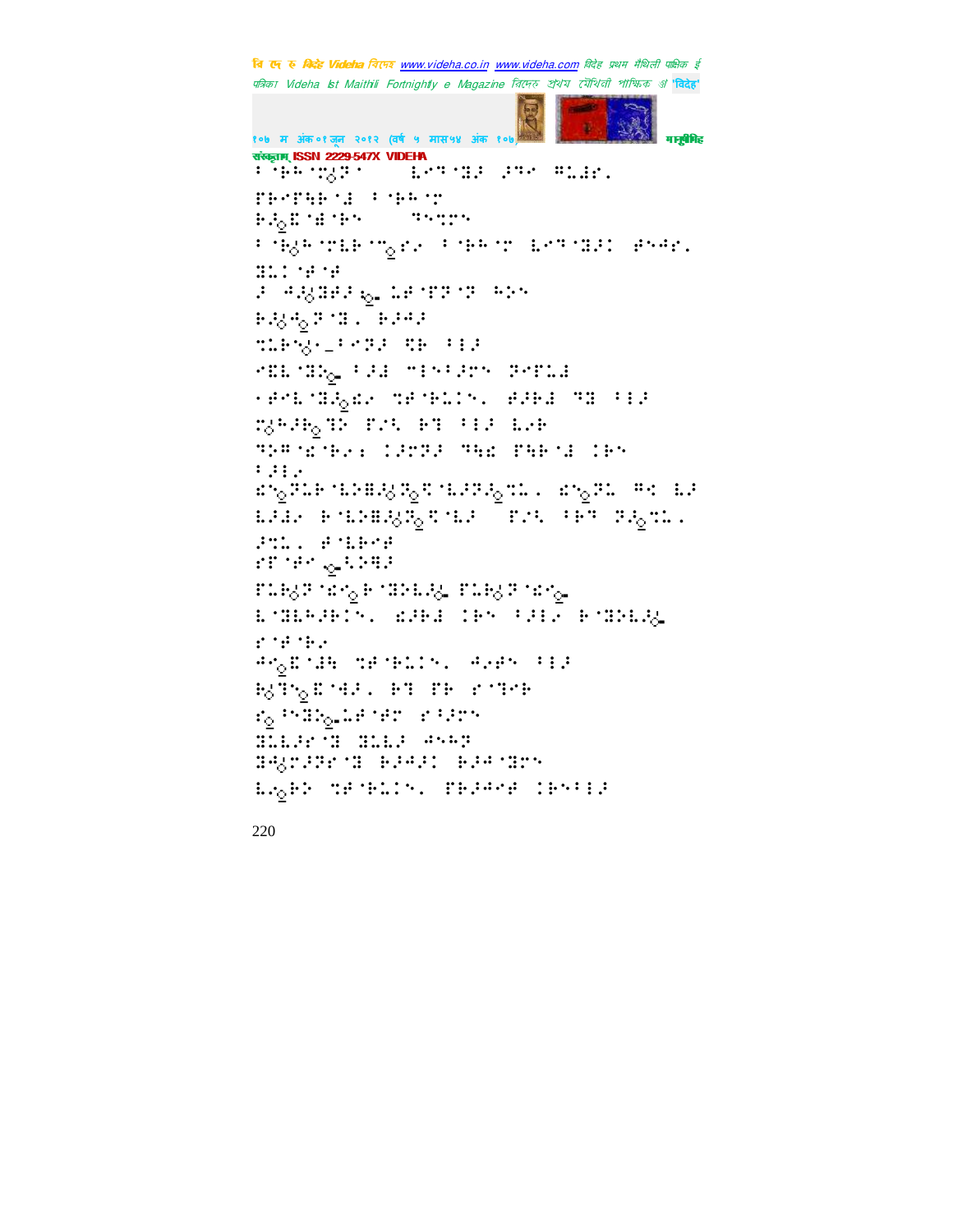चि एक रु *विदेह Videha चिए*न्छ <u>www.videha.co.in www.videha.com</u> विदेह प्रथम मैथिली पाक्षिक ई पत्रिका Videha Ist Maithili Fortnightly ejournal রিদেহ প্রথম মৌথিনী পাক্ষিক গ্র পত্রিক।

'वदेह' १०७ म अंक ०१ जून २०१२ (वष ५ मास५४ अंक १०७) मानुषीिमह संस्कृतम् ISSN 2229-547X VIDEHA ⢽⢼◌॒.⢽◌॑⢼.⢽⣉`⣝⣝⣅⢾⢾! ⢼⢷⣝! ⢽⣀.⢳⢷!"⢸! 2◌॒⢷⢺⢽⣝⢵⣐.⣃! ⣇⢷⣏⢾⣅◌॒-⣇⢷⣏⢼!⢳⢵!  $+1$ 30.5  $+1$  . The control of  $5$ ⢵⣏◌॑⣎⣝⣀.⣊⣏⣎⣀! 2`⣝⢽⢾⢼⣐.!2⢼! ⣝⢵⢻⢿◌॒⢵.5⢸⣝!5⢸⣝!⢷C⢼!⢳⢾⣅! 5!⢻5!⣝⢵⢻!⢷⢿⢼! SQLPS - SOL 52⢾⢼."⢷⣙!⢳⢵! ⢻⢷⢶⣙!⢽⣅⣇⢼⢹.!⢳!C⢷⢳⣜-!⢳⢷! B. Company of the Company of the Company of ⣇⢹⣝⢼!C5⢼-!⢷⢼⢺⢽⣝.⣇⢴⢷-⢾⢴⢷⣐⢹⢼⢺-! Her Stript Source Construction of the Construction of the Construction of the Co  $\overline{17}$  :  $\overline{20}$   $\overline{20}$   $\overline{20}$   $\overline{20}$   $\overline{20}$   $\overline{20}$   $\overline{20}$   $\overline{20}$   $\overline{20}$   $\overline{20}$   $\overline{20}$   $\overline{20}$   $\overline{20}$   $\overline{20}$   $\overline{20}$   $\overline{20}$   $\overline{20}$   $\overline{20}$   $\overline{20}$   $\overline{20}$   $\overline{20}$  ⢼⣇⣉⣝⢾⢼!2⣋5⢼!2⢷!⣇⢷⣏⢼!⢹⣙-!⢶5! ⢹⣝!C5⢼!⢻⢼⣁!2⢼-!⢳!"⢸!"⣐2⢾⢾! ⢷⢺⢾0"⣐⢷⢿⢾!⢷⢴⣒! 9 WJEFIBID: SFTJEFIBID: SFTJEFIBID: SFTJEFIBID: SFTJEFOUT! 9⣒2!up!9⣒4!NBJUIJMJ!  $\cdots$  $9:2:2:2$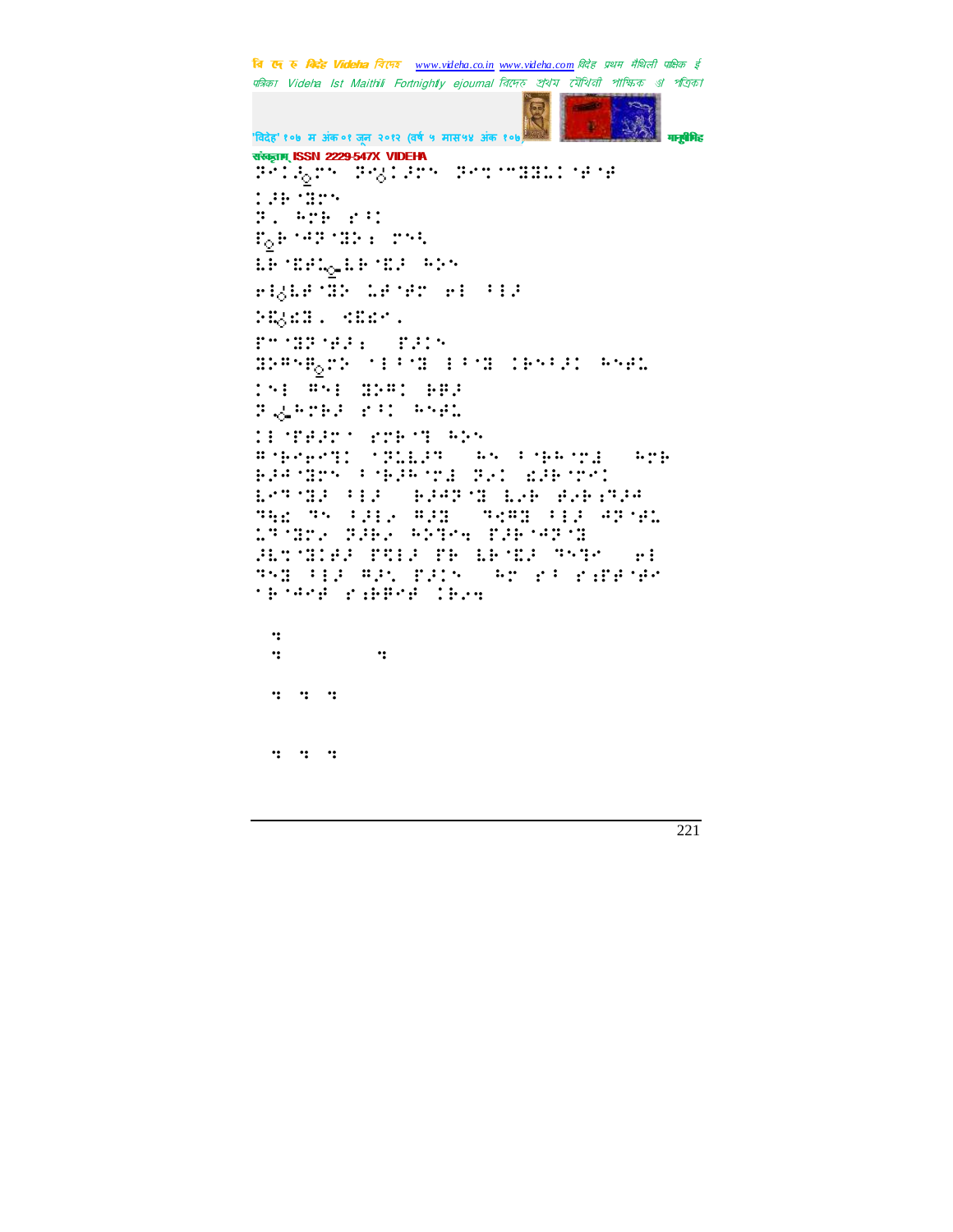चि एक रु मिन्हे Videha विएक www.videha.co.in www.videha.com विदेह प्रथम मैथिली पाक्षिक ई पत्रिका Videha Ist Maithili Fortnightly e Magazine রিদেহ প্রথম মৌথিরী পাক্ষিক রা'**বিदेह'** ø, १०७ म अंक ०१जून २०१२ (वष ५ मास५४ अंक १०७) मानुषीिमह संस्कृतम् ISSN 2229-547X VIDEHA 9⣒2⣒4⣒Po`uif`ejdf.  $9:2:2:2$ cz! Esperant w Political Political Political Political Political Political Political Political Political Political Political Political Political Political Political Political Political Political Political Political Politic  $\mathbb{R}^n$ LAND EN 2010 PHE 2010 PHE 2010 PHE 2010 PHE 2010 PHE 2010 PHE 2010 PHE 2010 PHE 2010 PHE 2010 PHE 2010 PHE 20 Joqvu;!)⢵⣏⣚!⢹⣇⢽⢼⢻⢷⢴-! ⣙5⢼⢿⢷!⣐⣇⢼!⢶⢵⢽⣞.⢷⢵⢽!⣞⢼2! ⢷⣓⣒!Joqvu!jo!Efwbobhbsj-! Spnake<br>Spnbowy (1981-1982) (1982-1982) ⢹⣇⢽⢼⢻⢷⢴-!⣙5⢼⢿⢷!⢼!⢶⢵⢽⣞.⢷⢵⢽0! ⢷⢵⢽⣒!Sftvmu!jo!Efwbobhbsj-! Spield (Spield Control) ⣐⢻5⣉.4⣙5⢴.⢵⣏!0!4⣙5⢴. ⣐⢻5⣉.⢵⣏!!2⢷⢵⢺⣞G!⢼⢻⣓! COLLECT CONTROL CONTROL CONTROL ⢹⣇⢼⢷⢼!hhbkfoesbAwjefib⣒dpn!2⢷! 2⣚⢼⣓⣒! ⣇⢹⢳!4⣙5⢴.⣐⢻⢷⢺⢴!⢼!⣐⢻⢷⢺⢴! 4⣙5⢴!⢵⣏!)⣐⣞⢷⢽⣞2⢷!2⢳5!C⢷!  $'$ 222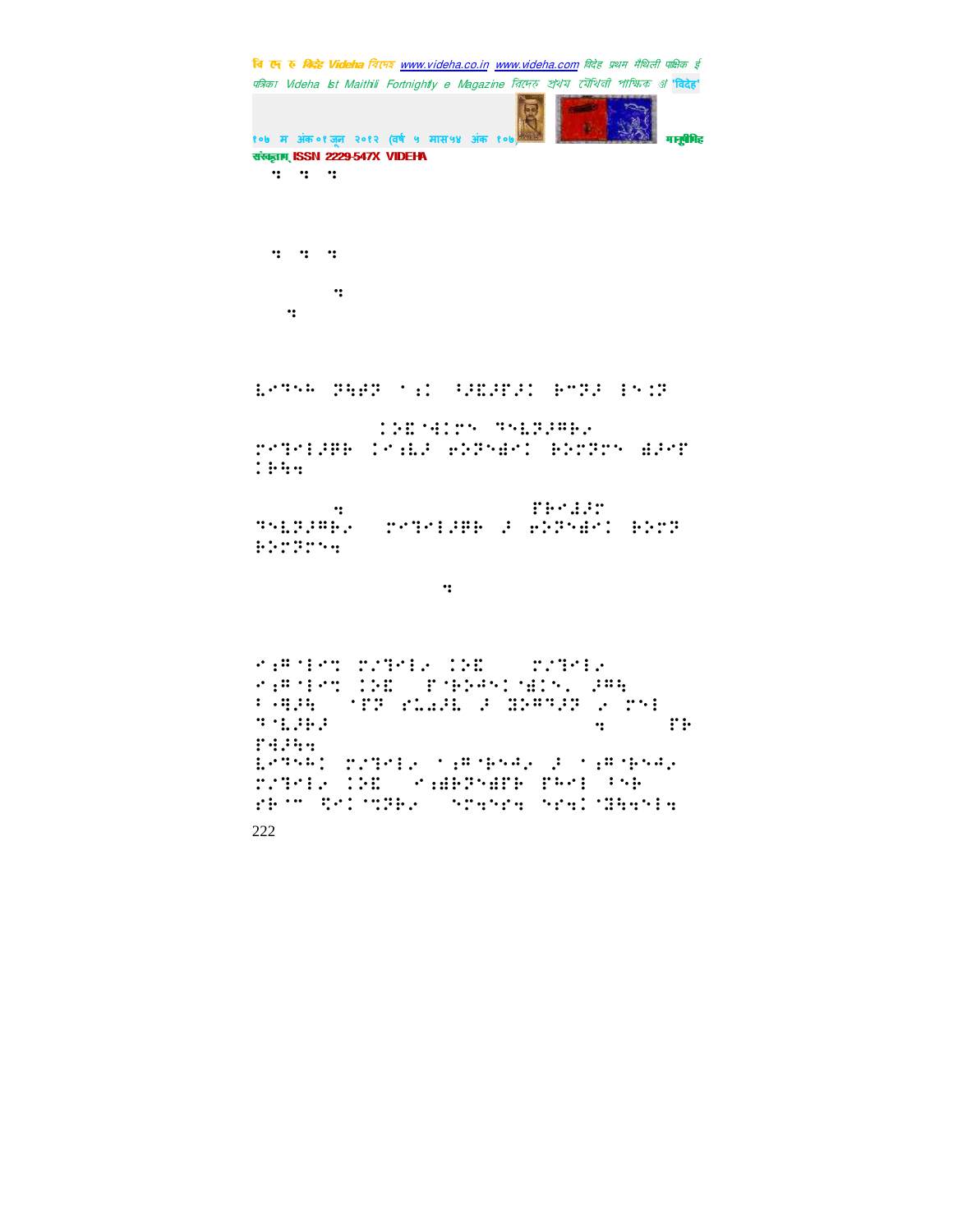चि एक रु *विदेह Videha चिए*न्छ <u>www.videha.co.in www.videha.com</u> विदेह प्रथम मैथिली पाक्षिक ई पत्रिका Videha Ist Maithili Fortnightly ejournal রিদেহ প্রথম মৌথিনী পাক্ষিক গ্র পত্রিক।

'विदेह' १०७ म अंक ०१ जून २०१२ (वर्ष ५ मास५४ अंक १०७) मानुसीर के सामुवी मिट

संस्कृतम् ISSN 2229-547X VIDEHA

"⢷⣇⢷!⢼⣎⢼⢷⢾!.Cbtfe!po!nt.trm! Fohmjti.Nbjuijmj!Ejdujpobsz⣒! १⣒⢸⢼⢷⢾!⢼!⢽2⢼5!4⣙5⢴!⢸⢼⣏⢼.⣇4⣑⢼⢽! 5⢵⢽!⢹⣇⢼⢷⢼!C⢽⢼⢵5!⢼⢽!⣉45⢴!⢼! २⣒4⣙5⢴!⢸⢼⣏⢼!"2⢼⢹⢽!2⢼⣚⣝⢷! १⣒⢽2⢼5!⢼!⢸⢼⢷⢾!4⣙5⢴!⢸⢼⣏⢼.⣇4⣑⢼⢽! 5⢵⢽!⢹⣇⢼⢷⢼!C⢽⢼⢵5!⢼⢽!⣉45⢴! १⣒१⣒!⢽2⢼5!4⣙5⢴!⢸⢼⣏⢼!⣇4⣑⢼⢽! 5⢵⢽!⢹⣇⢼⢷⢼!C⢽⢼⢵5!⢼⢽!!⣅``⢼⢷⣜!⢼! 5⣈⢽!⣉45⢴! )⢸⢼⣏⢼⣉⢼"⢾⢷⢴!⣋⢼⣒!⢷⢼⢼⣇⢾⢼⢷!⣝⢼⢹⣇! ⣎⢼⢷⣜⢼G!2⣓⢷⣜!⢷⣓2"G!"⣌⢻!5l! ⢽⢷⣎⢼⢷⢾\*!! 5. The second control of the second control of the second control of the second control of the second control o <sub>?'</sub>HPH''TIFE 2 'PLE'BJF' 2⢲`⢼⢿⢷⢼⢽⢾⢷⢻⢾!⣌-!⢲-!⣜-!⢽!⣇⣐!! C4 24 DEC 10 DEC 10 DEC 10 DECEMBER 1999 ⣉C⢹!⢽⢾!⢺⢼⢳!⣇⢷⢻!⢿⢷!⢷⢳4⢾!  $^{\prime}$   $^{\prime}$   $^{\prime}$   $^{\prime}$   $^{\prime}$   $^{\prime}$   $^{\prime}$   $^{\prime}$   $^{\prime}$   $^{\prime}$   $^{\prime}$   $^{\prime}$   $^{\prime}$   $^{\prime}$   $^{\prime}$   $^{\prime}$   $^{\prime}$   $^{\prime}$   $^{\prime}$   $^{\prime}$   $^{\prime}$   $^{\prime}$   $^{\prime}$   $^{\prime}$   $^{\prime}$   $^{\prime}$   $^{\prime}$   $^{\prime}$   $^{\prime}$   $^{\prime}$   $^{\prime}$   $^{\prime}$  $\mathbf{a} \cdot \mathbf{y}$  $\{A: I\}$  , are the second consequence of the second  $\mathcal{L}^{\text{max}}_{\text{max}}$  ,  $\mathcal{L}^{\text{max}}_{\text{max}}$  ,  $\mathcal{L}^{\text{max}}_{\text{max}}$ 2⢲`!)`!⣇⢷⢻!⢷⢳C⢼!⢼⢷⣜!⢽⢾!  $\sigma$  ,  $\sigma$  ,  $\sigma$  ,  $\sigma$  ,  $\sigma$  ,  $\sigma$  ,  $\sigma$  ,  $\sigma$ ⣈⣜⣋!)⣞!⣇⢷⢻!⢷⢳C⢼!⢼⢷⣜!⢽⢾!  $B$   $\mathcal{F}$   $\mathcal{F}$   $\mathcal{F}$   $\mathcal{F}$   $\mathcal{F}$   $\mathcal{F}$   $\mathcal{F}$   $\mathcal{F}$   $\mathcal{F}$   $\mathcal{F}$   $\mathcal{F}$   $\mathcal{F}$   $\mathcal{F}$   $\mathcal{F}$   $\mathcal{F}$   $\mathcal{F}$   $\mathcal{F}$   $\mathcal{F}$   $\mathcal{F}$   $\mathcal{F}$   $\mathcal{F}$   $\mathcal{F}$   $\mathcal{F}$   $\mathcal{F}$   $\$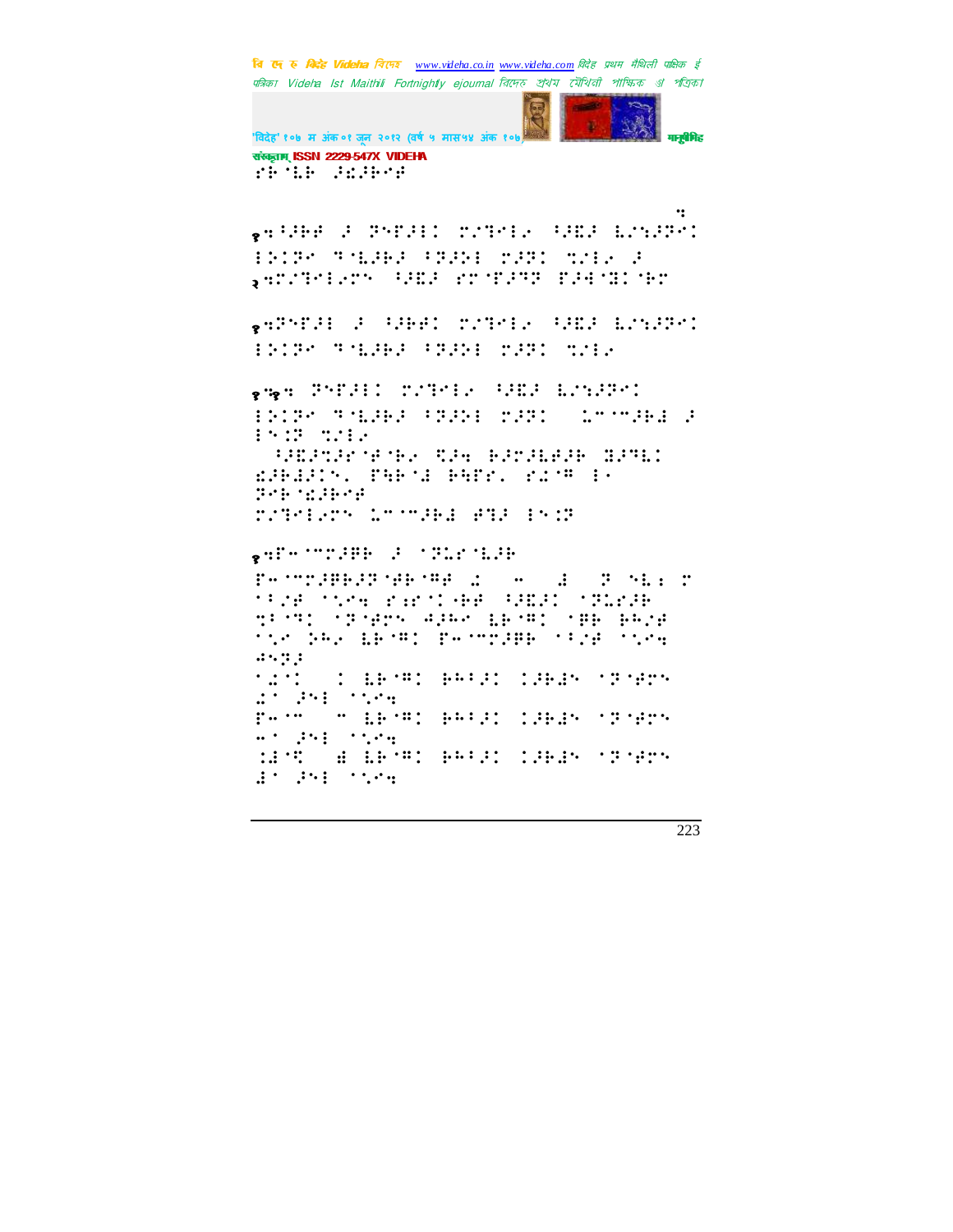बि एक रु क्विहे Videha विरफ्श www.videha.co.in www.videha.com बिरेह प्रथम मैथिली पाक्षिक ई पत्रिका Videha Ist Maithili Fortnightly e Magazine রিদেহ প্রথম মৌথিরী পাক্ষিক প্র' '<mark>विदेह'</mark>



१०७ में अंक०१ जून २०१२ (वर्ष ५ मास५४ अंक १०७) संस्कृतम् ISSN 2229-547X VIDEHA

ranch a benn each laean nanach 

WORLD BENNY BROAD CARAN SPORTS  $\frac{1}{2}$   $\frac{1}{2}$   $\frac{1}{2}$   $\frac{1}{2}$   $\frac{1}{2}$   $\frac{1}{2}$   $\frac{1}{2}$   $\frac{1}{2}$   $\frac{1}{2}$   $\frac{1}{2}$   $\frac{1}{2}$   $\frac{1}{2}$   $\frac{1}{2}$   $\frac{1}{2}$   $\frac{1}{2}$   $\frac{1}{2}$   $\frac{1}{2}$   $\frac{1}{2}$   $\frac{1}{2}$   $\frac{1}{2}$   $\frac{1}{2}$   $\frac{1}{2}$ 

WPB MOLD NAME AND MONOGROUPS OF STREET APAR TYPE PHONORHED FRERN TERCRED ARAPE (SEP SLARI PORTRA SSOC APSOL *AND : 12 FM : 12*  $\mathcal{L}^{\text{in}}(\Omega,\mathbb{R}^d) \cong \mathbb{R}^d \times \mathbb{R}^d$ ang bunikan nagawa nasara an 166 NPK 45 11638 (MibiR 3 BibiRr. PHP NO STARTAGE (PRIORING PIP PAPER) FIRENT THE PENTHER POI agsalasgg (fall hanfilitad lighe<br>aga conga pung kegunac geca kki BELGAL ENIL NAM FREIN, GAM MEGGE sang a laian sasa a irèni Amér real the Folder Professor Adee  $1.3994$ 

PERP PROBE COLL PLEOBRED OFFICE wie 1851 A. SARPS PPE 2 POTZEI Phe abee wite place cebi  $\cdots$ Render as monday incident the FROM PROTOCOL ENTERTAINMENT AND THE MAIN their above practical along them **MIRTIAL PASSEN LTTER THI** rroughts read gain which ages they SPRESH IP. BY IS TERME WHO PAINTERNI PIERNE INFORMATION Br. En la maret (FRI rang **MARKET PROPERTIES CONTROLLER** ESERT THE TRIE WISSE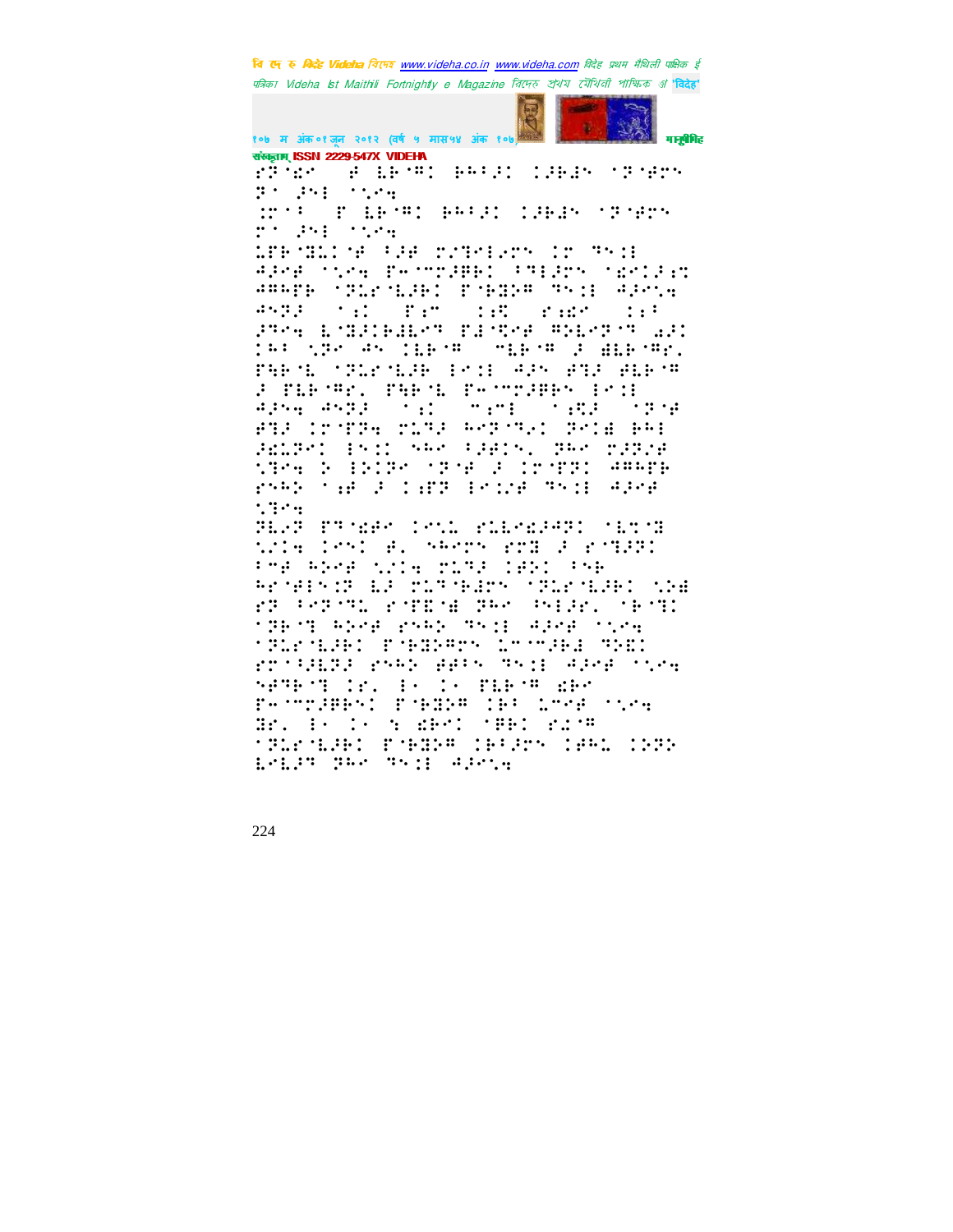**बि एक रु** *बिर्दह Videha विए***नर** www.videha.co.in www.videha.com विदेह प्रथम मैथिली पाक्षिक ई पत्रिका Videha Ist Maithili Fortnightly ejournal রিদেহ প্রথম মৌথিনী পাক্ষিক প্র পত্রিকা



संस्कृतम् ISSN 2229-547X VIDEHA  $\mathbb{R}$ :  $\mathbb{R}^n$  :  $\mathbb{R}^n$  :  $\mathbb{R}^n$  ,  $\mathbb{R}^n$  ,  $\mathbb{R}^n$  ,  $\mathbb{R}^n$  ,  $\mathbb{R}^n$  $2 \cdot 3 \cdot 5 \cdot 5$ Aber they from Arcocket Automotive AN NEO MIESE BOIPAI AINE IN AIM MER B ERME ANTEL MARRA ANDE **ALL:** Bris Had  $H^{1}L^{1}L^{2} = H^{1}L^{1}H^{1}$  $\mathbf{H}$ **BYD: BALLY BAR ANYW** FURN THE MHE THE FINER  $\frac{1}{2}$ **CALL PREP PREP**  $\mathcal{L}^{\text{max}}$ MPP THAT YESTER PRINT TO HIRD. roprod Abob one an redeeded of co tifics a force for them a the tics can pedrogogy and except comp pjes spre nore

 $\frac{1}{2}$  and  $\frac{1}{2}$  (  $\frac{1}{2}$  ) (  $\frac{1}{2}$  ) (  $\frac{1}{2}$  ) (  $\frac{1}{2}$  ) (  $\frac{1}{2}$  ) (  $\frac{1}{2}$  ) (  $\frac{1}{2}$  ) (  $\frac{1}{2}$  ) (  $\frac{1}{2}$  ) (  $\frac{1}{2}$  ) (  $\frac{1}{2}$  ) (  $\frac{1}{2}$  ) (  $\frac{1}{2}$  ) (  $\frac{1}{2}$  ) ( INE APRESSING SIDE SIBLE PARTY par proposero monga sepo communi  $\begin{minipage}{0.9\linewidth} \begin{tabular}{l} \hline $\mathbf{1}_1$ & $\mathbf{2}_2$ & $\mathbf{3}_3$ & $\mathbf{4}_4$ & $\mathbf{3}_5$ \\ $\mathbf{3}_4$ & $\mathbf{3}_5$ & $\mathbf{3}_6$ & $\mathbf{3}_6$ \\ $\mathbf{4}_5$ & $\mathbf{4}_6$ & $\mathbf{4}_7$ & $\mathbf{3}_7$ \\ $\mathbf{4}_6$ & $\mathbf{4}_7$ & $\mathbf{4}_7$ & $\mathbf{3}_8$ \\ $\mathbf{4}_7$ & $\mathbf{4}_7$ & $\mathbf{4}_7$ & $\mathbf{4}_7$ \\ $\mathbf{4}_8$ PREMIUS PAT (PROTRE PROGRAM KR) rigger (Serri Ersteger Erste si sua letti arrangen s Professor Perky (2012-1898) a Chorneles PHONOPHER INFORMATION AND 2001 - 100 1984

 $g \in \mathbb{R}^3$  ,  $\mathbb{R}^3$  ,  $\mathbb{R}^3$ 1981 1981 W201 1000311 wewell, leve this electory with bieg a ger fried maege imomgegne By And Arms And Apre App.  $431$ **1. 中国人民共和国党委会、中国科学党委、世界大学、全国党委、** 

 $\overline{225}$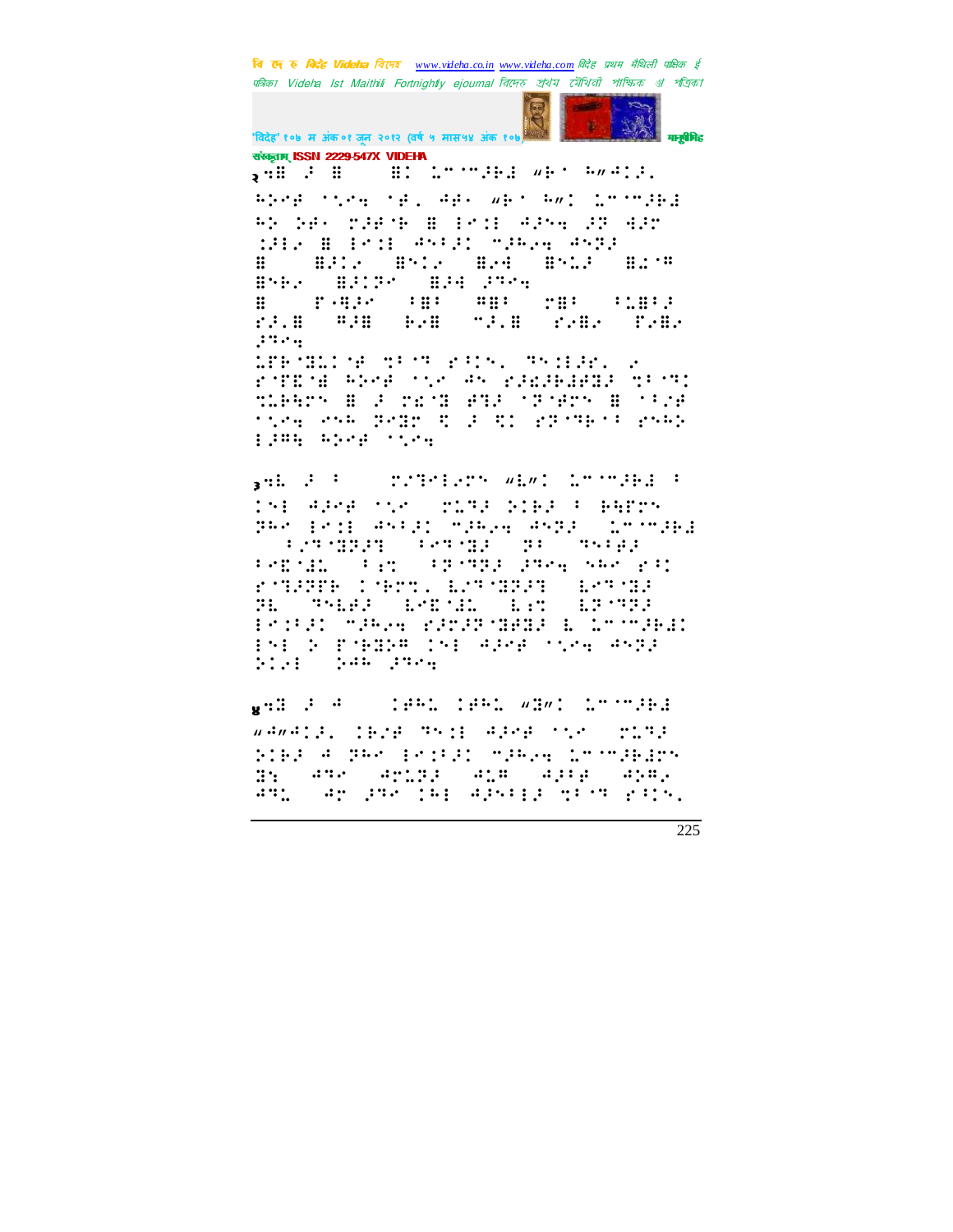बि एक रु क्रिके Videha विरफ्श www.videha.co.in www.videha.com बिरेह प्रथम मैथिली पाक्षिक ई पत्रिका Videha Ist Maithili Fortnightly e Magazine রিদেক প্রথম মৌথিনী পাক্ষিক প্র' 'विदेह'

 $\mathcal{G}$ १०७ म अंक०१जून २०१२ (वर्ष ५ मास५४ अंक १०७) मानुबेगिह संस्कृतम् ISSN 2229-547X VIDEHA

**Service** 

1990 - 1990 - 1990 - 1990 - 1990 - 1990 - 1990 - 1990 - 1990 - 1990 - 1990 - 1990 - 1990 - 1990 - 1990 - 1990<br>1990 - 1990 - 1990 - 1990 - 1990 - 1990 - 1990 - 1990 - 1990 - 1990 - 1990 - 1990 - 1990 - 1990 - 1990 - 1990 **HALP CONSTRUCTS** 899. 891. 87. 1931. 786.

QHR 2 B - STIPERI LEMBRIN N 2 B **SLEE ESSE APSE STAR** ESPANAR (1891-1891)<br>1925 - Greco Arabi, amerika  $\mathcal{A}(\mathcal{D}) = \mathcal{A}(\mathcal{D})$ HAR LEMRA (18) ARE ANGE 278  $\ldots$   $\ldots$   $\ldots$   $\ldots$ FAMAR MEDAL MASMA MUREMA A SARAHA 13.18 11.04 4593 540 - 593 - 518 - 549 Pres and great part perspect me 1920 - 1136 - 162 (255), fotballander<br>1932: Johnne Islamsk potensjerne tigen PROF COLL APROVA NE ME SPECTREN whath. Bolke Loophia Info@Here over **SEARCHILLE STATES** PORPORA PROBECT ORDER CRA LPHLIGH TREATMAC PLEASED WIRM FOREST INE WAR STORE INNI WE MERRI **IS NOS (1912 PRAPA A SLEEPART PAR** PRO STOR 2 MATRIE: MP NECHLEL LTOWARE THEY HE SPYRE SELL PAPE Prim this day is the same pre-DESTA SPORTS, COLL. AND JOS BARDS THE THE PRIMAGE WALKING POBRATOS, Pora reamaR Pobradae TEMP STAR

EARY AL AND SIDE (1910) contract FORFOR INSTALLERS CONTROLLERS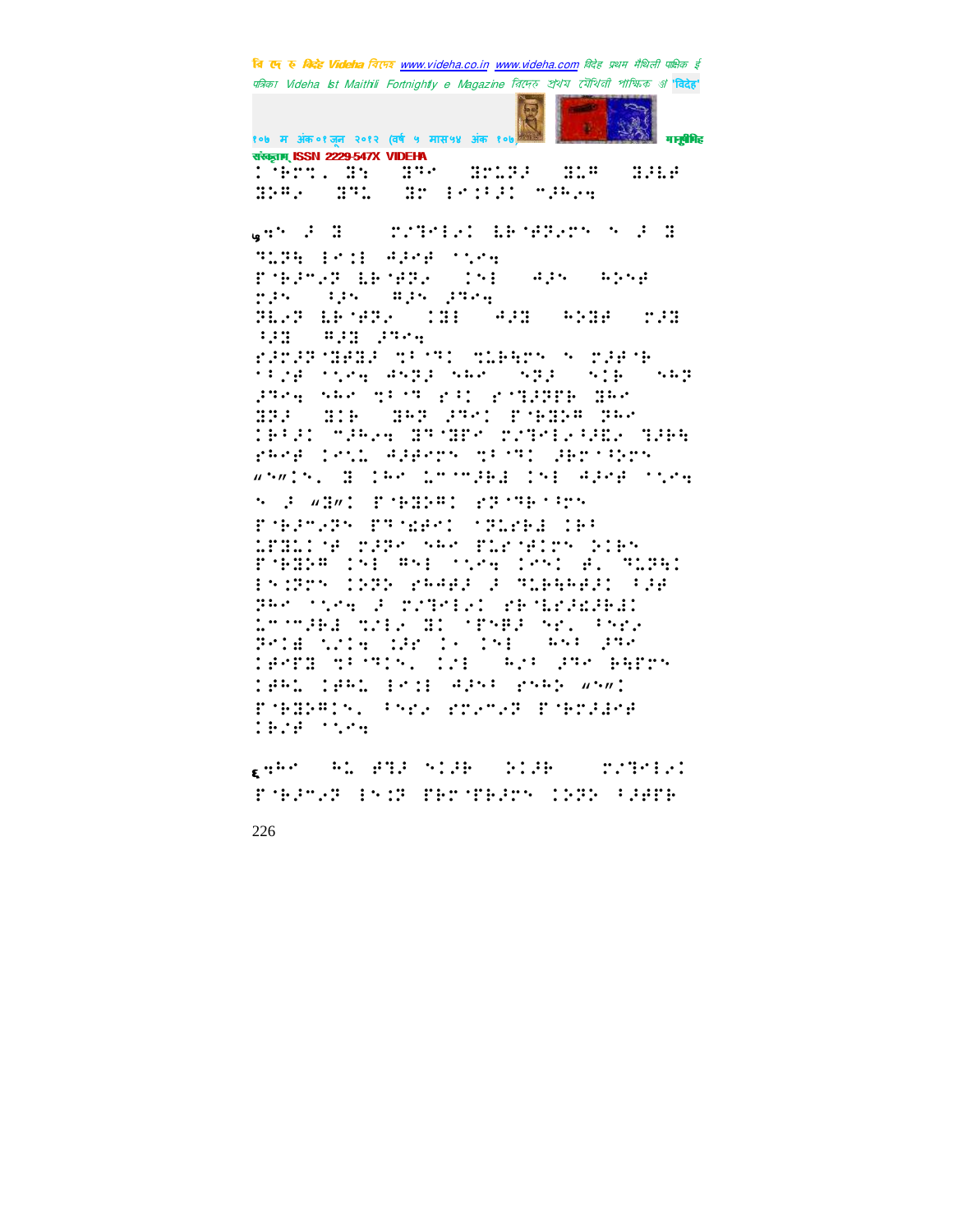वि ए रु क्रिडे Videha विएक www.videha.co.in www.videha.com विदेह प्रथम मैथिली पाक्षिक ई पत्रिका Videha Ist Maithili Fortnightly ejournal রিদেহ প্রথম মৌথিনী পাক্ষিক প্র পত্রিকা

'विदेह' १०७ म अंक०१ जून २०१२ (वर्ष ५ मास५४ अंक १०७ संस्कृतम् ISSN 2229-547X VIDEHA



HÉ ANG ISE NEUAT PINI, ANG AL PROSE ADAPTICIE ANDER ALDIAN STERL BESTRIAM MOBSHAM  $\cdot$   $\cdots$ BRAN BRAN MIRE BENEAT BAGGAR ART FMERTH SIDE SEE AND FMERTH SIDE: PARDE TEMP THIS WINE TONE WHILE RITIN METER BEMIJEN MEDIGEN ITE gara da gu

**GAR PIP : STATE PRIPER MACDEMED IS SECTIFIED A REPRODUCE 4573 BIMB9918 Editiba**  $11.55321$  $\mathbb{R}^2$  :  $\mathbb{R}^2$  :  $\mathbb{R}^2$  :  $\mathbb{R}^2$  :  $1171471$  $1.4422$  $\mathbb{R}^n$  . The set of  $\mathbb{R}^n$ 

 $e^{447.1139}$  (1947) **SPONSES DE SERVIERS** TESTEL ESERGIBE EL APPE SUS **CONTRACTMENT SECTIONS INC.** S ELETE POSSERE TORA DRAMA EL redro to condemn debt al alde TORE DIE JAR. IDE PETI TRATE ER  $\mathbf{i} \cdot \mathbf{j} \cdot \mathbf{k}$ a a grupp diriga diri **THE THE BELL IS THE LEADER** TE THE 145 148 PRACH **THE SENSON SERVES SERVES** 14, PRACTA

FB: #5126 (1) 151 (14) FRACH  $\mathbb{R}$  . The district of he such space robeomers a so already by gar. MAR INT PATI LOOK. DAY PANG  $\mathcal{A}(\mathcal{I},\mathcal{O}_\mathcal{I},\mathcal{U})=\mathcal{A}(\mathcal{O}_\mathcal{I}(\mathcal{I}))$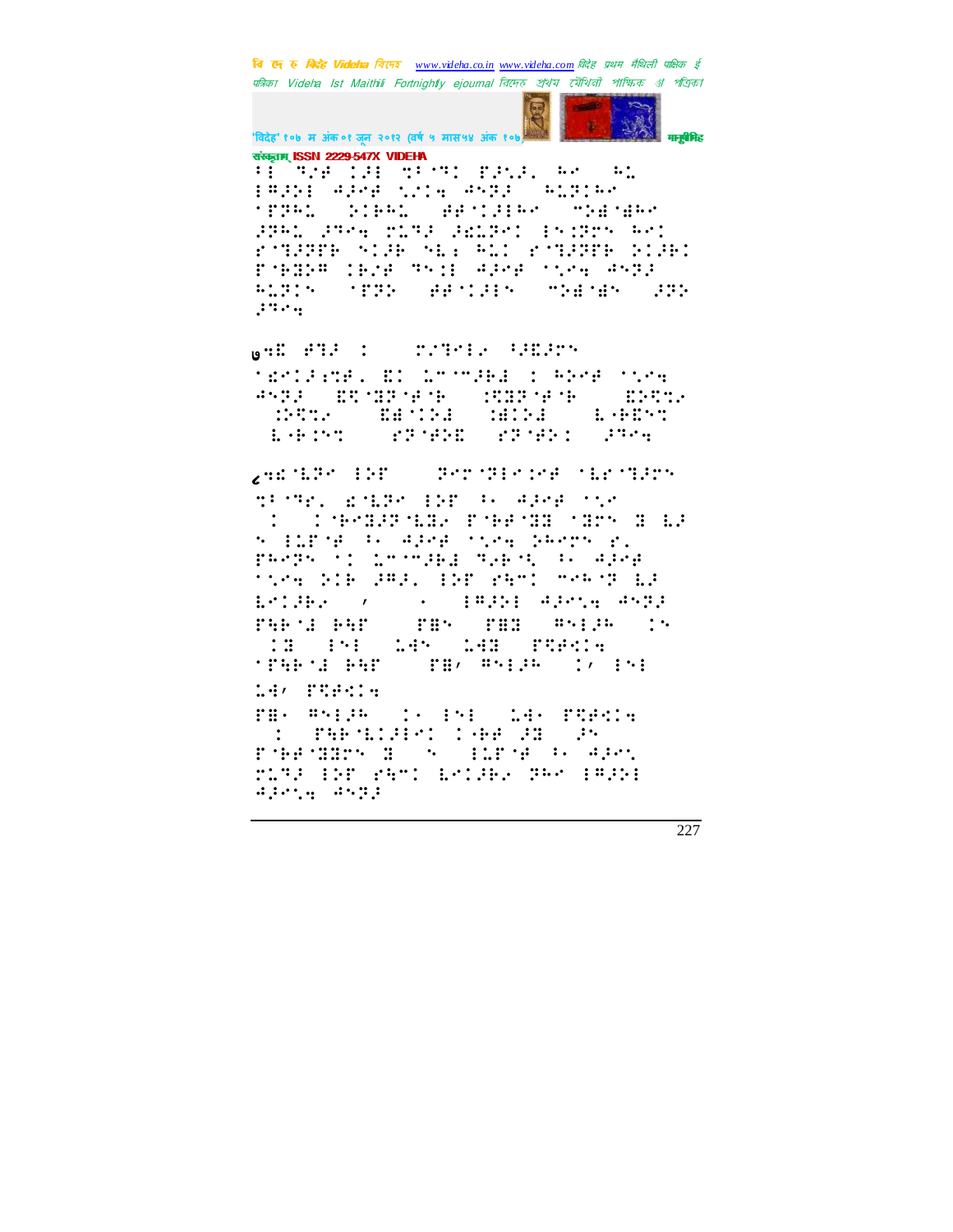बि एक रु क्रिके Videha विरफ्श www.videha.co.in www.videha.com बिरेह प्रथम मैथिली पाक्षिक ई पत्रिका Videha Ist Maithili Fortnightly e Magazine রিদেক প্রথম মৌথিনী পাক্ষিক প্র' 'विदेह'

**County** 

 $\mathbf{g}_i$ १०७ म अंक०१जून २०१२ (वर्ष ५ मास५४ अंक १०७ मानुबेगिह संस्कृतम् ISSN 2229-547X VIDEHA FARMERS OF STAR  $\cdots$   $\cdots$  : **TAB**  $\mathcal{H} = \mathcal{H} \mathcal{H} = \mathcal{H} \mathcal{H} = \mathcal{H} = \mathcal{H} = \mathcal{H} \mathcal{H} \mathcal{H}$ **TIME 12 BAP SECTION CONTROL**  $\cdots$  $1.44 \pm 0.001$ **A Premier President Communa** D'ESBAPT (PANA) D'ESTREA PAPERS ELPARTS WEEK SYSN WARE **THE SENSON THE PHONE THE BAILE** ting in the state of the state  $\mathcal{A} = \mathcal{B} \oplus \mathcal{B} \oplus \mathcal{B} \oplus \mathcal{B}$  ,  $\mathcal{B} \oplus \mathcal{B} \oplus \mathcal{B}$  ,  $\mathcal{B} \oplus \mathcal{B} \oplus \mathcal{B}$ ELPORTA APPROXIMATER **THIS MAY SAME MAY THE LEADER**  $\mathbf{H}^{\mathbf{1}}\left( \mathbf{1}_{\mathbf{1}}^{\mathbf{1}}\mathbf{1}_{\mathbf{1}}^{\mathbf{1}}\right) =\mathbf{1}_{\mathbf{1}}^{\mathbf{1}}\left( \mathbf{1}_{\mathbf{1}}^{\mathbf{1}}\mathbf{1}_{\mathbf{1}}^{\mathbf{1}}\right)$ **TERRIBE TEACHER TANKS**  $\mathbf{H}(\mathbf{r}_1,\ldots,\mathbf{r}_n) = \mathbf{H}(\mathbf{r}_1,\mathbf{r}_2) + \mathbf{H}(\mathbf{r}_2,\mathbf{r}_3) + \mathbf{H}(\mathbf{r}_3) + \mathbf{H}(\mathbf{r}_4) + \mathbf{H}(\mathbf{r}_5) + \mathbf{H}(\mathbf{r}_6) + \mathbf{H}(\mathbf{r}_7) + \mathbf{H}(\mathbf{r}_8)$ **A CHANNEL MENT CO**  $\mathbf{u}$   $\mathbf{v}$ FIR RECOVALENCE PROPERTIES AND PHOLEN SONG  $\sim$  0.000  $\sim$  $\mathcal{L}$  . The set of  $\mathcal{L}$  $\cdots$ **THE LEADER**  $1.724 - 1.727$  $\mathcal{L}^{\mathcal{A}}\left( \mathcal{A},\mathcal{A}\right) =\mathcal{L}^{\mathcal{A}}\left( \mathcal{A},\mathcal{A}\right)$ u seg apa lin - conkiranda leona da conconc FIR RIPE: INT 36 APMIN ANDE

 $\mathcal{L}=\sum_{i=1}^{n} \mathcal{L}_i\mathcal{L}_i$  , where  $\mathcal{L}_i$ **THE WE BAT**  $\frac{1}{2}$  is a properties of the set of the set of the set of the set of the set of the set of the set of the set of the set of the set of the set of the set of the set of the set of the set of the set of the set of the s :A:A:, #5:A ;A20<sub>9</sub> TEARING RAT (1928) 1942-1944. Baji ya yan yan

**QHEMEDY SYTEPHP MEET (1999) 1999** rib ribe (1980) (1982) Adapt, Age (1980) (1982) APPLICER PRESENTED OR COUPONERS R 3 11 27 33 227 2 338 1389 3208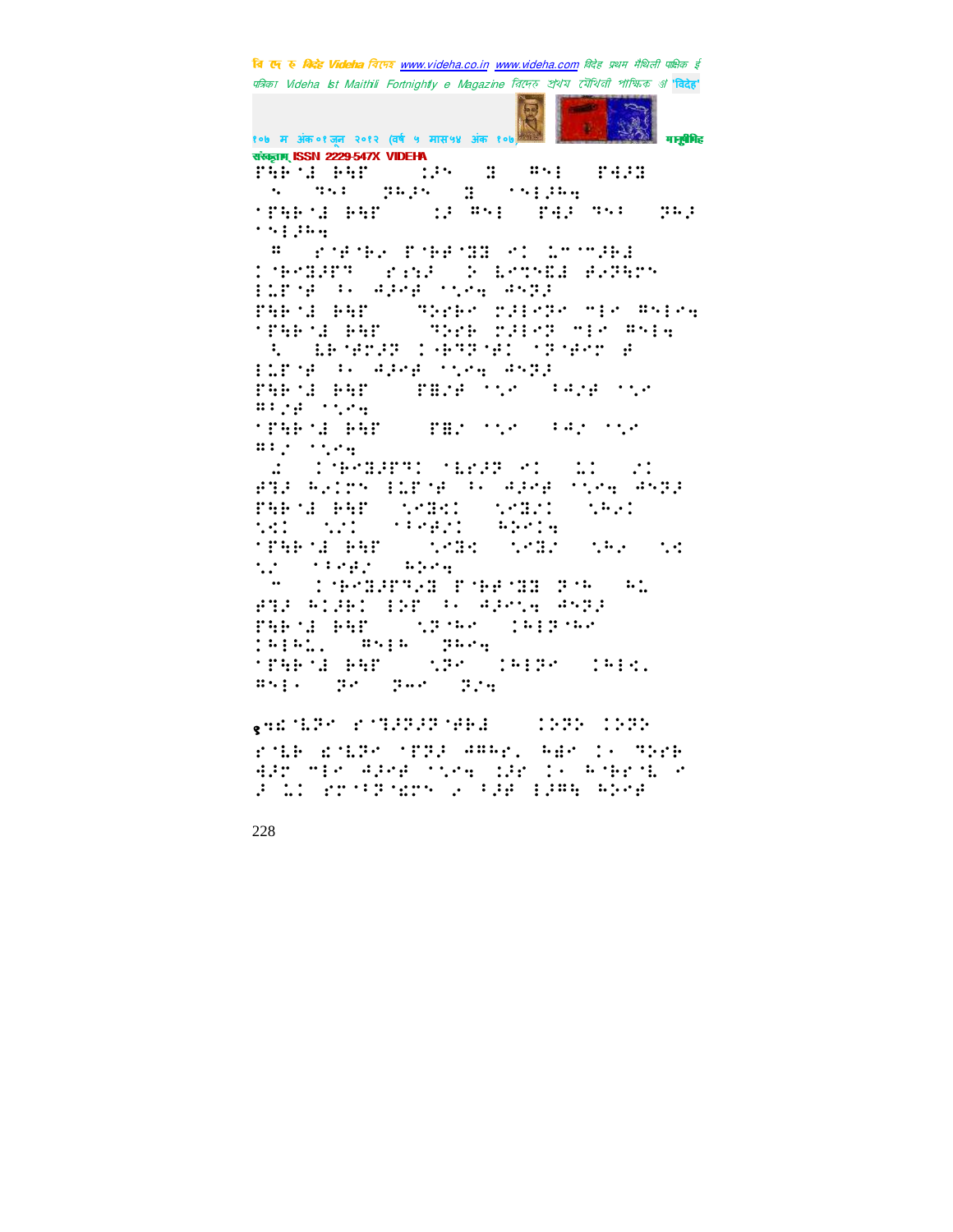**बि एक रु** *बिर्दह Videha विए***नर** www.videha.co.in www.videha.com विदेह प्रथम मैथिली पाक्षिक ई पत्रिका Videha Ist Maithili Fortnightly ejournal রিদেহ প্রথম মৌথিনী পাক্ষিক প্র পত্রিকা



## 'विदेह' १०७ म अंक ०१ जून २०१२ (वर्ष ५ मास५४ अंक १०७ संस्कृतम् ISSN 2229-547X VIDEHA TORE CONFIDENT PHONE CROSS CENT EP SPORTS AL ASBECE POEP DOPEN B.

SIR KNIP PNICOSTARNA (F. SI NOR 282. 258 4288 1184 4522 - 128  $\mathbb{R}^{n}$ **TAPE TAPE**  $\mathcal{L} = \{1,2,3,4,5\}$ **SERVICE**  $22.44$ raan rana nana a THE STAR TIME RETT TEST ring a Benn (1985-1968 Aber 1969) éség (Bronsle, Beron d'Emmarganis) runding Personal Adminisher Stra

## softling and the second control arat in the problem **BEET FRIEDED BEET** Hrydiae Perseye (194 1981 45 STORY CROPS of Leonged Ben epop ting play rand ge sample amoun PROTECTORESTY PHOTOGRAPHY rans Albert Penna (si Alex Stea SAR PERSON PROFESER POSTABLE trings, press, gaze rolledge grou **TRAPP RIPYREMES RAIL RME TOME** MIRA EMBIDA KOMBONA PODBARI (P) MANUAL MUUTE DAG DAG ADAM The Rhe Sidne Potentele Private alter PROSTOR PROTECT CONSTRUCTION PRESERVATOR PROPERTY START IN BROWNER IN THE COMPACT PRESS rodos Podi rismas arme Esto Add BITALA THEOBAY, PARK PHI REPARIS Arrair, about artist relate whe **TIME LE MATHE STIPS STIPLE MARKET MARKET AND ARRIVE**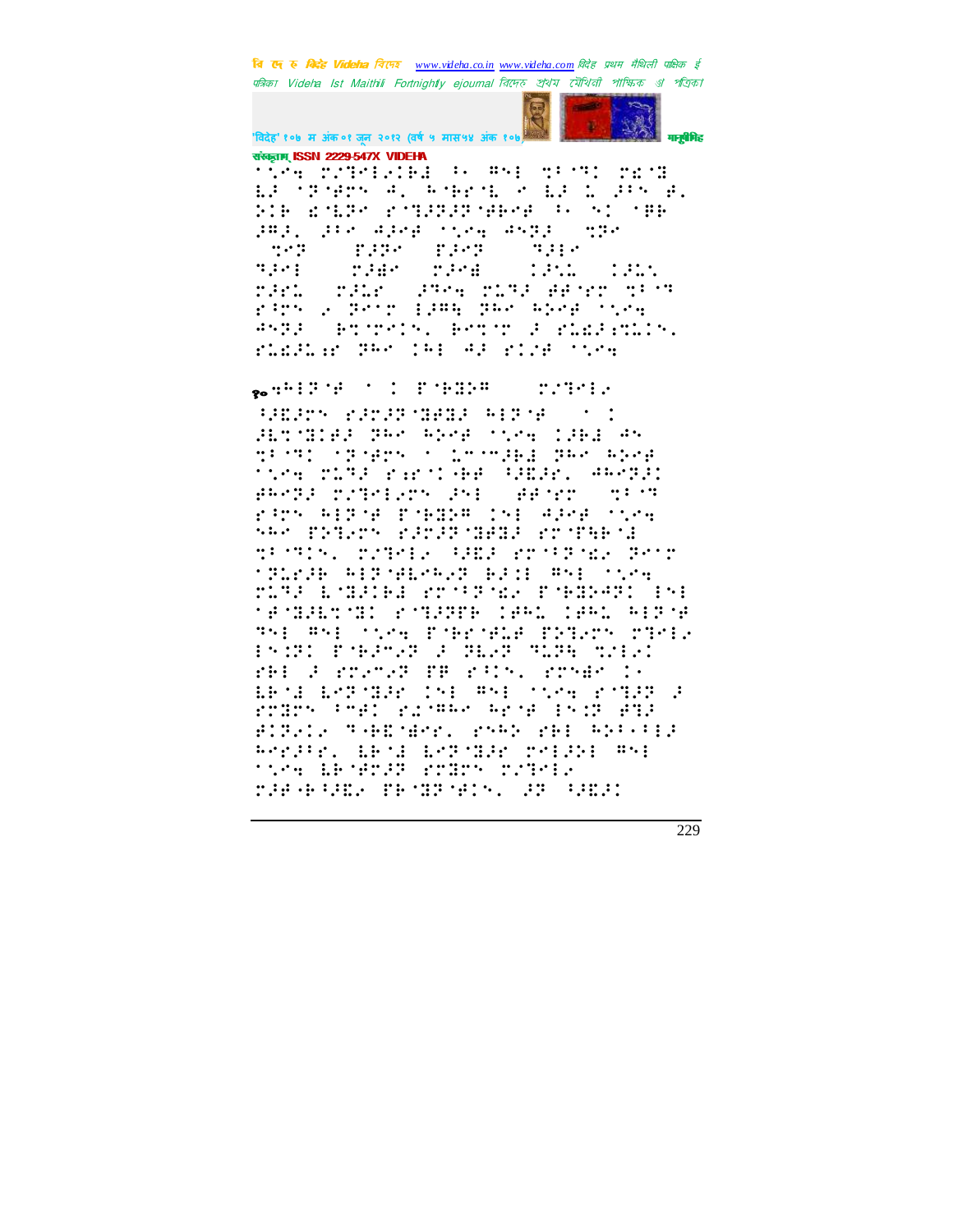बि एक रु क्रिके Videha विरफ्श www.videha.co.in www.videha.com बिरेह प्रथम मैथिली पाक्षिक ई पत्रिका Videha Ist Maithili Fortnightly e Magazine রিদেক প্রথম মৌথিনী পাক্ষিক প্র' 'विदेह'



संस्कृतम् ISSN 2229-547X VIDEHA DESCRIPT CONTRIGUOSER ISLA PRO PRI TRATISHING ISTUS PRAKI BIL SIPHTHUTE ROBUS TSI TSI SACH FIN TATMER WERE THE EMTHER AN the definition with adma ser is: TEMPE STOP TOOK PORCHOL WESTERNIE THE BRIEFE INTE TAR SPACES PHIRRICARDER SARROWS President and the state of the state of the state of the state of the state of the state of the state of the s AN HEED ESTREED NEIGHT FRY APNE **WEBSTART CHARDSHIP EPS** EPRINT THE SUPHER SECTION Police State

par DIRES (1970) TERP TEAPP Sibjalki pjelu 153 pje

<sub>e</sub>g as distributivily playerd: prelated THE PO WHO APPOINTMENT Portical control and adaptational adapt EPROPRIES POINT SEPARATES

 $\frac{1}{2}$  :  $\frac{1}{2}$  :  $\frac{1}{2}$  :  $\frac{1}{2}$  :  $\frac{1}{2}$ 

 $\sim$  103  $4.39$  $\ddots$  :  $\mathbf{r}$  :  $\mathbf{r}$ **BOSTE**  $\cdot$  .  $\begin{picture}(150,10) \put(0,0){\vector(1,0){10}} \put(10,0){\vector(1,0){10}} \put(10,0){\vector(1,0){10}} \put(10,0){\vector(1,0){10}} \put(10,0){\vector(1,0){10}} \put(10,0){\vector(1,0){10}} \put(10,0){\vector(1,0){10}} \put(10,0){\vector(1,0){10}} \put(10,0){\vector(1,0){10}} \put(10,0){\vector(1,0){10}} \put(10,0){\vector(1,0){10}} \put(10,0){\vector($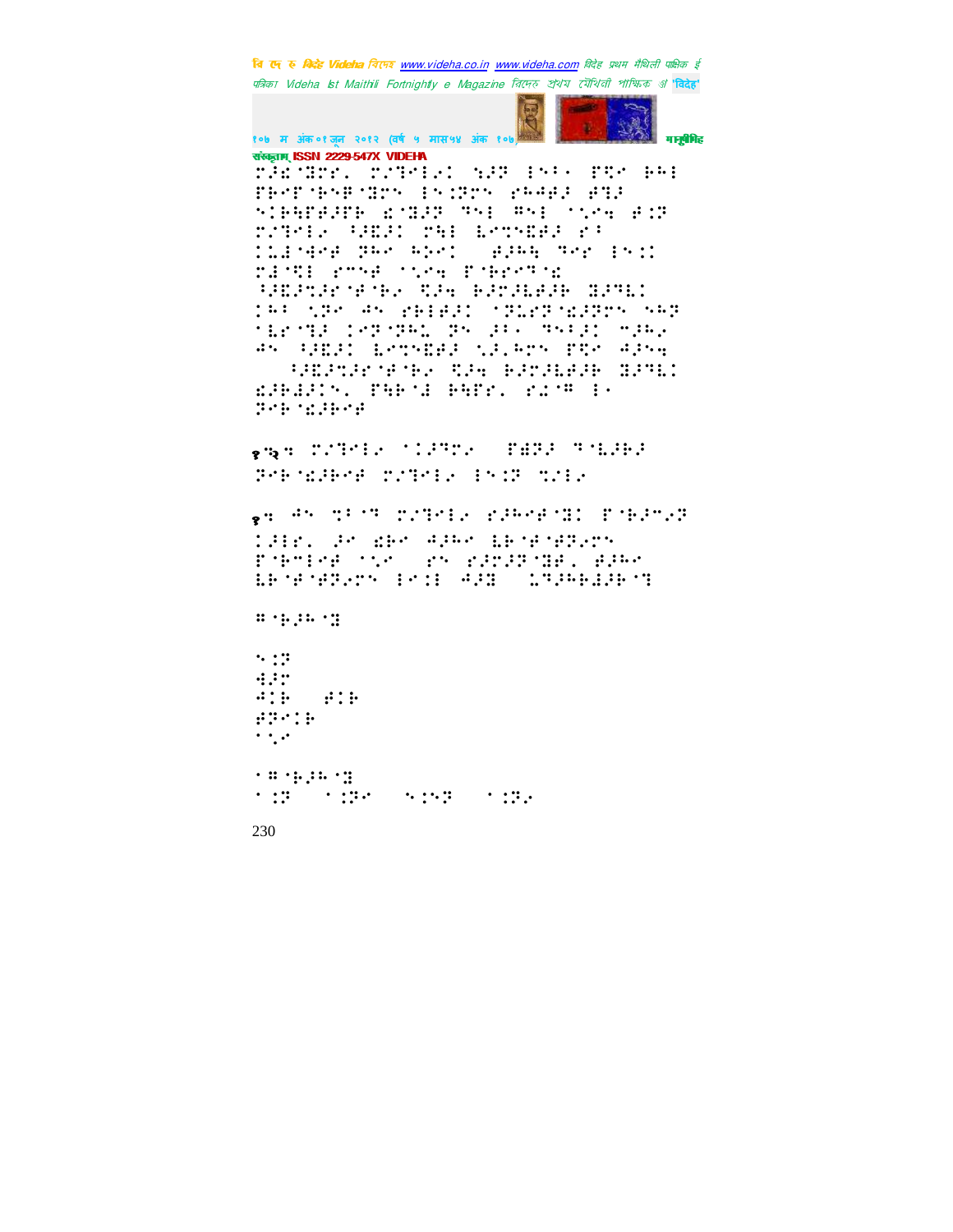चि एक रु *विदेह Videha चिए*न्छ <u>www.videha.co.in www.videha.com</u> विदेह प्रथम मैथिली पाक्षिक ई पत्रिका Videha Ist Maithili Fortnightly ejournal রিদেহ প্রথম মৌথিনী পাক্ষিক গ্র পত্রিক।



संस्कृतम् ISSN 2229-547X VIDEHA<br> $\vdots \vdots \qquad \vdots \qquad \vdots \qquad \vdots \qquad \vdots$ ⊣Pre<br>Presidente ⢺⢷-!⢾⢷! ⢾⢽⢷⣒!)⣇452!⢷⣓2G!⢻⢷⢼⢳⣝\*!  $44.4$   $44.4$   $44.4$ 

२⣒!⢽⢽5⣈⢾!⢾⢴⢽!2⢷⢼⢷!⢷⣓2!  $\frac{1}{2}$  $5.5$   $5.5$   $5.5$   $5.5$   $5.5$   $5.5$   $5.5$   $5.5$   $5.5$   $5.5$   $5.5$   $5.5$   $5.5$   $5.5$   $5.5$   $5.5$   $5.5$   $5.5$   $5.5$   $5.5$   $5.5$   $5.5$   $5.5$   $5.5$   $5.5$   $5.5$   $5.5$   $5.5$   $5.5$   $5.5$   $5.5$   $5.5$   $5.5$   $5.5$   $5.5$   $5.5$   $5.5$  ⢷⢳5!⣁-!⢺⢼!⢷⢳5!⣁⣒!⢷'!⢻5⢼⢳-! ⣇⢼!⢷⣝!⢻5⢼⢳!⣇⢼!⢷!⢻5⢼⢳⣒!

 $\overline{3^{\prime\prime\prime}}$  . Point with the control of the control "f 'HPP' \P, Ind #1 4PH fire 'the HH. ⢳5⢽!⣇⢼!⢳5⢽⢳⣒!

⊌₩ NI/ #HI YY/ ##H EMI #PH ##/ "2⣏⣞⢾⣀!''!⢾⣙⢼!'⣅'!"⢹D⢷⣉! ⣅``⢼⢷⣜!⣏⣞!⢳⢵⣒!⣝⣙⢼.!⢹⣈4⢾-!  $547-147-147-147-147$ 

५⣒!4⣙5⢴!⢽⢽5⣈⢾!⣉C⢹!⢳!⢷⣓2! 2⢷⣝⣅⢾!⢳⢵⣝⢾;!⢺4⢳-!"4⢳-!⢳-!  $5.74 - 1.74 - 0.141 - 0.744$ 

<sup>६</sup>⣒!⢳⢷"⣇!⢼⢷⢼⣐⢾!⣉C⢹!''!! 5⣅2⢾!⢷C!"⢼⢼⢽⣝⢾⣀!⢻⢷⢼⢳⣝!⣙⣒! ⣝⣙⢼.!⢻⢷⢼⢳⣝!⢹⣈!⢼C⢳-!⢼5⢽!⢻5! )⢽⣅⣏⣝!⢼⢾⢷\*⣒!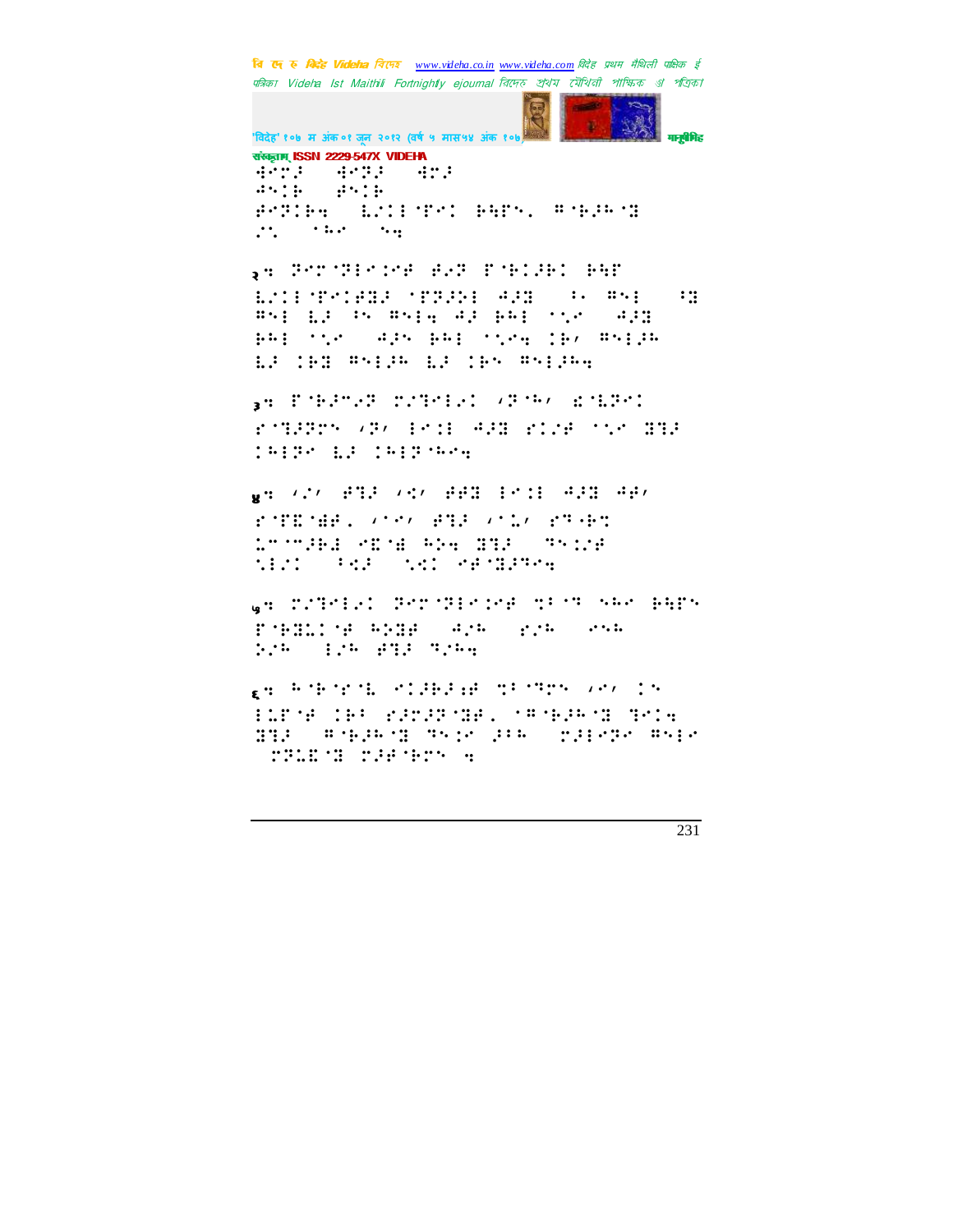बि ए रु क्रिटे Videha विएक www.videha.co.in www.videha.com बिरेह प्रथम मैथिली पाक्षिक ई पत्रिका Videha Ist Maithili Fortnightly e Magazine রিদেক প্রথম মৌথিনী পাক্ষিক প্র' 'विदेह'



संस्कृतम् ISSN 2229-547X VIDEHA ga rimane the three showed show PORTS TITUL LIGAR STOR R. POHENEN ESTROPHEN, VS ER VEZ 1911 - 1911 - 1911 - 1911 - 1912 - 1913 - 1914  $\cdot$  : : : : : LE SAILE (APR LE APR PESSING)

ge in makans de acter (Famoes VI) RADA RADA SPA ASAR MAN BIBS ENDIN KNIPP EZIENPAL PREN, 751 **AMAR STAR SERVICE SERVICE**  $\mathbf{1} \cdot \mathbf{1} \cdot \mathbf{1}$  $\ldots$ **RANK PEACH PARTIES** 

en KARLBARYI KOLEHEN KOLEI KOTAR HARRY ME AND TRIE AND AND PARABARY: rowe BiR (2004) (Pref. 1968-06 if not (1961) Composed

**WARRANTED BOARD MANUFACTURE PROPERTY Administration Administration Administration Administration Administration Administration Administration Admin APROVE ANY ON STARTER**  $\mathbf{L}$  ,  $\mathbf{L}$  ,  $\mathbf{L}$ FROM PORT TO SALE AND THE BAT KINDA BESI AF PIZE TIME

<sub>22</sub> THE SECRET CONFIDENT COST (CI) EPOSTAVO NEMIECENTE PROTOGRENA (ERPE) AF PICE MONAGER (1980) THIN IR EF  $\mathcal{V}^{(1)}\left(\mathcal{V}^{(2)}\right)=\left(\mathcal{V}^{(1)}\right)\mathcal{V}^{(2)}\left(\mathcal{V}^{(1)}\right)$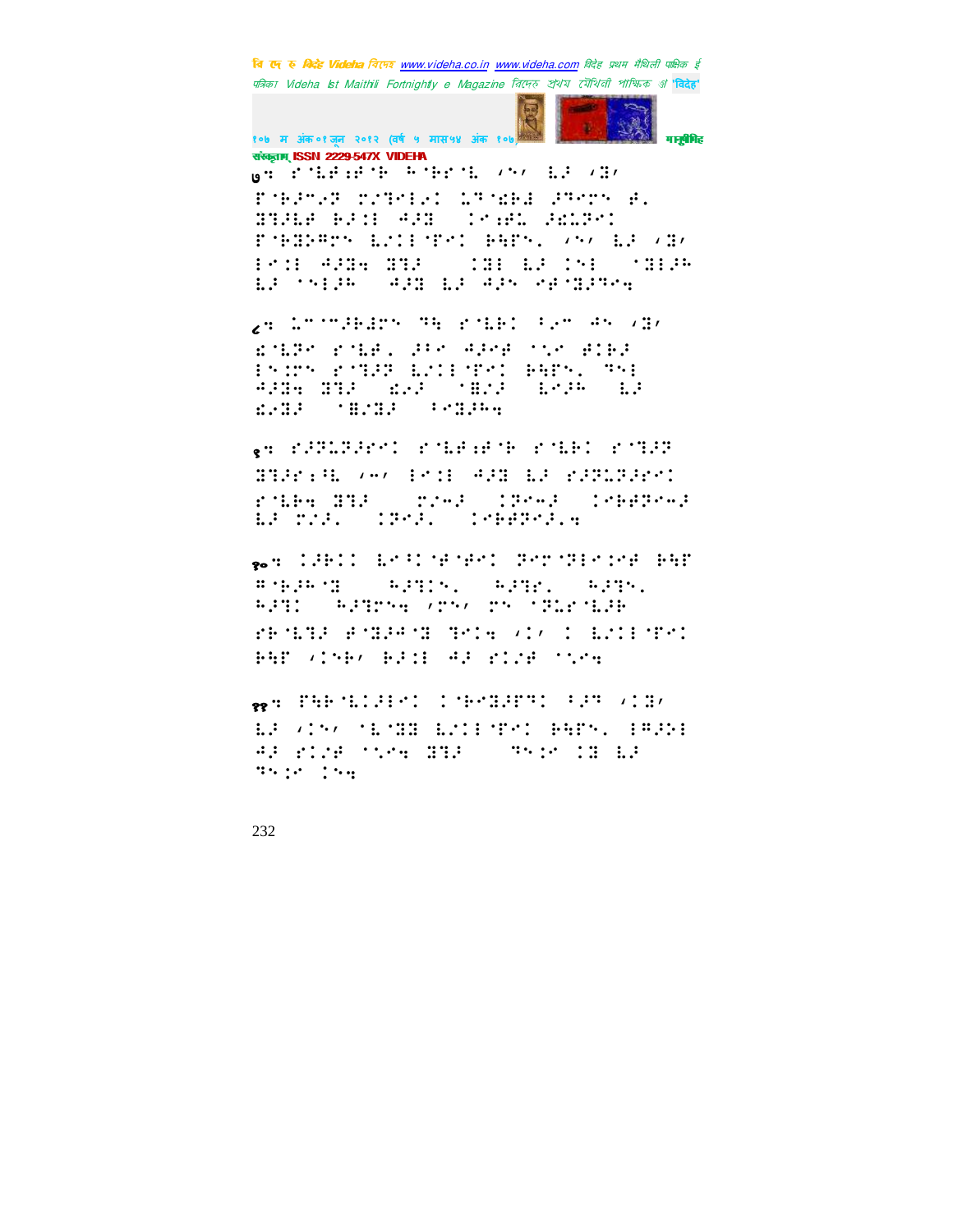बि एक से विरोह Videha विएक www.videha.co.in www.videha.com विदेह प्रथम मैथिली पाक्षिक ई पत्रिका Videha Ist Maithili Fortnightly ejournal রিদেত প্রথম মৌথিনী পাক্ষিক প্রা পত্রিকা

'विदेह' १०७ म अंक०१ जून २०१२ (वर्ष ५ मास५४ अंक १०७

मानुबेगिह

संस्कृतम् ISSN 2229-547X VIDEHA ar had an and conservate **BE PENDING BRIDGED** 

 $\frac{1}{32}$  and the theory with the theory of the second control of the second control of the second second second second second second second second second second second second second second second second second second se **TREE BROOKS AND STANDARD MIPERS SENSIVE**  $\mathbf{u} \cdot \mathbf{v} = \mathbf{u} \cdot \mathbf{v}$ **WE I FALE SALES ERROR FOR SIZE** tion BRA (1991) ALASKA (1995) AR tem (19 AP 19 Apr

we Him means sended image Add Trans Lrainers ram (1963an Pongem  $\mathcal{L}^{\text{max}}$  , the state  $\mathcal{L}^{\text{max}}$ a di seriali di seriali di seriali di Seriali di Seriali di Seriali di Seriali di Seriali di Seriali di Serial<br>Seriali di Seriali di Seriali di Seriali di Seriali di Seriali di Seriali di Seriali di Seriali di Seriali di **TOBATANIA** 

**RGM AT SIE ISBN 2008-22-21-2225-ABS IN** Principal March Schroenberg ESTIMAT PRED ARCT 1811 ACR (230 the Phine

**READERSHOLD** STATES TO THE REAL PROPERTY EMINE COMPANY PREPLACEMENT FLECKER TO ACCEPT ARCHIVERED **MELPALES PARE MEMPARYERS PRE** INE AF RICH Straw NHF (Art. Inc  $1.3111 - 0.0111$ 

<sub>90</sub>: PHP WE LAPPER PRESENT ( ) ( ) (PHPAP  $131 - 4334$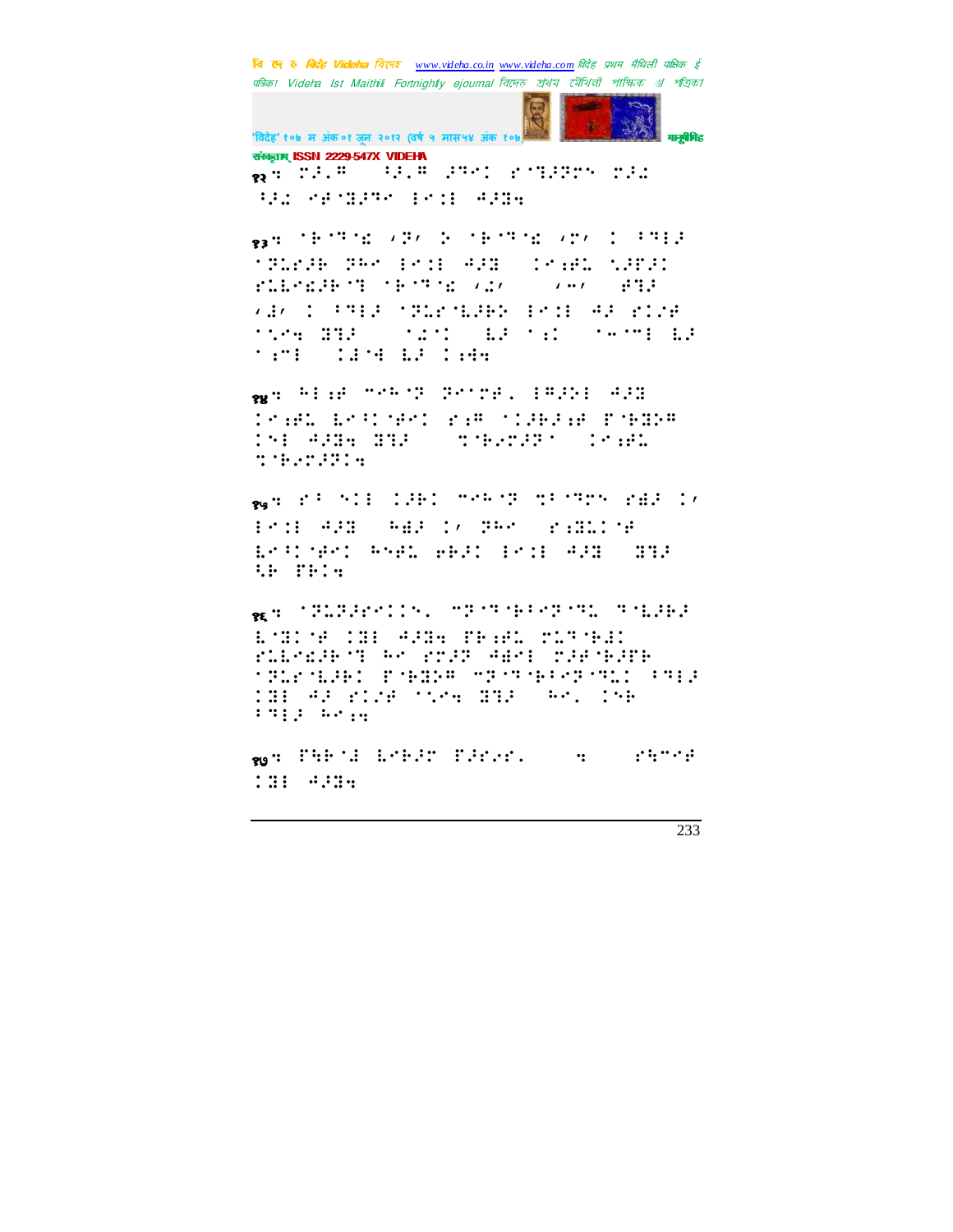चि एक रु मिन्हे Videha विएक www.videha.co.in www.videha.com विदेह प्रथम मैथिली पाक्षिक ई पत्रिका Videha Ist Maithili Fortnightly e Magazine রিদেহ প্রথম মৌথিরী পাক্ষিক রা'**বিदेह'** 

१०७ म अंक ०१जून २०१२ (वष ५ मास५४ अंक १०७) मानुषीिमह संस्कृतम् ISSN 2229-547X VIDEHA

⢳⢼⢶⢽"G!⢺⢵⣋!'!-!!⢳⣞⢼!'!⢽⢳⣒!

१९⣒!5!⢾⣙⢼!⢹!⣉C⢹!C⢼⢷⢴!)l\*!

२०⣒!⣐!⢹⣇⢽⢼⢻⢷⢴!⢷⣓2!⢷⢼⣈5!⢺⢼⣝⣒!

₽JPP SPA JUDE BALPAL PJEJ PHPALLP<br>13 JPD 15 JPD 25 JPD 15 PAIR PDD

 $\mathbf{R}$ ९: 2011 संग्रहण करता है। 55 संग्रहण करता करता है। COUNCIL COMPANY OF STREET

 $\mathbb{R}$  of  $\mathfrak{g}$  in  $\mathfrak{g}$  in the function of the second

₩, 0. PHP127 P. 2010 P. 2010 P. 2010 P. ⣚⢼⣅⢷!११/८/७६ "⣅⢷⢽⢹⢷!⣔⢼!#"⣅⢽#!

 $\sqrt{2}$ s 27941.75 (1885) 1895 (1995)

 $\frac{1}{2}$  . The state of the state of the state of the state of the state of the state of the state of the state of the state of the state of the state of the state of the state of the state of the state of the state of th

 $^4$  HIM #. Lowell MA MA WI

२७१ थे प्राप्त करने के प्राप्त करने के प्राप्त करने के प्राप्त करने के प्राप्त करने के प्राप्त करने के प्राप्त

Normaedry aye reendary pap (22)<br>Pary al Normaed Spp (12) (453)

COUNTER CONTROL CONTROL CONTROL EDN DARMENE, J. PRAF EDN PRIEM. "⣞⢾⣒!⢽⣉⢼G-!"⢸!⢼!⣉⢵⣏⣜!C⢼⢺!l!

WHERE IN THE SALE OF STREET

⣝0!⢼⣝0!0!⢼0!⢼⢵0!⢵!5⣈5!⢺⢼⣝⣒!

⢽⢳!5⢻⢼⢵5!⢺⢼⣝⣒!

**START** 

8, 2011 12: 13 PR 145 PR 16 PR 16 PR 16 PR

234

११/०८/७६

2⢼⣚⣝⢷!!

 $PI: "?':'."$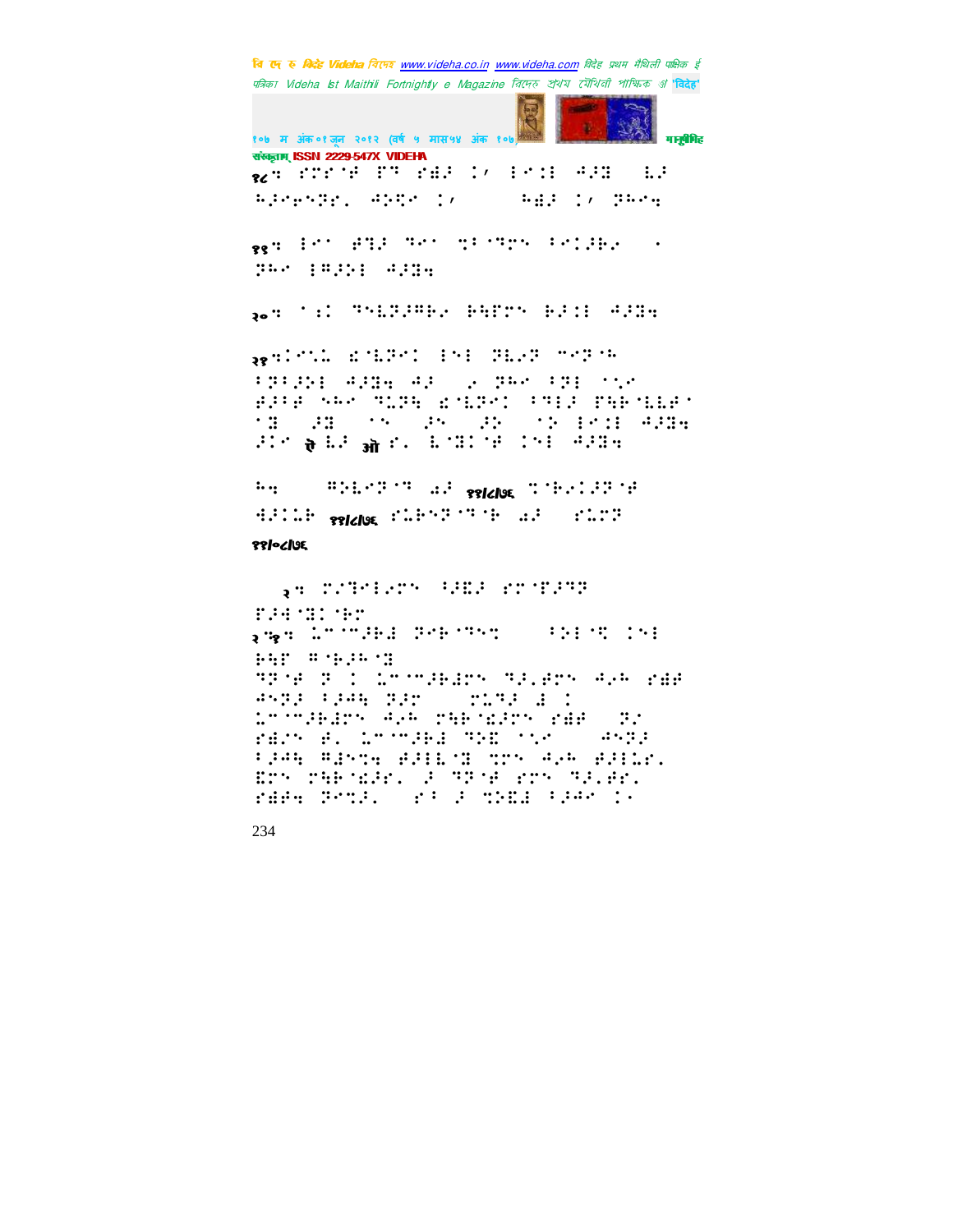वि एक रु मिनेह Videha विएक www.videha.co.in www.videha.com विदेह प्रथम मैथिली पाक्षिक ई पत्रिका Videha Ist Maithili Fortnightly ejournal রিদেহ প্রথম মৌথিনী পাক্ষিক প্র পত্রিকা

'विदेह' १०७ म अंक ०१ जून २०१२ (वर्ष ५ मास५४ अंक १०७)



संस्कृतम् ISSN 2229-547X VIDEHA Tříme profesor E (r. 1777) rander all, cannot comparison Alegorie (Anglickich Spekce)<br>1951: Krigger Aoslav, Londerf Abre the F E R Atl. ( BHF PABR F ABS) ran r sang troppe and one roomers b <u>Dosoded a ramb mbar sva</u> PROTE ROBEON OF PACEING COTONERS PROPR (1941) 4308 (1960)1383 SNESIBERTNOS TRIPLISERTNOS PER NEOR **THE PROPE ECONOMICATIONS** and at local capacitation and considerable to SPEPHENE LOOMFRE PROFILMS (FOIL) B. Perde alra son plat tial tiape.<br>Alra son con memi pasari albu 1963 Ar 23 Gib 15759-2 Sporter a **H**: **H:** (1) H: (1) 1.00 **Source Street Construction**  $\cdot$  ,  $\cdot$ MP SACRE LAND ASSEMBL PROCHE POSSIBLE SCHOOLS おいしおとび かいかん かいしゃ かまお in zama per he finisher.<br>Porti nombre de all'ese espr ALA BARON ESBAILISA 2 LOSTERA (N. Loomere Ieffe 2 Monther (2019) Monther D PARDA (Plovey play andro Ph Thirds (Ployda Inst. Broghes)<br>Prophete Phile, Israel Politic (N ring informations were midded to the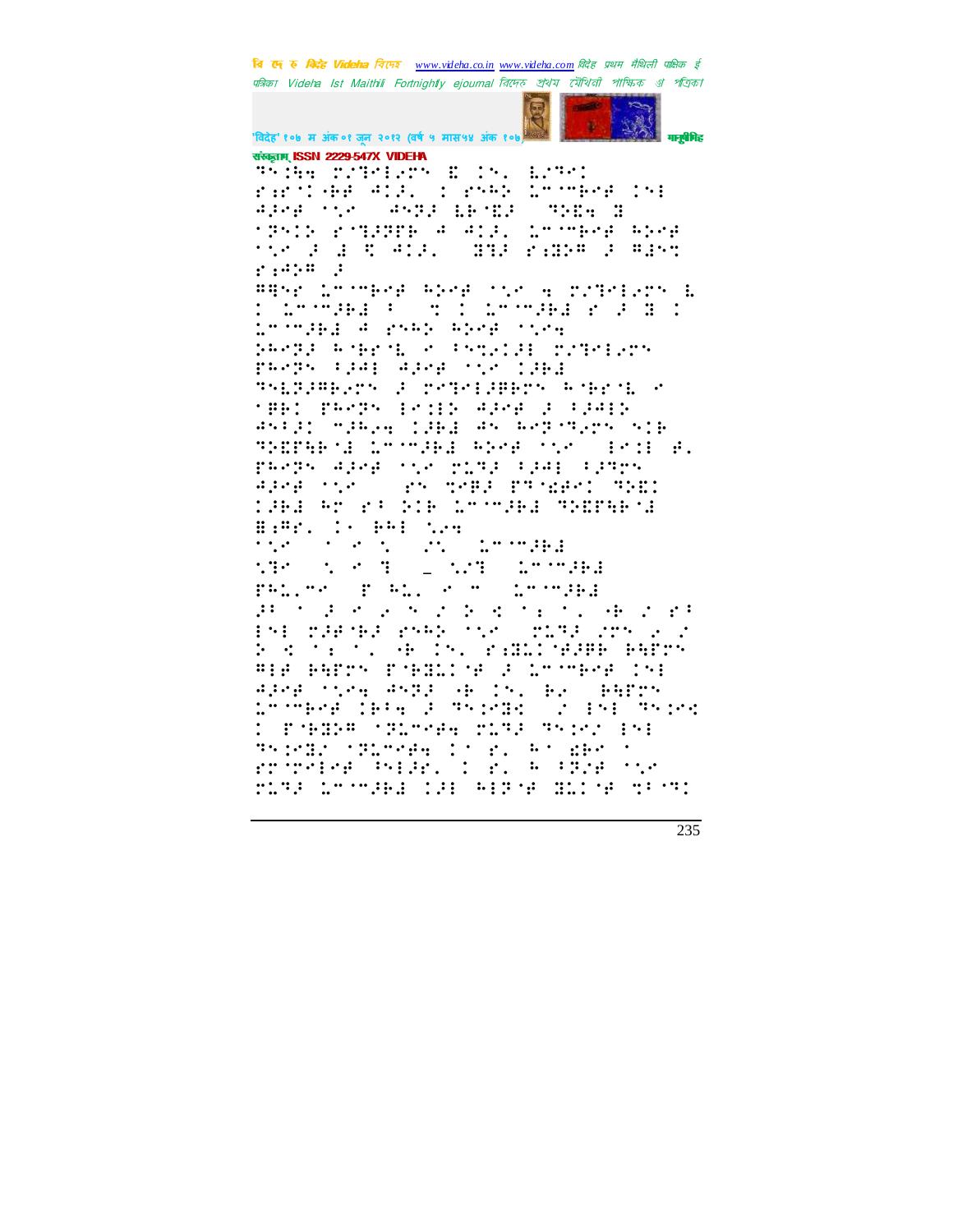बि एक रु क्रिके Videha विरफ्श www.videha.co.in www.videha.com बिरेह प्रथम मैथिली पाक्षिक ई पत्रिका Videha Ist Maithili Fortnightly e Magazine রিদেক প্রথম মৌথিনী পাক্ষিক প্র' 'विदेह'



१०७ म अंक०१ जून २०१२ (वर्ष ५ मास५४ अंक १०७) संस्कृतम् ISSN 2229-547X VIDEHA

třík chosku rokank (kromu o ring ar au rhian a' 'n Gerald  $\rightarrow$  2005 PLEPIS (PRICE) (9422)  $\dddot{\phantom{0}}$ FLPPPRO TREAS LETTERS E  $\mathbf{a}$  and  $\mathbf{a}$  and  $\mathbf{a}$ Hille av

PRESS STATES AND POSSIBLE PROPERTY Bid Loomand Abrahove (Body SArda B sie Ts Fall biegaarse page annigeg RESERVING THE TO PORT OF THE TOP STATES tir na Canal name: Sa et a Boi raming the right geng rerogan gog  $\begin{bmatrix} 1 & 1 & 1 & 1 & 1 & 1 \\ 1 & 1 & 1 & 1 & 1 & 1 \\ 1 & 1 & 1 & 1 & 1 & 1 \\ 1 & 1 & 1 & 1 & 1 & 1 \\ 1 & 1 & 1 & 1 & 1 & 1 \\ 1 & 1 & 1 & 1 & 1 & 1 \\ 1 & 1 & 1 & 1 & 1 & 1 \\ 1 & 1 & 1 & 1 & 1 & 1 \\ 1 & 1 & 1 & 1 & 1 & 1 \\ 1 & 1 & 1 & 1 & 1 & 1 \\ 1 & 1 & 1 & 1 & 1 & 1 \\ 1 & 1 & 1 & 1 & 1 &$ 

DO MURAL SARVAR SPACE ESTADO UNICURE

 $\cdots$  $\dddot{\cdot}$  $\mathbf{B}^{\text{max}}$  , and  $\mathbf{B}^{\text{max}}$ LPICAL CLOSE BOB IN. ∵⊪  $\mathbf{r}$ PHP NO TERRITORIAL IN TECHNOLOGICAL In Add Ing 200 pl 00 PAME PdF. Problem Partie Adams Problem Car de Problema (Fouring office age agostom PAP 1+1 PRP2

thes class of est end give oser Prim (195 plan 224 martins fil TITE ABLEESTY LEES FYBILINE CBAW  $\ddot{p}$  is the set of  $\ddot{p}$ 

BRZ PLFF PLOY (LOOPFEL PLOY) NOBOL<br>PLFF LOPP LFF BRY FOREZON OBOT seperations, asplies trep amage FJRMING# (BRJ) SPORP BRZ 21834 FLAIRE THE 1281 AN BLABLE SEMICE 2 STEPHE IFAN PTEMI PARTIMARY 134 1678 BRS4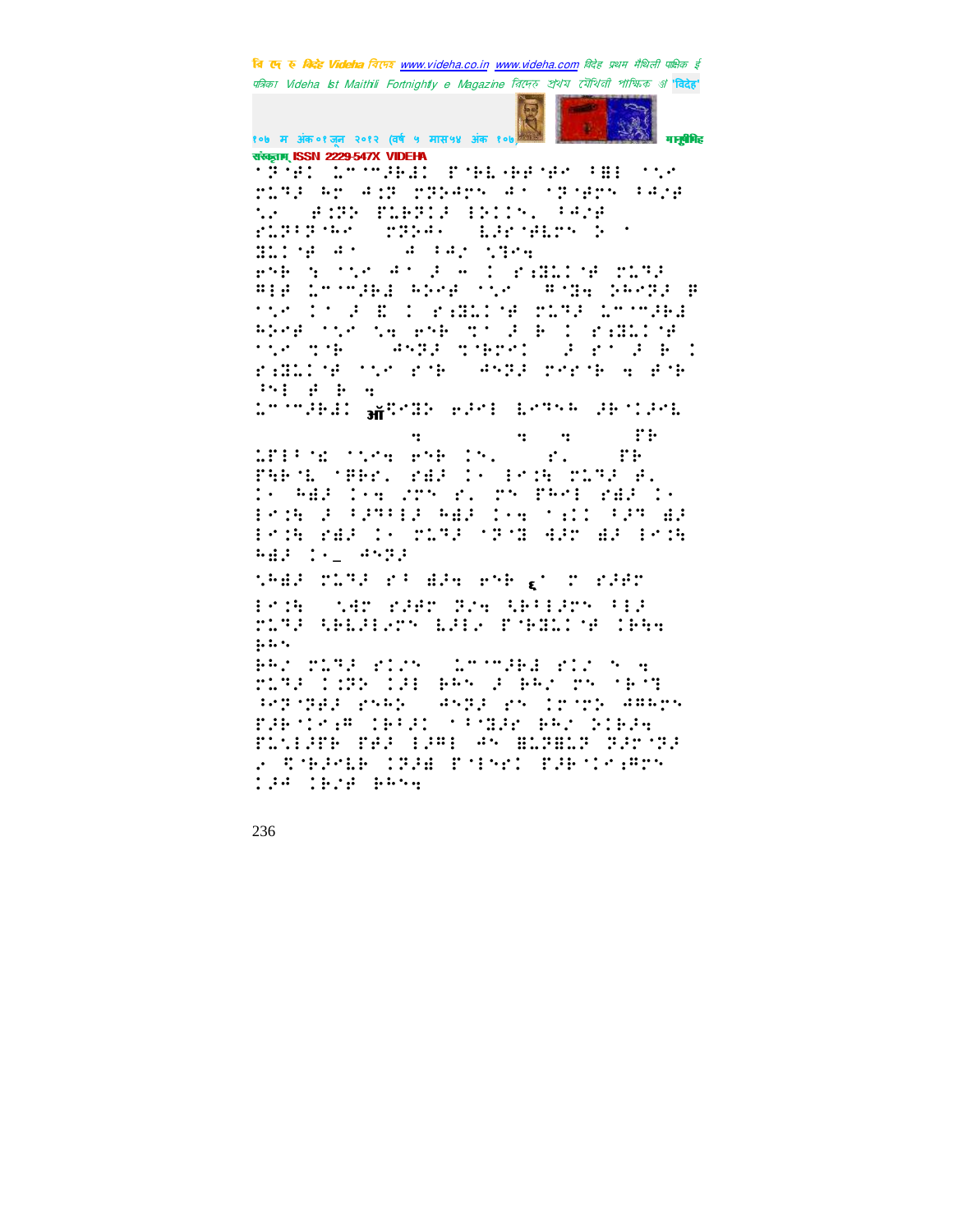वि एक रु मिनेह Videha विएक www.videha.co.in www.videha.com विदेह प्रथम मैथिली पाक्षिक ई पत्रिका Videha Ist Maithili Fortnightly ejournal রিদেহ প্রথম মৌথিনী পাক্ষিক প্র পত্রিকা

**START** 

 $\mathcal{R}$ मानुबेगिह 'विदेह' १०७ म अंक ०१ जून २०१२ (वर्ष ५ मास५४ अंक १०७ संस्कृतम् ISSN 2229-547X VIDEHA MP SERVICE PART PART PHAINER **COMMONS SECTION** rupers conductiveers  $\mathbb{R}^{n}$  $\mathbb{R}^{n+1}$ INF I FMERF FRONTZ IPE PROBA NO PIC NOT : Ande Baro \_BROOK PARK (NormaBa BROOK) BEN DA STAR al ar Commaeg<br>Sporgerpor, a calactae<br>Calactaers Lebabel Poege erre **TEC PLAS PROPORTATION RES MEAN OR POSTED AS SERVED AND REAL PROPERTY** Loomaal Abra (thos Anga Barr) Simonalea (1920) est collegencial.<br>Simonalea (1920) collegencial entre el  $\frac{1}{2}$   $\frac{1}{2}$   $\frac{1}{2}$   $\frac{1}{2}$   $\frac{1}{2}$   $\frac{1}{2}$   $\frac{1}{2}$ 15. ASPA BAMIS, PSI RSPYRZ (D.<br>1840-1011 - BAMIS, BAMIS,<br>174594 BAMI PSI RSPYRZ (D. 1840 **13 BBT 13 BBT** 16 ANG AR 16 PNI ANG MAI 18 - AR 18 AP 18 AP 18 r. PH Practic ry Bar ry Bar **SEPTE SERVICE**  $\mathbf{r}$  $\begin{bmatrix} 1 & 0 & 0 \\ 0 & 0 & 0 \end{bmatrix} \begin{bmatrix} 0 & 0 & 0 \\ 0 & 0 & 0 \\ 0 & 0 & 0 \end{bmatrix} \begin{bmatrix} 0 & 0 & 0 \\ 0 & 0 & 0 \\ 0 & 0 & 0 \end{bmatrix} \begin{bmatrix} 0 & 0 & 0 \\ 0 & 0 & 0 \\ 0 & 0 & 0 \end{bmatrix}$  $\mathbf{r}$ .  $\mathbf{r}$  :  $\mathbb{R}^2$ mann mach anns a mhaire calaisean. IS THE MEMBER THEN ME BEING  $4533 - 15 - 1411$ the property of the state of the state of the state of the state of the state of the state of the state of the **MAN PRODUCTION CONTROL**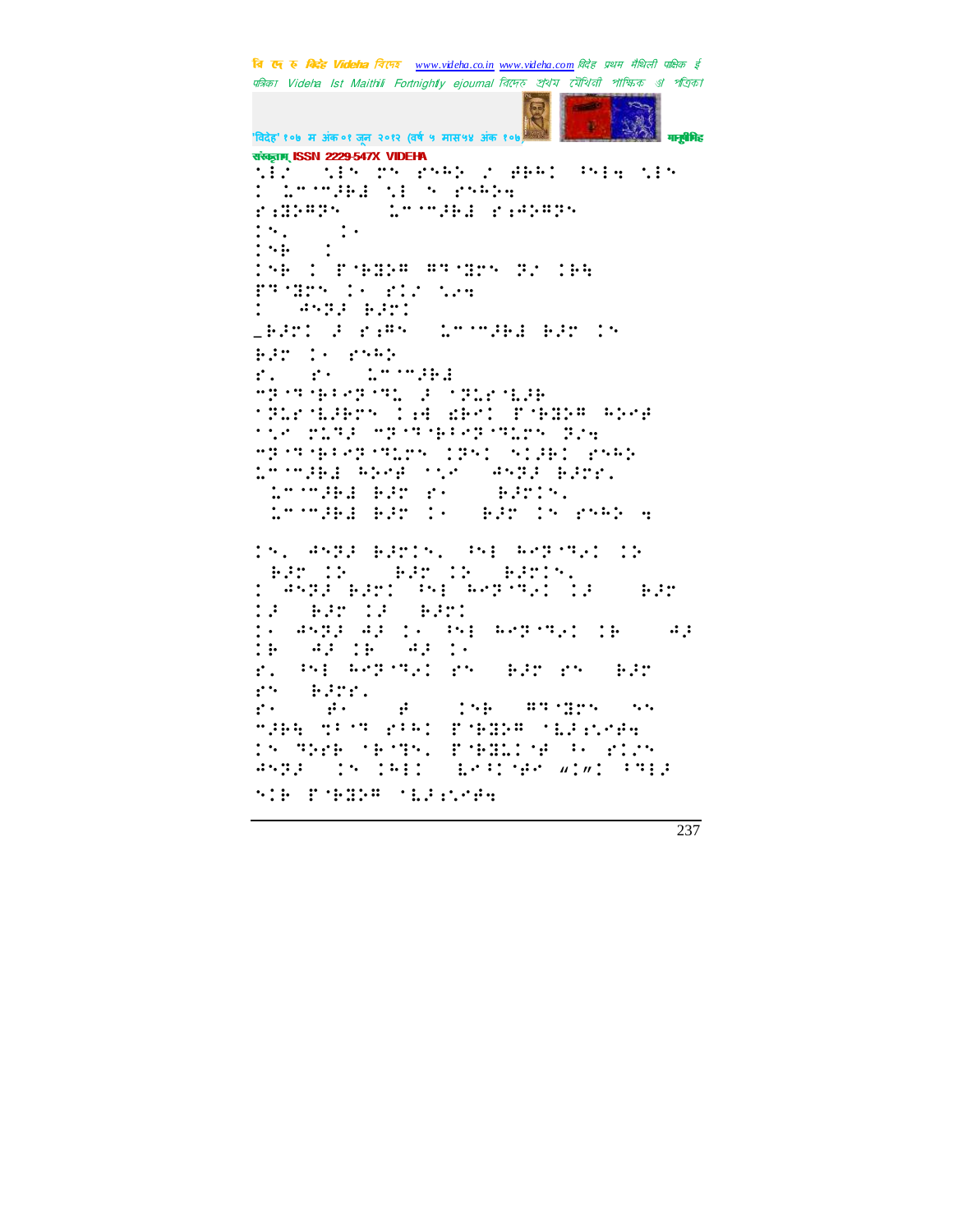चि एक रु मिन्हे Videha विएक www.videha.co.in www.videha.com विदेह प्रथम मैथिली पाक्षिक ई पत्रिका Videha Ist Maithili Fortnightly e Magazine রিদেহ প্রথম মৌথিরী পাক্ষিক রা'**বিदेह'** 

**CONTRACTOR** 

१०७ म अंक ०१जून २०१२ (वष ५ मास५४ अंक १०७) मानुषीिमह संस्कृतम् ISSN 2229-547X VIDEHA

dêrî der din de din. De. den<br>Swett înfrontes fan de 4!"⢸!⣅``⢼⢷⣜!⢼!5⣈⢽!.!⢽4!!

⢾⢾⣇!!C⢹5⢼!⢾⣇!⢺⢽⢼!⢳⢾⣇2⣓⢷⣜! )⢳⢾⢾⣇2⣓⢷⣜!⢽4\*!⢺⢾!⢷⣙!C⢹5! ⢺⢼!⢵⢾⢳!⢼⢾⢷!⢾⢴⢽!⢿⢷! "⣐⣝⣅⢾⢼⢿⢷!2⢷⣝⢵⢻!⣅`⢾⣒!"2⢾.! L'onlie di constanti di consegue di co  $\Box$ Hel res lowershi arager, room. At A three seconds of the second second the second second second second second second second second second second second second second second second second second second second second second second second second second sec ⢷⢼⣏⣞⢷⣝!)⢷⢼⣏⣞⢷⢴⣝!⢽4\*!  $40.17 \pm 0.000$   $10.17 \pm 0.0000$   $10.17 \pm 0.0000$ 20. EN 250 PM 2⢵⣁40!2⢵⣁0!)⢷⣙!2⢷⣇⢷⢾⢽\*! 2000 - 2000 - 2000 -⢵!5⢵⢽!)!⢳⣞⢼!l-!⢵!!C⢼⢷⢴!⢽4\*!  $\mathbb{R}^n$  ,  $\mathbb{R}^n$ ⢵⢳50!!  $550$  :  $151$  :  $550$  :  $15$ GNO CO CONTROL ECHER.<br>Byzag: ⢹⣈⣝⣊0!)⢹⣈⣊!⢽4.!⢾⢳⢽⢼!!! ⢳⢷"⣇!⢼!⢹⢴⢷⣃!⢼⢾⢷⢼!2⢷⣝⢵⢻!  $^{\circ}$   $^{\circ}$   $^{\circ}$   $^{\circ}$   $^{\circ}$   $^{\circ}$   $^{\circ}$   $^{\circ}$   $^{\circ}$   $^{\circ}$   $^{\circ}$   $^{\circ}$   $^{\circ}$   $^{\circ}$   $^{\circ}$   $^{\circ}$   $^{\circ}$   $^{\circ}$   $^{\circ}$   $^{\circ}$   $^{\circ}$   $^{\circ}$   $^{\circ}$   $^{\circ}$   $^{\circ}$   $^{\circ}$   $^{\circ}$   $^{\circ}$   $^{\circ}$   $^{\circ}$   $^{\circ}$   $^{\circ$  $G:G \to G$ ⢾G0!⢾4G0! ⢳⢵⢾!0!⢳⢾! \$0.00 \$0.00 \$1.00 \$1.00 \$1.00 \$1.00 \$1.00 \$1.00 \$1.00 \$1.00 \$1.00 \$1.00 \$1.00 \$1.00 \$1.00 \$1.00 \$1.00 \$1.00 \$1 "CONTROL COMPANY  $\frac{1}{2}$ tre server<br>Compositor ⢻⢼!)⢻⢼!⢽⢳\*-!⣅⢹⢼!⢻⢼!⢹⣓⣎! )⢻⢼!⢹⣓⣎!⢽4⣒\*!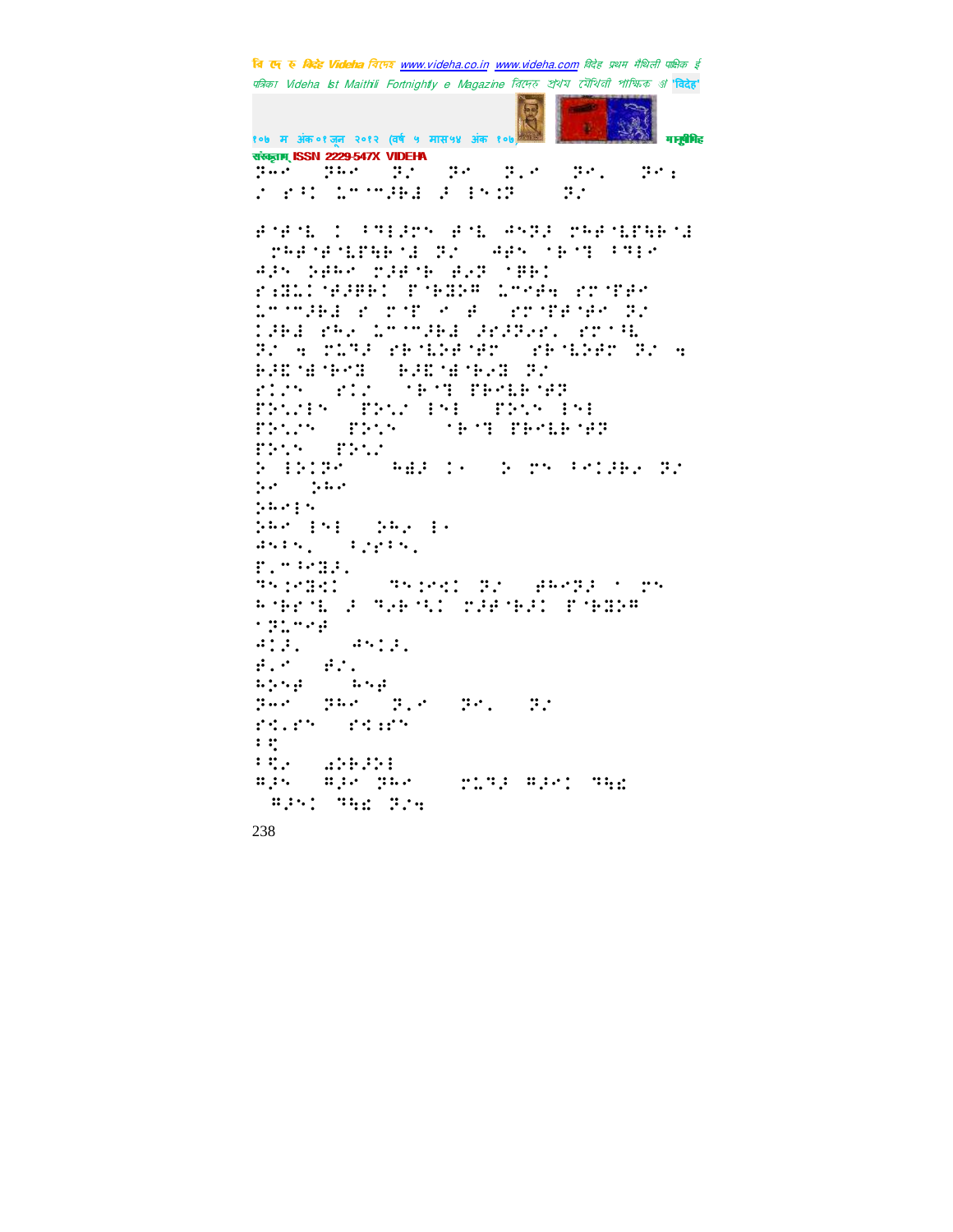चि एक रु *विदेह Videha चिए*न्छ <u>www.videha.co.in www.videha.com</u> विदेह प्रथम मैथिली पाक्षिक ई पत्रिका Videha Ist Maithili Fortnightly ejournal রিদেহ প্রথম মৌথিনী পাক্ষিক গ্র পত্রিক।

**START** 

'वदेह' १०७ म अंक ०१ जून २०१२ (वष ५ मास५४ अंक १०७) मानुषीिमह संस्कृतम् ISSN 2229-547X VIDEHA **FHIS SERVICE** ⢳⢳⢴⣐0!⢳⢴⣐!  $\mathcal{C}^{\pm}$  .  $\mathcal{C}^{\pm}$  $f(16)$   $f(16)$ ∷: ...  $2.22 \times 1.22$ Chat contains Fīdzies (Czaies Fīdziels) (Czaiels) HIBJ HE INT PP ⢼.!⢼!! "4⣁0!⢷4⣁!)⢻⢹⣝!2⢷⣝⢵⢻! ⢼⣇⣉⣝⢾⢼!⢽4\*!  $\frac{1}{2} \sum_{i=1}^{n} \frac{1}{2} \sum_{i=1}^{n} \frac{1}{2} \sum_{i=1}^{n} \frac{1}{2} \sum_{i=1}^{n} \frac{1}{2} \sum_{i=1}^{n} \frac{1}{2} \sum_{i=1}^{n} \frac{1}{2} \sum_{i=1}^{n} \frac{1}{2} \sum_{i=1}^{n} \frac{1}{2} \sum_{i=1}^{n} \frac{1}{2} \sum_{i=1}^{n} \frac{1}{2} \sum_{i=1}^{n} \frac{1}{2} \sum_{i=1}^{n} \frac{1}{2} \sum_{i=1}^{n}$ ⢺⢼⢽!)⢺⢼⢽!⢽4-!⢺⢽⢼!⢹5!⢺⢼⢽\*! ⣅⢹⢼!⢺⢼⢽.C⣓⣔!)⢷⣙!2⢷⣇⢷⢾⢽\*! 2⣚0!⢺⢼⣚! GEO GEO GEO<br>Principi Principi<br>Briti Britis Principi P -!G-!"G-!2⢷!)⣉C⢹"G!"⣞⢼!l\*! GINE GENERAL ⢹⣓⣞⢼!⣇⢼!C"⢴!⣇⢸⢾!"⣐⢻!⢷⢳5⢼2⢷! 2⢳5!⣇⢸⢾!⣞⢼G!"⣞⢼⣓⣒!⢺⢽⢼!4! "<br>"C#P □ …… = contract = contract = contract = contract = contract = contract = contract = contract = contract = cont Cóles ferre tras constants de ⢽⢼⣇⣉⣝!⢷⣓2G!⢽4⣒!⢼⢼⢷⢼⢽⢾!⢼! ⢽⢾!!!C⢼⢹!C⢼⢷⢴!2⢷⣝⢵⢻!⢽4! )⢺⢽⢼!⢹! -!⢼0!⢹⣝'!-!⢼'-!⢼!⢽4!\*!! 2⢵"⣞⢷⢵⢶⢴!2⢷⣝⢵⢻!C⢼⢷⢴!C⢹5⢼!  $[CP]$   $[CP]$   $[CP]$   $[CP]$   $[CP]$   $[CP]$   $[CP]$   $[CP]$   $[CP]$   $[CP]$   $[CP]$   $[CP]$   $[CP]$   $[CP]$   $[CP]$   $[CP]$   $[CP]$   $[CP]$   $[CP]$   $[CP]$   $[CP]$   $[CP]$   $[CP]$   $[CP]$   $[CP]$   $[CP]$   $[CP]$   $[CP]$   $[CP]$   $[CP]$   $[CP]$   $[CP]$   $[CP]$   $[CP]$   $[CP]$   $[CP]$   $[CP]$  ⢽⣝⣓⢽⢾⢼!2⢷`⢼⣝\*.!⢵⢽⢼!C⢼⢷⢴! "⣐"D⢷⢾!⢷⣓2!l!⣇⢻⢷⢳!⢳5!⢺⢼⢾!⣁!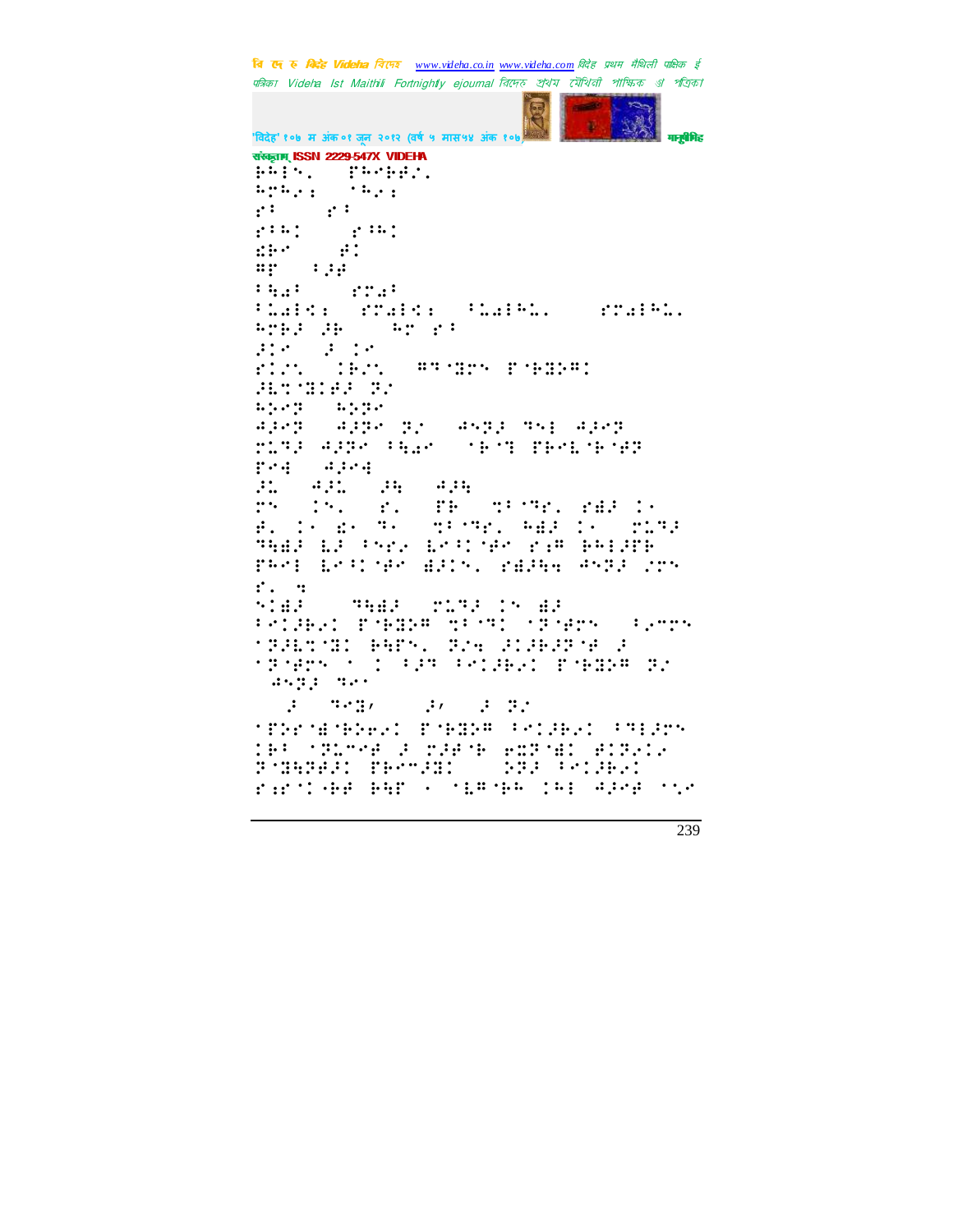चि एक रु मिन्हे Videha विएक www.videha.co.in www.videha.com विदेह प्रथम मैथिली पाक्षिक ई पत्रिका Videha Ist Maithili Fortnightly e Magazine রিদেহ প্রথম মৌথিরী পাক্ষিক রা'**বিदेह'** 

**CONTRACTOR** १०७ म अंक ०१जून २०१२ (वष ५ मास५४ अंक १०७) मानुषीिमह

संस्कृतम् ISSN 2229-547X VIDEHA  $\mathcal{P}$  is the stripping of  $\mathcal{P}$ 5⢵2!⢷⢳4⢾!⣁0!⢷⢳!"4⢾!⣁! ) Loopeler (1980) Beach (1980) Burg 2⢵"⣞⢷⢵⢶⢴!"⢳⢵!⣐⢻⢷⢺⢴!2""⣇!  $!$  ~  $!$   $\vdots$   $\vdots$   $\vdots$   $\vdots$   $\vdots$   $\vdots$   $\vdots$   $\vdots$   $\vdots$ ⢺⢾!⢷!2⢷⣝⢵⢻!⢳⢵⢾!⣁!⢺⢽⢼! sbjtpo!e'fusf!⢾!"⢳⢵!⢷!  $\frac{1}{2}$  with  $\frac{1}{4}$  and  $\frac{1}{4}$  and  $\frac{1}{4}$  and  $\frac{1}{4}$  and  $\frac{1}{4}$  and  $\frac{1}{4}$  and  $\frac{1}{4}$  and  $\frac{1}{4}$ 2⢵"⣞⢷⣍⢶⢴!⣇⢼⣉!⢽4!⢹4⢾!⣁!⣇⢷⢽! ⢺⢵⣋4⢾!⣁-!"!⢷!2⢷⣝⢵⢻!C⢼⢷⢴! COST CONTROL CONTROL CONTROL ⢽⣅`⢾\*⣒! - egga - dalega - gga deps different  $\gamma$  : 0  $\gamma$  = 0  $\gamma$  0  $\gamma$  = 0  $\gamma$  $S^*$  )  $S^*$  (  $S^*$  )  $S^*$  (  $S^*$  )  $S^*$  (  $S^*$  )  $S^*$  (  $S^*$  )  $S^*$  (  $S^*$  )  $S^*$  (  $S^*$  )  $S^*$  (  $S^*$  )  $S^*$  (  $S^*$  )  $S^*$  (  $S^*$  )  $S^*$  (  $S^*$  )  $S^*$  (  $S^*$  )  $S^*$  (  $S^*$  )  $S^*$  (  $S^*$  )  $S^*$   $\cdot$ !  $\ddot{H}$ ∫∄l- # #2 "G!)!"l!"!⢽4\*! ⢻⢼⣁!⢾⢷! ⢻⢼⣁!5⢻!  $f: G: G \to G$ Hp- Hp- (1942–410) (1942–410) (1944–410) !⢾40⢾!⢺⢽⢼.!⢾4!⢹⣅⢼⢷0!⢾0!⢾5!  $4/40$ 40 OST (459-50) - 2010 - 2010 - 2010 - 2010 - 2010 - 2010 - 2010 - 2010 - 2010 - 20 ⣅⢹⢼!⢷!⣞⢼!⣈⢼"!2⢷⣝⢵⢻.!5⢼5⢾!  $\left( \begin{array}{cc} \frac{1}{2} & \frac{1}{2} & \frac{1}{2} & \frac{1}{2} & \frac{1}{2} & \frac{1}{2} & \frac{1}{2} & \frac{1}{2} & \frac{1}{2} & \frac{1}{2} & \frac{1}{2} & \frac{1}{2} & \frac{1}{2} & \frac{1}{2} & \frac{1}{2} & \frac{1}{2} & \frac{1}{2} & \frac{1}{2} & \frac{1}{2} & \frac{1}{2} & \frac{1}{2} & \frac{1}{2} & \frac{1}{2} & \frac{1}{2} & \frac{1}{2} & \frac{1}{2} & \frac{$ 5405!⢺⢽⢼!54"G0!550!54!⢹⣅⢼⢷!  $5 - 5 - 5$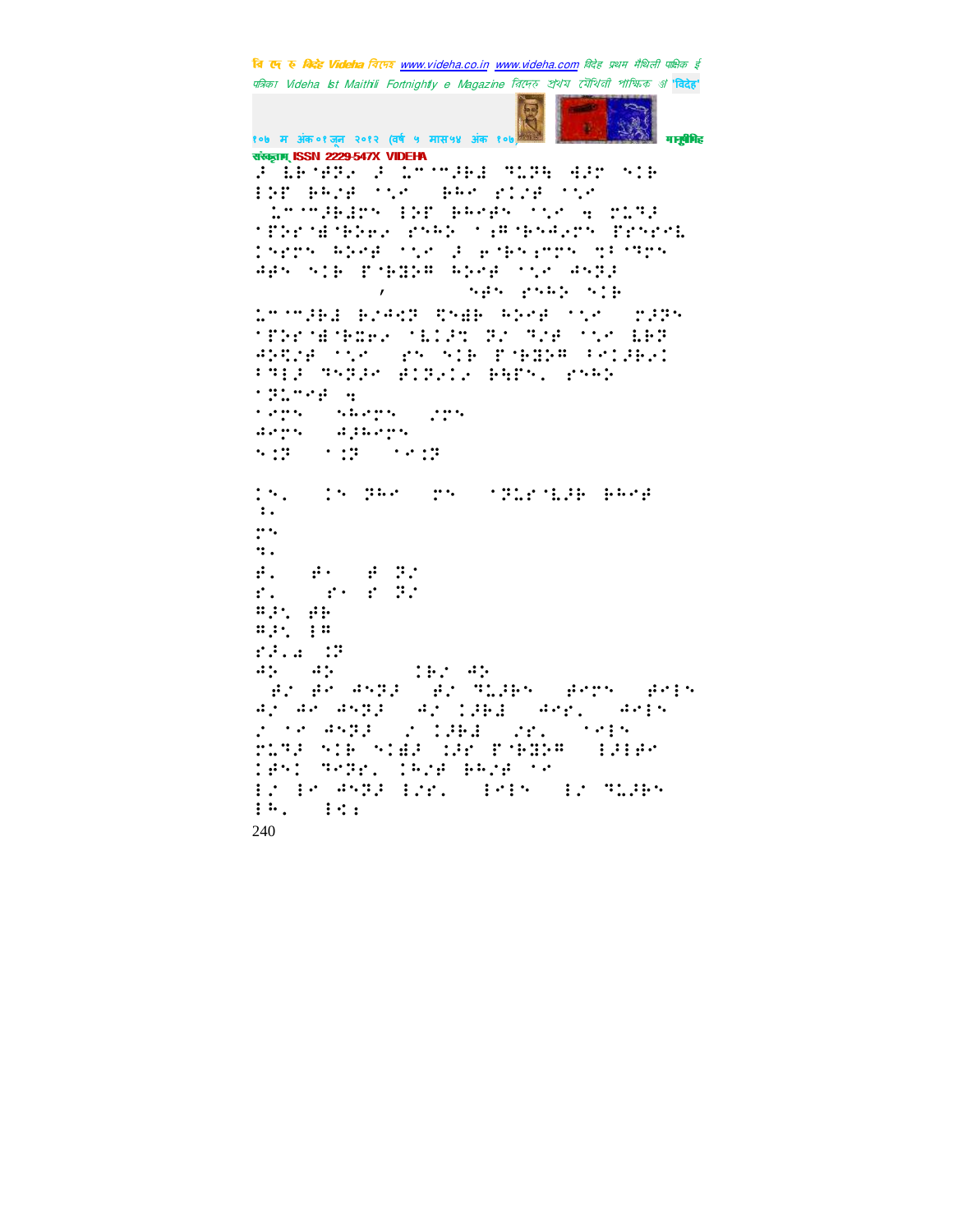चि एक रु *विदेह Videha चिए*न्छ <u>www.videha.co.in www.videha.com</u> विदेह प्रथम मैथिली पाक्षिक ई पत्रिका Videha Ist Maithili Fortnightly ejournal রিদেহ প্রথম মৌথিনী পাক্ষিক গ্র পত্রিক। **COLOR** 'विदेह' १०७ म अंक ०१ जून २०१२ (वर्ष ५ मास५४ अंक १०७) मानुसीर के सामुवी मिट संस्कृतम् ISSN 2229-547X VIDEHA BNEK: ENEK: ENE.B (BNEBL) 55⢳⣅G0!55G!  $\frac{1}{4}$   $\frac{1}{2}$   $\frac{1}{4}$   $\frac{1}{4}$   $\frac{1}{4}$   $\frac{1}{4}$   $\frac{1}{4}$ ⢺⢳⣚⢼0!⢺⢼⢳⣚⢼0!⢺⣚⢼0!⢺4⣚⢼!! ⢳0!⢳0!! !)⣇⢼⣝!⣐⢾!⢻⢷⢼⢳⣝\*!0!4!!  $\mathcal{O}(\mathcal{O}(\log n))$  . The  $\mathcal{O}(\log n)$ ⢾0!⢾⢳0!⢾40!⢾⢼⢳!! ⢵⢳0!⢵!! "⢴⣈0!"⢴⣈!! ⢺⢴⣇0!⢺⢴⣇⢴0!⢺⢴C!!! However, Since ∄2: ∄.n €.h dight and  $\sigma$  $\begin{array}{ll} \mbox{13}\\ \mbox{56}\\ \mbox{17}\\ \mbox{18}\\ \mbox{19}\\ \mbox{10}\\ \mbox{10}\\ \mbox{11}\\ \mbox{12}\\ \mbox{13}\\ \mbox{14}\\ \mbox{16}\\ \mbox{17}\\ \mbox{18}\\ \mbox{19}\\ \mbox{10}\\ \mbox{11}\\ \mbox{12}\\ \mbox{13}\\ \mbox{14}\\ \mbox{16}\\ \mbox{17}\\ \mbox{18}\\ \mbox{19}\\ \mbox{19}\\ \mbox{19}\\ \mbox{10}\\ \mbox{10}\\ \mbox{11}\\ \mbox{12}\\ \mbox$  $\ddot{\phantom{0}}$ 999 92 92  $\mathbf{u} \cdot \mathbf{u}$ ⣁⢽0!⣁⢽⢳!!⣒⣒⣒!! "!⣉C⢹!"⣐⢻!⢺⣈⢽!⢵⢽⢵!⣇⢸⢾! ⢺⣅⣞4!⣁4!⢾⣈⢽!"4!⢺⢽⢼!"42⢷!⢾⣝⢼⢹⣒! "⢻⢷!⢳D⢷⢹!⢼!⣇⢸⢾!⢺⣅⣞⢽!⢳D⢷⢹! ⢺⢽⢼!⢳D⢷⢹"G-!⢳D⢷⢹!⢾⣝⢼⢹⣒!!!! die digital  $\ddot{a}$  . ⢺⢳⣚⢼0!⢺⢼⢳⣚⢼0!⢺⣚⢼0!⢺4⣚⢼! ⢳0!⢳0!0!4!  $\mathcal{O}(\mathcal{O}(1))$  . The contract of the contract of the contract of the contract of the contract of the contract of the contract of the contract of the contract of the contract of the contract of the contract of the contra βr β60 β20 β260  $\frac{1}{2}$ "⢴⣈0!"⢴⣈! ⢺⢴⣇0!⢺⢴⣇⢴0!!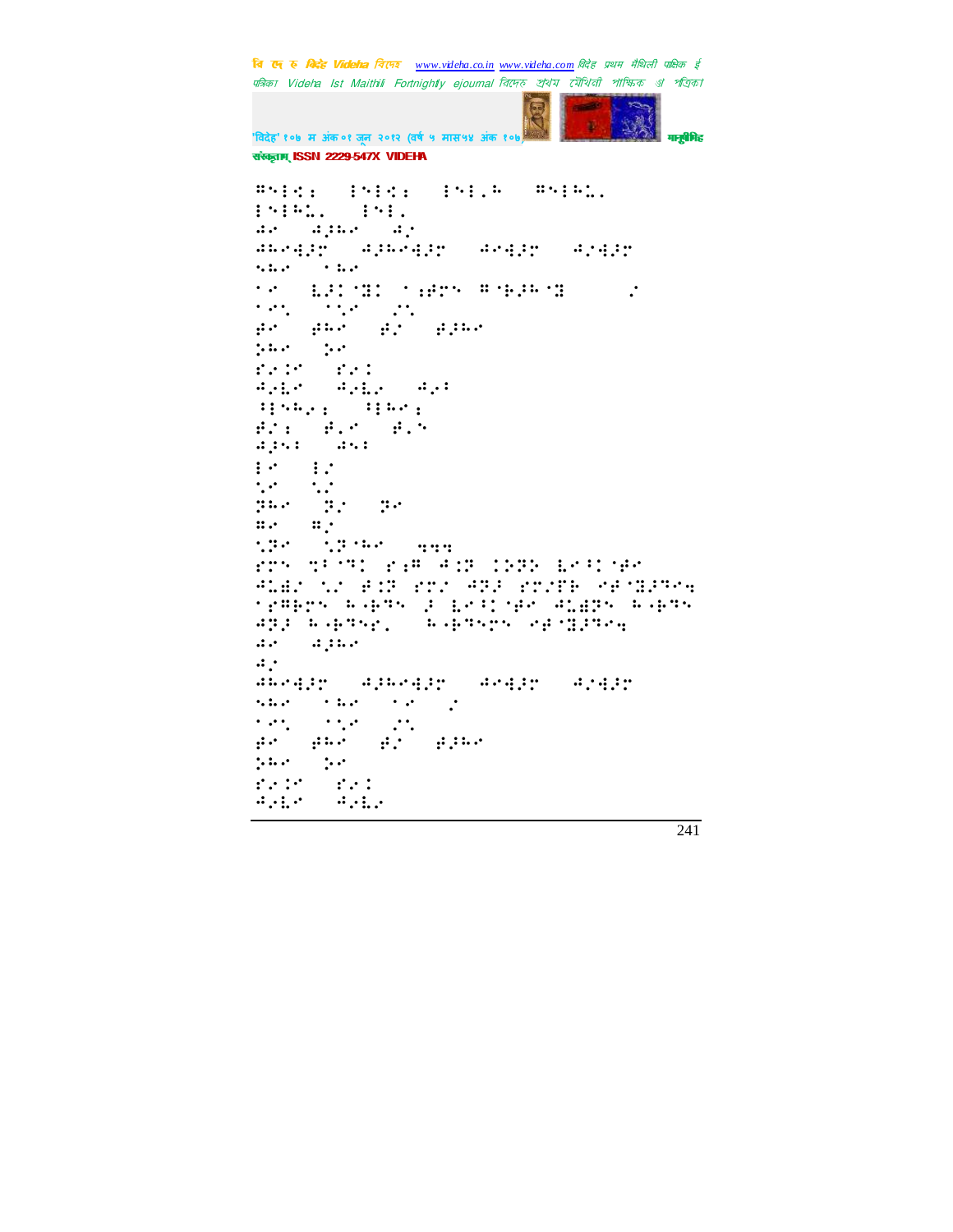```
चि एक रु मिन्हे Videha विएक www.videha.co.in www.videha.com विदेह प्रथम मैथिली पाक्षिक ई
पत्रिका Videha Ist Maithili Fortnightly e Magazine রিদেহ প্রথম মৌথিরী পাক্ষিক রা'বিदेह'
                                              CONTRACTOR
१०७ म अंक ०१जून २०१२ (वष ५ मास५४ अंक १०७) मानुषीिमह 
संस्कृतम् ISSN 2229-547X VIDEHA
\frac{d}{dt}\cdots\cdot : \cdot :
#2: #.4 #.4
⢺⢼C0!⢺C!
\mathbb{R}^2 , \mathbb{R}^2\frac{1}{2} and \frac{1}{2}⢽⢳0!⢽40!⢽!
\cdots\mathbf{u}.
⣁⢽0!⣁⢽⢳!
" 1111 | 1120 | 1121 | 1122
२७९ : 1059 E.C. (1985) : 1059 E.
2⢼⣚⣝⢷!!
SUMBER OF STREET
54⣐⢻⣅⢺!⣋⢴⣞⢷!⢹⣇⢼⢷⢼!⢵⢽!⢷⣓2!`⣅⢽5!
GSP (C) = C
COUNTER CHANGE
१⣒⢳⢵⣝C5⢼0!⢳⢵C⣝C5⢼0!⢳⢵⣝C5⢼0!
CCC0.59913212 : 3/2\cdot३⣒!'!5⢽0l!5⢽0!5⢽0⣝!
1939 17 17 18 19
\frac{1}{2}40\frac{1}{2}, \frac{1}{2} , \frac{1}{2} , \frac{1}{2} , \frac{1}{2} , \frac{1}{2} , \frac{1}{2} , \frac{1}{2} , \frac{1}{2} , \frac{1}{2} , \frac{1}{2} , \frac{1}{2} , \frac{1}{2} , \frac{1}{2} , \frac{1}{2} , \frac{1}{2} , \frac{1}{2} , \frac{1}{25.5७: : : / <sup>85</sup>¦.<sup>85</sup> | 195
⢻5⢳0⢷!⢻5⢼⢳0⢷⣝!⢻5⢼⢳!!
\epsilon "
```

```
242
```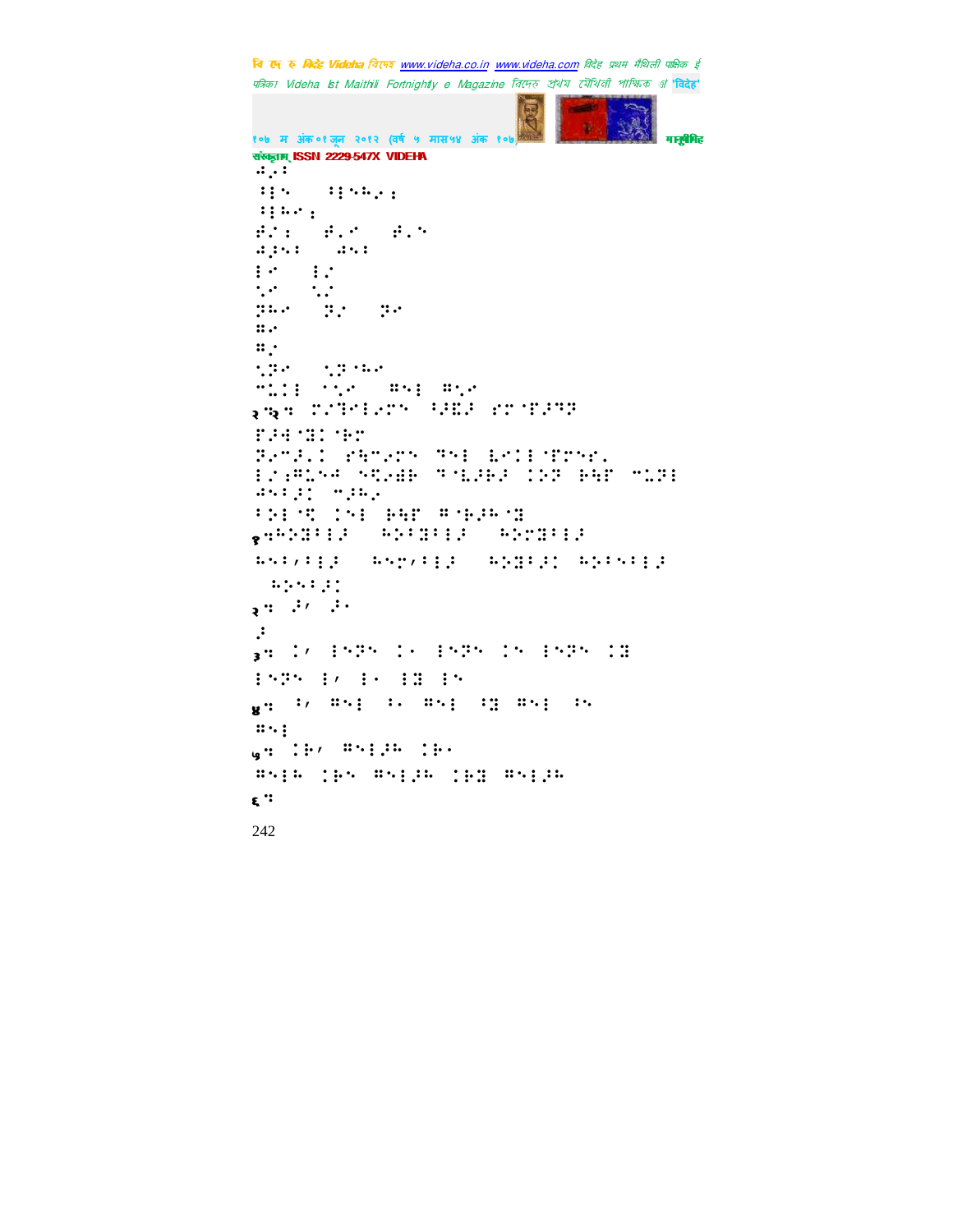```
चि एक रु विदेह Videha चिएन्छ <u>www.videha.co.in www.videha.com</u> विदेह प्रथम मैथिली पाक्षिक ई
पत्रिका Videha Ist Maithili Fortnightly ejournal রিদেহ প্রথম মৌথিনী পাক্ষিক গ্র পত্রিক।
'विदेह' १०७ म अंक ०१ जून २०१२ (वर्ष ५ मास५४ अंक १०७) मानुसीर के सामुवी मिट
संस्कृतम् ISSN 2229-547X VIDE<del>H</del>A
500 (1991) 5932 (1993) 594 (1995)
0 : Dec 115 : Dec 115 : C50 : C50
⢷4C5⢼0'⢷'!C5⢼!0!
⢷4⣇⢼5⢴!!
८⣒!C5⢼!⣇5⢼!)2⣅⢷⣓⣏*-!⣇⢼5⢴!)"⢾⢷⢴*!
९
\dddot{\bullet}⢼⣌5!⢼⣐⢻5!!
8.º: P 1923. P 19238
११⣒!⢹⣅⣀⣈!⢹⣅⣈!१
२⣒!`5!⢻5!`5!⢻50`45!⢻5!!
१३⣒!⢹5⣈⢽⢳!⢹5⢽⢳-!⢹5⣈⢽!!
१४ \cdotSA SER ARA SER O SA SER SER
<sub>१७</sub>९ थक्टिक अधिकारी थाए।
5.17<sub>1</sub>१६⣒!`54⢾0⢹4⢾!`5⢾0⢹4⢾!!
\mathbf{P} \mathbf{P} : \mathbf{P} : \mathbf{P} : \mathbf{P} : \mathbf{P} : \mathbf{P} : \mathbf{P} : \mathbf{P} : \mathbf{P} : \mathbf{P} : \mathbf{P} : \mathbf{P} : \mathbf{P} : \mathbf{P} : \mathbf{P} : \mathbf{P} : \mathbf{P} : \mathbf{P} : \mathbf{P} : \math^{\circ} :31
36:
CONGETT CONGETT
१९⣒!⢵'0⢵l)"⢷⣇⢽⢼*!⢵!!
२०
\ddot{H} ) \ddot{H} = \ddot{H} = \ddot{H} = \ddot{H} = \ddot{H} = \ddot{H} = \ddot{H} = \ddot{H} = \ddot{H} = \ddot{H} = \ddot{H} = \ddot{H} = \ddot{H} = \ddot{H} = \ddot{H} = \ddot{H} = \ddot{H} = \ddot{H} = \ddot{H} = \२१⣒!⢶⢼G⢻0⢶⢼⣌⢻!⢶⢼⣐⢻0⢶⢼⣌!!
२२ "
```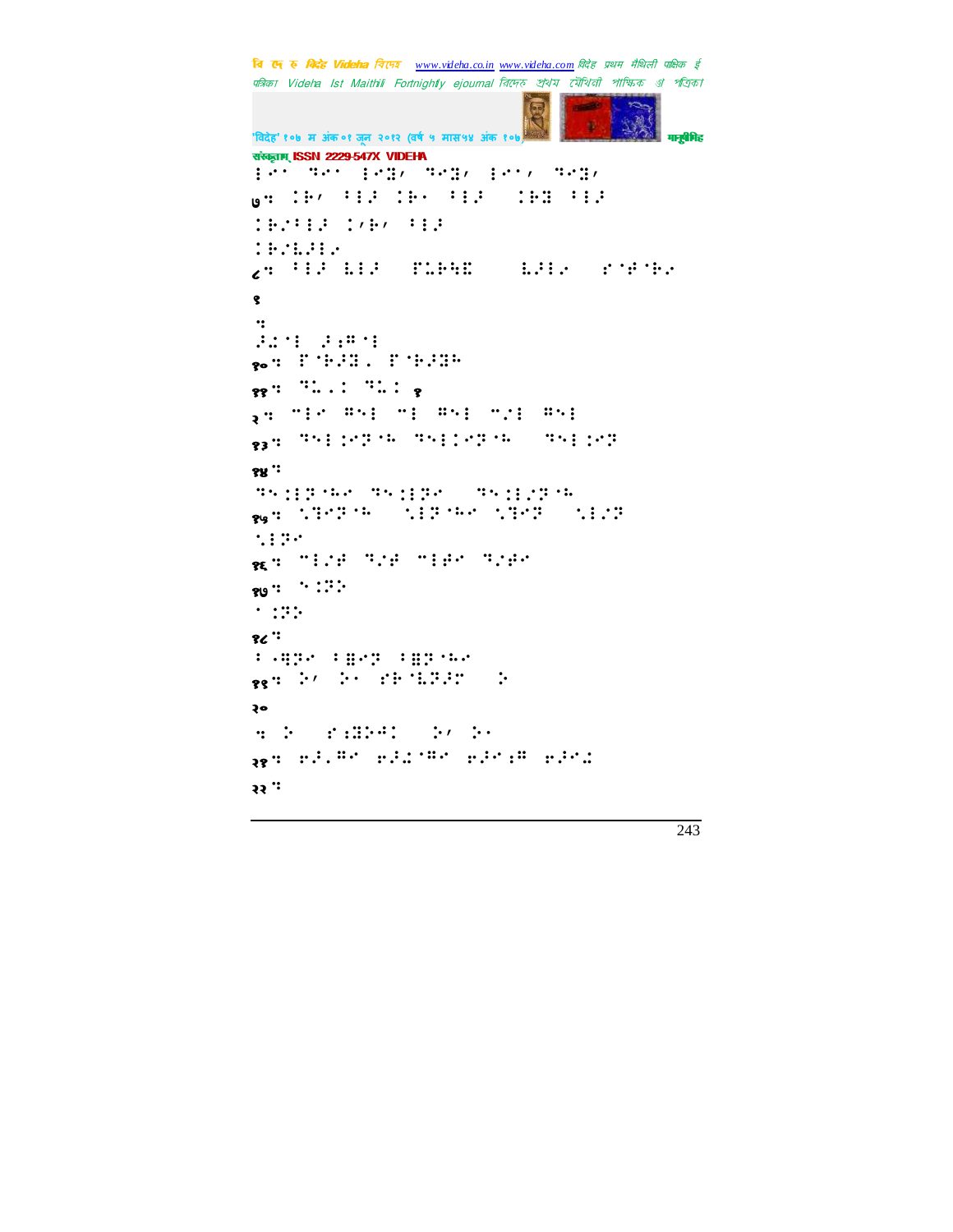चि एक रु मिन्हे Videha विएक www.videha.co.in www.videha.com विदेह प्रथम मैथिली पाक्षिक ई पत्रिका Videha Ist Maithili Fortnightly e Magazine রিদেহ প্রথম মৌথিরী পাক্ষিক রা'**বিदेह' CONTRACTOR** १०७ म अंक ०१जून २०१२ (वष ५ मास५४ अंक १०७) मानुषीिमह संस्कृतम् ISSN 2229-547X VIDEHA GR (45) 45, 45, <sub>23</sub>q PP PLILE PP PLIE २४ अ. - 1930 मध्ये अस्ति । अस्ति । अस्ति । अस्ति । अस्ति । अस्ति । अस्ति । अस्ति । अस्ति । अस्ति । अस्ति । अस् २७° ते 2001. सा २६<sup>...</sup>... ⢷⢳50⢺⢼⣝!⢷⢳50⢺⢼!⢷⢳5!! २७: 38113 38113 5811 5⢼⢻50!5⢻5!C⢳⢷⢼⣝0!C⢳⢷⢼!5⢼⢻50!5⢻5! *S-11, Philips (200)* <sup>२८</sup>⣒!⢵⢾⣝0!⢺⢾⣝!⢺⢾'0!⢵⢾'0!⢺⢾0!⢵⢾!! २९  $"$ ⢴!⢶⣓⢷5!⢺!!⢶⣓⢷5!⢺!!  $30$   $\frac{3}{2}$   $\frac{3}{2}$   $\frac{3}{2}$   $\frac{3}{2}$   $\frac{3}{2}$   $\frac{3}{2}$   $\frac{3}{2}$   $\frac{3}{2}$   $\frac{3}{2}$   $\frac{3}{2}$   $\frac{3}{2}$   $\frac{3}{2}$   $\frac{3}{2}$   $\frac{3}{2}$   $\frac{3}{2}$   $\frac{3}{2}$   $\frac{3}{2}$   $\frac{3}{2}$   $\frac{3}{2}$   $\frac{3}{2}$   $\frac{3}{2}$   $\frac{3}{$ ३१⣒!⣓⢹!0!⣝⢼⢹)⢵⢽!2⢼⢷C\*! 199 0 199 09<br>Dani 199  $\therefore$ ३२ <sup>२०</sup>२ ∶09 ३३  $"$ **WEST OF STREET** ३४⣒!⢽⣊!⢼!⢹"0⢽⣊!⣐⣇⢼!⢹"0!⢽⣊!⣇⢼!  $"$  $\mathbf{a}_9$ s férd fris fris fris ३६⣒!⣁⢳0!"⢼⢾!⣁0⣁⣀0"⢼⢾!! ३७⣒!  $\mathbb{I}\mathcal{P}=\mathbb{I}\mathcal{P}(\mathcal{P}(\mathcal{P}(\mathcal{P}(\mathcal{P}(\mathcal{P}(\mathcal{P}(\mathcal{P}(\mathcal{P}(\mathcal{P}(\mathcal{P}(\mathcal{P}(\mathcal{P}(\mathcal{P}(\mathcal{P}(\mathcal{P}(\mathcal{P}(\mathcal{P}(\mathcal{P}(\mathcal{P}(\mathcal{P}(\mathcal{P}(\mathcal{P}(\mathcal{P}(\mathcal{P}(\mathcal{P}(\mathcal{P}(\mathcal{P}(\mathcal{P}(\mathcal{P}(\mathcal{P}(\mathcal{P}(\mathcal{P}(\mathcal{P}(\$ ⣇⢷⢺⢾\*!!  $36$  :  $60$  C C C C C C C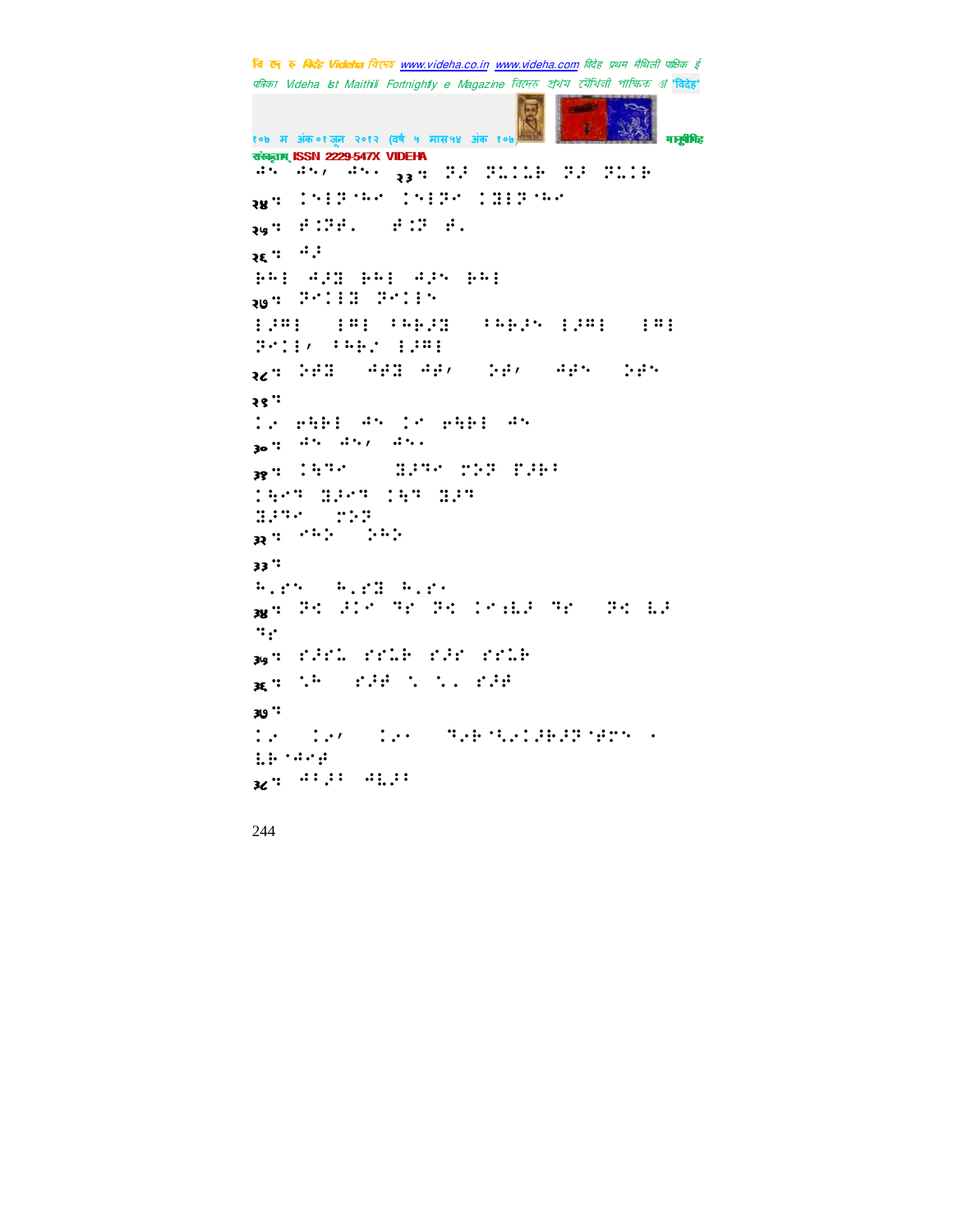चि एक रु *विदेह Videha चिए*न्छ <u>www.videha.co.in www.videha.com</u> विदेह प्रथम मैथिली पाक्षिक ई पत्रिका Videha Ist Maithili Fortnightly ejournal রিদেহ প্রথম মৌথিনী পাক্ষিক গ্র পত্রিক।

```
'विदेह' १०७ म अंक ०१ जून २०१२ (वर्ष ५ मास५४ अंक १०७) मानुसीर के सामुवी मिट
संस्कृतम् ISSN 2229-547X VIDEHA
३९⣒!⢷⢾⢼⢳0!⢷⢾⢼⢳!⢷⣝⢾⢼⢳!!
४०⣒!⢹5⢼⢽!⢹⣉!⢹5⢼⢽!⢹⣉0⢹5⢼⢽!⢹"!!
४१
⣒!⢻5⢼⢳!⢻5⢼⢳0⢻⣝5⢼⢳!!
क्कम (२८८ स€ 1952) से अपने एक
४३⣒!⢺⢼!⣁50!⢺⢼⢾!⣁5!⢺⢼⢾!⣁50⢺4⢾!⣁5!!
४४⣒!2⢳⣅G`0!⢸⣞!⢺⢼⢾!⣁50!⢸⣞!⢺⢼!
59.5 19.20 19.20 19.20 19.20४७ "⢺C⢼⢽!)⣝⣅⣇⢼*0!⢺⣇⢼⢽)⢶⣊⢺⢴*!!
४६⣒!5⣝0!5!'0!l0!5!!0!5l!l0!
\mathbf{j} \leftarrow \mathbf{j} \leftarrow\mathbf{y}_0 : \mathbf{i} \cdot \mathbf{j} \cdot \mathbf{j} : \mathbf{j} \cdot \mathbf{k}\frac{1}{86} : \frac{1}{2} : \frac{1}{2} : \frac{1}{2}४८⣒!⣈⢽!0!⣈⢽!0!⣈⢽!0!⣈⢽!!
४९⣒!!
⢳⢴⣐G!⢳⢴GG!!
५०⣒!⢻⢳⢴⣐⢷!⢻⢳⢴G⢷!!
'' १२
⣎⢼⢷!2⢼⢷!⢽⢼!⣎⢼⢷!2⢼⢷!⢽⢼⣝0⢽⢼!!
\mathbf{Q}^{(1)} = \mathbf{G}^{(1)} \mathbf{G}^{(1)} \mathbf{G}^{(1)} \mathbf{G}^{(1)} \mathbf{G}^{(1)} \mathbf{G}^{(1)} \mathbf{G}^{(1)} \mathbf{G}^{(1)} \mathbf{G}^{(1)} \mathbf{G}^{(1)} \mathbf{G}^{(1)} \mathbf{G}^{(1)} \mathbf{G}^{(1)} \mathbf{G}^{(1)} \mathbf{G}^{(1)} \mathbf{G}^{(1)} \mathbf{G}^{(1)} \mathbf{G}^{(1)} \mathbf{G}^{(1)} \mathbf{G}^{(1)} \mathbf{G}^{(1G:G.५३⣒!⢾⢳⢽⢼!⢾⢳⢽⢼!!
५<u>४</u>: 'ं!!' '
\mathbf{G}_{\mathbf{S}} : \mathbf{S} = \mathbf{S} \cdot \mathbf{S} : \mathbf{S} = \mathbf{S} \cdot \mathbf{S}५६⣒!C⢳⢽!C⢳⢽!!
```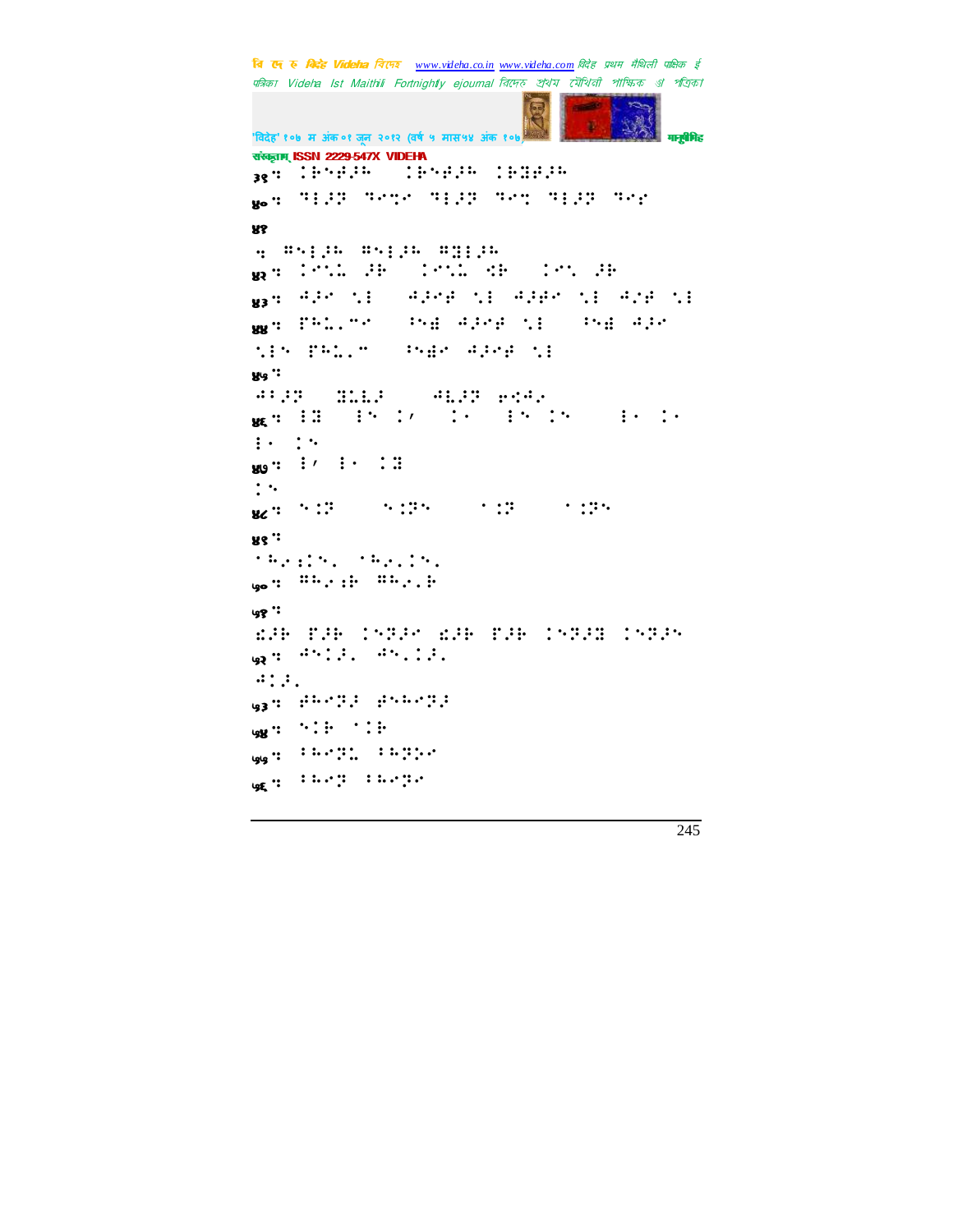चि एक रु मिन्हे Videha विएक www.videha.co.in www.videha.com विदेह प्रथम मैथिली पाक्षिक ई पत्रिका Videha Ist Maithili Fortnightly e Magazine রিদেহ প্রথম মৌথিরী পাক্ষিক রা'**বিदेह'** 

```
१०७ म अंक ०१जून २०१२ (वष ५ मास५४ अंक १०७) मानुषीिमह 
संस्कृतम् ISSN 2229-547X VIDEHA
الملك المستحدة المراقية المراقية المراقية المراقية المراقية المراقية المراقية المراقية المراقية المر<br>المراقية المراقية المراقية المراقية المراقية المراقية المراقية المراقية المراقية المراقية المراقية المراقية ال<br>المراقية 
Chapter Construction
७∠ः :ं… : ::
५९९ : Eº 2 | 18928 | 18929
६०⣒!⢾G0!⢾!l!⢾⣝0⢾!!
६१⣒!⢸4⣝⢼⢷⢴!!⣁⢵⣞.⢸⢼0⢸40-!⢺⣚.
⢸⢼⣝0⢸⢼-!!
६२⣒!⢻⢽⢾⢴!⢹⣓!⢸⢼0⢸⢼0⢸⢼G!!!
६३⣒!⢴!2⢵⣙⢴!⢹⣓!⢸⢼0!⢸⢼G0!⢸⢼0!
\ddotsc \ddotsc \ddotsc \ddotsc६४⣒!⢼⣝!4!0!⢼!⣅⢹⢼!⢼!⢾⢼!!
६५⣒!⢹⢽⢳0!⢹⢽!⢹⢽0!⢹⢽⢳0!
⢹⣝⢽⢳!⢹⢽⢳0!⢹4⢽⢳!!
\mathbf{g} \in \mathbb{R}^{n \times n} , where \mathbb{R}^{n \times n}६७⣒!⢵!)"⣐⣝⢵⢺*!⢵l!)"⢷⣇⢽⢼*!!
६८⣒!⢾⢼!!⢾⢼⣝!⢾⢼!!
६९९ में 24° (100 points) के लिए किया है। इस प्रकार के लिए किया है। इस प्रकार के लिए किया है। इस प्रकार के लिए
\ddot{\cdot} :
७०⣒!
⢾⢼⢳⣅0!⢾⢼⢳⣓!!
 '' १७
2⣅⢾⢷⢴!!
''  प्रध
Company of the company of the company of the company of the company of the company of the company of the compa<br>Company of the company of the company of the company of the company of the company of the company of the compa
ى: 2009: 2009: 2009: 2009: 2009: 2009: 2009: 2009: 2009: 2009: 2009: 2009: 2009: 200<br>ماركون
\mathbf{g} : \mathbf{S}: \mathbf{S}
```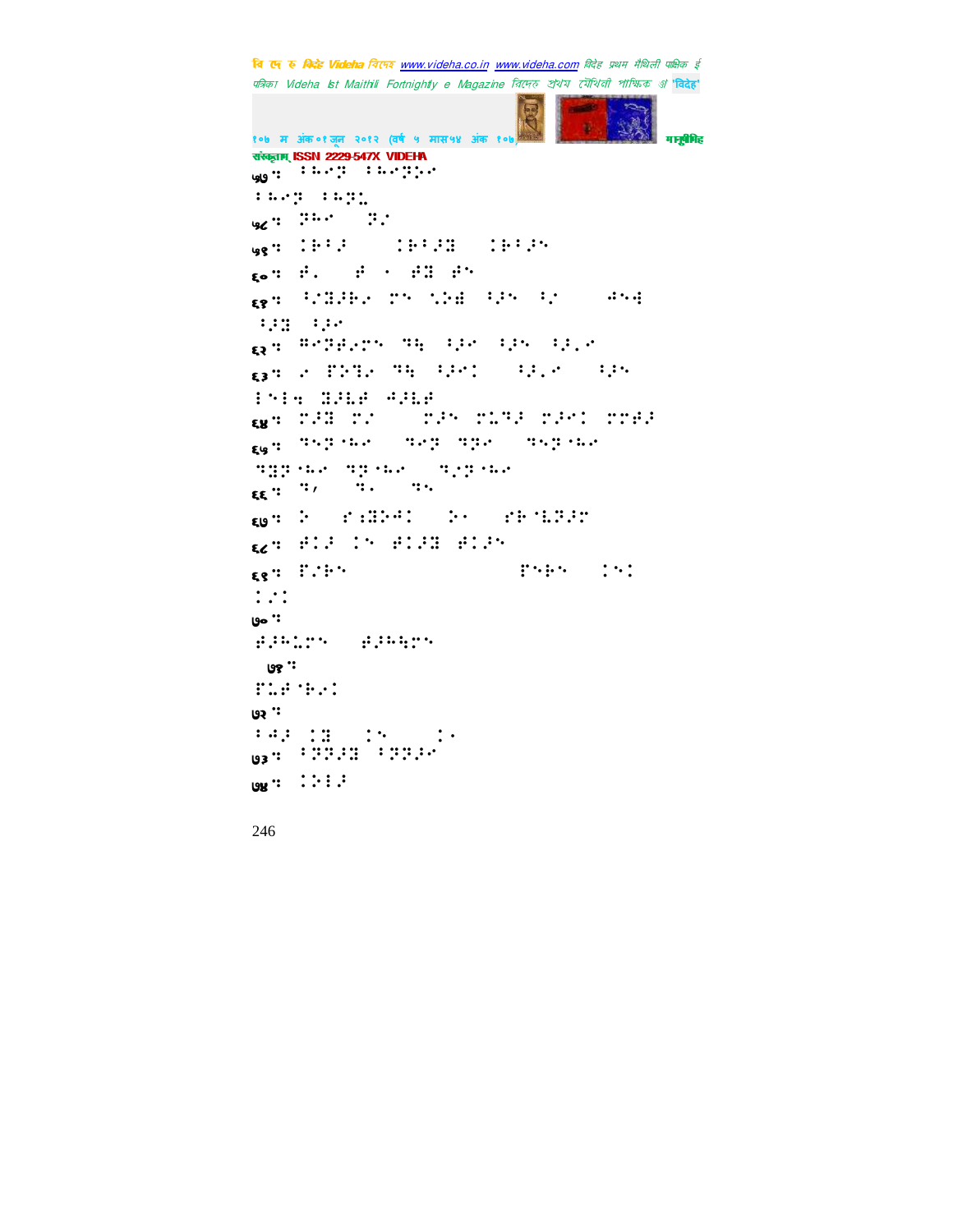```
चि एक रु विदेह Videha चिएन्छ <u>www.videha.co.in www.videha.com</u> विदेह प्रथम मैथिली पाक्षिक ई
पत्रिका Videha Ist Maithili Fortnightly ejournal রিদেহ প্রথম মৌথিনী পাক্ষিক গ্র পত্রিক।
'विदेह' १०७ म अंक ०१ जून २०१२ (वर्ष ५ मास५४ अंक १०७) मानुसीर के सामुवी मिट
संस्कृतम् ISSN 2229-547X VIDEHA
: واق
⢹⢽⣅⢼!⢹⢽⢼!!
७६⣒!
⢾⢾⢳"G!!
७७⣒!⢻⢷C⢵5⢽⢳0!⢻⢷C⣊5⢽0!
    !!⢻⢷C5⢽⢳0!⢻⢷C5⢽!!
\nu_6: \vdots \vdots \vdots'' १७
`
\mathcal{L}^{\alpha} : \mathcal{L}^{\alpha} : \mathcal{L}^{\alpha} : \mathcal{L}^{\alpha}८१
e en 15 en 15,
८२⣒!⣈⣅⢽⢼!⣈⢽⣅⢼!!
८३⣒!⢸⣅⢳⢼⢷!⢸⣓⢳⢼⢷!!
\alpha : \mathbb{C} \mathbb{C} \mathbb{C} \mathbb{C} \mathbb{C} \mathbb{C}0!"⣅⢻⢷0!"⣓⢻⢷!!
\alphas"\alpha<sup>1</sup>\beta: \alpha<sup>1</sup>
\cdot , \cdot , \cdot८७⣒!⢷⣝⢵0⢵!⢷4⣝⢵!⢽!⢹5!0⢷⣝⣊.
⢷⣝⣊!!
\alpha : \mathbb{R}^2 : \mathbb{R}^22⣅C⢼!!
८९⣒!⣔⢻⣛⢼.⣔⢼G⣞⢴!
⣔⢻⣛⢼.⣔⢼G⣞!!
९०⣒!2⢷.2⢷!24⢷.24⢷!
88: : : : : : : : : :
\mathbf{R}^{(1)} = \mathbb{Z}^{n} \oplus \mathbb{Z}^{n} \oplus \mathbb{Z}^{n}
```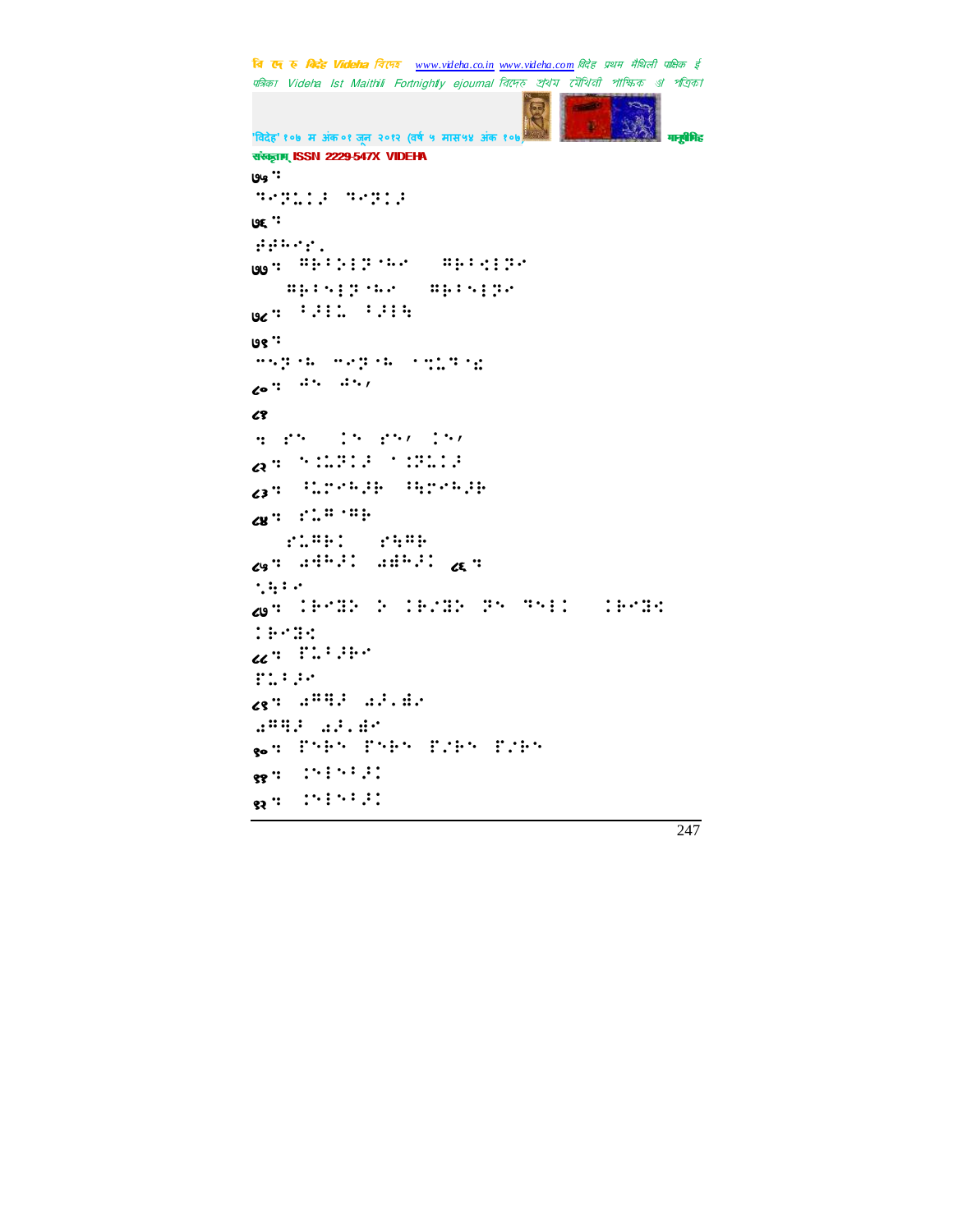चि एक रु मिन्हे Videha विएक www.videha.co.in www.videha.com विदेह प्रथम मैथिली पाक्षिक ई पत्रिका Videha Ist Maithili Fortnightly e Magazine রিদেহ প্রথম মৌথিরী পাক্ষিক রা '**বিदेह'** १०७ म अंक ०१जून २०१२ (वष ५ मास५४ अंक १०७) मानुषीिमह संस्कृतम् ISSN 2229-547X VIDEHA  $83$ :  $\frac{1}{2}$   $\frac{1}{2}$ <sub>९४</sub> में स्टेल करें ⊥े स्टेल्ल ९५⣒!C⣅⣔5!C⣓⣔5!! ९६ : CHAI (PERSON'T ) <sub>९७</sub>०: अध्यक्ष अध्यक्ष अध्यक्ष अध्यक्ष अध्यक्ष अध्यक्ष अध्यक्ष अध्यक्ष अध्यक्ष अध्यक्ष अध्यक्ष अध्यक्ष अध्यक्ष अ  $\mathcal{C}$ :  $\mathcal{C}$ :  $\mathcal{C}$ ९९⣒!⣝⢽⢼⣝.!⣝⢽⢼0!⢽⢼0!⢽⢼!! <sub>१००</sub>० प्रतिप्रदेश । प्रतिप्रदेश १०१ : CONTROL COMP १०२ $\mathbb{R}^{n}$ ं $\mathbb{R}^{n}$ ं $\mathbb{R}^{n}$ ं $\mathbb{R}^{n}$ १०३ :  $\mathcal{A}$ jo!) jo ejggfsfou tfotfolken i staten i staten i staten i staten i staten i staten i staten i staten i <sub>?૦ષ્ઠ</sub>ઃ પ્ઃં∷ં ∷ે કાર ચ્યુર १०७ :  $\mathbf{P}$ १०६ : 19199 - 19199 - 19199 १०७⣒!⣉⢼⢾.!⣉⢼⣝⢾!! १०८  $"$ ⣟2.!D⣛2!! १०९ ⣒!2D⣛.!2⣟!! १९०९ - २००९ - २००० - २००१ - २००१ १९९ : २२२ : २१२ : २१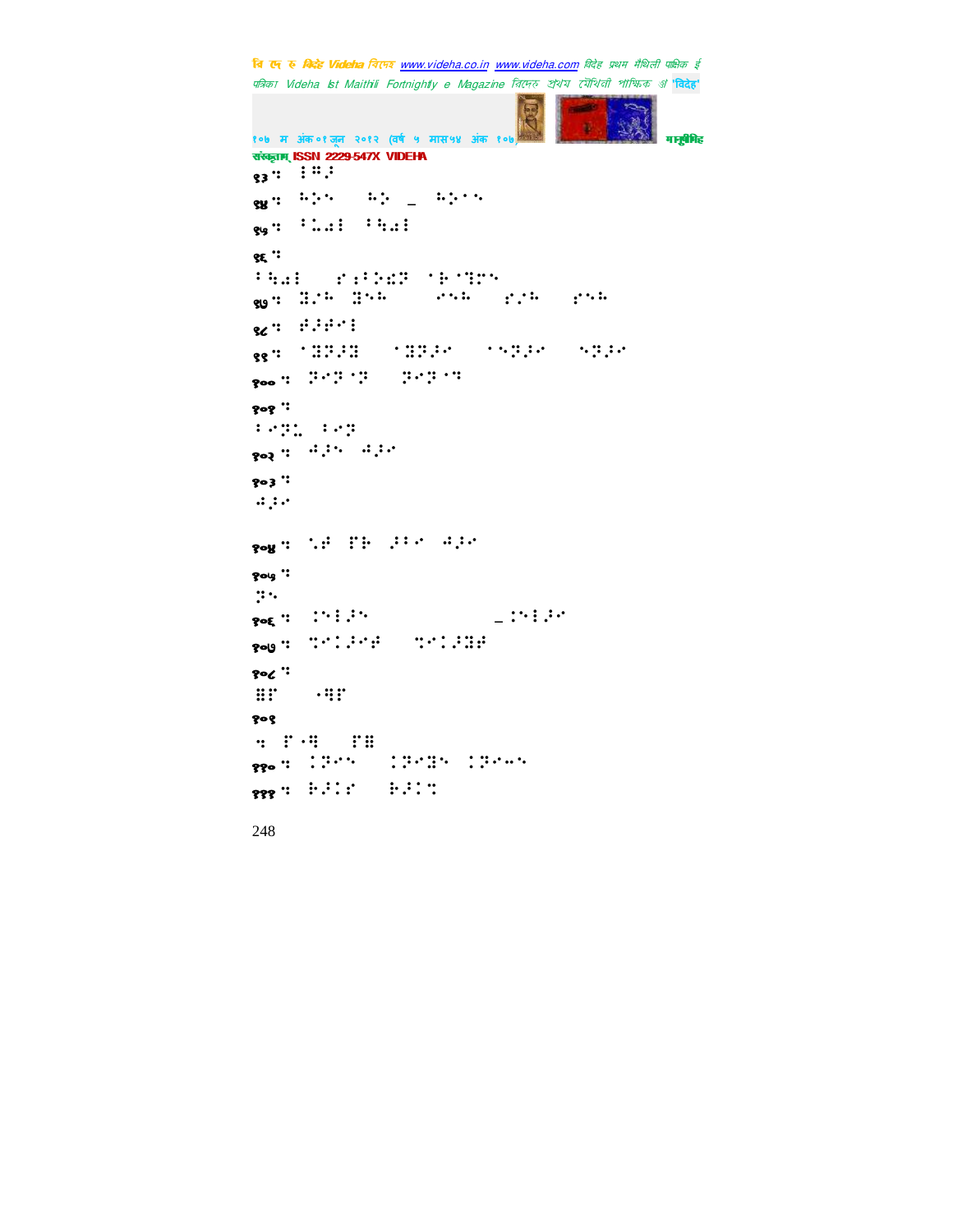```
चि एक रु विदेह Videha चिएन्छ <u>www.videha.co.in www.videha.com</u> विदेह प्रथम मैथिली पाक्षिक ई
 पत्रिका Videha Ist Maithili Fortnightly ejournal রিদেহ প্রথম মৌথিনী পাক্ষিক গ্র পত্রিক।
'विदेह' १०७ म अंक ०१ जून २०१२ (वर्ष ५ मास५४ अंक १०७) मानुसीर के सामुवी मिट
संस्कृतम् ISSN 2229-547X VIDEHA
1985 : 1997 : 1997 : 1997 : 1997 : 1997 : 1997 : 1997 : 1997 : 1997 : 1997 : 1997 : 1997 : 1997 : 1997 : 1997 : 1997 : 1997 : 1997 : 1997 : 1997 : 1997 : 1997 : 1997 : 1997 : 1997 : 1997 : 1997 : 1997 : 1997 : 1997 : 1997 
883 : \frac{118}{118}⣊⢷⢹⢼!!
१९४ प्राप्त कार्य करने हैं। इन्छन्।<br>इन्दर्भ संस्कृति
 १९७५ मा जिल्लामा अस्ति । अस्ति अस्ति अस्ति अस्ति । अस्ति अस्ति अस्ति अस्ति अस्ति अस्ति । अस्ति अस्ति अस्ति अस्<br>इति अस्ति अस्ति अस्ति अस्ति अस्ति अस्ति अस्ति अस्ति अस्ति अस्ति अस्ति अस्ति अस्ति अस्ति अस्ति अस्ति अस्ति अस्
 ११६ मधील करते होते. अस्य अस्ति केन्द्रं स्थानं स्थानं स्थानं स्थानं स्थानं स्थानं स्थानं स्<br>इ.स. १९७१ साले स्थानं स्थानं स्थानं स्थानं स्थानं स्थानं स्थानं स्थानं स्थानं स्थानं स्थानं स्थानं स्थानं स्था
\gamma<sub>?</sub> \gamma<sup>9</sup>\gamma : \gamma : \gamma : \gamma : \gamma : \gamma : \gamma : \gamma : \gamma : \gamma११८ \cdotT 22 T 23 T 25 T 25 T 25 T 25 T 25 T 25 T2⢼⢷5⣈⢽⢳!!
१९९९: 1011 - 1911 1991
१२०⣒!
j := j१२१⣒!⢺⢷⢽⢼!!
१२२⣒!⢺⢷⣊⢽⢼!⢺⢷⢵⢽⢼.!⢺⢷⢽⢼0!
⢺⢷⢽⢼!!
१२३ : लिंग्ड
१२४⣒!
 ⢻⢷C5⢽⢳0!⢻⢷C5⢽!⢻⢷C⣊5⢽⢳0!
 ⢻⢷C⣊5⢽!!
१२७ ः
\mathcal{M}_4 . In the contract of the contract of the contract of the contract of the contract of the contract of the contract of the contract of the contract of the contract of the contract of the contract of the contract o
१२६ º (1993) and the state of the state of the state of the state of the state of the state of the state of th
\mathbf{R}^{30} : \mathbf{R}^{30} : \mathbf{R}^{30}R_0
```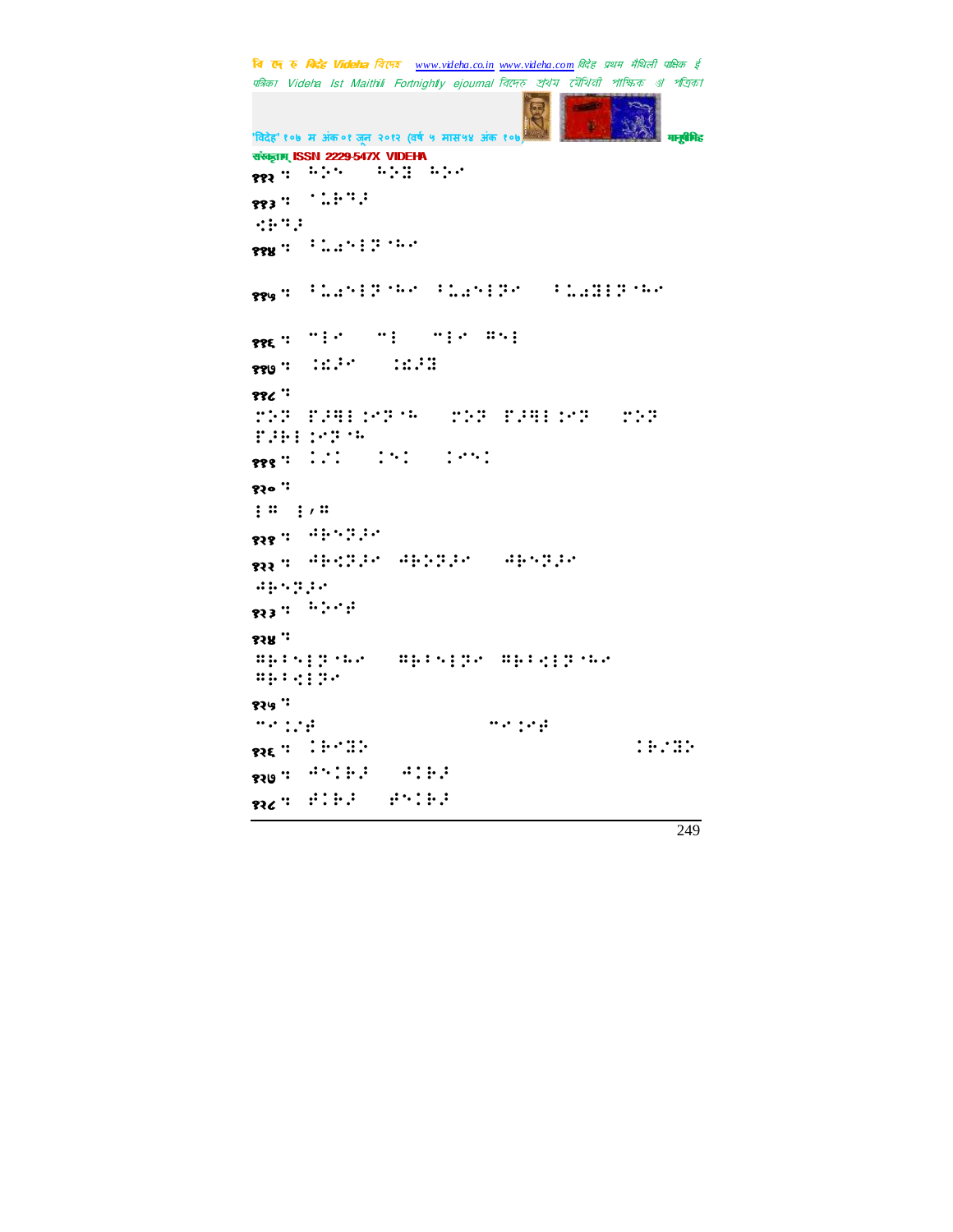चि एक रु मिन्हे Videha विएक www.videha.co.in www.videha.com विदेह प्रथम मैथिली पाक्षिक ई पत्रिका Videha Ist Maithili Fortnightly e Magazine রিদেহ প্রথম মৌথিরী পাক্ষিক রা '**বিदेह'** 

**County** 

```
१०७ म अंक ०१जून २०१२ (वष ५ मास५४ अंक १०७) मानुषीिमह 
संस्कृताम् ISSN 2229-547X VIDEHA
250
१२९ "
C��"versitet en C��"
१३० : CHISBRI, COHINERI, CHINERI,
[]१३१ :
⢳⢼⢷!)⣅``⢼⢷⣜!⢳⢼⢷*!!
१३२⣒!⢵⢺⢽!⣇⢺⢽!⢼⢶"⢵`0!⢶"⢵"!⢼⢻⢾0!
⢼⢻`0!⢼⢻⢺!
१३३⣒!⢼⣎!⢸⢼⢻0!⢼⣎.⢸⢼⢻!!
१३४⣒!2`⢼!0!2`⢼⣝02`⢼!!
\mathbf{B}^{36} : \mathbf{B}^{10} : \mathbf{B}^{11}\frac{1}{2} \frac{1}{2} \frac{1}{2} \cdots \frac{1}{2} \cdots \frac{1}{2} \cdots)⢽*!2`⢼!⢺⢼⣝!!
१३७⣒!⢾⣈⢽!⢽!)⢽⢲*!⢳4⢾!⣁⣒!⢳40!
"⣅⢽40!⢹⣈4!⣁5!⣅⢹⢼!⢳4⢾.⢳4⢾0!
"⣅⢽4⢾."⣅⢽4⢾0!⢹⣈4⢾.⢹⣈4⢾!
36 "1951 951 951838 a (1994) and (1994) and
१४०
⣒!5⢻!5'⢻!!
883 : \cdots१४२ <sup>::</sup>
⣁⣙⢽⢳0!⣁⣙⢽!!
१४३ "⢳⢵⢾!⢳⢵!!
१७४ अ.स. १९३१ - १९४४ <sub>अ.स.</sub> १९४४ - १९४४ - १९४४ - १९४४ - १९४४ - १९४४ - १९४४ - १९४४ - १९४४ - १९४४ - १९४४ - १९४४ - <del>१९४४ - १९४४ - १९४४ - १९४४ - १९४४ - १९४४ - १९४४ - १९४४ - १९४४ - १९४४ - १९४४ - १९४४ - १९४४ - १९४४ - <del>१९४४ - १</del></del>
```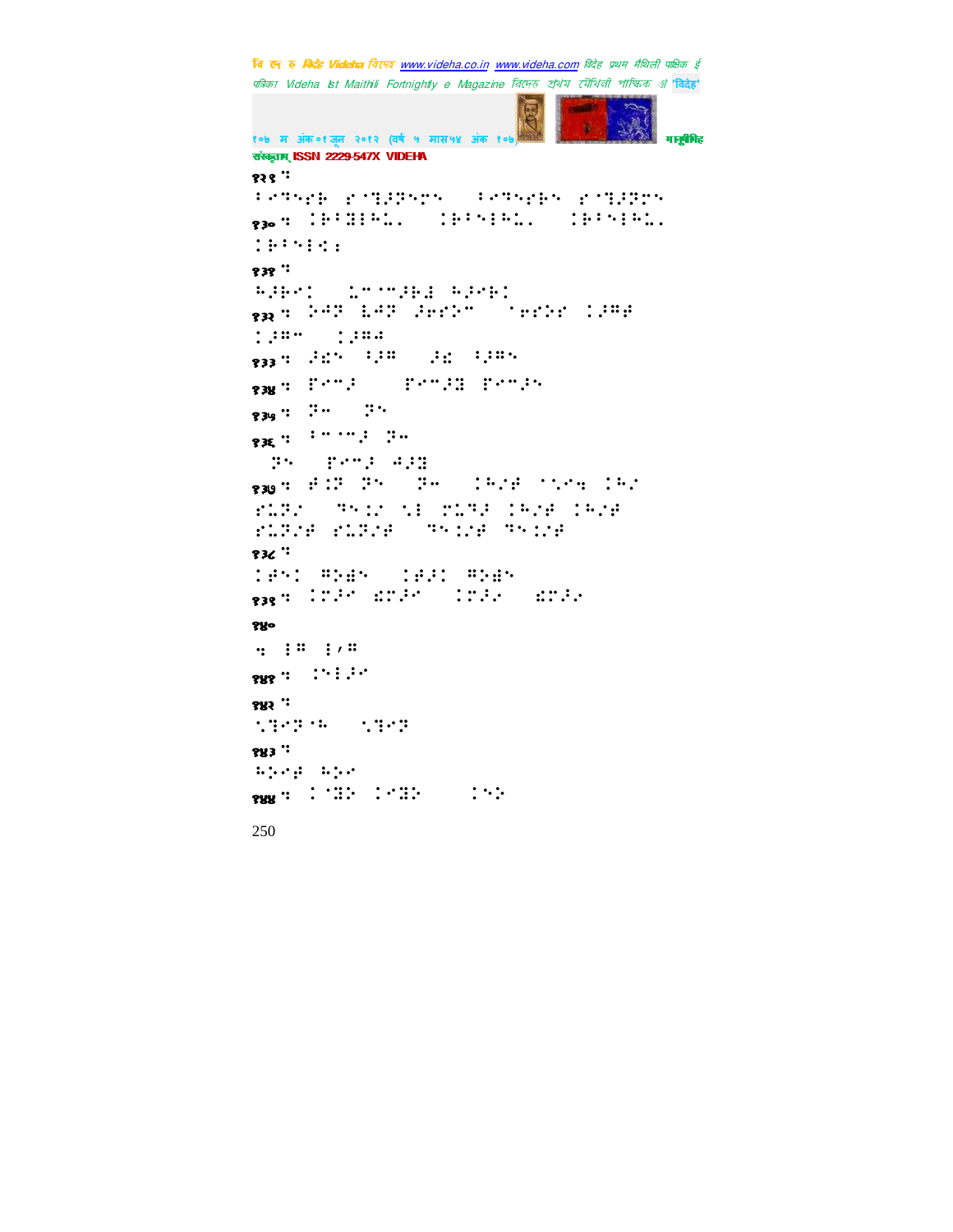```
चि एक रु विदेह Videha चिएन्छ <u>www.videha.co.in www.videha.com</u> विदेह प्रथम मैथिली पाक्षिक ई
पत्रिका Videha Ist Maithili Fortnightly ejournal রিদেহ প্রথম মৌথিনী পাক্ষিক গ্র পত্রিক।
'वदेह' १०७ म अंक ०१ जून २०१२ (वष ५ मास५४ अंक १०७) मानुषीिमह 
संस्कृतम् ISSN 2229-547X VIDEHA
१४५ "
\vdots :
१४६ :
\ddots१४७
\pm CONSERVENT CONTROL
\mathbf{R} \mathbf{B} \mathbf{C} : \mathbf{B} \mathbf{B} \mathbf{C} : \mathbf{B} \mathbf{B} \mathbf{C}988 : Chiero Chiero
\frac{1}{200} : \frac{1}{20} : \frac{1}{20} : \frac{1}{20} : \frac{1}{20} : \frac{1}{20} : \frac{1}{20} : \frac{1}{20} : \frac{1}{20} : \frac{1}{20} : \frac{1}{20} : \frac{1}{20} : \frac{1}{20} : \frac{1}{20} : \frac{1}{20} : \frac{1}{20} : \frac{1}{20} :
१५१ : में १९१९ : १९१९
१५२⣒!⣋⣅C⢼C0!⣋⣅C⢼C40!⣋⣅⢼C4!⣋⣅⢼C⣝0!
⣋⣅⢼C!!
\frac{843}{10} : \frac{1}{2} : \frac{1}{2} : \frac{1}{2}^{\circ} :13113
१५४⣒!50!5!)⣇⢼⣝!⣐⢾!⣉C⢹*.!
\vdotsg_{bg} : \cdots : : :
5!!
१५६⣒!⢻⢷⢴!⢻⢷⢴!!
१५७
⣒!⣇⢷⢹⢴!⣇⢷⢹⢴!!
१५८⣒!"⣅⢽⢼!⢻5⢼⢳!"⣅⢽⢼'0"⣅⢽⢼l!!
१५९ : ५३३२ : ३५९३२
१६० "GMP3 PH SMEEPHA (GMP3 PH SMEEPH)<br>∞∞s PH1 (FI
R8 : \frac{1}{2}...१६२ :
```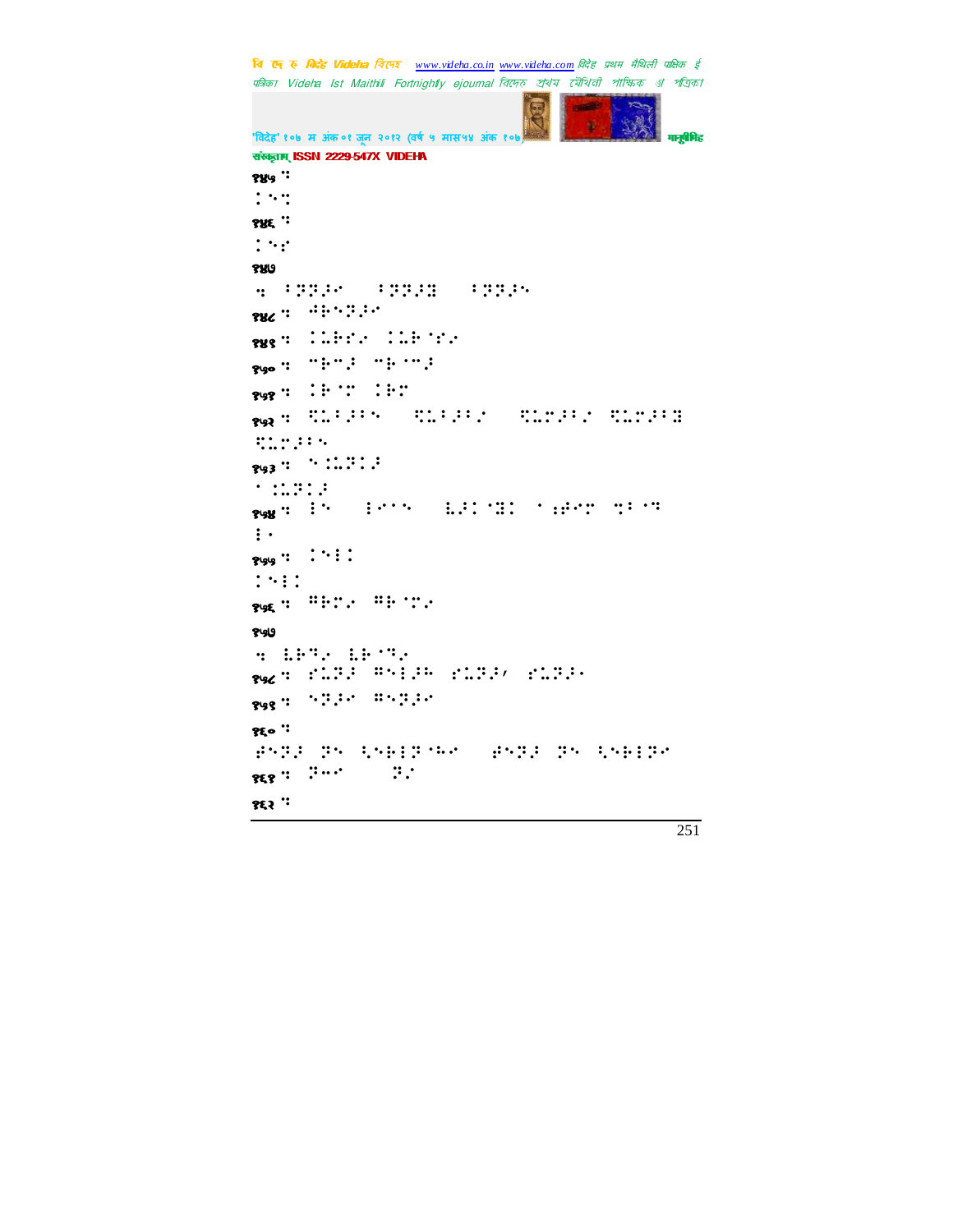चि एक रु मिन्हे Videha विएक www.videha.co.in www.videha.com विदेह प्रथम मैथिली पाक्षिक ई पत्रिका Videha Ist Maithili Fortnightly e Magazine রিদেহ প্রথম মৌথিরী পাক্ষিক রা '**বিदेह'** 

```
१०७ म अंक ०१जून २०१२ (वष ५ मास५४ अंक १०७) मानुषीिमह 
संस्कृतम् ISSN 2229-547X VIDEHA
SHE SHE
१६३⣒!⢾⢳⣅0!⢾⣊!⢳⢴⣐!!
१६४⣒!⣅⢷⢻⢷.⣅⢷⢻⢷!⣅⢷⢻⢷!!
R_{\mathcal{R}} : \cdots<sub>966</sub> में अपि 50 अपि 50 अपि 50
850 : \frac{10}{25} : \frac{10}{25} : \frac{10}{25}१६८ "! \leq \cdots ! \leq \cdots१९९९ प्रतिप्राप्त प्रकारण
१७०\cdot: \cdot \cdot \cdot१७१ \cdot⣎⢷!⢾!!
१७२ :SHER BREE
893 : 7.77777\mathbf{R}^{\text{99}} \mathbf{R}^{\text{100}} : \mathbf{R}^{\text{110}}\frac{1}{209} : \frac{1}{20}; \frac{1}{20}; \frac{1}{20}; \frac{1}{20}; \frac{1}{20}; \frac{1}{20}; \frac{1}{20}; \frac{1}{20}; \frac{1}{20}; \frac{1}{20}; \frac{1}{20}; \frac{1}{20}; \frac{1}{20}; \frac{1}{20}; \frac{1}{20}; \frac{1}{20}; \frac{1}{20}; \frac१७६९ : २००३ साली साथ प्राप्त का अधिकारि
\frac{1}{200} : \frac{1}{200} : \frac{1}{200} : \frac{1}{200} : \frac{1}{200} : \frac{1}{200} : \frac{1}{200} : \frac{1}{200} : \frac{1}{200} : \frac{1}{200} : \frac{1}{200} : \frac{1}{200} : \frac{1}{200} : \frac{1}{200} : \frac{1}{200} : \frac{1}{200}१७८ :
⢷C⢼!⢷C⢼⣝!!
१७९ : निर्माणि
१८० : २००१ : २००१ : २००१
  १८१ \cdot2000 CONTROL COMPANY
```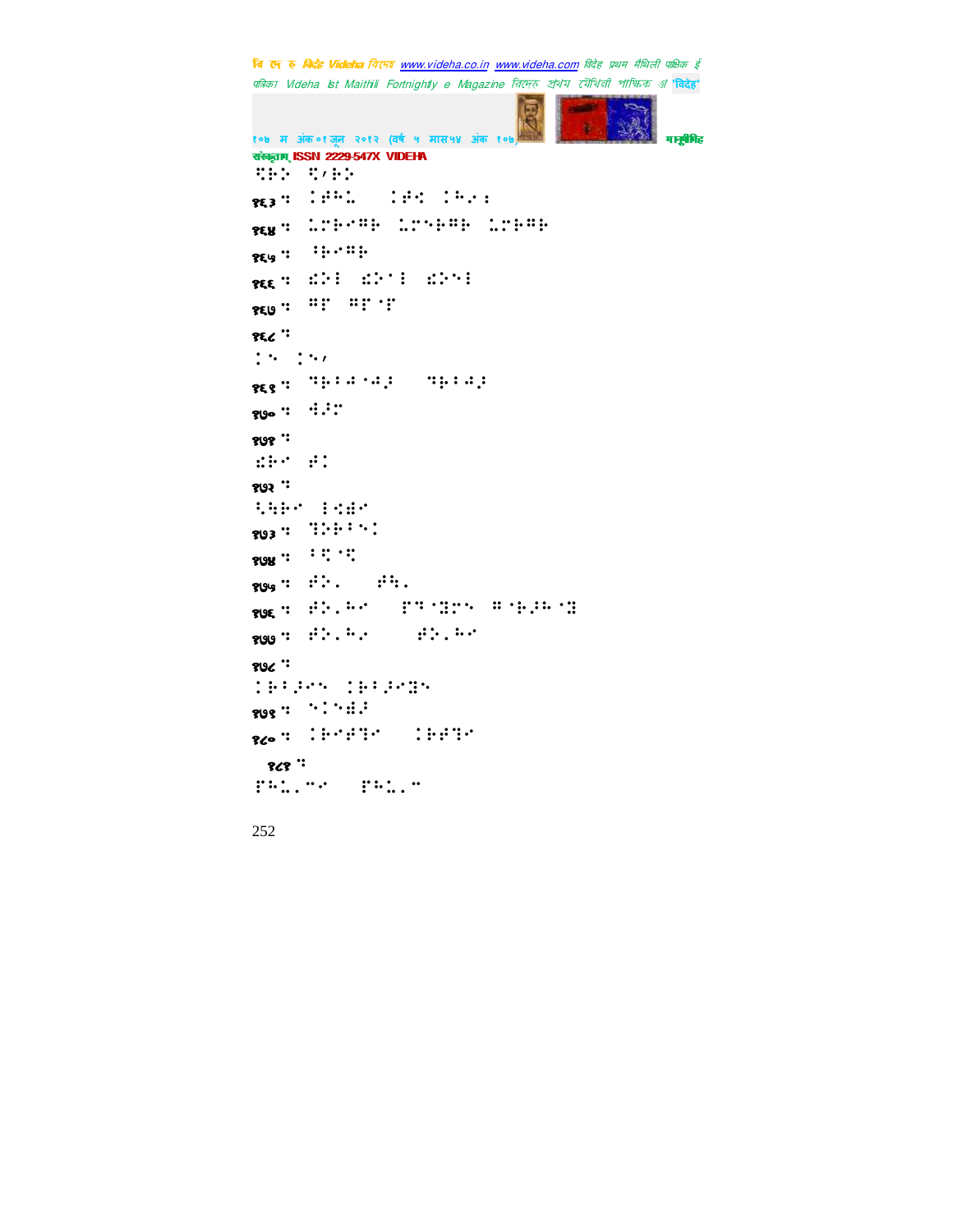```
पत्रिका Videha Ist Maithili Fortnightly ejournal রিদেহ প্রথম মৌথিনী পাক্ষিক গ্র পত্রিক।
'विदेह' १०७ म अंक ०१ जून २०१२ (वर्ष ५ मास५४ अंक १०७) मानुसीर के सामुवी मिट
संस्कृतम् ISSN 2229-547X VIDEHA
१८२⣒!⢷⢼⣈5⢽⢳!⢷⣈5⢽⢳0!⢷⣈5⢽!!
१८३ :
5⢻5⢽⢳0!5⢻5⢽!5⢼⢻5⢽⢳!!
368:
"⣅⢽!)⣅``⢼⢷⣜!"⣅⢽*!!
१८५ : २००९ : २००१ : २००१ : २००१ : २००१ : २००१ : २००१ : २००१ : २००१ : २००१ : २००१ : २००१ : २००१ : २००१ : २००१ :
१८६ में जिले में से मान करने में स
१८७ : २००० : २००० : २०००
Copyright
१८८ : २०१० २०१० : २०१० : २०१०
⢷5⣈⢽⢳0!⢷5⣈⢽!!
१८९९ - २००३ ए. १९९९ - १९९३ पुरु
१९० :
FD 015
888 : 1.95...PHIL."
१९२९ में टेलिंग पर प्रकार करने के लिए हैं।
; " ;१९३⣒!!
\mathbf{r}" \mathbf{r}" \mathbf{r}१९४⣒!!
⢳⢼G!!⢳⢼G!)⢳⢼G!⢳⢼G!⣇⢸⢾⢾!
WHIP : 49
884 : : : : : : : : :895 500 500 500 500 500 500१९७⣒!⢳⢵⣝⢾⢽⢳0!⢳⢵⢾⢽⢳0!
⢳⢵⢾⢽0⢳⢾⢽0!⢳⢾⢽⢳!!
```
**त्रि एन रु क्रिटेह Videha** विएम्ब \_www.videha.co.in\_www.videha.com विदेह प्रथम मैथिली पाक्षिक ई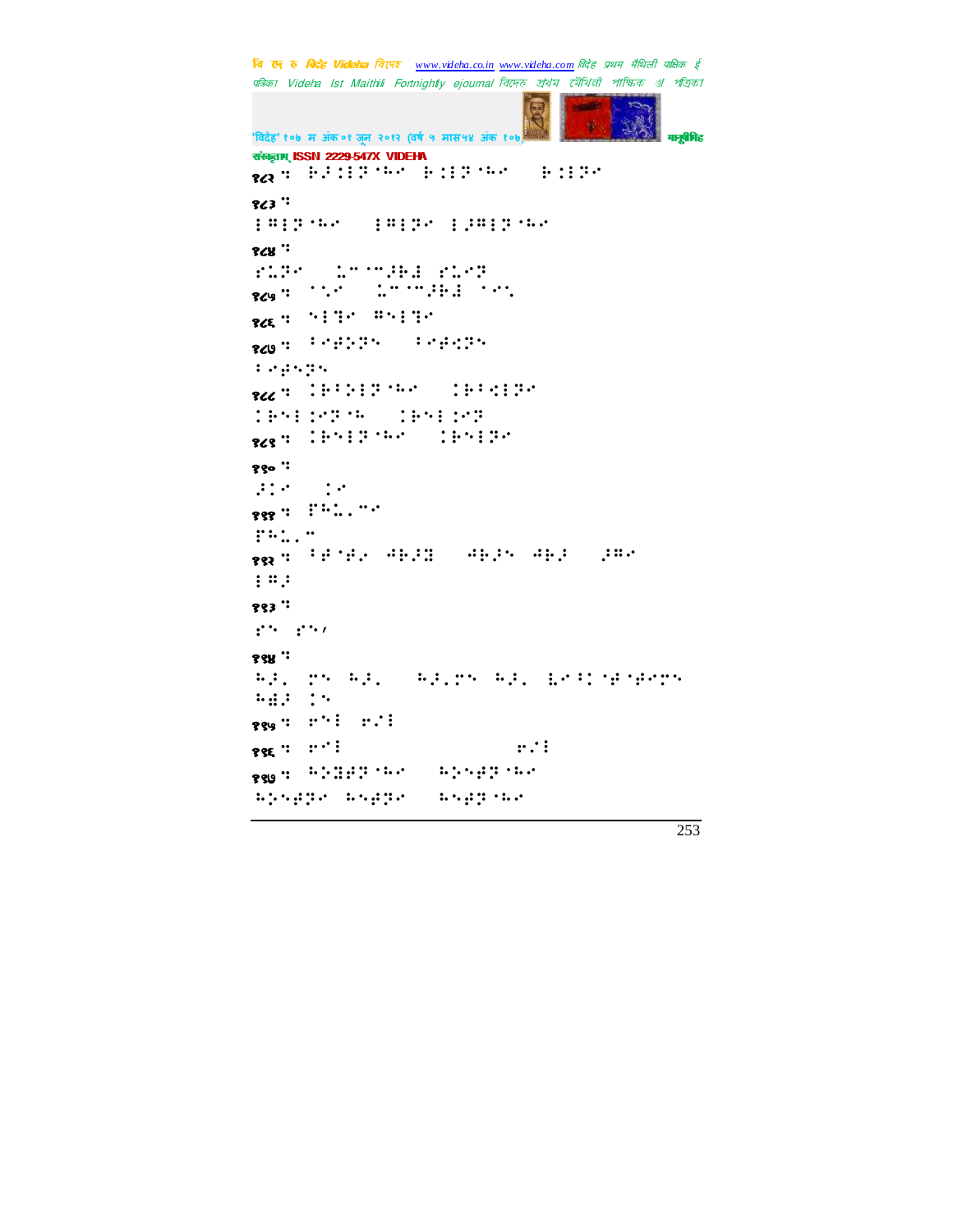चि एक रु मिन्हे Videha विएक www.videha.co.in www.videha.com विदेह प्रथम मैथिली पाक्षिक ई पत्रिका Videha Ist Maithili Fortnightly e Magazine রিদেহ প্রথম মৌথিরী পাক্ষিক রা'**বিदेह'** १०७ म अंक ०१जून २०१२ (वष ५ मास५४ अंक १०७) मानुषीिमह संस्कृतम् ISSN 2229-547X VIDEHA १९८⣒!⢳⢼⣙!⣞⢼C0!⢳⢼⣙!⣞⣝⢼C⣝0⢳⢼⣙! ⣞⣝⢼C!! १९९९ : २९९% : २९९% : २९९% २०० <sup>म</sup>े अप्रैलिया अधिकारी  $208$  :  $10 \cdot 100$ २०२ में अर्थित करने कर २०३  $"$ "⢼⢳C!"⢼⢳C!! २०४ तमध्य प्रभारत का सामान्य संस्कृति ।<br>२०४ २०५ : 559 : 559 : 559 : 559 : 559 : 559 : 559 : 559 : 559 : 559 : 559 : 559 : 559 : 559 : 559 : 559 : 559 : 55 २०६ सा २००१ - २००१ मध्ये प्राप्त का अनुसार के लिए जाता है।<br>जनसङ्ख्या २०७ : २०७ : २०७ : २०७ 1951 PH 1951 २०८⣒⣃⣅5⢳⣅G0!⣃⣅⢵5⢳⣅G0!⣃⣅5⣊⣐!! २०९⣒!5⢼0!5⢼!!  $280$   $\therefore$   $\therefore$ २११ : : : : 5!)⢷⣙.2⢷⣇⢷⢾⢾⢽\*!२१२⣒⢽⢴0!⢽!!  $283$   $223$  C $-2$   $-2$  C $-2$ २४४ मध्यप्रदेशिया  $5$  $284$  :  $\cdot$  : २१६ $\mathbb{R}^{n+1}$ ं  $\ddot{a}$  : २१७ '' ' २१८⣒⢸l!0⢸'!)'!⢶⣍⢽⣞!⢴!⢹⣝⢵⢾\*!!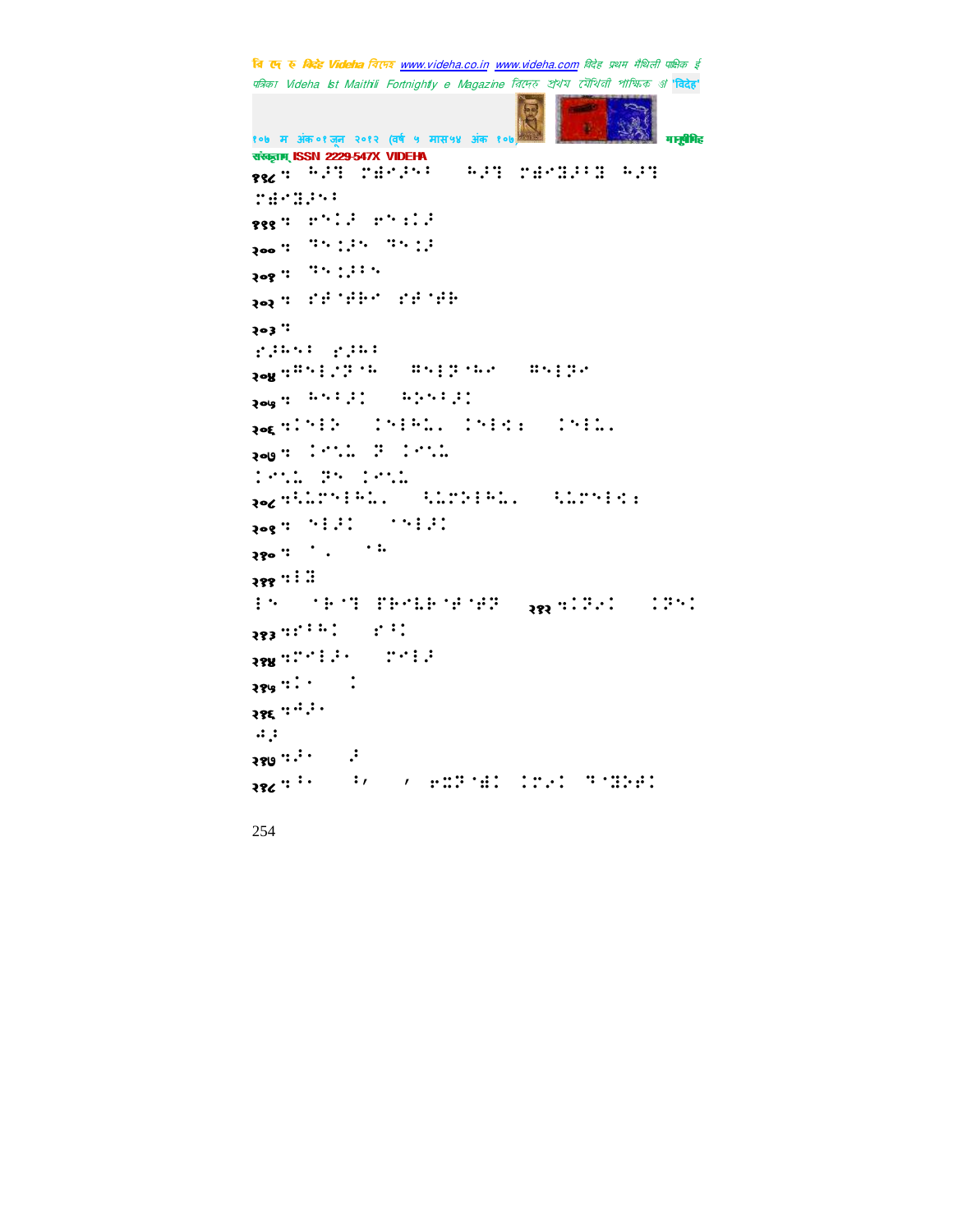```
त्रि एन रु क्रिटेह Videha विएम्ब _www.videha.co.in_www.videha.com विदेह प्रथम मैथिली पाक्षिक ई
पत्रिका Videha Ist Maithili Fortnightly ejournal রিদেহ প্রথম মৌথিনী পাক্ষিক গ্র পত্রিক।
'वदेह' १०७ म अंक ०१ जून २०१२ (वष ५ मास५४ अंक १०७) मानुषीिमह 
संस्कृतम् ISSN 2229-547X VIDEHA
२१९ मध्यप्रधानम् । अस्य अप्र
२२०
⣒⢳⣞⢷0!⢳⣞⣝⢷!!
२२१⣒2⢳5!⢿⢷!⣟0!C⢼⢹0!C⢴`!D⣛!!
२२२ परिमान के समिति हैं। इस प्रतिकार
२२३ प्रतिलंबर सामान्याः
२२४ <sup>...</sup>...
\#२२५ पे.C. (Co. Good Good Good Good
33640.7 -0.6 -0.4 40.5२२७ : २००९ : २००९ : २००९ : २००९ : २००९ : २००९ : २००९ : २००९ : २००९ : २००९ : २००९ : २००९ : २००९ : २००९ : २००९ : 
२२८ परिचार को जिलेगा जिले होता.<br>पुरुष को प्रकार को प्रकार को प्रकार को प्रकार को प्रकार को प्रकार को प्रकार को प्रकार को प्रकार को प्रकार को प
\mathbf{228} iii dpn \mathbf{33}२३० :\mathcal{F} ) denote the density of \mathcal{F} . We also also the density of \mathcal{F}<sub>२३१</sub> साइटाल - 1999 - 1999 - 1999 -
२३२⣒⢻54⢽⢳.⢻5⢽⢳.⢻5⢽!
२३३⣒⢳C⢼.!⢳⢵C⢼!
२३४ G.H.C. S. 1984, C.S.B.D. (1984)
२३५⣒⣁⣅!⢽!⣁.!⣁⣅!⢽!⣁⣅!
२३६ <sup>(</sup> ) <sup>194</sup>7 ( ) | 1947 (
\mathbf{z} ) denote the contract of \mathbf{z} is the contract of \mathbf{z}.
              \beta boehome. \beta is a constant of \beta२३८\frac{1}{4} \frac{1}{2} \frac{1}{2} \frac{1}{4} \frac{1}{4} \frac{1}{4} \frac{1}{4} \frac{1}{4} \frac{1}{4} \frac{1}{4} \frac{1}{4} \frac{1}{4} \frac{1}{4} \frac{1}{4} \frac{1}{4} \frac{1}{4} \frac{1}{4} \frac{1}{4} \frac{1}{4} \frac{1}{4} \frac{1}{4} \frac{1}{4\frac{1}{338}sklarniel. klarniel. Klarniel.
```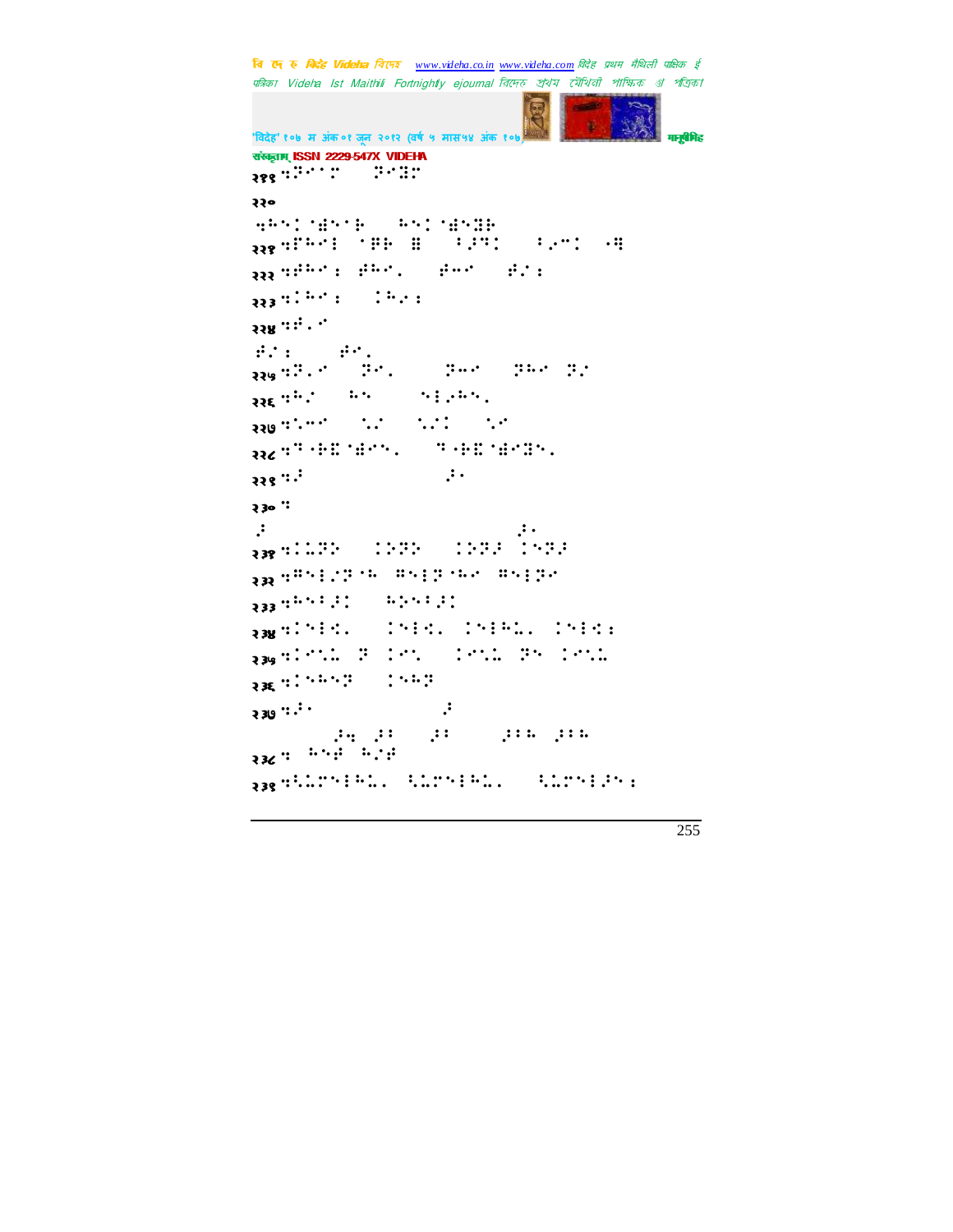चि एक रु मिन्हे Videha विएक www.videha.co.in www.videha.com विदेह प्रथम मैथिली पाक्षिक ई पत्रिका Videha Ist Maithili Fortnightly e Magazine রিদেহ প্রথম মৌথিরী পাক্ষিক রা'**বিदेह'** 

```
१०७ म अंक ०१जून २०१२ (वष ५ मास५४ अंक १०७) मानुषीिमह 
संस्कृतम् ISSN 2229-547X VIDEHA<br>2000 :: \cdot : \cdot :
280२४१⣒⢳⢵⢽.!⢳⢵⢽0!⢳⢵⢽⢳0!
२४२ मध्य असे जिले ही अपने साथ असे अध्यक्ष आणि असे अध्यक्ष आणि असे अध्यक्ष आणि असे अध्यक्ष आणि असे अध्यक्ष आणि <br>जनसङ्ख्या
Company of the company of the company of the company of the company of the company of the company of the company of the company of the company of the company of the company of the company of the company of the company of t
\frac{1}{2}२४३⣒⢴!⢳0!⢵"⢴!5⢴!⢳0!⢴!⢳4⣒!⢴!
\ddots२४४⣒⢹D⢷⣏⣞G0!⢹D⢷⣏⣞⣝G!
२४५
⣒⣉⢼50!"⢼5!!
२४६ °C प्रदेश को देखिया।
२४७ \cdots:
     \frac{1}{2} \frac{1}{2} \frac{1}{2} \frac{1}{2} \frac{1}{2} \frac{1}{2} \frac{1}{2}२४८⣒"⢸0!"C!
२४९⣒"⢸0!"C⢳!
2\sqrt{9}o\sqrt{10} \sqrt{10} \sqrt{10} \sqrt{10} \sqrt{10} \sqrt{10}२५९९:11225 (1225) (12251)
२७२ पण्डी सिट्रिकेट के सम्बद्ध सम्पत्त समिति का सम्बद्ध समिति हो।
२५३⣒⢵⢽⢼0!⢽⢼0!⢽⢽⢼0⢽⢼!
२५४ ः प्रमाणि
२५७ ः <sup>:: :</sup> : : : : : : :
२७६ : <sup>:: :</sup> : : : : :
⢻5⢼⢳!)⢷⣙!2⢷⣇⢷⢾⢽*!!
२७७ : 1010 - 1010 - 1010 - 1010 - 1010 - 1010 - 1010 - 1010 - 1010 - 1010 - 1010 - 1010 - 1010 - 1010 - 1010 -
२५८⣒5⣝0!50!5⢳!)⢷⣙!2⢷⣇⢷⢾⢽*!
२५९⣒⢽⢴0!⢽0⢽⢴.⢽⢴!
```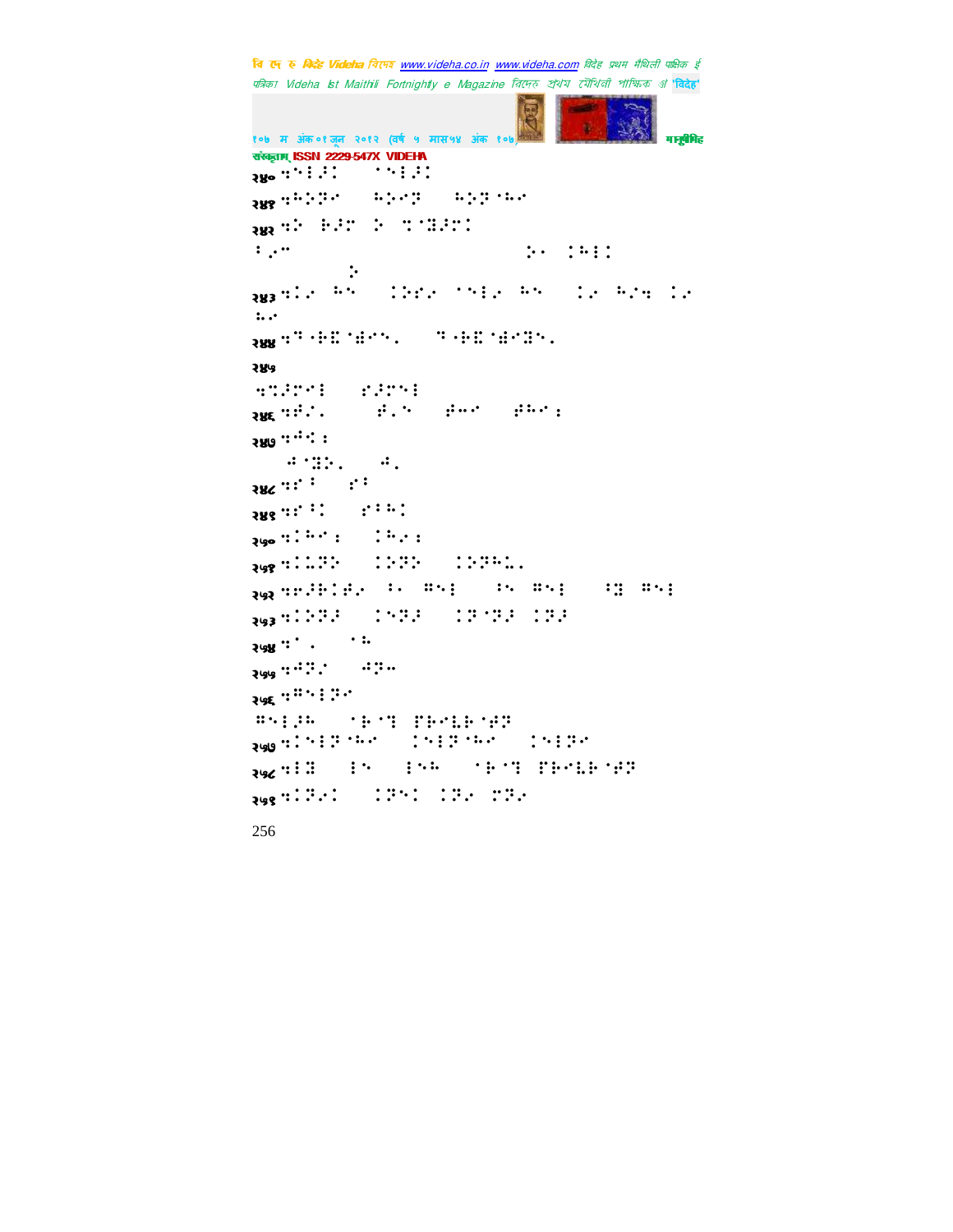चि एक रु *विदेह Videha चिए*न्छ <u>www.videha.co.in www.videha.com</u> विदेह प्रथम मैथिली पाक्षिक ई पत्रिका Videha Ist Maithili Fortnightly ejournal রিদেহ প্রথম মৌথিনী পাক্ষিক গ্র পত্রিক।

```
'विदेह' १०७ म अंक ०१ जून २०१२ (वर्ष ५ मास५४ अंक १०७) मानुस्थान के सामग्री मानुसमिद
संस्कृतम् ISSN 2229-547X VIDEHA
२६० से संस्था से उपाध करते हैं।<br>इन्द्र अपनी संस्कृति के संस्कृति के संस्कृति के संस्कृति के संस्कृति के संस्कृति के संस्कृति के संस्कृति के सं<br>देखना के संस्कृति के संस्कृति के संस्कृति के संस्कृति के संस्कृति के संस्कृति 
22⣚⢵5⢽⢳0!2⣚C⣊5⢽0!
२६१⣒⢽0!⢽⣝!
२६२⣒⢳⣞⢷0!⢳⣞⣝⢷!
२६३⣒2⢳5!⢿⢷!⢷⢳⢽!⣟0!C⢴`!⢷⢳⢽!⣟!
२६४⣒⢼⢼⢷⢼⢽⢾!C⢼⢷⢴!2⢷⣝⢵⢻!⣅`⢾!
⢽40!2⢵"⣞⢷⢵⢶⢴!2⢷⣝⢵⢻!⢶⢼⢽⣞!
⢾⢽⢴⢴!⢽⣝⣓⢽⢾⢼!2⢷`⢼⣝!⢵⢷!C⢹5⢼!
⣇⢻⢷⢳!)C⢼⢷⢴*!!2⢷⣝⢵⢻!⣅`⢾!
२६५ º!) 2E G PE SHE PE SHE PE
\ddot{\cdot} :
२६६⣒⣁4⢽⢳.!⣁⢽⢳!
२६७ : 5^{10}: : 5^{10}२६८⣒⢳⢵⢾0!⢳⢾!
२६९ <sup>011</sup>ं <sup>01</sup>
२७०⣒⢼⢾0!⢾0!⢼⢵⢾!
२७१
⣒⣈⢼⢾0!⣈⢾0!⣈4⢾!!
२७२ सालाच्या २० व्या शतकातील विशेषण विशेषण विशेषण विशेषण विशेषण विशेषण विशेषण विशेषण विशेषण विशेषण विशेषण विशे
२७३⣒⣉⣅⢷⣅0!⣉⣅⢷⣅⢳!
२७४⣒⣉⣅⢷⣅⢳0!⣉⣅⢷⣅!
२७५ था अनुपाल अनुपाल अनुपाल अनुपाल अनुपाल अनुपाल अनुपाल अनुपाल अनुपाल अनुपाल अनुपाल अनुपाल अनुपाल अनुपाल अनुपा
२७६⣒⢺⢼⢳0!⢺⢼0!⢺0!⢺40!
२७७ पर्वतीय संस्कृति कारण
२७८⣒⢼50!5!
208 : 11 : 11
```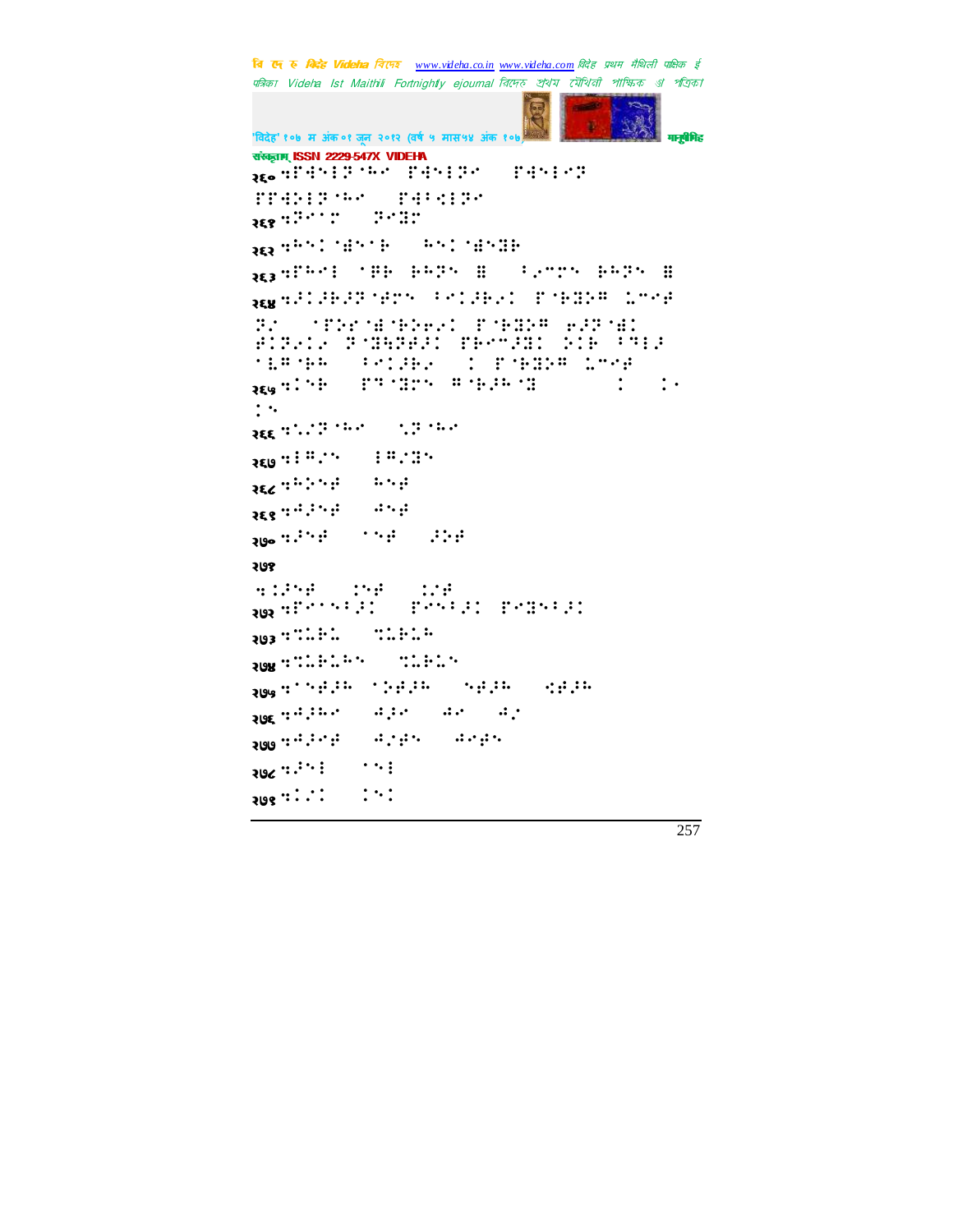चि एक रु मिन्हे Videha विएक www.videha.co.in www.videha.com विदेह प्रथम मैथिली पाक्षिक ई पत्रिका Videha Ist Maithili Fortnightly e Magazine রিদেহ প্রথম মৌথিরী পাক্ষিক রা'**বিदेह'** 

१०७ म अंक ०१जून २०१२ (वष ५ मास५४ अंक १०७) मानुषीिमह संस्कृतम् ISSN 2229-547X VIDEHA 258 २८०⣒⢼⣝50!50!⢼5! २८१ प्राचीन काल काल कृतिहरू वृत्ति  $5.5, 5.5, 5.5$ २८ - २०११ - २०१२ - २०१ २८३ : २००७ : २००९ : २००९ : २००९ : २००९ : २००९ : २००९ : २००९ : २००९ : २००९ : २००९ : २००९ : २००९ : २००९ : २००९ : २८४<sup>०</sup> में से में बार कर कर कर कर प्रसिद्ध होता है। २८५ : <sup>0</sup>.20: - 0.1 २८६ में में में अपने प्राप्त करने के अपने प्राप्त करने के अपने प्राप्त करने के अपने प्राप्त करने के अपने प्राप २८७⣒"⢷⢼0"⢷⢼0!"⢷⢼!)⢸⢼⢾!"⢷⢼!⢻5\*! २८८⣒⢳4⢾!⢷⢳⢴0⢹⣈4⢾!⢷⢳⢴0!⢳4⢾!⣁5⣊⣐0!  $142$   $143$   $144$   $140$ )<br>2 Je (1942) (1942) (1942) (1944)<br>2 Je (1942) (1942) (1942) (1942) .!⢼⢷!C⣅⣔40!C⣅⣔4⢾!)C⣅⣔40!C⣅⣔4!⣁⢴-! ⣅⢹⢼!C⣅⣔4⢾.C⣅⣔4⢾\*0!"4⢾0!"4⣒! 1₽2₽ (P24 M2) M24<br>PH12 (PH1214 B1P2) B1P21 4 P C`540!C`54⣒!⢷⣈C⢼0!⢷⣈C⢼!⣒!C⢽⣅0! C<u>ón de Barantes (Companie</u> Companie Companie Companie Companie Companie Companie Companie Companie Companie Comp 2⢽.2⢽!⢺⢻⢳2⢷!2⢷⣝⢵⢻!"⢴`⢴⢽!⣁⣒! CLAND CLAND OF CLAIR COMPONERS CONT  $\ddotsc$ २८९⣒!⢹⣅⢼⢷0!⢹⣇⢼⢷! २९०⣒⢸⣞0!⢸⣞0!⢸G⣞! २९१  $:$ 19 12 129 1129 1129 129 129 129<br><sub>201</sub> 129 129 129 २९२ ::"  $283$ <sup>un.</sup> pi ⢺⢽C4!⢻l\*! २९४ <sup>मधी</sup>री का का प्रकार करने हैं।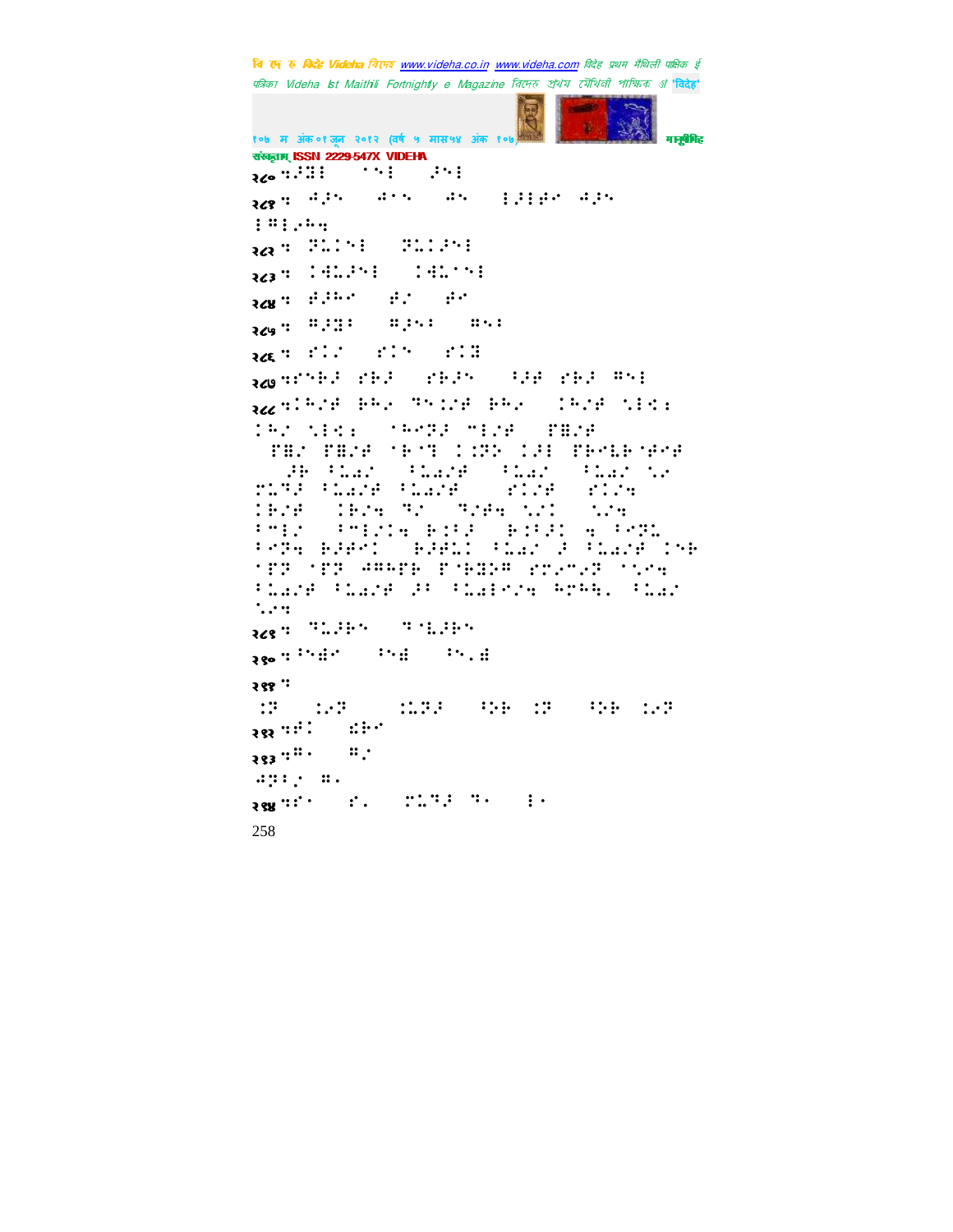चि एक रु *विदेह Videha चिए*न्छ <u>www.videha.co.in www.videha.com</u> विदेह प्रथम मैथिली पाक्षिक ई पत्रिका Videha Ist Maithili Fortnightly ejournal রিদেহ প্রথম মৌথিনী পাক্ষিক গ্র পত্রিক।

```
'विदेह' १०७ म अंक ०१ जून २०१२ (वर्ष ५ मास५४ अंक १०७) मानुसीर के सामुवी मिट
संस्कृतम् ISSN 2229-547X VIDEHA
२९५⣒⢾⢾⣇-)⢾⢴⢽!⢿⢷!5!C⢹5⢼!
2⣅⢽⢷⣅⢾!!⢼!⣞⢼!⢹⢵"⢷!⣅2⣝⢵⢻*!
^{\text{J44}} C supervisors of the control of the control of the control of the control of the control of the control of the control of the control of the control of the control of the control of the control of the control of
\overline{1} \overline{1} \overline{1} \overline{2} \overline{3} \overline{4} \overline{1} \overline{2} \overline{3} \overline{4} \overline{4} \overline{2} \overline{4} \overline{2} \overline{4} \overline{2} \overline{4} \overline{2} \overline{4} \overline{2} \overline{4} \overline{2} \overline{2} \overline{4} \overline{2⢵⢽⢵!⢼⣇⣉⣝⢾⢼!4⣙5⢴!⢽4!⣁⣒!
LI 18L'I<br><sub>per</sub>sindro (1912)
२९६⣒C"⢴0!C⣉⢴!
२९७ : FIF EFF FIF TIP (FFF FFF FF
२९८
WELFER STREET
२९९⣒⣇⢼⢷⢾⢾⢼0!⣇⢼⢷⢾⢼!
३००⣒!⢽⢾⢷⢷⢼⣏⣞⢷⣝0!
⢽⢾⢷⢷⢼⣏⣞⢷⢴⣝!
308 : 55.75 55.75३०२⣒5⣁⣅⢷⢼-!⢽⣁⣅⢷⢼!
302 : 1.34; : 1.82Sharp Sharp
303 : 1.3 : 1.330y :: :: :: :: :: ::३०५⣒⢷⢼⣈50!⢷⣈5!
3^\circ is the contract of \mathcal{C}\mathbf{a}_{\text{old}}: Promester Promester
३०८⣒!l!⢷!⣇⣝⣇⢳⢼⢷!⣉C⢹!⢽⢾!
⢼⢾⢷-!⣝⣙⢼"⣐⢸⣇!C⢴`!⢽4⣒!
308 \frac{11.4}{1.4} \frac{11.4}{1.4}३१०⣒!
```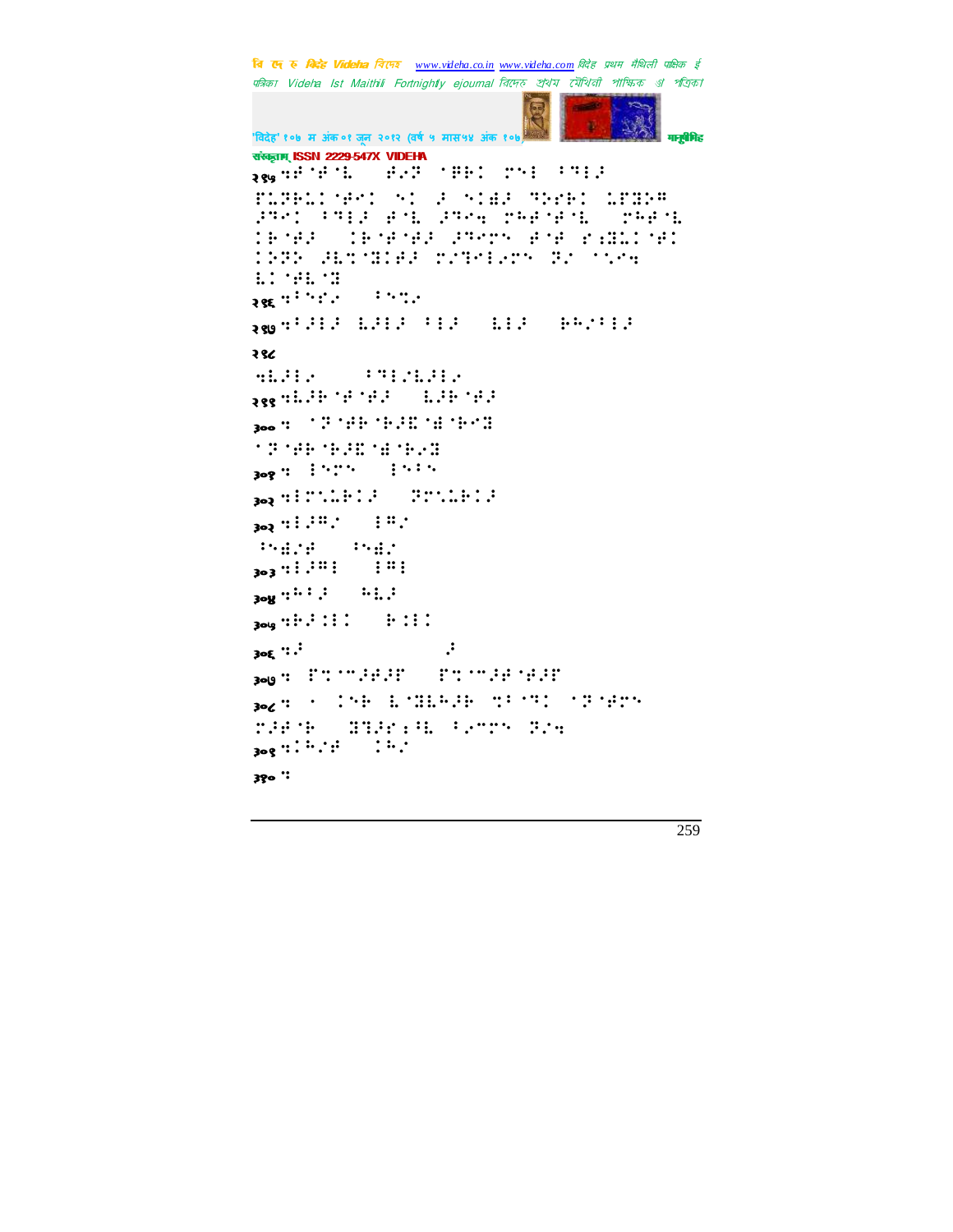चि एक रु मिन्हे Videha विएक www.videha.co.in www.videha.com विदेह प्रथम मैथिली पाक्षिक ई पत्रिका Videha Ist Maithili Fortnightly e Magazine রিদেহ প্রথম মৌথিরী পাক্ষিক রা'**বিदेह'** 

१०७ म अंक ०१जून २०१२ (वष ५ मास५४ अंक १०७) मानुषीिमह संख्याम् ISSN 2229-547X VIDEHA<br> $\cdots$   $\cdots$  $\frac{1}{2}$   $\frac{1}{2}$   $\frac{1}{2}$   $\frac{1}{2}$   $\frac{1}{2}$   $\frac{1}{2}$   $\frac{1}{2}$   $\frac{1}{2}$   $\frac{1}{2}$   $\frac{1}{2}$   $\frac{1}{2}$   $\frac{1}{2}$   $\frac{1}{2}$   $\frac{1}{2}$   $\frac{1}{2}$   $\frac{1}{2}$   $\frac{1}{2}$   $\frac{1}{2}$   $\frac{1}{2}$   $\frac{1}{2}$   $\frac{1}{2}$   $\frac{1}{2}$  ३११⣒⢾⢼⢻⢾0!⢾⢼⢾!  $\frac{383}{25} \times \frac{11}{20} \times \frac{11}{20} \times \frac{11}{20} \times \frac{11}{20} \times \frac{11}{20} \times \frac{11}{20} \times \frac{11}{20} \times \frac{11}{20} \times \frac{11}{20} \times \frac{11}{20} \times \frac{11}{20} \times \frac{11}{20} \times \frac{11}{20} \times \frac{11}{20} \times \frac{11}{20} \times \frac{11}{20} \times \frac{11}{20} \times \frac{11}{20} \times \frac{11}{20} \$ ३१३⣒C⢵⢽0!C⢵⢽0!C⢵⢽!  $\frac{388}{256} \frac{\pi^2 \left( \frac{1}{2} \frac{1}{2} \right)^2}{\pi^2 \left( \frac{1}{2} \frac{1}{2} \right)^2} = \frac{\pi^2 \left( \frac{1}{2} \right)^2}{\pi^2 \left( \frac{1}{2} \right)^2}$  $\ddotsc$  $385$ <sup>4:0</sup> $\cdot$ the property of the second second second second second second second second second second second second second ३१७⣒⢷⢼⣏⣞⢷⣝0!⢷⢼⣏⣞⢷⢴⣝!

 $888$  :  $:$  $\mathbf{S}^2$  3122.  $\mathbf{S}^2$  312.  $\mathbf{S}^2$  312.  $\mathbf{S}^2$  313.  $\mathbf{S}^2$  313.  $\mathbf{S}^2$  313.  $\mathbf{S}^2$  313.  $\mathbf{S}^2$  313.  $\mathbf{S}^2$  313.  $\mathbf{S}^2$  313.  $\mathbf{S}^2$  313.  $\mathbf{S}^2$  313.  $\mathbf{S}^2$  313.  $\mathbf{S}^2$  3  $\frac{1}{2}$ Gfc 3123. September 2123.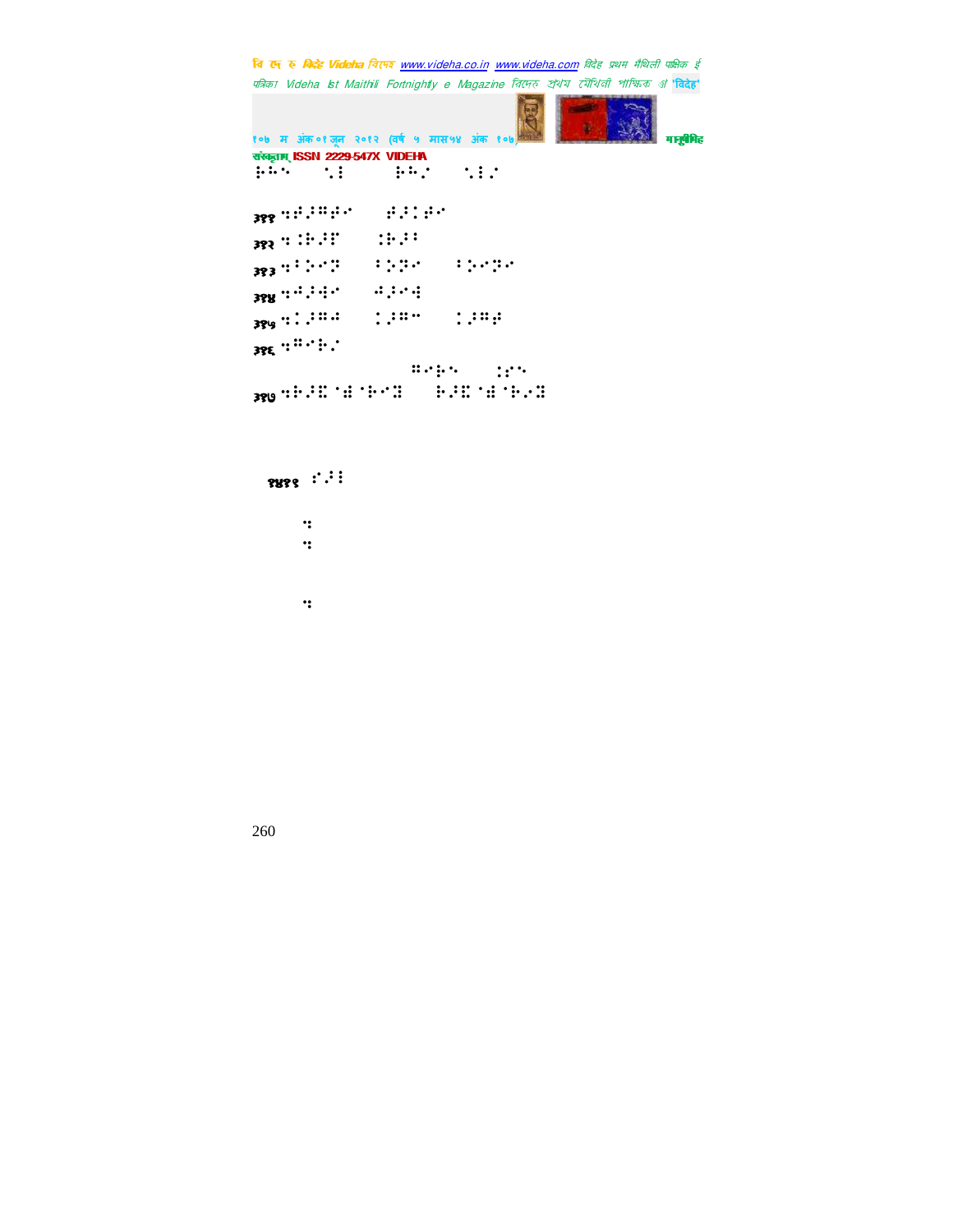चि एक रु *विदेह Videha चिए*न्छ <u>www.videha.co.in www.videha.com</u> विदेह प्रथम मैथिली पाक्षिक ई पत्रिका Videha Ist Maithili Fortnightly ejournal রিদেহ প্রথম মৌথিনী পাক্ষিক গ্র পত্রিক।



संस्कृतम् ISSN 2229-547X VIDEHA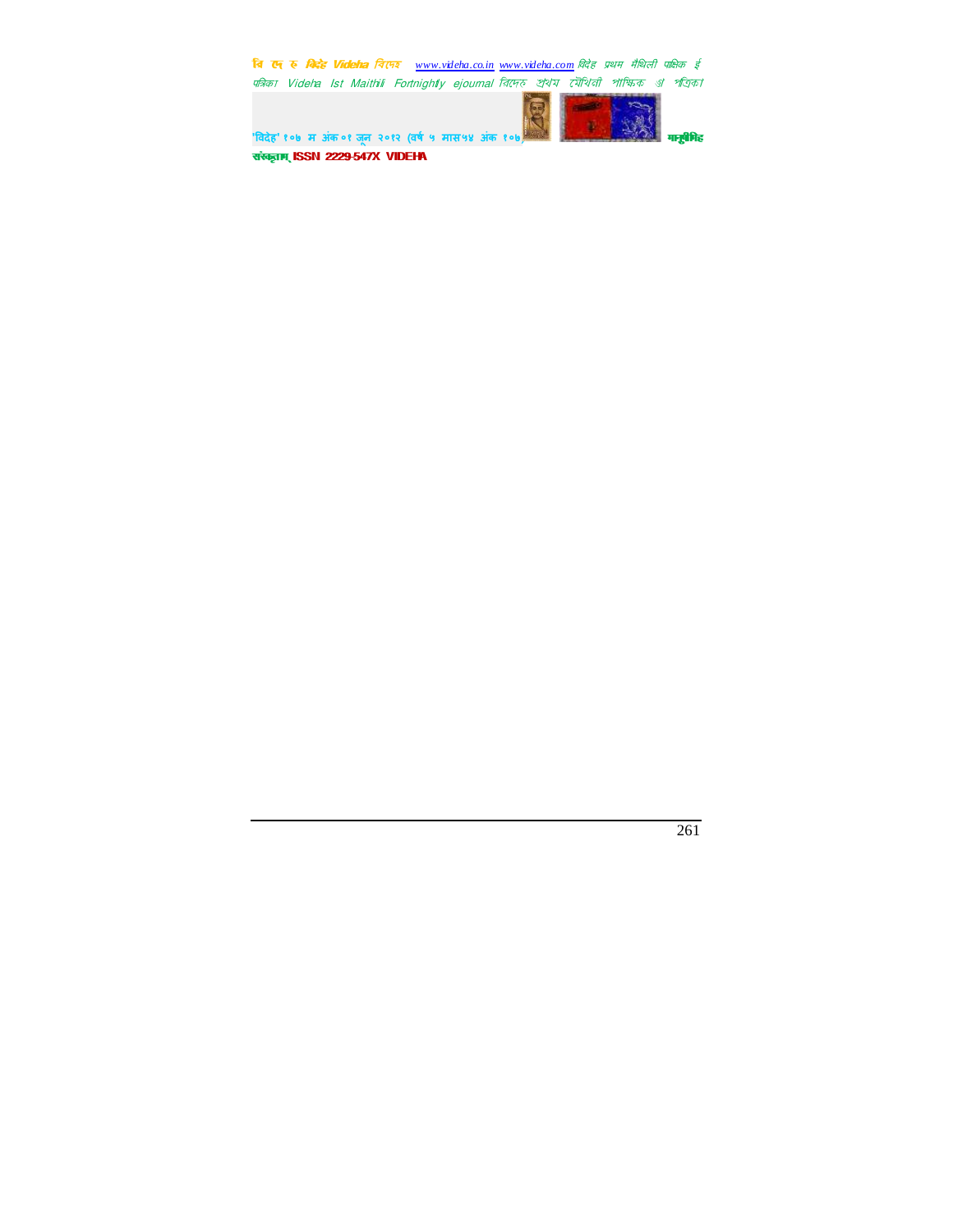चि एक रु मिन्हे Videha विएक www.videha.co.in www.videha.com विदेह प्रथम मैथिली पाक्षिक ई पत्रिका Videha Ist Maithili Fortnightly e Magazine রিদেহ প্রথম মৌথিরী পাক্ষিক রা'**বিदेह'** 



१०७ म अंक०१जून २०१२ (वर्ष ५ मास५४ अंक १०७) मानुसार सम्बद्धा मानुसीमह संस्कृतम् ISSN 2229-547X VIDE<del>H</del>A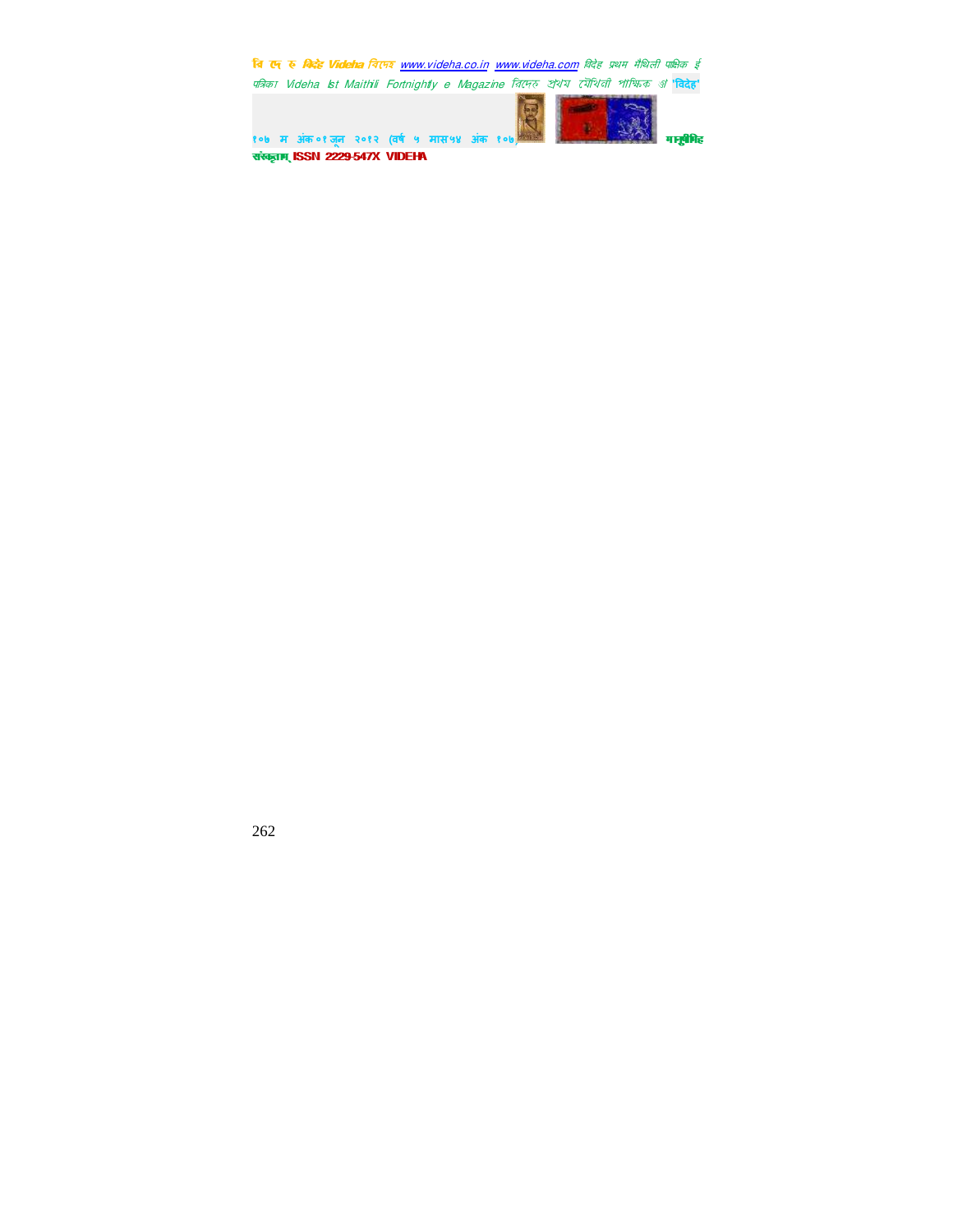चि एक रु *विदेह Videha चिए*न्छ <u>www.videha.co.in www.videha.com</u> विदेह प्रथम मैथिली पाक्षिक ई पत्रिका Videha Ist Maithili Fortnightly ejournal রিদেহ প্রথম মৌথিনী পাক্ষিক গ্র পত্রিক।



संस्कृतम् ISSN 2229-547X VIDEHA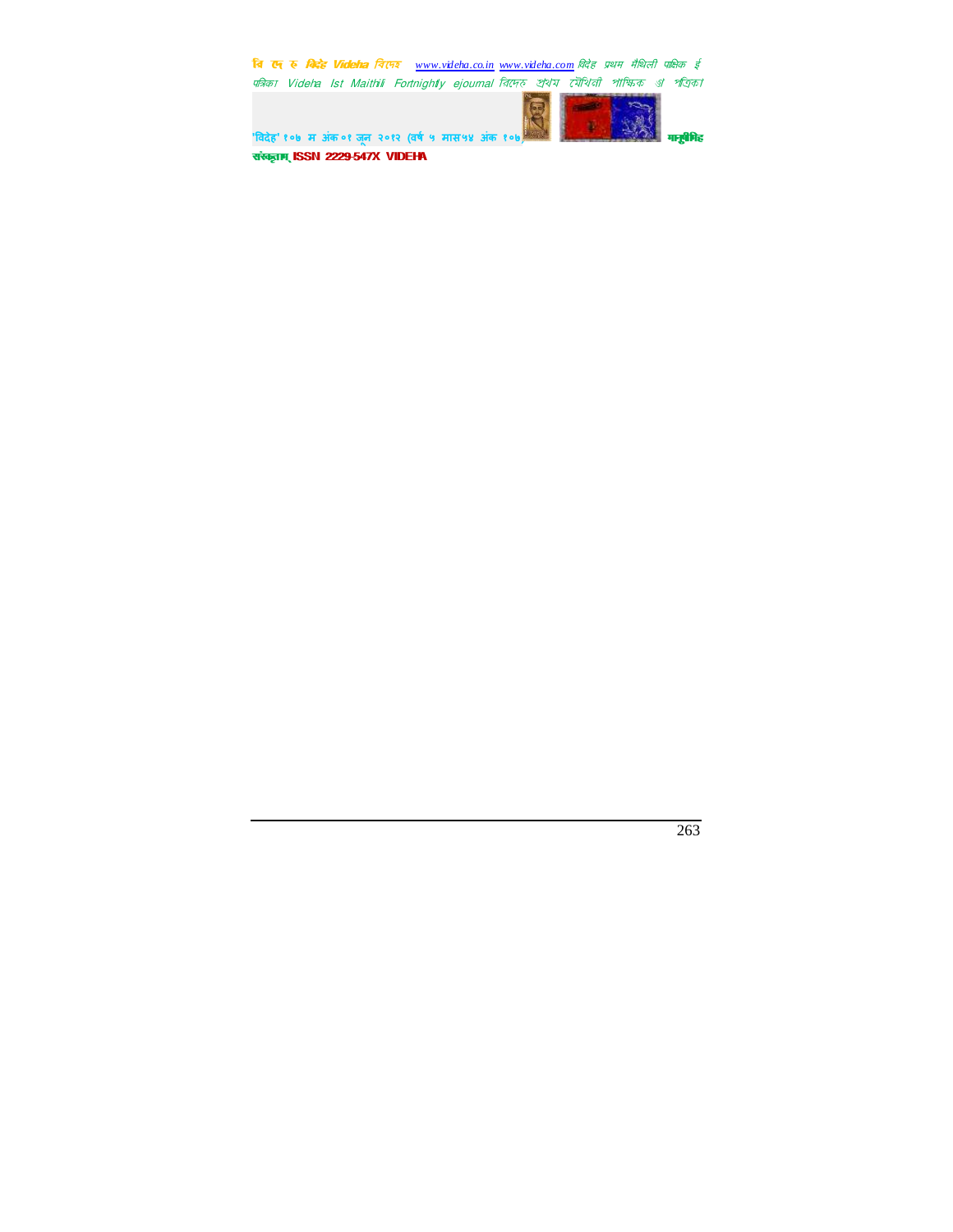चि एक रु मिन्हे Videha विएक www.videha.co.in www.videha.com विदेह प्रथम मैथिली पाक्षिक ई पत्रिका Videha Ist Maithili Fortnightly e Magazine রিদেহ প্রথম মৌথিরী পাক্ষিক রা'**বিदेह'** 



१⣒⣇⢹⢳!⢴.2⢾⢷⢼!"⢸⣞⢼!2⣅⢷⢼⢽!⣐! C⢷5-!⢾⢷⢳⣅⢾⢼!⢼!⢹⣇⢽⢼⢻⢷⢴!⢷⣓2!

⣇⢹⢳!⢴.2⢾⢷⢼!2⢳5!५० ⣐!

⣇⢹⢳!⢴.2⢾⢷⢼!५०!"G!⢼⢻⢼G!⣐!

 $\overline{\mathcal{A}}$ 42,794): PDP, RPLP80

 $_3$ 42,794 :  $_3$  and  $_3$  and  $_3$  and  $_3$  .

 $y$ 42,794; November 1993; November

५⣒⣙5⢼!`⢾⢷5⢼0!⢼⣎⣅⢽!`⢾⢷5⢼! ⢼!`⢾⢷!Njuijmb!Qbjoujoh0!

#⣇⢹⢳#!⢳!"⢸!"⢳⣝⢵⢻⢴!5⣐2⢷!"⢳⢵! SI PART REPORT

 $\epsilon$ Historic primits (1968) ius;00wjefibration;00wjefibrvidae;00wjefibrvidae;00wjefibrvidae;00wjefibrvidae;00wjefibrvidae;00wjefibrvidae;

७⣒⣇⢹⢳!4⣙5⢴!⢺⢼5⣇D⢷⢾⢾!⢻⢷⢴⢻⣞⢷!

bhash bhash ann an chuid ann an chuid an chuid an chuid an chuid an chuid an chuid an chuid an chuid an chuid a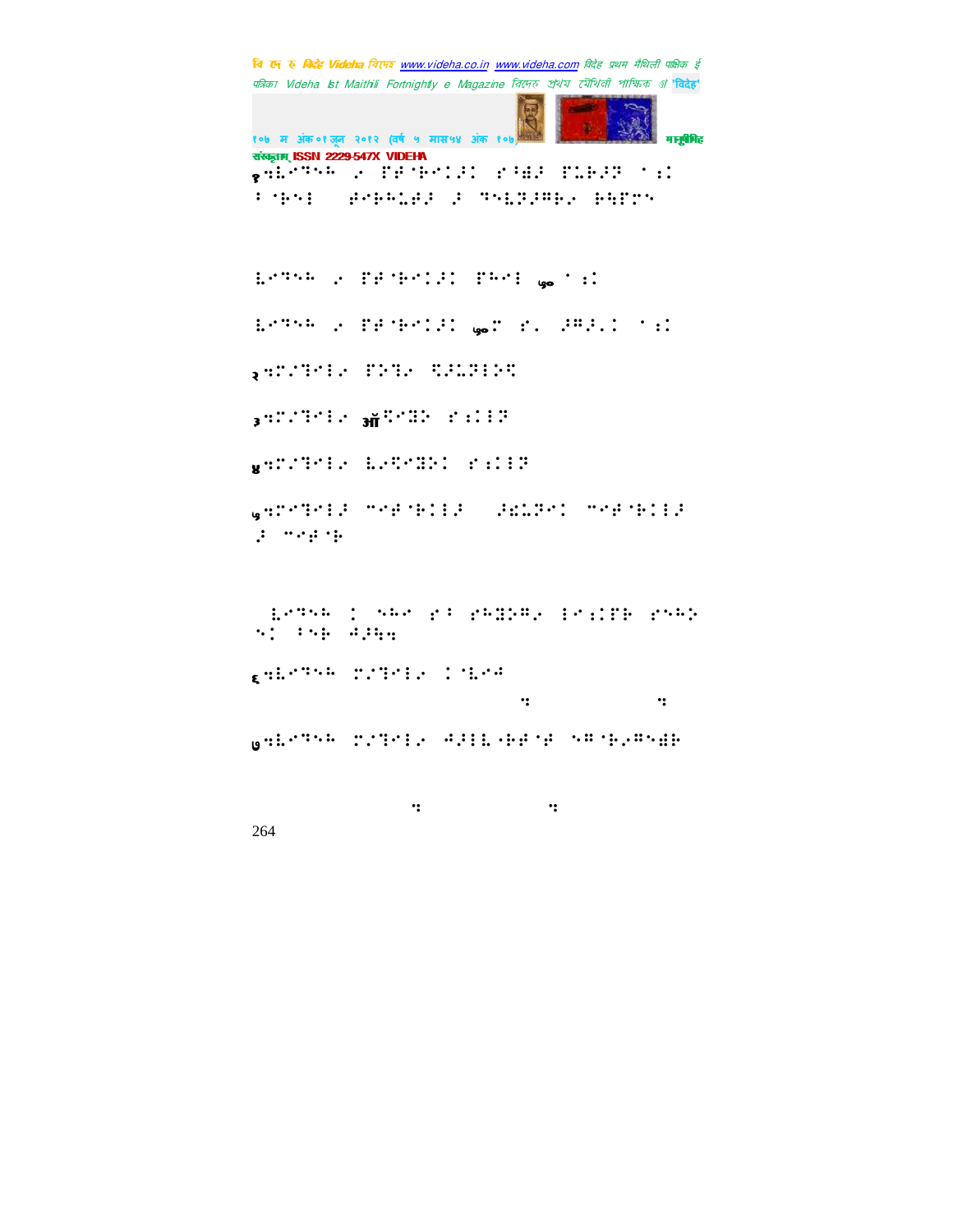```
चि एक रु विदेह Videha चिएन्छ <u>www.videha.co.in www.videha.com</u> विदेह प्रथम मैथिली पाक्षिक ई
पत्रिका Videha Ist Maithili Fortnightly ejournal রিদেহ প্রথম মৌথিনী পাক্ষিক গ্র পত্রিক।
'विदेह' १०७ म अंक ०१ जून २०१२ (वर्ष ५ मास५४ अंक १०७) मानुसीर के सामुवी मिट
संस्कृतम् ISSN 2229-547X VIDEHA
८⣒⣇⢹⢳!4⣙5⢴!"⢼⢳⢾⣝!⣐⢻⢷⢺⢴!
⢽⣓⢹⢾!
bsuch the control of the control of the control of the control of the control of the control of the control of
९⣒⣇⢹⢳!2⣓⢷⣇.⢷⣓2!#⢸⢼5"⢷!⢻⢼⣁#!!
iuuq;00hbkfoesbuiblvs⣒cmphtq
puòde della contra
१० सक्रमण स्थान का अधिकारित स्थान का अधिकारित स्थान का अधिकारित स्थान का अधिकारित स्थान का अधिकारित स्थान का अ<br>इन्द्र संस्कृतिकारित स्थान का अधिकारित स्थान का अधिकारित स्थान का अधिकारित स्थान का अधिकारित स्थान का अधिकारि
iuuq;00wjefib234 ministerii dpn
१<mark>१</mark>९ मध्य प्राप्त करने के लिख करने हैं।
ius;00wjefib234,000wjefib234
१२ %) हिल्ला देवा जिल्हा हो। उन्होंने स्टेड अर्था
  )⣙5⢼◌़⢿⢷*!⢺⢼5⣇D⢷⢾⢾!)C5⣍⢻*!!
tbefore the control of the control of the control of the control of the control of the control of the control of the control of the control of the control of the control of the control of the control of the control of the 
<sub>१३ प</sub>्राप्त प्राप्त का अनुसार का इंग्लाह के बाद प्राप्त का अनुसार का अनुसार का अनुसार का अनुसार का अनुसार का अ<br>प्राप्त का अनुसार का अनुसार का अनुसार का अनुसार का अनुसार का अनुसार का अनुसार का अनुसार का अनुसार का अनुसार 
2⢳5!C⢷!⣇⢹⢳!⢹⣇⢼⢷⢼!
csbjmmformation of the control of the control of the control of the control of the control of the control of the control of the control of the control of the control of the control of the control of the control of the cont
\mathbf{y} will be a set of the set of the set of the set of the set of the set of the set of the set of the set of the set of the set of the set of the set of the set of the set of the set of the set of the set of the set 
bsdie bedruik in der deutsche bedruik in der deutsche bedruik in der deutsche bedruik in der deutsche bedruik 
१५⣒!⣇⢹⢳!2⢷⣙!4⣙5⢴!2⢼⢿!⢴!
2⢾⢷⢼!4⣙5⢴!2⢵⣙⢴!⢼⢷⢼⣇!
q_1cmphtq_2dpuij\alpha
```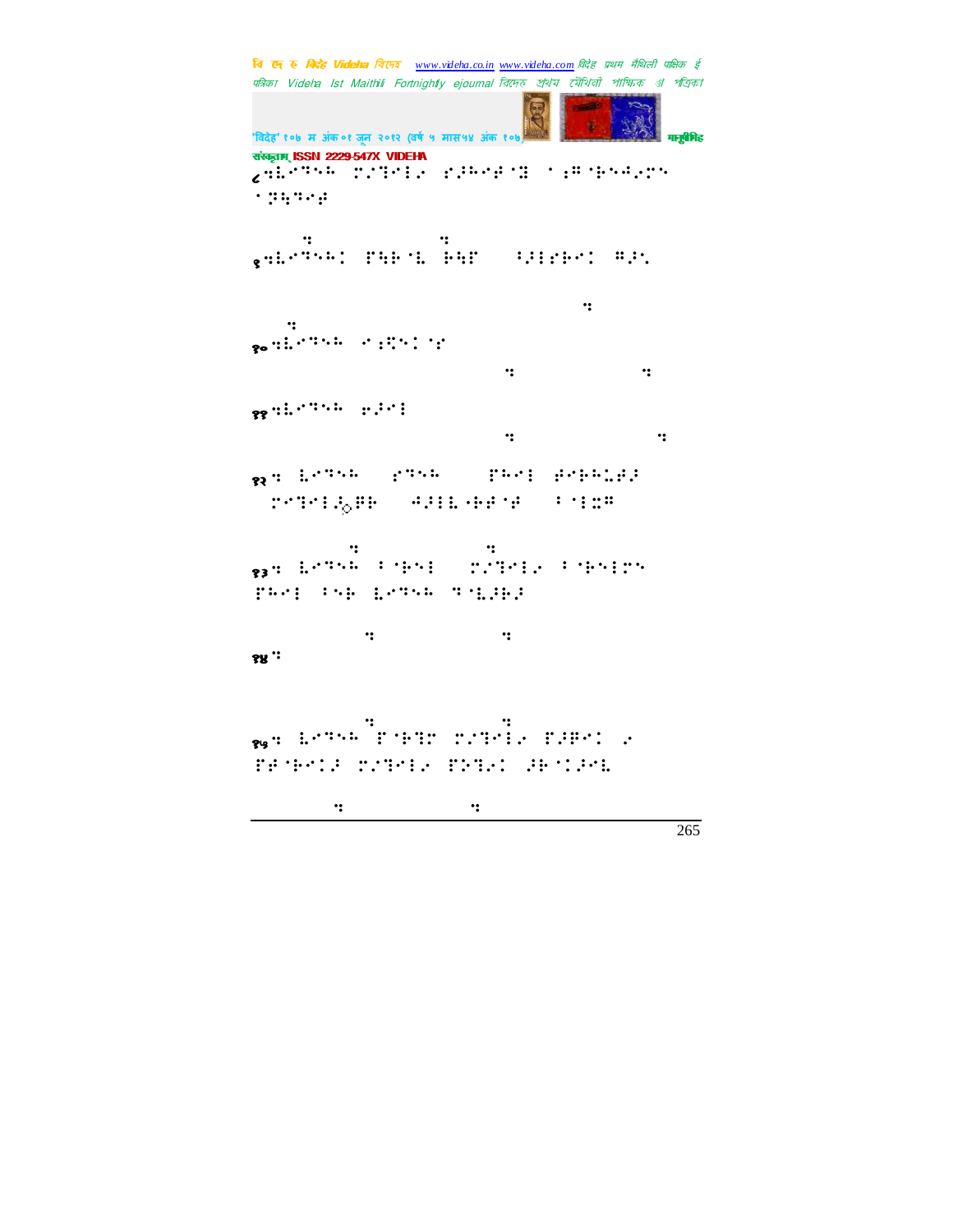चि एक रु मिन्हे Videha विएक www.videha.co.in www.videha.com विदेह प्रथम मैथिली पाक्षिक ई पत्रिका Videha Ist Maithili Fortnightly e Magazine রিদেহ প্রথম মৌথিরী পাক্ষিক রা'**বিदेह'** 



 $\epsilon$ ९ । अत्रिकाः संक्रिप्तः संस्कृते ।

संस्कृतम् ISSN 2229-547X VIDEHA

2⢾⢷⢼!ऑ⣋⣝⢵!⢼⢷⢼⣇!

by the control of the control of the control of the control of the control of the control of the control of the <sub>१७</sub>५ 1/7755 Politic 201512 Politic 2016 2⢾⢷⢼!⣇⢴⣋⣝⢵!⢼⢷⢼⣇!

where  $\mathbf{q}$  is the positive point of  $\mathbf{q}$ १८⣒!⣇⢹⢳!2⢷⣙!4⣙5⢴!2⢼⢿!⢴! 2⢾⢷⢼!⣙5⢼!`⢾⢷5⢼-!⢼⣎⣅⢽!  $113.5$  The Section

quadre control of the control of the control of the control of the control of the control of the control of the control of the control of the control of the control of the control of the control of the control of the contr <sub>१९</sub>५ :27991 जन्म 2005 : 201913 : 201913 : 20191 5⢵2⢷⣝!⢺⢼5⣇D⢷⢾⢾\*! ius;00nbjuijmbvsnjuijmbvsnjuijmbvsniuijmbvsniuijmbvsniuijmbvsniuijmbvsniuijmbvsniuijmbvsniuijmbvsniuijmbvsniui

https://www.file.com <sub>२०</sub>०९'िसेसेल शासकातील ius in control de la control de la control de la control de la control de la control de la control de la control de la control de la control de la control de la control de la control de la control de la control de la contr  $\mathbf{q}$ <mark>२१</mark> भी प्रकाशित हो जिल्लाको अवस्थित हो। यो प्रकाशित हो अवस्थित हो अवस्थित हो। यो प्रकाशित हो अवस्थित हो। यो प्र

INE PRESENCE IS

 $5:5:1$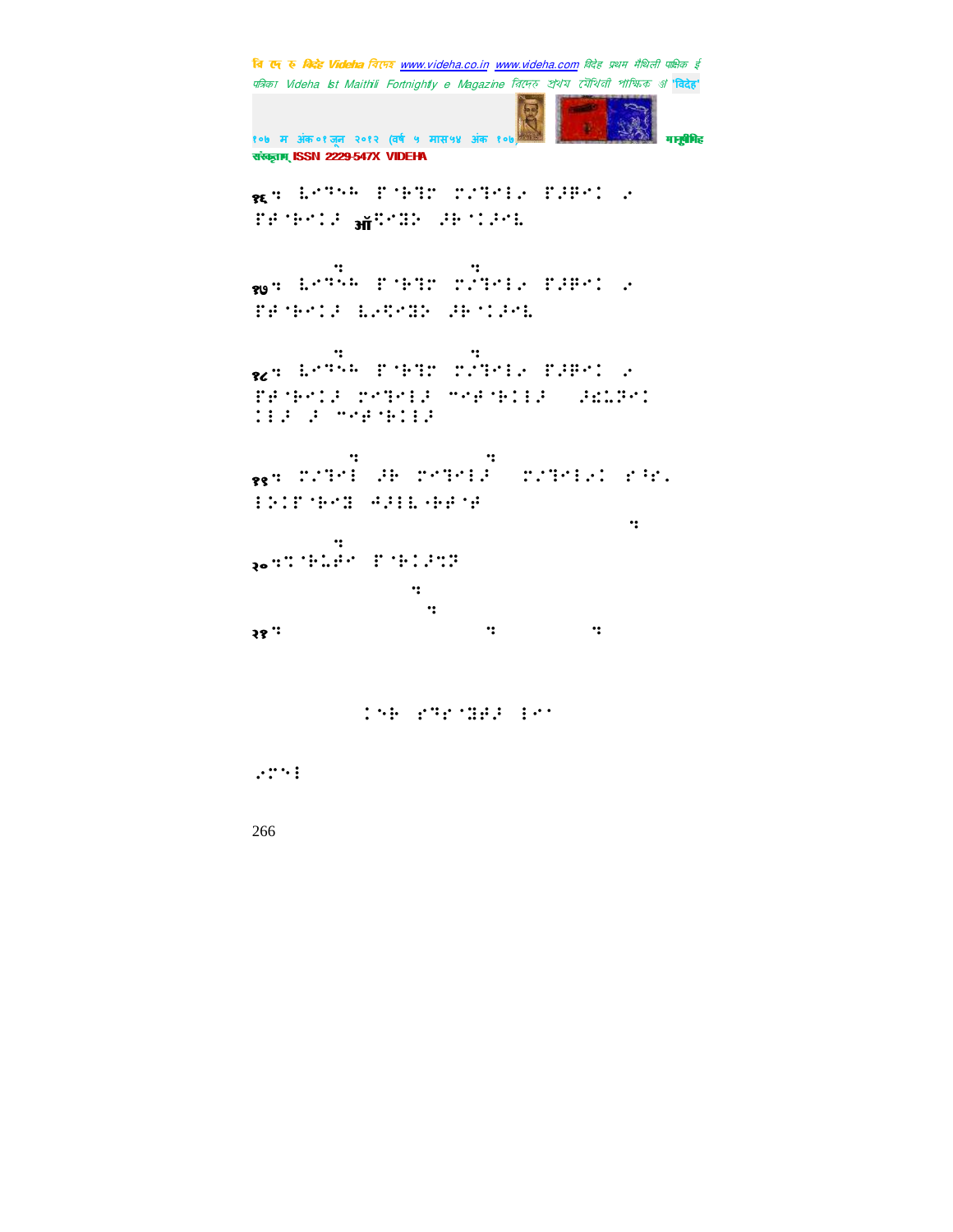```
चि एक रु विदेह Videha चिएन्छ <u>www.videha.co.in www.videha.com</u> विदेह प्रथम मैथिली पाक्षिक ई
पत्रिका Videha Ist Maithili Fortnightly ejournal রিদেহ প্রথম মৌথিনী পাক্ষিক গ্র পত্রিক।
'विदेह' १०७ म अंक ०१ जून २०१२ (वर्ष ५ मास५४ अंक १०७) मानुसीर के सामुविधि मानुवीपित
संस्कृतम् ISSN 2229-547X VIDEHA
                                                                               267
⢳!"⣓⢳2⢷!⢺⢼⣓!!
\mathbf{22}ं under the control \mathbf{23} and \mathbf{34} and \mathbf{25}\frac{3}{2}<sub>२३ प</sub>समध्य राष्ट्रीय संस्था संस्था प्राप्त करते. या
ius;00hbkgbkgbkgbkgbkgbkgbkgbkgbkg
https://www.file.com
   <sub>२४</sub>९ प्रधानम् ।<br>जन्म
libcbt⣒cmphtqpu⣒dpn0!!!!
<sub>२५</sub>а£/954 (655)9793 (1995)
⢼⢹!2⢳5!2⢵⣋⢼"⣞!"⢼⣞!
ius (100 wieleniai) in de staat de staat de staat de staat de staat de staat de staat de staat de staat de sta<br>De staat de staat de staat de staat de staat de staat de staat de staat de staat de staat de staat de staat de
        \cdot:
२६ :२७\mathcal{P} : which we first the \mathcal{P}\mathbf{g} is a set of \mathbf{g} is a set of \mathbf{g}\alphadi Wana ama wana wanda wanda wanda wanda wanda wanda wanda wanda wanda wanda wanda wanda wanda wanda wanda
esbnb, esbnb, esbnb, esbnb, esbnb, esbnb, esbnb, esbnb, esbnb, esbnb, esbnb, esbnb, esbnb, esbnb, esbnb, esbnb
२९ ::::::::::::::
ius;00ftbnbbesquedpnbbesquedpnbbesquedpnbbesquedpnbbesquedpnbbesquedpnbbesquedpnbbesquedpnbbesquedpnbbesquedpn
<sub>३०</sub>० :2799:20 : 2799:30 :
```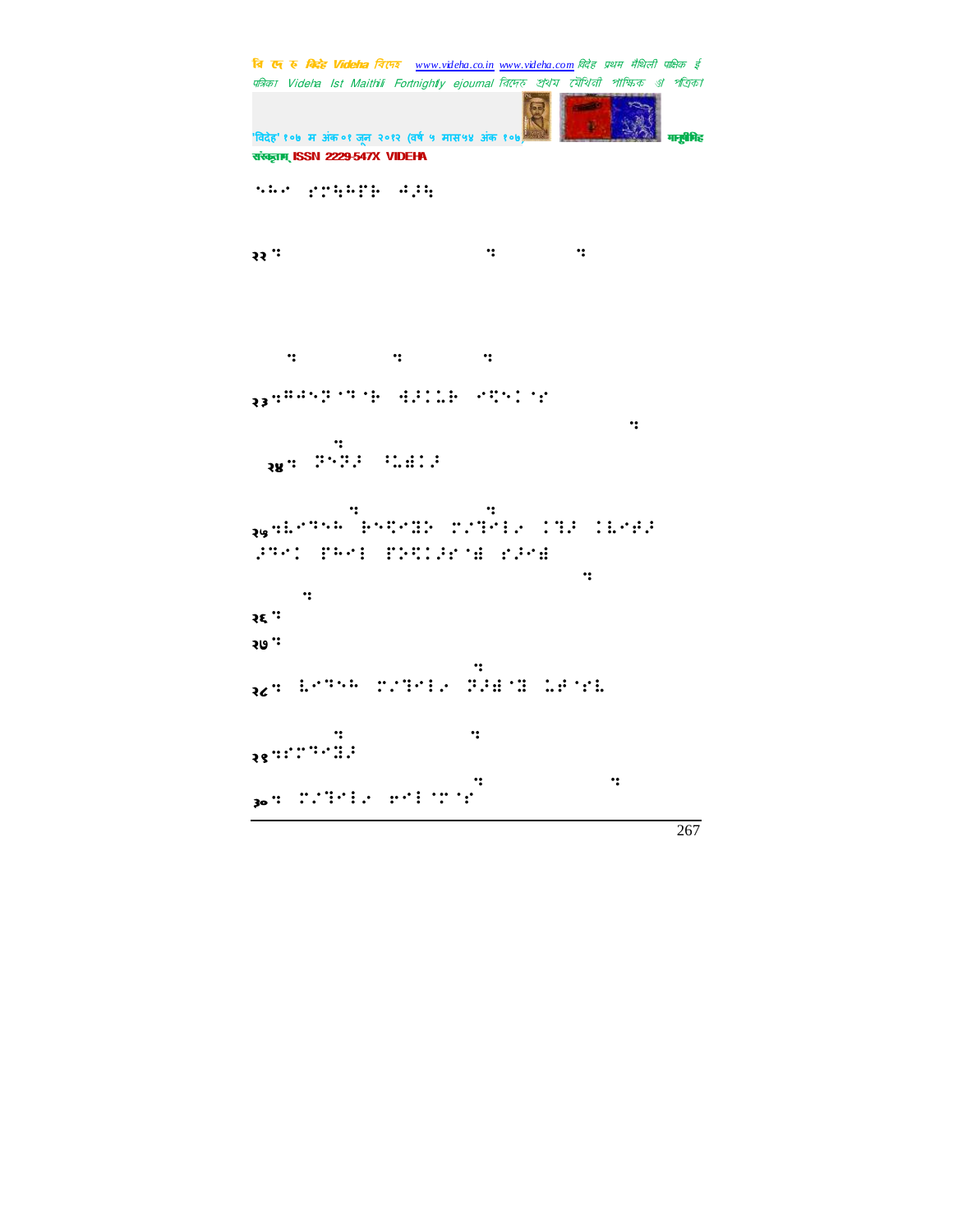चि एक रु मिन्हे Videha विएक www.videha.co.in www.videha.com विदेह प्रथम मैथिली पाक्षिक ई पत्रिका Videha Ist Maithili Fortnightly e Magazine রিদেহ প্রথম মৌথিরী পাক্ষিক রা'**বিदेह'** १०७ म अंक ०१जून २०१२ (वष ५ मास५४ अंक १०७) मानुषीिमह संस्कृतम् ISSN 2229-547X VIDEHA ius;00nbjuijmjegimntoja (1900-1900) udproduce the control of the control of the control of the control of the control of the control of the control of the control of the control of the control of the control of the control of the control of the control of th <sub>३१</sub> ± 100 ± 100 ± 100 ± 100 ± 100 ± 100 ± 100 ± 100 ± 100 ± 100 ± 100 ± 100 ± 100 ± 100 ± 100 ± 100 ± 100 ± 100 ± 100 ± 100 ± 100 ± 100 ± 100 ± 100 ± 100 ± 100 ± 100 ± 100 ± 100 ± 100 ± 100 ± 100 ± 100 ± 100 ± 100 ± 100 ⣒cmphtqpu⣒dpn0!! <sub>32</sub>q: 223912 (b.92919) ibility of the company of the company of the company of the company of the company of the company of the company of the company of the company of the company of the company of the company of the company of the company of t <sub>33</sub>q: 2330 201919. nbjurga (1990), provincia (1990), provincia (1990), provincia (1990), provincia (1990), provincia (1990), provi **≫**थ <sup>12</sup> ⊡ि ius dialektura dialektura dialektura dialektura dialektura dialektura dialektura dialektura dialektura dialekt<br>Dialektura dialektura dialektura dialektura dialektura dialektura dialektura dialektura dialektura dialektura <u>૱</u>; :::::: : :::::: lbwydd ar yn y bryn y bryn y bryn y bryn y bryn y bryn y bryn y bryn y bryn y bryn y bryn y bryn y bryn y bryn <sub>क्</sub>षः २०१७:३० (१९३०) lbuib, photography of the control of the control of the control of the control of the control of the control of <sub>30</sub> 42,1948 - 12,548 1959 tbnbmpdiobate both products and the products of the products of the products of the products of the products of the products of the products of the products of the products of the products of the products of the products o !⢳⢾⢾⣇2⣓⢷⣜!"⣓`⢽⢼;)१) (⣇⢹⢳(! THE CONSTRUCT PROPORT IN THE CONSTRUCT OF THE CONSTRUCT OF THE CONSTRUCT OF THE CONSTRUCT OF THE CONSTRUCT OF <br>The Construction of the Construct Of The Construct Of The Construct Of The Const 5!⢻5!⢻⢺⢽⢹⢷!⣚⢼⣅⢷!!⢽C⢽⣎.

268

2⢷C⢽⣎."⢴⢿⢼-!⣅2⢽⣝⢼"!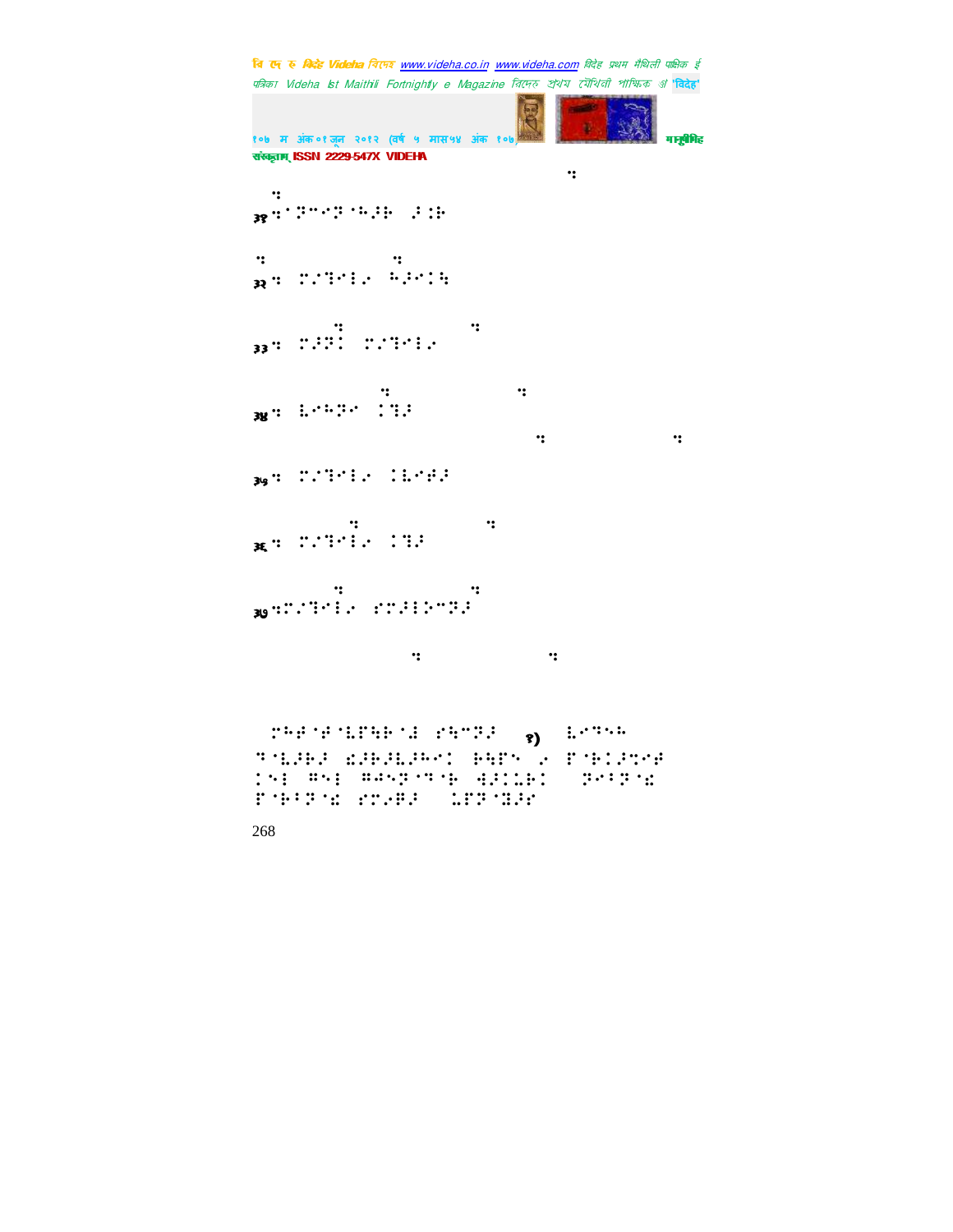चि एक रु *विदेह Videha चिए*न्छ <u>www.videha.co.in www.videha.com</u> विदेह प्रथम मैथिली पाक्षिक ई पत्रिका Videha Ist Maithili Fortnightly ejournal রিদেহ প্রথম মৌথিনী পাক্ষিক গ্র পত্রিক।

'वदेह' १०७ म अंक ०१ जून २०१२ (वष ५ मास५४ अंक १०७) मानुषीिमह संस्कृतम् ISSN 2229-547X VIDEHA  $\mathbf{\hat{r}}$ Ardetary (2005) reduced )"⢳"⢷⢼C⢹⢴!`⣊2⣋2⢷\*-!⣙⢼.⢻52! )⢻52.⢻⣅`⣁\*-!⢽⢼⣞)"⣐⢷⣏⣜\*-! ⢳⢼⢼⣇⣝!)⢾⣇⢲`⢼⢳⢲`!⢼!"⢲⢺⢼⢾!  $T$ 5. C S OF STATE REPORTS THE STATE SECTION rupted a state of the control of the control of the control of the control of the control of the control of the control of the control of the control of the control of the control of the control of the control of the contr ⢶⣍⢷⣒!⣅⢷⣅⢿⢾⢷–⢽⢾⢷⢽!  $\therefore$   $\vdots$   $\therefore$   $\circ$   $\vdots$   $\circ$ Op State Contract Contract Contract Contract Contract Contract Contract Contract Contract Contract Contract Co 2D⢷⣏⣚2⢷!⢽⢴`⢼G!⢼!2⢷⢼⣉!"⢼⣞! ius in control de la control de la control de la control de la control de la control de la control de la control de la control de la control de la control de la control de la control de la control de la control de la contr  $\ddot{\bullet}$   $\ddot{\bullet}$   $\ddot{\bullet}$   $\ddot{\bullet}$   $\ddot{\bullet}$  $\mathcal{L}$  where  $\mathcal{L}$  and  $\mathcal{L}$  and  $\mathcal{L}$  and  $\mathcal{L}$  and  $\mathcal{L}$  and  $\mathcal{L}$  and  $\mathcal{L}$ 4⣙5⢴.⣐⢻⢷⢺⢴!⢼!⣐⢻⢷⢺⢴!4⣙5⢴! ⢵⣏!)⣐⣞⢷⢽⣞2⢷!2⢳5!C⢷!"⢷`. ⣋⣉⢽⢷⢴\*!⣒"⣒!"⣒⣝⣓⣒5⣒!"⢷⣇⢷! ⢼⣎⢼⢷⢾!.Cbtfe!po!nt.trm!tfswfs! Fohmjti.Nbjuijmj!Ejdujpobsz⣒! ⣇⢹⢳!⢸⢼⣏⢼2⢼.!⢷`⢽⢼5⣈⢽!"⢾⣐⢸⣒! ⣅⢷⣅⢿⢾⢷!⢽⢾⢷⢽.!⢻⢺⢽⢹⢷!  $...$ ⢻⢺⢽⢹⢷!⣚⢼⣅⢷!⢽C⢽⣎.2⢷C⢽⣎. "⢴⢿⢼-!⣅2⢽⣝⢼"!)"⢳"⢷C⢼⣟⢽\*!-! 2⢹⣝."⣐⢻⢷⢳!)"⢳"⢷⢼C⢹⢴!`⣊2⣋2⢷\*-! ∷ga<sup>n</sup>apor apor ar~s gan Viewi' e<sup>n</sup>gian )⢾⣇⢲`⢼⢳⢲`!⢼!"⢲⢺⢼⢾!⢽\*!⢼! C⢼5⣐⣋5⢴.⣉⢵⢷⢺⢻⢾!⣇⢹⢳!"⣐2⣓⢷⣜!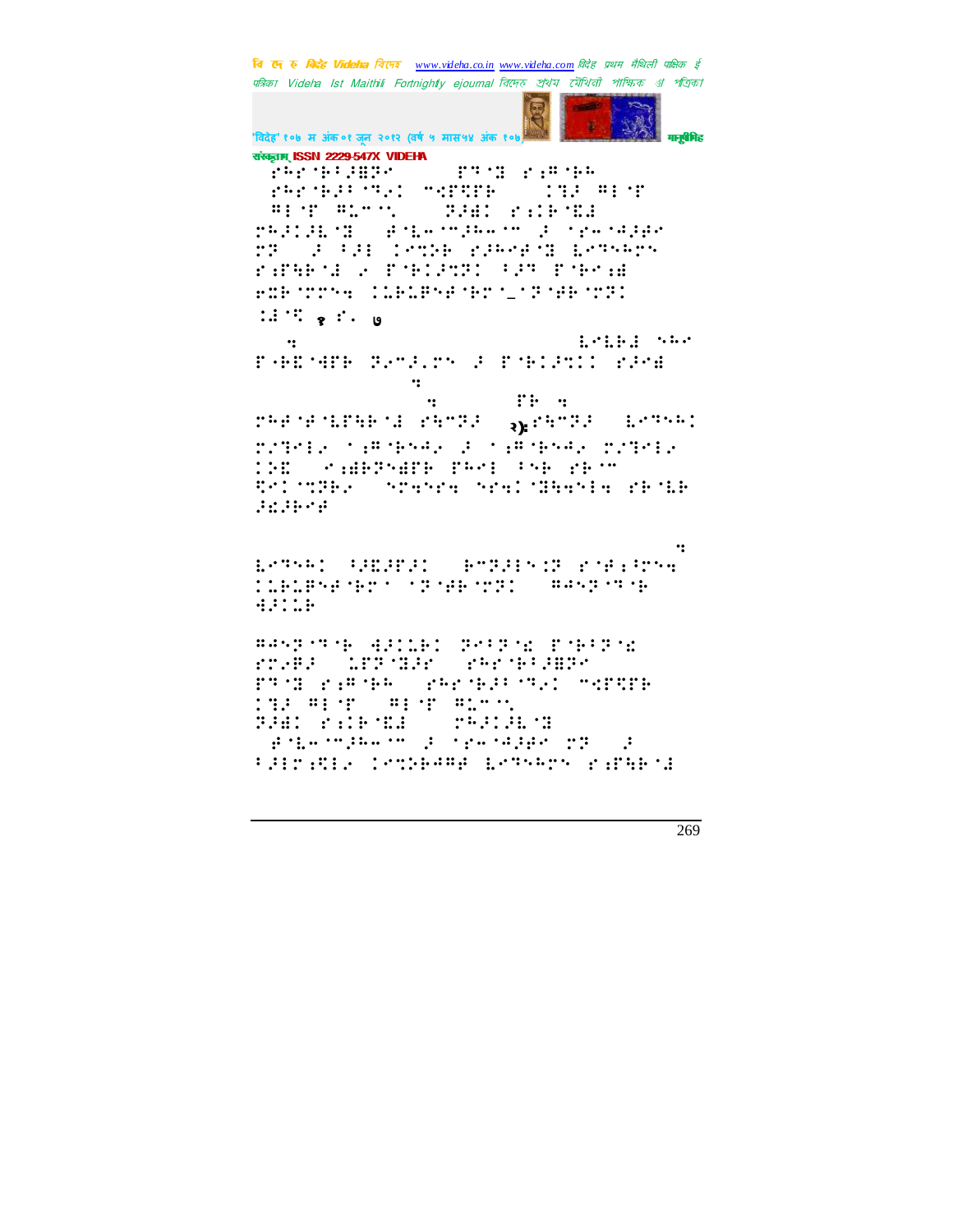चि एक रु बिरहे Videha विएक www.videha.co.in www.videha.com विदेह प्रथम मैथिली पाक्षिक ई पत्रिका Videha Ist Maithili Fortnightly e Magazine রিদেত প্রথম মৌথিনী পাক্ষিক প্র' 'विदेह'

१०७ म अंक०१जून २०१२ (वर्ष ५ मास५४ अंक १०७)<br><mark>संस्कृतम् ISSN 2229-547X VIDE<del>H</del>A</mark> मानुबैमिह FINEDAL PROPERTY FOR THE 

 $\dddot{\cdot}$ 

 $\mathcal{L}_{\mathcal{A}}$ 

## ER PORTH - THE TEST PLA

 $\ddot{\cdot}$  $\dddot{\cdot}$ 

 $\cdot$ :  $\dddot{\mathbf{r}}$  $\cdot:$  $\dddot{\cdot}$  $\dddot{\bullet}$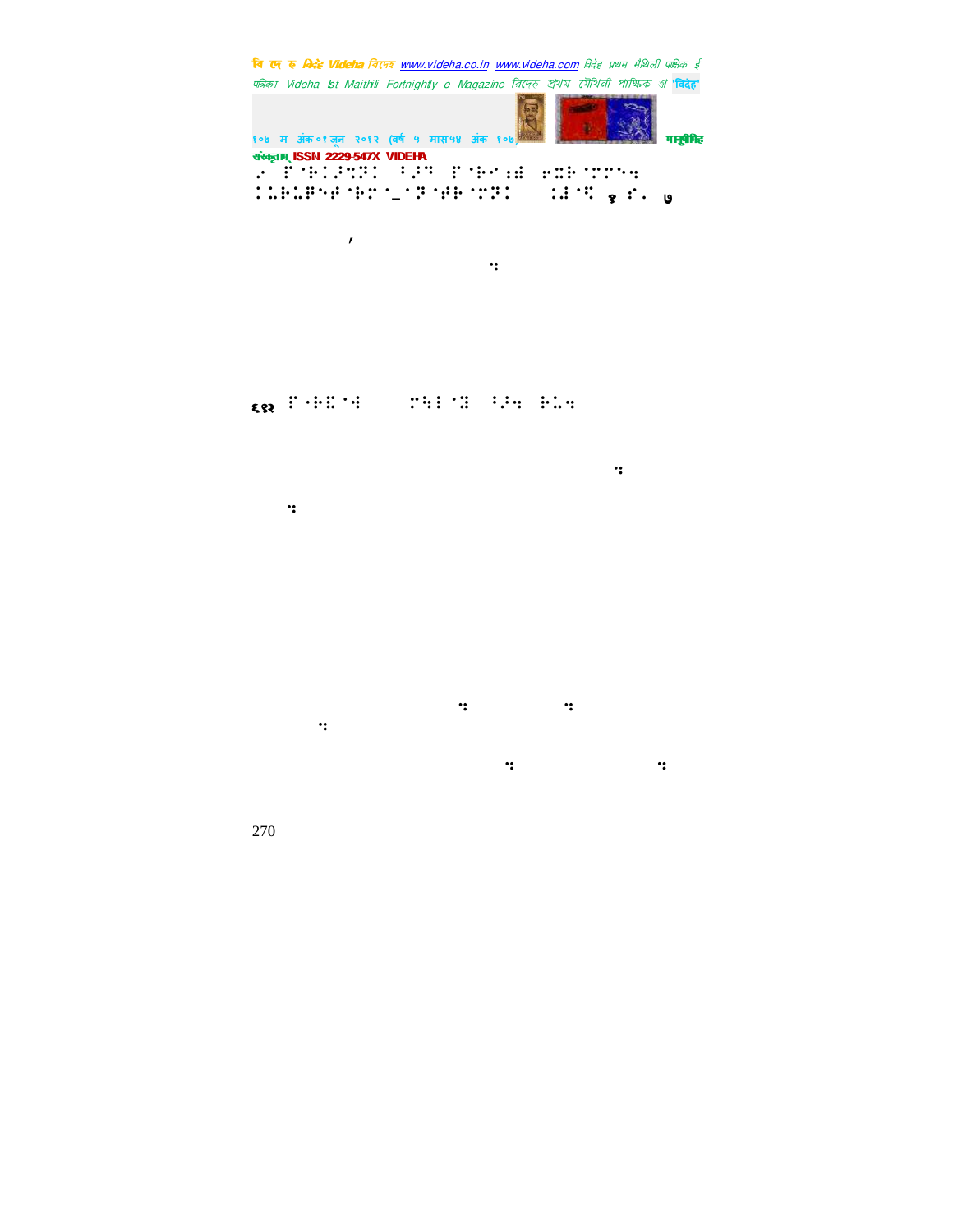'विदेह' १०७ म अंक ०१ जून २०१२ (वर्ष ५ मास५४ अंक १०७) मानुसीर के सामुवी मिट संस्कृतम् ISSN 2229-547X VIDEHA 271 xfctium (1980), iuu quadrum (1980), iuu  $\frac{d\theta}{d\theta}$ nbjm;tisvuj⣒qvcmjdbujpoAtisv uj.dov. a na staro dpa je postavlja se obrazil na staro dpa je postavlja se obrazil na staro dpa je postavlja<br>Dogodka je postavlja se obrazil na staro dpa je postavlja se obrazil na staro dpa je postavlja se obrazil na s  $\mathbb{R}^{12.5\times 10^{-11}}$  ,  $\mathbb{R}^{13.5\times 10^{-11}}$  ,  $\mathbb{R}^{13.5\times 10^{-11}}$  ,  $\mathbb{R}^{13.5\times 10^{-11}}$  ,  $\mathbb{R}^{13.5\times 10^{-11}}$  ,  $\mathbb{R}^{13.5\times 10^{-11}}$  ,  $\mathbb{R}^{13.5\times 10^{-11}}$  ,  $\mathbb{R}^{13.5\times 10^{-11}}$  ,  $\mathbb{R}^{13.5\times 10^{-11}}$ ⢹⣇⢽⢼⢻⢷⢴!#⣇⢹⢳#!-!2⢷⣐⣞!"⣐"⢷⣜! ;⣇⢹⢳.⢴.2⢾⢷⢼!  $\mathbf{u} = \mathbf{u} \times \mathbf{u}$ `⣅⢽5!⢷`⢽⢼!"5⢾⣒!  $\frac{1}{2}$ ,  $\frac{1}{2}$ ,  $\frac{1}{2}$ ;  $\frac{1}{2}$ ;  $\frac{1}{2}$ ;  $\frac{1}{2}$ ;  $\frac{1}{2}$ ;  $\frac{1}{2}$ ;  $\frac{1}{2}$ ;  $\frac{1}{2}$ "2⢼⢹;!⢻⢺⢽⢹⢷!⣚⢼⣅⢷⣒! ius in control de la control de la control de la control de la control de la control de la control de la control de la control de la control de la control de la control de la control de la control de la control de la contr qvcmjdbujpo buje buje na postala po postala po postala po postala po postala po postala po postala po postala tisvuje konstantine konstantine konstantine konstantine konstantine konstantine konstantine konstantine konstantine konstantine konstantine konstantine konstantine konstantine konstantine konstantine konstantine konstantin  $\mathbf{q}$ २⣒!"⣐⢹⣉.!  $\sim$  10000  $\sim$  2000  $\sim$  2000  $\sim$  2000  $\sim$  2000  $\sim$ ⣙5⢼⢿⢷!⢼!⢹⣇⢽⢼⢻⢷⢴!⢼!⢻⢺⢽⢹⢷! ⣚⢼⣅⢷!"⢼⢾!⣈⣜⣋.!⢽C⢽⣎.2⢷C⢽⣎. "⢴⢿⢼-⣅2⢽⣝⢼"!)"⢳"⢷C⢼⣟⢽\*!-!

चि एक रु *विदेह Videha चिए*न्छ <u>www.videha.co.in www.videha.com</u> विदेह प्रथम मैथिली पाक्षिक ई पत्रिका Videha Ist Maithili Fortnightly ejournal রিদেহ প্রথম মৌথিনী পাক্ষিক গ্র পত্রিক।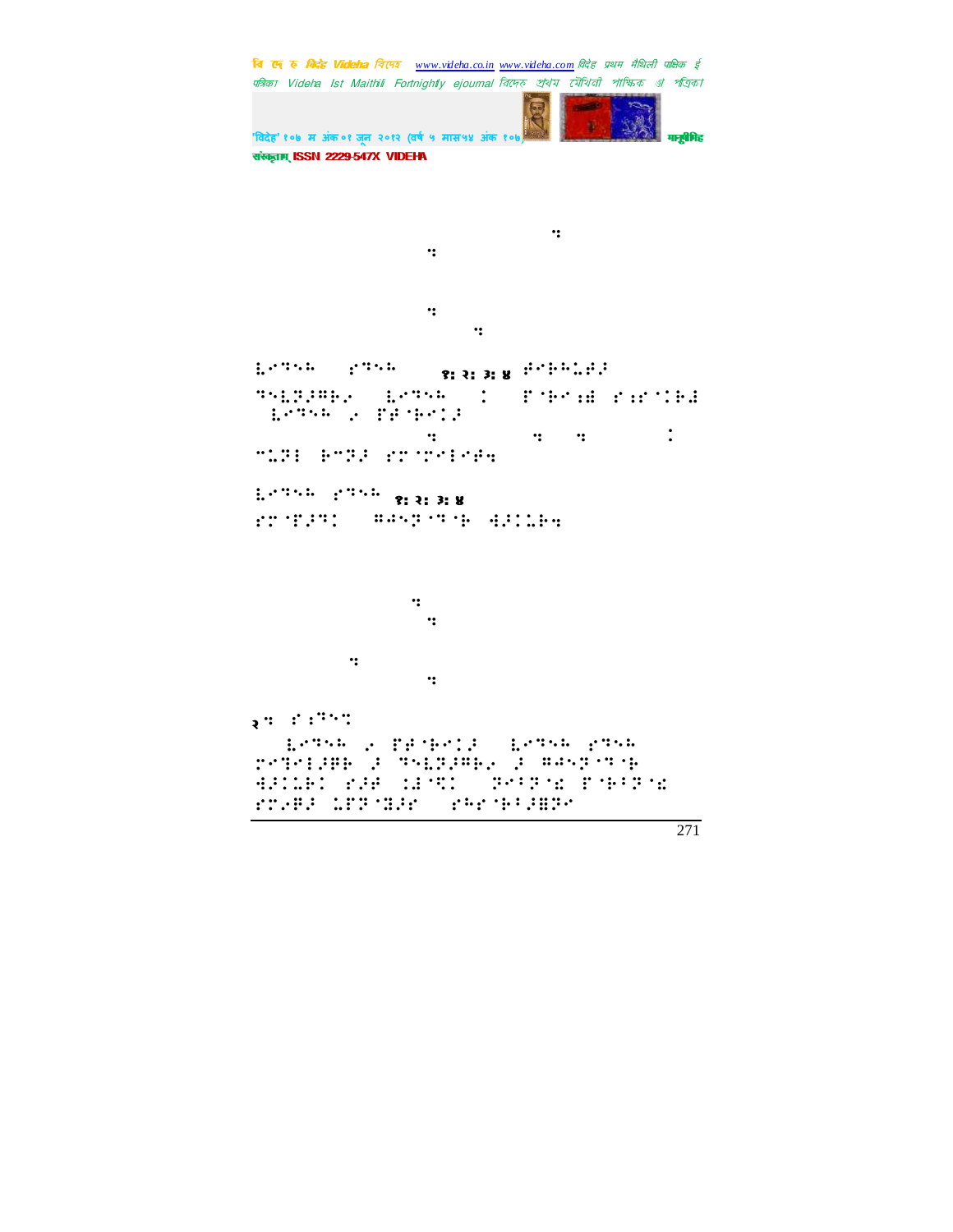बि एक रु क्विहे Videha विरफ्श www.videha.co.in www.videha.com बिरेह प्रथम मैथिली पाक्षिक ई पत्रिका Videha Ist Maithili Fortnightly e Magazine রিদেহ প্রথম মৌথিরী পাক্ষিক প্র' '<mark>विदेह'</mark>



१०७ म अंक०१ जून २०१२ (वर्ष ५ मास५४ अंक १०७) संस्कृतम् ISSN 2229-547X VIDEHA

FROM PARTIES CONFORMING CONTREP **THE WEST WEST WITH WARE** seilen as deplach an Angelensp<br>Seinae des Politikes line amp ( p. A. Sen (1161856-1657) ( GB-1571 

genome spress af cressing

BROWNIER 1836- ESTABRETS MARKER MATHER BAR ARAS (197 An intent new performance ar nic der rim der de richtie richte in SPRAIN, PLASH S BROSBARI SHIPPS PAPA (PAP the Pr. 1911 (Pil 201 Pig Are related a rearch (projé) **START START START** 

**SATIS REPROT RAIL** a porte to present

PROPOS PREMI PAPS, MERCIA AS SPR THE ESTIMATOR TEMPERATURE AND THE CONTROL EPSHEP A PRAY STRAT President Price **THAN WHIP WESTER TO SERVE TH** 9991 109

gende britanni an britann felh

3 Prestrazental Sen Preferradera **B (11:11 SIMP)** (22 PRODUCT)

APTER IS STILL TERM PORCH TO P APPE PORTUGE E PARE PH (AIR) <u> 1980 LEEPA (MAGH (1980 SIPE) 43</u> <u>fin Michael Mester fanging f</u> ranches (Phere) (1990) tak den 1911 galegs grone<sup>1</sup>dag: BUY: T'BIN BING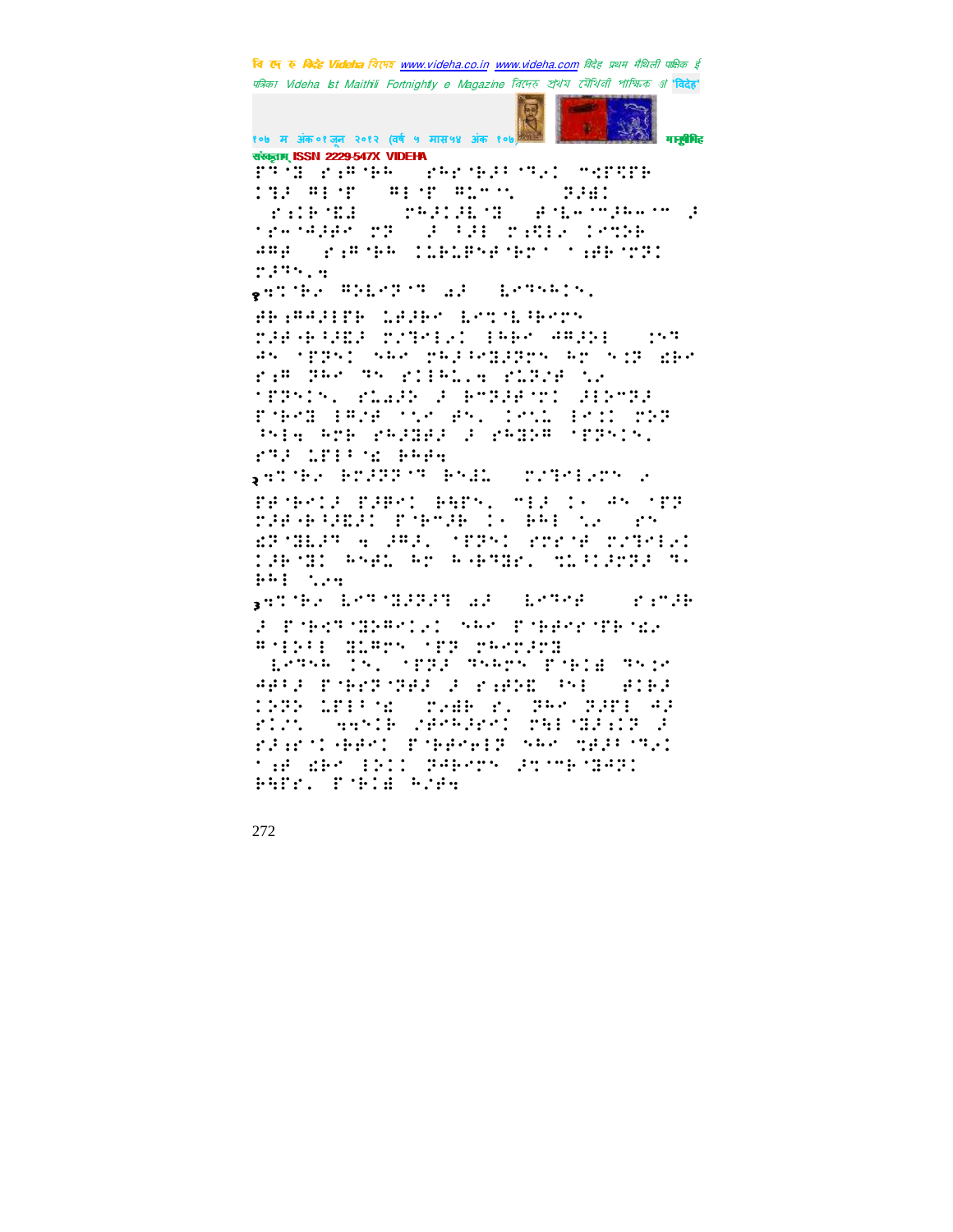बि एक रु *बिरोह Videha चिए*क www.videha.co.in www.videha.com विदेह प्रथम मैथिली पाक्षिक ई पत्रिका Videha Ist Maithili Fortnightly ejournal রিদেহ প্রথম মৌথিনী পাক্ষিক প্র পত্রিকা



## 'विदेह' १०७ म अंक०१ जून २०१२ (वर्ष ५ मास५४ अंक १० संस्कृतम् ISSN 2229-547X VIDEHA

yê Pjera 198 guedad prim

 $\begin{array}{cccccccccc} \mathcal{A}\mathcal{H} & \mathcal{V} & \mathcal{V} & \mathcal{H} & \mathcal{V} & \mathcal{H} & \mathcal{V} & \mathcal{V} & \mathcal{V} & \mathcal{V} & \mathcal{V} & \mathcal{V} & \mathcal{V} \end{array}$ BIB MEMP NI MPT TIMPER SHEED ependers novel drive by place over **APPA IN AN NAND REAL MOTOR (1875)** 2 ABYSION, SHR BAI (SPAAAALKTNA) MALGER SAL PLATAL 151 STREPHEN WHERE HENT RIGHT SAM LATER

IPTTP HARR PRESSREE PTSERTTER ra (realed formed reported reading trake kan sakeada ny young benyona PRINT NENROLE SEARCHER (PORT LANGER ting the million of Head and rrunneernd. Die Cabberrer MARTITI PATE TARTARI ING ALT STRATEGIST CONSTRUCTION CONTROL TER PALENT PARK 2 Personal and there from the medicine RTE RABITET FEAR POLICAB TERM pe the Baranned Wall Barber (a)

**STEP STREET** rildrendrom bridge (188 PHPL. SSSTER ST TIME TIME @q TP2 FMPPMM P PMPPPH

rakers tifty, rakers of court rrank flach fankil (Shaw (Se PHORES FOR CRIPE FOR CHE ga the Pobelfollowsk reak (202

PORT TIRES FRAG PROPER LETS I PACESI MERE APP CPC TOP ring they pacifical chially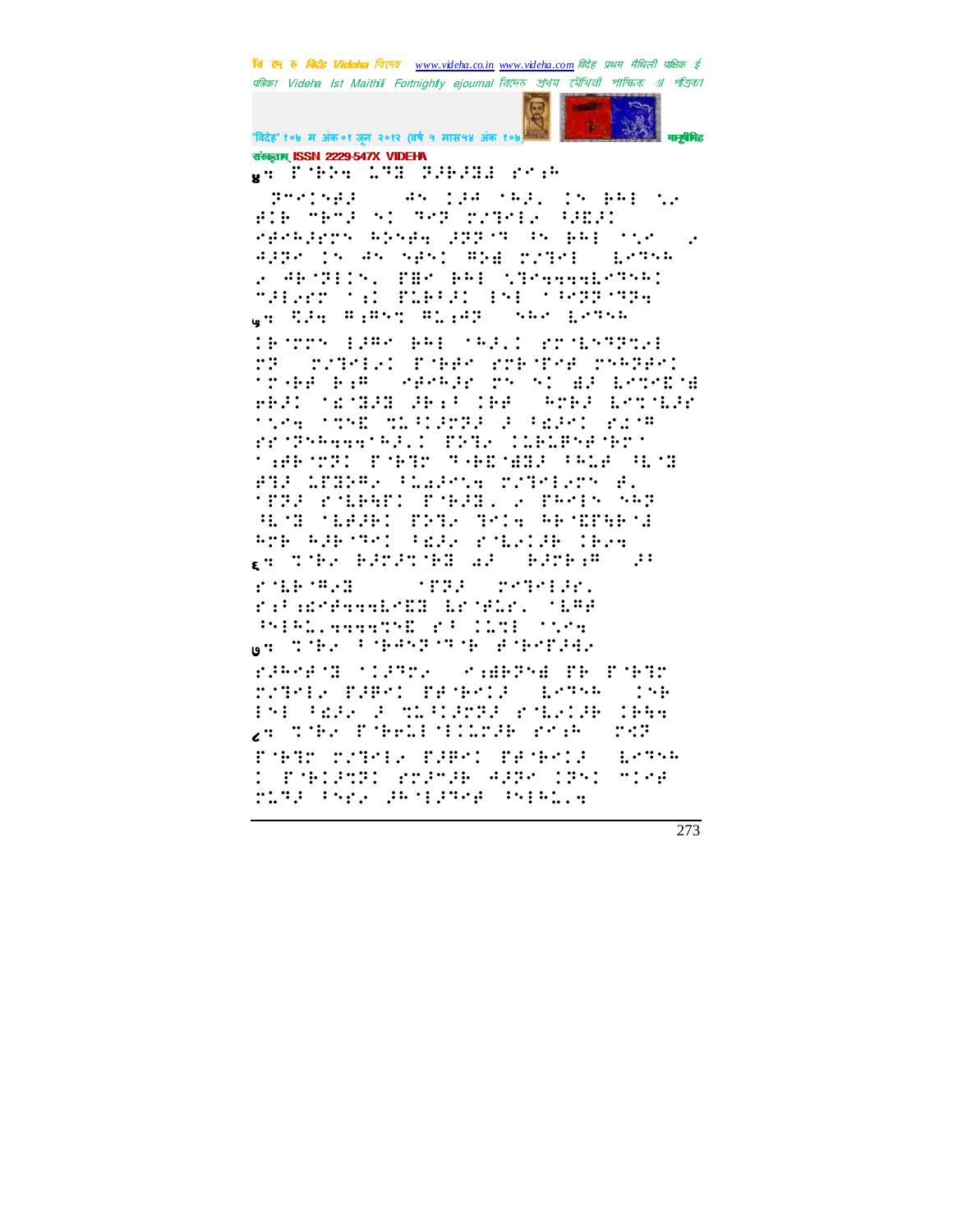बि एक रु क्विहे Videha विरफ्श www.videha.co.in www.videha.com बिरेह प्रथम मैथिली पाक्षिक ई पत्रिका Videha Ist Maithili Fortnightly e Magazine রিদেক প্রথম মৌথিনী পাক্ষিক প্র' 'विदेह'



१०७ म अंक०१ जून २०१२ (वर्ष ५ मास५४ अंक १०७) संस्कृतम् ISSN 2229-547X VIDEHA <u> 13051915, PIRK AJAK MAAR-AB'AK</u> **THOMA MAINS.** a jarah pada ang a **MARIO 2012-01 WEBSTART SERVE START START SERVICE** ARCH PH RAIL COMP AN TE PROTE **CONSTRACT BAROEN COOLS** PROBLEMENTAL POBLAT PROVIDE ENGINO **CRO LAPPE STORE PROPIPERENT SAR** rnin markov kradu poz the stamps define to redeed the Controller **SAN THE PROGRESS ARE SERVED** PROPOSE PORTAGE (RIPROS CATALA FROM PORTFOLIO 18 INC PARA tera a South Hollyn Chem of Are 22 LE MONT <sub>De</sub> LE MONT TRUSE (ERES TRENT FOR rage dynk and the might is galer rnore som man all direct  $......$ <sub>22</sub> STEP LOAN APILE (POTOR) ESTALFANDER ESTAD PRAPTE til Prikli (romannischer Regel FARTH TOME FROM COUNTRY RESEAR Angl Are nighters rolling (no guya **REACT THE PERFORMANCE SERVICE**  $\ddot{\phantom{a}}$ PROPOSE ESTAR (1980) PRATA APPA Pobracana (Sig), Estat (Santa Cara FINING PLENGE AN 3 MALENAS MPF flam Hill re 1973 tie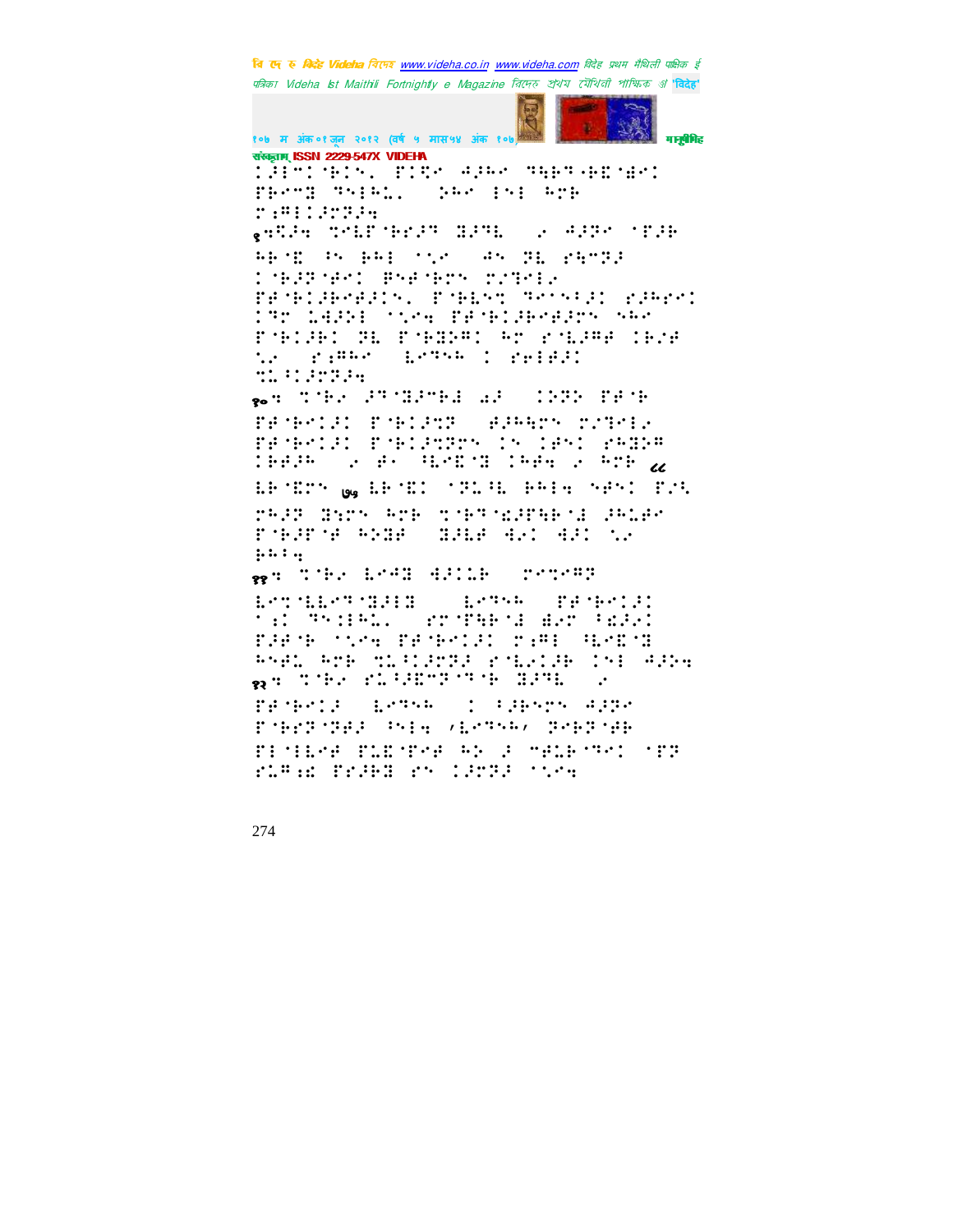**बि एक रु** *बिर्दह Videha विए***नर** www.videha.co.in www.videha.com विदेह प्रथम मैथिली पाक्षिक ई पत्रिका Videha Ist Maithili Fortnightly ejournal রিদেহ প্রথম মৌথিনী পাক্ষিক প্র পত্রিকা



## 'विदेह' १०७ म अंक ०१ जून २०१२ (वर्ष ५ मास५४ अंक १० संस्कृतम् ISSN 2229-547X VIDEHA

03: THE PERISTLE'S POSTER  $\ddot{\phantom{a}}$ TANDALI LATHA (196 PAIARI AMLAS) 195994 AMB PAB-18 PAGDA BARA we the the bright and drubb

romanche che pri laro di contro Love 28 1951 BAPS, SIR EVERE PS FIRE TORE AR ISENED PREPRODUCED PROFILED TO THE THEFT OF THE CONTROL THE BILELENE METAL AT MELOTIC THAN A SPA PORTUGAL PHALOGRAPH PHILALERS  $\ddotsc$ 

post within Burnster Custom Construct

**APIPLEMAP ENTAR WHIPE THIS** 

PRESSURE CONFEDERATION OF MEMBERSHIPPING AREN PROSTNIKO BIEJ 151 RJETRI PERSONAL PROPERTY AND ANISA **TERMA SYCHOL PAGE PARE** ⋰ Letthier Ches

**REACTION ESPERING ESERSE COLVEAN** 

a penendah papahang an pada dan din BREAKS STREET SPARED TRIBLES NIE LARGED TEL AND PORTABLE AL RTEA PAAREN CICA'AARTA FRON ASANCA. RE PROBLEMA BOOK TORO NORTHAON THE B. REAR CONSIDERED BY BROOK anye maso salesi, o anye inde de ceny Promote that House Tot Letter ratelly, spread infeed Lendershi POSITY CLEARANTY THEORY IN Pages of the 198 151 one (PP) Policement of EAR (Active Collea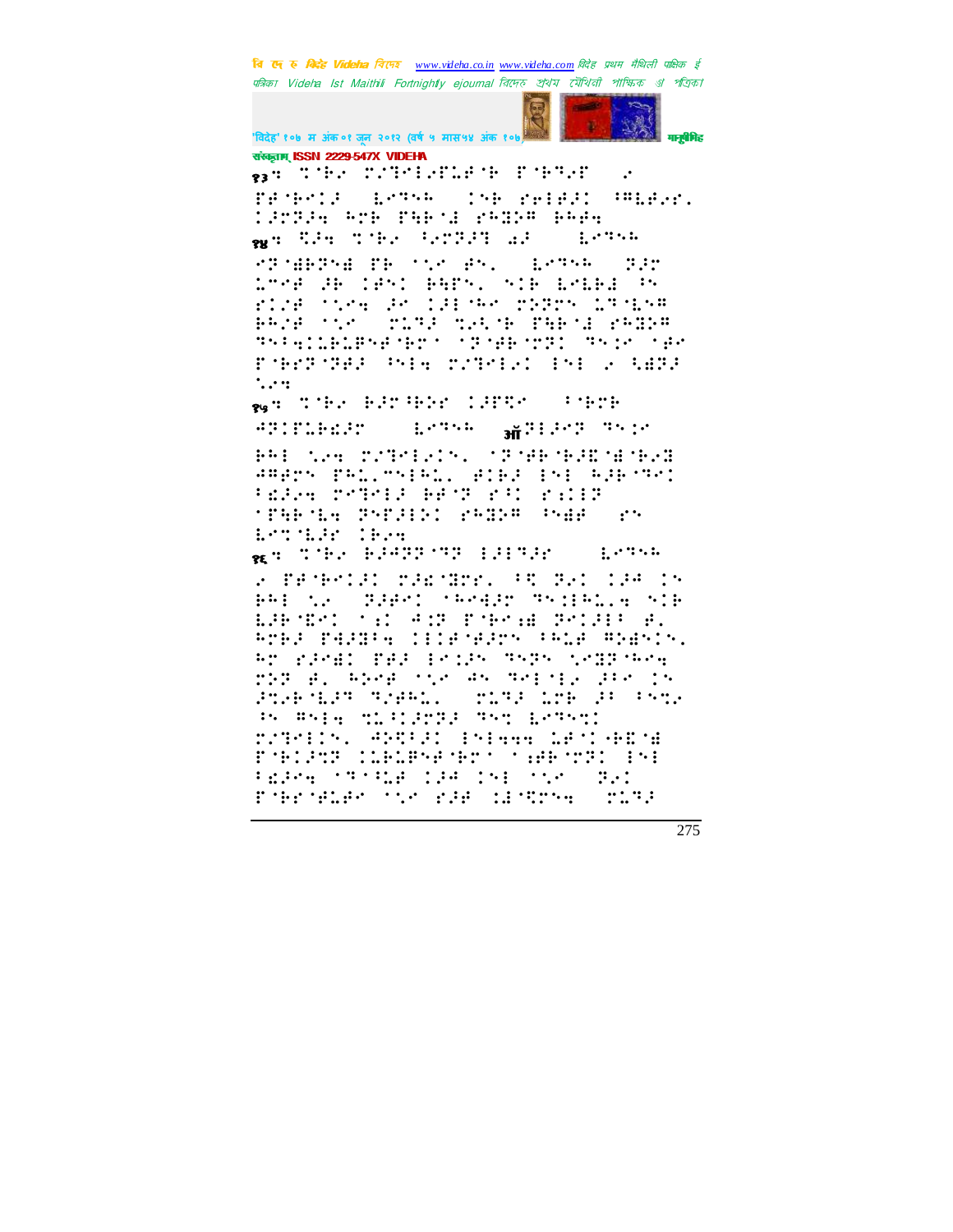बि एक रु क्विहे Videha विरफ्श www.videha.co.in www.videha.com बिरेह प्रथम मैथिली पाक्षिक ई पत्रिका Videha Ist Maithili Fortnightly e Magazine রিদেহ প্রথম মৌথিরী পাক্ষিক প্র' '<mark>विदेह'</mark>



 $\dddot{\bullet}$ 

१०७ म अंक०१ जून २०१२ (वर्ष ५ मास५४ अंक १०७) संस्कृतम् ISSN 2229-547X VIDEHA

têj. Danbi 2 an delamber eld PAAL APAR A. SAD. THIBB PADINAR PRIS PATE MAY LETE PRO BROADLY PROTE PAIN, LOIRO TSE ROBOTA **STEPHATES**  $\mathcal{L} = \{ \mathbf{r}_1, \mathbf{r}_2, \mathbf{r}_3, \mathbf{r}_4, \ldots, \mathbf{r}_n, \mathbf{r}_n \}$ PROFINCE LOOK COLLER & PORTPOR Informal rangues abovance

TH POIL PHONE RELEEN ENE LEEPE NOONG HERITING PARK PARTIE SAR ARTIANIS, AS ISBN PORTION TROPHS EK IK POPSA PATOS PORINGE ISPS the a gift to man fine the gamery ATE ISTS TOTHERNE THOUSAND ##SPYPYB HILLB HAA ( TRILL FYBBS **TOSE ON HISTSEL FIRE** 

gga S.P. Polycolle cole  $\cdots$ 

rathers campsare peopleshed: **LOTAR PORTION IN MEDICINE** references results and the **TRACK BROWNER TO WARRENT CONTROLLERY.** Portra New Sir Bereford An Arr ryall popular alo el rande leva rampyare promotion researchers **MI PARLEMAN B. Byle** genomerne investeds de ma colemne le PROPOSE THIS TEP LEOLEN. HE THEY **MONEY WEST PORTHER IN BRI** SteamerPlay of STRIP 202015, PSP Prime ( and the Log thing) graphics ( High BUB 10 SPREEDWARE SPRAINS STAR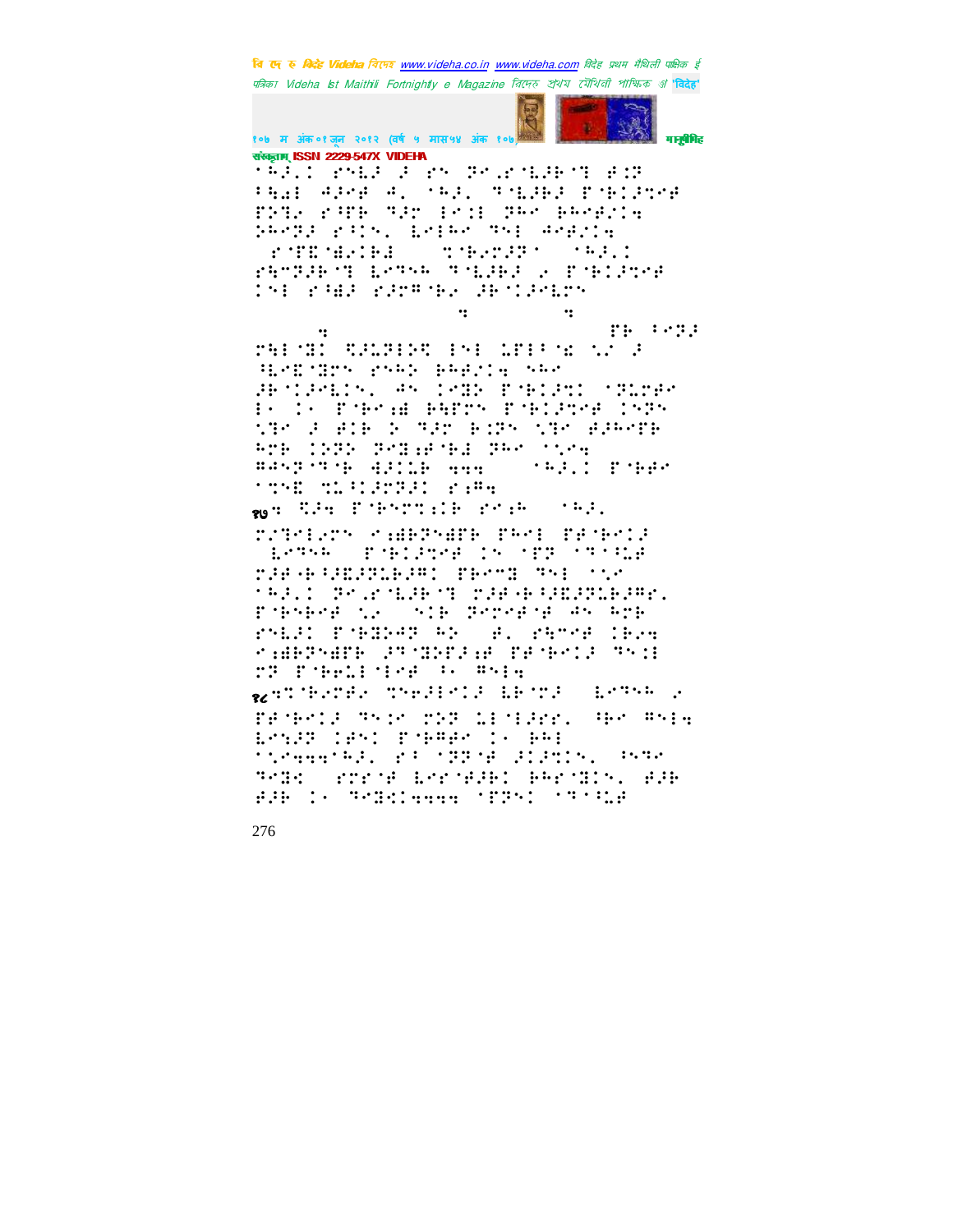वि एक रू विरोह Videha विएक www.videha.co.in www.videha.com विदेह प्रथम मैथिली पाक्षिक ई पत्रिका Videha Ist Maithili Fortnightly ejournal রিদেহ প্রথম মৌথিনী পাক্ষিক প্র পত্রিকা



'विदेह' १०७ म अंक ०१ जून २०१२ (वर्ष ५ मास५४ अंक १०। संस्कृतम् ISSN 2229-547X VIDEHA rifus computer tubers E-BOOK-ALL THEODYNE HIMES FINE **Time Pales** penditus Anglile ad (PAPD AdAM spectra SALE, TERN PERSON PUBLIC PREADS PROTECTA STATEMENT COMMA PROD BRANCHING HE BAI MUNICIPAL MENSION reneis: #3r #3rrs reneis ms#B3: **Brile March Ches** post the description are created *insuriguent* **MANUFACTURE 1997** PRINCE POINT TENNIS MER PAN TAC POTER ARE SINFACTOR S rninget separatringen eragen Hrtri Hendr. General Le ESTAR I TALBURES KINIDE PERUTA ry driese a sil av  $\ddot{r}$ . ESPECIAL BRIEF MERCHE FRAME FROM S ROBBERT PROB Pobleski jakobnično de Pirtu agn Tibe Condector a rough INICHA AN MANIA (BASANA PALA **THE BOOKSETH STAT** Bar Marga rmente rapide delle different PORTUGE TERRIFICATO CALL robeigh in: 4254 marking the second property Lense: Minseed til PB: (191826-2562854-2232-22324 Cond refered recommended rena 339 TORE FRIED TOR WAS STEPNE **CLELBYFYED MYSER MACH AND RELEVE**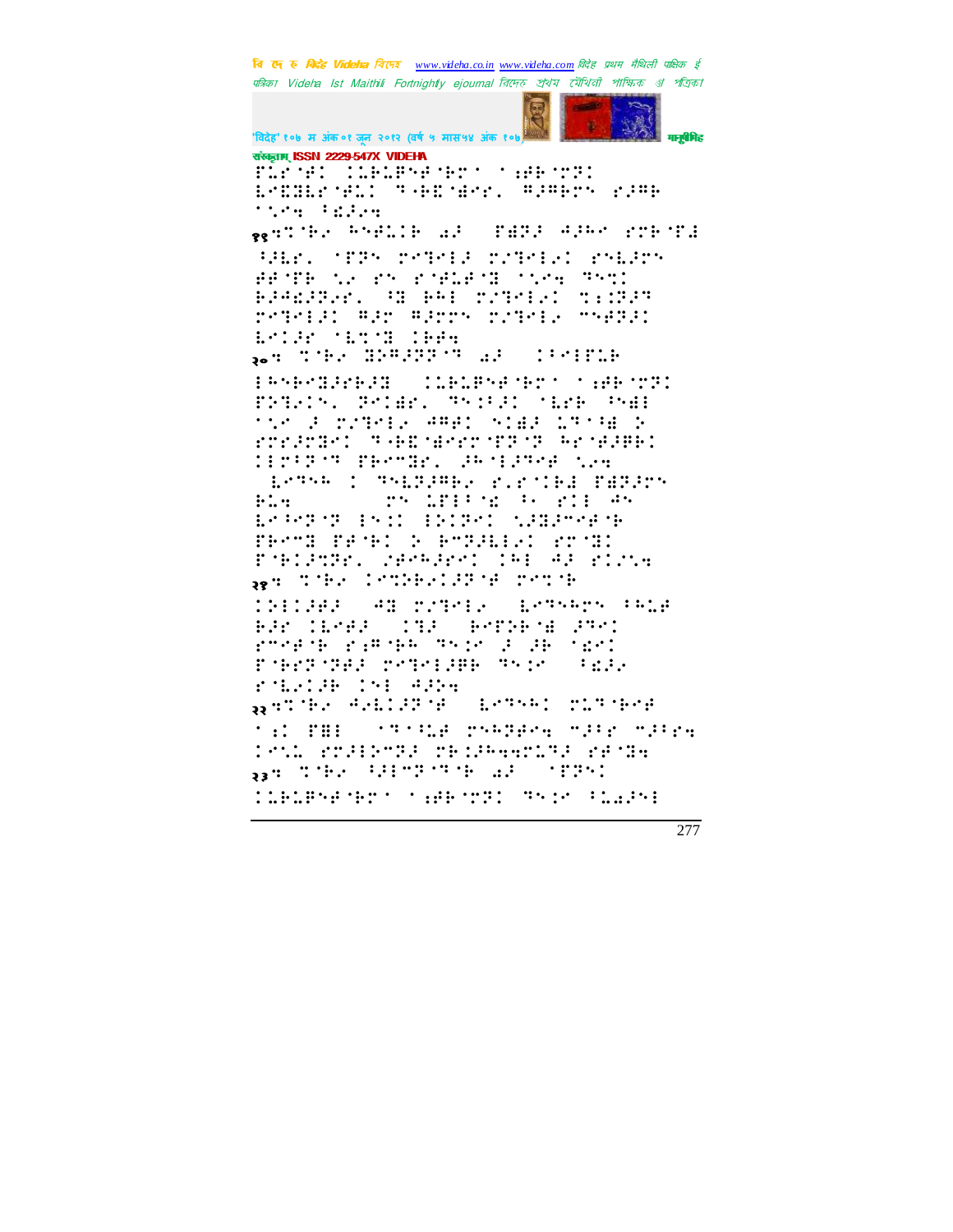बि एक रु क्विहे Videha विएक www.videha.co.in www.videha.com बिदेह प्रथम मैथिली पाक्षिक ई पत्रिका Videha Ist Maithili Fortnightly e Magazine রিদেহ প্রথম মৌথিরী পাক্ষিক প্র' '<mark>विदेह'</mark>



१०७ म अंक०१जून २०१२ (वर्ष ५ मास५४ अंक १०७) संस्कृतम् ISSN 2229-547X VIDEHA WRIGHT TERS WEEKLY TYPE SIR ESTATIVE ALGER STREET PROBABINGER

FRAMERI (1984) (FPAI) RMPE VERRORING de representé d'ap<sup>ar</sup>igó dipl  $\ddots$  :  $\ddots$ TERRIC PROGRESS REPORT aged thereby diff deed all (1991)

**TERENAMENT SARTIS PERSON**  $\therefore$   $\therefore$   $\therefore$ **ANDREWSHERMAN** 

renna d'Alabes a rue franc a ri ni (Bai 1778) al la cate ramens ra dener tie rathelt LA SARGA SAR (LAIGEI) (EASIL AGAINSARSAR Adenas (1920)

agencies charactering concerns and allenging reco

**THE TEL TY ATE LEFTER FIRENCE** An Espher (n: An: Sir Alb Ar Esphe TEMP SPAARS (IPIPASES) SARKST FRING ENE MISCRIPH MOBRING FTJERTIJS, LAPRED PATTY INA ENE Ago, maspere gride

RESULTING THAT THE HAPPY CONTINUES.

thermal Classenro (Abort FBP 2003 AB-2008 (A SAINANCIS PARI FARTY TALE FOR 1988 (TLTD ABY) FATAL STORAGINA INT

mente (Stabal Schel (Margarett) **THEORY ORDER EPH STREET** 

rawers in a fill nime was removed  $\ldots$ 

Renoted recognizes radio administration Prove fiel the Sid ruder: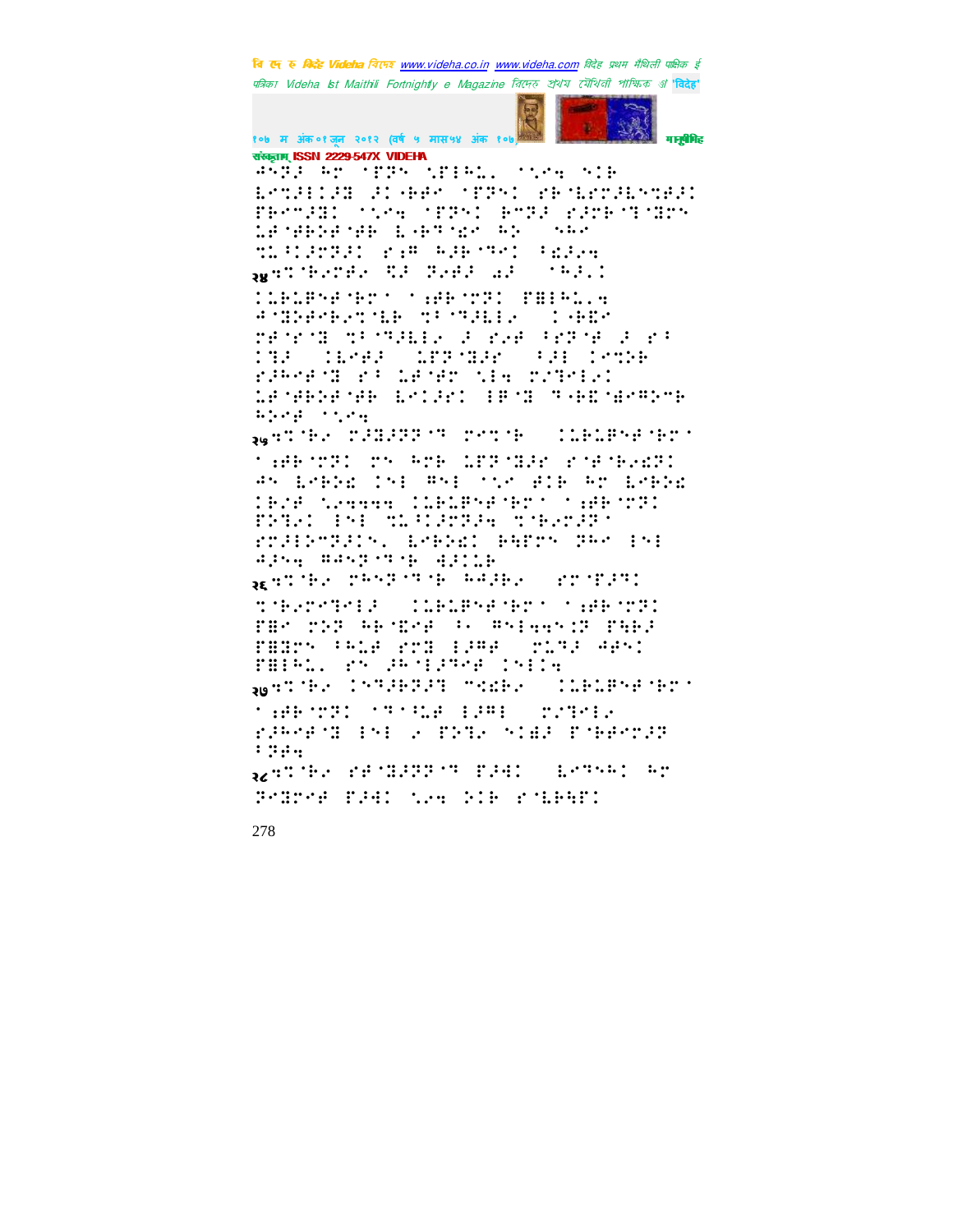**बि एक रु** *बिर्दह Videha विए***नर** www.videha.co.in www.videha.com विदेह प्रथम मैथिली पाक्षिक ई पत्रिका Videha Ist Maithili Fortnightly ejournal রিদেহ প্রথম মৌথিনী পাক্ষিক প্র পত্রিকা



संस्कृतम् ISSN 2229-547X VIDEHA FARING SPOLA STAR (PRID PAIR)<br>INFORMATION (PRID PSIPOLA TVP) aktrona () 1914 (191 kral 86)  $1.111...$ Restaurantes de la provincia de la THOTAG CONDITATION CONTINUES TO THE CONTINUES. PORT FOR 2 SIR RUBBAR REPORT policie in map  $\mathcal{L}^{\mathcal{L}}(\mathcal{L}^{\mathcal{L}}(\mathcal{L}^{\mathcal{L}}(\mathcal{L}^{\mathcal{L}}(\mathcal{L}^{\mathcal{L}}(\mathcal{L}^{\mathcal{L}}(\mathcal{L}^{\mathcal{L}}(\mathcal{L}^{\mathcal{L}}(\mathcal{L}^{\mathcal{L}}(\mathcal{L}^{\mathcal{L}}(\mathcal{L}^{\mathcal{L}}(\mathcal{L}^{\mathcal{L}}(\mathcal{L}^{\mathcal{L}}(\mathcal{L}^{\mathcal{L}}(\mathcal{L}^{\mathcal{L}}(\mathcal{L}^{\mathcal{L}}(\mathcal{L}^{\mathcal{L$ PH PARING IS BH AN ESTAI LENHING ENFRANCIERS **W**ATTER TEST THE WE STATE ( LATSE Polyce Shire Pere the ritele in: **STARR DEACH PRESSING** BRITTEN BUTINET HUILDEN INICURU 20301386 Longa 3510 223 PORTUGAL ARTIST CONTROL PROGRESS DE SECRETARIA mente subsprite benes (benes d CLELBYFORT CORPORE SYSTEM STREET EPRO RNEW POSTECH SLATERE P  $4:2:4:4$  $_{33}$  = T (Ferrie ) I (Formisis) requires with Form  $\pi$ **CONSERVATION CONSERVATION IN A POINT AND A POINT A POINT A POINT A POINT A POINT A POINT A POINT A POINT A POINT** 

8723 177713871 13814 FEJ24 mented lebtersesse rente

TSPACES INFORMATION (APPOSIT)<br>PRODUCTS ISPID SPEED 29 194 ISI Parties.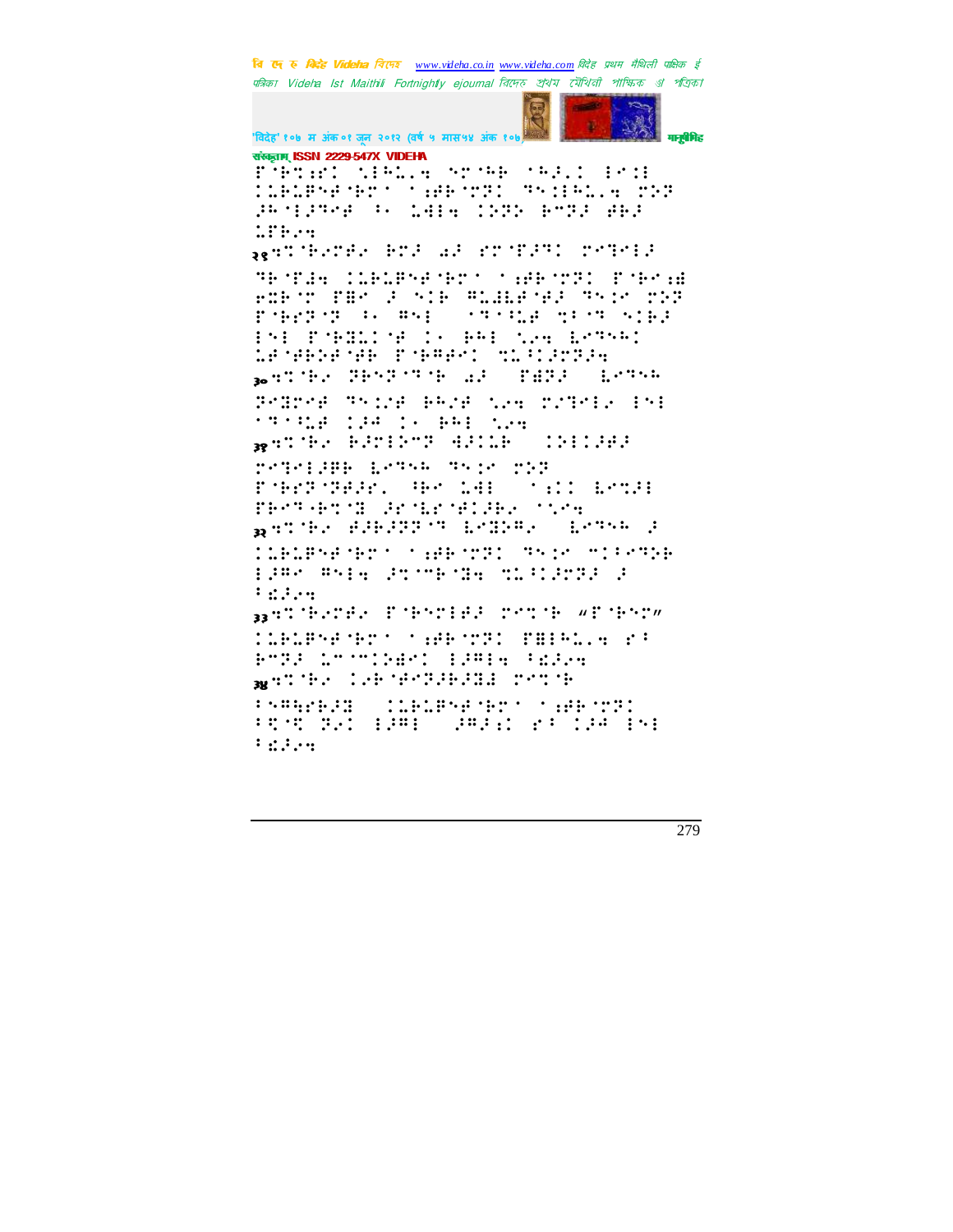बि एक रु क्विहे Videha विरफ्श www.videha.co.in www.videha.com बिरेह प्रथम मैथिली पाक्षिक ई पत्रिका Videha Ist Maithili Fortnightly e Magazine রিদেহ প্রথম মৌথিরী পাক্ষিক প্র' '<mark>विदेह'</mark>



१०७ म अंक०१ जून २०१२ (वर्ष ५ मास५४ अंक १० संस्कृतम् ISSN 2229-547X VIDEHA **B**SILES PRAPARTED PRESS CONCRETENT SHENGED BAD BOWS ESTATION POWER LENGTINGSIN RESULTING A SUPPORT AND THE CONTROLLER OF THERE ESTAR PHINNE FORT B. TV SIEF PORTECTS TIME AT SIEF Sirnaben: 1664 redela merdella: remote mass cando con de Lerestar (2004) most the right rilergy matched (lemma) APSI PORTHER IST APS IN ADSPECT must be recht petieres Pobberg Lada Adile **CONSENSATION CONSENSATION CONSENSES** ESTABALE AN INEX TRIM NEW PRES FORTH WORLD MONTHLING TO **MARISHING** sent the controller to an ad-**CONSENSATION CONSENSATION CONSENSATION** Sil St Abby. watter BRBISTA af Schiff rodela dodel redell'arigo (Ledsa al CRYBYRYB PYBREAGHD CAR CY BAB **TOPS CONDENSATOR POSSESSION SECTION**  $: . . . . . .$ <sub>we</sub>wall bisang ng Tinab membe CLELBYFORT COMPOTED FRIE BY: **FALE TYPERED TRAINER FERRY**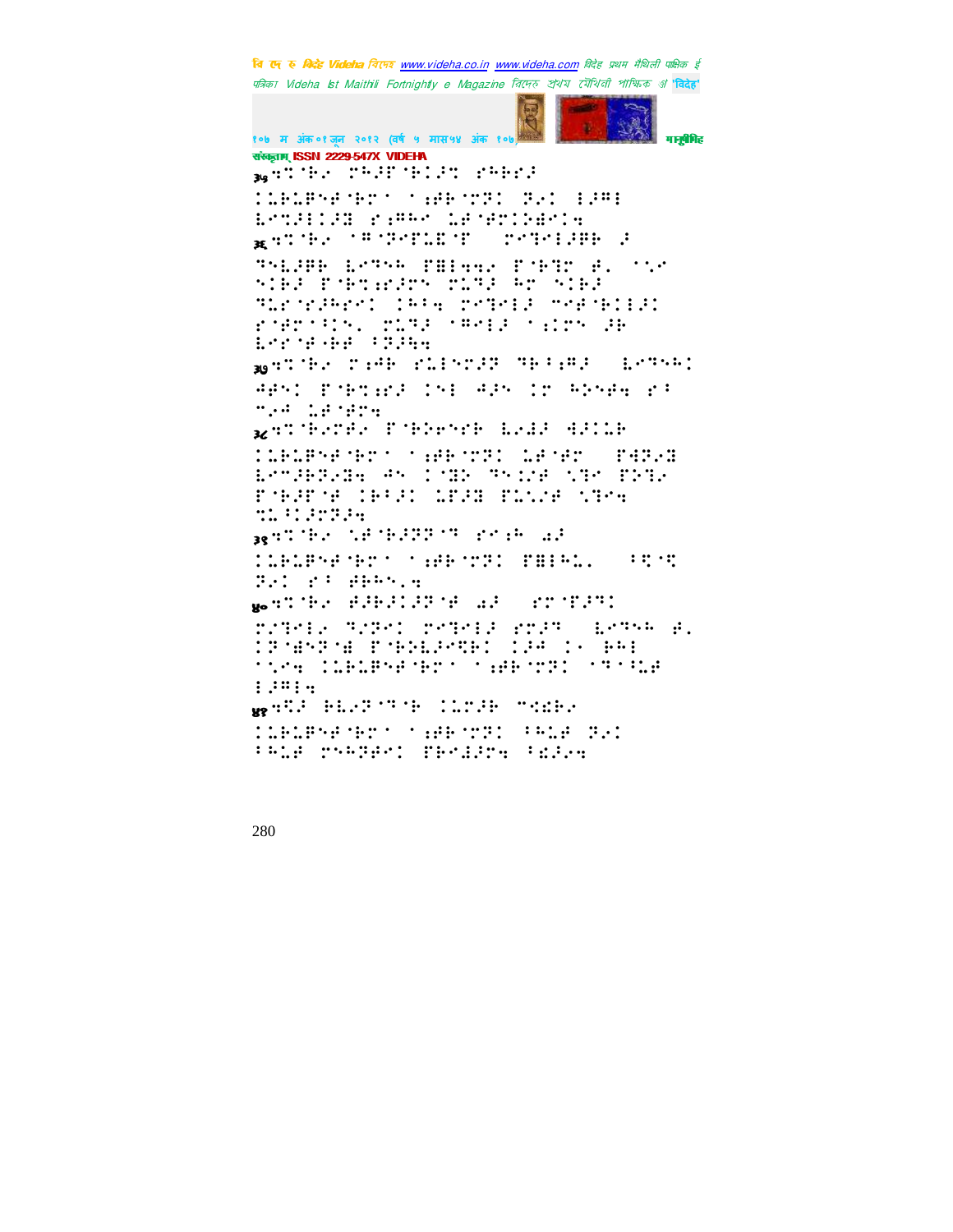**बि एक रु** *बिर्दह Videha विए***नर** www.videha.co.in www.videha.com विदेह प्रथम मैथिली पाक्षिक ई पत्रिका Videha Ist Maithili Fortnightly ejournal রিদেহ প্রথম মৌথিনী পাক্ষিক প্র পত্রিকা



'विदेह' १०७ म अंक ०१ जून २०१२ (वर्ष ५ मास५४ अंक १ संस्कृतम् ISSN 2229-547X VIDEHA **CONSERVATOR TANKTON A LETER TIME POTERED RATE MARK CONTROL STATE ME DEMON** watched Pangga perik (Aegoki LARAN F POSTOBE PREBRA ING the millioned WHIPPER INFORMATION CORDENFIED **TRIMEINAL ENE TANS WATHER** tillere a larg rigidh legg a Photogal Herola PHIPL.4 SLEADY B. EPRO ANTE (1972-1873-1982) (PAEL STALER) race be the CIPS TRIP CREEP TR the still an increase all as beam armore  $\mathcal{L}$  ,  $\mathcal{L}$  ,  $\mathcal{L}$  ,  $\mathcal{L}$ Westler EPPIE HPILE (1992, Priorie In BRE the BDBD ASEBSTA TRACK SAM MARK MAIL AR MARKBRI (MRIARA BRIAR) AR  $7.14$ WANTED PODE AP STREET FOR MELT right and definition of the control of the BRIC PIERL AN 2 IMPROVEMENTMEN PRODUCT SOMETIME TO THE SAME rand (s. alan language de Preside crodence bard crode.edu.co **TOBBOS CREW** mentike trill lingk energy between RATHAR S CORTESIAN TYPE *photoman in this was proceedered* TAE AP PICS AN POIPERT COTMER PROPOSI SPORADOS ESTARI PAD rdbusser Pod Ara 250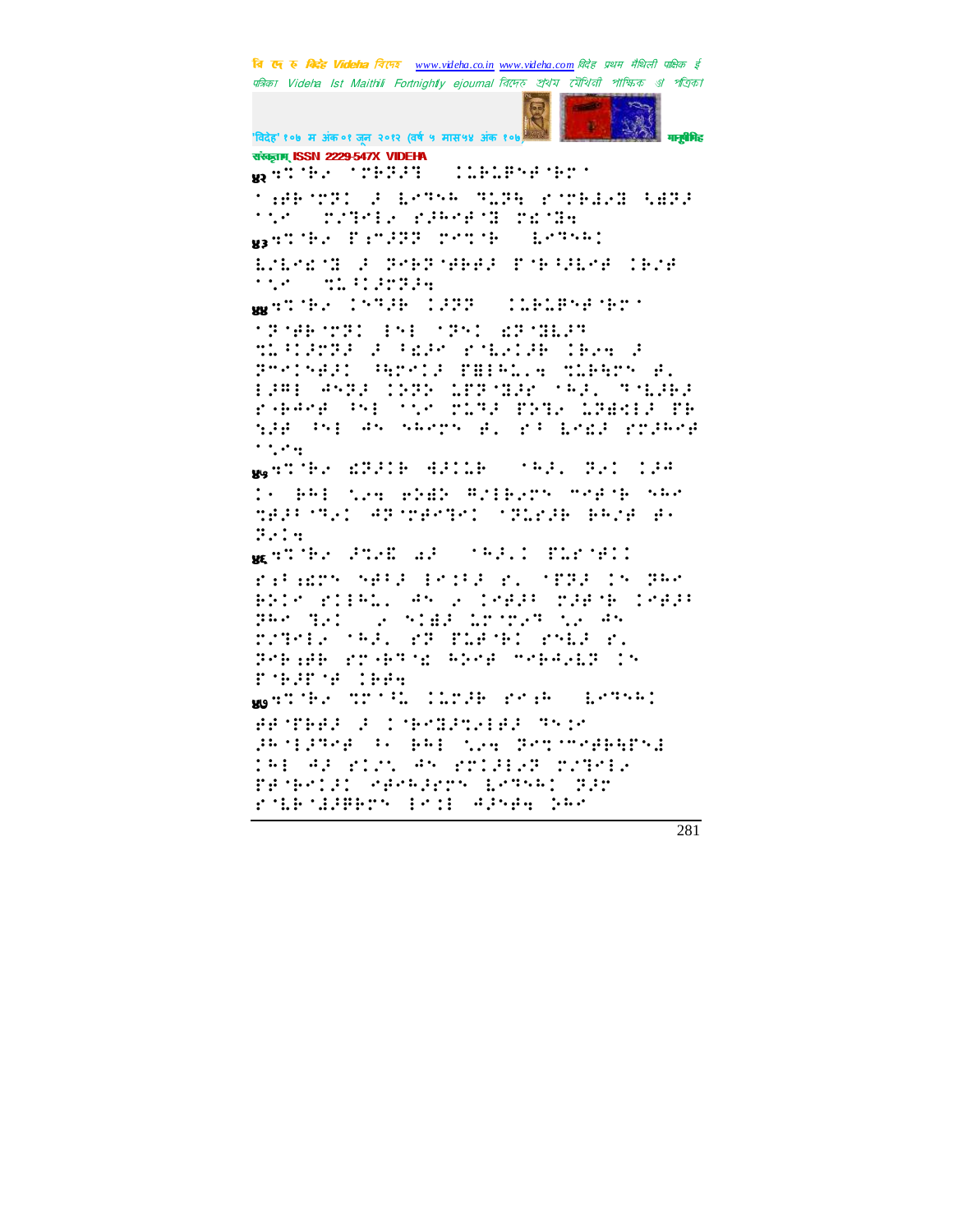बि एक रु क्विहे Videha विरफ्श www.videha.co.in www.videha.com बिरेह प्रथम मैथिली पाक्षिक ई पत्रिका Videha Ist Maithili Fortnightly e Magazine রিদেহ প্রথম মৌথিরী পাক্ষিক প্র' '<mark>विदेह'</mark>



१०७ म अंक०१जून २०१२ (वर्ष ५ मास५४ अंक १०७) संस्कृतम् ISSN 2229-547X VIDEHA CLELBYFYEL RAPP BY F. YAPERY MYPPY HP W WH HP TITE MALI CLELENE GROUP, CONSEQUING<br>WARPEN CORPORATION CONTROL **APRIL 1999** TARE PORTHER INFORMATION RENACTOR rately remember only where the ski ja zis zistra de ze regeri  $......$ went that farmly the states of the states TIPIPSP SPOKET PROPERTY IN EXTANSIVE THE SAM PORTUGAL PAIR SALL rdardia est em la vel (PP) em an caraa Personale Leona Pael Critele a AB THE TRIP OF A PORT PREPORT IN EXECUT misterale wenter earning the all popular Lense grae para bel cine CONDENSAME TO MANAGEMENT CONTROL AND A THE PHORN CONTROL OF Estile Work as the president part read **THE MANUFACTURE** wenth, Essays (PP) - Essay pass Thir (216 LeroB36 Thir 197 PORTUGE PHA we have the state of the construction of the state of the state of the state of the state of the state of the s **SPORTSEL SIR SECRET TOOL SPO** PORTUGE WE SAND LOCE FORTU rranders an den abn mscas belg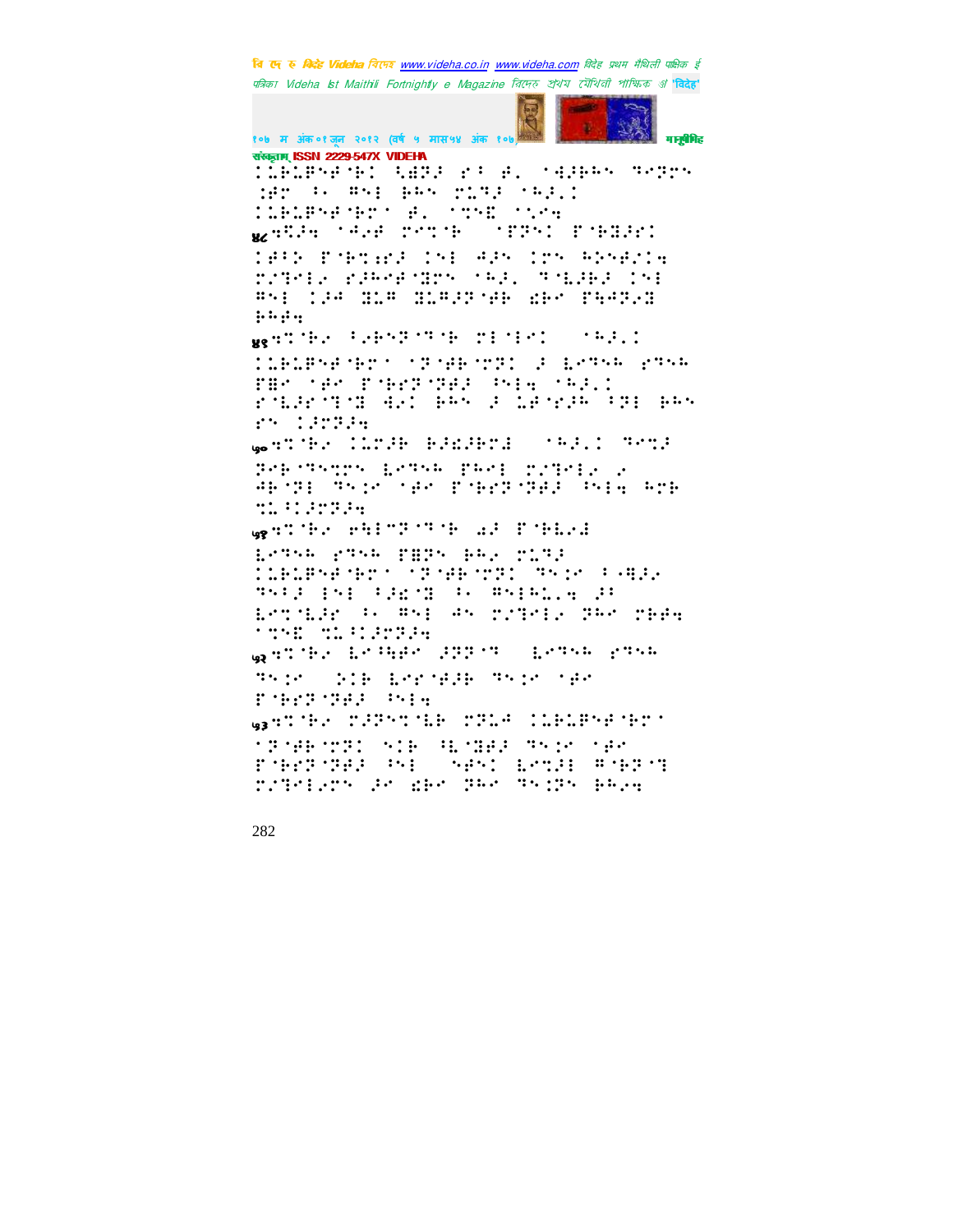वि एक रू विरोह Videha विएक www.videha.co.in www.videha.com विदेह प्रथम मैथिली पाक्षिक ई पत्रिका Videha Ist Maithili Fortnightly ejournal রিদেহ প্রথম মৌথিনী পাক্ষিক প্র পত্রিকা

'विदेह' १०७ म अंक ०१ जून २०१२ (वर्ष ५ मास५४ अंक १० मानीमिह संस्कृतम् ISSN 2229-547X VIDEHA sképe greformus (pa java akr misterne west the definition of **CLELBY# 1EM** 3043045241311383 **MEMBERSHIPS**  $\sim 122.1 \times 10^{12}$ BLILENED TYPE NEW PORTUGE ONE Test Petro Ar PRINKE MEAL AN PROPERTY rathis isn'indred rations by tel MBS ESTE IS PRESS STORE d2 131.374 Westify (PEPT) GRILE CLELPHORT **TRIBUTE: TATHER PARTERS INE THE** sar gaa: par: pranse rur **MARISHER** genore Class FLP Claimentor 1978-721 EBM PH NAM 1911 BILITA<br>EBC 118 - PALE 235-781 NBA we the Post form and the Second thro **SPORTS TO BE**  $\mathcal{L}$ :  $\mathcal{L}$ <sub>90</sub>HR2 - Marti2Port (H2)12E - 121Prr2EoPrd2 'TT LAIBE TATTAR PALIE, AMÉR principal and signal provided and service and service and service and service and service and service and service  $\mathcal{L}^{\bullet}$  ,  $\mathcal{L}^{\bullet}$  as Gentle debthine Pibthibic (1931) rore female release all ever the **ANY MARINE EMBRETY MENAGE PARAM PRACT PROPERTY** positive This Middle (1895) POSTOBER FIRME FORBER 1893: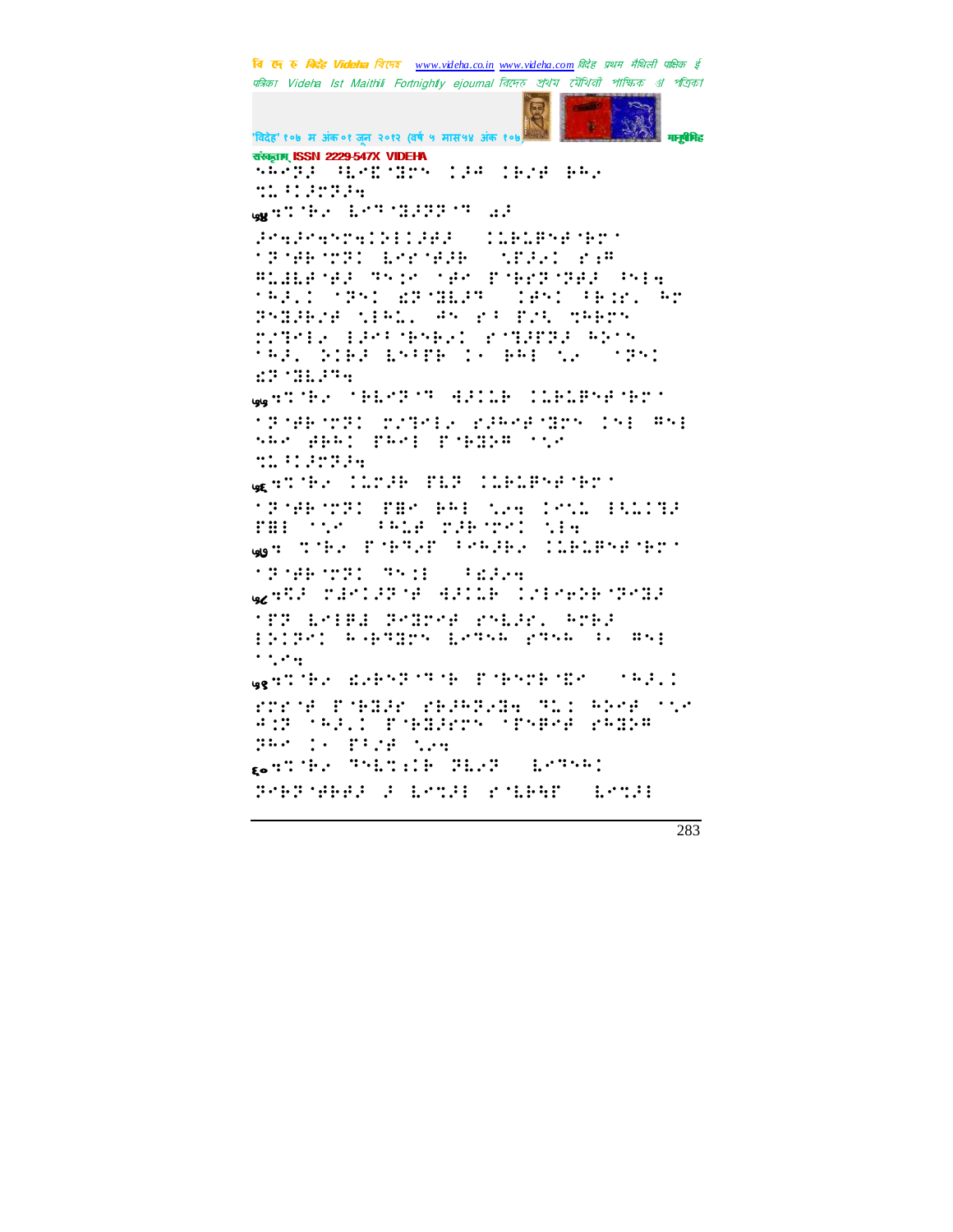बि एक रु क्विहे Videha विरफ्श www.videha.co.in www.videha.com बिरेह प्रथम मैथिली पाक्षिक ई पत्रिका Videha Ist Maithili Fortnightly e Magazine রিদেহ প্রথম মৌথিরী পাক্ষিক প্র' '<mark>विदेह'</mark>



१०७ म अंक०१जून २०१२ (वर्ष ५ मास५४ अंक १०७ संस्कृतम् ISSN 2229-547X VIDEHA

THE BEST SIER MASSERT TRIME  $\cdot$  .  $\cdot$  .

esting the second control of the second control.

DARTH THIS SALE RAIN NORTHER FRANKFATA NA CONSTRUCCIÓN PARAM  $3.44$ 

ast the establishment sender

CONFIDENTIAL CONTROL CONTROL readed informationalized render  $\ddotsc$ 

gander (Pondoad) every 22321225

TTESTING NUTS, SAILT FORDS JR SIPPLIER STRAGGETERLIN, SSP Heathbanttin their dull tid ring a recogness gender denen Pobele ben

<u> 116184487 - 1246-121 - 1866 - 1967</u> r: Plannar recenter method. FBP #51 524 #25 561 PO#2101 EPERI AS PARTY LETIN PARTERSHIPPIN TIP grad model (1931)  $\sim$  540  $\pm$  (H) (H) (H) (H) LEPTER CORTE PACES ESERGER TRI **TAPE POSSETS ASSOCIATE** THETER ENTIRES THAN ERTY PITIARS FOR THE PERSONAL CONTRACTOR egan the contest cash of the method is a best se

**CONDENSATION 1980 1991 1992 PERMIT** PEAK A ARAL INFORMATION

ERSTRAGENT PROFILE  $\mathbb{R}^n \times \mathbb{R}^n \times \mathbb{R}^n$ rjenica arjonici cap rjeđejnica.

**TEP CAR EARTS, RIBARY BASE TEC** 284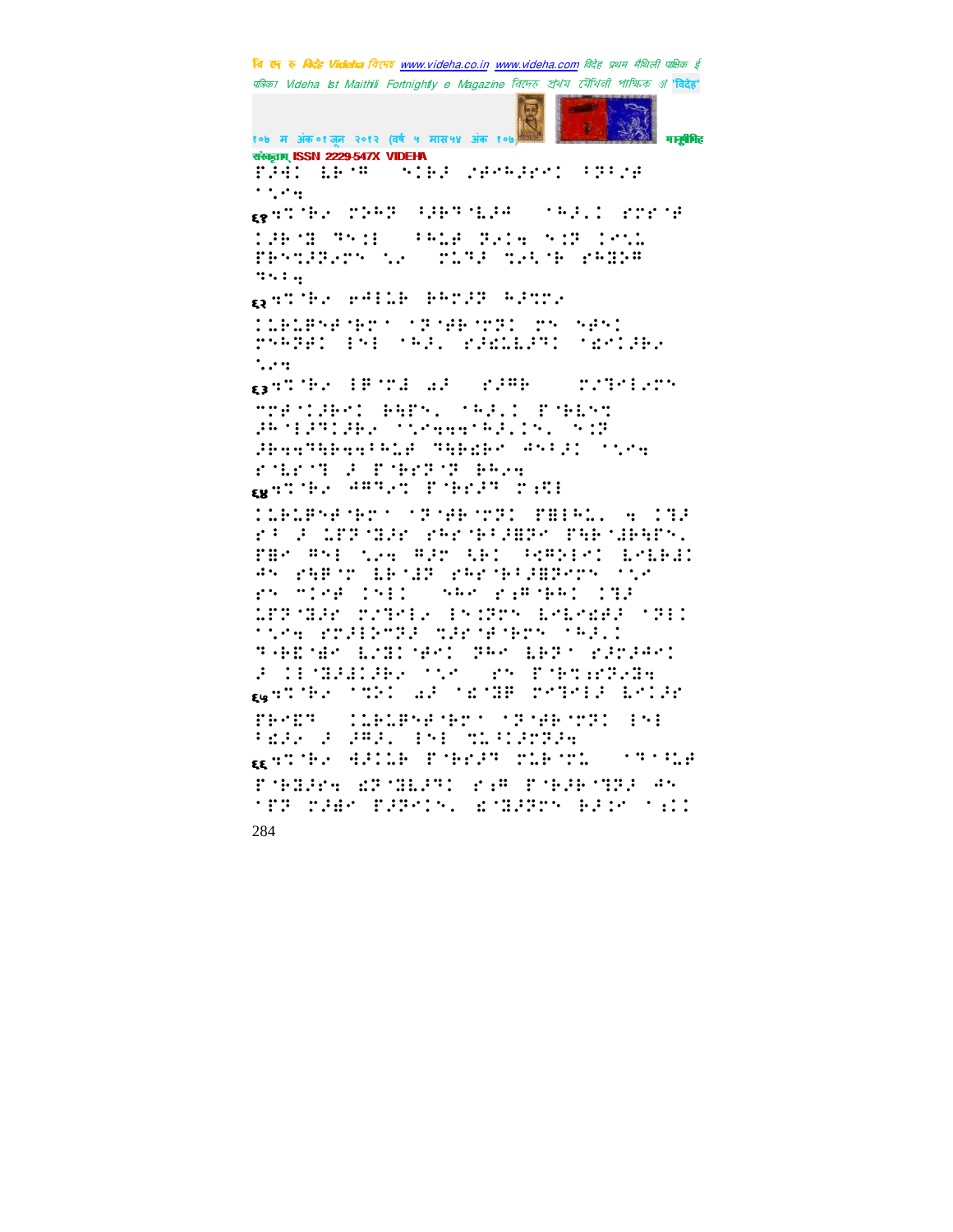वि एक रू विरोह Videha विएक www.videha.co.in www.videha.com विदेह प्रथम मैथिली पाक्षिक ई पत्रिका Videha Ist Maithili Fortnightly ejournal রিদেহ প্রথম মৌথিনী পাক্ষিক প্র পত্রিকা



'विदेह' १०७ म अंक ०१ जून २०१२ (वर्ष ५ मास५४ अंक १०। संस्कृतम् ISSN 2229-547X VIDEHA rřígina (sp. 4254 gr. 191 gen pjedik PROPOSE ESTATAL PALE PALE EPSILP AN NAMP PLP MA PLP PROPER HS: HR PH STOR PHP PSPART renonment and the second of the second second control of the second second control of the second second second second second second second second second second second second second second second second second second second seco AF MAIL STORAGE TH PORTAGE **VERTHALL VIGELENE NET TO BESTED** LAIRE TRANSVILLE LAIRE TYTE (100 THA MACHAEL STREET CAR PARENT r. T.Tele : 101/12 5518 Territors general Person Sports 191 ##SPYPE#2 (TPSI PLETE) TIPLESH SPY ( ) BR STIL THE TIP CHANNEL **A. BASHING AND AND ARROW**  $\mathbb{R}^n$  and  $\mathbb{R}^n$ Albert sitter . <sub>ce</sub>stify fronth LHTP  $\mathbf{r}$  :  $\mathbf{r}$  : ##SPYPYB #2 A CLELPSFYBY TO HBYTE FBP #3#3 2 PSAPE SHIAL.4  $\mathbb{R}^{2n}$  in the first state  $\mathbb{R}^{n}$ **00:00 PERFIT PERMIT REALLY** FEAR PRAP NAM WARNT THE FORNIE (EN) rately mairs give release rately BA: CRYBY P. CRYBY MER BYEND ROCK trê Dislos olarak trê girê restirê EDII MESMUINEN STAAT ANEZ COTALOON MAI PROTES RAE SAMA COTENENEE there we have the serve that the serve 2 POTENE EXITY NTP AN IPTID TEM AN MAR PHE MESPO BL PS MARCH ADSI PAIL ANTIBA NAM BAGI TALHA **SARTS AN INTE IABA NAR SSI AANA**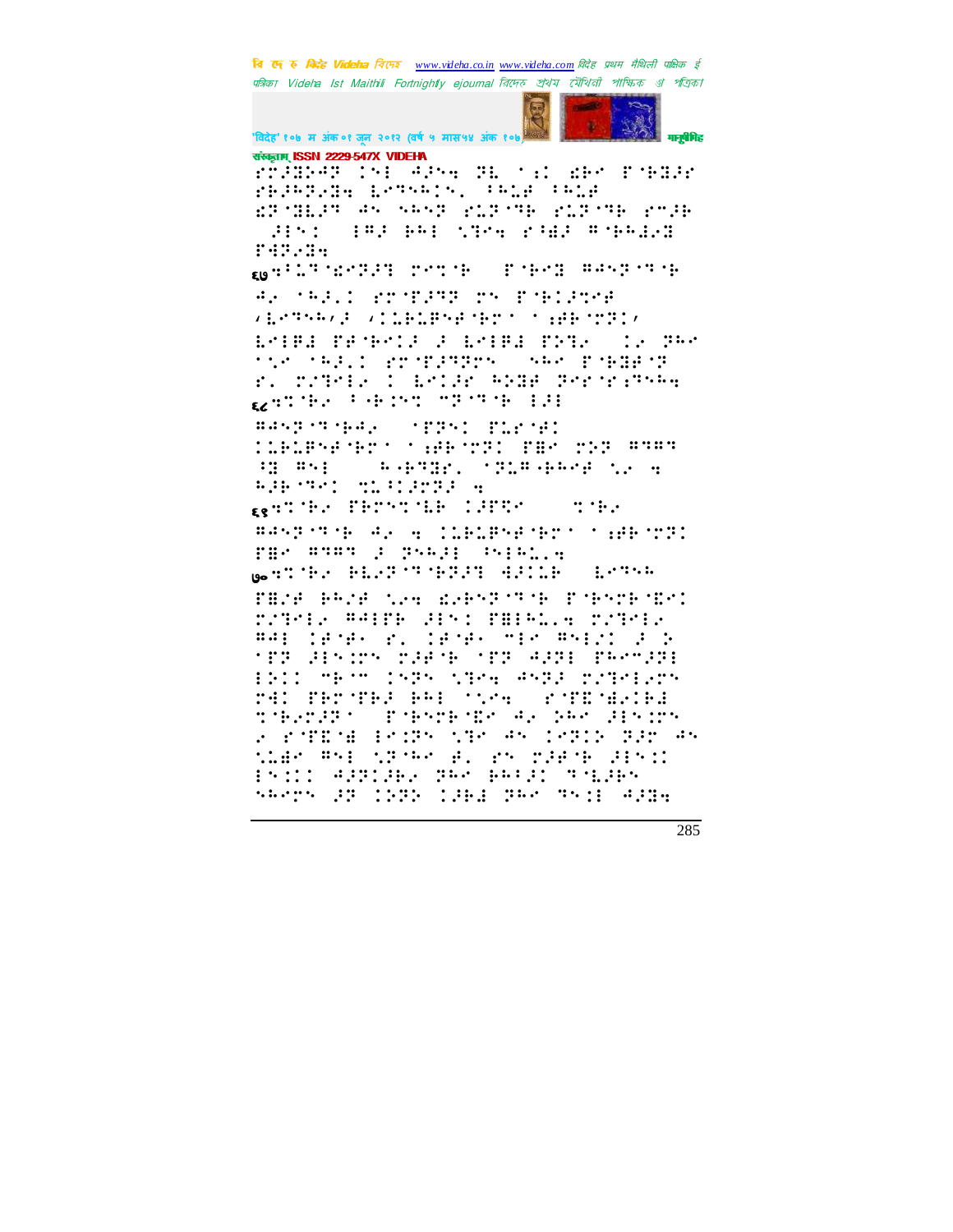बि एक रु क्विहे Videha विरफ्श www.videha.co.in www.videha.com बिरेह प्रथम मैथिली पाक्षिक ई पत्रिका Videha Ist Maithili Fortnightly e Magazine রিদেহ প্রথম মৌথিরী পাক্ষিক প্র' '<mark>विदेह'</mark>



संस्कृतम् ISSN 2229-547X VIDEHA tagger sam behold beredag gist rank arended the rrober **Gentling The Terry Line ad College PHICA** ramen religionerro dirigionerren taërong: angel (den 1878), nogheral PHOTOS AP RAI TRACT POPTR CORTE **MANUFACTURE** most the RESIGNAL af (1161856/Br) talkorl reklar (fr. Akko serang  $\mathbb{E}\left[\left\{ \frac{1}{2},\frac{1}{2},\frac{1}{2}\right\} \right] \leq \left\{ \frac{1}{2},\frac{1}{2},\frac{1}{2}\right\}$ **Suprements for the Second Seconds** THE NEW POST COST TRIPP (PHILIP ESIL PRESENT AND PROP Tabar, Mary **BRACE STATES SECTION CONSIGNATION** ta#fr#1 rh (rr#41 geg#2) BROWNER, MARIE ANNER PROVINCI EPRESS MADE SAM BREMEN OR ORDER 19 TER EN 252 COMME **GRAF SPRESSEN 277 2002 16 - CLELPSE SETS** ta#Front of Compa conclete prole TO POSSE ESTE PERTETE TRE INE AF RINE TORE ALREADY ENE MISSINGER **WAS TERMINED IN EXTREMINING THE SERVICE SERVICE CLELPSHORY CONFORT 27 FRIE 205** as what a par Girard derivations PS PALE ROBEL SISHES NEW DOCK AP In THE WORKING TOTAL MOVING THE **APP MODE BREETON Surprished State TRAVEL AND TIME BEACH THE STATE AND LARGE SERVICE** Basgereal (this ags) (20 1536)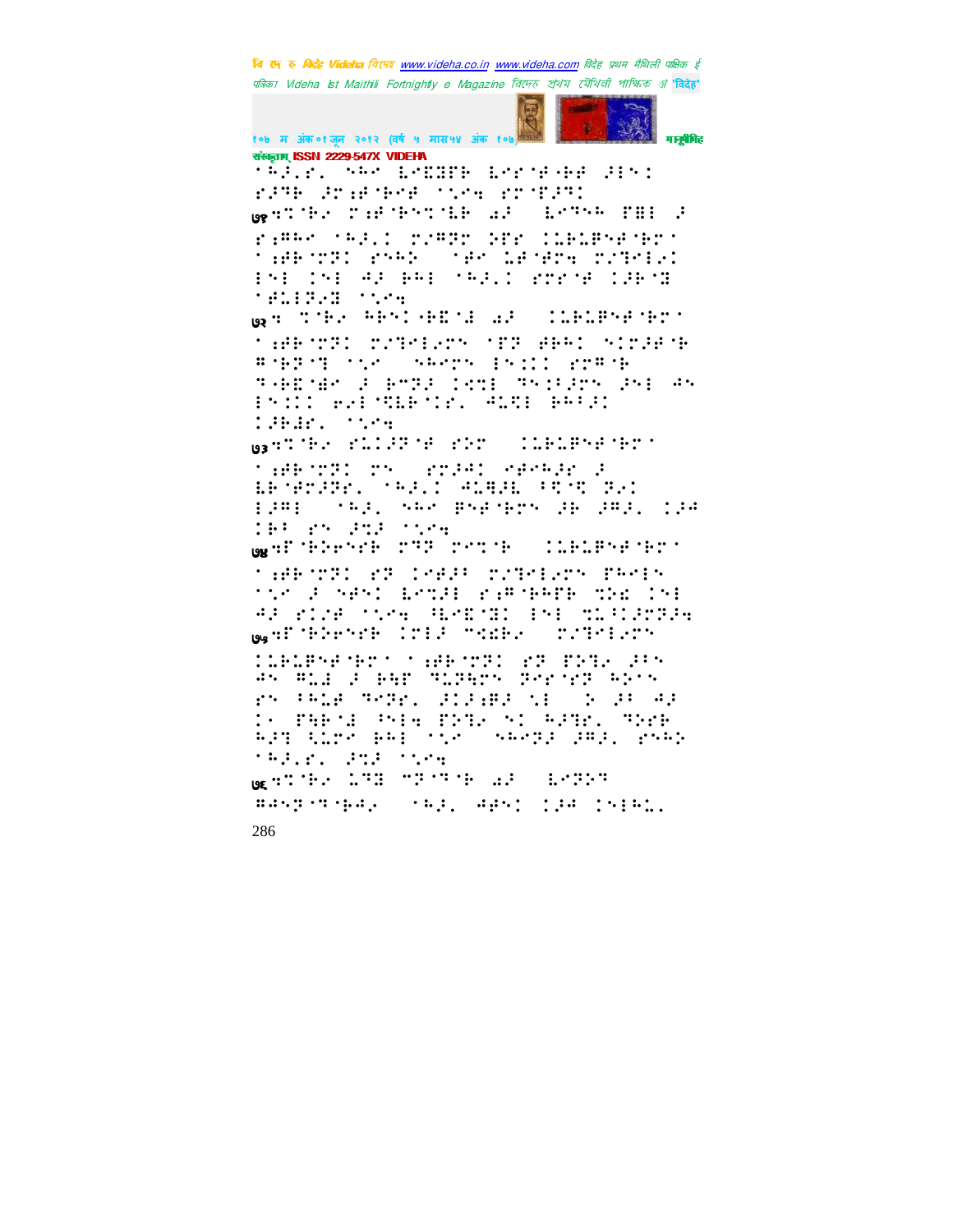वि ए रु क्रिडे Videha विएक www.videha.co.in www.videha.com विदेह प्रथम मैथिली पाक्षिक ई पत्रिका Videha Ist Maithili Fortnightly ejournal রিদেহ প্রথম মৌথিনী পাক্ষিক প্র পত্রিকা

'विदेह' १०७ म अंक०१ जून २०१२ (वर्ष ५ मास५४ अंक १०७ मानुबैमिह

संस्कृतम् ISSN 2229-547X VIDEHA tic resulting and are composed 1575 MH MIRIPER MARINE STR **TALE 134 SE 18731 (1974 WORTH: I-PENE ILMIP INNER** 

##527716 4211642 (192.2. P.A. 5142 romaga es tre especial, apsicila<br>saectspris is esposito elementada BLEE HE PATE: PTP TIME went the charter the first of the concerned THE MILL PORT AND SENSE MAY THE SPACE RELAT tives that I coaldanging the transfer POSTARIA RADY, THE PRIROGA #1161078610 PENT BEL 12814 west the beboride first as

ESTAR A PROPOSICATO VIL A PROPIN PARTE BRIE STORE MITTERS & PROBOTS the same representation and considering or SARIO ES PARABAIN, APROXEI  $11.41.417744$ 

 $L$  and the field  $L$ 

**TIME REPAIR SEMPLE** 

Roomer The Management of the Same Research

APROINCES BEN BAR SCHOOL ranstialsk bette finer retter rand a reduct From Park Company Research **PH PENDING ANTERNATION** POSTERI (SPECIENE AF FORÊNHA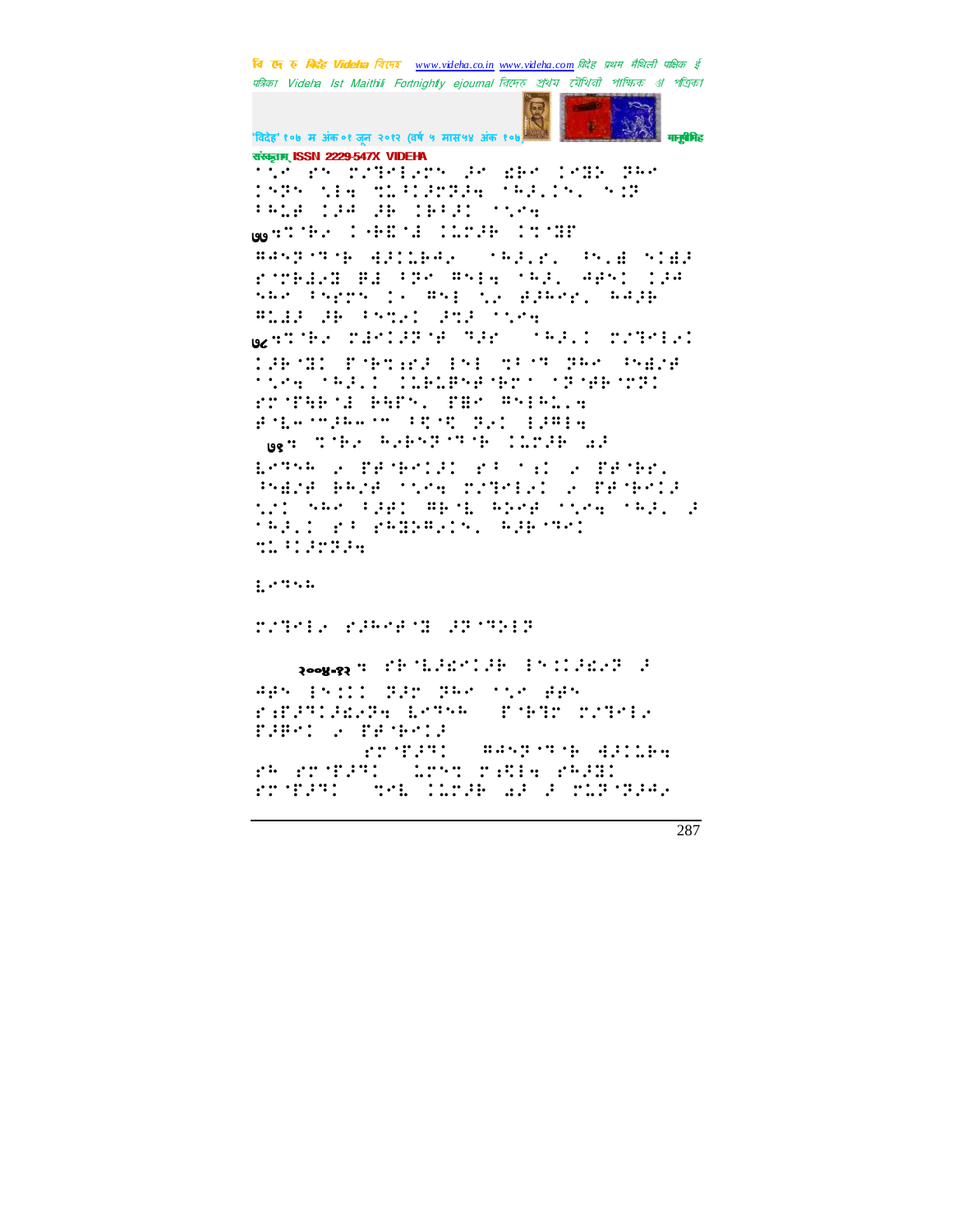बि एक रु क्रिके Videha विरफ्श www.videha.co.in www.videha.com बिरेह प्रथम मैथिली पाक्षिक ई पत्रिका Videha Ist Maithili Fortnightly e Magazine রিদেক প্রথম মৌথিনী পাক্ষিক প্র' 'विदेह'



१०७ में अंक०१ जून २०१२ (वर्ष ५ मास५४ अंक १०७) संस्कृतम् ISSN 2229-547X VIDEHA

(2004 Close Cens & Gust Konstag BRASTEN CONFERENT PATALLE 1277122277 album 112 an nann 112242<br>Conaba a Ghone Geola aen 129 From Part (1962) (Political Party Add Leone a tak bagai linab ibung profasi.<br>aal basrin sisyadi (sena galibk FOREST FROM FOREST FOR THE rati a poboblia abe cropani **Principle Company Company Company Company Company Company Company Company Company** 

BORELER STRUCKERS E STORIESHE BORE **ALE MALAGERY PAPER 12 LEARTS PARTS ENGL PAI CENT SPORT** 

 $\mathbb{C}^{n}$ .  $\mathbb{C}^{n}$ •: 'd:"":a'd: PHT"\. +  $\dddot{\bullet}$ LF a competition far size  $\ddot{\mathbf{u}}$ the Port rim Portin or rarent FROM A TERMINIAN POLYPHO FAMAR (25 253 IBSE 124 BMP2) taer aler eg (sk. av ener refe) tic a per relative even hope **THEM SAME THAT SETS AND THE SHIP SEE TOM THE PHAPME BABED FAR** HIRTHE TRITH (1980) PRESS RANK  $\sim$  1.10  $\sim$  1.10  $\sim$ FMELFORD (1000) PROPERTIES APORA ALARAH (PANGKALANGKALANGKALANGKALANGKALANGKALANGKALANGKALANGKALANGKALANGKALANGKALANGKALANGKALANGKALANGKALANGKA PROBABLY THE READY STREET rander Poemeses percip SZTALARI KALADAR ETRI ESELENE (SI Alexandre Service Panaelling (1920)